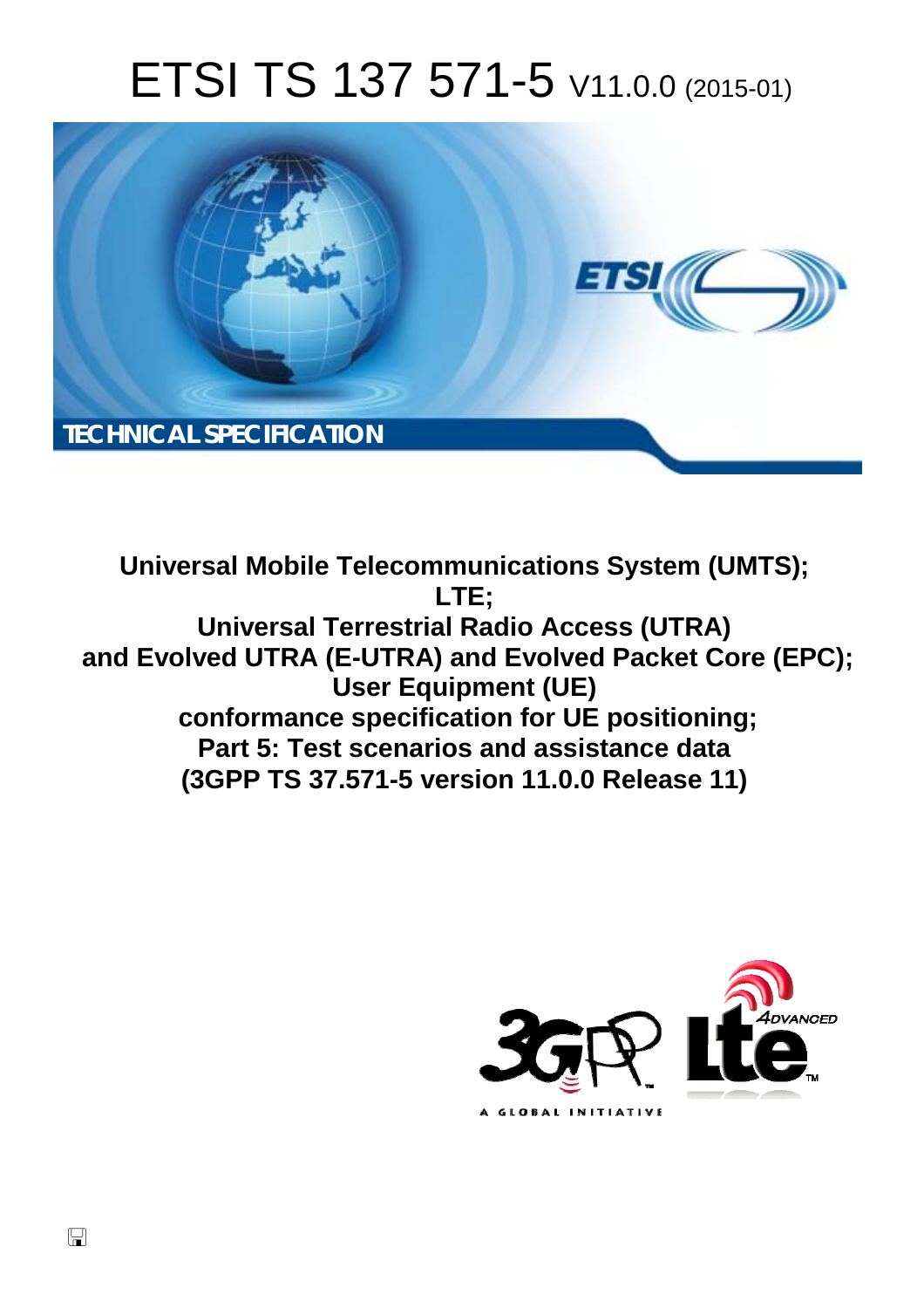Reference RTS/TSGR-0537571-5vb00

> Keywords LTE,UMTS

### *ETSI*

#### 650 Route des Lucioles F-06921 Sophia Antipolis Cedex - FRANCE

Tel.: +33 4 92 94 42 00 Fax: +33 4 93 65 47 16

Siret N° 348 623 562 00017 - NAF 742 C Association à but non lucratif enregistrée à la Sous-Préfecture de Grasse (06) N° 7803/88

#### *Important notice*

The present document can be downloaded from: [http://www.etsi.org](http://www.etsi.org/)

The present document may be made available in electronic versions and/or in print. The content of any electronic and/or print versions of the present document shall not be modified without the prior written authorization of ETSI. In case of any existing or perceived difference in contents between such versions and/or in print, the only prevailing document is the print of the Portable Document Format (PDF) version kept on a specific network drive within ETSI Secretariat.

Users of the present document should be aware that the document may be subject to revision or change of status. Information on the current status of this and other ETSI documents is available at <http://portal.etsi.org/tb/status/status.asp>

If you find errors in the present document, please send your comment to one of the following services: [http://portal.etsi.org/chaircor/ETSI\\_support.asp](http://portal.etsi.org/chaircor/ETSI_support.asp)

#### *Copyright Notification*

No part may be reproduced or utilized in any form or by any means, electronic or mechanical, including photocopying and microfilm except as authorized by written permission of ETSI.

The content of the PDF version shall not be modified without the written authorization of ETSI. The copyright and the foregoing restriction extend to reproduction in all media.

> © European Telecommunications Standards Institute 2015. All rights reserved.

**DECT**TM, **PLUGTESTS**TM, **UMTS**TM and the ETSI logo are Trade Marks of ETSI registered for the benefit of its Members. **3GPP**TM and **LTE**™ are Trade Marks of ETSI registered for the benefit of its Members and of the 3GPP Organizational Partners.

**GSM**® and the GSM logo are Trade Marks registered and owned by the GSM Association.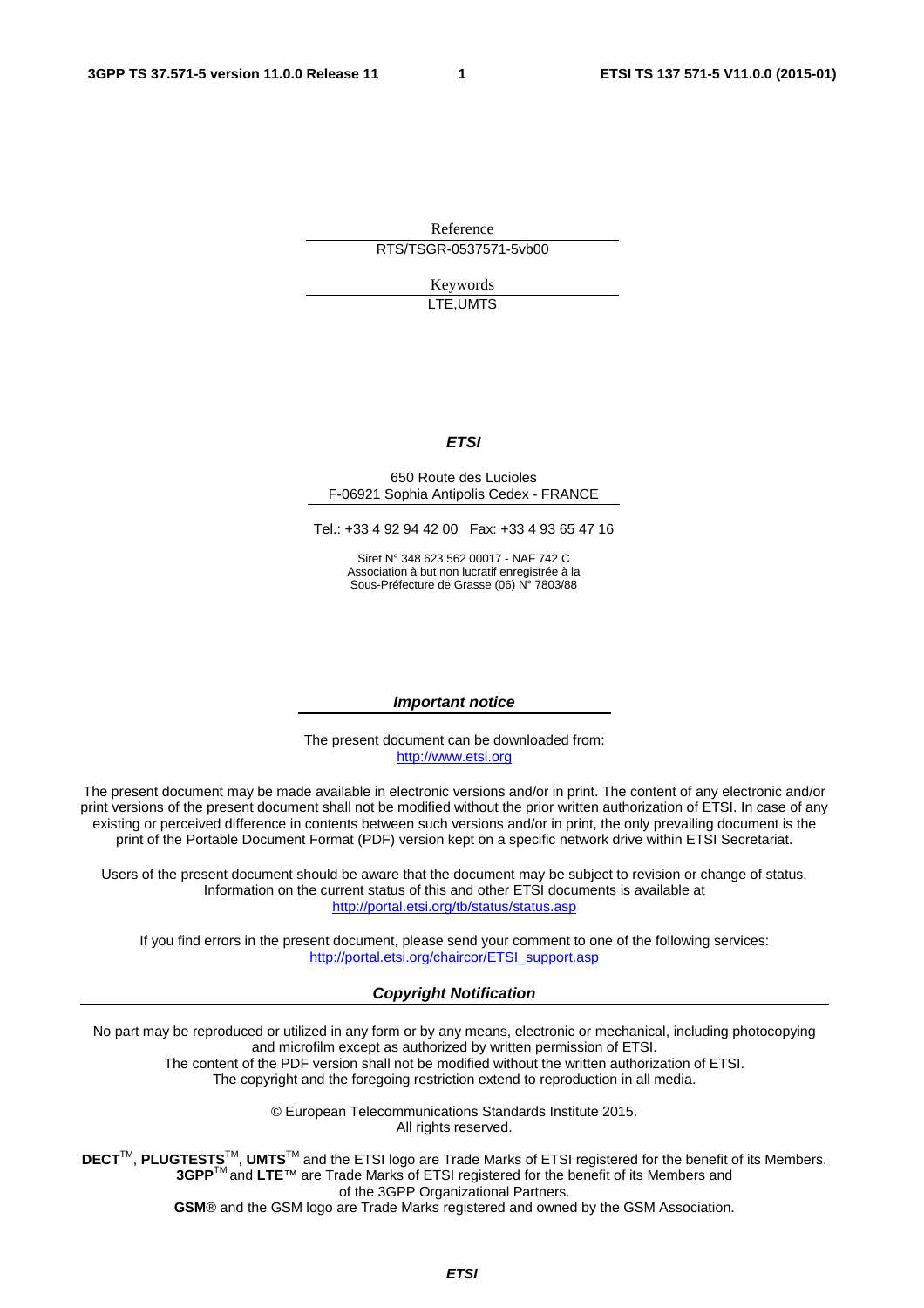## Intellectual Property Rights

IPRs essential or potentially essential to the present document may have been declared to ETSI. The information pertaining to these essential IPRs, if any, is publicly available for **ETSI members and non-members**, and can be found in ETSI SR 000 314: *"Intellectual Property Rights (IPRs); Essential, or potentially Essential, IPRs notified to ETSI in respect of ETSI standards"*, which is available from the ETSI Secretariat. Latest updates are available on the ETSI Web server [\(http://ipr.etsi.org\)](http://webapp.etsi.org/IPR/home.asp).

Pursuant to the ETSI IPR Policy, no investigation, including IPR searches, has been carried out by ETSI. No guarantee can be given as to the existence of other IPRs not referenced in ETSI SR 000 314 (or the updates on the ETSI Web server) which are, or may be, or may become, essential to the present document.

## Foreword

This Technical Specification (TS) has been produced by ETSI 3rd Generation Partnership Project (3GPP).

The present document may refer to technical specifications or reports using their 3GPP identities, UMTS identities or GSM identities. These should be interpreted as being references to the corresponding ETSI deliverables.

The cross reference between GSM, UMTS, 3GPP and ETSI identities can be found under [http://webapp.etsi.org/key/queryform.asp.](http://webapp.etsi.org/key/queryform.asp)

## Modal verbs terminology

In the present document "**shall**", "**shall not**", "**should**", "**should not**", "**may**", "**may not**", "**need**", "**need not**", "**will**", "**will not**", "**can**" and "**cannot**" are to be interpreted as described in clause 3.2 of the [ETSI Drafting Rules](http://portal.etsi.org/Help/editHelp!/Howtostart/ETSIDraftingRules.aspx) (Verbal forms for the expression of provisions).

"**must**" and "**must not**" are **NOT** allowed in ETSI deliverables except when used in direct citation.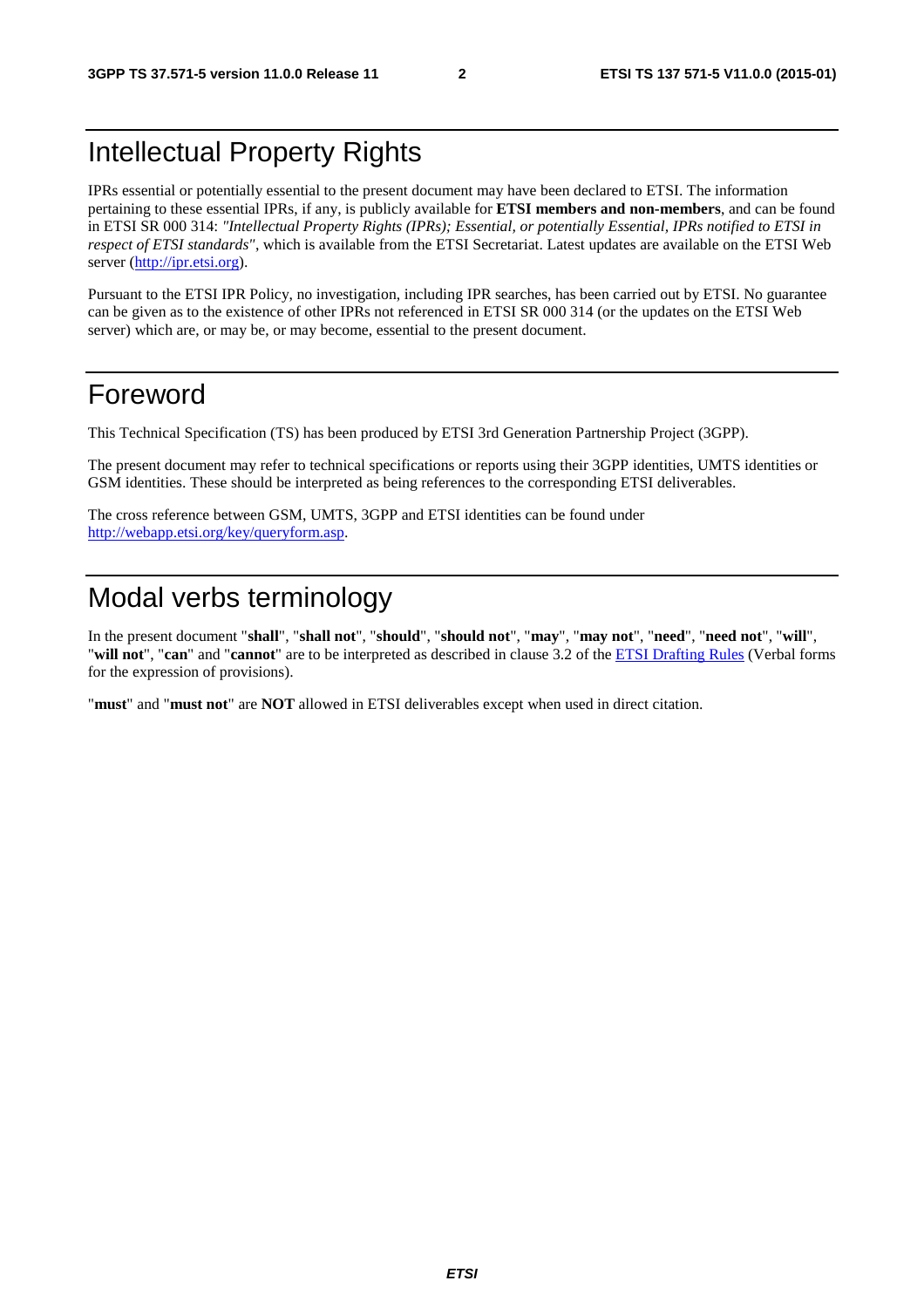$\mathbf{3}$ 

## Contents

| 1              |                                                                                             |  |
|----------------|---------------------------------------------------------------------------------------------|--|
| $\overline{2}$ |                                                                                             |  |
| 3<br>3.1       |                                                                                             |  |
| 3.2            |                                                                                             |  |
| 3.3            |                                                                                             |  |
| $\overline{4}$ |                                                                                             |  |
| 4.1            |                                                                                             |  |
| 4.2            |                                                                                             |  |
|                |                                                                                             |  |
| 5              |                                                                                             |  |
| 5.1            |                                                                                             |  |
| 5.1.1          |                                                                                             |  |
| 5.1.2<br>5.1.3 |                                                                                             |  |
| 5.1.3.1        |                                                                                             |  |
| 5.1.3.2        |                                                                                             |  |
| 5.1.3.3        |                                                                                             |  |
| 5.1.3.4        |                                                                                             |  |
| 5.1.3.5        |                                                                                             |  |
| 5.1.3.6        |                                                                                             |  |
| 5.2            |                                                                                             |  |
| 5.2.1          |                                                                                             |  |
| 5.2.1.1        | Satellite constellations and assistance data for A-GPS minimum performance testing  14      |  |
| 5.2.1.2        |                                                                                             |  |
| 5.2.1.2.1      |                                                                                             |  |
| 5.2.1.2.2      |                                                                                             |  |
| 5.2.1.2.3      |                                                                                             |  |
| 5.2.1.2.4      |                                                                                             |  |
| 5.2.1.2.4.1    |                                                                                             |  |
| 5.2.1.2.4.2    |                                                                                             |  |
| 5.2.1.2.5      |                                                                                             |  |
| 5.2.2<br>5.2.3 | Information elements required for UE based Sensitivity Fine Time Assistance test case  18   |  |
| 5.2.4          |                                                                                             |  |
| 5.2.5          | Information elements available for UE assisted Sensitivity Fine Time Assistance test case19 |  |
| 5.2.6          |                                                                                             |  |
| 5.2.6.1        |                                                                                             |  |
| 5.2.6.2        |                                                                                             |  |
| 5.2.6.2.1      |                                                                                             |  |
| 5.2.6.2.2      |                                                                                             |  |
| 5.2.6.3        |                                                                                             |  |
| 5.2.6.4        |                                                                                             |  |
| 5.2.6.5        |                                                                                             |  |
| 5.2.6.6        |                                                                                             |  |
| 5.2.6.7        |                                                                                             |  |
| 5.2.6.8        |                                                                                             |  |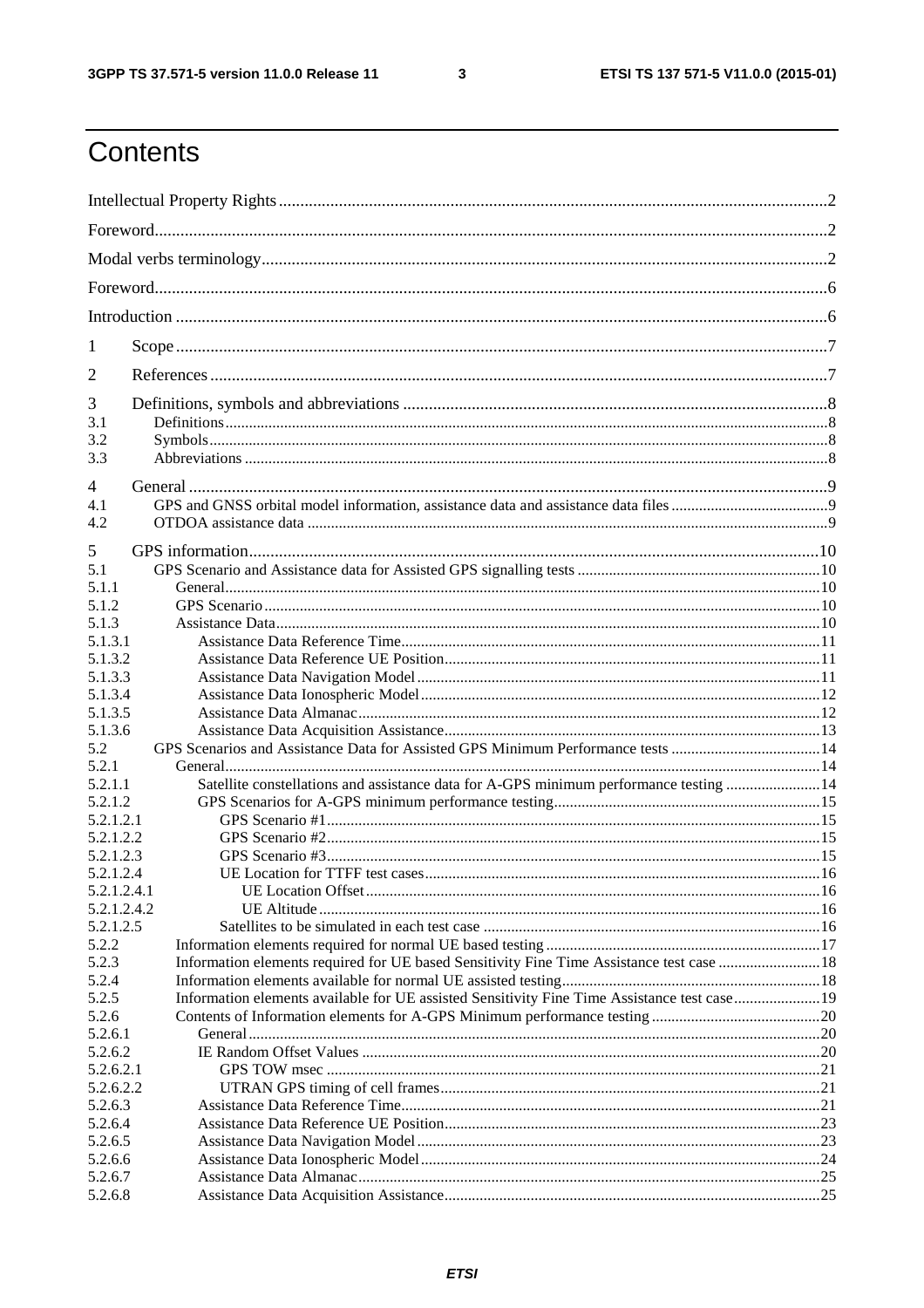$\overline{\mathbf{4}}$ 

| 6           |                                                                                                  |  |
|-------------|--------------------------------------------------------------------------------------------------|--|
| 6.1         |                                                                                                  |  |
| 6.1.1       |                                                                                                  |  |
| 6.1.2       |                                                                                                  |  |
| 6.1.3       |                                                                                                  |  |
| 6.1.3.1     |                                                                                                  |  |
| 6.1.3.2     |                                                                                                  |  |
| 6.1.3.3     |                                                                                                  |  |
| 6.1.3.4     |                                                                                                  |  |
| 6.2         | GNSS Scenarios and Assistance Data for Assisted GNSS Minimum Performance tests53                 |  |
| 6.2.1       |                                                                                                  |  |
| 6.2.1.1     | Satellite constellations and assistance data for A-GNSS minimum performance testing 53           |  |
| 6.2.1.2     |                                                                                                  |  |
| 6.2.1.2.1   |                                                                                                  |  |
| 6.2.1.2.2   |                                                                                                  |  |
| 6.2.1.2.3   |                                                                                                  |  |
| 6.2.1.2.3.1 |                                                                                                  |  |
| 6.2.1.2.3.2 |                                                                                                  |  |
| 6.2.1.2.3.3 |                                                                                                  |  |
| 6.2.1.2.3.4 |                                                                                                  |  |
| 6.2.1.2.3.5 |                                                                                                  |  |
| 6.2.1.2.3.6 |                                                                                                  |  |
| 6.2.1.2.3.7 |                                                                                                  |  |
| 6.2.1.2.4   |                                                                                                  |  |
| 6.2.1.2.4.1 |                                                                                                  |  |
| 6.2.1.2.4.2 |                                                                                                  |  |
| 6.2.1.2.4.3 |                                                                                                  |  |
| 6.2.1.2.4.4 |                                                                                                  |  |
| 6.2.1.2.4.5 |                                                                                                  |  |
| 6.2.1.2.4.6 |                                                                                                  |  |
| 6.2.1.2.4.7 |                                                                                                  |  |
| 6.2.1.2.4.8 |                                                                                                  |  |
| 6.2.1.2.4.9 |                                                                                                  |  |
| 6.2.1.2.5   |                                                                                                  |  |
| 6.2.1.2.6   |                                                                                                  |  |
| 6.2.1.2.6.1 |                                                                                                  |  |
| 6.2.1.2.6.2 |                                                                                                  |  |
| 6.2.2       |                                                                                                  |  |
| 6.2.3       | Information elements required for UE based Sensitivity Fine Time Assistance test case for TS     |  |
|             |                                                                                                  |  |
| 6.2.4       | Information elements available for normal UE assisted testing for TS 37.571-1 subclause 666      |  |
| 6.2.5       | Information elements available for UE assisted Sensitivity Fine Time Assistance test case for TS |  |
|             |                                                                                                  |  |
| 6.2.6       |                                                                                                  |  |
| 6.2.7       |                                                                                                  |  |
| 6.2.7.1     |                                                                                                  |  |
| 6.2.7.2     |                                                                                                  |  |
| 6.2.7.2.1   |                                                                                                  |  |
| 6.2.7.2.2   |                                                                                                  |  |
| 6.2.7.3     | Contents of Information elements for A-GNSS Minimum performance testing in TS 37.571-1           |  |
|             |                                                                                                  |  |
| 6.2.7.4     | Contents of Information elements for A-GNSS Minimum performance testing in TS 37.571-1           |  |
|             |                                                                                                  |  |
|             |                                                                                                  |  |
| 7           |                                                                                                  |  |
| 7.1         |                                                                                                  |  |
| 7.1.1       |                                                                                                  |  |
| 7.2         |                                                                                                  |  |
| 7.2.1       |                                                                                                  |  |
| 7.2.2       |                                                                                                  |  |
| 7.3         |                                                                                                  |  |
| 7.3.1       |                                                                                                  |  |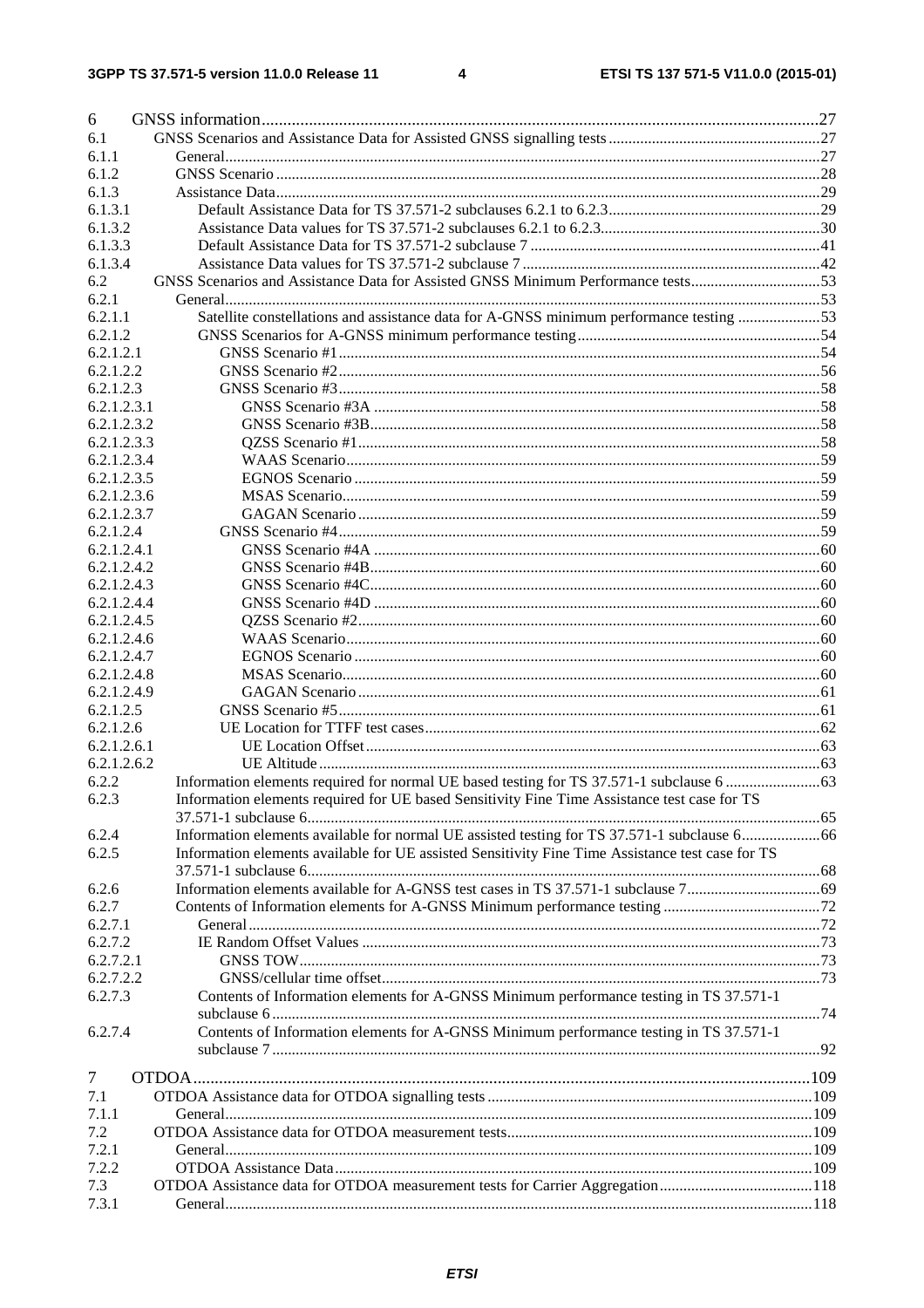$5\phantom{a}$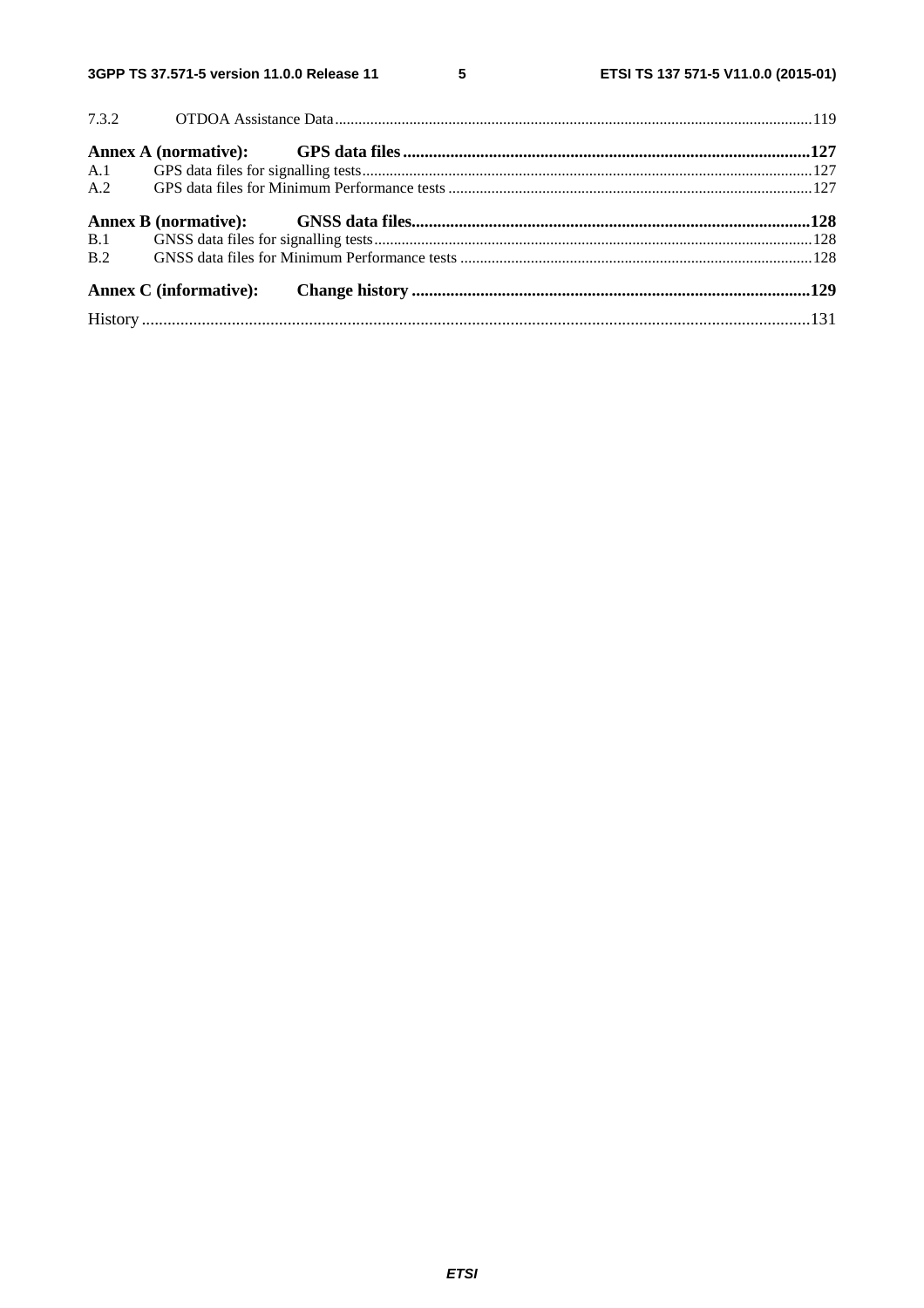## Foreword

This Technical Specification has been produced by the 3<sup>rd</sup> Generation Partnership Project (3GPP).

The contents of the present document are subject to continuing work within the TSG and may change following formal TSG approval. Should the TSG modify the contents of the present document, it will be re-released by the TSG with an identifying change of release date and an increase in version number as follows:

Version x.y.z

where:

- x the first digit:
	- 1 presented to TSG for information;
	- 2 presented to TSG for approval;
	- 3 or greater indicates TSG approved document under change control.
- y the second digit is incremented for all changes of substance, i.e. technical enhancements, corrections, updates, etc.
- z the third digit is incremented when editorial only changes have been incorporated in the document.

## Introduction

The present document is part 5 of a multi-part TS:

3GPP TS 37. 571-1: Universal Terrestrial Radio Access (UTRA) and Evolved UTRA (E-UTRA) and Evolved Packet Core (EPC); User Equipment (UE) conformance specification for UE positioning; Part 1: Conformance test specification.

3GPP TS 37. 571-2: Universal Terrestrial Radio Access (UTRA) and Evolved UTRA (E-UTRA) and Evolved Packet Core (EPC); User Equipment (UE) conformance specification for UE positioning; Part 2: Protocol conformance.

3GPP TS 37. 571-3: Universal Terrestrial Radio Access (UTRA) and Evolved UTRA (E-UTRA) and Evolved Packet Core (EPC); User Equipment (UE) conformance specification for UE positioning; Part 3: Implementation Conformance Statement (ICS).

3GPP TS 37. 571-4: Universal Terrestrial Radio Access (UTRA) and Evolved UTRA (E-UTRA) and Evolved Packet Core (EPC); User Equipment (UE) conformance specification for UE positioning; Part 4: Test suites.

**3GPP TS 37. 571-5: Universal Terrestrial Radio Access (UTRA) and Evolved UTRA (E-UTRA) and Evolved Packet Core (EPC); User Equipment (UE) conformance specification for UE positioning; Part 5: Test scenarios and assistance data.**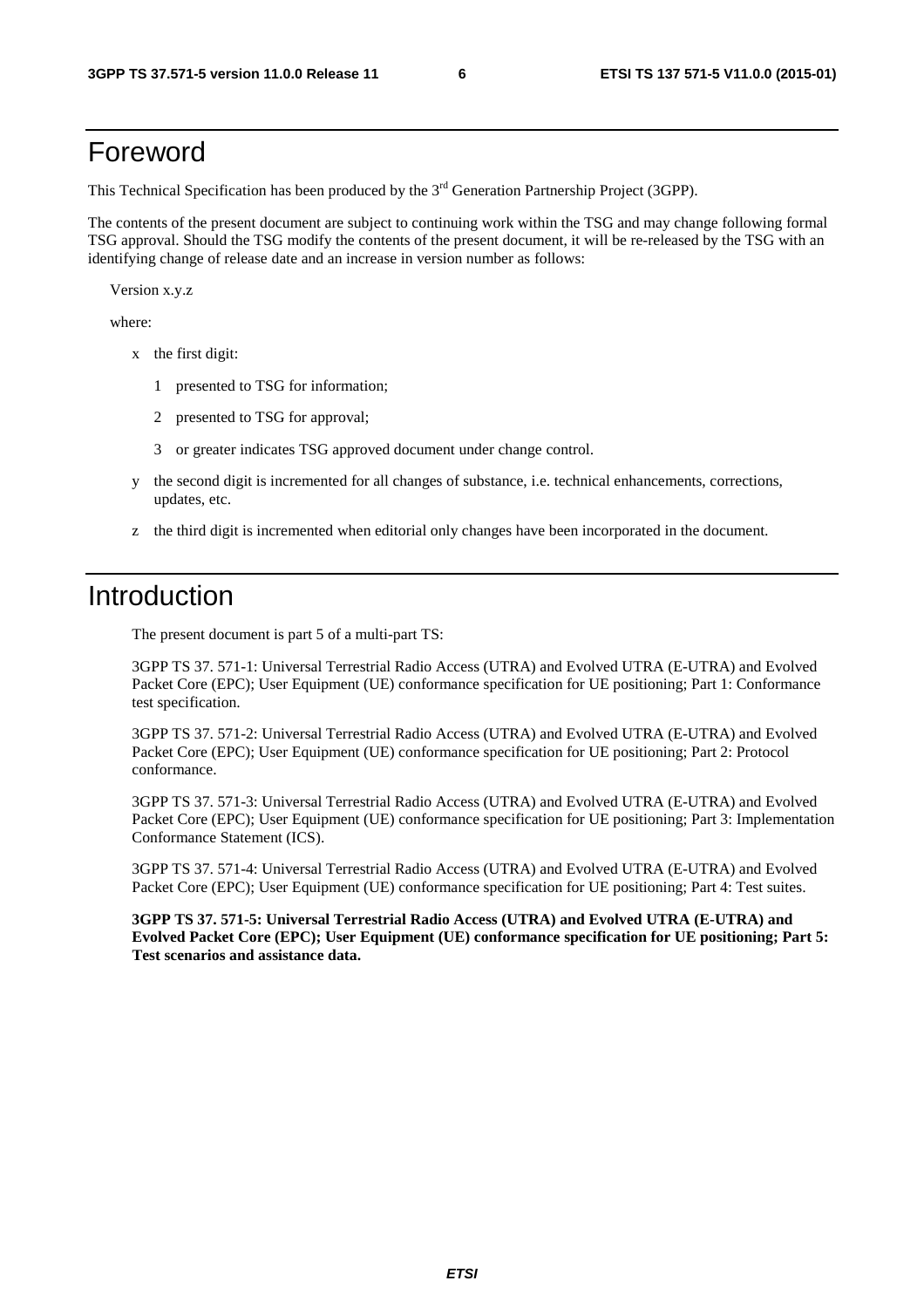## 1 Scope

The present document specifies the test scenarios and assistance data required for the conformance test for FDD or TDD mode of UTRA and E-UTRA for the User Equipment (UE) that supports one or more of the defined positioning methods. For UTRA these are Assisted Global Positioning System (A-GPS) and Assisted Global Navigation Satellite System (A-GNSS). For E-UTRA these are A-GNSS, Observed Time Difference of Arrival (OTDOA) and Enhanced Cell ID (ECID).

## 2 References

The following documents contain provisions which, through reference in this text, constitute provisions of the present document.

- References are either specific (identified by date of publication, edition number, version number, etc.) or non-specific.
- For a specific reference, subsequent revisions do not apply.
- For a non-specific reference, the latest version applies. In the case of a reference to a 3GPP document (including a GSM document), a non-specific reference implicitly refers to the latest version of that document *in the same Release as the present document*.
- [1] 3GPP TR 21.905: "Vocabulary for 3GPP Specifications".
- [2] 3GPP TS 36.101: "Evolved Universal Terrestrial Radio Access (E-UTRA); User Equipment (UE) radio transmission and reception".
- [3] Void
- [4] Void
- [5] Void
- [6] 3GPP TS 37.571-1: "Universal Terrestrial Radio Access (UTRA) and Evolved UTRA (E-UTRA) and Evolved Packet Core (EPC); User Equipment (UE) conformance specification for UE positioning; Part 1: Terminal conformance".
- [7] 3GPP TS 37.571-2: "Universal Terrestrial Radio Access (UTRA) and Evolved UTRA (E-UTRA) and Evolved Packet Core (EPC); User Equipment (UE) conformance specification for UE positioning; Part 2: Protocol conformance".
- [8] 3GPP TS 36.355: "Evolved Universal Terrestrial Radio Access (E-UTRA); LTE Positioning Protocol (LPP)".
- [9] IS-GPS-200, Revision D, Navstar GPS Space Segment/Navigation User Interfaces, March 7<sup>th</sup>, 2006.
- [10] IS-GPS-705, Navstar GPS Space Segment/User Segment L5 Interfaces, September 22, 2005.
- [11] IS-GPS-800, Navstar GPS Space Segment/User Segment L1C Interfaces, September 4, 2008.
- [12] IS-QZSS, Quasi Zenith Satellite System Navigation Service Interface Specifications for QZSS, Ver.1.1, July 31, 2009.
- [13] Galileo OS Signal in Space ICD (OS SIS ICD), Issue 1.1, September 2010, European Union.
- [14] Global Navigation Satellite System GLONASS Interface Control Document, Version 5.1, 2008.
- [15] Specification for the Wide Area Augmentation System (WAAS), US Department of Transportation, Federal Aviation Administration, DTFA01-96-C-00025, 2001.
- [16] 3GPP TS 25.331: "Radio Resource Control (RRC); Protocol specification"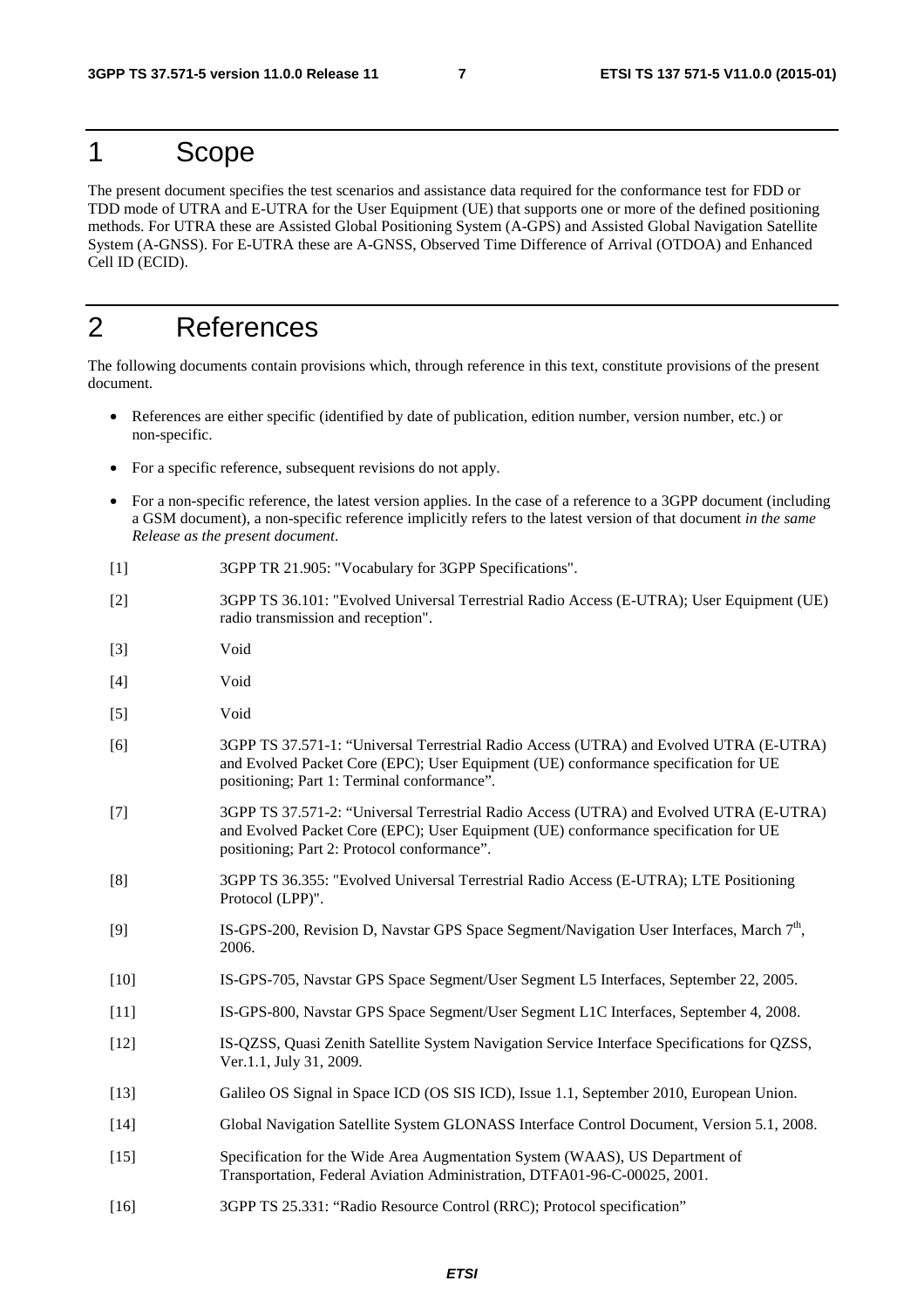- [17] STANAG 4294: NATO STANAG 4294. Navstar Global Positioning System (GPS) System Characteristics.
- [18] 3GPP TS 36.104: "Evolved Universal Terrestrial Radio Access (E-UTRA); Base Station (BS) radio transmission and reception".
- [19] 3GPP TS 23.032: "Universal Geographical Area Description (GAD)".
- [20] 3GPP TS 36.508: "Common test environments for User Equipment (UE) conformance testing".

## 3 Definitions, symbols and abbreviations

## 3.1 Definitions

For the purposes of the present document, the terms and definitions given in TR 21.905 [1], TS 36.101 [2], 3GPP TS 36.104 [18] and the following apply. A term defined in the present document takes precedence over the definition of the same term, if any, in TR 21.905 [1].

**Horizontal Dilution Of Precision (HDOP):** measure of position determination accuracy that is a function of the geometrical layout of the satellites used for the fix, relative to the receiver antenna

## 3.2 Symbols

For the purposes of the present document, the following symbols apply:

| E1             | Galileo E1 navigation signal with carrier frequency of 1575.420 MHz.                                   |
|----------------|--------------------------------------------------------------------------------------------------------|
| E5             | Galileo E5 navigation signal with carrier frequency of 1191.795 MHz.                                   |
| E6             | Galileo E6 navigation signal with carrier frequency of 1278.750 MHz.                                   |
| G1             | GLONASS navigation signal in the L1 sub-bands with carrier frequencies 1602 MHz $\pm$ k $\times$ 562.5 |
|                | kHz.                                                                                                   |
| G <sub>2</sub> | GLONASS navigation signal in the L2 sub-bands with carrier frequencies 1246 MHz $\pm$ k $\times$ 437.5 |
|                | kHz.                                                                                                   |
| k              | GLONASS channel number, $k = -713$ .                                                                   |
| L1 C/A         | GPS or QZSS L1 navigation signal carrying the Coarse/Acquisition code with carrier frequency of        |
|                | 1575.420 MHz.                                                                                          |
| -L1C           | GPS or QZSS L1 Civil navigation signal with carrier frequency of 1575.420 MHz.                         |
| L2C            | GPS or QZSS L2 Civil navigation signal with carrier frequency of 1227.600 MHz.                         |
| L <sub>5</sub> | GPS or QZSS L5 navigation signal with carrier frequency of 1176.450 MHz.                               |

## 3.3 Abbreviations

For the purposes of the present document, the abbreviations given in TR 21.905 [1] and the following apply. An abbreviation defined in the present document takes precedence over the definition of the same abbreviation, if any, in TR 21.905 [1].

| A-GNSS         | Assisted Global Navigation Satellite System                                            |
|----------------|----------------------------------------------------------------------------------------|
| A-GPS          | Assisted - Global Positioning System                                                   |
| <b>AWGN</b>    | <b>Additive White Gaussian Noise</b>                                                   |
| C/A            | Coarse/Acquisition                                                                     |
| <b>DUT</b>     | Device Under Test                                                                      |
| <b>ECEF</b>    | Earth Centred, Earth Fixed                                                             |
| <b>E-UTRA</b>  | <b>Evolved UMTS Terrestrial Radio Access</b>                                           |
| <b>E-UTRAN</b> | <b>Evolved UMTS Terrestrial Radio Access Network</b>                                   |
| <b>FDD</b>     | <b>Frequency Division Duplex</b>                                                       |
| <b>FFS</b>     | For further study                                                                      |
| <b>GLONASS</b> | GLObal'naya NAvigatsionnaya Sputnikovaya Sistema (English: Global Navigation Satellite |
|                | System)                                                                                |
| <b>GNSS</b>    | Global Navigation Satellite System                                                     |
| <b>GPS</b>     | Global Positioning System                                                              |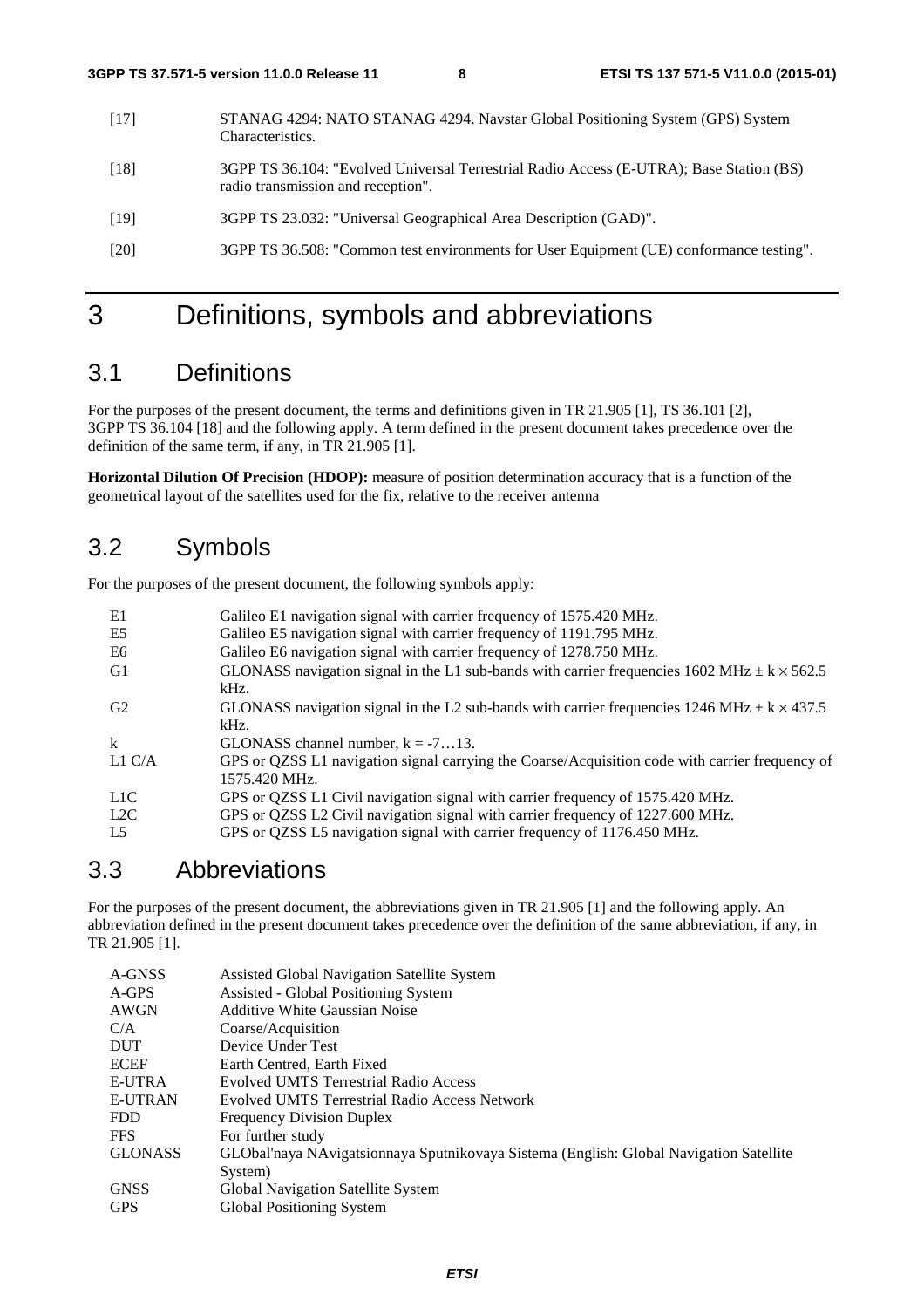| <b>GSS</b>  | <b>GNSS</b> System Simulator           |
|-------------|----------------------------------------|
| <b>HDOP</b> | Horizontal Dilution Of Precision       |
| <b>ICD</b>  | Interface Control Document             |
| <b>IS</b>   | Interface Specification                |
| LOS         | Line Of Sight                          |
| <b>LPP</b>  | <b>LTE Positioning Protocol</b>        |
| <b>PPM</b>  | Parts per million                      |
| QZSS        | Quasi-Zenith Satellite System          |
| <b>RRC</b>  | Radio Resource Control                 |
| <b>SBAS</b> | <b>Space Based Augmentation System</b> |
| SS          | System simulator                       |
| SV          | Space Vehicle                          |
| <b>SVID</b> | Space Vehicle Identification           |
| <b>TDD</b>  | <b>Time Division Duplex</b>            |
| <b>TTFF</b> | Time To First Fix                      |
| UE          | User Equipment                         |
| WGS-84      | World Geodetic System 1984             |
|             |                                        |

## 4 General

## 4.1 GPS and GNSS orbital model information, assistance data and assistance data files

The following subclauses 5 and 6 define the GPS and GNSS orbital model information, the assistance data and the assistance data files for the test cases as follows:

Subclause 5.1: data for UTRA A-GPS Signalling test cases defined in TS 37.571-2 [7] subclauses 6.1.1 to 6.1.3.

Subclause 5.2: data for UTRA A-GPS Minimum Performance test cases defined in TS 37.571-1 [6] subclause 5.

Subclause 6.1: data for UTRA and E-UTRA A-GNSS Signalling test cases defined in TS 37.571-2 [7] subclauses 6.2.1 to 6.2.3 and subclause 7.

Subclause 6.2: data for UTRA and E-UTRA A-GNSS Minimum Performance test cases defined in TS 37.571-1 [6] subclauses 6 and 7.

The orbital model information is defined and where appropriate is given in Yuma format in .txt files for each scenario in the appropriate data file specified in Annex A or Annex B.

Where the assistance data is fixed or is not required on a per-satellite basis, then it is defined in the following subclauses. Where assistance data is required on a per-satellite basis, or where the values of the data also vary with time then it is specified in comma-separated-variable files in the appropriate data file specified in Annex A or Annex B. These files specify the values to be used for each satellite, indexed by satellite PRN or SV ID, and, where applicable, the values to be used indexed by both time and satellite PRN or SV ID.

## 4.2 OTDOA assistance data

The following subclause 7 defines the OTDOA assistance data for the test cases as follows:

Subclause 7.1: data for OTDOA Signalling test cases defined in TS 37.571-2 [7].

Subclause 7.2: data for OTDOA Measurement test cases defined in TS 37.571-1 [6].

Subclause 7.3: data for OTDOA Measurement test cases for Carrier Aggregation defined in TS 37.571-1 [6].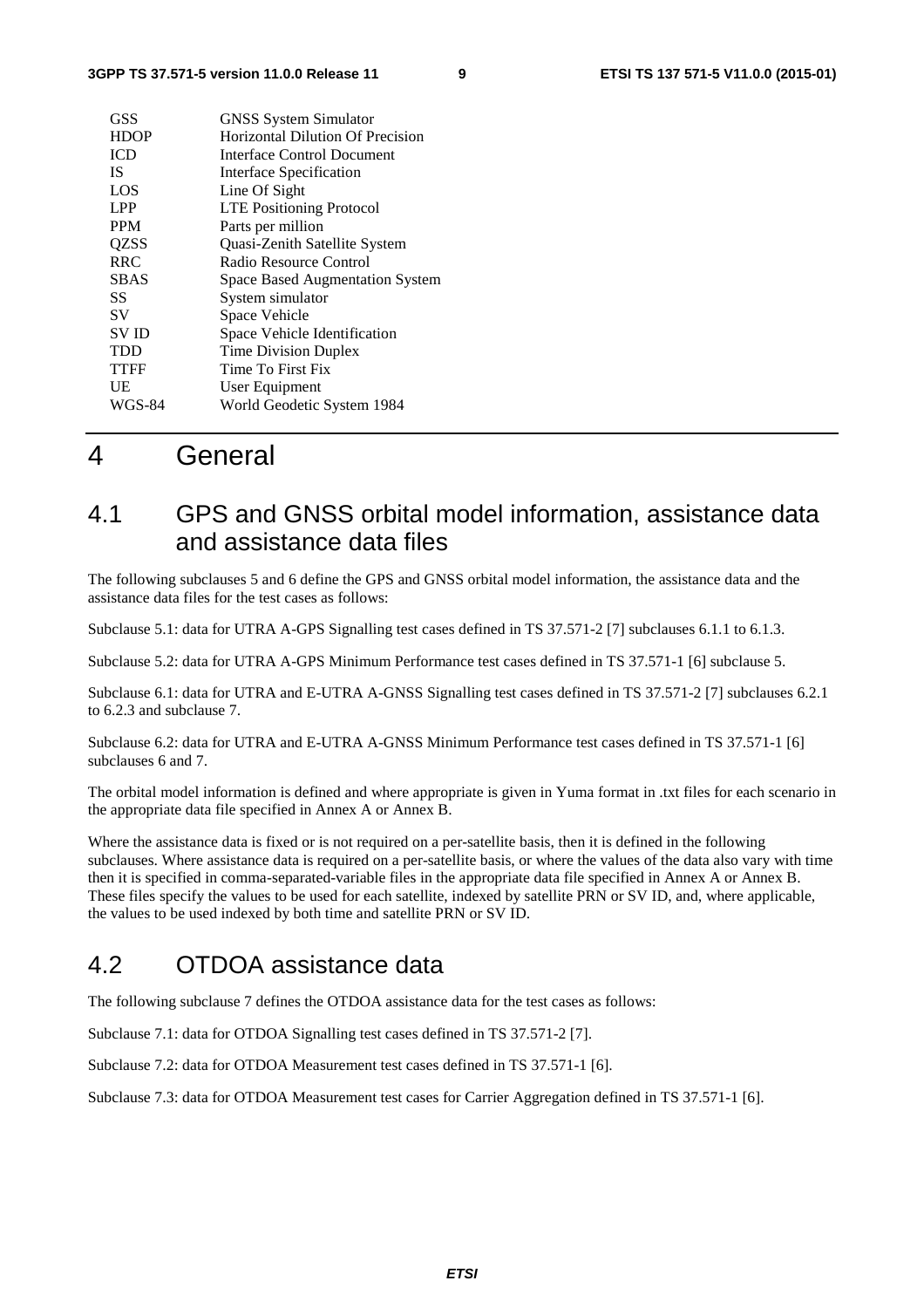## 5 GPS information

## 5.1 GPS Scenario and Assistance data for Assisted GPS signalling tests

## 5.1.1 General

This subclause defines the GPS scenario and the associated assistance data that shall be used where required for UTRA Assisted GPS signalling tests defined in TS 37.571-2 [7] subclauses 6.1.1 to 6.1.3.

The satellite simulator shall generate the six satellite signals defined in subclause 5.1.2 and/or shall provide assistance data as defined in subclause 5.1.3. Note that some tests require assistance data to be provided even though satellite signals are not required.

## 5.1.2 GPS Scenario

The following GPS scenario shall be used. The assistance data specified in the following subclauses is consistent with this GPS scenario:

- Yuma Almanac data: see file Tokyo Yuma.txt in the GPS data sig zip file specified in Annex A
- UE location and Reference location: static at latitude: 35 degrees 40 minutes north, longitude: 139 degrees 45 minutes east, (Tokyo) height:  $= 50m$
- Start time: 12th September 2003 21:30:00
- Visible satellites simulated: PRNs: 4, 6, 9, 10, 13, 22.
- Ionospheric model: see values in subclause 5.1.3.4
- The levels of the simulated satellites shall all be at  $-125dBm + (-6dB)$

## 5.1.3 Assistance Data

Where assistance data is required on a per-satellite basis, or where the values of the data also varies with time it is specified in comma-separated-variable files in the GPS data sig zip file specified in Annex A. These files specify the values to be used for each satellite, indexed by satellite PRN, and, where applicable, the values to be used indexed by both time and satellite PRN.

Assistance data that is marked as "time varying" and the GPS TOW msec field are only specified and used in 1 second increments. Interpolation between these values shall not be used.

The accuracy of the GPS TOW msec and assistance data that is marked as "time varying" in the provided assistance data shall be within  $+/- 2$  s relative to the GPS time in the system simulator. In the case that assistance data is required but satellite signals are not required then this clause does not apply.

Assistance data Information Elements and fields that are not specified shall not be used.

The information elements detailed below are fully defined in 3GPP TS 25.331 [16]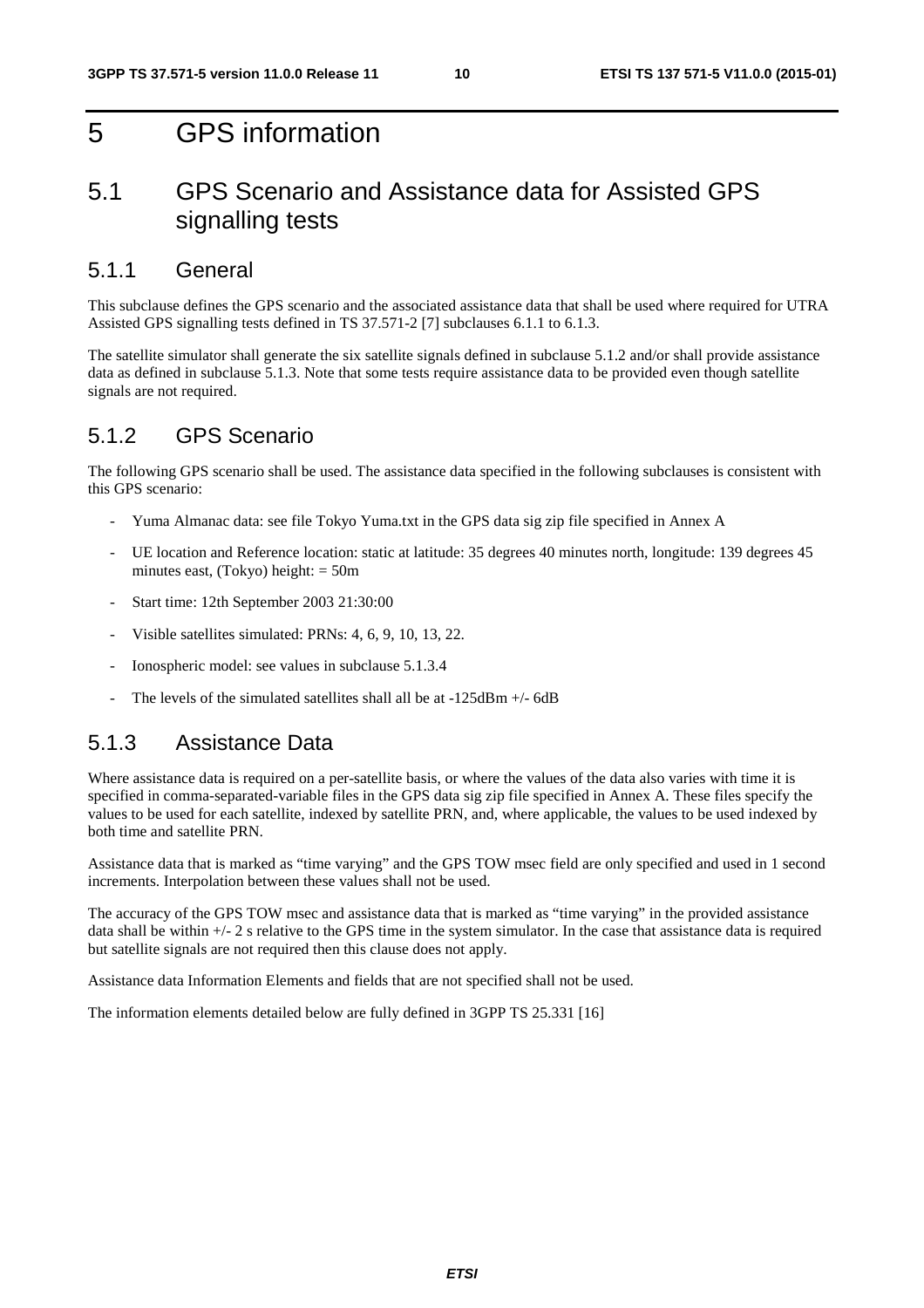## 5.1.3.1 Assistance Data Reference Time

## Reference Time

## **Reference Time (Fields occurring once per message)**

| <b>Information Element</b>                                                                            | <b>Units</b> | <b>Value/remark</b>                           | Release        |  |  |  |
|-------------------------------------------------------------------------------------------------------|--------------|-----------------------------------------------|----------------|--|--|--|
| <b>GPS Week</b>                                                                                       | weeks        | 211                                           |                |  |  |  |
| <b>GPS Week Cycle Number</b>                                                                          |              |                                               | Rel-10 onwards |  |  |  |
| GPS TOW msec                                                                                          | msec         | 509400 s. Start time. Add integer number of 1 |                |  |  |  |
|                                                                                                       |              | seconds as required. (Note)                   |                |  |  |  |
| UE Positioning GPS                                                                                    |              | 125 (2.127 seconds)                           | Rel-7 onwards  |  |  |  |
| ReferenceTime Uncertainty                                                                             |              |                                               |                |  |  |  |
| Note: GPS TOW msec                                                                                    |              |                                               |                |  |  |  |
| This is the value of GPS TOW msec when the GPS scenario is started in the GPS simulator. The          |              |                                               |                |  |  |  |
| value of GPS TOW msec to be used in the Reference Time IE shall be calculated at the time the IE is   |              |                                               |                |  |  |  |
| required by adding the elapsed time since the time the scenario was started in the GPS simulator to   |              |                                               |                |  |  |  |
| this value, rounded up to the next 1 second interval. This "current GPS TOW msec" is then also used   |              |                                               |                |  |  |  |
| to determine the value of any other Information Elements marked as "Time varying" in subclause        |              |                                               |                |  |  |  |
| 5.1.3. In the case that the (hardware) GPS simulator is switched off or not present then the value of |              |                                               |                |  |  |  |
| GPS TOW msec given above may be used.                                                                 |              |                                               |                |  |  |  |

## 5.1.3.2 Assistance Data Reference UE Position

## **Reference UE Position**

| <b>Information Element</b>  | <b>Units</b> | <b>Value/remark</b>   |
|-----------------------------|--------------|-----------------------|
| Latitude sign               |              |                       |
| Degrees Of Latitude         | degrees      | 3.56666666666667 10E1 |
| Degrees Of Longitude        | degrees      | 1.39750000000000 10E2 |
| <b>Altitude Direction</b>   |              |                       |
| Altitude                    | m            | 50                    |
| Uncertainty semi-major      | m            | 3000                  |
| Uncertainty semi-minor      | m            | 3000                  |
| Orientation of major axis   | degrees      | 0                     |
| <b>Uncertainty Altitude</b> | m            | 500                   |
| Confidence                  | %            | 68                    |

## 5.1.3.3 Assistance Data Navigation Model

## **Satellite Information**

| <b>Information Element</b> | Jnits | Value/remark |
|----------------------------|-------|--------------|
| Number of satellites       | -     |              |

### **Navigation Model (Fields occurring once per satellite)**

| <b>Information Element</b>                                               | <b>Units</b>             | <b>Value/remark</b> |  |
|--------------------------------------------------------------------------|--------------------------|---------------------|--|
| SatID                                                                    | $\overline{\phantom{0}}$ | PRNs: 4, 6, 9, 10,  |  |
|                                                                          |                          | 13.22.              |  |
| <b>Satellite Status</b>                                                  |                          | 0 (see note)        |  |
| Note: For consistency Satellite Status is also given in file: Navigation |                          |                     |  |
| model.csv                                                                |                          |                     |  |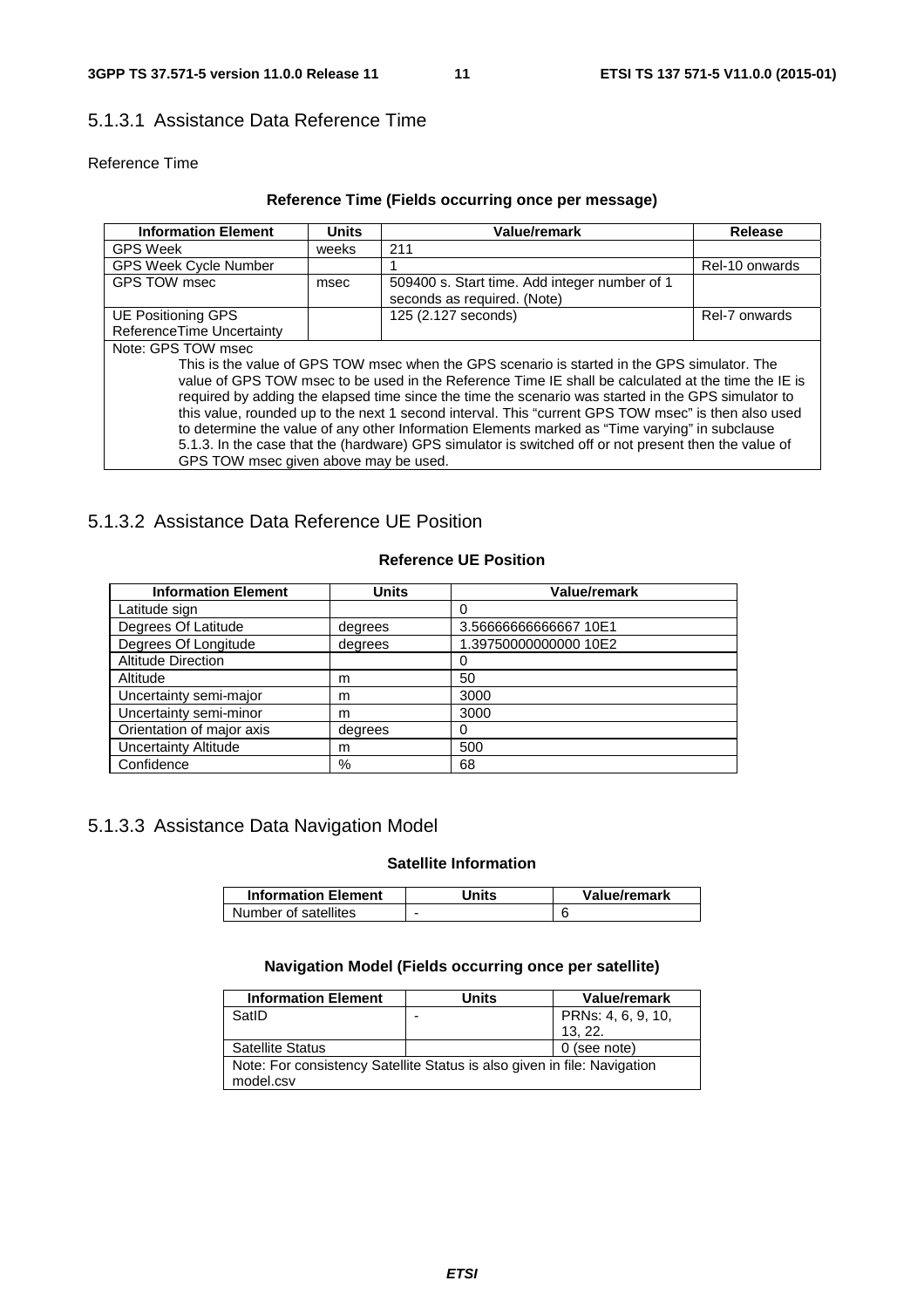| <b>Information Element</b> | <b>Units</b>          | <b>Value/remark</b>            |
|----------------------------|-----------------------|--------------------------------|
| C/A or P on L2             |                       | See file: Navigation model.csv |
| <b>URA Index</b>           |                       | See file: Navigation model.csv |
| SV Health                  |                       | See file: Navigation model.csv |
| <b>IODC</b>                |                       | See file: Navigation model.csv |
| L <sub>2</sub> P Data Flag |                       | See file: Navigation model.csv |
| SF 1 Reserved              |                       | See file: Navigation model.csv |
| $T_{GD}$                   | sec                   | See file: Navigation model.csv |
| $t_{oc}$                   | sec                   | See file: Navigation model.csv |
| af <sub>2</sub>            | sec/sec <sup>2</sup>  | See file: Navigation model.csv |
| af <sub>1</sub>            | sec/sec               | See file: Navigation model.csv |
| af <sub>0</sub>            | sec                   | See file: Navigation model.csv |
| $C_{rs}$                   | meters                | See file: Navigation model.csv |
| $\Delta n$                 | semi-circles/sec      | See file: Navigation model.csv |
| M <sub>0</sub>             | semi-circles          | See file: Navigation model.csv |
| $\overline{C_{uc}}$        | radians               | See file: Navigation model.csv |
| Ē                          |                       | See file: Navigation model.csv |
| $C_{us}$                   | radians               | See file: Navigation model.csv |
| $(A)^{1/2}$                | meters <sup>1/2</sup> | See file: Navigation model.csv |
| $t_{oe}$                   | sec                   | See file: Navigation model.csv |
| Fit Interval Flag          |                       | See file: Navigation model.csv |
| <b>AODO</b>                | sec                   | See file: Navigation model.csv |
| $C_{ic}$                   | radians               | See file: Navigation model.csv |
| OMEGA <sub>0</sub>         | semi-circles          | See file: Navigation model.csv |
| $C_{is}$                   | radians               | See file: Navigation model.csv |
| $i_0$                      | semi-circles          | See file: Navigation model.csv |
| $\overline{C_{rc}}$        | meters                | See file: Navigation model.csv |
| $\omega$                   | semi-circles          | See file: Navigation model.csv |
| <b>OMEGAdot</b>            | semi-circles/sec      | See file: Navigation model.csv |
| Idot                       | semi-circles/sec      | See file: Navigation model.csv |

## **Ephemeris and Clock correction Information Elements (Fields occurring once per satellite)**

## 5.1.3.4 Assistance Data Ionospheric Model

## **Ionospheric Model**

| <b>Information Element</b> | <b>Units</b>                   | <b>Value/remark</b> |
|----------------------------|--------------------------------|---------------------|
| $\alpha_0$                 | seconds                        | 4.6566129 10E-9     |
| $\alpha_1$                 | sec/semi-circle                | 1.4901161 10E-8     |
| $\alpha_2$                 | $sec/(semi-circle)^2$          | -5.96046 10E-8      |
| $\alpha_3$                 | sec/(semi-circle) <sup>3</sup> | -5.96046 10E-8      |
| $\beta_0$                  | seconds                        | 79872               |
| $\beta_1$                  | sec/semi-circle                | 65536               |
| $\beta_2$                  | sec/(semi-circle) <sup>2</sup> | $-65536$            |
| $\beta_3$                  | sec/(semi-circle) <sup>3</sup> | $-393216$           |

## 5.1.3.5 Assistance Data Almanac

## **Almanac (Fields occurring once per message)**

| <b>Information Element</b> | Units | Value/remark | Release        |
|----------------------------|-------|--------------|----------------|
| WN <sub>a</sub>            | weeks | 212          |                |
| Complete Almanac Provided  |       | TRUE         | Rel-10 onwards |

## **Satellite Information**

| <b>Information Element</b> | Units | Value/remark |
|----------------------------|-------|--------------|
| Number of satellites       |       |              |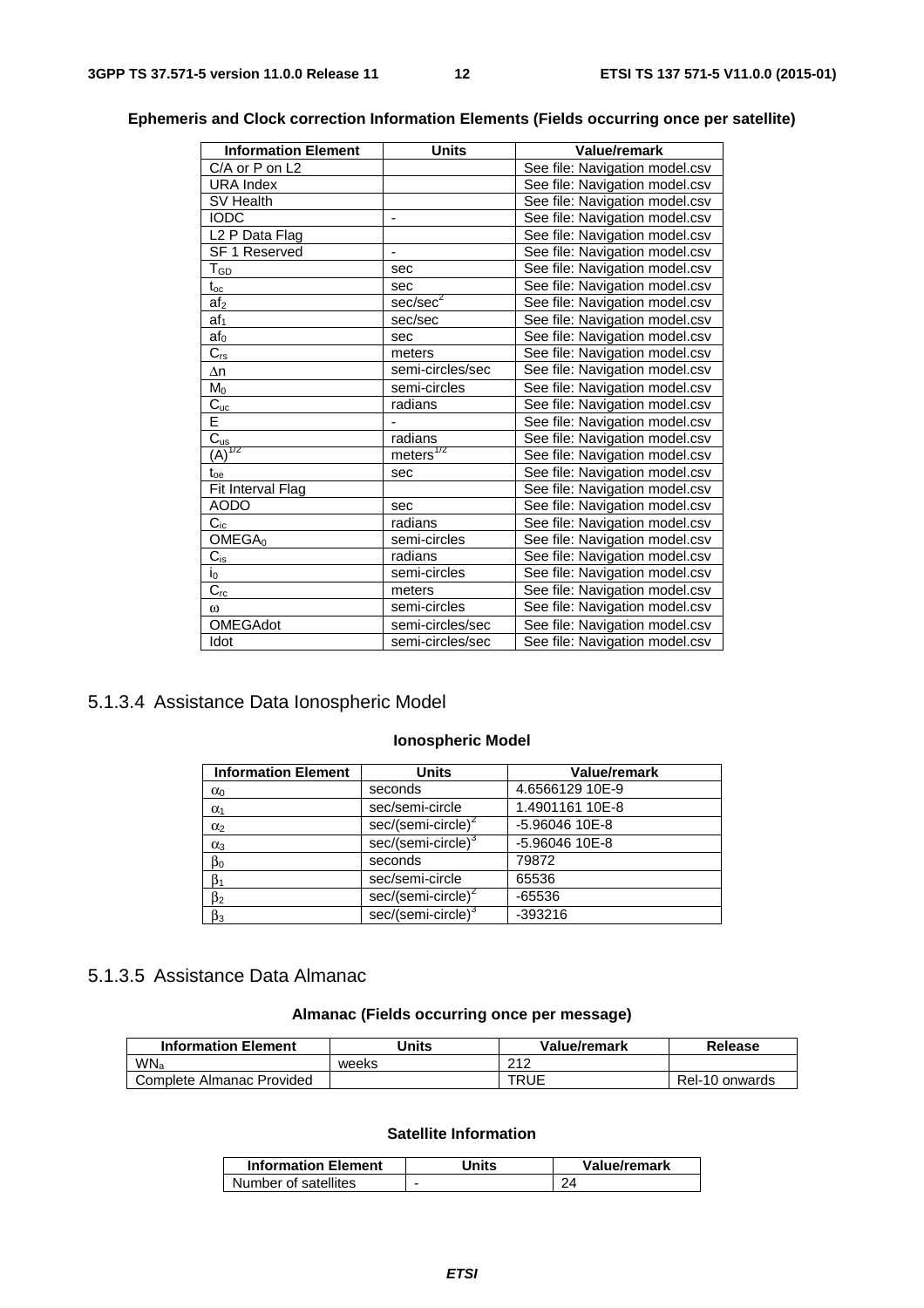| <b>Information Element</b> | Units                  | <b>Value/remark</b>   |
|----------------------------|------------------------|-----------------------|
| DataID                     |                        | See file: Almanac.csv |
| SatID                      |                        | <b>PRNs: 1 to 24</b>  |
| e                          | dimensionless          | See file: Almanac.csv |
| $t_{oa}$                   | sec                    | See file: Almanac.csv |
| δi                         | semi-circles           | See file: Almanac.csv |
| <b>OMEGADOT</b>            | semi-circles/sec       | See file: Almanac.csv |
| SV Health                  |                        | See file: Almanac.csv |
| $A^{1/2}$                  | meters $\sqrt[1/2]{ }$ | See file: Almanac.csv |
| OMEGA <sub>0</sub>         | semi-circles           | See file: Almanac.csv |
| $M_0$                      | semi-circles           | See file: Almanac.csv |
| $\omega$                   | semi-circles           | See file: Almanac.csv |
| af <sub>0</sub>            | seconds                | See file: Almanac.csv |
| af <sub>1</sub>            | sec/sec                | See file: Almanac.csv |

### **Almanac (Fields occurring once per satellite)**

## 5.1.3.6 Assistance Data Acquisition Assistance

## **GPS Acquisition Assist - Information Elements appearing once per message**

| <b>Information Element</b>                                                                                     | <b>Units</b> | Value/remark                      | <b>Release</b> |
|----------------------------------------------------------------------------------------------------------------|--------------|-----------------------------------|----------------|
| GPS TOW msec                                                                                                   | msec         | 509400 s. Start time. Add integer |                |
|                                                                                                                |              | number of 1 seconds as required.  |                |
|                                                                                                                |              | (Note)                            |                |
| UE Positioning GPS Reference Time                                                                              |              | 125 (2.127 seconds)               | Rel-7 onwards  |
| Uncertainty                                                                                                    |              |                                   |                |
| Note: GPS TOW msec                                                                                             |              |                                   |                |
| This is the value of GPS TOW msec when the GPS scenario is started in the GPS simulator. The value of          |              |                                   |                |
| GPS TOW msec to be used in the Acquisition Assistance IE shall be calculated at the time the IE is required    |              |                                   |                |
| by adding the elapsed time since the time the scenario was started in the GPS simulator to this value,         |              |                                   |                |
| re the local contract the problem of the decouple of the district of the formulation of the contract of the co |              |                                   |                |

rounded up to the next 1 second interval. In the case that the (hardware) GPS simulator is switched off or not present then the value of GPS TOW msec given above may be used.

## **Satellite Information**

| <b>Information Element</b> | Units | Value/remark |
|----------------------------|-------|--------------|
| Number of satellites       |       |              |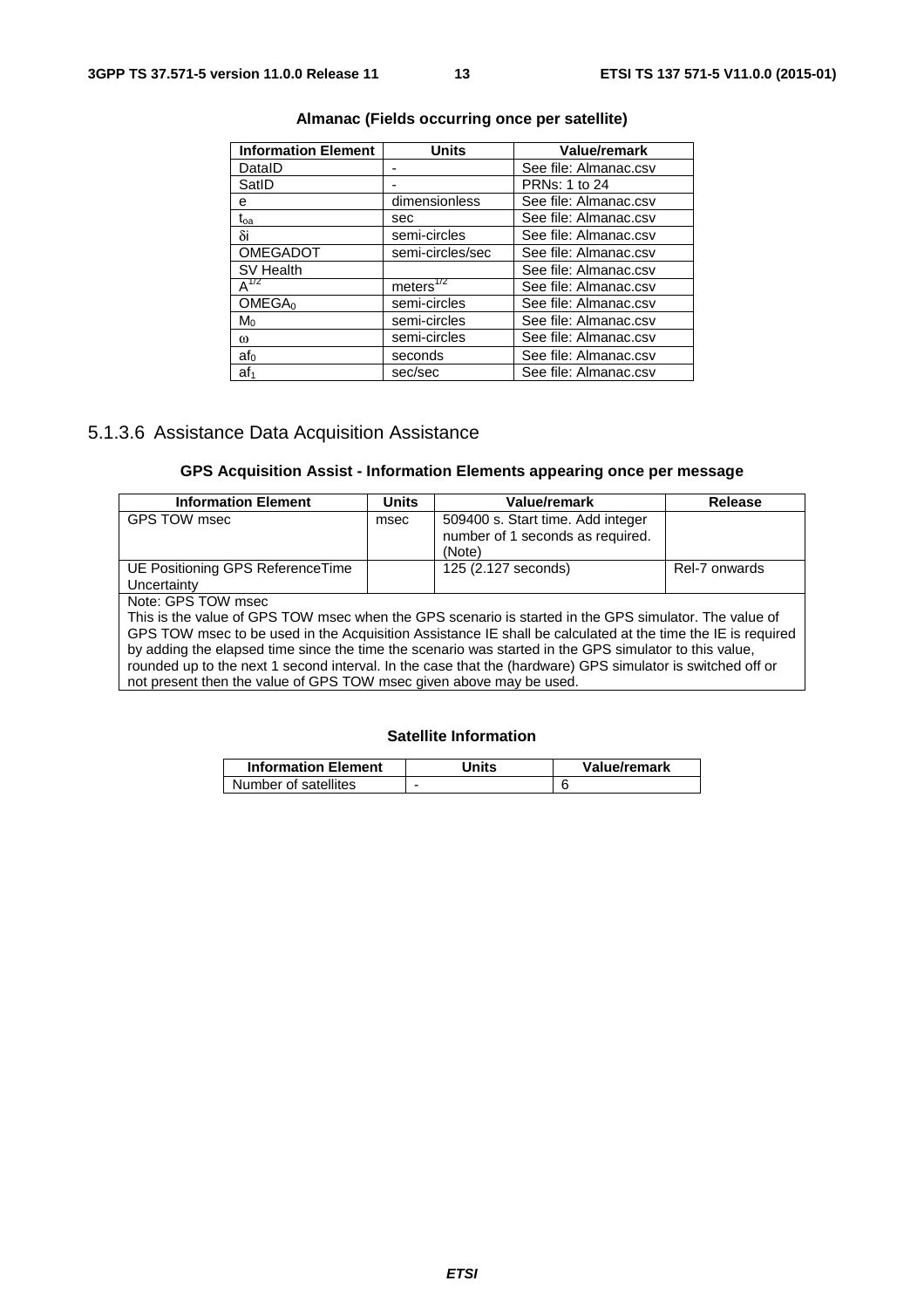| <b>Information Element</b>                    | <b>Units</b>             | Value/remark                                                                                             | <b>Release</b> |
|-----------------------------------------------|--------------------------|----------------------------------------------------------------------------------------------------------|----------------|
| SatID                                         |                          | PRNs: 4, 6, 9, 10, 13, 22.                                                                               |                |
| Doppler (0 <sup>th</sup> order term)          | Hz                       | Time varying. See file: Acquisition assist .csv                                                          |                |
|                                               |                          | (Note)                                                                                                   |                |
| Doppler (1 <sup>st</sup> order term)          | Hz/s                     | Time varying. See file: Acquisition assist .csv                                                          |                |
|                                               |                          | (Note)                                                                                                   |                |
| Doppler Uncertainty                           | Hz                       | Time varying. See file: Acquisition assist .csv                                                          |                |
|                                               |                          | (Note)                                                                                                   |                |
| Code Phase                                    | chips                    | Time varying. See file: Acquisition assist .csv                                                          |                |
|                                               |                          | (Note)                                                                                                   |                |
| Integer Code Phase                            | $\overline{\phantom{0}}$ | Time varying. See file: Acquisition assist .csv                                                          |                |
|                                               |                          | (Note)                                                                                                   |                |
| <b>GPS Bit number</b>                         | $\overline{\phantom{a}}$ | Time varying. See file: Acquisition assist .csv                                                          |                |
|                                               |                          | (Note)                                                                                                   |                |
| Code Phase Search Window                      | chips                    | Time varying. See file: Acquisition assist .csv                                                          |                |
|                                               |                          | (Note)                                                                                                   |                |
| Azimuth                                       | Degrees                  | Time varying. See file: Acquisition assist .csv                                                          |                |
|                                               |                          | (Note)                                                                                                   |                |
| Elevation                                     | Degrees                  | Time varying. See file: Acquisition assist .csv                                                          |                |
|                                               |                          | (Note)                                                                                                   |                |
| Azimuth LSB                                   | Degrees                  | Time varying. Calculated from "Azimuth", see file:                                                       | Rel-10 onwards |
|                                               |                          | Acquisition assist .csv (Note)                                                                           |                |
| <b>Elevation LSB</b>                          | Degrees                  | Time varying. Calculated from "Elevation", see file:                                                     | Rel-10 onwards |
|                                               |                          | Acquisition assist .csv (Note)                                                                           |                |
| Note: Acquisition Assist Information Elements |                          |                                                                                                          |                |
|                                               |                          | This field is "Time varying" and its value depends on the "current GPS TOW msec". The value of           |                |
|                                               |                          | this field to be used shall be determined by taking the "current GPS TOW msec" value and                 |                |
|                                               |                          | selecting the field value in the Acquisition assist.csv file corresponding to the value of "current GPS" |                |

|  | GPS Acquisition Assist - Information Elements appearing once per satellite |  |  |
|--|----------------------------------------------------------------------------|--|--|
|--|----------------------------------------------------------------------------|--|--|

## 5.2 GPS Scenarios and Assistance Data for Assisted GPS Minimum Performance tests

## 5.2.1 General

TOW msec".

This subclause defines the GPS scenarios and assistance data IEs which shall be available for use as specified in all UTRA A-GPS Minimum Performance test cases defined in TS 37.571-1 [6] subclause 5.

Subclauses 5.2.2 and 5.2.3 list the assistance data IEs required for minimum performance testing of UE-based mode, and subclauses 5.2.4 and 5.2.5 list the assistance data available for minimum performance testing of UE-assisted mode. Subclause 5.2.6 lists the values of the assistance data IE fields for all minimum performance testing.

The A-GPS minimum performance requirements are defined by assuming that all relevant and valid assistance data is received by the UE in order to perform GPS measurements and/or position calculation. This subclause does not include nor consider delays occurring in the various signalling interfaces of the network.

## 5.2.1.1 Satellite constellations and assistance data for A-GPS minimum performance testing

The satellite constellations for minimum performance testing shall consist of 24 satellites. Almanac assistance data shall be available for all these 24 satellites. At least 9 of the satellites shall be visible to the UE (that is above 5 degrees elevation with respect to the UE). Other assistance data shall be available for 9 of these visible satellites. In each test, signals are generated for only a sub-set of these satellites for which other assistance data is available. The number of satellites in this sub-set is specified in the test. The satellites in this sub-set shall all be above 15 degrees elevation with respect to the UE. The HDOP for the test shall be calculated using this sub-set of satellites. The selection of satellites for this sub-set shall be selected consistent with achieving the required HDOP for the test.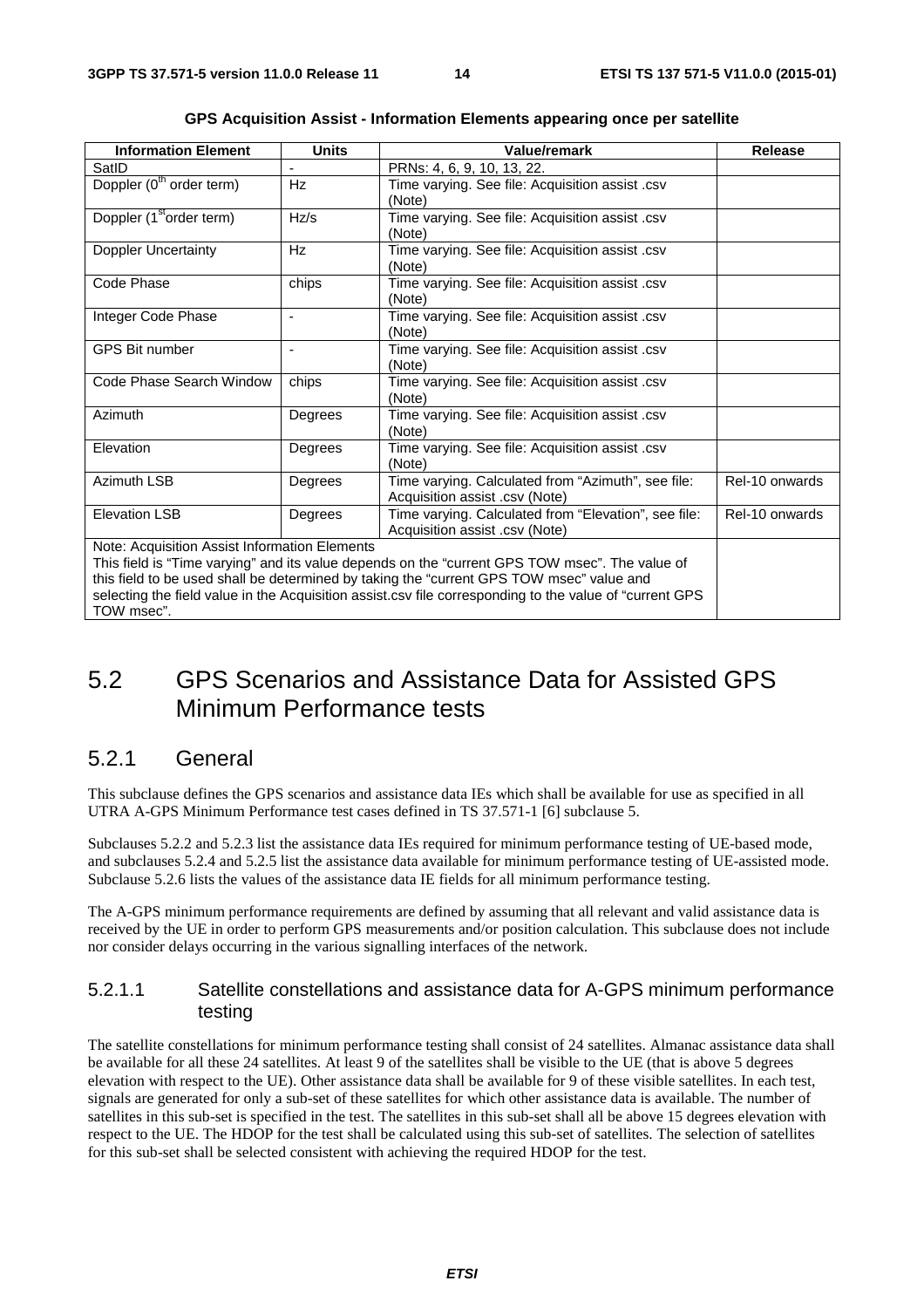## 5.2.1.2 GPS Scenarios for A-GPS minimum performance testing

This subclause defines the GPS scenarios that shall be used for all Assisted GPS minimum performance tests defined in TS 37.571-1 [6] subclause 5.

The GPS scenarios achieve the required HDOP for the Test Cases and they also satisfy the requirement that for each test instance that the reference location shall change sufficiently such that the UE shall have to use the new assistance data.

The satellites to be simulated in each test case are specified in subclause 5.2.1.2.5.

The viable running time during which the scenario maintains the required HDOP or HDOPs is given. Once this time has been reached the scenario shall be restarted from its nominal start time.

## 5.2.1.2.1 GPS Scenario #1

The following GPS scenario #1 shall be used during the TTFF tests defined in TS 37.571-1 [6] subclauses 5.2 to 5.5. The assistance data specified in the following subclauses for GPS scenario #1 is consistent with this GPS scenario.

Yuma Almanac data: see file GPS 1 Yuma.txt in the GPS data perf zip file specified in Annex A.

UE location: the UE location is calculated as a random offset from the reference location using the method described in subclause 5.2.1.2.4. The reference location is: latitude: 33 degrees 45 minutes 0.019 seconds north, longitude: 84 degrees 23 minutes 0.011 seconds west, (Atlanta USA), height: = 300m.

Nominal start time: 22nd January 2005 (Saturday) 00:08:00.

Viable running time to maintain specified HDOP values: 19 minutes.

Visible satellites available for simulation and for which Assistance Data (other than Almanac) shall be generated: PRNs: 2, 6, 10, 17, 18, 21, 26, 29, 30.

Ionospheric model: see values in subclause 5.2.6.6.

Tropospheric model: STANAG with SRI equal to 324.8, as defined in STANAG 4294 [17].

## 5.2.1.2.2 GPS Scenario #2

The following GPS scenario #2 shall be used during the TTFF tests defined in TS 37.571-1 [6] subclauses 5.2 to 5.5. The assistance data specified in the following subclauses for GPS scenario #2 is consistent with this GPS scenario.

Yuma Almanac data: see file GPS 2 Yuma.txt in the GPS data perf zip file specified in Annex A.

UE location: the UE location is calculated as a random offset from the reference location using the method described in subclause 5.2.1.2.4. The reference location is: latitude: 37 degrees 48 minutes 59.988 seconds south, longitude: 144 degrees 58 minutes 0.013 seconds east, (Melbourne Australia), height: = 100m.

Nominal start time: 22nd January 2004 (Thursday) 00:08:00.

Viable running time to maintain specified HDOP values: 19 minutes.

Visible satellites available for simulation and for which Assistance Data (other than Almanac) shall be generated: PRNs: 3, 11, 14, 15, 18, 22, 23, 25, 31.

Ionospheric model: see values in subclause 5.2.6.6.

Tropospheric model: STANAG with SRI equal to 324.8, as defined in STANAG 4294 [17].

## 5.2.1.2.3 GPS Scenario #3

The following GPS scenario #3 shall be used during the Moving Scenario and Periodic Location test case defined in TS 37.571-1 [6] subclause 5.6. The assistance data specified in the following subclauses for GPS scenario #3 is consistent with this GPS scenario.

Yuma Almanac data: see file GPS 3 Yuma.txt in the GPS data perf zip file specified in Annex A.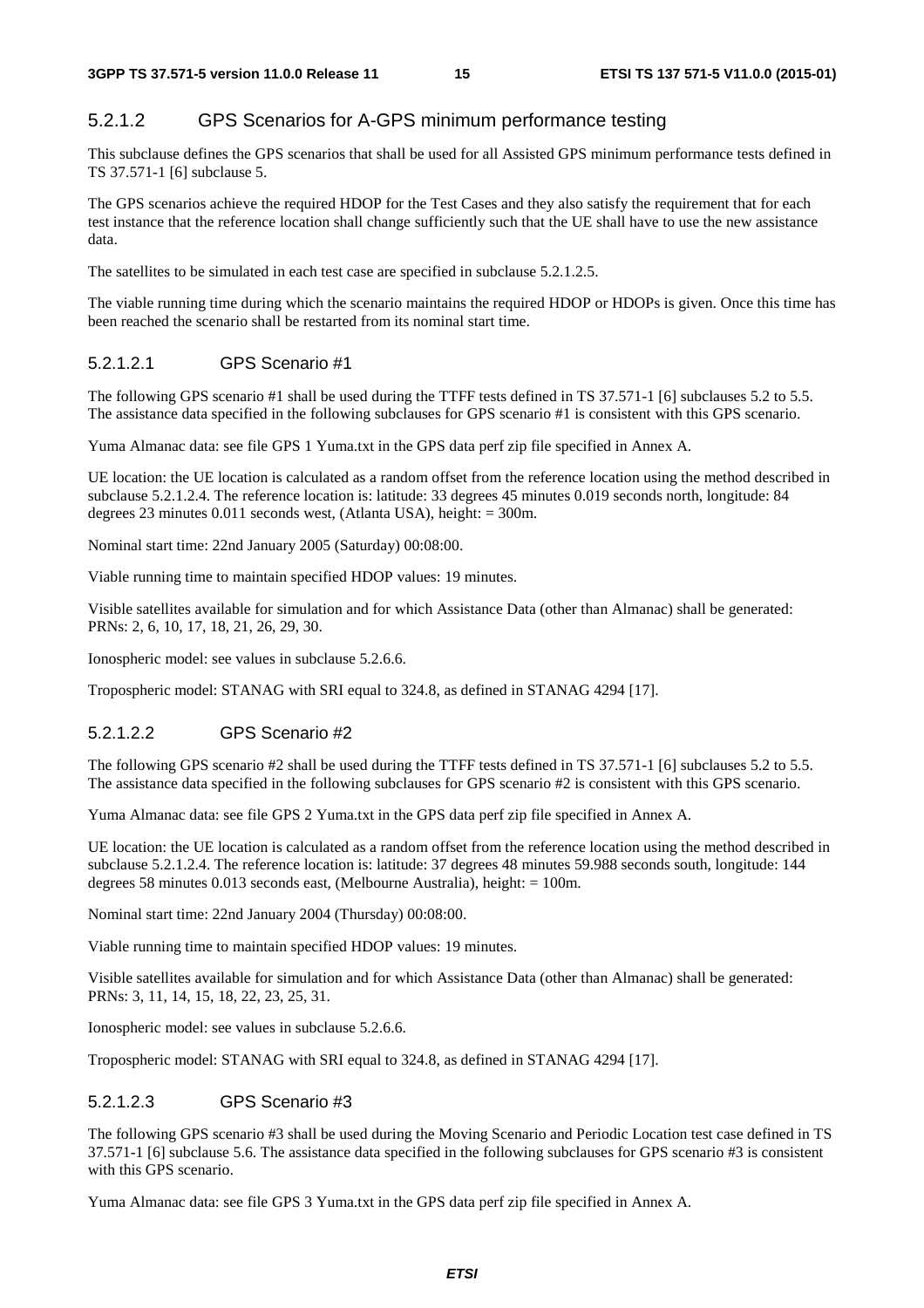UE location: the UE location is given as a trajectory as shown in Figure 5.6.1 of TS 37.571-1 [6]. The reference location is at the centre of the trajectory and is at: latitude: 37 degrees 48 minutes 59.988 seconds south, longitude: 144 degrees 58 minutes 0.013 seconds east, (Melbourne Australia), height: = 100m.

Start time: 22nd January 2004 (Thursday) 00:08:00.

Start location: at the point between  $l_{11}$  and  $l_{12}$  in Figure 5.6.1 of TS 37.571-1 [6], going in a clock-wise direction.

Visible satellites available for simulation and for which Assistance Data (other than Almanac) shall be generated: PRNs: 3, 11, 14, 15, 18, 22, 23, 25, 31.

Viable running time to maintain specified HDOP values: 19 minutes.

Ionospheric model: see values in subclause 5.2.6.6.

Tropospheric model: STANAG with SRI equal to 324.8, as defined in STANAG 4294 [17].

#### 5.2.1.2.4 UE Location for TTFF test cases

This subclause defines the method for generating the random UE locations that are required to be used for the TTFF tests defined in TS 37.571-1 [6] subclauses 5.2 to 5.5.

For every Test Instance in each TTFF test case, the UE location shall be randomly selected to be within 3 km of the Reference Location. The Altitude of the UE shall be randomly selected between 0 m to 500 m above WGS-84 reference ellipsoid. These values shall have uniform random distributions.

The UE location is calculated as an offset from the Reference Location.

#### 5.2.1.2.4.1 UE Location Offset

The UE location offset shall be calculated by selecting the next pair of random numbers, representing a pair of latitude and longitude offsets in degrees, from a standard uniform random number generator, with the following properties:

 The ranges of the latitude and longitude offsets values shall be such that when translated onto the surface of the earth they shall lie within a 3km radius circle, centred on the Reference location specified for the GPS scenario under consideration. For the purposes of this calculation make the following assumptions:

- a) Over the 3km radius circle at the Reference location the earth is flat and the meridians and parallels form a rectangular grid
- b) The earth is spherical with a radius of 6371141m (equal to the WGS 84 value at 35 degrees latitude)

 The resolution used for the latitude and longitude offsets values shall be 90/2E23 for the latitude offset values and 360/2E24 for the longitude offset values, representing the coding resolution in degrees specified in 3GPP TS 23.032 [19].

#### 5.2.1.2.4.2 UE Altitude

The UE altitude value shall be calculated by selecting the next random number from a standard uniform random number generator, in the range 0 to 500, representing meters. The resolution used for the random number shall be 1, representing 1 meter.

### 5.2.1.2.5 Satellites to be simulated in each test case

The satellites to be simulated in each test case have been selected in order to achieve the required HDOP for that test case.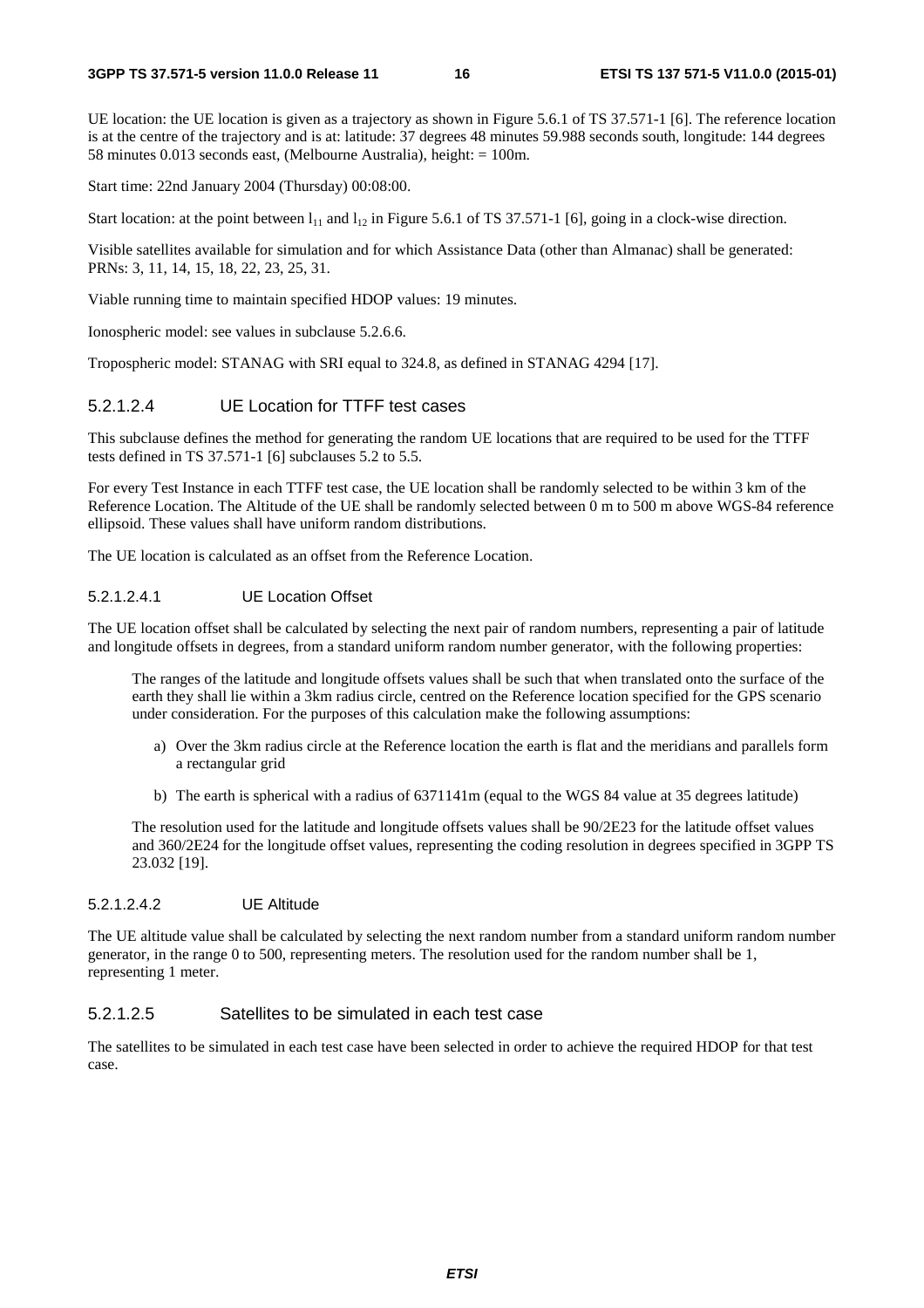| Test case                               | <b>PRNs GPS#1</b>     | <b>PRNs GPS #2</b>     | <b>PRNs GPS#3</b> |
|-----------------------------------------|-----------------------|------------------------|-------------------|
| <b>Sensitivity Coarse Time</b>          | 2, 6, 10, 17, 18, 21, | 3, 11, 14, 15, 22, 23, |                   |
| Assistance                              | 26, 29                | 25, 31                 |                   |
| <b>Sensitivity Fine Time Assistance</b> | 2, 6, 10, 17, 18, 21, | 3, 11, 14, 15, 22, 23, |                   |
|                                         | 26, 29                | 25, 31                 |                   |
| Nominal Accuracy                        | 2, 6, 10, 17, 18, 21, | 3, 11, 14, 15, 22, 23, |                   |
|                                         | 26, 29                | 25, 31                 |                   |
| Dynamic Range                           | 2, 6, 10, 17, 26, 29  | 3, 14, 15, 22, 25, 31  |                   |
| Multi-Path scenario                     | 2, 6, 17, 21, 26      | 3, 14, 15, 22, 25      |                   |
| Moving Scenario and Periodic            | -                     |                        | 3, 14, 15, 22, 25 |
| location                                |                       |                        |                   |

#### **Satellites to be simulated**

## 5.2.2 Information elements required for normal UE based testing

The following A-GPS assistance data IEs and fields shall be present for each test. Fields not specified shall not be present. The values of the fields are specified in subclause 5.2.6.

#### **a) UE positioning GPS reference time IE**

| Name of the IE | Fields of the IE                                  | Release        |
|----------------|---------------------------------------------------|----------------|
| Reference time |                                                   |                |
|                | <b>GPS Week</b>                                   |                |
|                | <b>GPS Week Cycle Number</b>                      | Rel-10 onwards |
|                | GPS TOW msec                                      |                |
|                | UE Positioning GPS Reference Time   Rel-7 onwards |                |
|                | Uncertainty                                       |                |
|                | <b>GPS TOW Assist</b>                             |                |
|                | SatID                                             |                |
|                | <b>TLM Message</b>                                |                |
|                | <b>TLM Reserved</b>                               |                |
|                | Alert                                             |                |
|                | Anti-Spoof                                        |                |

### **b) UE positioning GPS reference UE position IE**

| Name of the IE        | Fields of the IE                                        |
|-----------------------|---------------------------------------------------------|
| Reference UE position | Ellipsoid point with Altitude and uncertainty ellipsoid |

#### **c) UE positioning GPS navigation model IE**

| Name of the IE   | Fields of the IE          |
|------------------|---------------------------|
| Navigation Model | All satellite information |

#### **d) UE positioning GPS ionospheric model IE**

| Name of the IE    | <b>Fields of the IE</b> |
|-------------------|-------------------------|
| Ionospheric Model | All                     |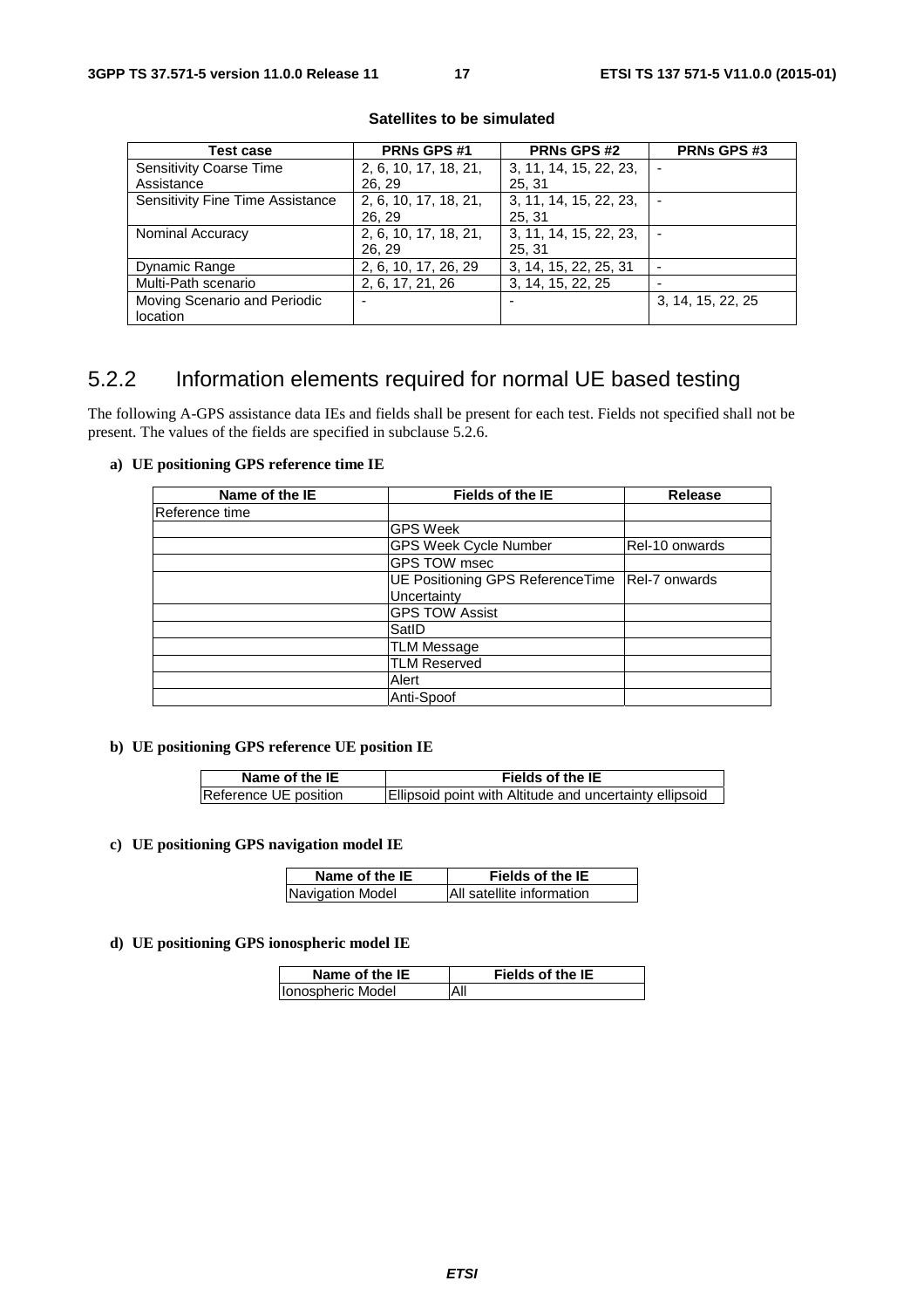## 5.2.3 Information elements required for UE based Sensitivity Fine Time Assistance test case

The A-GPS assistance data IEs and fields that shall be present for the Sensitivity Fine Time Assistance test case shall be those specified in subclause 5.2.2 with the following exception. Fields not specified shall not be present. The values of the fields are specified in subclause 5.2.6.

### **UE positioning GPS reference time IE**

| Name of the IE | <b>Fields of the IE</b>                          | Release                   |
|----------------|--------------------------------------------------|---------------------------|
| Reference time |                                                  |                           |
|                | <b>GPS Week</b>                                  |                           |
|                | <b>GPS Week Cycle Number</b>                     | Rel-10 onwards            |
|                | <b>GPS TOW msec</b>                              |                           |
|                | UTRAN GPS reference time                         |                           |
|                | UTRAN GPS timing of cell frames                  |                           |
|                | CHOICE mode                                      |                           |
|                | <b>FDD</b>                                       |                           |
|                | Primary CPICH Info                               |                           |
|                | <b>SFN</b>                                       |                           |
|                | UE Positioning GPS ReferenceTime   Rel-7 onwards |                           |
|                | Uncertainty                                      |                           |
|                | <b>SFN-TOW Uncertainty</b>                       | Not present Rel-7 onwards |
|                | <b>TUTRAN-GPS drift rate</b>                     |                           |
|                | <b>GPS TOW Assist</b>                            |                           |
|                | SatID                                            |                           |
|                | <b>TLM Message</b>                               |                           |
|                | <b>TLM Reserved</b>                              |                           |
|                | Alert                                            |                           |
|                | Anti-Spoof                                       |                           |

## 5.2.4 Information elements available for normal UE assisted testing

The following A-GPS assistance data IEs and fields shall be available for use in each test. Fields not specified shall not be present. The values of the fields are specified in subclause 5.2.6.

#### **a) UE positioning GPS reference time IE**

| Name of the IE | <b>Fields of the IE</b>                           | <b>Release</b> |
|----------------|---------------------------------------------------|----------------|
| Reference time |                                                   |                |
|                | <b>GPS Week</b>                                   |                |
|                | <b>GPS Week Cycle Number</b>                      | Rel-10 onwards |
|                | <b>GPS TOW msec</b>                               |                |
|                | UE Positioning GPS Reference Time   Rel-7 onwards |                |
|                | Uncertainty                                       |                |
|                | <b>GPS TOW Assist</b>                             |                |
|                | SatID                                             |                |
|                | <b>TLM Message</b>                                |                |
|                | <b>TLM Reserved</b>                               |                |
|                | Alert                                             |                |
|                | Anti-Spoof                                        |                |

## **b) UE positioning GPS reference UE position IE**

| Name of the IE        | Fields of the IE                                        |
|-----------------------|---------------------------------------------------------|
| Reference UE position | Ellipsoid point with Altitude and uncertainty ellipsoid |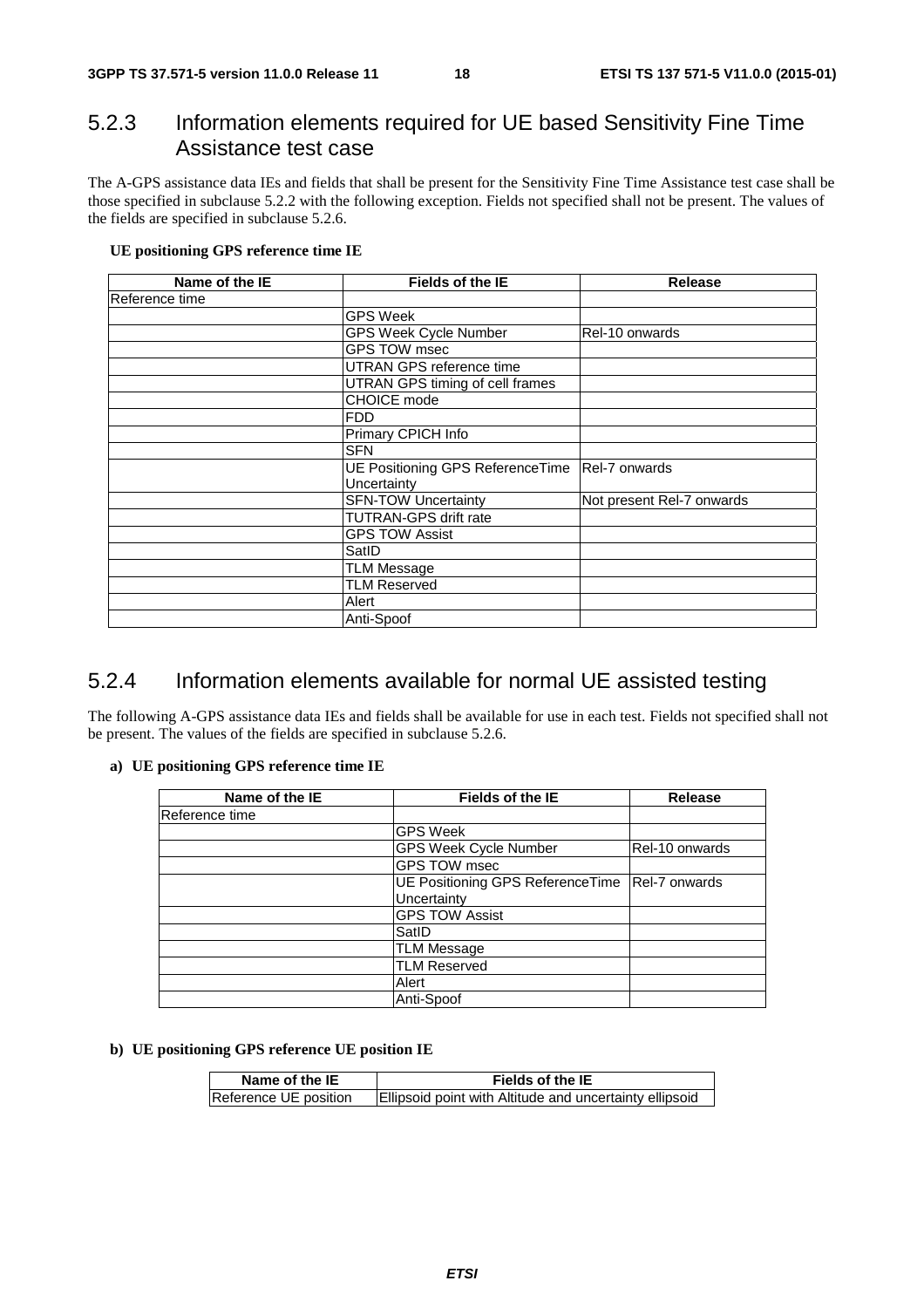### **c) UE positioning GPS almanac IE**

| Name of the IE | Fields of the IE                  | Release        |
|----------------|-----------------------------------|----------------|
| Almanac        |                                   |                |
|                | <b>IAImanac Reference Week</b>    |                |
|                | Complete Almanac Provided         | Rel-10 onwards |
|                | <b>IAII Satellite information</b> |                |

#### **d) UE positioning GPS navigation model IE**

| Name of the IE   | Fields of the IE          |
|------------------|---------------------------|
| Navigation Model | All satellite information |

#### **e) UE positioning GPS acquisition assistance IE**

| Name of the IE                | Fields of the IE                                  | <b>Release</b> |
|-------------------------------|---------------------------------------------------|----------------|
| <b>Acquisition Assistance</b> |                                                   |                |
|                               | <b>GPS TOW msec</b>                               |                |
|                               | UE Positioning GPS Reference Time   Rel-7 onwards |                |
|                               | Uncertainty                                       |                |
|                               | Satellite information                             |                |
|                               | SatID                                             |                |
|                               | Doppler (0 <sup>th</sup> order term)              |                |
|                               | <b>Extra Doppler</b>                              |                |
|                               | Doppler (1 <sup>st</sup> order term)              |                |
|                               | <b>Doppler Uncertainty</b>                        |                |
|                               | Code Phase                                        |                |
|                               | Integer Code Phase                                |                |
|                               | <b>GPS Bit number</b>                             |                |
|                               | Code Phase Search Window                          |                |
|                               | <b>Azimuth and Elevation</b>                      |                |
|                               | Azimuth                                           |                |
|                               | Elevation                                         |                |
|                               | <b>Azimuth LSB</b>                                | Rel-10 onwards |
|                               | <b>Elevation LSB</b>                              | Rel-10 onwards |

## 5.2.5 Information elements available for UE assisted Sensitivity Fine Time Assistance test case

The A-GPS assistance data IEs and fields that shall be available for use for the Sensitivity Fine Time Assistance test case shall be those specified in subclause 5.2.4 with the following exceptions. Fields not specified shall not be present. The values of the fields are specified in subclause 5.2.6.

#### **a) UE positioning GPS reference time IE**

| Name of the IE | <b>Fields of the IE</b>          | Release                   |
|----------------|----------------------------------|---------------------------|
| Reference time |                                  |                           |
|                | <b>GPS Week</b>                  |                           |
|                | <b>GPS Week Cycle Number</b>     | IRel-10 onwards           |
|                | <b>GPS TOW msec</b>              |                           |
|                | UTRAN GPS reference time         |                           |
|                | UTRAN GPS timing of cell frames  |                           |
|                | <b>CHOICE</b> mode               |                           |
|                | <b>IFDD</b>                      |                           |
|                | Primary CPICH Info               |                           |
|                | <b>SFN</b>                       |                           |
|                | UE Positioning GPS ReferenceTime | <b>Rel-7 onwards</b>      |
|                | Uncertainty                      |                           |
|                | <b>SFN-TOW Uncertainty</b>       | Not present Rel-7 onwards |
|                | TUTRAN-GPS drift rate            |                           |
|                | <b>GPS TOW Assist</b>            |                           |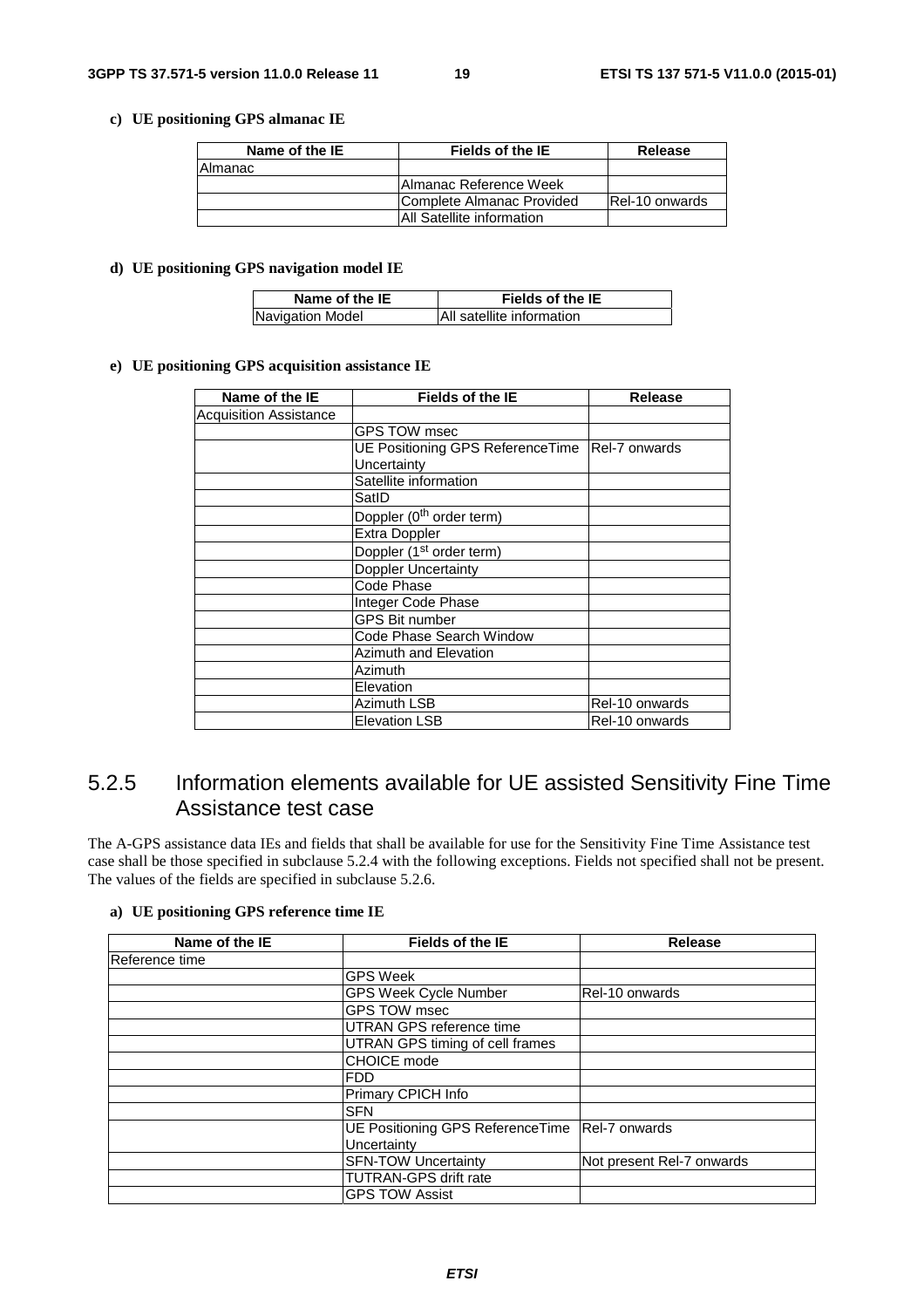| SatID               |  |
|---------------------|--|
| <b>TLM Message</b>  |  |
| <b>TLM Reserved</b> |  |
| Alert               |  |
| Anti-Spoof          |  |

#### **b) UE positioning GPS acquisition assistance IE**

| Name of the IE                | <b>Fields of the IE</b>                           | <b>Release</b> |
|-------------------------------|---------------------------------------------------|----------------|
| <b>Acquisition Assistance</b> |                                                   |                |
|                               | GPS TOW msec                                      |                |
|                               | UTRAN GPS reference time                          |                |
|                               | UTRAN GPS timing of cell frames                   |                |
|                               | <b>CHOICE</b> mode                                |                |
|                               | <b>FDD</b>                                        |                |
|                               | Primary CPICH Info                                |                |
|                               | <b>SFN</b>                                        |                |
|                               | UE Positioning GPS Reference Time   Rel-7 onwards |                |
|                               | Uncertainty.                                      |                |
|                               | Satellite information                             |                |
|                               | SatID                                             |                |
|                               | Doppler (0 <sup>th</sup> order term)              |                |
|                               | <b>Extra Doppler</b>                              |                |
|                               | Doppler (1 <sup>st</sup> order term)              |                |
|                               | Doppler Uncertainty                               |                |
|                               | Code Phase                                        |                |
|                               | Integer Code Phase                                |                |
|                               | <b>GPS Bit number</b>                             |                |
|                               | Code Phase Search Window                          |                |
|                               | Azimuth and Elevation                             |                |
|                               | Azimuth                                           |                |
|                               | Elevation                                         |                |
|                               | Azimuth LSB                                       | Rel-10 onwards |
|                               | <b>Elevation LSB</b>                              | Rel-10 onwards |

## 5.2.6 Contents of Information elements for A-GPS Minimum performance testing

## 5.2.6.1 General

This subclause defines the assistance data values that shall be used for all Assisted GPS minimum performance tests. It is given for GPS scenarios #1, #2 and #3 where it is different for each scenario; otherwise it is marked "All" where the same value is used for all scenarios.

Where assistance data is required on a per-satellite basis, or where the values of the data also varies with time it is specified in comma-separated-variable files with suffixes XX in the GPS data perf zip file specified in Annex A, where XX is 01, 02 and 03 for GPS scenarios #1, #2 and #3 respectively. These files specify the values to be used for each satellite, indexed by satellite PRN, and, where applicable, the values to be used indexed by both time and satellite PRN.

Assistance data that is marked as "time varying" is specified and used in 80 ms increments. Interpolation between these values shall not be used.

Assistance data Information Elements and fields that are not specified shall not be used.

The information elements detailed below are fully defined in 3GPP TS 25.331 [16]

## 5.2.6.2 IE Random Offset Values

This subclause defines the methods for generating the random offsets that are required to be applied to some assistance data IEs for certain tests.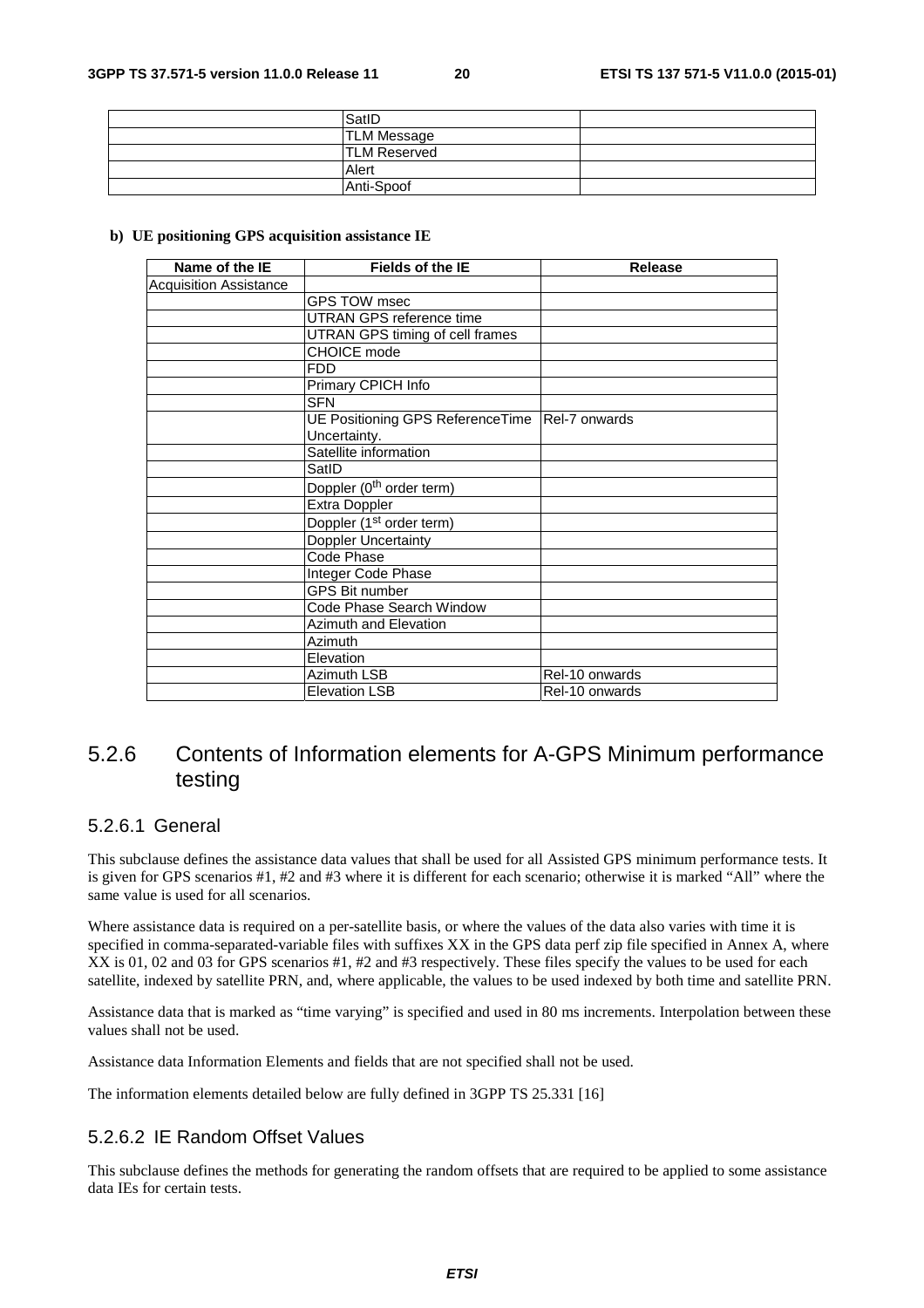## 5.2.6.2.1 GPS TOW msec

For every Test Instance in each TTFF test case, the IE GPS TOW msec shall have a random offset, relative to GPS system time, within the allowed error range of Coarse Time Assistance defined in the test case. This offset value shall have a uniform random distribution.

Note: For the Moving Scenario and Periodic Update Test Case the value of the IE GPS TOW msec shall be set to the nominal value, i.e. no offset shall be used.

The offset value shall be calculated by selecting the next random number from a standard uniform random number generator, in the range specified for the GPS Coarse Time assistance error range in the Test Requirements, Test parameters table for the test under consideration. The resolution used for the random number shall be 0.01, representing 10ms.

### 5.2.6.2.2 UTRAN GPS timing of cell frames

In addition, for every Fine Time Assistance Test Instance the IE UTRAN GPS timing of cell frames shall have a random offset, relative to the true value of the relationship between the two time references, within the allowed error range of Fine Time Assistance defined in the test case. This offset value shall have a uniform random distribution.

The offset value shall be calculated by selecting the next random number from a standard uniform random number generator with the following properties:

The range shall be the number of UMTS chips whose duration is less than the range specified for the GPS Fine Time assistance error range in the Test Requirements, Test parameters table for the test under consideration.

The resolution used for the random number shall be 1, representing 1 UMTS chip.

## 5.2.6.3 Assistance Data Reference Time

Contents of UE positioning GPS reference time IE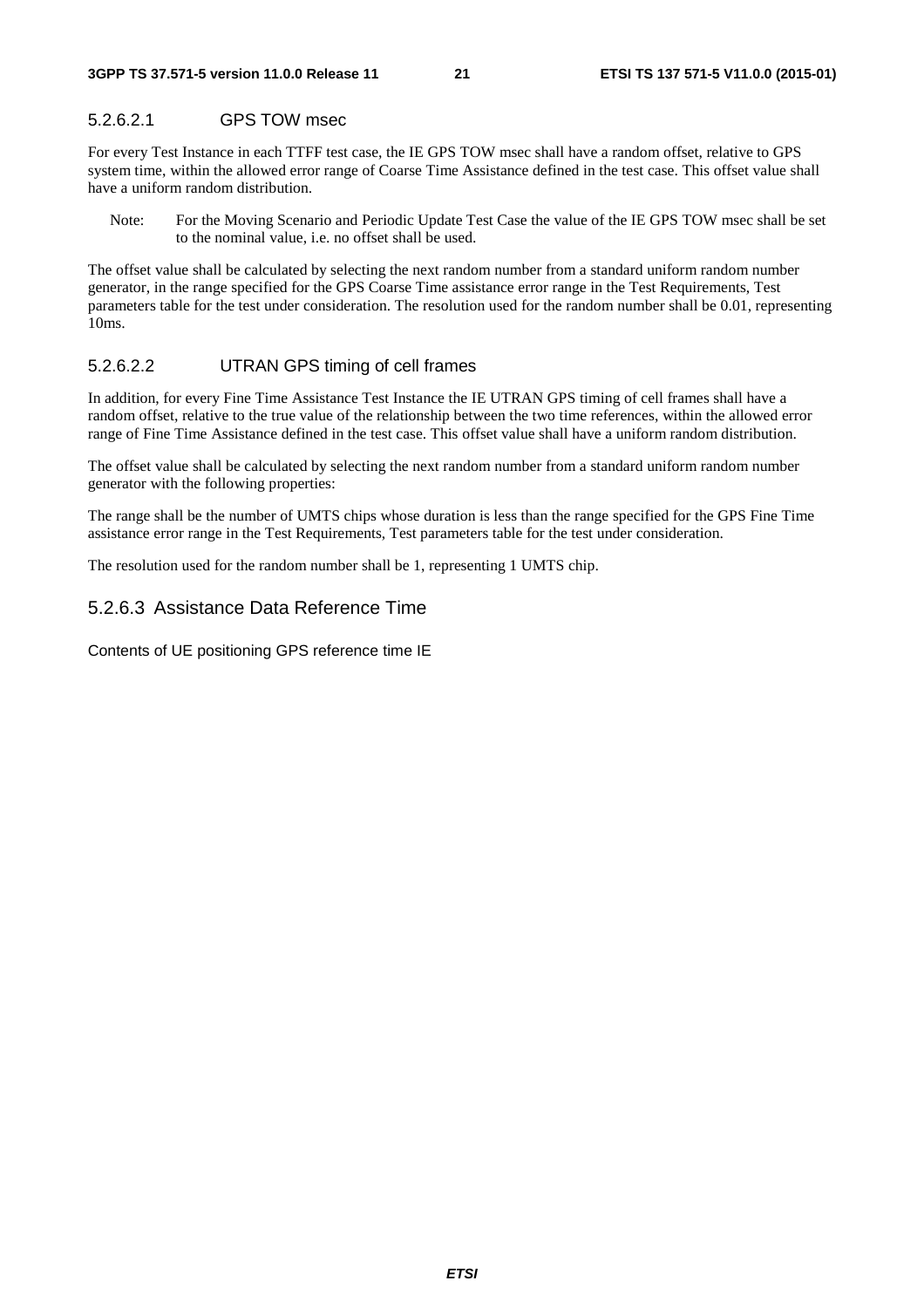| <b>Information Element</b>                                                                                                                                                                                                                                                                                                                                                                                                                                                                                                                               | <b>Units</b> | <b>Value/remark GPS</b><br>#1                                                                        | <b>Value/remark GPS</b><br>#2                                                                        | <b>Value/remark GPS</b><br>#3                                          |
|----------------------------------------------------------------------------------------------------------------------------------------------------------------------------------------------------------------------------------------------------------------------------------------------------------------------------------------------------------------------------------------------------------------------------------------------------------------------------------------------------------------------------------------------------------|--------------|------------------------------------------------------------------------------------------------------|------------------------------------------------------------------------------------------------------|------------------------------------------------------------------------|
| <b>GPS Week</b>                                                                                                                                                                                                                                                                                                                                                                                                                                                                                                                                          | weeks        | 282                                                                                                  | 230                                                                                                  | 230                                                                    |
| <b>GPS Week Cycle</b><br>Number (Note 5)                                                                                                                                                                                                                                                                                                                                                                                                                                                                                                                 |              | 1                                                                                                    | 1                                                                                                    | 1                                                                      |
| <b>GPS TOW msec</b>                                                                                                                                                                                                                                                                                                                                                                                                                                                                                                                                      | msec         | 518880000. Start<br>time. Add number of<br>ms as required.<br>(Note 1)                               | 346080000. Start<br>time. Add number of<br>ms as required.<br>(Note 1)                               | 346080000. Start<br>time. Add number of<br>ms as required.<br>(Note 1) |
| <b>UTRAN GPS reference</b><br>time                                                                                                                                                                                                                                                                                                                                                                                                                                                                                                                       |              | Present for<br>Sensitivity Fine Time<br>Assistance test<br>case. Absent<br>otherwise                 | Present for<br>Sensitivity Fine Time<br>Assistance test<br>case. Absent<br>otherwise                 | Absent                                                                 |
| UTRAN GPS timing of<br>cell frames                                                                                                                                                                                                                                                                                                                                                                                                                                                                                                                       |              | Note 2                                                                                               | Note 2                                                                                               | $\blacksquare$                                                         |
| <b>CHOICE</b> mode                                                                                                                                                                                                                                                                                                                                                                                                                                                                                                                                       |              | Present for<br>Sensitivity Fine Time<br>Assistance test<br>case. Absent<br>otherwise                 | Present for<br>Sensitivity Fine Time<br>Assistance test<br>case. Absent<br>otherwise                 |                                                                        |
| <b>FDD</b>                                                                                                                                                                                                                                                                                                                                                                                                                                                                                                                                               |              |                                                                                                      |                                                                                                      | $\blacksquare$                                                         |
| Primary CPICH Info                                                                                                                                                                                                                                                                                                                                                                                                                                                                                                                                       |              | 100                                                                                                  | 100                                                                                                  |                                                                        |
| <b>SFN</b>                                                                                                                                                                                                                                                                                                                                                                                                                                                                                                                                               |              | Note 2                                                                                               | Note 2                                                                                               |                                                                        |
| <b>UE Positioning GPS</b><br>ReferenceTime<br>Uncertainty. Note 3                                                                                                                                                                                                                                                                                                                                                                                                                                                                                        |              | For Sensitivity Fine<br>Time Assistance test<br>case: '51' (10.2uS).<br>Otherwise: '125'<br>(2.127s) | For Sensitivity Fine<br>Time Assistance test<br>case: '51' (10.2uS).<br>Otherwise: '125'<br>(2.127s) | $'125'$ (2.127s)                                                       |
| SFN-TOW Uncertainty.<br>Note 4                                                                                                                                                                                                                                                                                                                                                                                                                                                                                                                           |              | lessThan10. Present<br>for Sensitivity Fine<br>Time Assistance test<br>case. Absent<br>otherwise     | lessThan10. Present<br>for Sensitivity Fine<br>Time Assistance test<br>case. Absent<br>otherwise     | Absent                                                                 |
| <b>TUTRAN-GPS drift rate</b>                                                                                                                                                                                                                                                                                                                                                                                                                                                                                                                             |              | 0. Present for<br>Sensitivity Fine Time<br>Assistance test<br>case. Absent<br>otherwise              | 0. Present for<br>Sensitivity Fine Time<br>Assistance test<br>case. Absent<br>otherwise              | Absent                                                                 |
| Note 1: GPS TOW msec<br>This is the value in ms of GPS TOW msec when the GPS scenario is initially started in the GPS<br>simulator. For all TTFF test cases, each time a GPS scenario is used, the GPS start time shall<br>be advanced by 120 seconds from the value last used so that, at the time the fix is made, it is at<br>least 2 minutes later than the previous fix made with that scenario.                                                                                                                                                    |              |                                                                                                      |                                                                                                      |                                                                        |
| The actual value of GPS TOW msec to be used in the Reference Time IE (before the addition of<br>the random offset, if applicable) shall be calculated at the time the IE is required by adding the<br>elapsed time since the time the scenario was started in the GPS simulator to this value. The<br>accuracy shall be such that the Maximum Test System Uncertainty for Coarse Time Assistance,<br>specified in Table C.1.2 of TS 37.571-1 [6], shall be met.<br>For all TTFF test cases a random offset is then added to the value of GPS TOW msec as |              |                                                                                                      |                                                                                                      |                                                                        |

**Reference Time (Fields occurring once per message)** 

described in subclause 5.2.6.2 Note 2: UTRAN GPS timing of cell frames and SFN

The values of UTRAN GPS timing of cell frames (before the addition of the random offset) and SFN shall be calculated at the time the IE is required. The accuracy of the relationship between the two fields shall be such that the Maximum Test System Uncertainty for Fine Time Assistance, specified in Table C.1.2 of TS 37.571-1 [6], shall be met. A random offset is then added to the value of UTRAN GPS timing of cell frames as described in subclause 5.2.6.2

Note 3: This IE only present for Rel-7 onwards.

Note 4: This IE not present for Rel-7 onwards.

Note 5: This IE is only present for Rel-10 onwards.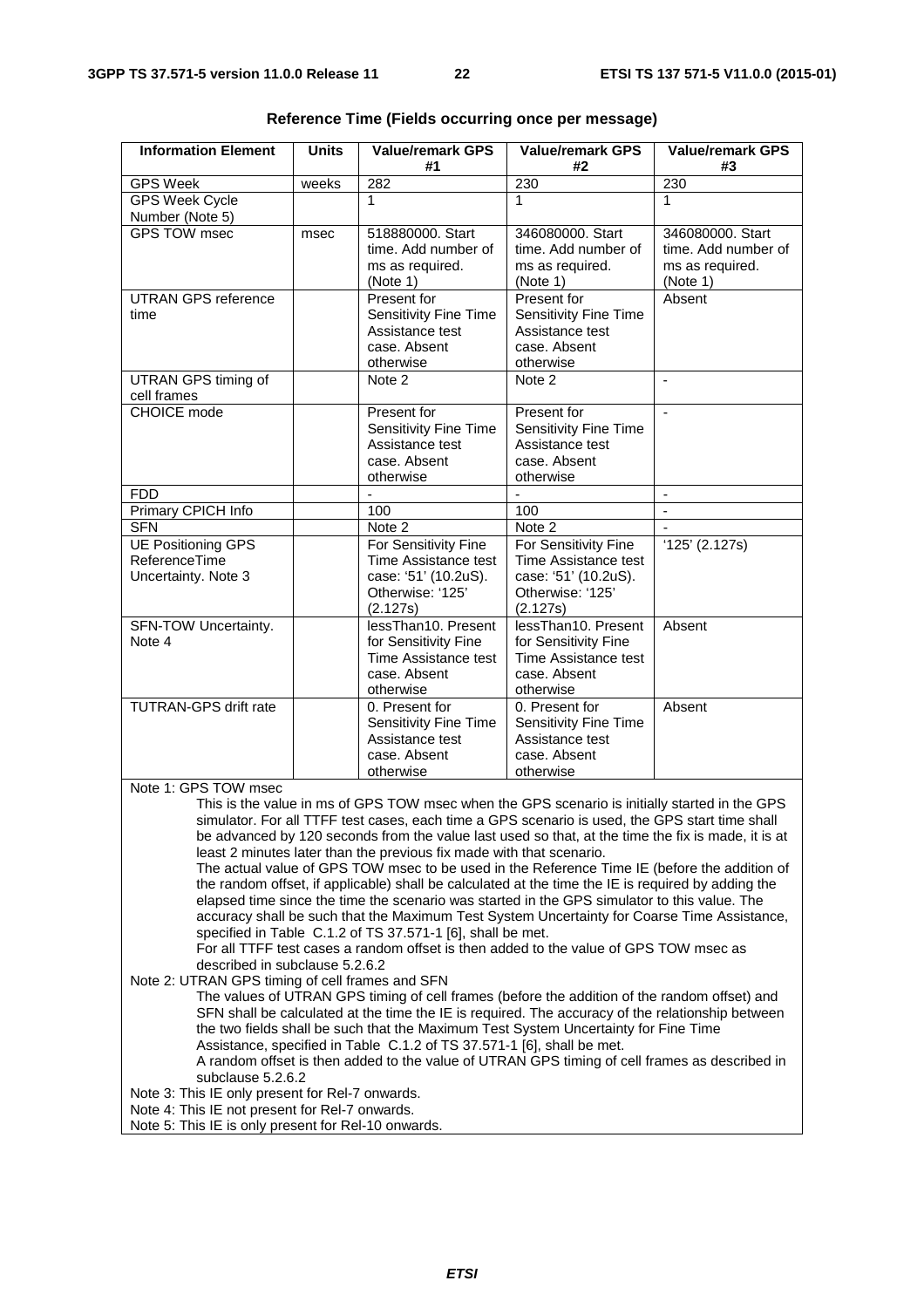#### **Satellite Information**

| <b>Information Element</b> | Units | <b>Value/remark GPS</b><br>All |
|----------------------------|-------|--------------------------------|
| Number of satellites       | -     |                                |

#### **Reference Time - GPS TOW Assist (Fields occurring once per satellite)**

| <b>Information</b><br><b>Element</b> | Units | Value/remark GPS #1                       | Value/remark GPS #2                        | Value/remark GPS #3                        |
|--------------------------------------|-------|-------------------------------------------|--------------------------------------------|--------------------------------------------|
| SatID                                |       | PRNs: 2, 6, 10, 17, 18,<br>21, 26, 29, 30 | PRNs: 3, 11, 14, 15,<br>18, 22, 23, 25, 31 | PRNs: 3, 11, 14, 15,<br>18, 22, 23, 25, 31 |

#### **Reference Time - GPS TOW Assist (Fields occurring once per satellite)**

| <b>Information Element</b> | Units      | <b>Value/remark GPS All</b> |
|----------------------------|------------|-----------------------------|
| <b>TLM Message</b>         | Bit string | 10922                       |
| TLM Reserved               | Bit string |                             |
| Alert                      |            |                             |
| Anti-Spoof                 |            |                             |

## 5.2.6.4 Assistance Data Reference UE Position

Contents of UE positioning GPS reference UE position IE

The uncertainty of the semi-major axis is 3 km. The uncertainty of the semi-minor axis is 3 km. The orientation of the major axis is 0 degrees. The uncertainty of the altitude information is 500 m. The confidence factor is 68%.

## **Reference UE Position**

| <b>Information Element</b> | <b>Units</b> | Value/remark GPS #1 | Value/remark GPS #2 | <b>Value/remark GPS #3</b> |
|----------------------------|--------------|---------------------|---------------------|----------------------------|
| Latitude sign              |              |                     |                     |                            |
| Degrees of latitude        | degrees      | 33.750005           | 37.816663           | 37.816663                  |
| Degrees of longitude       | degrees      | -84.383336          | 144.966670          | 144.966670                 |
| <b>Altitude Direction</b>  |              |                     |                     |                            |
| Altitude                   | m            | 300                 | 100                 | 100                        |
| Uncertainty semi-major     | m            | 3000                | 3000                | 3000                       |
| Uncertainty semi-minor     | m            | 3000                | 3000                | 3000                       |
| Orientation of major axis  | degrees      | 0                   | U                   | $\mathbf{U}$               |
| Uncertainty altitude       | m            | 500                 | 500                 | 500                        |
| Confidence                 | %            | 68                  | 68                  | 68                         |

## 5.2.6.5 Assistance Data Navigation Model

Contents of UE positioning GPS navigation model IE

#### **Satellite Information**

| <b>Information Element</b> | Units | <b>Value/remark GPS</b><br>All |
|----------------------------|-------|--------------------------------|
| Number of satellites       |       |                                |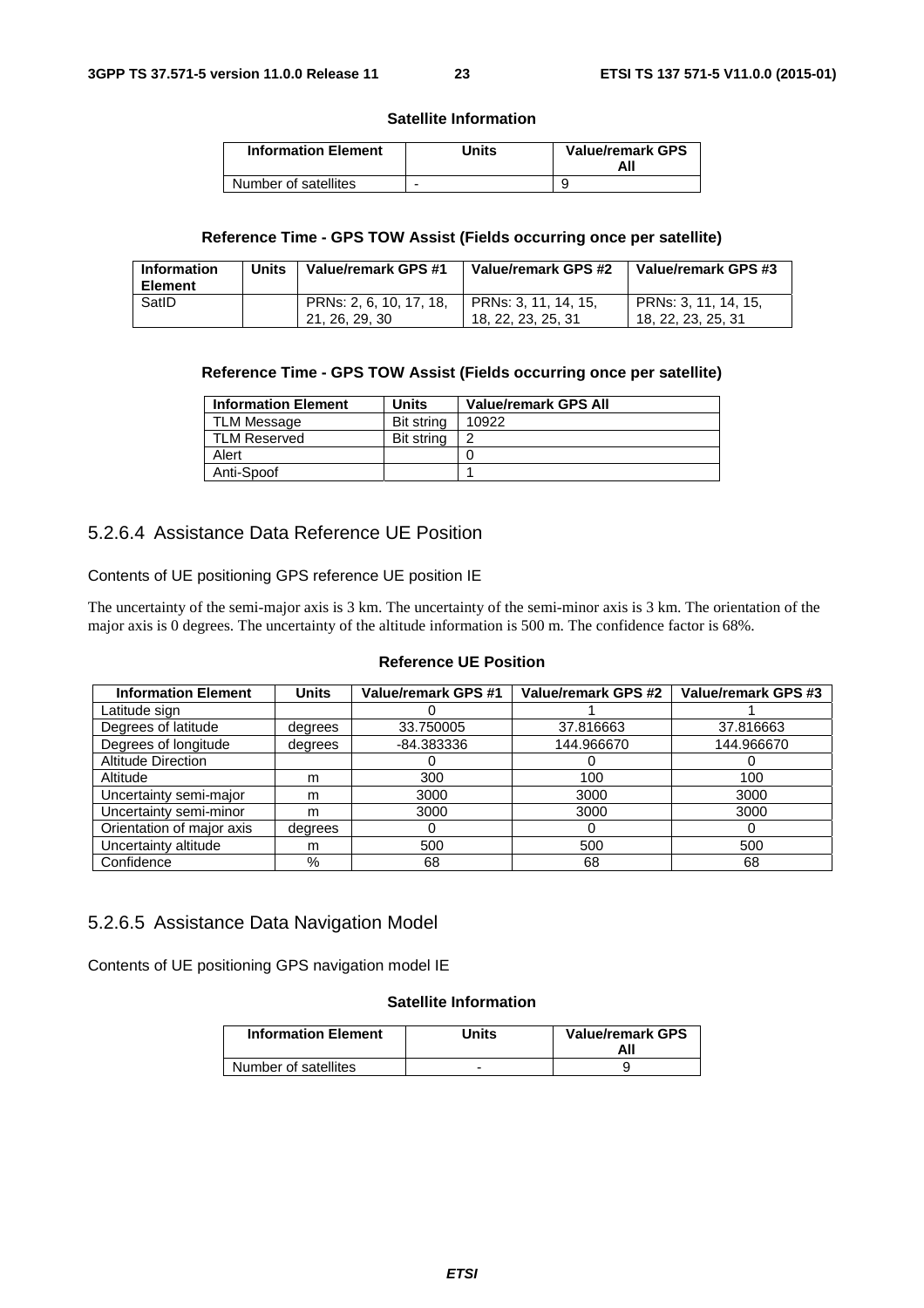| <b>Information Element</b>                                                            | <b>Units</b> | Value/remark GPS #1     | Value/remark GPS #2  | Value/remark GPS #3  |
|---------------------------------------------------------------------------------------|--------------|-------------------------|----------------------|----------------------|
| SatID                                                                                 |              | PRNs: 2, 6, 10, 17, 18, | PRNs: 3, 11, 14, 15, | PRNs: 3, 11, 14, 15, |
|                                                                                       |              | 21, 26, 29, 30          | 18, 22, 23, 25, 31   | 18, 22, 23, 25, 31   |
| <b>Satellite Status</b>                                                               |              | 0 (Note)                | 0 (Note)             | 0 (Note)             |
| Note: For consistency Satellite Status is also given in file: Navigation model XX.csv |              |                         |                      |                      |

## **Navigation Model (Fields occurring once per satellite)**

## **Ephemeris and Clock Correction Information Elements (Fields occurring once per satellite)**

| <b>Information Element</b>   | <b>Units</b>                 | <b>Value/remark GPS All</b>       |
|------------------------------|------------------------------|-----------------------------------|
| $C/A$ or $P$ on $L2$         |                              | See file: Navigation model XX.csv |
| <b>URA Index</b>             |                              | See file: Navigation model XX.csv |
| SV Health                    |                              | See file: Navigation model XX.csv |
| <b>IODC</b>                  | $\qquad \qquad \blacksquare$ | See file: Navigation model XX.csv |
| L <sub>2</sub> P Data Flag   |                              | See file: Navigation model XX.csv |
| SF 1 Reserved                | $\overline{\phantom{a}}$     | See file: Navigation model XX.csv |
| $T_{\underline{GD}}$         | sec                          | See file: Navigation model XX.csv |
| $\mathfrak{t}_{\mathrm{oc}}$ | sec                          | See file: Navigation model XX.csv |
| af <sub>2</sub>              | sec/sec <sup>2</sup>         | See file: Navigation model XX.csv |
| af <sub>1</sub>              | sec/sec                      | See file: Navigation model XX.csv |
| af <sub>0</sub>              | sec                          | See file: Navigation model XX.csv |
| $C_{rs}$                     | meters                       | See file: Navigation model XX.csv |
| $\Delta n$                   | semi-circles/sec             | See file: Navigation model XX.csv |
| $M_0$                        | semi-circles                 | See file: Navigation model XX.csv |
| $C_{uc}$                     | radians                      | See file: Navigation model XX.csv |
| е                            |                              | See file: Navigation model XX.csv |
| $\overline{C_{us}}$          | radians                      | See file: Navigation model XX.csv |
| $\frac{1}{2}$<br>(A)         | meters <sup>1/2</sup>        | See file: Navigation model XX.csv |
| $\mathfrak{t}_{\text{oe}}$   | sec                          | See file: Navigation model XX.csv |
| Fit Interval Flag            |                              | See file: Navigation model XX.csv |
| <b>AODO</b>                  | sec                          | See file: Navigation model XX.csv |
| $C_{ic}$                     | radians                      | See file: Navigation model XX.csv |
| OMEGA <sub>0</sub>           | semi-circles                 | See file: Navigation model XX.csv |
| $C_{is}$                     | radians                      | See file: Navigation model XX.csv |
| $i_0$                        | semi-circles                 | See file: Navigation model XX.csv |
| $C_{\rm rc}$                 | meters                       | See file: Navigation model XX.csv |
| $\omega$                     | semi-circles                 | See file: Navigation model XX.csv |
| OMEGAdot                     | semi-circles/sec             | See file: Navigation model XX.csv |
| Idot                         | semi-circles/sec             | See file: Navigation model XX.csv |

## 5.2.6.6 Assistance Data Ionospheric Model

Contents of UE positioning GPS ionospheric model IE

## **Ionospheric Model**

| <b>Information Element</b> | <b>Units</b>                   | <b>Value/remark GPS All</b> |
|----------------------------|--------------------------------|-----------------------------|
| $\alpha_0$                 | seconds                        | 4.6566129 10E-9             |
| $\alpha_1$                 | sec/semi-circle                | 1.4901161 10E-8             |
| $\alpha$ <sub>2</sub>      | $sec/(semi-circle)^2$          | -5.96046 10E-8              |
| $\alpha_3$                 | sec/(semi-circle) <sup>3</sup> | -5.96046 10E-8              |
| $\beta_0$                  | seconds                        | 79872                       |
| $\beta_1$                  | sec/semi-circle                | 65536                       |
| $\beta_2$                  | $sec/(semi-circle)^2$          | $-65536$                    |
| $\beta_3$                  | sec/(semi-circle) <sup>3</sup> | $-393216$                   |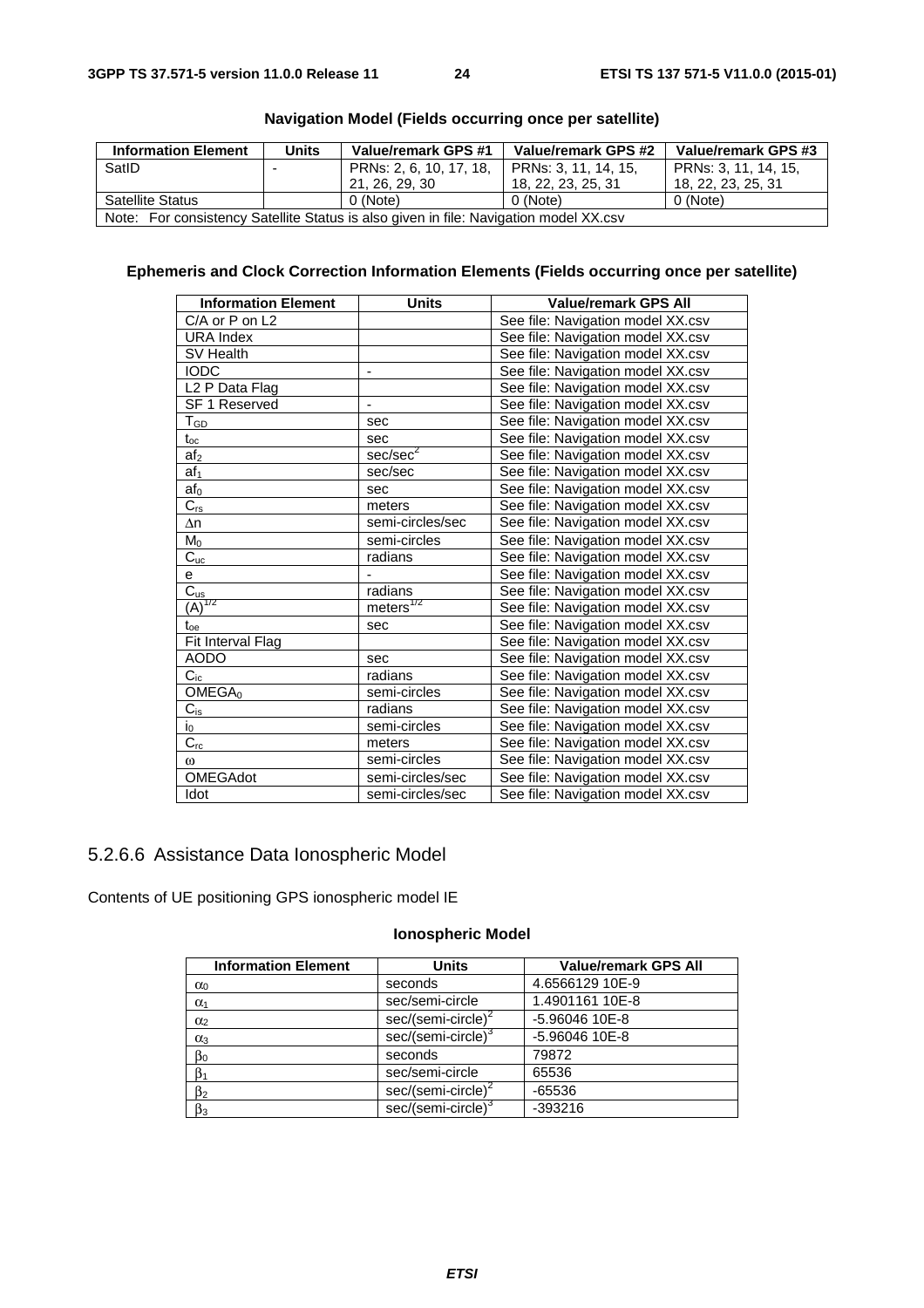## 5.2.6.7 Assistance Data Almanac

Contents of UE positioning GPS almanac

## **Almanac (Field occurring once per message)**

| <b>Information Element</b>                          | Units | Value/remark<br><b>GPS #1</b> | Value/remark<br><b>GPS #2</b> | Value/remark<br><b>GPS #3</b> |
|-----------------------------------------------------|-------|-------------------------------|-------------------------------|-------------------------------|
| WN <sub>a</sub>                                     | weeks | 27                            | 230                           | 230                           |
| Complete Almanac Provided                           |       | TRUF                          | TRUF                          | <b>TRUE</b>                   |
| (Note 1)                                            |       |                               |                               |                               |
| Note 1: This IE is only present for Rel-10 onwards. |       |                               |                               |                               |

#### **Satellite Information**

| <b>Information Element</b> | Units | <b>Value/remark GPS</b><br>All |
|----------------------------|-------|--------------------------------|
| Number of satellites       |       |                                |

### **Almanac (Fields occurring once per satellite)**

| <b>Information Element</b> | Units | <b>Value/remark GPS All</b> |
|----------------------------|-------|-----------------------------|
| DatalD                     |       | See file: Almanac XX.csv    |

### **Almanac (Fields occurring once per satellite)**

| <b>Information</b><br><b>Element</b> | <b>Units</b> | Value/remark GPS #1                                                                                    | Value/remark GPS #2                                                                                   | Value/remark GPS #3                                                                                     |
|--------------------------------------|--------------|--------------------------------------------------------------------------------------------------------|-------------------------------------------------------------------------------------------------------|---------------------------------------------------------------------------------------------------------|
| SatID                                | ۰            | PRNs: 1, 2, 4, 5, 6, 7,<br>9, 10, 11, 14, 15, 16,<br>17, 18, 19, 20, 21, 22,<br>24, 25, 26, 27, 29, 30 | PRNs: 1, 2, 3, 4, 5, 6,<br>7, 8, 11, 13, 14, 15, 16,<br>17, 18, 20, 21, 22, 23,<br>25, 27, 28, 30, 31 | PRNs: 1, 2, 3, 4, 5, 6,<br>  7, 8, 11, 13, 14, 15, 16,<br>17, 18, 20, 21, 22, 23,<br>25, 27, 28, 30, 31 |

## **Almanac (Fields occurring once per satellite)**

| <b>Information Element</b> | Units                 | <b>Value/remark GPS All</b> |
|----------------------------|-----------------------|-----------------------------|
| е                          | dimensionless         | See file: Almanac XX.csv    |
| $\rm t_{oa}$               | sec                   | See file: Almanac XX.csv    |
| δi                         | semi-circles          | See file: Almanac XX.csv    |
| <b>OMEGADOT</b>            | semi-circles/sec      | See file: Almanac XX.csv    |
| SV Health                  |                       | See file: Almanac XX.csv    |
| $A^{1/2}$                  | meters <sup>1/2</sup> | See file: Almanac XX.csv    |
| OMEGA <sub>0</sub>         | semi-circles          | See file: Almanac XX.csv    |
| $M_0$                      | semi-circles          | See file: Almanac XX.csv    |
| $\omega$                   | semi-circles          | See file: Almanac XX.csv    |
| af <sub>0</sub>            | seconds               | See file: Almanac XX.csv    |
| af <sub>1</sub>            | sec/sec               | See file: Almanac XX.csv    |

## 5.2.6.8 Assistance Data Acquisition Assistance

Contents of UE positioning GPS acquisition assistance IE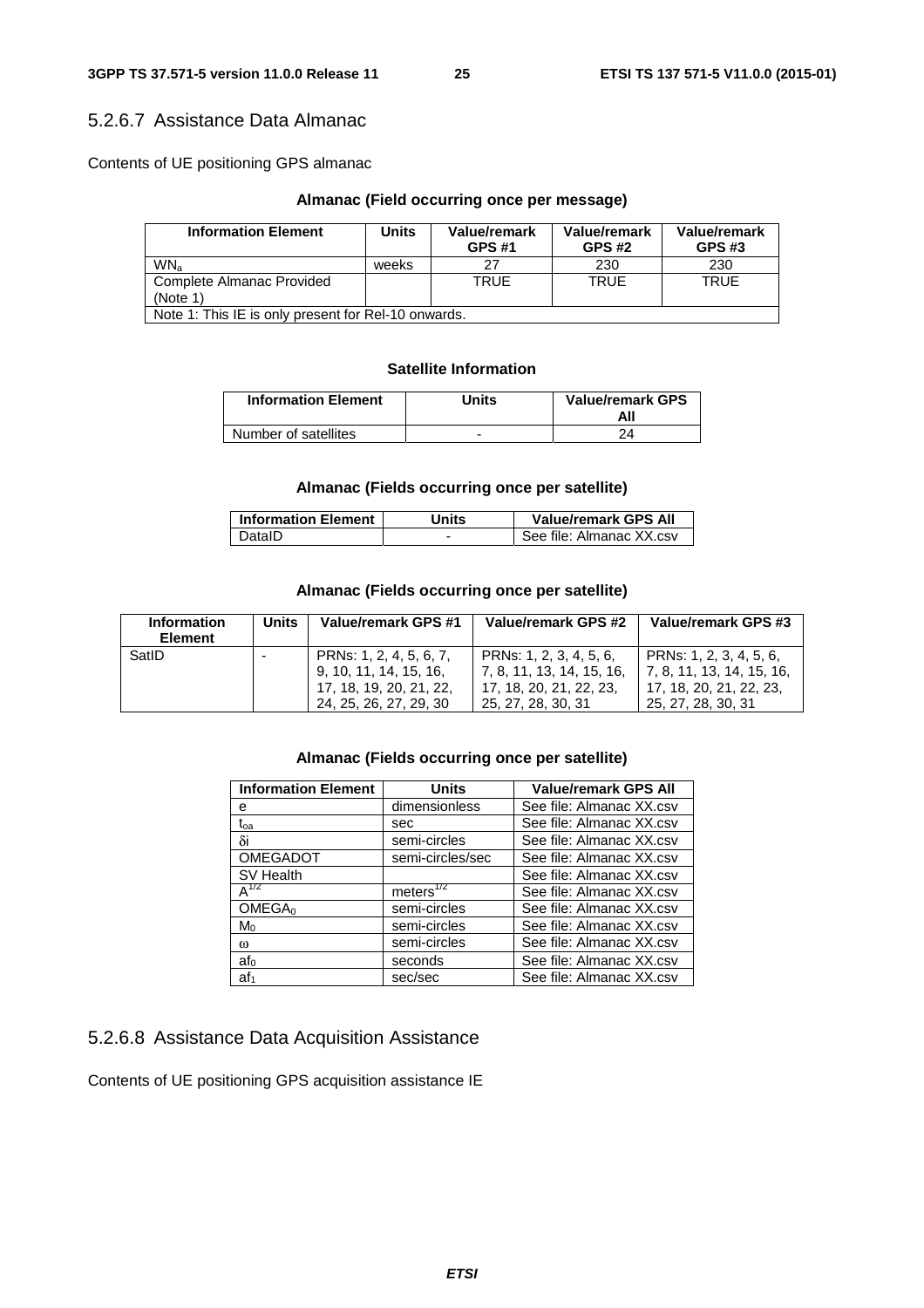| <b>Information Element</b>                                                                                                                                                                                                                                                                                                                                                                                                                                                                                                                                                                                                                                                                                                                                                                                                                                                       | <b>Units</b> | <b>Value/remark GPS</b><br>#1                                                                        | <b>Value/remark GPS</b><br>#2                                                                        | <b>Value/remark GPS</b><br>#3                                             |
|----------------------------------------------------------------------------------------------------------------------------------------------------------------------------------------------------------------------------------------------------------------------------------------------------------------------------------------------------------------------------------------------------------------------------------------------------------------------------------------------------------------------------------------------------------------------------------------------------------------------------------------------------------------------------------------------------------------------------------------------------------------------------------------------------------------------------------------------------------------------------------|--------------|------------------------------------------------------------------------------------------------------|------------------------------------------------------------------------------------------------------|---------------------------------------------------------------------------|
| <b>GPS TOW msec</b>                                                                                                                                                                                                                                                                                                                                                                                                                                                                                                                                                                                                                                                                                                                                                                                                                                                              | msec         | 51888000 ms. Start<br>time. Add number of<br>ms as required. (Note<br>1)                             | 346080000 ms. Start<br>time. Add number of<br>ms as required. (Note<br>1)                            | 346080000 ms. Start<br>time. Add number of<br>ms as required. (Note<br>1) |
| <b>UTRAN GPS reference time</b>                                                                                                                                                                                                                                                                                                                                                                                                                                                                                                                                                                                                                                                                                                                                                                                                                                                  |              | <b>Present for Sensitivity</b><br>Fine Time Assistance<br>test case. Absent<br>otherwise             | <b>Present for Sensitivity</b><br>Fine Time Assistance<br>test case. Absent<br>otherwise             | Absent                                                                    |
| UTRAN GPS timing of cell<br>frames                                                                                                                                                                                                                                                                                                                                                                                                                                                                                                                                                                                                                                                                                                                                                                                                                                               |              | Note 2                                                                                               | Note 2                                                                                               | $\overline{a}$                                                            |
| <b>CHOICE</b> mode                                                                                                                                                                                                                                                                                                                                                                                                                                                                                                                                                                                                                                                                                                                                                                                                                                                               |              | <b>Present for Sensitivity</b><br><b>Fine Time Assistance</b><br>test case. Absent<br>otherwise      | <b>Present for Sensitivity</b><br><b>Fine Time Assistance</b><br>test case. Absent<br>otherwise      | $\bar{\phantom{a}}$                                                       |
| <b>FDD</b>                                                                                                                                                                                                                                                                                                                                                                                                                                                                                                                                                                                                                                                                                                                                                                                                                                                                       |              |                                                                                                      |                                                                                                      | $\overline{\phantom{a}}$                                                  |
| Primary CPICH Info                                                                                                                                                                                                                                                                                                                                                                                                                                                                                                                                                                                                                                                                                                                                                                                                                                                               |              | 100                                                                                                  | 100                                                                                                  | $\mathbf{r}$                                                              |
| <b>SFN</b>                                                                                                                                                                                                                                                                                                                                                                                                                                                                                                                                                                                                                                                                                                                                                                                                                                                                       |              | Note <sub>2</sub>                                                                                    | Note 2                                                                                               |                                                                           |
| <b>UE Positioning GPS</b><br>ReferenceTime Uncertainty.<br>Note 3                                                                                                                                                                                                                                                                                                                                                                                                                                                                                                                                                                                                                                                                                                                                                                                                                |              | For Sensitivity Fine<br>Time Assistance test<br>case: '51' (10.2uS).<br>Otherwise: '125'<br>(2.127s) | For Sensitivity Fine<br>Time Assistance test<br>case: '51' (10.2uS).<br>Otherwise: '125'<br>(2.127s) | '125' (2.127s)                                                            |
| Note 1: GPS TOW msec<br>This is the value in ms of GPS TOW msec when the GPS scenario is initially started in the GPS simulator.<br>For all TTFF test cases, each time a GPS scenario is used, the GPS start time shall be advanced by 120<br>seconds from the value last used so that, at the time the fix is made, it is at least 2 minutes later than the<br>previous fix made with that scenario.<br>The actual value of GPS TOW msec to be used in the Acquisition Assistance IE (before the addition of the<br>random offset, if applicable) shall be calculated at the time the IE is required by adding the elapsed time<br>since the time the scenario was started in the GPS simulator to this value. The accuracy shall be such that<br>the Maximum Test System Uncertainty for Coarse Time Assistance, specified in Table C.1.2 of TS<br>37.571-1 [6], shall be met. |              |                                                                                                      |                                                                                                      |                                                                           |
| For all TTFF test cases a random offset is then added to the value of GPS TOW msec as described in<br>subclause 5.2.6.2<br>This "final GPS TOW msec" value is then also used to determine the value of the Acquisition Assistance<br>Information Elements marked as "Time varying"<br>Note 2: UTRAN GPS timing of cell frames and SFN.<br>The values of UTRAN GPS timing of cell frames (before the addition of the random offset) and SFN shall                                                                                                                                                                                                                                                                                                                                                                                                                                 |              |                                                                                                      |                                                                                                      |                                                                           |
| be calculated at the time the IE is required. The accuracy of the relationship between the two fields shall<br>be such that the Maximum Test System Uncertainty for Fine Time Assistance, specified in Table C.1.2 of<br>TS 37.571-1 [6], shall be met.                                                                                                                                                                                                                                                                                                                                                                                                                                                                                                                                                                                                                          |              |                                                                                                      |                                                                                                      |                                                                           |

**GPS Acquisition Assistance (Fields occurring once per message)** 

A random offset is then added to the value of UTRAN GPS timing of cell frames as described in subclause 5.2.6.2

Note 3: This IE only present for Rel-7 onwards.

## **Satellite Information**

| <b>Information Element</b> | <b>Jnits</b> | <b>Value/remark GPS</b><br>Αll |
|----------------------------|--------------|--------------------------------|
| Number of satellites       | -            |                                |

### **GPS Acquisition Assistance (Fields occurring once per satellite)**

| <b>Information</b><br>Element | Units | Value/remark GPS #1                       | Value/remark GPS #2                        | Value/remark GPS #3                        |
|-------------------------------|-------|-------------------------------------------|--------------------------------------------|--------------------------------------------|
| SatID                         |       | PRNs: 2, 6, 10, 17, 18, 21,<br>26, 29, 30 | PRNs: 3, 11, 14, 15, 18, 22,<br>23, 25, 31 | PRNs: 3, 11, 14, 15, 18, 22,<br>23, 25, 31 |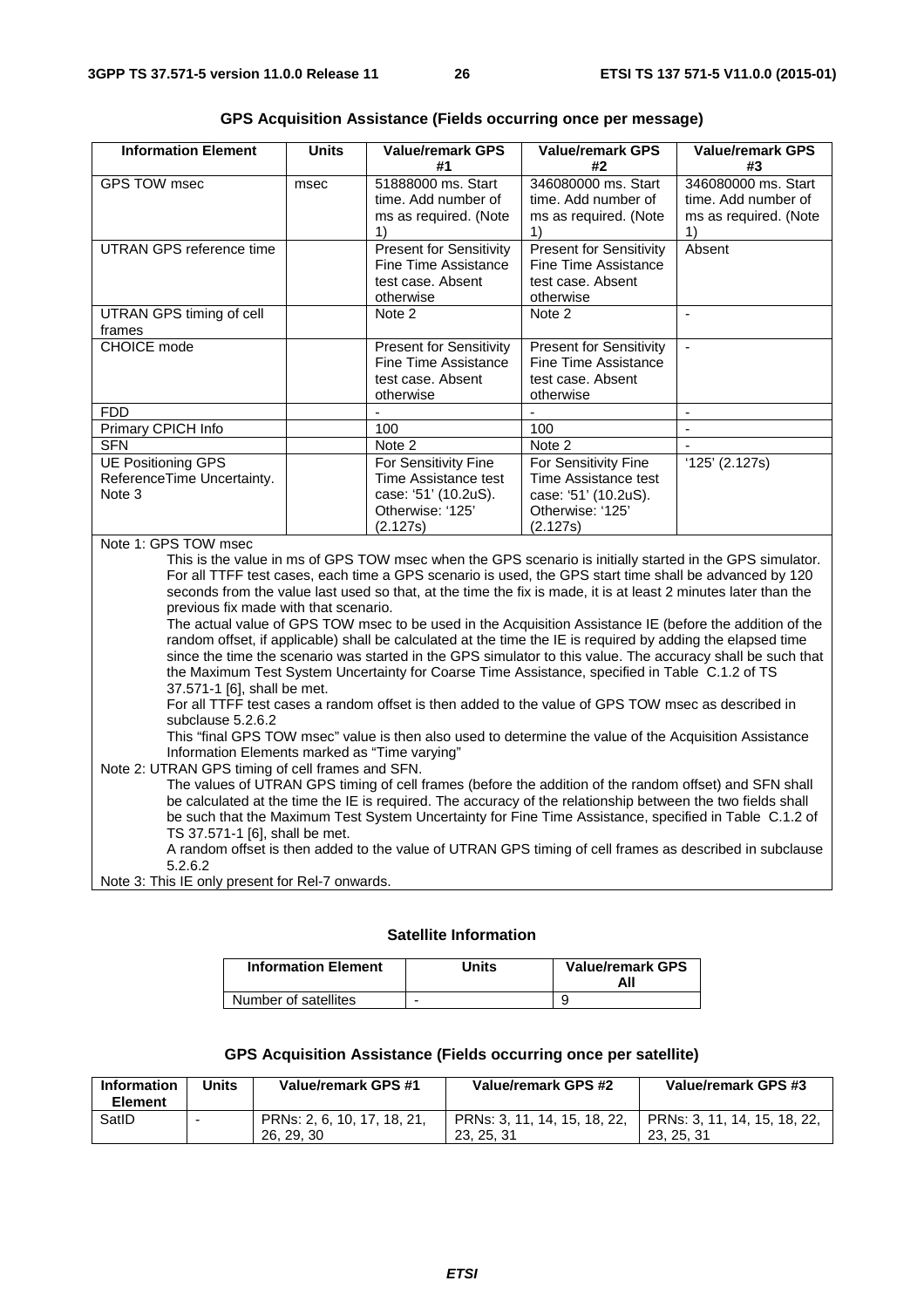| <b>Information Element</b>                                                                                  | <b>Units</b> | <b>Value/remark GPS All</b>                              | <b>Release</b> |
|-------------------------------------------------------------------------------------------------------------|--------------|----------------------------------------------------------|----------------|
| Doppler (0 <sup>th</sup> order term)                                                                        | Hz           | Time varying. See file: Acquisition assist XX.csv (Note) |                |
| Doppler (1 <sup>st</sup> order term)                                                                        | Hz/sec       | Time varying. See file: Acquisition assist XX.csv (Note) |                |
| <b>Doppler Uncertainty</b>                                                                                  | Hz           | Time varying. See file: Acquisition assist XX.csv (Note) |                |
| Code Phase                                                                                                  | chips        | Time varying. See file: Acquisition assist XX.csv (Note) |                |
| Integer Code Phase                                                                                          |              | Time varying. See file: Acquisition assist XX.csv (Note) |                |
| <b>GPS Bit number</b>                                                                                       |              | Time varying. See file: Acquisition assist XX.csv (Note) |                |
| Code Phase Search Window                                                                                    | chips        | Time varying. See file: Acquisition assist XX.csv (Note) |                |
| Azimuth                                                                                                     | deg          | Time varying. See file: Acquisition assist XX.csv (Note) |                |
| Elevation                                                                                                   | deg          | Time varying. See file: Acquisition assist XX.csv (Note) |                |
| <b>Azimuth LSB</b>                                                                                          | deg          | Time varying. Calculated from "Azimuth", see file:       | Rel-10 onwards |
|                                                                                                             |              | Acquisition assist XX.csv (Note)                         |                |
| <b>Elevation LSB</b>                                                                                        | deg          | Time varying. Calculated from "Elevation", see file:     | Rel-10 onwards |
|                                                                                                             |              | Acquisition assist XX.csv (Note)                         |                |
| Note: Acquisition Assistance Information Elements.                                                          |              |                                                          |                |
| This field is "Time varying" and its value depends on the "final GPS TOW msec" as described above. The      |              |                                                          |                |
| value of this field to be used shall be determined by taking the "final GPS TOW msec" value and selecting   |              |                                                          |                |
| the nearest field value in the Acquisition assist.csv file corresponding to the value of "final current GPS |              |                                                          |                |

| <b>GPS Acquisition Assistance (Fields occurring once per satellite)</b> |  |  |  |  |  |
|-------------------------------------------------------------------------|--|--|--|--|--|
|-------------------------------------------------------------------------|--|--|--|--|--|

TOW msec".

## 6 GNSS information

## 6.1 GNSS Scenarios and Assistance Data for Assisted GNSS signalling tests

## 6.1.1 General

This subclause defines the GNSS scenario and the associated assistance data that shall be used where required for UTRA and E-UTRA Assisted GNSS signalling tests defined in TS 37.571-2 [7] subclauses 6.2.1 to 6.2.3 and subclause 7.

In all cases the Assistance Data is given in the two necessary formats, RRC format for TS 37.571-2 [7] subclauses 6.2.1 to 6.2.3 and LPP format for TS 37.571-2 [7] subclause 7. Other information is also given separately for TS 37.571-2 [7] subclauses 6.2.1 to 6.2.3 and subclause 7 where it differs between the subclauses.

The satellite simulator shall generate all the UE supported GNSS satellite signals defined in subclause 6.1.2 and/or shall provide assistance data dependent on the UE capabilities defined in subclause 6.1.3. Note that some tests require assistance data to be provided even though satellite signals are not required.

The A-GNSS signalling test cases may include several sub-test cases dependent on the GNSS supported by the UE. Each sub-test case is identified by a Sub-Test Case Number as defined below. In some cases the detailed assistance data content defined in subclause 6.1.3 depends on the particular sub-test case.

| <b>Sub-Test</b><br>Case<br><b>Number</b> | <b>Supported GNSS</b>                       |  |
|------------------------------------------|---------------------------------------------|--|
|                                          | UE supporting A-GLONASS only                |  |
|                                          | UE supporting A-Galileo only                |  |
| 3                                        | UE supporting A-GPS and Modernized GPS only |  |
|                                          | UE supporting A-GPS and A-GLONASS only      |  |
| 8                                        | UE supporting A-GPS and A-Galileo only      |  |

**Table 6.1.1-1: Sub-Test Case Number Definition for TS 37.571-2 subclauses 6.2.1 to 6.2.3**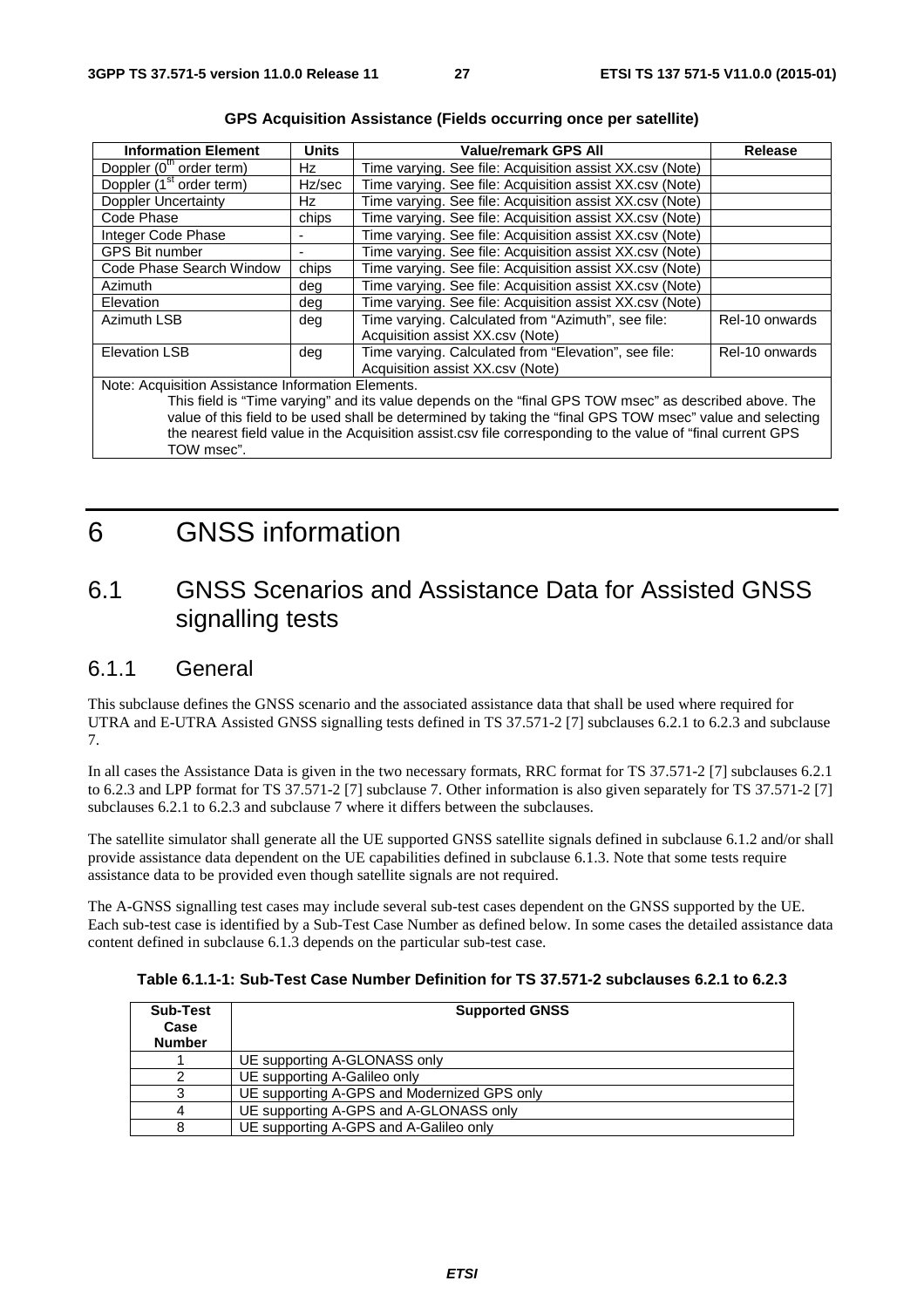| Sub-Test      | <b>Supported GNSS</b>                            |
|---------------|--------------------------------------------------|
| Case          |                                                  |
| <b>Number</b> |                                                  |
|               | UE supporting GNSS with A-GPS only               |
|               | UE supporting GNSS with A-GLONASS only           |
|               | UE supporting GNSS with A-Galileo only           |
|               | UE supporting GNSS with A-GPS and A-GLONASS only |
|               | UE supporting GNSS <sup>(1)</sup> and OTDOA      |
|               | UE supporting A-GPS and A-Galileo only           |
|               | Note 1: Any GNSS of GPS, GLONASS, Galileo        |

**Table 6.1.1-2: Sub-Test Case Number Definition for TS 37.571-2 subclause 7** 

The term SV ID used in this subclause is defined as the satellite PRN for GPS, as Code Number for Galileo, and as the satellite Slot Number for GLONASS.

## 6.1.2 GNSS Scenario

The following GNSS scenario shall be used. The assistance data specified in the following subclauses is consistent with this GNSS scenario:

- Yuma Almanac data: the required file(s) in the GNSS data sig zip file specified in Annex B are given below.

#### **Table 6.1.2-1: Yuma / AGL Almanac data files for TS 37.571-2 subclauses 6.2.1 to 6.2.3**

| Sub-Test<br>Case<br><b>Number</b> | Yuma / AGL file(s)                              |
|-----------------------------------|-------------------------------------------------|
|                                   | Sig GNSS 1-1 AGL.txt                            |
|                                   | Sig GNSS 1-2 Yuma.txt                           |
|                                   | Sig GNSS 1-3 Yuma.txt                           |
|                                   | Sig GNSS 1-3 Yuma.txt and Sig GNSS 1-1 AGL.txt  |
|                                   | Sig GNSS 1-3 Yuma.txt and Sig GNSS 1-2 Yuma.txt |

|  |  | Table 6.1.2-2: Yuma / AGL Almanac data files for TS 37.571-2 subclause 7 |
|--|--|--------------------------------------------------------------------------|
|--|--|--------------------------------------------------------------------------|

| Sub-Test<br>Case<br><b>Number</b> | Yuma / AGL file(s)                              |
|-----------------------------------|-------------------------------------------------|
|                                   | Sig GNSS 1-3 Yuma.txt                           |
|                                   | Sig GNSS 1-1 AGL.txt                            |
|                                   | Sig GNSS 1-2 Yuma.txt                           |
|                                   | Sig GNSS 1-3 Yuma.txt and Sig GNSS 1-1 AGL.txt  |
|                                   | IFFS1                                           |
|                                   | Sig GNSS 1-3 Yuma.txt and Sig GNSS 1-2 Yuma.txt |

- UE location and Reference location:

Static at latitude: 35 degrees 44 minutes 39.432 seconds north, longitude: 139 degrees 40 minutes 48.633 seconds east, (Tokyo Japan 2012), height:  $= 300$ m.

- Nominal start time:

1st January 2012 00:31:00 (GPS time).

- Visible satellites simulated are given below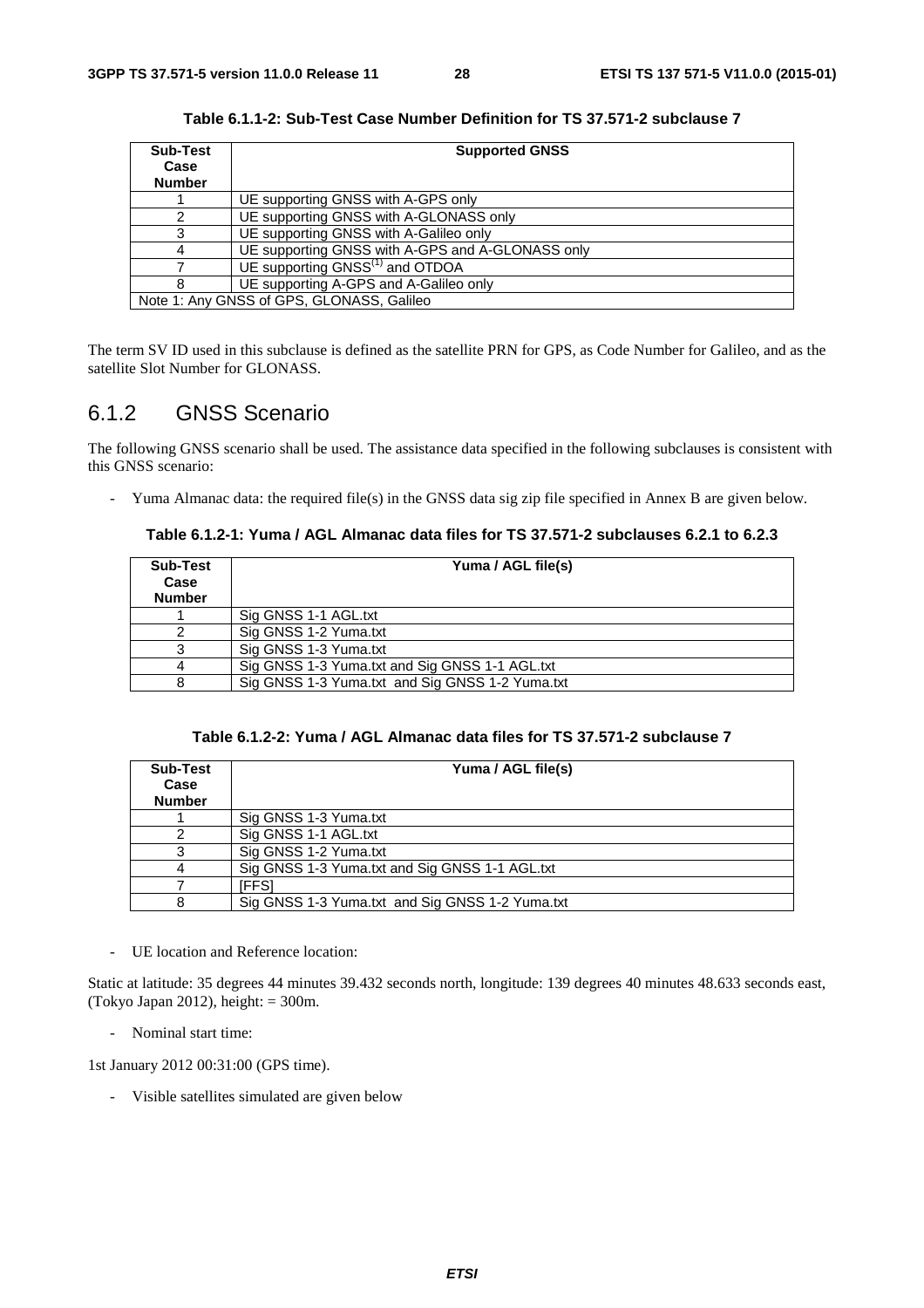| <b>Sub-Test</b><br>Case<br><b>Number</b> | SV IDs of Satellites to be simulated                                                                       |
|------------------------------------------|------------------------------------------------------------------------------------------------------------|
|                                          |                                                                                                            |
|                                          | 3, 4, 9, 10, 18, 20                                                                                        |
|                                          | 5, 10, 11, 18, 19, 20                                                                                      |
|                                          | 1, 11, 17, 20, 23, 28 (Note)                                                                               |
|                                          | GPS: 1, 17, 20, 28. GLONASS: 3, 10, 18, 20                                                                 |
|                                          | GPS: 1, 17, 20, 28. Galileo: 5, 10, 11, 18.                                                                |
|                                          | Note: For this sub-test the satellite simulator shall generate all the GPS signals supported by the UE for |
|                                          | all the simulated satellites.                                                                              |

**Table 6.1.2-3: Satellites to be simulated for TS 37.571-2 subclauses 6.2.1 to 6.2.3** 

|  |  | Table 6.1.2-4: Satellites to be simulated for TS 37.571-2 subclause 7 |
|--|--|-----------------------------------------------------------------------|
|--|--|-----------------------------------------------------------------------|

| Sub-Test<br>Case<br><b>Number</b> | SV IDs of Satellites to be simulated        |
|-----------------------------------|---------------------------------------------|
|                                   | 1, 11, 17, 20, 23, 28                       |
|                                   | 3, 4, 9, 10, 18, 20                         |
|                                   | 5, 10, 11, 18, 19, 20                       |
|                                   | GPS: 1, 17, 20, 28. GLONASS: 3, 10, 18, 20  |
|                                   | [FFS]                                       |
|                                   | GPS: 1, 17, 20, 28. Galileo: 5, 10, 11, 18. |

- Ionospheric model: see values in subclause 6.1.3
- The levels of the simulated satellites shall all be at  $-125dBm + / -6dB$

## 6.1.3 Assistance Data

This subclause defines the GNSS scenarios and assistance data IEs which shall be available for use where required in A-GNSS signalling test cases defined in TS 37.571-2 [7] subclauses 6.2.1 to 6.2.3 and subclause 7.

## 6.1.3.1 Default Assistance Data for TS 37.571-2 subclauses 6.2.1 to 6.2.3

The assistance data listed in subclause 6.1.3.1 are the assistance data elements pushed by the SS in some tests defined in TS 37.571-2 [7] subclauses 6.2.1 to 6.2.3. During the test the UE may request additional assistance data as specified in the tests and the SS shall then provide any other assistance data available as defined in subclause 6.1.3.

| GNSS Assistance Data IE to be provided to the UE    | Mode used in test case     |                              |  |
|-----------------------------------------------------|----------------------------|------------------------------|--|
|                                                     | <b>UE-based</b>            | <b>UE-assisted</b>           |  |
| GPS reference time                                  | Yes for sub-tests 3, 4, 8  | Yes for sub-tests 3, 4, 8    |  |
| GPS reference UE position                           | Yes for sub-tests 3, 4, 8  | No                           |  |
| GPS navigation model                                | Yes for sub-tests 3, 4, 8  | No                           |  |
| GPS ionospheric model                               | Yes for sub-tests 3, 4, 8  | No.                          |  |
| <b>GPS UTC model</b>                                | Yes for sub-test 4, 8      | Yes for sub-test 4, 8        |  |
| GPS acquisition assistance                          | <b>No</b>                  | Yes for sub-tests 3, 4, 8    |  |
| <b>GANSS</b> reference time                         | Yes for sub-tests 1, 2     | Yes for sub-tests 1, 2       |  |
| GANSS reference UE position                         | Yes for sub-tests 1, 2     | No.                          |  |
| GANSS ionospheric model                             | Yes for sub-test 2, 8      | <b>No</b>                    |  |
| GANSS additional ionospheric model                  | Yes for sub-test 1         | No                           |  |
| <b>GANSS Time Models</b>                            | Yes for sub-test 4, 8      | No                           |  |
| <b>GANSS navigation model</b>                       | Yes for sub-test 2, 8      | No                           |  |
| GANSS additional navigation models                  | Yes for sub-tests 1, 4     | <b>No</b>                    |  |
| <b>GANSS</b> reference measurement information      | No                         | Yes for sub-tests 1, 2, 4, 8 |  |
| <b>GANSS auxiliary information</b>                  | Yes for sub-tests 1, 3, 4. | Yes for sub-tests 1, 3, 4.   |  |
|                                                     | Note.                      | Note.                        |  |
| Note: Also if UE supports multiple signals per GNSS |                            |                              |  |

**Table 6.1.3.1-1: GNSS assistance data to be provided to the UE**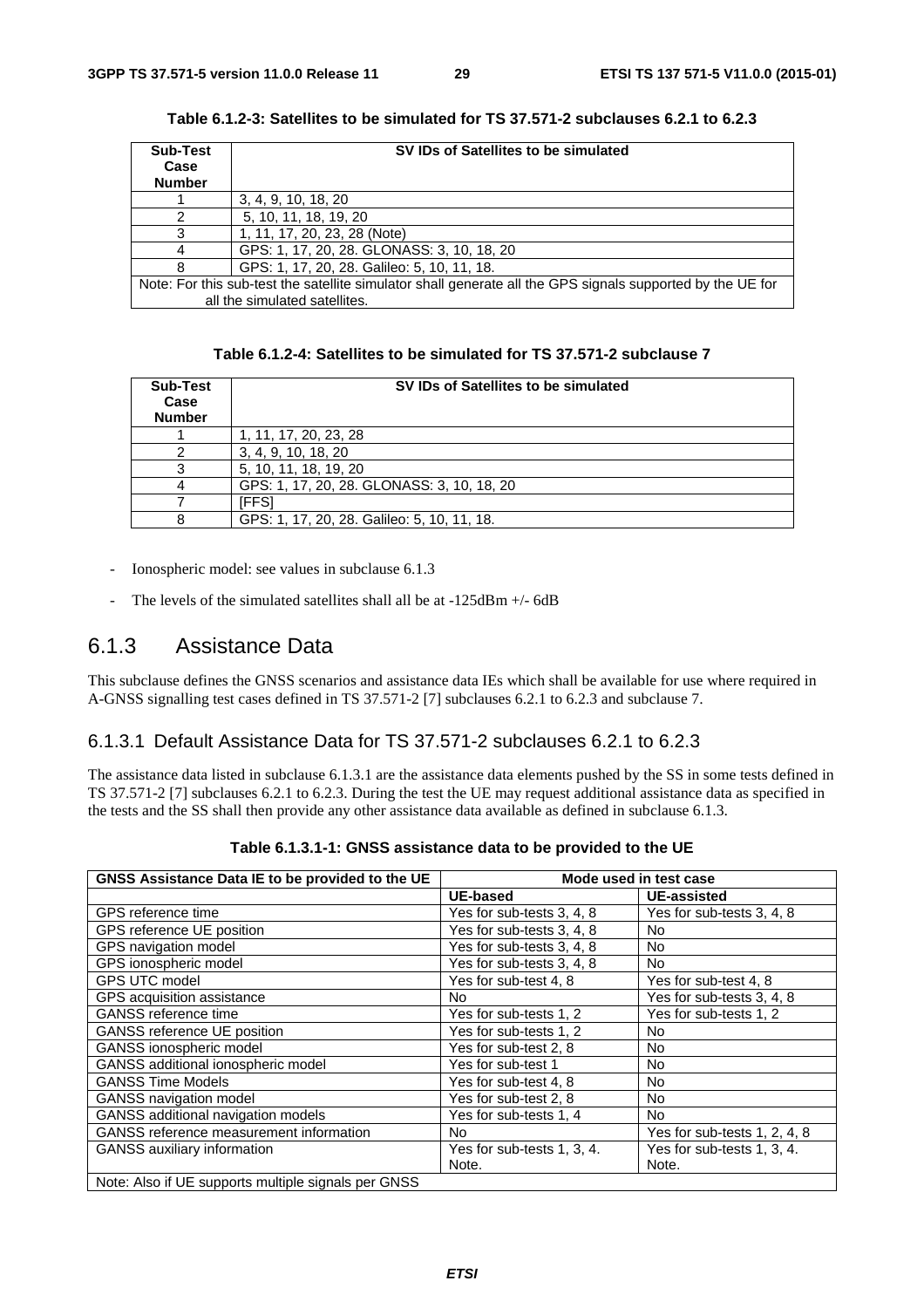## 6.1.3.2 Assistance Data values for TS 37.571-2 subclauses 6.2.1 to 6.2.3

Where assistance data is required on a per-satellite basis, or where the values of the data also varies with time it is specified in comma-separated-variable files in the GNSS data sig zip file specified in Annex B. These files specify the values to be used for each satellite, indexed by satellite PRN or SV ID, and, where applicable, the values to be used indexed by both time and satellite PRN or SV ID.

Assistance data that is marked as "time varying" and the GPS TOW msec or GANSS TOD field are only specified and used in 1 second increments. Interpolation between these values shall not be used.

The accuracy of the GPS TOW msec or GANSS TOD and assistance data that is marked as "time varying" in the provided assistance data shall be within +/- 2 s relative to the GNSS time in the system simulator. In the case that assistance data is required but satellite signals are not required then this clause does not apply.

Assistance data Information Elements and fields that are not specified shall not be used.

The information elements detailed below are fully defined in 3GPP TS 25.331 [16]

#### Assistance Data GPS Reference Time

#### **GPS Reference Time (Fields occurring once per message)**

| <b>Information Element</b>                                                                              | <b>Units</b> | Value/remark                                  | Release        |
|---------------------------------------------------------------------------------------------------------|--------------|-----------------------------------------------|----------------|
| <b>GPS Week</b>                                                                                         | weeks        | 1669                                          |                |
| <b>GPS Week Cycle Number</b>                                                                            |              |                                               | Rel-10 onwards |
| GPS TOW msec                                                                                            | msec         | 1860000 ms. Start time. Add integer number of |                |
|                                                                                                         |              | 1 seconds as required. (Note)                 |                |
| UE Positioning GPS Reference                                                                            |              | 125 (2.127 seconds)                           |                |
| <b>Time Uncertainty</b>                                                                                 |              |                                               |                |
| Note: GPS TOW msec                                                                                      |              |                                               |                |
| This is the value of GPS TOW msec when the GNSS scenario is started in the GNSS simulator. The          |              |                                               |                |
| value of GPS TOW msec to be used in the Reference Time IE shall be calculated at the time the IE is     |              |                                               |                |
| required by adding the elapsed time since the time the scenario was started in the GNSS simulator to    |              |                                               |                |
| this value, rounded up to the next 1 second interval. This "current GPS TOW msec" is then also used to  |              |                                               |                |
| determine the value of any other Information Elements marked as "Time varying" in subclause 6.1.3.2. In |              |                                               |                |
| the case that the (hardware) GPS simulator is switched off or not present then the value of GPS TOW     |              |                                               |                |
| msec given above may be used.                                                                           |              |                                               |                |

Assistance Data GPS Reference UE Position

#### **GPS Reference UE Position**

| <b>Information Element</b>  | <b>Units</b> | Value/remark |
|-----------------------------|--------------|--------------|
| Latitude sign               |              |              |
| Degrees Of Latitude         | degrees      | 35.744287    |
| Degrees Of Longitude        | degrees      | 139.680176   |
| <b>Altitude Direction</b>   |              |              |
| Altitude                    | m            | 300          |
| Uncertainty semi-major      | m            | 3000         |
| Uncertainty semi-minor      | m            | 3000         |
| Orientation of major axis   | degrees      |              |
| <b>Uncertainty Altitude</b> | m            | 500          |
| Confidence                  | %            | 68           |

Assistance Data GPS Navigation Model

#### **Satellite Information**

| <b>Information Element</b> | Units | Value/remark |
|----------------------------|-------|--------------|
| Number of satellites       |       |              |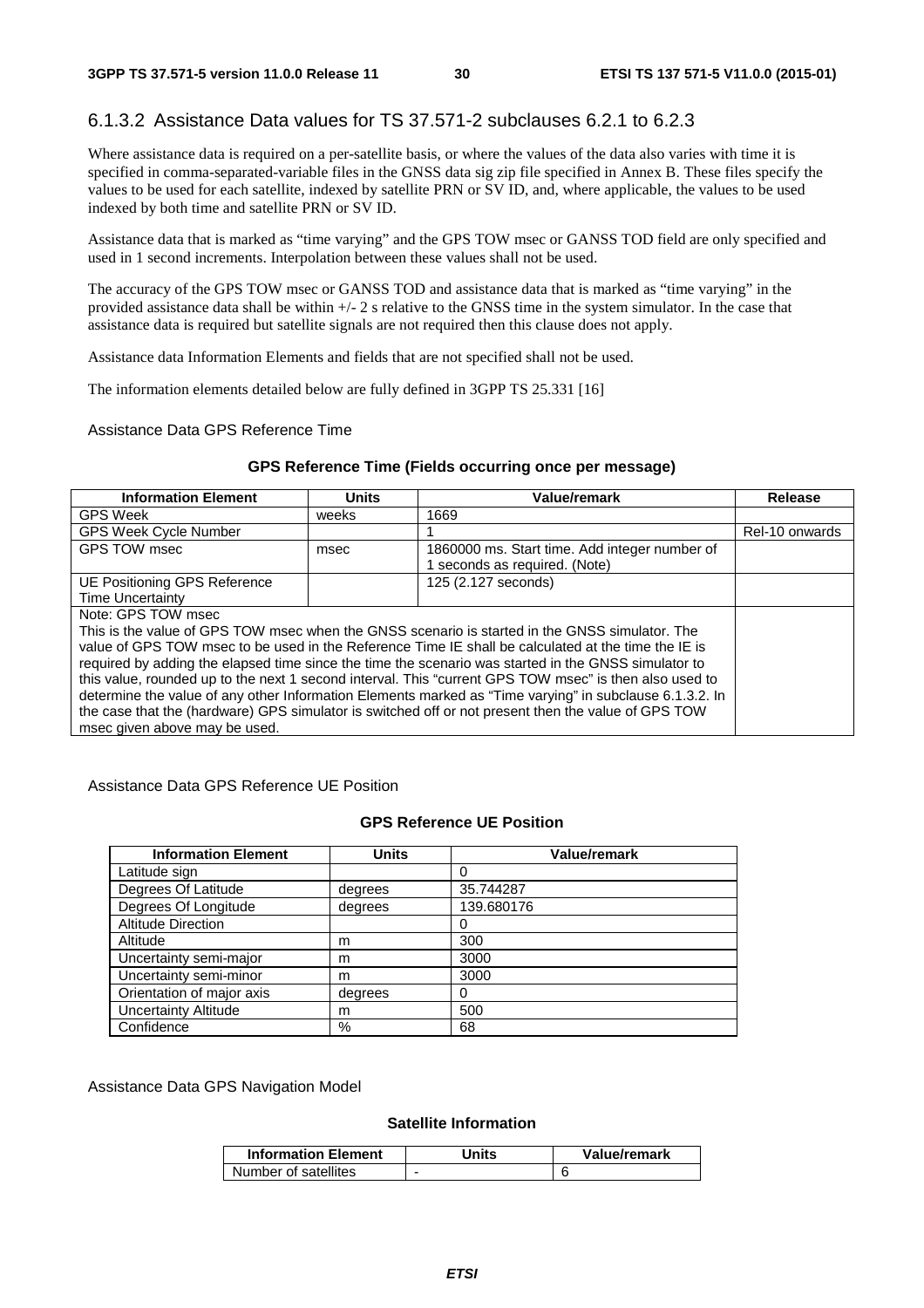| <b>Information Element</b>                                                                 | <b>Units</b> | Value/remark                |
|--------------------------------------------------------------------------------------------|--------------|-----------------------------|
| SatID                                                                                      |              | PRNs: 1, 11, 17, 20, 23, 28 |
| <b>Satellite Status</b>                                                                    |              | 0 (see note)                |
| Note: For consistency Satellite Status is also given in file: Sig GPS Navigation model.csv |              |                             |

## **GPS Navigation Model (Fields occurring once per satellite)**

## **GPS Ephemeris and Clock correction Information Elements (Fields occurring once per satellite)**

| <b>Information Element</b> | <b>Units</b>          | Value/remark                           |
|----------------------------|-----------------------|----------------------------------------|
| C/A or P on L2             |                       | See file: Sig GPS Navigation model.csv |
| <b>URA Index</b>           |                       | See file: Sig GPS Navigation model.csv |
| SV Health                  |                       | See file: Sig GPS Navigation model.csv |
| <b>IODC</b>                | -                     | See file: Sig GPS Navigation model.csv |
| L <sub>2</sub> P Data Flag |                       | See file: Sig GPS Navigation model.csv |
| SF 1 Reserved              | -                     | See file: Sig GPS Navigation model.csv |
| SF 2 Reserved              | $\overline{a}$        | See file: Sig GPS Navigation model.csv |
| SF 3 Reserved              |                       | See file: Sig GPS Navigation model.csv |
| SF 4 Reserved              | -                     | See file: Sig GPS Navigation model.csv |
| $\mathsf{T}_{\mathsf{GD}}$ | sec                   | See file: Sig GPS Navigation model.csv |
| $t_{oc}$                   | sec                   | See file: Sig GPS Navigation model.csv |
| af <sub>2</sub>            | sec/sec <sup>2</sup>  | See file: Sig GPS Navigation model.csv |
| $af_1$                     | sec/sec               | See file: Sig GPS Navigation model.csv |
| af <sub>0</sub>            | sec                   | See file: Sig GPS Navigation model.csv |
| $C_{rs}$                   | meters                | See file: Sig GPS Navigation model.csv |
| $\Delta n$                 | semi-circles/sec      | See file: Sig GPS Navigation model.csv |
| $M_0$                      | semi-circles          | See file: Sig GPS Navigation model.csv |
| $C_{\text{uc}}$            | radians               | See file: Sig GPS Navigation model.csv |
| e                          |                       | See file: Sig GPS Navigation model.csv |
| $C_{us}$                   | radians               | See file: Sig GPS Navigation model.csv |
| $(A)^{1/2}$                | meters <sup>1/2</sup> | See file: Sig GPS Navigation model.csv |
| $t_{oe}$                   | sec                   | See file: Sig GPS Navigation model.csv |
| Fit Interval Flag          |                       | See file: Sig GPS Navigation model.csv |
| <b>AODO</b>                | sec                   | See file: Sig GPS Navigation model.csv |
| $C_{ic}$                   | radians               | See file: Sig GPS Navigation model.csv |
| OMEGA <sub>0</sub>         | semi-circles          | See file: Sig GPS Navigation model.csv |
| $C_{is}$                   | radians               | See file: Sig GPS Navigation model.csv |
| $i_0$                      | semi-circles          | See file: Sig GPS Navigation model.csv |
| $C_{rc}$                   | meters                | See file: Sig GPS Navigation model.csv |
| $\omega$                   | semi-circles          | See file: Sig GPS Navigation model.csv |
| <b>OMEGAdot</b>            | semi-circles/sec      | See file: Sig GPS Navigation model.csv |
| Idot                       | semi-circles/sec      | See file: Sig GPS Navigation model.csv |

Assistance Data GPS Ionospheric Model

### **GPS Ionospheric Model**

| <b>Information Element</b> | <b>Units</b>                   | Value/remark    |
|----------------------------|--------------------------------|-----------------|
| $\alpha_0$                 | seconds                        | 4.6566129 10E-9 |
| $\alpha_1$                 | sec/semi-circle                | 1.4901161 10E-8 |
| $\alpha_2$                 | $sec/(semi-circle)^2$          | -5.96046 10E-8  |
| $\alpha_3$                 | sec/(semi-circle) <sup>3</sup> | -5.96046 10E-8  |
| $\beta_0$                  | seconds                        | 79872           |
| $\beta_1$                  | sec/semi-circle                | 65536           |
| $\beta_2$                  | $sec/(semi-circle)^2$          | $-65536$        |
| $\beta_3$                  | sec/(semi-circle) <sup>3</sup> | $-393216$       |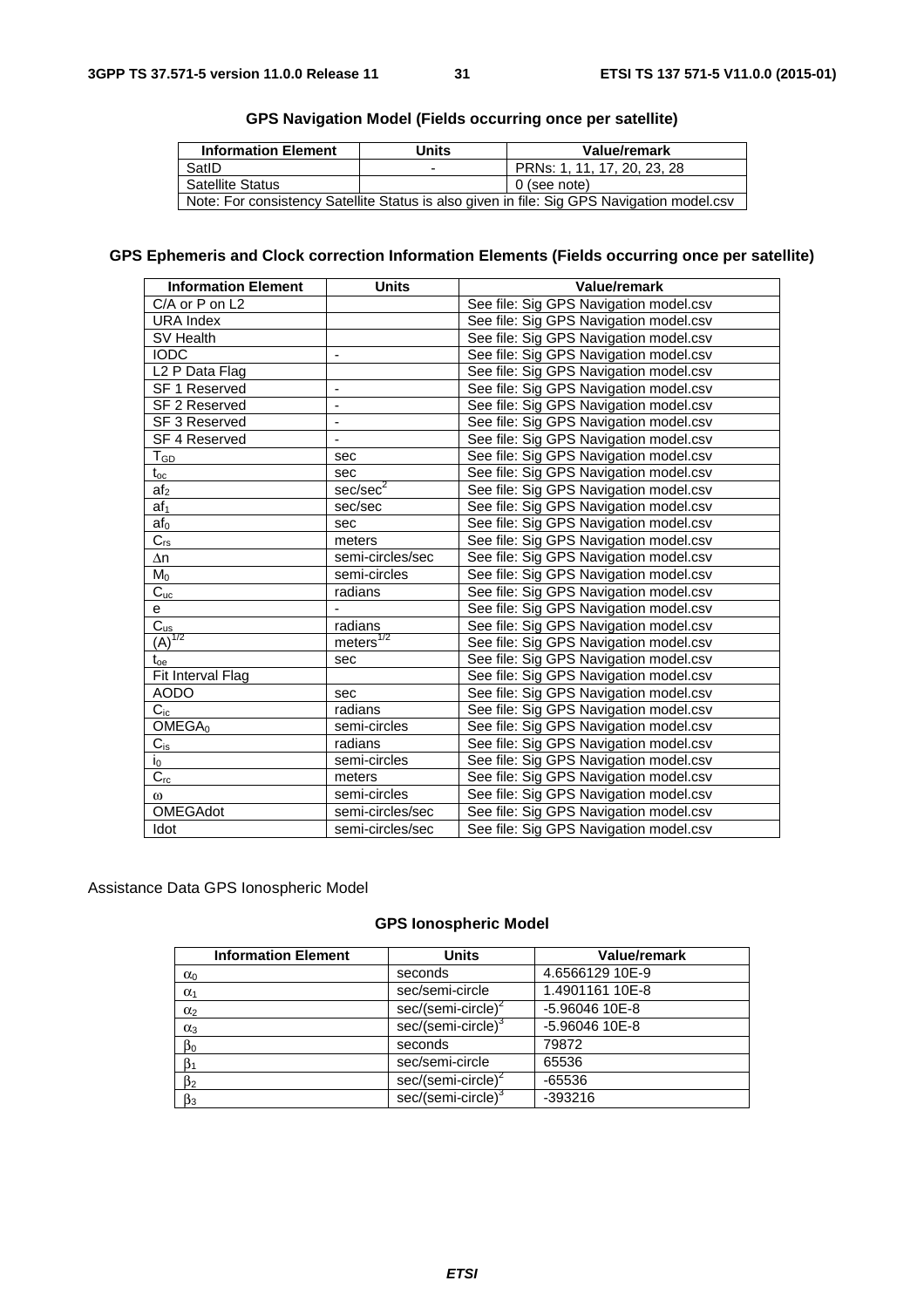## Assistance Data GPS UTC model

## **GPS UTC Model**

| <b>Information Element</b> | <b>Units</b> | <b>Value/remark</b> |
|----------------------------|--------------|---------------------|
| A1                         | sec/sec      |                     |
| $\mathsf A_0$              | seconds      |                     |
| $t_{ot}$                   | seconds      | 249856              |
| WN <sub>t</sub>            | weeks        | 133                 |
| $\Delta t_{LS}$            | seconds      | 15                  |
| <b>WNLSF</b>               | weeks        | 158                 |
| <b>DN</b>                  | days         |                     |
| $\Delta t_{\textsf{LSF}}$  | seconds      | 16                  |

## Assistance Data GPS Almanac

## **GPS Almanac (Fields occurring once per message)**

| <b>Information Element</b> | Units | Value/remark | Release        |
|----------------------------|-------|--------------|----------------|
| WN <sub>a</sub>            | weeks | 1669         |                |
| Complete Almanac Provided  |       | TRUE         | Rel-10 onwards |

## **Satellite Information**

| <b>Information Element</b> | Units | Value/remark |
|----------------------------|-------|--------------|
| Number of satellites       |       |              |

## **GPS Almanac (Fields occurring once per satellite)**

| <b>Information Element</b> | <b>Units</b>           | Value/remark                     |
|----------------------------|------------------------|----------------------------------|
| DataID                     |                        | See file: Sig GPS Almanac.csv    |
| SatID                      |                        | PRNs: 1, 2, 321, 22, 23, 25, 26, |
|                            |                        | 2730, 31, 32                     |
| е                          | dimensionless          | See file: Sig GPS Almanac.csv    |
| $\rm t_{oa}$               | sec                    | See file: Sig GPS Almanac.csv    |
| δi                         | semi-circles           | See file: Sig GPS Almanac.csv    |
| <b>OMEGADOT</b>            | semi-circles/sec       | See file: Sig GPS Almanac.csv    |
| SV Health                  |                        | See file: Sig GPS Almanac.csv    |
| $A^{1/2}$                  | meters $\sqrt[772]{ }$ | See file: Sig GPS Almanac.csv    |
| OMEGA <sub>0</sub>         | semi-circles           | See file: Sig GPS Almanac.csv    |
| $M_0$                      | semi-circles           | See file: Sig GPS Almanac.csv    |
| $\omega$                   | semi-circles           | See file: Sig GPS Almanac.csv    |
| af <sub>0</sub>            | seconds                | See file: Sig GPS Almanac.csv    |
| $af_1$                     | sec/sec                | See file: Sig GPS Almanac.csv    |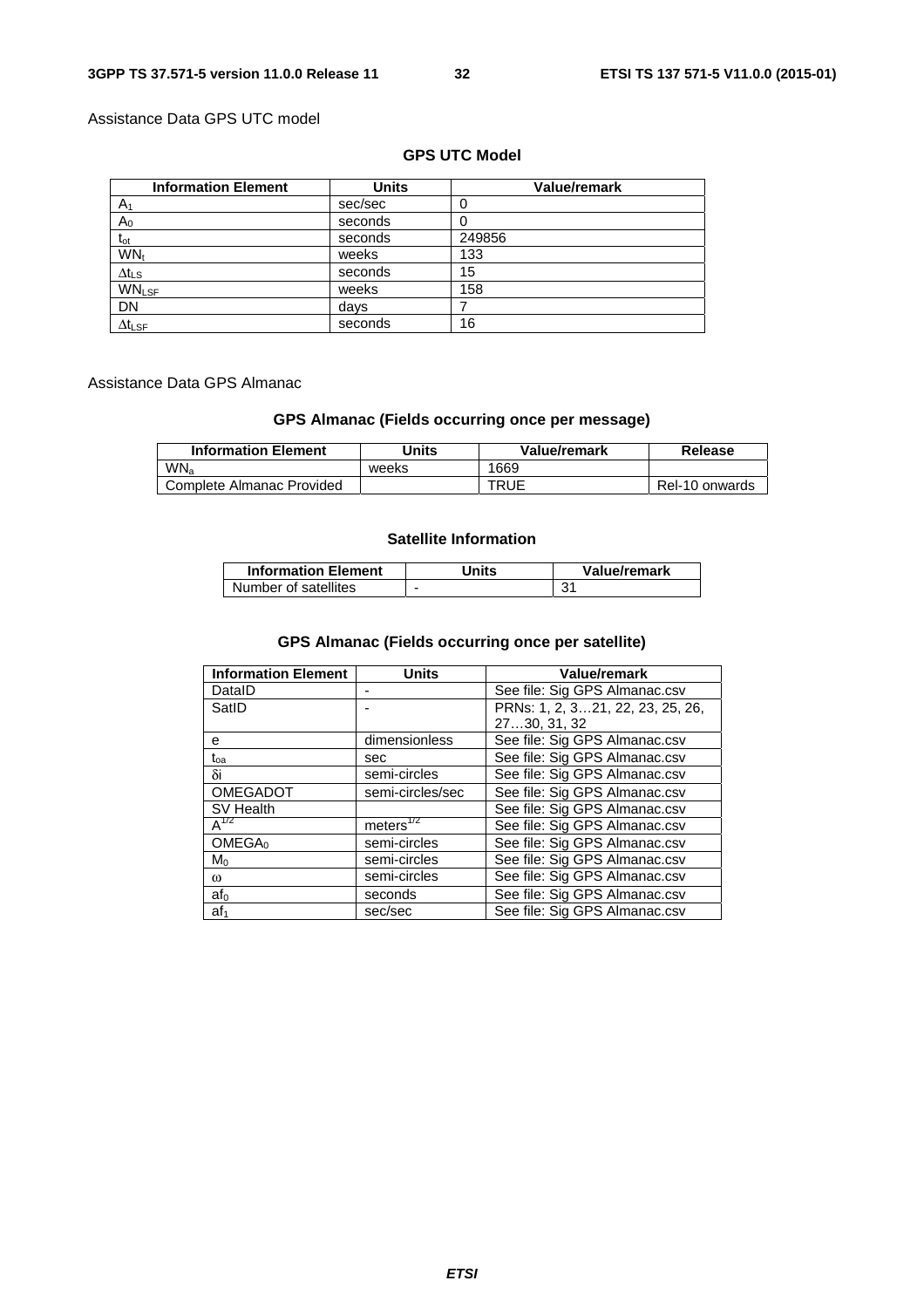Assistance Data GPS Acquisition Assistance

## **GPS Acquisition Assist - Information Elements appearing once per message**

| <b>Information Element</b>                                                                                 | Units | Value/remark                                  |  |
|------------------------------------------------------------------------------------------------------------|-------|-----------------------------------------------|--|
| GPS TOW msec                                                                                               | msec  | 1860000 ms. Start time. Add integer number of |  |
|                                                                                                            |       | seconds as required. (Note)                   |  |
| UE Positioning GPS Reference Time                                                                          |       | 125 (2.127 seconds)                           |  |
| Uncertainty                                                                                                |       |                                               |  |
| Note: GPS TOW msec                                                                                         |       |                                               |  |
| This is the value of GPS TOW msec when the GNSS scenario is started in the GNSS simulator. The value       |       |                                               |  |
| of GPS TOW msec to be used in the Acquisition Assistance IE shall be calculated at the time the IE is      |       |                                               |  |
| required by adding the elapsed time since the time the scenario was started in the GNSS simulator to this  |       |                                               |  |
| value, rounded up to the next 1 second interval. In the case that the (hardware) GPS simulator is switched |       |                                               |  |
| off or not present then the value of GPS TOW msec given above may be used.                                 |       |                                               |  |

## **Satellite Information**

| <b>Information Element</b> | Jnits | Value/remark |
|----------------------------|-------|--------------|
| Number of satellites       |       |              |

## **GPS Acquisition Assist - Information Elements appearing once per satellite**

| <b>Information Element</b>                                                                                                                                                                                                                                                                                                        | <b>Units</b>   | Value/remark                                                      | <b>Release</b> |
|-----------------------------------------------------------------------------------------------------------------------------------------------------------------------------------------------------------------------------------------------------------------------------------------------------------------------------------|----------------|-------------------------------------------------------------------|----------------|
| SatID                                                                                                                                                                                                                                                                                                                             |                | PRNs: 1, 11, 17, 20, 23, 28.                                      |                |
| Doppler (0 <sup>th</sup> order term)                                                                                                                                                                                                                                                                                              | Hz             | Time varying. See file: Sig GPS Acquisition assist .csv<br>(Note) |                |
| Doppler (1 <sup>st</sup> order term)                                                                                                                                                                                                                                                                                              | Hz/s           | Time varying. See file: Sig GPS Acquisition assist .csv<br>(Note) |                |
| Doppler Uncertainty                                                                                                                                                                                                                                                                                                               | <b>Hz</b>      | Time varying. See file: Sig GPS Acquisition assist .csv<br>(Note) |                |
| Code Phase                                                                                                                                                                                                                                                                                                                        | chips          | Time varying. See file: Sig GPS Acquisition assist .csv<br>(Note) |                |
| Integer Code Phase                                                                                                                                                                                                                                                                                                                | $\blacksquare$ | Time varying. See file: Sig GPS Acquisition assist .csv<br>(Note) |                |
| <b>GPS Bit number</b>                                                                                                                                                                                                                                                                                                             |                | Time varying. See file: Sig GPS Acquisition assist .csv<br>(Note) |                |
| Code Phase Search Window                                                                                                                                                                                                                                                                                                          | chips          | Time varying. See file: Sig GPS Acquisition assist .csv<br>(Note) |                |
| Azimuth                                                                                                                                                                                                                                                                                                                           | Degrees        | Time varying. See file: Sig GPS Acquisition assist .csv<br>(Note) |                |
| Elevation                                                                                                                                                                                                                                                                                                                         | Degrees        | Time varying. See file: Sig GPS Acquisition assist .csv<br>(Note) |                |
| Azimuth LSB                                                                                                                                                                                                                                                                                                                       | Degrees        | Time varying. See file: Sig GPS Acquisition assist .csv<br>(Note) | Rel-10 onwards |
| <b>Elevation LSB</b>                                                                                                                                                                                                                                                                                                              | Degrees        | Time varying. See file: Sig GPS Acquisition assist .csv<br>(Note) | Rel-10 onwards |
| Note: This field is "Time varying" and its value depends on the "current GPS TOW msec". The value of<br>this field to be used shall be determined by taking the "current GPS TOW msec" value and selecting the<br>field value in the Sig GPS Acquisition assist.csv file corresponding to the value of "current GPS TOW<br>msec". |                |                                                                   |                |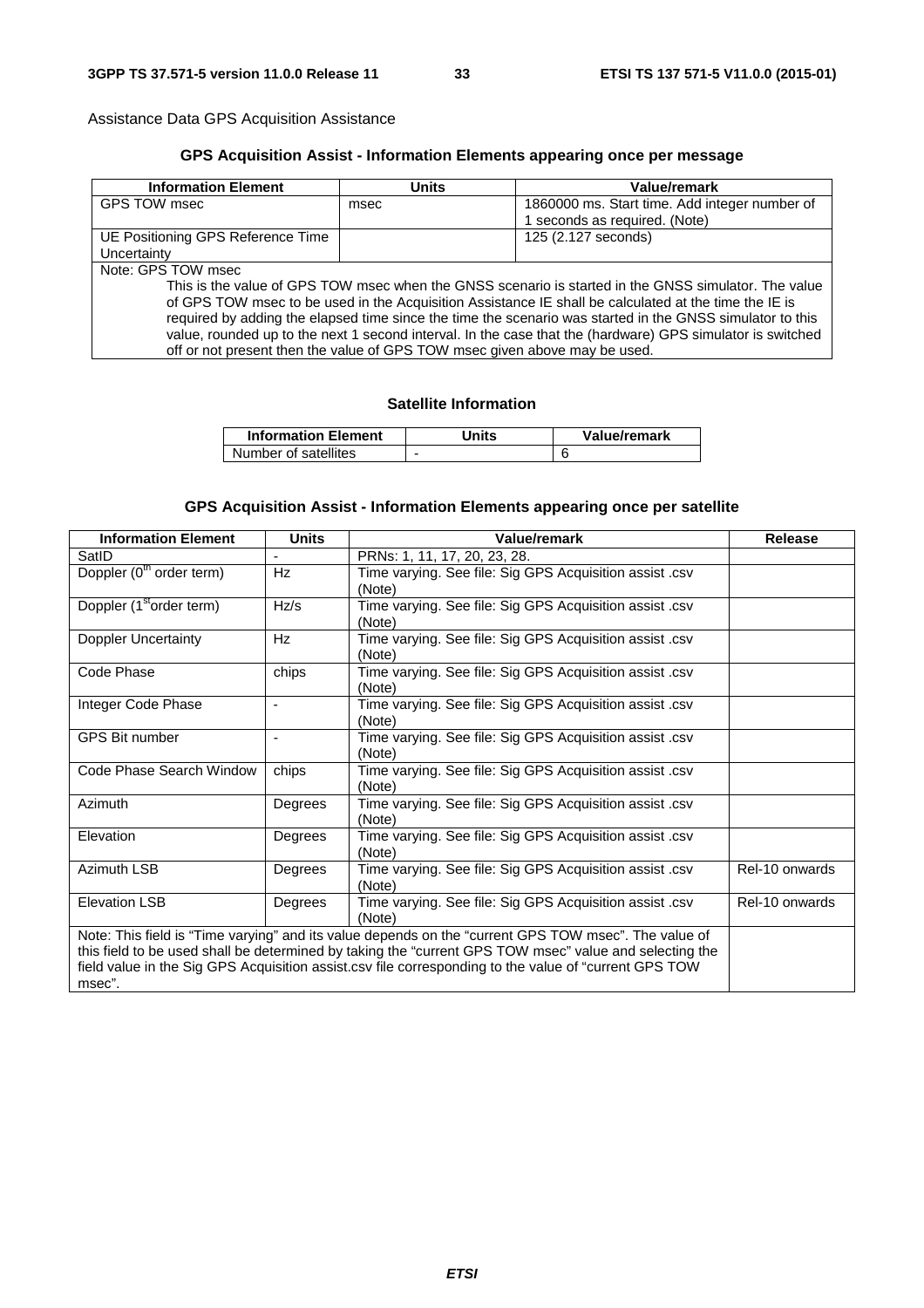Assistance Data GANSS reference time

### **GANSS reference time: sub-test 1**

| <b>Information Element</b>                                                                   | <b>Units</b> | Value/remark                               | <b>Release</b> |
|----------------------------------------------------------------------------------------------|--------------|--------------------------------------------|----------------|
| <b>GANSS Dav</b>                                                                             |              | 5844                                       |                |
| <b>GANSS Day Cycle Number</b>                                                                |              | 0                                          | Rel-10 onwards |
| <b>GANSS TOD</b>                                                                             | Seconds      | 12645 s. Start time. Add integer number of |                |
|                                                                                              |              | seconds as required. (Note)                |                |
| <b>GANSS TOD Uncertainty</b>                                                                 |              | 125 (2.127 seconds)                        |                |
| <b>GANSS Time ID</b>                                                                         |              | 2 (GLONASS)                                |                |
| Note: GANSS TOD                                                                              |              |                                            |                |
| This is the value of GANSS TOD when the GNSS scenario is started in the GNSS simulator.      |              |                                            |                |
| The value of GANSS TOD to be used in the Reference Time IE shall be calculated at the time   |              |                                            |                |
| the IE is required by adding the elapsed time since the time the scenario was started in the |              |                                            |                |
| GNSS simulator to this value, rounded up to the next 1 second interval. This "current GANSS" |              |                                            |                |
| TOD" is then also used to determine the value of any other Information Elements marked as    |              |                                            |                |
| "Time varying" in subclause 6.1.3.3. In the case that the (hardware) GNSS simulator is       |              |                                            |                |
| switched off or not present then the value of GANSS TOD given above may be used.             |              |                                            |                |

## **GANSS reference time: sub-test 2**

| <b>Information Element</b>                                                                   | <b>Units</b> | Value/remark                              | <b>Release</b> |
|----------------------------------------------------------------------------------------------|--------------|-------------------------------------------|----------------|
| <b>GANSS Dav</b>                                                                             |              | 4515                                      |                |
| <b>GANSS Day Cycle Number</b>                                                                |              | 0                                         | Rel-10 onwards |
| <b>GANSS TOD</b>                                                                             | Seconds      | 1860. Start time. Add integer number of 1 |                |
|                                                                                              |              | seconds as required. (Note)               |                |
| <b>GANSS TOD Uncertainty</b>                                                                 |              | 125 (2.127 seconds)                       |                |
| <b>GANSS Time ID</b>                                                                         |              | Not present (Galileo)                     |                |
| Note: GANSS TOD                                                                              |              |                                           |                |
| This is the value of GANSS TOD when the GNSS scenario is started in the GNSS simulator.      |              |                                           |                |
| The value of GANSS TOD to be used in the Reference Time IE shall be calculated at the time   |              |                                           |                |
| the IE is required by adding the elapsed time since the time the scenario was started in the |              |                                           |                |
| GNSS simulator to this value, rounded up to the next 1 second interval. This "current GANSS" |              |                                           |                |
| TOD" is then also used to determine the value of any other Information Elements marked as    |              |                                           |                |
| "Time varying" in subclause 6.1.3.3. In the case that the (hardware) GNSS simulator is       |              |                                           |                |
| switched off or not present then the value of GANSS TOD given above may be used.             |              |                                           |                |

## Assistance Data GANSS reference UE position

## **GANSS reference UE position**

| <b>Information Element</b> | <b>Units</b> | <b>Value/remark</b> |
|----------------------------|--------------|---------------------|
| Latitude sign              |              |                     |
| Degrees Of Latitude        | degrees      | 37.744287           |
| Degrees Of Longitude       | degrees      | 139.680176          |
| <b>Altitude Direction</b>  |              |                     |
| Altitude                   | m            | 300                 |
| Uncertainty semi-major     | m            | 3000                |
| Uncertainty semi-minor     | m            | 3000                |
| Orientation of major axis  | degrees      |                     |
| Uncertainty Altitude       | m            | 500                 |
| Confidence                 | %            | 68                  |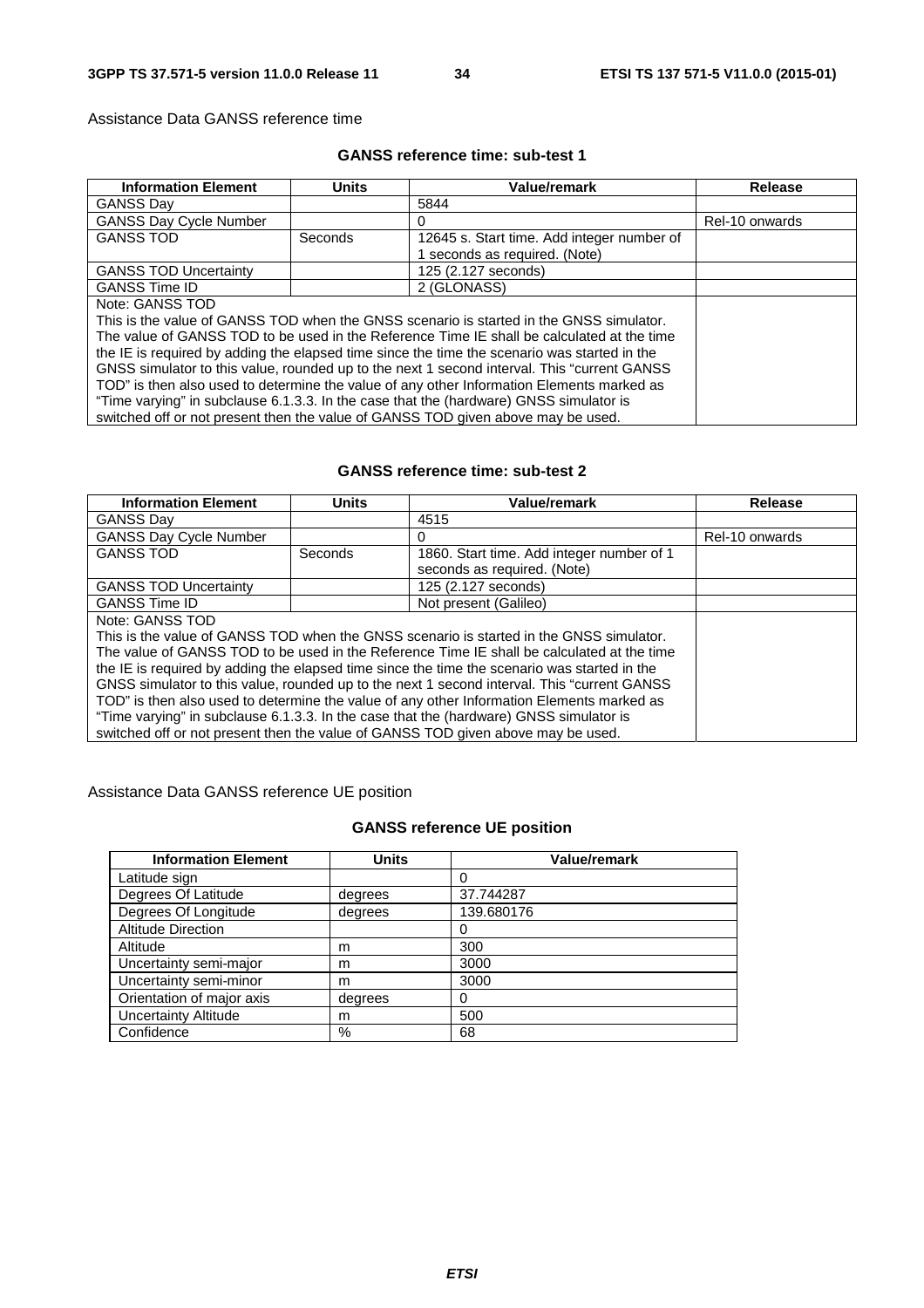Assistance Data GANSS ionospheric model

### **GANSS ionospheric model**

| <b>Information Element</b> | <b>Units</b> | <b>Value/remark</b> |
|----------------------------|--------------|---------------------|
| $a_{i0}$                   |              | 64.4                |
| $a_{i1}$                   |              |                     |
| $a_{i2}$                   |              |                     |
| Storm Flag 1               |              |                     |
| Storm Flag 2               |              |                     |
| Storm Flag 3               |              |                     |
| Storm Flag 4               |              |                     |
| Storm Flag 5               |              |                     |

Assistance Data GANSS additional ionospheric model

## **GANSS additional ionospheric model**

| <b>Information</b><br><b>Element</b> | <b>Units</b>                   | <b>Value/remark</b> |
|--------------------------------------|--------------------------------|---------------------|
| Data Id                              |                                | 00                  |
| $\alpha_0$                           | Seconds                        | 4.6566129 10E-9     |
| $\alpha_1$                           | sec/semi-circle                | 1.4901161 10E-8     |
| $\alpha_2$                           | sec/(semi-circle) <sup>2</sup> | -5.96046 10E-8      |
| $\alpha_3$                           | sec/(semi-circle) <sup>3</sup> | -5.96046 10E-8      |
| $\beta_0$                            | Seconds                        | 79872               |
| $\beta_1$                            | sec/semi-circle                | 65536               |
| $\beta_2$                            | sec/(semi-circle) <sup>2</sup> | -65536              |
| $\beta_3$                            | sec/(semi-circle) <sup>3</sup> | -393216             |

#### Assistance Data GANSS time model

## **GANSS time model (GLONASS)**

| <b>Information Element</b>        | Units   | <b>Value/remark</b> | Release        |
|-----------------------------------|---------|---------------------|----------------|
| <b>GANSS Time Model Reference</b> | s       | 1860(s)             |                |
| Time                              |         |                     |                |
| $T_{\sf A0}$                      | Seconds |                     |                |
| GNSS TO ID                        |         | 0 (GPS)             |                |
|                                   |         |                     |                |
| Delta T                           | Seconds | 15                  | Rel-10 onwards |

## **GANSS time model (Galileo)**

| <b>Information Element</b>                | Units   | <b>Value/remark</b> | Release        |
|-------------------------------------------|---------|---------------------|----------------|
| <b>GANSS Time Model Reference</b><br>Time | s       | 1860(s)             |                |
| $\mathsf{T}_{\mathsf{A}0}$                | Seconds |                     |                |
| GNSS TO ID                                |         | 0 (GPS)             |                |
|                                           |         |                     |                |
| Delta 1                                   | Seconds | 0                   | Rel-10 onwards |

Assistance Data GANSS navigation model

### **GANSS navigation model**

| <b>Information Element</b> | Units | Value/remark |
|----------------------------|-------|--------------|
| Non-Broadcast Indication   |       | Not present  |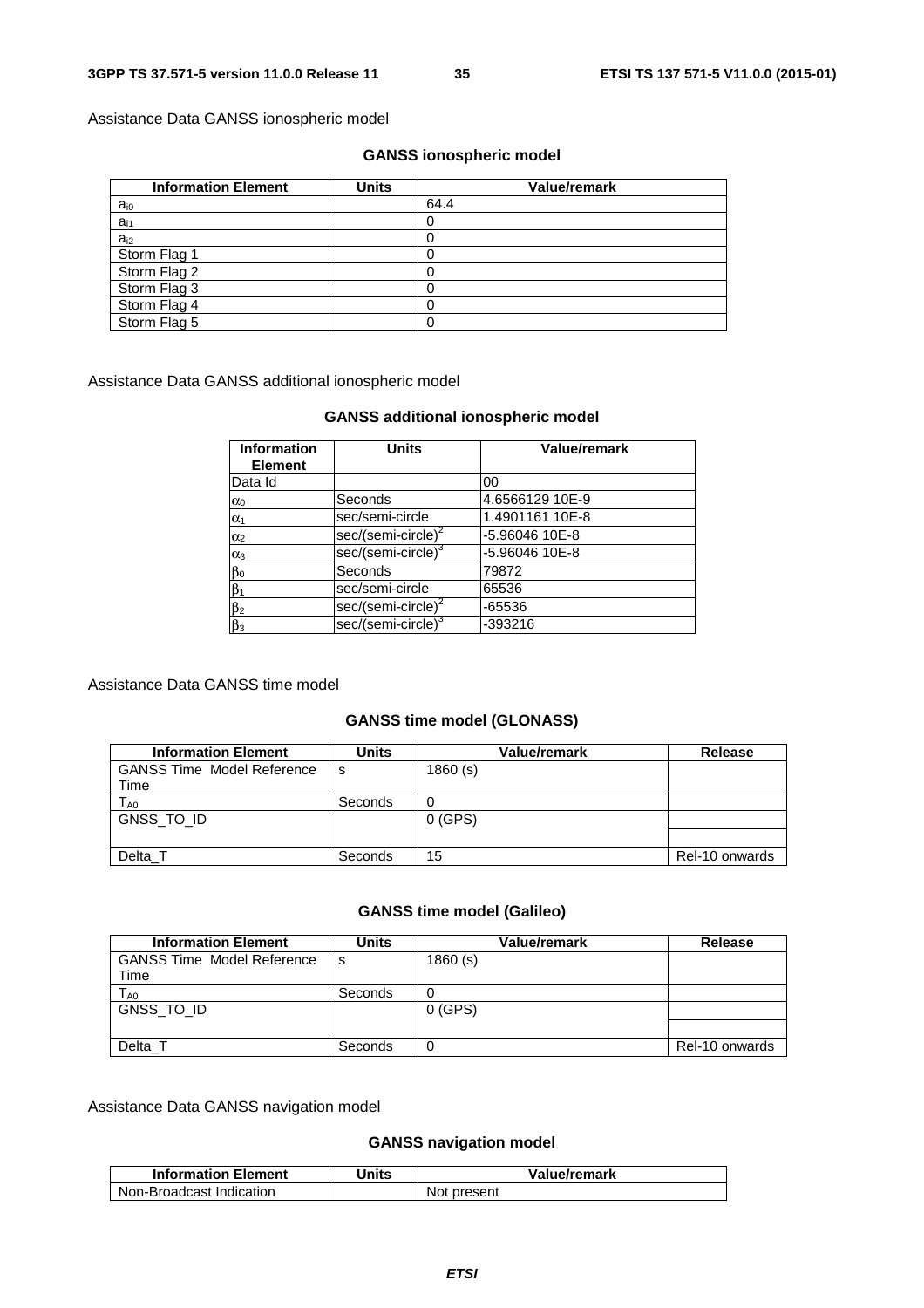### **Satellite Information**

| <b>Information Element</b> | Units | Value/remark |
|----------------------------|-------|--------------|
| Number of satellites       | -     |              |

# **Satellite Information (Fields occurring once per satellite)**

| <b>Information Element</b>                                                                        | Units | Value/remark                  |  |
|---------------------------------------------------------------------------------------------------|-------|-------------------------------|--|
| SatID                                                                                             |       | SV IDs: 5, 10, 11, 18, 19, 20 |  |
| SV Health                                                                                         |       | 0 (Note)                      |  |
| <b>IOD</b>                                                                                        |       | 0 (Note)                      |  |
| Note: For consistency SV Health and IOD are also given in file: Sig GANSS Navigation<br>model.csv |       |                               |  |

# **GANSS Clock Model (Fields occurring once per satellite)**

| <b>Information Element</b> | <b>Units</b>         | Value/remark                             |
|----------------------------|----------------------|------------------------------------------|
| Satellite clock model      |                      |                                          |
| $t_{\rm oc}$               | seconds              | See file: Sig GANSS Navigation model.csv |
| $a_{f2}$                   | sec/sec <sup>2</sup> | See file: Sig GANSS Navigation model.csv |
| a <sub>f1</sub>            | sec/sec              | See file: Sig GANSS Navigation model.csv |
| $a_{f0}$                   | sec                  | See file: Sig GANSS Navigation model.csv |
| T <sub>GD</sub>            | sec                  | See file: Sig GANSS Navigation model.csv |
| Model ID                   |                      | See file: Sig GANSS Navigation model.csv |

## **GANSS Orbit Model (Fields occurring once per satellite)**

| <b>Information Element</b> | <b>Units</b>         | <b>Value/remark</b>                      |
|----------------------------|----------------------|------------------------------------------|
| $t_{\rm oe}$               | seconds              | See file: Sig GANSS Navigation model.csv |
| $\omega$                   | semi-<br>circles     | See file: Sig GANSS Navigation model.csv |
| $\Delta n$                 | semi-<br>circles/sec | See file: Sig GANSS Navigation model.csv |
| M <sub>0</sub>             | semi-<br>circles     | See file: Sig GANSS Navigation model.csv |
| <b>OMEGAdot</b>            | semi-<br>circles/sec | See file: Sig GANSS Navigation model.csv |
| e                          |                      | See file: Sig GANSS Navigation model.csv |
| Idot                       | semi-<br>circles/sec | See file: Sig GANSS Navigation model.csv |
| sqrtA                      | meters $1/2$         | See file: Sig GANSS Navigation model.csv |
| $i_{0}$                    | semi-<br>circles     | See file: Sig GANSS Navigation model.csv |
| OMEGA <sub>0</sub>         | semi-<br>circles     | See file: Sig GANSS Navigation model.csv |
| $C_{rs}$                   | meters               | See file: Sig GANSS Navigation model.csv |
| $C_{\text{is}}$            | radians              | See file: Sig GANSS Navigation model.csv |
| $C_{US}$                   | radians              | See file: Sig GANSS Navigation model.csv |
| $C_{\text{rc}}$            | meters               | See file: Sig GANSS Navigation model.csv |
| $C_{iC}$                   | radians              | See file: Sig GANSS Navigation model.csv |
| $C_{UC}$                   | radians              | See file: Sig GANSS Navigation model.csv |

Assistance Data GANSS additional navigation models

# **GANSS additional navigation models**

| <b>Information Element</b> | Units | Value/remark |
|----------------------------|-------|--------------|
| Non-Broadcast Indication   |       | Not present  |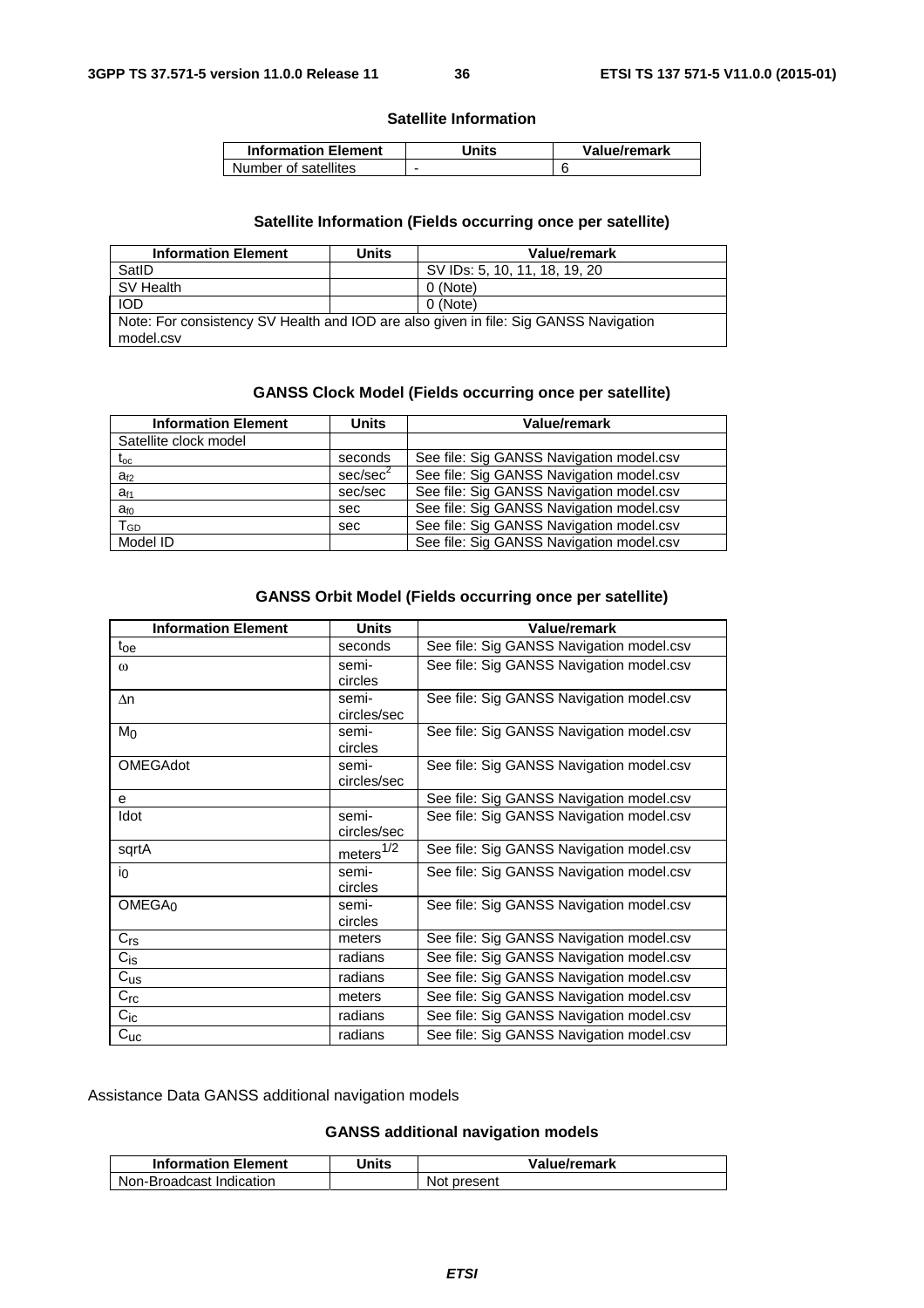#### **Satellite Information**

| <b>Information Element</b> | Jnits | Value/remark |
|----------------------------|-------|--------------|
| Number of satellites       |       |              |

#### **Satellite Information (Fields occurring once per satellite)**

| <b>Information Element</b>                                                           | Units | Value/remark                      |  |
|--------------------------------------------------------------------------------------|-------|-----------------------------------|--|
| SatID                                                                                |       | Slot Numbers: 3, 4, 9, 10, 18, 20 |  |
| SV Health                                                                            |       | 000000 (Note)                     |  |
| <b>IOD</b>                                                                           |       | 225 (Note)                        |  |
| Note: For consistency SV Health and IOD are also given in file: Sig GANSS Additional |       |                                   |  |
| Navigation model.csv                                                                 |       |                                   |  |

## **GANSS additional Clock Models (Fields occurring once per satellite)**

| <b>Information Element</b>           | Units   | Value/remark                                           |
|--------------------------------------|---------|--------------------------------------------------------|
| <b>GLONASS Satellite Clock Model</b> |         |                                                        |
| $\tau_n(t_b)$                        | seconds | See file: Sig GANSS Additional Navigation<br>model.csv |
| $\gamma_n(t_b)$                      |         | See file: Sig GANSS Additional Navigation<br>model.csv |
| $\Delta\tau$ n                       | seconds | See file: Sig GANSS Additional Navigation<br>model.csv |

## **GANSS additional orbit models (Fields occurring once per satellite)**

| <b>Information Element</b>                                      | <b>Units</b>                | Value/remark                                        |
|-----------------------------------------------------------------|-----------------------------|-----------------------------------------------------|
| <b>GLONASS Earth-Centered,</b><br><b>Earth-fixed Parameters</b> |                             |                                                     |
| $E_n$                                                           | days                        | See file: Sig GANSS Additional Navigation model.csv |
| P <sub>1</sub>                                                  | minutes                     | See file: Sig GANSS Additional Navigation model.csv |
| P <sub>2</sub>                                                  |                             | See file: Sig GANSS Additional Navigation model.csv |
| м                                                               |                             | See file: Sig GANSS Additional Navigation model.csv |
| $x_n(t_b)$                                                      | kilometers                  | See file: Sig GANSS Additional Navigation model.csv |
| $\dot{x}_n(t_h)$                                                | kilometers/sec              | See file: Sig GANSS Additional Navigation model.csv |
| $\ddot{x}_n(t_h)$                                               | kilometers/sec <sup>2</sup> | See file: Sig GANSS Additional Navigation model.csv |
| $y_n(t_b)$                                                      | kilometers                  | See file: Sig GANSS Additional Navigation model.csv |
| $\dot{y}_n(t_h)$                                                | kilometers/sec              | See file: Sig GANSS Additional Navigation model.csv |
| $\ddot{y}_n(t_h)$                                               | kilometers/sec <sup>2</sup> | See file: Sig GANSS Additional Navigation model.csv |
| $z_n(t_h)$                                                      | kilometers                  | See file: Sig GANSS Additional Navigation model.csv |
| $\dot{z}_n(t_h)$                                                | kilometers/sec              | See file: Sig GANSS Additional Navigation model.csv |
| $\ddot{z}_n(t_h)$                                               | kilometers/sec <sup>2</sup> | See file: Sig GANSS Additional Navigation model.csv |

Assistance Data GANSS reference measurement information

## **GANSS reference measurement information: sub-test 1, 4 (Fields occurring once per message)**

| <b>Information Element</b> | Units | Value/remark |
|----------------------------|-------|--------------|
| <b>GANSS Signal ID</b>     |       | Not present  |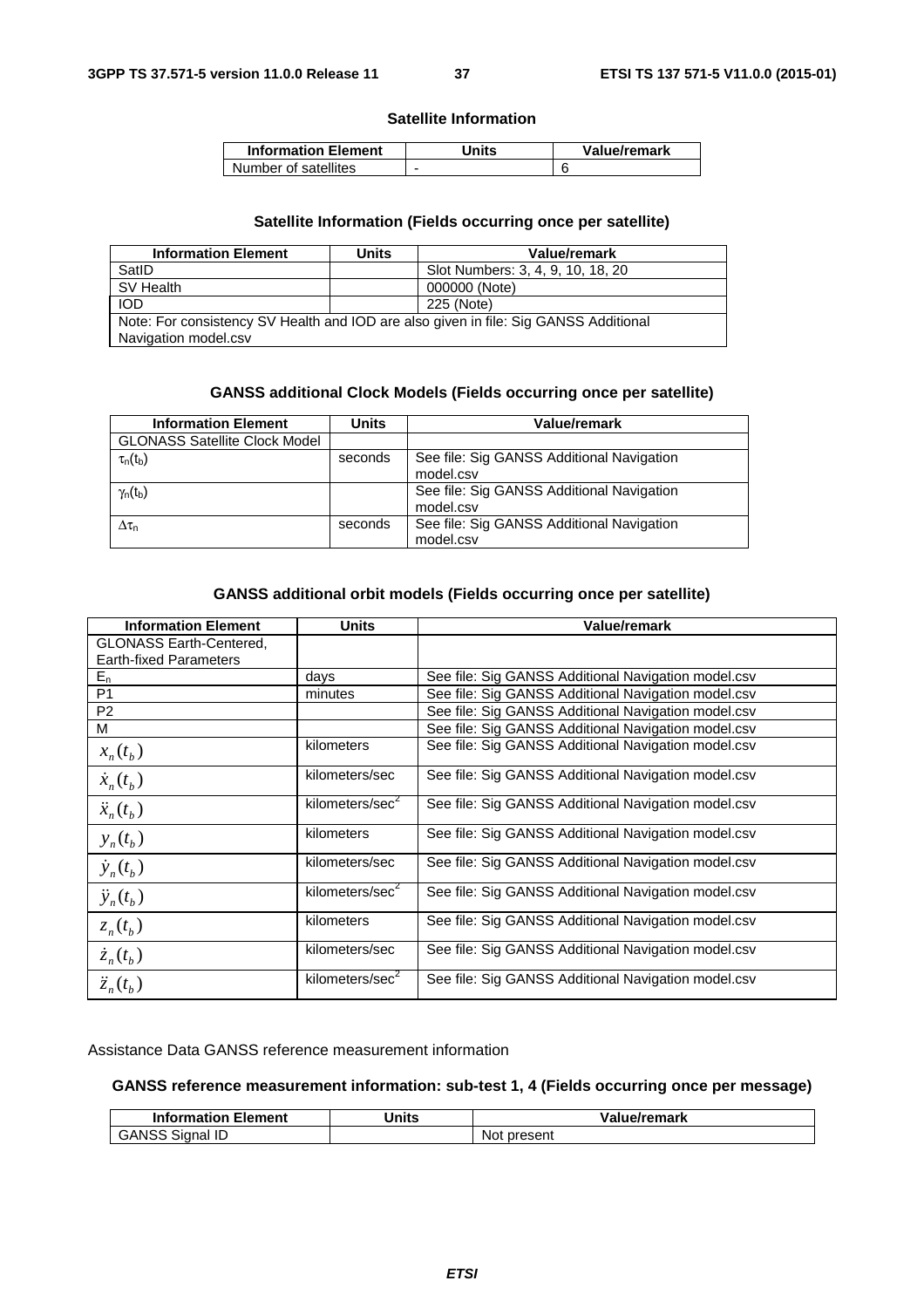### **Satellite Information**

| <b>Information Element</b> | Jnits | Value/remark |
|----------------------------|-------|--------------|
| Number of satellites       | -     |              |

# **GANSS reference measurement information: sub-test 1, 4 (Fields occurring once per satellite)**

| <b>Information Element</b>                                                                                                                                    | <b>Units</b>                                                                                   | Value/remark                                                                                       | <b>Release</b> |  |  |
|---------------------------------------------------------------------------------------------------------------------------------------------------------------|------------------------------------------------------------------------------------------------|----------------------------------------------------------------------------------------------------|----------------|--|--|
| SatID                                                                                                                                                         |                                                                                                | Slot Numbers: 3, 4, 9, 10, 18, 20                                                                  |                |  |  |
| Doppler (0 <sup>th</sup> order term)                                                                                                                          | m/s                                                                                            | Time varying. See file: Sig GANSS reference                                                        |                |  |  |
|                                                                                                                                                               |                                                                                                | measurement information subtest1_4.csv (Note)                                                      |                |  |  |
| Doppler (1 <sup>st</sup> order term)                                                                                                                          | m/s <sup>2</sup>                                                                               | Time varying. See file: Sig GANSS reference                                                        |                |  |  |
|                                                                                                                                                               |                                                                                                | measurement information subtest1_4.csv (Note)                                                      |                |  |  |
| <b>Doppler Uncertainty</b>                                                                                                                                    | m/s                                                                                            | Time varying. See file: Sig GANSS reference                                                        |                |  |  |
|                                                                                                                                                               |                                                                                                | measurement information subtest1_4.csv (Note)                                                      |                |  |  |
| Code Phase                                                                                                                                                    | ms                                                                                             | Time varying. See file: Sig GANSS reference                                                        |                |  |  |
|                                                                                                                                                               |                                                                                                | measurement information subtest1_4.csv (Note)                                                      |                |  |  |
| Integer Code Phase                                                                                                                                            | ms                                                                                             | Time varying. See file: Sig GANSS reference                                                        |                |  |  |
|                                                                                                                                                               |                                                                                                | measurement information subtest1 4.csv (Note)                                                      |                |  |  |
| Code Phase Search Window                                                                                                                                      |                                                                                                | Time varying. See file: Sig GANSS reference                                                        |                |  |  |
|                                                                                                                                                               |                                                                                                | measurement information subtest1_4.csv (Note)                                                      |                |  |  |
| Azimuth                                                                                                                                                       | Degrees                                                                                        | Time varying. See file: Sig GANSS reference                                                        |                |  |  |
|                                                                                                                                                               |                                                                                                | measurement information subtest1_4.csv (Note)                                                      |                |  |  |
| Elevation                                                                                                                                                     | Degrees                                                                                        | Time varying. See file: Sig GANSS reference                                                        |                |  |  |
|                                                                                                                                                               |                                                                                                | measurement information subtest1_4.csv (Note)                                                      |                |  |  |
| Azimuth LSB                                                                                                                                                   | Degrees                                                                                        | Time varying. See file: Sig GANSS reference                                                        | Rel-10 onwards |  |  |
|                                                                                                                                                               |                                                                                                | measurement information subtest1_4.csv (Note)                                                      |                |  |  |
| <b>Elevation LSB</b>                                                                                                                                          | Degrees                                                                                        | Time varying. See file: Sig GANSS reference                                                        | Rel-10 onwards |  |  |
|                                                                                                                                                               |                                                                                                | measurement information subtest1 4.csv (Note)                                                      |                |  |  |
| Note:                                                                                                                                                         |                                                                                                |                                                                                                    |                |  |  |
|                                                                                                                                                               |                                                                                                | For sub-test 1: this field is "Time varying" and its value depends on the "current GANSS TOD". The |                |  |  |
|                                                                                                                                                               | value of this field to be used shall be determined by taking the "current GANSS TOD" value and |                                                                                                    |                |  |  |
| selecting the field value in the Sig GANSS reference measurement information subtest1_4.csv file                                                              |                                                                                                |                                                                                                    |                |  |  |
| corresponding to the value of "current GANSS TOD".                                                                                                            |                                                                                                |                                                                                                    |                |  |  |
| For sub-test 4: this field is "Time varying" and its value depends on the "current GPS TOW msec".                                                             |                                                                                                |                                                                                                    |                |  |  |
| The value of this field to be used shall be determined by taking the "current GPS TOW msec" value                                                             |                                                                                                |                                                                                                    |                |  |  |
| and selecting the field value in the Sig GANSS reference measurement information subtest1_4.csv<br>file corresponding to the value of "current GPS TOW msec". |                                                                                                |                                                                                                    |                |  |  |
|                                                                                                                                                               |                                                                                                |                                                                                                    |                |  |  |

# **GANSS reference measurement information: sub-test 2, 8 (Fields occurring once per message)**

| --<br>Element<br><b>Information E</b>                        | Jnits | Value/remark    |
|--------------------------------------------------------------|-------|-----------------|
| $\Lambda$ <sub>NIC</sub><br>$\sim$<br>Sidnal ID<br>w.<br>າວປ |       | present<br>'NOL |

# **Satellite Information**

| <b>Information Element</b> | Jnits | Value/remark |
|----------------------------|-------|--------------|
| Number of satellites       | -     |              |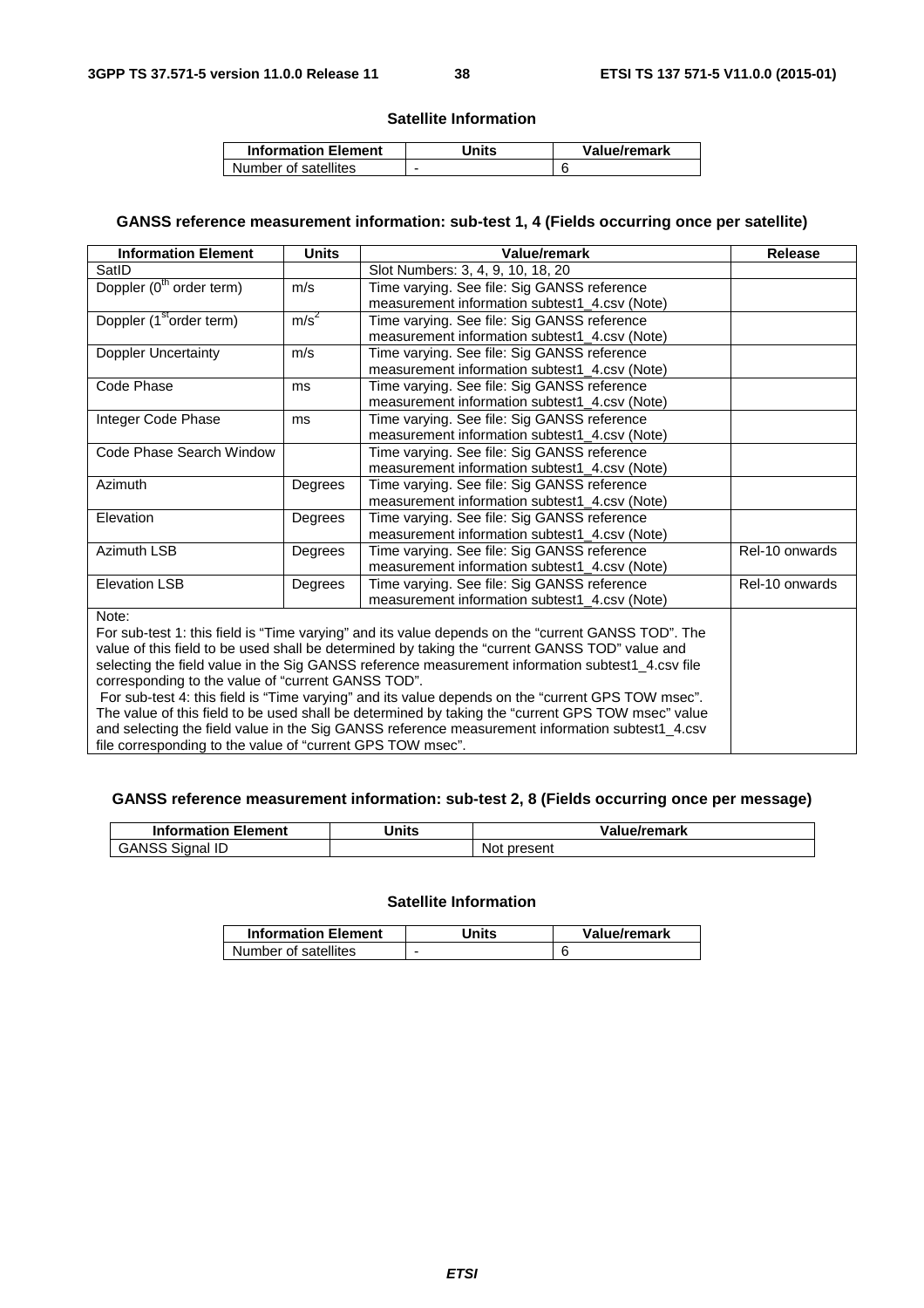| <b>Information Element</b>                                                                        | <b>Units</b>     | <b>Value/remark</b>                                                                                 | <b>Release</b> |
|---------------------------------------------------------------------------------------------------|------------------|-----------------------------------------------------------------------------------------------------|----------------|
| SatID                                                                                             |                  | SV IDs: 5, 10, 11, 18, 19, 20.                                                                      |                |
| Doppler (0 <sup>th</sup> order term)                                                              | m/s              | Time varying. See file: Sig GANSS reference                                                         |                |
|                                                                                                   |                  | measurement information subtest2.csv (Note)                                                         |                |
| Doppler (1 <sup>st</sup> order term)                                                              | m/s <sup>2</sup> | Time varying. See file: Sig GANSS reference                                                         |                |
|                                                                                                   |                  | measurement information subtest2.csv (Note)                                                         |                |
| Doppler Uncertainty                                                                               | m/s              | Time varying. See file: Sig GANSS reference                                                         |                |
|                                                                                                   |                  | measurement information subtest2.csv (Note)                                                         |                |
| Code Phase                                                                                        | ms               | Time varying. See file: Sig GANSS reference                                                         |                |
|                                                                                                   |                  | measurement information subtest2.csv (Note)                                                         |                |
| Integer Code Phase                                                                                | ms               | Time varying. See file: Sig GANSS reference                                                         |                |
|                                                                                                   |                  | measurement information subtest2.csv (Note)                                                         |                |
| Code Phase Search Window                                                                          |                  | Time varying. See file: Sig GANSS reference                                                         |                |
|                                                                                                   |                  | measurement information subtest2.csv (Note)                                                         |                |
| Azimuth                                                                                           | Degrees          | Time varying. See file: Sig GANSS reference                                                         |                |
|                                                                                                   |                  | measurement information subtest2.csv (Note)                                                         |                |
| Elevation                                                                                         | Degrees          | Time varying. See file: Sig GANSS reference                                                         |                |
|                                                                                                   |                  | measurement information subtest2.csv (Note)                                                         |                |
| Azimuth LSB                                                                                       | Degrees          | Time varying. See file: Sig GANSS reference                                                         | Rel-10 onwards |
|                                                                                                   |                  | measurement information subtest2.csv (Note)                                                         |                |
| <b>Elevation LSB</b>                                                                              | Degrees          | Time varying. See file: Sig GANSS reference                                                         | Rel-10 onwards |
|                                                                                                   |                  | measurement information subtest2.csv (Note)                                                         |                |
| Note: This field is "Time varying" and its value depends on the "current GANSS TOD". The value of |                  |                                                                                                     |                |
|                                                                                                   |                  | this field to be used shall be determined by taking the "current GANSS TOD" value and selecting the |                |
| field value in the Sig GANSS reference measurement information subtest2.csv file corresponding to |                  |                                                                                                     |                |
| the value of "current GANSS TOD".                                                                 |                  |                                                                                                     |                |

## **GANSS reference measurement information: sub-test 2, 8 (Fields occurring once per satellite)**

Assistance Data GANSS almanac

## **GANSS almanac: sub-test 1, 4 (Fields occurring once per message)**

| Element<br>Information | Inite<br>шь  | /remark |
|------------------------|--------------|---------|
| Week<br>Number         | <b>Weeks</b> | N/A     |

# **Satellite Information GLO-KP: sub-tests 1, 4**

| <b>Information Element</b> | Units | Value/remark |
|----------------------------|-------|--------------|
| Number of satellites       | -     | 24           |

# **GANSS almanac: sub-test 1, 4 (Fields occurring once per satellite)**

| <b>Information Element</b>                                                   | <b>Units</b>                  | Value/remark                               |
|------------------------------------------------------------------------------|-------------------------------|--------------------------------------------|
| $N^A$                                                                        | Days                          | See file: Sig GANSS Almanac subtest1_4.csv |
| $n^A$                                                                        |                               | Slot Numbers: 1, 2, 3 22, 23, 24           |
| $H_n^A$                                                                      |                               | See file: Sig GANSS Almanac subtest1_4.csv |
|                                                                              | semi-circles                  | See file: Sig GANSS Almanac subtest1_4.csv |
| $\frac{\lambda_n^A}{t_{\lambda n}^A}$ $\frac{t_{\lambda n}^A}{\Delta i_n^A}$ | seconds                       | See file: Sig GANSS Almanac subtest1_4.csv |
|                                                                              | semi-circles                  | See file: Sig GANSS Almanac subtest1_4.csv |
| $\Delta T_n^A$                                                               | sec/orbit period              | See file: Sig GANSS Almanac subtest1_4.csv |
| $\Delta T$ _DOT <sub>n</sub> <sup>A</sup>                                    | sec/orbit period <sup>2</sup> | See file: Sig GANSS Almanac subtest1_4.csv |
| $\varepsilon_n^{\ A}$                                                        |                               | See file: Sig GANSS Almanac subtest1_4.csv |
|                                                                              | semi-circles                  | See file: Sig GANSS Almanac subtest1_4.csv |
| $\frac{\omega_n^A}{\tau_n^A}$                                                | seconds                       | See file: Sig GANSS Almanac subtest1_4.csv |
| $C_n^A$                                                                      |                               | See file: Sig GANSS Almanac subtest1_4.csv |
| $M_n^A$                                                                      |                               | See file: Sig GANSS Almanac subtest1_4.csv |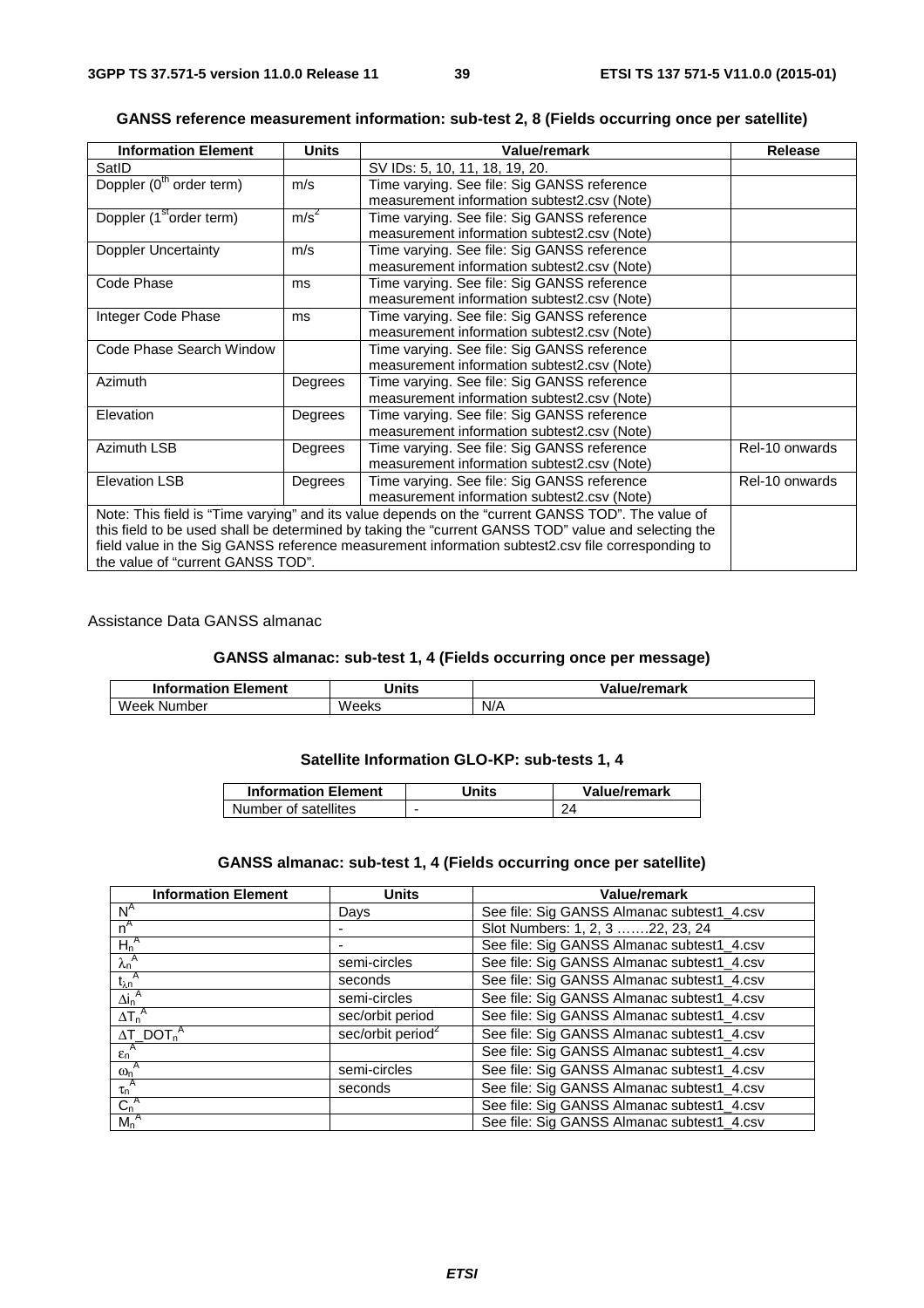## **GANSS almanac: sub-test 2, 8 (Fields occurring once per message)**

| <b>Information Element</b> | Units | Value/remark | Release        |
|----------------------------|-------|--------------|----------------|
| Week Number                | Weeks | 645          |                |
| Complete Almanac Provided  |       | TRUE         | Rel-10 onwards |

#### **GANSS almanac: sub-test 2, 8 (Field occurring once per message)**

| <b>Information Element</b> | Units | Value/remark |
|----------------------------|-------|--------------|
| oa                         |       | 147000       |
| IOD <sub>a</sub>           |       |              |

## **Satellite Information KP: sub-test 2, 8**

| <b>Information Element</b> | Jnits | Value/remark |
|----------------------------|-------|--------------|
| Number of satellites       |       | 30           |

### **GANSS almanac: sub-test 2, 8 (Fields occurring once per satellite)**

| <b>Information Element</b> | Units            | Value/remark                             |  |
|----------------------------|------------------|------------------------------------------|--|
| SV ID                      |                  | SV IDs: 1, 2, 3, , 29, 30                |  |
| е                          |                  | See file: Sig GANSS Almanac subtest2.csv |  |
| δi                         | semi-circles     | See file: Sig GANSS Almanac subtest2.csv |  |
| <b>OMEGADOT</b>            | semi-circles/sec | See file: Sig GANSS Almanac subtest2.csv |  |
| SV Health KP               |                  | See file: Sig GANSS Almanac subtest2.csv |  |
| delta $A^{1/2}$            | meters $1/2$     | See file: Sig GANSS Almanac subtest2.csv |  |
| OMEGA <sub>0</sub>         | semi-circles     | See file: Sig GANSS Almanac subtest2.csv |  |
| $M_0$                      | semi-circles     | See file: Sig GANSS Almanac subtest2.csv |  |
| $\omega$                   | semi-circles     | See file: Sig GANSS Almanac subtest2.csv |  |
| $af_0$                     | Seconds          | See file: Sig GANSS Almanac subtest2.csv |  |
| af <sub>1</sub>            | sec/sec          | See file: Sig GANSS Almanac subtest2.csv |  |

#### Assistance Data GANSS auxiliary information

## **GANSS auxiliary information: sub-test 1, 4 (Fields occurring once per message)**

| <b>Information Element</b> | Units | Value/remark      |
|----------------------------|-------|-------------------|
| GANSS-ID-3                 |       | Present (GLONASS) |

#### **Aux Info List: sub-test 1, 4**

| <b>Information Element</b> | Jnits | Value/remark |
|----------------------------|-------|--------------|
| Number of satellites       | -     |              |

## **GANSS auxiliary information: sub-test 1, 4 (Fields occurring once per satellite)**

| <b>Information Element</b> | <b>Units</b> | Value/remark                      |
|----------------------------|--------------|-----------------------------------|
| Sat ID                     |              | Slot Numbers: 3, 4, 9, 10, 18, 20 |
| Signals Available          |              | G1                                |
| <b>Channel Number</b>      |              | $5.6. -2. -7. -3.2$               |

# **GANSS auxiliary information: sub-test 3 (Fields occurring once per message)**

| <b>Information Element</b> | Units | Value/remark             |
|----------------------------|-------|--------------------------|
| GANSS-ID-1                 |       | Present (Modernized GPS) |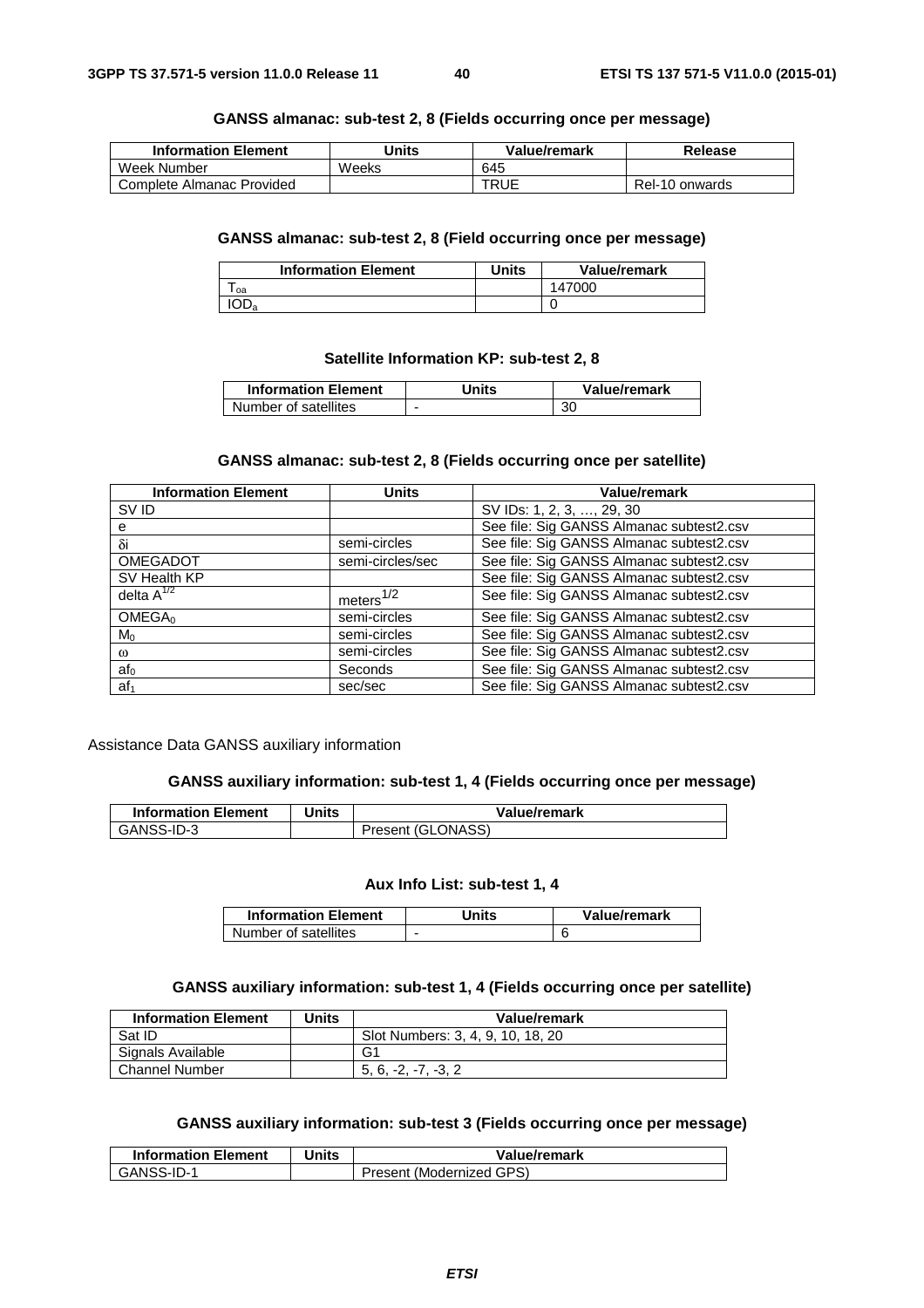#### **Aux Info List: sub-test 3**

| <b>Information Element</b> | Jnits | Value/remark |
|----------------------------|-------|--------------|
| Number of satellites       | -     |              |

#### **GANSS auxiliary information: sub-test 3 (Fields occurring once per satellite)**

| <b>Information Element</b> | Units | Value/remark                          |
|----------------------------|-------|---------------------------------------|
| Sat ID                     |       | PRNs: 1, 11, 17, 20, 23, 28           |
| Signals Available          |       | L1C and others as supported by the UE |

Assistance Data GANSS ID

#### **GANSS ID: sub-test 1, 4**

| <b>Information Element</b> | Units | Value/remark |
|----------------------------|-------|--------------|
| <b>GANSS ID</b>            |       | 3 (GLONASS)  |

#### **GANSS ID: sub-test 2, 8**

| <b>Information Element</b> | Jnits | Value/remark          |
|----------------------------|-------|-----------------------|
| GANSS ID                   |       | Not present (Galileo) |

## **GANSS ID: sub-test 3**

| <b>Information Element</b> | Jnits | Value/remark     |
|----------------------------|-------|------------------|
| <b>GANSS ID</b>            |       | (Modernized GPS) |

# 6.1.3.3 Default Assistance Data for TS 37.571-2 subclause 7

This subclause defines the GNSS assistance data elements which shall be provided to the UE in certain tests in TS 37.571-2 [7] subclause 7 in the LPP Provide Assistance Data messages in the absence of a corresponding LPP Request Assistance Data message. The GNSS assistance data provided depends on the mode being used in the test case, the assistance data supported by the UE and the GNSS(s) supported by the UE. GNSS assistance data IEs not supported by the UE shall not be sent. GNSS assistance data IEs supported by the UE but not listed below shall not be sent.

#### **Table 6.1.3.3-1: Default GNSS assistance data to be provided to the UE**

| <b>GNSS Assistance Data IE</b><br>supported by UE   | Mode used in test case           |                                                                              |                                                                                     |  |
|-----------------------------------------------------|----------------------------------|------------------------------------------------------------------------------|-------------------------------------------------------------------------------------|--|
|                                                     | <b>UE-based</b>                  | UE-assisted.<br><b>GNSS-Acquisition</b><br><b>Assistance supported by UE</b> | UE-assisted.<br><b>GNSS-Acquisition</b><br><b>Assistance not supported</b><br>by UE |  |
| <b>GNSS-Reference Time</b>                          | Yes                              | Yes                                                                          | Yes                                                                                 |  |
| GNSS-ReferenceLocation                              | Yes                              | No                                                                           | Yes                                                                                 |  |
| GNSS-IonosphericModel                               | Yes                              | No.                                                                          | No.                                                                                 |  |
| <b>GNSS-TimeModelList</b>                           | Yes for sub-test 4,<br>8         | <b>No</b>                                                                    | Yes for sub-test 4, 8                                                               |  |
| <b>GNSS-NavigationModel</b>                         | Yes                              | No                                                                           | Yes                                                                                 |  |
| GNSS-AcquisitionAssistance                          | No.                              | Yes                                                                          | No.                                                                                 |  |
| GNSS-Almanac                                        | No.                              | <b>No</b>                                                                    | Yes                                                                                 |  |
| GNSS-UTC-Model                                      | Yes for sub-test 4.<br>8         | Yes for sub-test 4, 8                                                        | Yes for sub-test 4, 8                                                               |  |
| GNSS-AuxiliaryInformation                           | Yes for sub-tests<br>2, 4. Note. | Yes for sub-tests 2, 4. Note.                                                | Yes for sub-tests 2, 4. Note.                                                       |  |
| Note: Also if UE supports multiple signals per GNSS |                                  |                                                                              |                                                                                     |  |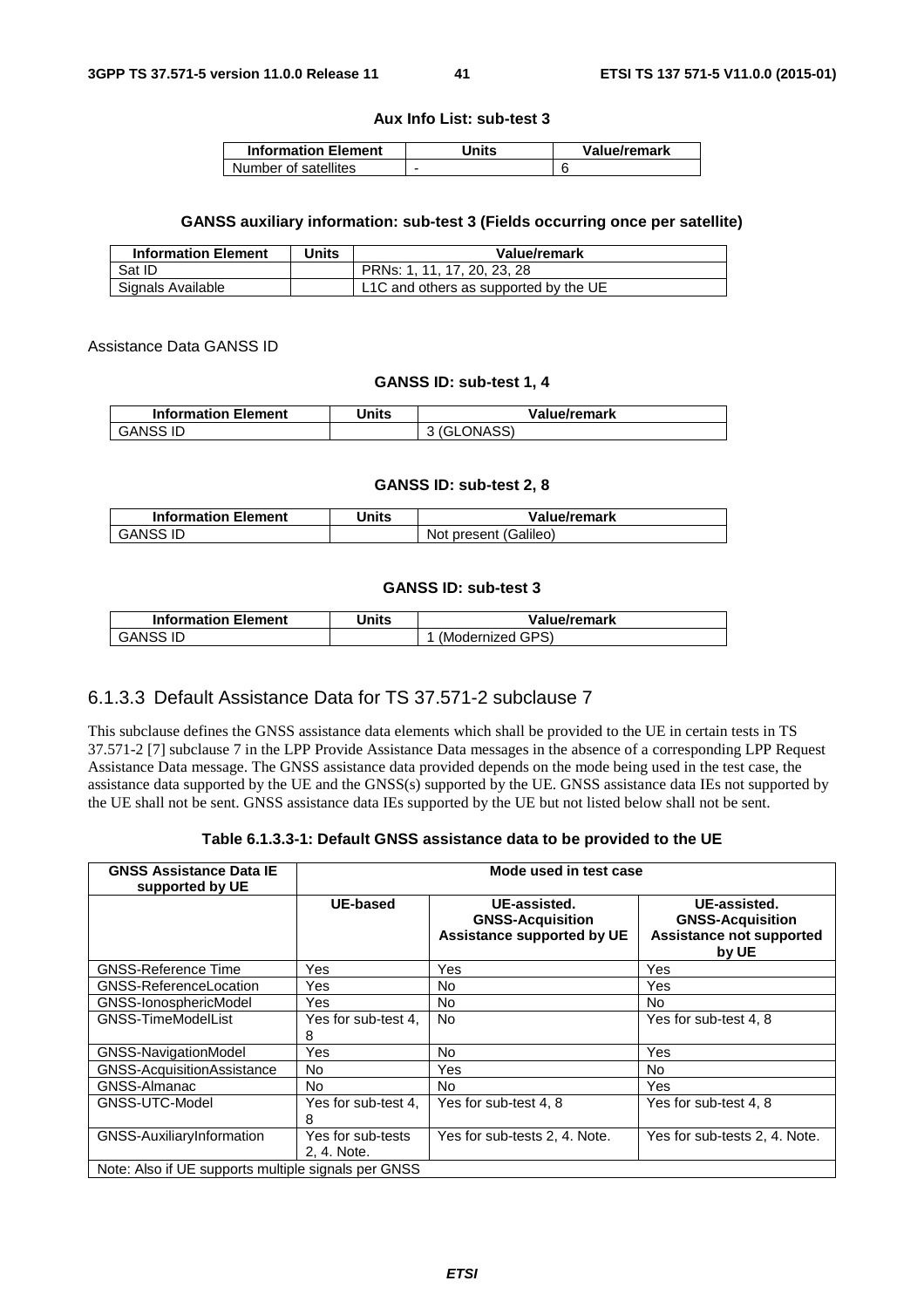# 6.1.3.4 Assistance Data values for TS 37.571-2 subclause 7

Where assistance data is required on a per-satellite basis, or where the values of the data also varies with time it is specified in comma-separated-variable files in the GNSS data zip file specified in Annex B. These files specify the values to be used for each satellite, indexed by satellite SV ID, and, where applicable, the values to be used indexed by both time and satellite SV ID.

Assistance data that is marked as "time varying" and the gnss-TimeOfDay field are only specified and used in 1 second increments. Interpolation between these values shall not be used.

The accuracy of the gnss-TimeOfDay and assistance data that is marked as "time varying" in the provided assistance data shall be within +/- 2 s relative to the GNSS time in the system simulator. In the case that assistance data is required but satellite signals are not required then this clause does not apply.

Assistance data Information Elements and fields that are not specified shall not be used.

The information elements detailed below are fully defined in 3GPP TS 36.355 [8]

#### GNSS REFERENCE TIME:

may be used.

| <b>Information Element</b>                                                                                   | <b>Units</b> | Value/remark                                                                                              |  |
|--------------------------------------------------------------------------------------------------------------|--------------|-----------------------------------------------------------------------------------------------------------|--|
| gnss-SystemTime                                                                                              |              |                                                                                                           |  |
| gnss-TimeID                                                                                                  |              | $0$ (gps)                                                                                                 |  |
| gnss-DayNumber                                                                                               |              | 11683                                                                                                     |  |
| gnss-TimeOfDay                                                                                               |              | 1860 s. Start time. Add integer number of 1 seconds as required. (Note)                                   |  |
| gnss-TimeOfDayFrac-msec                                                                                      |              | Not present                                                                                               |  |
| notificationOfLeapSecond                                                                                     |              | Not present                                                                                               |  |
| qps-TOW-Assist                                                                                               |              |                                                                                                           |  |
| satelliteID                                                                                                  |              | PRNs: 1, 11, 17, 20, 23, 28.                                                                              |  |
| tlmWord                                                                                                      |              | 10922 (for all PRNs)                                                                                      |  |
| antiSpoof                                                                                                    |              | 1 (for all PRNs)                                                                                          |  |
| alert                                                                                                        |              | 0 (for all PRNs)                                                                                          |  |
| tlmRsvdBits                                                                                                  |              | 2 (for all PRNs)                                                                                          |  |
| referenceTimeUnc                                                                                             |              | '117' (2.274 seconds)                                                                                     |  |
| anss-ReferenceTimeForCells                                                                                   |              | Not present                                                                                               |  |
| Note: gnss-TimeOfDay                                                                                         |              |                                                                                                           |  |
|                                                                                                              |              | This is the value of gnss-TimeOfDay when the GNSS scenario is started in the GNSS simulator. The value of |  |
|                                                                                                              |              | gnss-TimeOfDay to be used in the Reference Time IE shall be calculated at the time the IE is required by  |  |
| adding the elapsed time since the time the scenario was started in the GNSS simulator to this value, rounded |              |                                                                                                           |  |
| up to the next 1 second interval. This "current gnss-TimeOfDay" is then also used to determine the value of  |              |                                                                                                           |  |
| any other Information Elements marked as "Time varying" in subclause 6.1.3.4. In the case that the           |              |                                                                                                           |  |
| (hardware) GNSS simulator is switched off or not present then the value of gnss-TimeOfDay given above        |              |                                                                                                           |  |

#### **GNSS-ReferenceTime: sub-tests 1, 4, 8**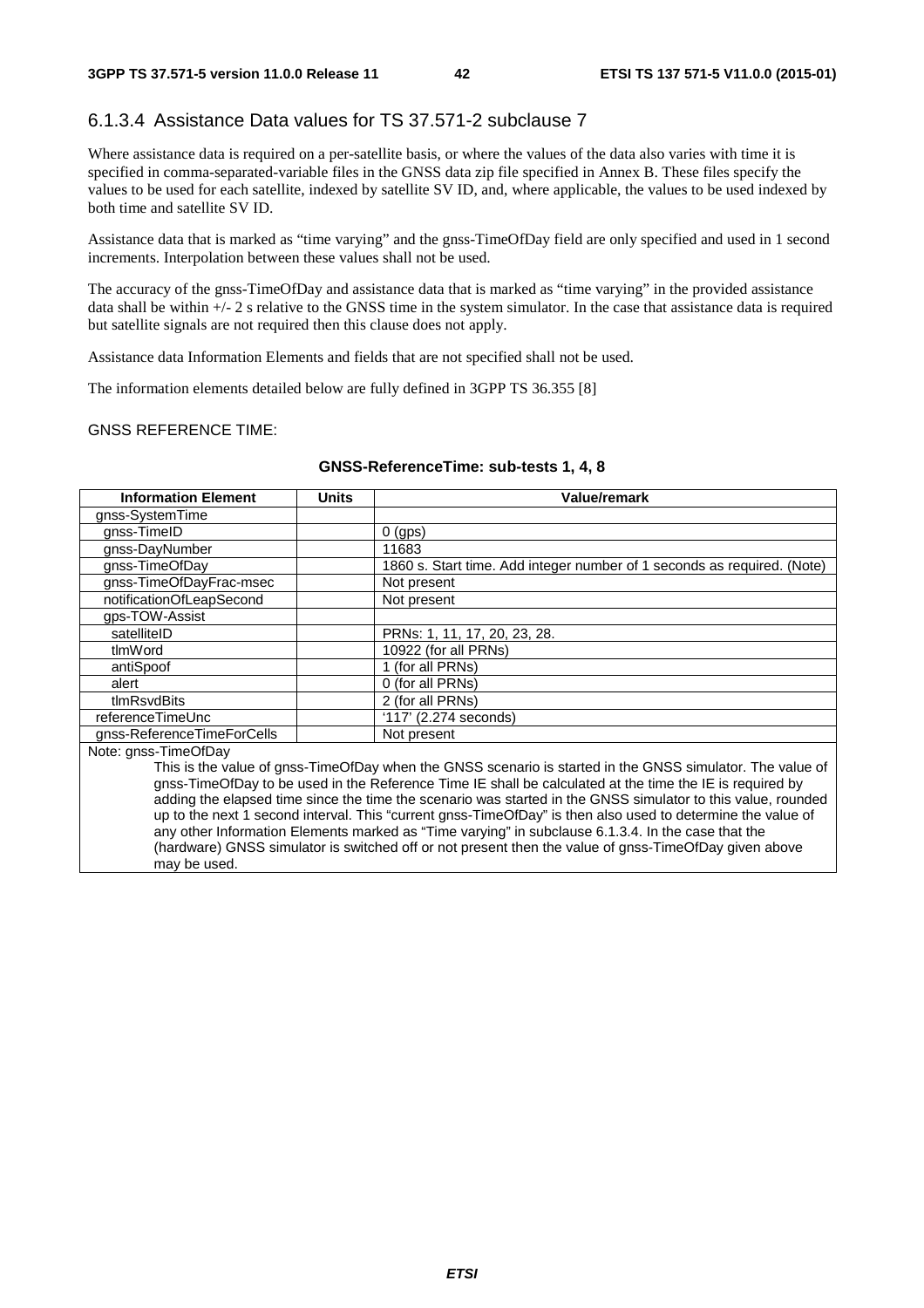# **GNSS-ReferenceTime: sub-test 2**

| <b>Information Element</b> | <b>Units</b> | Value/remark                                                                                              |
|----------------------------|--------------|-----------------------------------------------------------------------------------------------------------|
| gnss-SystemTime            |              |                                                                                                           |
| gnss-TimeID                |              | 4 (glonass)                                                                                               |
| gnss-DayNumber             |              | 5844                                                                                                      |
| gnss-TimeOfDay             |              | 12645 s. Start time. Add integer number of 1 seconds as required.                                         |
|                            |              | (Note)                                                                                                    |
| gnss-TimeOfDayFrac-msec    |              | Not present                                                                                               |
| notificationOfLeapSecond   |              | 00                                                                                                        |
| qps-TOW-Assist             |              | Not present                                                                                               |
| referenceTimeUnc           |              | $'117'$ (2.274 seconds)                                                                                   |
| gnss-ReferenceTimeForCells |              | Not present                                                                                               |
| Note: gnss-TimeOfDay       |              |                                                                                                           |
|                            |              | This is the value of anss-TimeOfDay when the GNSS scenario is started in the GNSS simulator. The value of |

s the value of gnss-TimeOfDay when the GNSS scenario is started in the GNSS simulator. gnss-TimeOfDay to be used in the Reference Time IE shall be calculated at the time the IE is required by adding the elapsed time since the time the scenario was started in the GNSS simulator to this value, rounded up to the next 1 second interval. This "current gnss-TimeOfDay" is then also used to determine the value of any other Information Elements marked as "Time varying" in subclause 6.1.3.4. In the case that the (hardware) GNSS simulator is switched off or not present then the value of gnss-TimeOfDay given above may be used.

#### **GNSS-ReferenceTime: sub-test 3**

| <b>Information Element</b>                                                                                   | <b>Units</b> | Value/remark                                                                                              |
|--------------------------------------------------------------------------------------------------------------|--------------|-----------------------------------------------------------------------------------------------------------|
| gnss-SystemTime                                                                                              |              |                                                                                                           |
| gnss-TimeID                                                                                                  |              | 3 (galileo)                                                                                               |
| gnss-DayNumber                                                                                               |              | 4536                                                                                                      |
| gnss-TimeOfDay                                                                                               |              | 1860 s. Start time. Add integer number of 1 seconds as required. (Note)                                   |
| gnss-TimeOfDayFrac-msec                                                                                      |              | Not present                                                                                               |
| notificationOfLeapSecond                                                                                     |              | Not present                                                                                               |
| qps-TOW-Assist                                                                                               |              | Not present                                                                                               |
| referenceTimeUnc                                                                                             |              | '117' (2.274 seconds)                                                                                     |
| gnss-ReferenceTimeForCells                                                                                   |              | Not present                                                                                               |
| Note: gnss-TimeOfDay                                                                                         |              |                                                                                                           |
|                                                                                                              |              | This is the value of gnss-TimeOfDay when the GNSS scenario is started in the GNSS simulator. The value of |
| gnss-TimeOfDay to be used in the Reference Time IE shall be calculated at the time the IE is required by     |              |                                                                                                           |
| adding the elapsed time since the time the scenario was started in the GNSS simulator to this value, rounded |              |                                                                                                           |
| up to the next 1 second interval. This "current gnss-TimeOfDay" is then also used to determine the value of  |              |                                                                                                           |
| any other Information Elements marked as "Time varying" in subclause 6.1.3.4. In the case that the           |              |                                                                                                           |
|                                                                                                              |              | (hardware) GNSS simulator is switched off or not present then the value of gnss-TimeOfDay given above     |

#### GNSS REFERENCE LOCATION:

may be used.

# **GNSS-ReferenceLocation**

| <b>Information Element</b> | <b>Units</b> | Value/remark |
|----------------------------|--------------|--------------|
| threeDlocation             |              |              |
| latitudeSign               |              |              |
| degreesLatitude            | degrees      | 35.744287    |
| degreesLongitude           | degrees      | 139.680176   |
| altitudeDirection          |              |              |
| altitude                   | m            | 300          |
| uncertaintySemiMajor       | m            | 3000         |
| uncertaintySemiMinor       | m            | 3000         |
| orientationMajorAxis       | degrees      | 0            |
| uncertaintyAltitude        | m            | 500          |
| confidence                 | %            | 68           |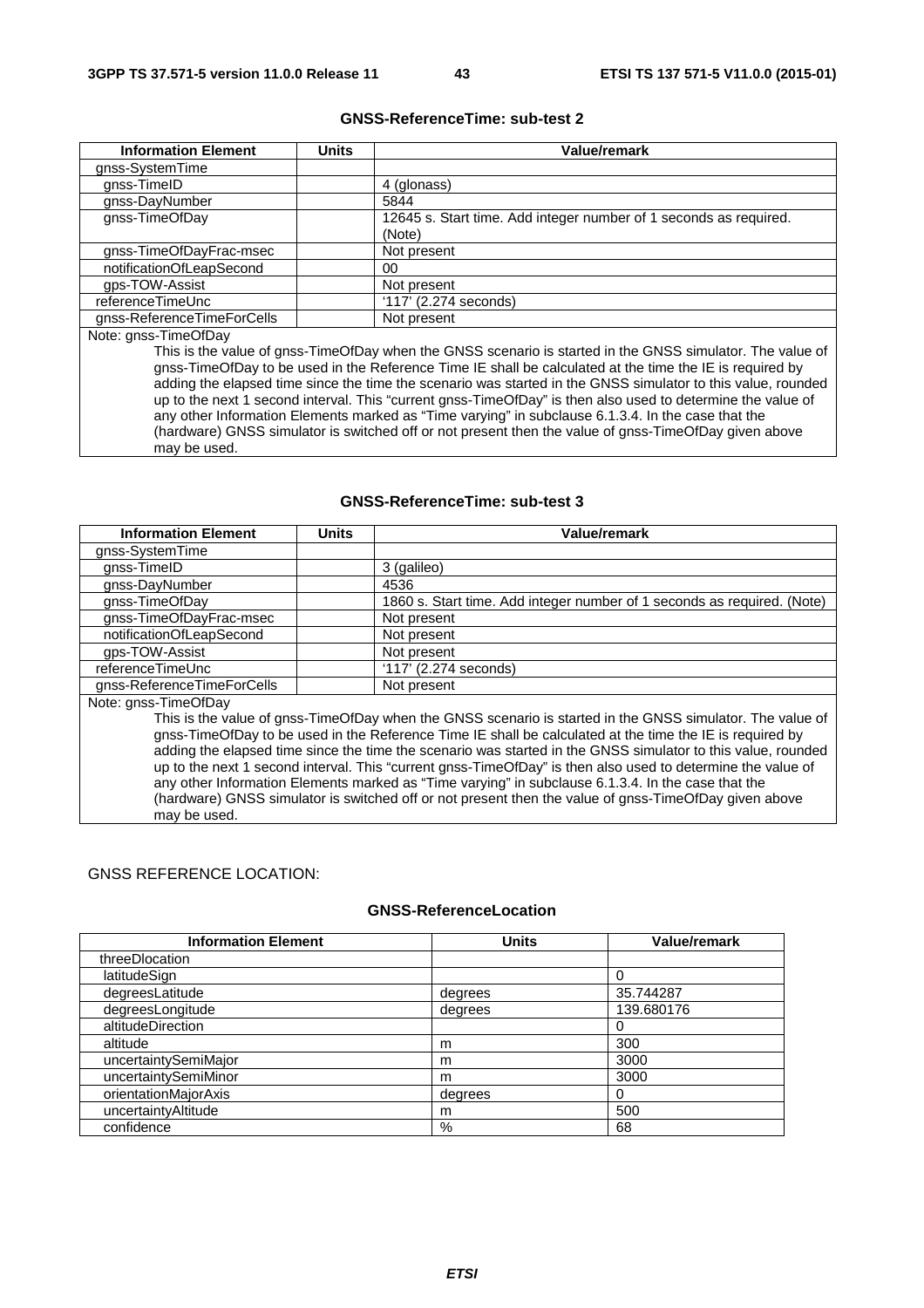### GNSS IONOSPHERIC MODEL:

# **GNSS-IonosphericModel: sub-tests 1, 2, 4**

| <b>Information Element</b> | <b>Units</b>                   | <b>Value/remark</b> |
|----------------------------|--------------------------------|---------------------|
| klobucharModel             |                                |                     |
| datalD                     |                                | 00                  |
| alfa0                      | seconds                        | 4.6566129 10E-9     |
| alfa1                      | sec/semi-circle                | 1.4901161 10E-8     |
| alfa2                      | sec/(semi-circle) <sup>2</sup> | -5.96046 10E-8      |
| alfa3                      | sec/(semi-circle) <sup>3</sup> | -5.96046 10E-8      |
| beta0                      | seconds                        | 79872               |
| beta1                      | sec/semi-circle                | 65536               |
| beta2                      | sec/(semi-circle) <sup>2</sup> | $-65536$            |
| beta3                      | sec/(semi-circle) <sup>3</sup> | -393216             |
| neQuickModel               |                                | Not present         |

# **GNSS-IonosphericModel: sub-test 3**

| <b>Information Element</b> | <b>Units</b> | Value/remark |
|----------------------------|--------------|--------------|
| GNSS-IonospericModel       |              |              |
| klobucharModel             |              | Not present  |
| neQuickModel               |              |              |
| ai0                        |              | 64.4         |
| ai1                        |              |              |
| ai2                        |              |              |
| ionoStormFlag1             |              |              |
| ionoStormFlag2             |              | $\theta$     |
| ionoStormFlag3             |              | 0            |
| ionoStormFlag4             |              |              |
| ionoStormFlag5             |              |              |

# GNSS TIME MODEL:

# **GNSS-TimeModelList: sub-test 4**

| <b>Information Element</b> | <b>Units</b> | Value/remark |
|----------------------------|--------------|--------------|
| gnss-TimeModelRefTime      | seconds      | 1860(s)      |
| t <sub>A0</sub>            |              |              |
| gnss-TO-ID                 |              | (GPS)        |
| weekNumber                 |              | 1669         |
| deltaT                     |              | 15           |

# **GNSS-TimeModelList: sub-test 8**

| <b>Information Element</b> | Units   | Value/remark |
|----------------------------|---------|--------------|
| gnss-TimeModelRefTime      | Seconds | 1860(s)      |
| tA0                        |         |              |
| qnss-TO-ID                 |         | (GPS)        |
| weekNumber                 |         | 1669         |
| deltaT                     |         |              |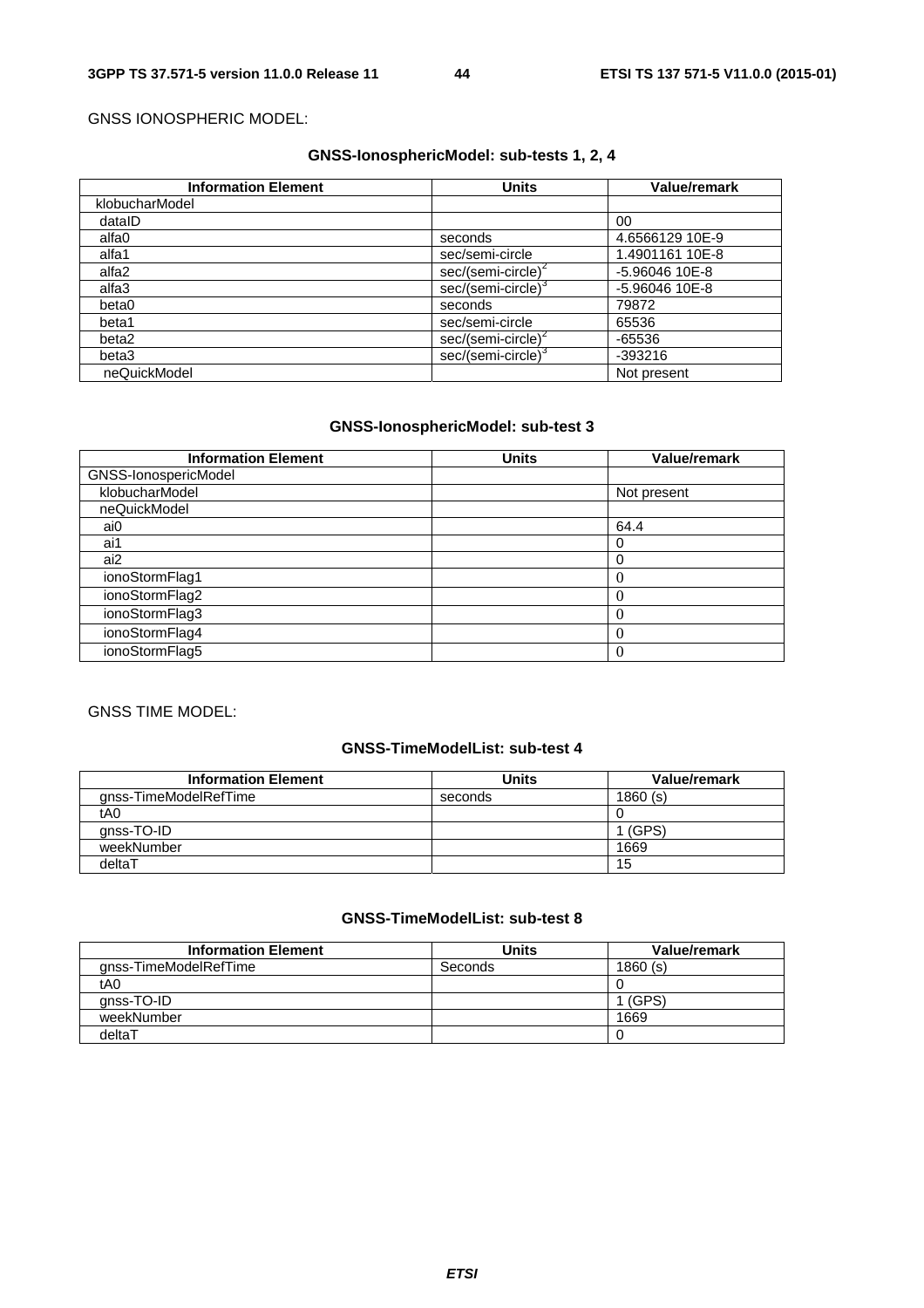GNSS NAVIGATION MODEL:

# **GNSS-NavigationModel: sub-test 1**

| <b>Information Element</b> | Units | Value/remark |
|----------------------------|-------|--------------|
| nonBroadcastFlag           |       |              |
| anss-SatelliteList         |       |              |

## **GNSS-NavModelSatelliteElement: sub-test 1**

| <b>Information Element</b> | <b>Units</b> | Value/remark                                     |
|----------------------------|--------------|--------------------------------------------------|
| svID                       |              | PRNs: 1, 11, 17, 20, 23, 28                      |
| svHealth                   |              | $\Omega$                                         |
| iod                        |              | $\Omega$                                         |
| gnss-ClockModel            |              |                                                  |
| nav-ClockModel             |              |                                                  |
| navToc                     |              | See file: Sig GNSS Navigation Model subtest1.csv |
| navaf <sub>2</sub>         |              | See file: Sig GNSS Navigation Model subtest1.csv |
| navaf1                     |              | See file: Sig GNSS Navigation Model subtest1.csv |
| navaf0                     |              | See file: Sig GNSS Navigation Model subtest1.csv |
| navTgd                     |              | See file: Sig GNSS Navigation Model subtest1.csv |
| gnss-OrbitModel            |              |                                                  |
| nav-KeplerianSet           |              |                                                  |
| navURA                     |              | See file: Sig GNSS Navigation Model subtest1.csv |
| navFitFlag                 |              | See file: Sig GNSS Navigation Model subtest1.csv |
| navToe                     |              | See file: Sig GNSS Navigation Model subtest1.csv |
| navOmega                   |              | See file: Sig GNSS Navigation Model subtest1.csv |
| navDeltaN                  |              | See file: Sig GNSS Navigation Model subtest1.csv |
| navM0                      |              | See file: Sig GNSS Navigation Model subtest1.csv |
| navOmegaADot               |              | See file: Sig GNSS Navigation Model subtest1.csv |
| navE                       |              | See file: Sig GNSS Navigation Model subtest1.csv |
| navIDot                    |              | See file: Sig GNSS Navigation Model subtest1.csv |
| navAPowerHalf              |              | See file: Sig GNSS Navigation Model subtest1.csv |
| navl0                      |              | See file: Sig GNSS Navigation Model subtest1.csv |
| navOmegaA0                 |              | See file: Sig GNSS Navigation Model subtest1.csv |
| navCrs                     |              | See file: Sig GNSS Navigation Model subtest1.csv |
| navCis                     |              | See file: Sig GNSS Navigation Model subtest1.csv |
| navCus                     |              | See file: Sig GNSS Navigation Model subtest1.csv |
| navCrc                     |              | See file: Sig GNSS Navigation Model subtest1.csv |
| navCic                     |              | See file: Sig GNSS Navigation Model subtest1.csv |
| navCuc                     |              | See file: Sig GNSS Navigation Model subtest1.csv |
| addNAVparam                |              |                                                  |
| ephemCodeOnL2              |              | See file: Sig GNSS Navigation Model subtest1.csv |
| ephemL2Pflag               |              | See file: Sig GNSS Navigation Model subtest1.csv |
| reserved1                  |              | See file: Sig GNSS Navigation Model subtest1.csv |
| reserved2                  |              | See file: Sig GNSS Navigation Model subtest1.csv |
| reserved3                  |              | See file: Sig GNSS Navigation Model subtest1.csv |
| reserved4                  |              | See file: Sig GNSS Navigation Model subtest1.csv |
| ephemAODA                  |              | See file: Sig GNSS Navigation Model subtest1.csv |

# **GNSS-NavigationModel: sub-test 2**

| <b>Information Element</b> | Units | Value/remark |
|----------------------------|-------|--------------|
| nonBroadcastFlag           |       |              |
| anss-SatelliteList         |       | 7⊏<br>∟בו    |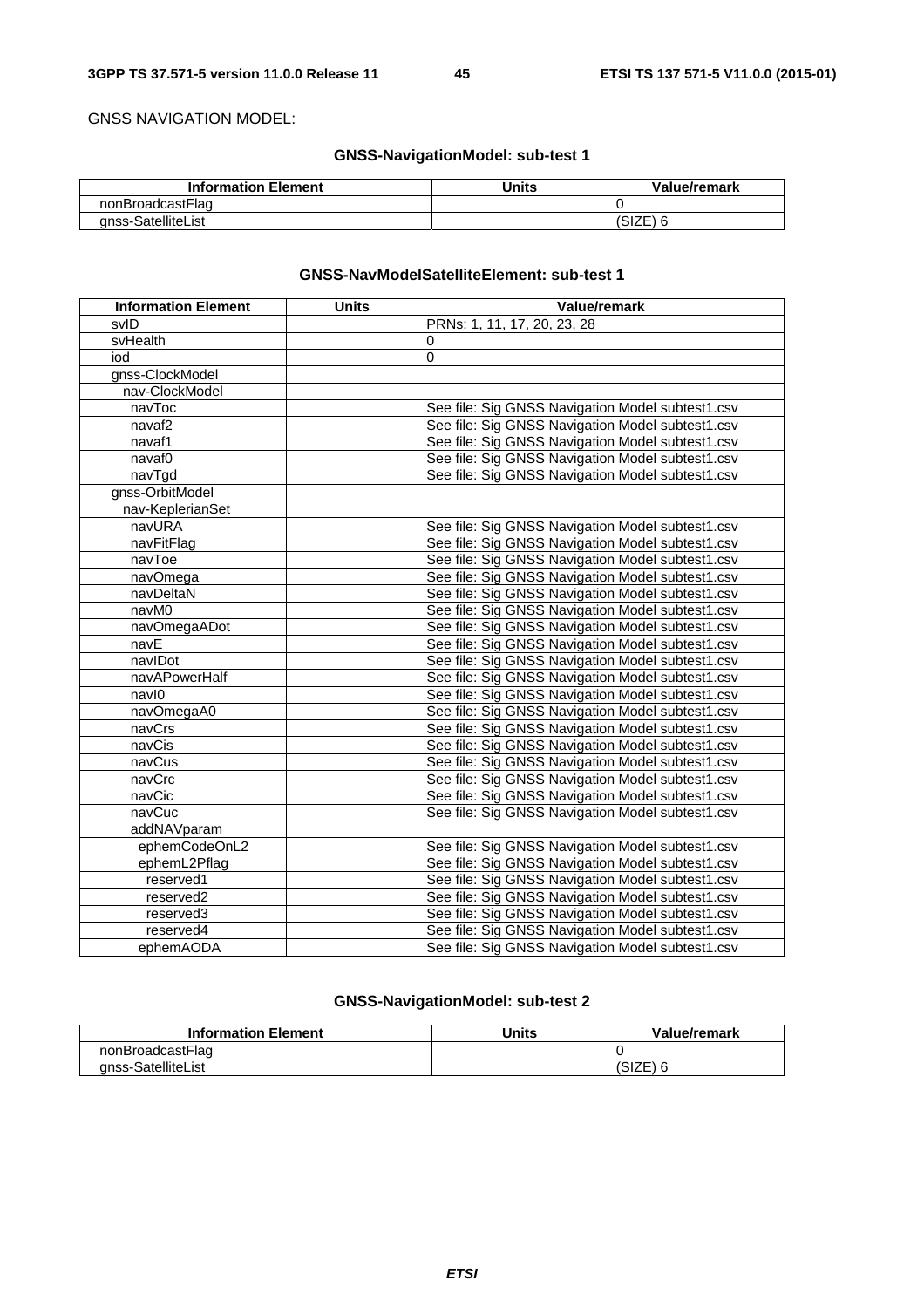| <b>Information Element</b> | <b>Units</b> | <b>Value/remark</b>                              |
|----------------------------|--------------|--------------------------------------------------|
| svID                       |              | Slot Numbers: 3, 4, 9, 10, 18, 20                |
| svHealth                   |              | 00000000                                         |
| iod                        |              | 225                                              |
| gnss-ClockModel            |              |                                                  |
| glonass-ClockModel         |              |                                                  |
| gloTau                     |              | See file: Sig GNSS Navigation Model subtest2.csv |
| gloGamma                   |              | See file: Sig GNSS Navigation Model subtest2.csv |
| gloDeltaTau                |              | See file: Sig GNSS Navigation Model subtest2.csv |
| gnss-OrbitModel            |              |                                                  |
| glonass-ECEF               |              |                                                  |
| gloEn                      |              | See file: Sig GNSS Navigation Model subtest2.csv |
| qloP1                      |              | See file: Sig GNSS Navigation Model subtest2.csv |
| qloP2                      |              | See file: Sig GNSS Navigation Model subtest2.csv |
| glom                       |              | See file: Sig GNSS Navigation Model subtest2.csv |
| gloX                       |              | See file: Sig GNSS Navigation Model subtest2.csv |
| gloXdot                    |              | See file: Sig GNSS Navigation Model subtest2.csv |
| gloXdotdot                 |              | See file: Sig GNSS Navigation Model subtest2.csv |
| qloY                       |              | See file: Sig GNSS Navigation Model subtest2.csv |
| gloYdot                    |              | See file: Sig GNSS Navigation Model subtest2.csv |
| gloYdotdot                 |              | See file: Sig GNSS Navigation Model subtest2.csv |
| gloZ                       |              | See file: Sig GNSS Navigation Model subtest2.csv |
| gloZdot                    |              | See file: Sig GNSS Navigation Model subtest2.csv |
| gloZdotdot                 |              | See file: Sig GNSS Navigation Model subtest2.csv |

# **GNSS-NavModelSatelliteElement: sub-test 2**

# **GNSS-NavigationModel: sub-test 3**

| <b>Information Element</b> | Jnits | Value/remark |
|----------------------------|-------|--------------|
| nonBroadcastFlag           |       |              |
| anss-SatelliteList         |       | . ۱۷۱ ب      |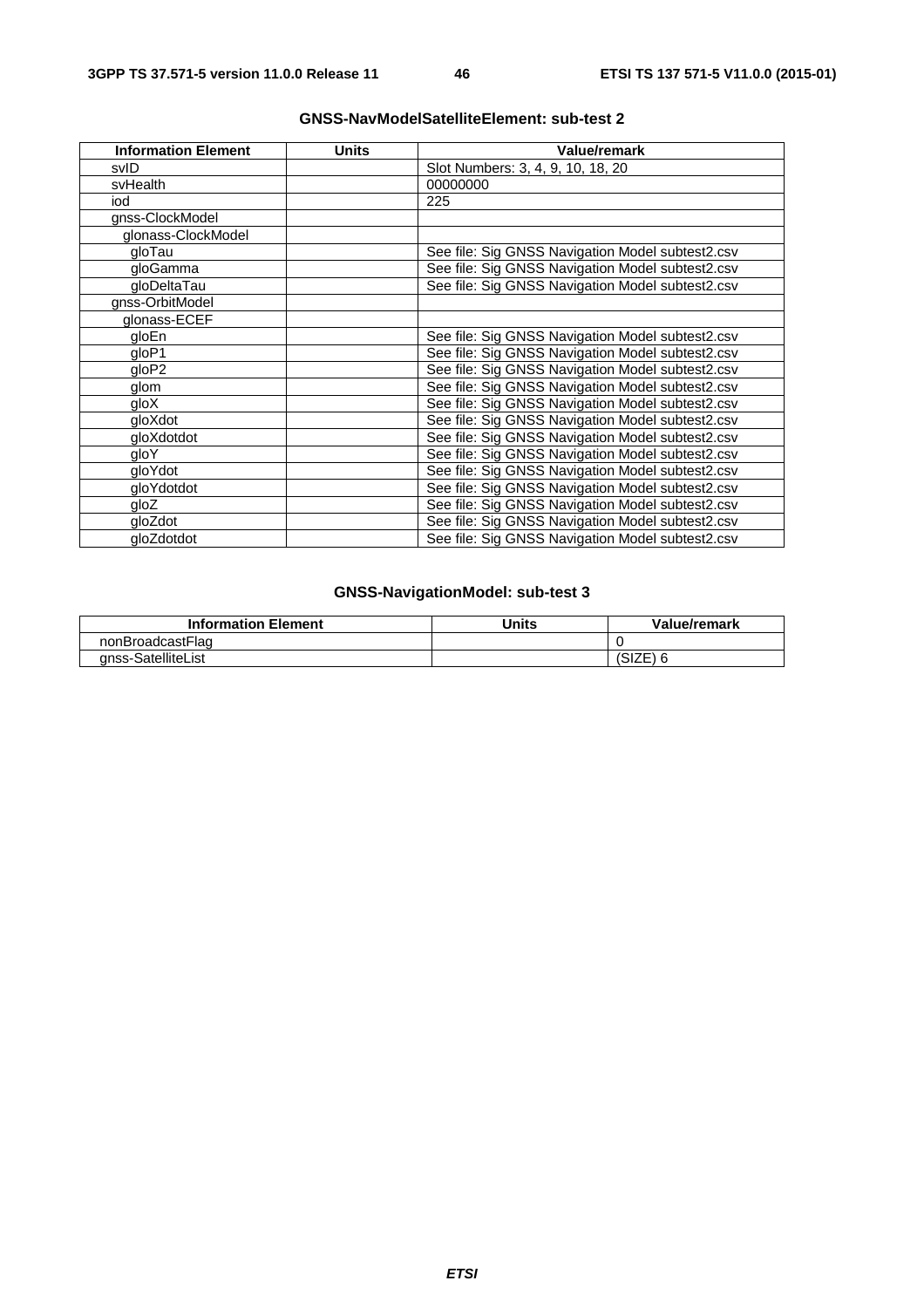| <b>Information Element</b> | <b>Units</b> | Value/remark                                     |
|----------------------------|--------------|--------------------------------------------------|
| svID                       |              | SV IDs: 5, 10, 11, 18, 19, 20                    |
| svHealth                   |              | $\Omega$                                         |
| iod                        |              | $\mathbf 0$                                      |
| gnss-ClockModel            |              |                                                  |
| standardClockModelList     |              | $(SIZE)$ 1                                       |
| stanClockToc               |              | See file: Sig GNSS Navigation Model subtest3.csv |
| stanClockAF2               |              | See file: Sig GNSS Navigation Model subtest3.csv |
| stanClockAF1               |              | See file: Sig GNSS Navigation Model subtest3.csv |
| stanClockAF0               |              | See file: Sig GNSS Navigation Model subtest3.csv |
| stanClockTgd               |              | See file: Sig GNSS Navigation Model subtest3.csv |
| gnss-OrbitModel            |              |                                                  |
| keplerianSet               |              |                                                  |
| keplerToe                  |              | See file: Sig GNSS Navigation Model subtest3.csv |
| keplerW                    |              | See file: Sig GNSS Navigation Model subtest3.csv |
| keplerDeltaN               |              | See file: Sig GNSS Navigation Model subtest3.csv |
| keplerM0                   |              | See file: Sig GNSS Navigation Model subtest3.csv |
| keplerOmegaDot             |              | See file: Sig GNSS Navigation Model subtest3.csv |
| keplerE                    |              | See file: Sig GNSS Navigation Model subtest3.csv |
| keplerIDot                 |              | See file: Sig GNSS Navigation Model subtest3.csv |
| keplerAPowerHalf           |              | See file: Sig GNSS Navigation Model subtest3.csv |
| kepler <sub>I0</sub>       |              | See file: Sig GNSS Navigation Model subtest3.csv |
| keplerOmega0               |              | See file: Sig GNSS Navigation Model subtest3.csv |
| keplerCrs                  |              | See file: Sig GNSS Navigation Model subtest3.csv |
| keplerCis                  |              | See file: Sig GNSS Navigation Model subtest3.csv |
| keplerCus                  |              | See file: Sig GNSS Navigation Model subtest3.csv |
| keplerCrc                  |              | See file: Sig GNSS Navigation Model subtest3.csv |
| keplerCic                  |              | See file: Sig GNSS Navigation Model subtest3.csv |
| keplerCuc                  |              | See file: Sig GNSS Navigation Model subtest3.csv |

# **GNSS-NavModelSatelliteElement: sub-test 3**

# **GNSS-NavigationModel: sub-test 4**

| <b>Information Element</b>  | Units | Value/remark                         |
|-----------------------------|-------|--------------------------------------|
| GNSS-GenericAssistData      |       | $(SIZE)$ 2                           |
| anss-ID                     |       | $0$ (gps)                            |
| GNSS-NavigationModel        |       | See GNSS-NavigationModel: sub-test 1 |
| qnss-ID                     |       | 4 (glonass)                          |
| <b>GNSS-NavigationModel</b> |       | See GNSS-NavigationModel: sub-test 2 |

# **GNSS-NavigationModel: sub-test 8**

| <b>Information Element</b>  | Units | Value/remark                         |
|-----------------------------|-------|--------------------------------------|
| GNSS-GenericAssistData      |       | $(SIZE)$ 2                           |
| anss-ID                     |       | $0$ (aps)                            |
| <b>GNSS-NavigationModel</b> |       | See GNSS-NavigationModel: sub-test 1 |
| anss-ID                     |       | 3 (galileo)                          |
| GNSS-NavigationModel        |       | See GNSS-NavigationModel: sub-test 3 |

# GNSS ACQUISITION ASSISTANCE:

# **GNSS-AcquisitionAssistance: sub-test 1**

| <b>Information Element</b> | Units | Value/remark   |
|----------------------------|-------|----------------|
| GNSS-AcquisitionAssistance |       |                |
| gnss-SignallD              |       | 0 (GPS L1 C/A) |
| gnss-AcquisitionAssistList |       | (SIZE) 6       |
| confidence-r10             | %     | 98             |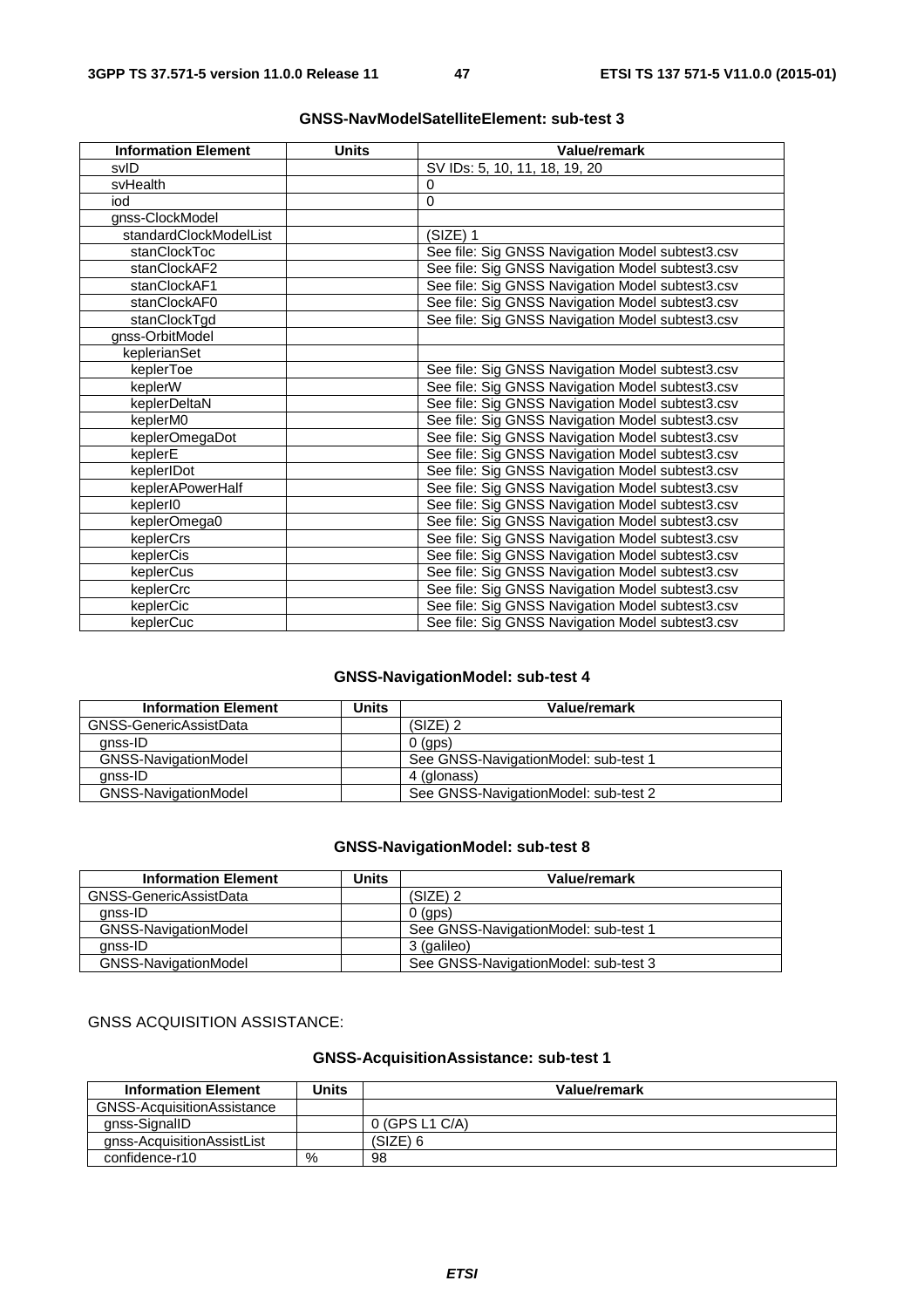| <b>Information Element</b> | <b>Units</b> | <b>Value/remark</b>                                                                                                     |
|----------------------------|--------------|-------------------------------------------------------------------------------------------------------------------------|
| svID                       |              | PRNs: 1, 11, 17, 20, 23, 28.                                                                                            |
| doppler <sub>0</sub>       |              | Time varying. See file: Sig GNSS Acquisition Assistance subtest1.csv                                                    |
|                            |              | (Note)                                                                                                                  |
| doppler1                   |              | Time varying. See file: Sig GNSS Acquisition Assistance subtest1.csv                                                    |
|                            |              | (Note)                                                                                                                  |
| dopplerUncertainty         |              | Time varying. See file: Sig GNSS Acquisition Assistance subtest1.csv                                                    |
|                            |              | (Note)                                                                                                                  |
| codePhase                  |              | Time varying. See file: Sig GNSS Acquisition Assistance subtest1.csv                                                    |
|                            |              | (Note)                                                                                                                  |
| intCodePhase               |              | Time varying. See file: Sig GNSS Acquisition Assistance subtest1.csv                                                    |
|                            |              | (Note)                                                                                                                  |
| codePhaseSearchWindow      |              | Time varying. See file: Sig GNSS Acquisition Assistance subtest1.csv                                                    |
|                            |              | (Note)                                                                                                                  |
| azimuth                    |              | Time varying. See file: Sig GNSS Acquisition Assistance subtest1.csv                                                    |
|                            |              | (Note)                                                                                                                  |
| elevation                  |              | Time varying. See file: Sig GNSS Acquisition Assistance subtest1.csv                                                    |
|                            |              | (Note)                                                                                                                  |
| codePhase1023              |              | Time varying. Calculated from "codePhase", see file: GNSS Acquisition                                                   |
|                            |              | Assistance subtest1 XX.csv (Note)                                                                                       |
| dopplerUncertaintyExt-r10  |              | Not present                                                                                                             |
|                            |              | Note: This field is "Time varying" and its value depends on the "current gnss-TimeOfDay". The value of this field to be |
|                            |              | used shall be determined by taking the "current gnss-TimeOfDay" value and selecting the field value in the              |
|                            |              | Sig GNSS Acquisition Assistance subtestX.csv file corresponding to the value of "current gnss-TimeOfDay".               |

# **GNSS-AcquisitionAssistElement: sub-test 1**

## **GNSS-AcquisitionAssistance: sub-test 2**

| <b>Information Element</b>        | Units | Value/remark   |
|-----------------------------------|-------|----------------|
| <b>GNSS-AcquisitionAssistance</b> |       |                |
| anss-SignalID                     |       | 0 (GLONASS G1) |
| gnss-AcquisitionAssistList        |       | (SIZE) 6       |
| confidence-r10                    | %     | 98             |

## **GNSS-AcquisitionAssistElement: sub-test 2**

| <b>Information Element</b> | <b>Units</b> | Value/remark                                                                                                            |
|----------------------------|--------------|-------------------------------------------------------------------------------------------------------------------------|
| svID                       |              | Slot Numbers: 3, 4, 9, 10, 18, 20                                                                                       |
| doppler <sub>0</sub>       |              | Time varying. See file: Sig GNSS Acquisition Assistance subtest2.csv                                                    |
|                            |              | (Note)                                                                                                                  |
| doppler1                   |              | Time varying. See file: Sig GNSS Acquisition Assistance subtest2.csv                                                    |
|                            |              | (Note)                                                                                                                  |
| dopplerUncertainty         |              | Time varying. See file: Sig GNSS Acquisition Assistance subtest2.csv                                                    |
|                            |              | (Note)                                                                                                                  |
| codePhase                  |              | Time varying. See file: Sig GNSS Acquisition Assistance subtest2.csv                                                    |
|                            |              | (Note)                                                                                                                  |
| intCodePhase               |              | Time varying. See file: Sig GNSS Acquisition Assistance subtest2.csv                                                    |
|                            |              | (Note)                                                                                                                  |
| codePhaseSearchWindow      |              | Time varying. See file: Sig GNSS Acquisition Assistance subtest2.csv                                                    |
|                            |              | (Note)                                                                                                                  |
| azimuth                    |              | Time varying. See file: Sig GNSS Acquisition Assistance subtest2.csv                                                    |
|                            |              | (Note)                                                                                                                  |
| elevation                  |              | Time varying. See file: Sig GNSS Acquisition Assistance subtest2.csv                                                    |
|                            |              | (Note)                                                                                                                  |
| codePhase1023              |              | Time varying. Calculated from "codePhase", see file: GNSS Acquisition                                                   |
|                            |              | Assistance subtest1 XX.csv (Note)                                                                                       |
| dopplerUncertaintyExt-r10  |              | Not present                                                                                                             |
|                            |              | Note: This field is "Time varying" and its value depends on the "current gnss-TimeOfDay". The value of this field to be |
|                            |              | used shall be determined by taking the "current gnss-TimeOfDay" value and selecting the field value in the              |
|                            |              | Sig GNSS Acquisition Assistance subtestX.csv file corresponding to the value of "current gnss-TimeOfDay".               |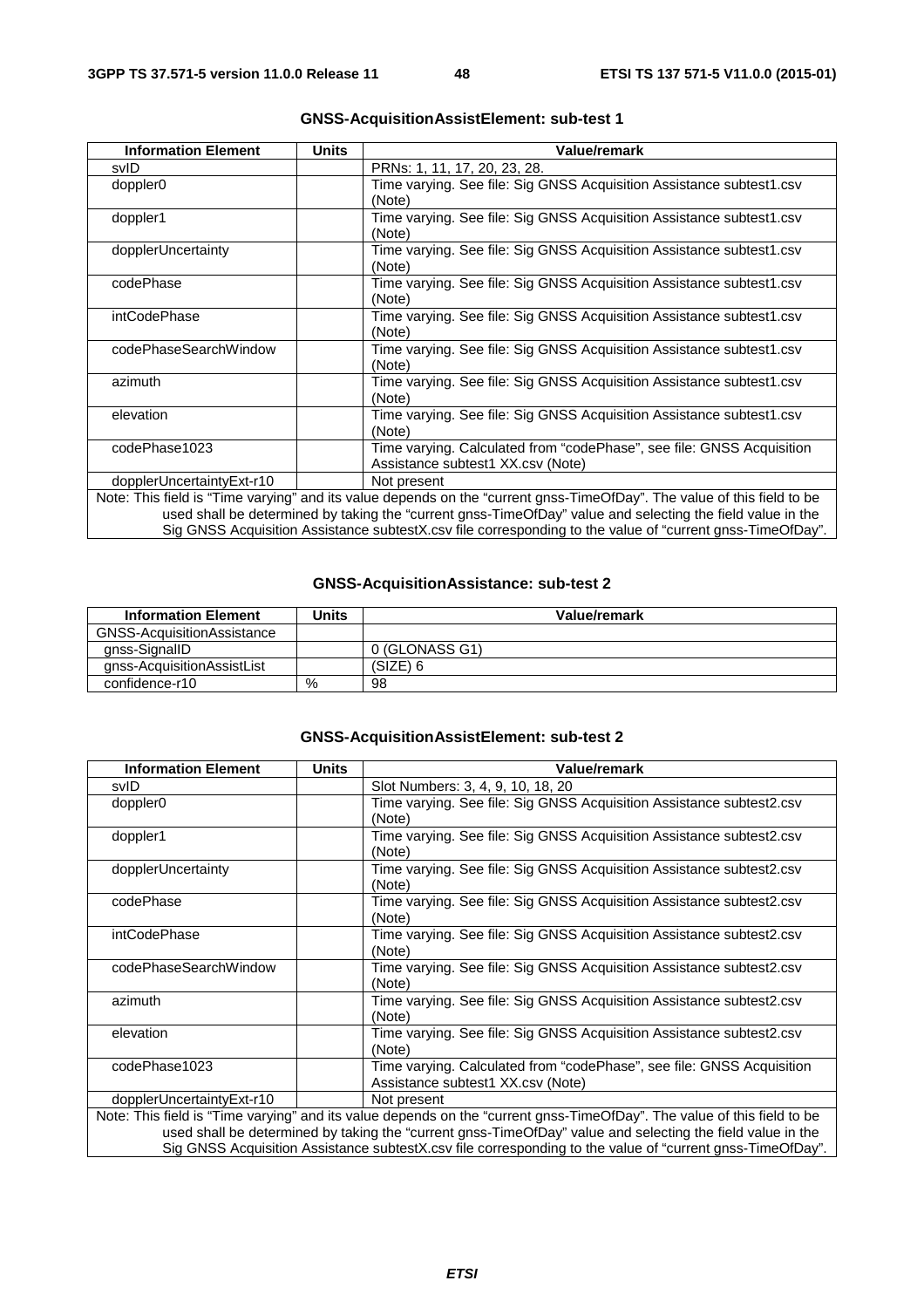| <b>Information Element</b> | Units | Value/remark   |
|----------------------------|-------|----------------|
| GNSS-AcquisitionAssistance |       |                |
| gnss-SignallD              |       | 0 (Galileo E1) |
| gnss-AcquisitionAssistList |       | (SIZE) 6       |
| confidence-r10             | %     | 98             |

# **GNSS-AcquisitionAssistance: sub-test 3**

# **GNSS-AcquisitionAssistElement: sub-test 3**

| <b>Information Element</b> | <b>Units</b> | <b>Value/remark</b>                                                                                                     |
|----------------------------|--------------|-------------------------------------------------------------------------------------------------------------------------|
| svID                       |              | SV IDs: 5, 10, 11, 18, 19, 20                                                                                           |
| doppler <sub>0</sub>       |              | Time varying. See file: Sig GNSS Acquisition Assistance subtest3.csv                                                    |
|                            |              | (Note)                                                                                                                  |
| doppler1                   |              | Time varying. See file: Sig GNSS Acquisition Assistance subtest3.csv                                                    |
|                            |              | (Note)                                                                                                                  |
| dopplerUncertainty         |              | Time varying. See file: Sig GNSS Acquisition Assistance subtest3.csv                                                    |
|                            |              | (Note)                                                                                                                  |
| codePhase                  |              | Time varying. See file: Sig GNSS Acquisition Assistance subtest3.csv                                                    |
|                            |              | (Note)                                                                                                                  |
| intCodePhase               |              | Time varying. See file: Sig GNSS Acquisition Assistance subtest3.csv                                                    |
|                            |              | (Note)                                                                                                                  |
| codePhaseSearchWindow      |              | Time varying. See file: Sig GNSS Acquisition Assistance subtest3.csv                                                    |
|                            |              | (Note)                                                                                                                  |
| azimuth                    |              | Time varying. See file: Sig GNSS Acquisition Assistance subtest3.csv                                                    |
|                            |              | (Note)                                                                                                                  |
| elevation                  |              | Time varying. See file: Sig GNSS Acquisition Assistance subtest3.csv                                                    |
|                            |              | (Note)                                                                                                                  |
| codePhase1023              |              | Time varying. Calculated from "codePhase", see file: GNSS Acquisition                                                   |
|                            |              | Assistance subtest1 XX.csv (Note)                                                                                       |
| dopplerUncertaintyExt-r10  |              | Not present                                                                                                             |
|                            |              | Note: This field is "Time varying" and its value depends on the "current gnss-TimeOfDay". The value of this field to be |
|                            |              | used shall be determined by taking the "current gnss-TimeOfDay" value and selecting the field value in the              |
|                            |              | Sig GNSS Acquisition Assistance subtestX.csv file corresponding to the value of "current gnss-TimeOfDay".               |

## **GNSS-AcquisitionAssistance: sub-test 4**

| <b>Information Element</b>        | Units | Value/remark                                |
|-----------------------------------|-------|---------------------------------------------|
| GNSS-GenericAssistData            |       | $(SIZE)$ 2                                  |
| anss-ID                           |       | $0$ (aps)                                   |
| <b>GNSS-AcquisitionAssistance</b> |       | See GNSS-AcquisitionAssistance: sub-test 1  |
| anss-ID                           |       | 4 (glonass)                                 |
| <b>GNSS-AcquisitionAssistance</b> |       | See GNSS-Acquisition Assistance: sub-test 2 |

## **GNSS-AcquisitionAssistance: sub-test 8**

| <b>Information Element</b>        | Units | Value/remark                               |
|-----------------------------------|-------|--------------------------------------------|
| GNSS-GenericAssistData            |       | (SIZE) 2                                   |
| anss-ID                           |       | $0$ (aps)                                  |
| <b>GNSS-AcquisitionAssistance</b> |       | See GNSS-AcquisitionAssistance: sub-test 1 |
| anss-ID                           |       | 3 (galileo)                                |
| <b>GNSS-AcquisitionAssistance</b> |       | See GNSS-AcquisitionAssistance: sub-test 3 |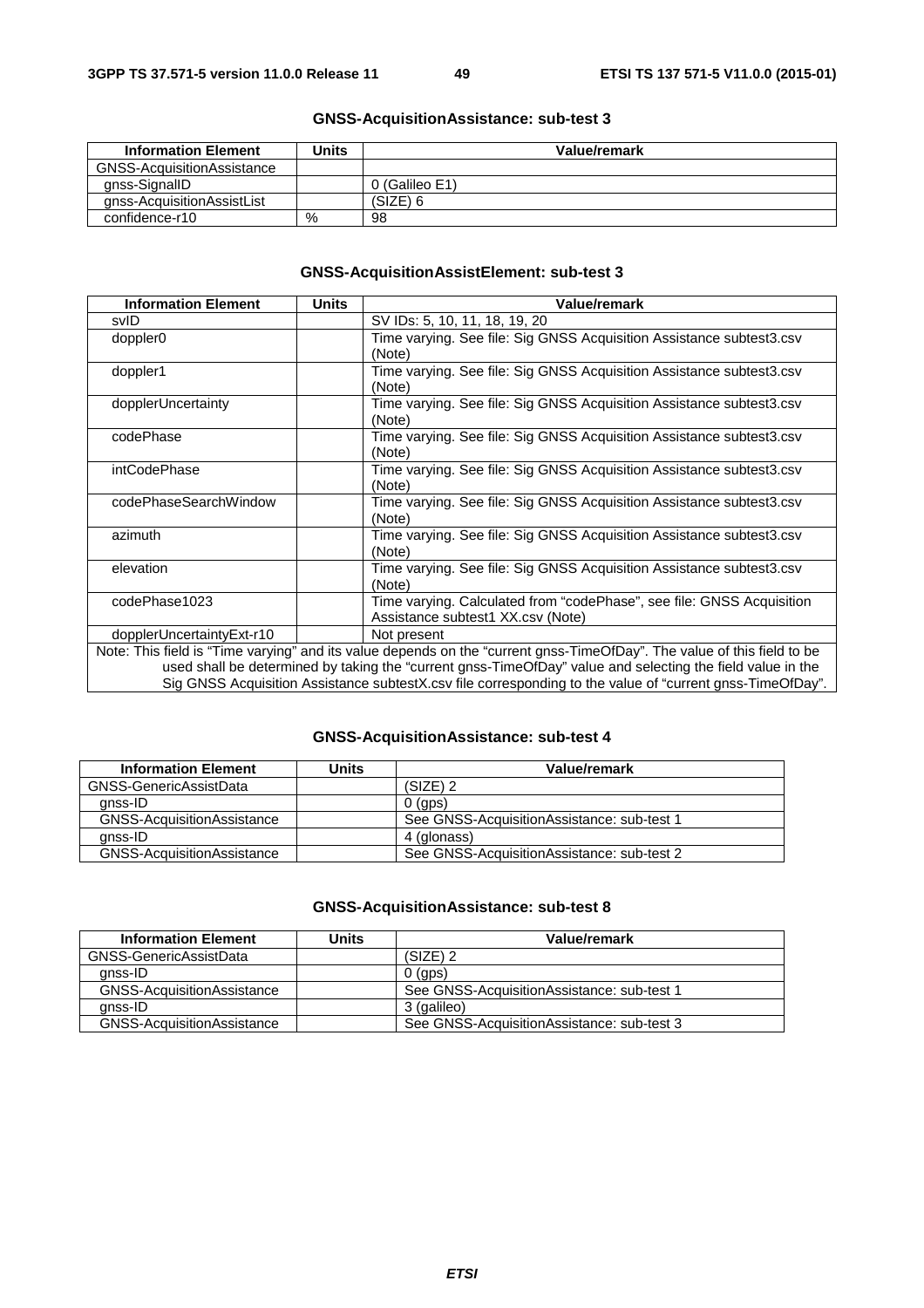GNSS ALMANAC:

# **GNSS-Almanac: sub-test 1**

| <b>Information Element</b> | <b>Units</b> | Value/remark |
|----------------------------|--------------|--------------|
| GNSS-Almanac               |              |              |
| weekNumber                 |              | 1669         |
| toa                        |              | 249856       |
| ioda                       |              | Not present  |
| completeAlmanacProvided    |              | (TRUE)       |
| gnss-AlmanacList           |              | (SIZE) 31    |

# **GNSS-AlmanacElement: sub-test 1**

| <b>Information Element</b> | <b>Units</b> | Value/remark                            |
|----------------------------|--------------|-----------------------------------------|
| keplerianNAV-Almanac       |              |                                         |
| svID                       |              | PRNs: 1, 2, 3 21, 22, 23, 25, 26, 27    |
|                            |              | 30, 31, 32                              |
| navAlmE                    |              | See file: Sig GNSS Almanac subtest1.csv |
| navAlmDeltal               |              | See file: Sig GNSS Almanac subtest1.csv |
| navAlmOMEGADOT             |              | See file: Sig GNSS Almanac subtest1.csv |
| navAlmSVHealth             |              | See file: Sig GNSS Almanac subtest1.csv |
| navAlmSqrtA                |              | See file: Sig GNSS Almanac subtest1.csv |
| navAlmOMEGAo               |              | See file: Sig GNSS Almanac subtest1.csv |
| navAlmOmega                |              | See file: Sig GNSS Almanac subtest1.csv |
| navAlmMo                   |              | See file: Sig GNSS Almanac subtest1.csv |
| navAlmaf0                  |              | See file: Sig GNSS Almanac subtest1.csv |
| navAlmaf1                  |              | See file: Sig GNSS Almanac subtest1.csv |

# **GNSS-Almanac: sub-test 2**

| <b>Information Element</b> | Units | Value/remark |
|----------------------------|-------|--------------|
| GNSS-Almanac               |       |              |
| completeAlmanacProvided    |       | (TRUE)       |
| anss-AlmanacList           |       | $(SIZE)$ 24  |

# **GNSS-AlmanacElement: sub-test 2**

| <b>Information Element</b> | <b>Units</b> | Value/remark                            |
|----------------------------|--------------|-----------------------------------------|
| keplerianGLONASS           |              |                                         |
| gloAlm-NA                  |              | See file: Sig GNSS Almanac subtest2.csv |
| qloAlmnA                   |              | Slot Numbers: 1, 2, 3 22, 23, 24        |
| gloAlmHA                   |              | See file: Sig GNSS Almanac subtest2.csv |
| qloAlmLambdaA              |              | See file: Sig GNSS Almanac subtest2.csv |
| gloAlmtlambdaA             |              | See file: Sig GNSS Almanac subtest2.csv |
| gloAlmDeltala              |              | See file: Sig GNSS Almanac subtest2.csv |
| gloAlmDeltaTA              |              | See file: Sig GNSS Almanac subtest2.csv |
| gloAlmDeltaTdotA           |              | See file: Sig GNSS Almanac subtest2.csv |
| gloAlmEpsilonA             |              | See file: Sig GNSS Almanac subtest2.csv |
| gloAlmOmegaA               |              | See file: Sig GNSS Almanac subtest2.csv |
| dloAlmTauA                 |              | See file: Sig GNSS Almanac subtest2.csv |
| qloAlmCA                   |              | See file: Sig GNSS Almanac subtest2.csv |
| aloAlmMA                   |              | See file: Sig GNSS Almanac subtest2.csv |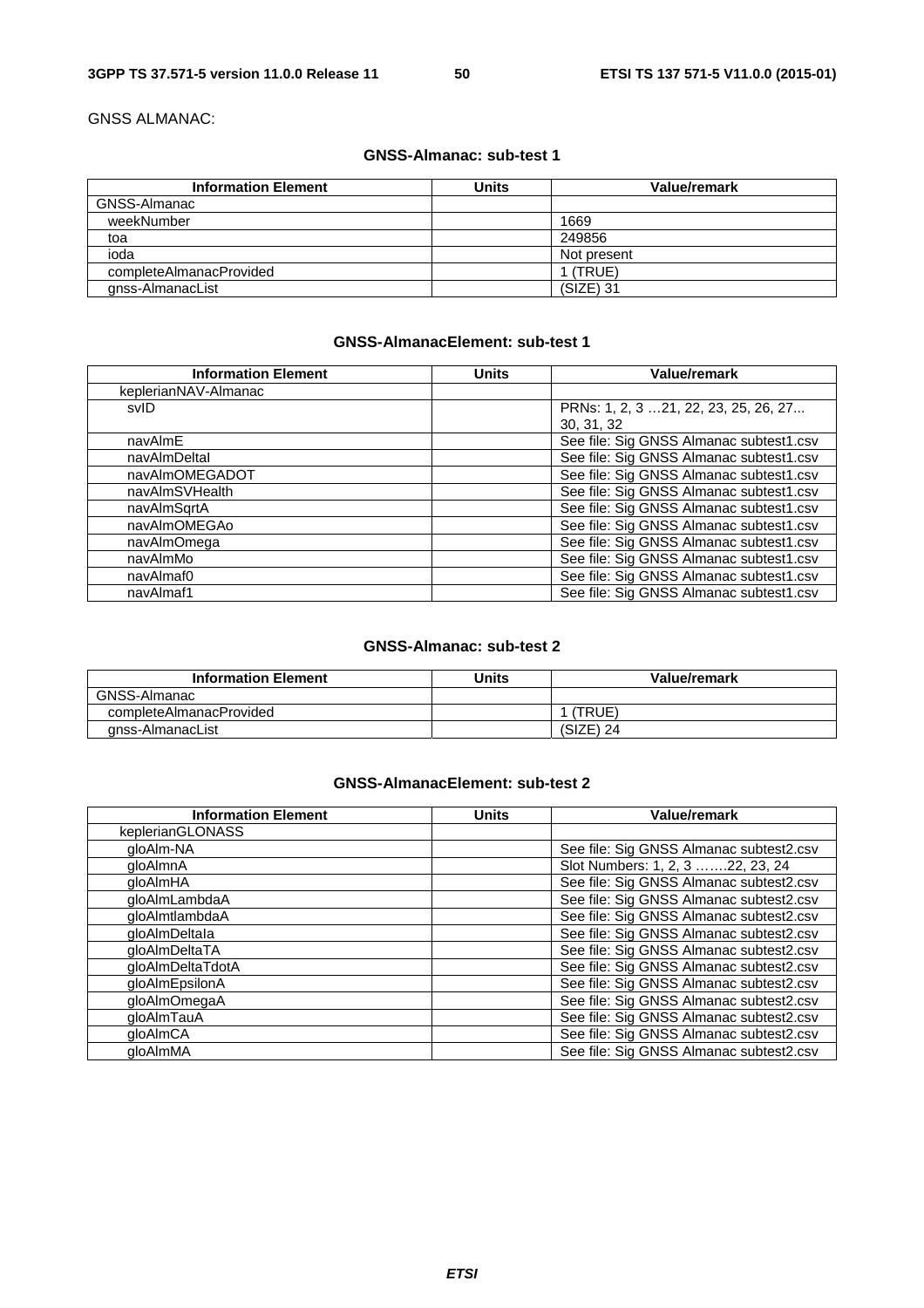# **GNSS-Almanac: sub-test 3**

| <b>Information Element</b> | <b>Units</b> | Value/remark |
|----------------------------|--------------|--------------|
| GNSS-Almanac               |              |              |
| weekNumber                 |              | 645          |
| toa                        |              | 147000       |
| ioda                       |              |              |
| completeAlmanacProvided    |              | 1 (TRUE)     |
| gnss-AlmanacList           |              | (SIZE) 30    |

# **GNSS-AlmanacElement: sub-test 3**

| <b>Information Element</b> | <b>Units</b> | <b>Value/remark</b>                     |
|----------------------------|--------------|-----------------------------------------|
| keplerianAlmanacSet        |              |                                         |
| svID                       |              | SV IDs: 1, 2, 3, , 30                   |
| kepAlmanacE                |              | See file: Sig GNSS Almanac subtest3.csv |
| kepAlmanacDeltal           |              | See file: Sig GNSS Almanac subtest3.csv |
| kepAlmanacOmegaDot         |              | See file: Sig GNSS Almanac subtest3.csv |
| kepSVHealth                |              | See file: Sig GNSS Almanac subtest3.csv |
| kepAlmanacAPowerHalf       |              | See file: Sig GNSS Almanac subtest3.csv |
| kepAlmanacOmega0           |              | See file: Sig GNSS Almanac subtest3.csv |
| kepAlmanacW                |              | See file: Sig GNSS Almanac subtest3.csv |
| kepAlmanacM0               |              | See file: Sig GNSS Almanac subtest3.csv |
| kepAlmanacAF0              |              | See file: Sig GNSS Almanac subtest3.csv |
| kepAlmanacAF1              |              | See file: Sig GNSS Almanac subtest3.csv |

### **GNSS-Almanac: sub-test 4**

| <b>Information Element</b> | Units | Value/remark                 |
|----------------------------|-------|------------------------------|
| GNSS-GenericAssistData     |       | $(SIZE)$ 2                   |
| anss-ID                    |       | $0$ (aps)                    |
| GNSS-Almanac               |       | See GNSS-Almanac: sub-test 1 |
| anss-ID                    |       | 4 (glonass)                  |
| GNSS-Almanac               |       | See GNSS-Almanac: sub-test 2 |

### **GNSS-Almanac: sub-test 8**

| <b>Information Element</b> | Units | Value/remark                 |
|----------------------------|-------|------------------------------|
| GNSS-GenericAssistData     |       | (SIZE) 2                     |
| anss-ID                    |       | $0$ (gps)                    |
| GNSS-Almanac               |       | See GNSS-Almanac: sub-test 1 |
| anss-ID                    |       | 3 (galileo)                  |
| GNSS-Almanac               |       | See GNSS-Almanac: sub-test 3 |

GNSS UTC MODEL:

# **GNSS-UTC-Model: sub-test 4, 8**

| <b>Information Element</b> | <b>Units</b> | Value/remark |
|----------------------------|--------------|--------------|
| GNSS-UTC-Model             |              |              |
| utcModel1                  |              |              |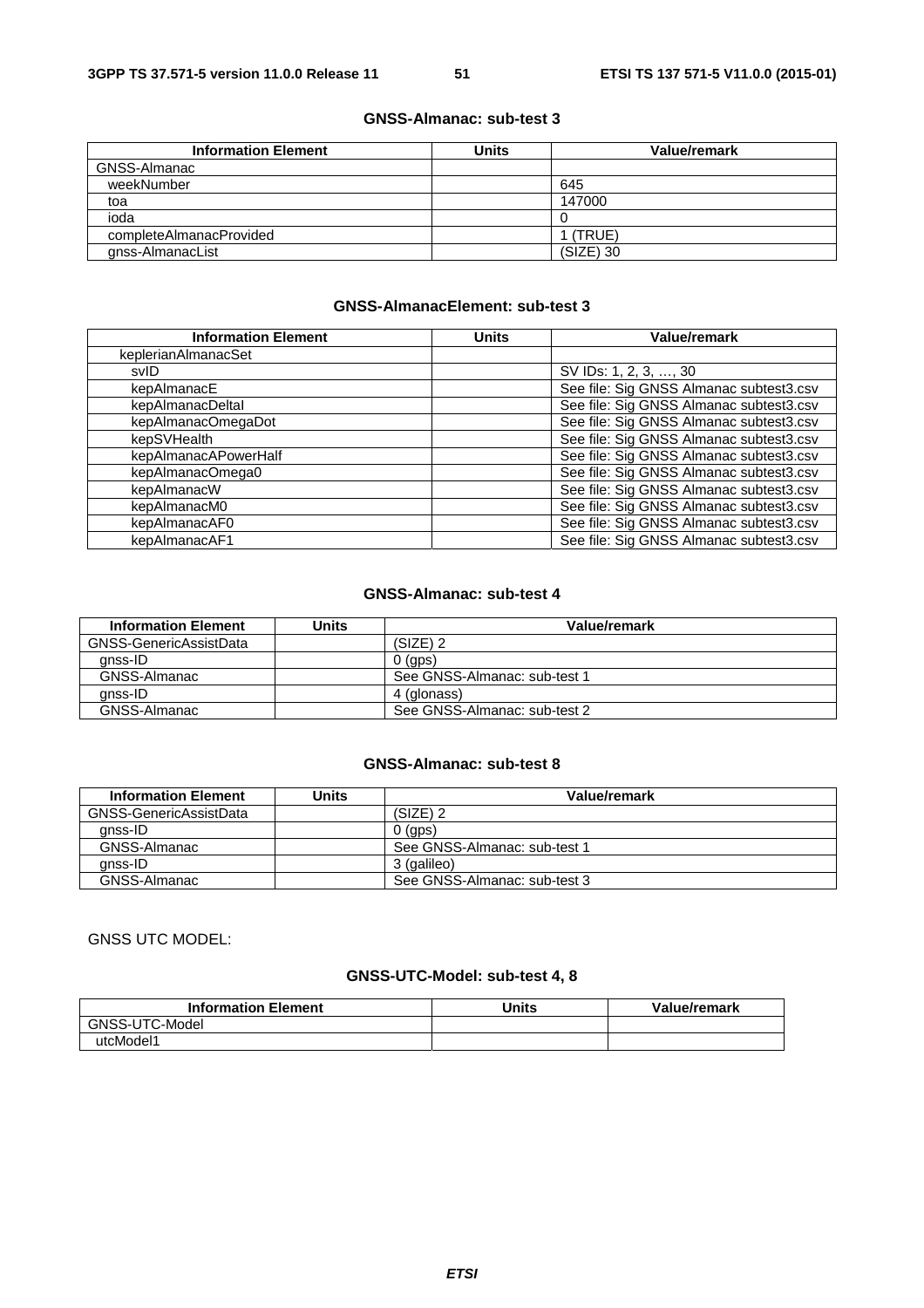## **UTC-ModelSet1: sub-test 4, 8**

| <b>Information Element</b> | <b>Units</b> | <b>Value/remark</b> |
|----------------------------|--------------|---------------------|
| gnss-Utc-A1                |              |                     |
| gnss-Utc-A0                |              |                     |
| gnss-Utc-Tot               |              | 249856              |
| gnss-Utc-WNt               |              | 133                 |
| gnss-Utc-DeltaTls          |              | 15                  |
| gnss-Utc-WNIsf             |              | 158                 |
| gnss-Utc-DN                |              |                     |
| gnss-Utc-DeltaTlsf         |              | 16                  |

#### GNSS AUXILIARY INFORMATION:

# **GNSS-AuxiliaryInformation: sub-test 1 if UE supports multiple GPS signals**

| <b>Information Element</b>       | Units | Value/remark                          |
|----------------------------------|-------|---------------------------------------|
| <b>GNSS-AuxiliaryInformation</b> |       |                                       |
| anss-ID-GPS                      |       | (SIZE) 6                              |
| svID                             |       | PRNs: 1, 11, 17, 20, 23, 28.          |
| signalsAvailable                 |       | L1C and others as supported by the UE |

## **GNSS-AuxiliaryInformation: sub-test 2**

| <b>Information Element</b> | Units | Value/remark                      |
|----------------------------|-------|-----------------------------------|
| GNSS-AuxiliaryInformation  |       |                                   |
| gnss-ID-GLONASS            |       | (SIZE) 6                          |
| svID                       |       | Slot Numbers: 3, 4, 9, 10, 18, 20 |
| signalsAvailable           |       | G1                                |
| channelNumber              |       | $5, 6, -2, -7, -3, 2$             |

# **GNSS- AuxiliaryInformation: sub-test 4**

| <b>Information Element</b> | Units | Value/remark                                       |
|----------------------------|-------|----------------------------------------------------|
| GNSS-GenericAssistData     |       | (SIZE) 1, or 2 if UE supports multiple GPS signals |
| gnss-ID                    |       | 0 (gps) if UE supports multiple GPS signals        |
| GNSS-AuxiliaryInformation  |       | See GNSS-AuxiliaryInformation: sub-test 1          |
| anss-ID                    |       | 4 (glonass)                                        |
| GNSS-AuxiliaryInformation  |       | See GNSS-AuxiliaryInformation: sub-test 2          |

# GNSS GENERIC ASSISTANCE DATA

# **GNSS- GenericAssistData: sub-test 1**

| <b>Information Element</b> | Units | Value/remark          |
|----------------------------|-------|-----------------------|
| GNSS-GenericAssistData     |       | $\rightarrow$<br>OI∠⊏ |
| anss-I                     |       | (gps                  |

# **GNSS- GenericAssistData: sub-test 2**

| <b>Information Element</b> | Jnits | Value/remark |
|----------------------------|-------|--------------|
| GNSS-GenericAssistData     |       | 'SIZE        |
| gnss-ID                    |       | (glonass)    |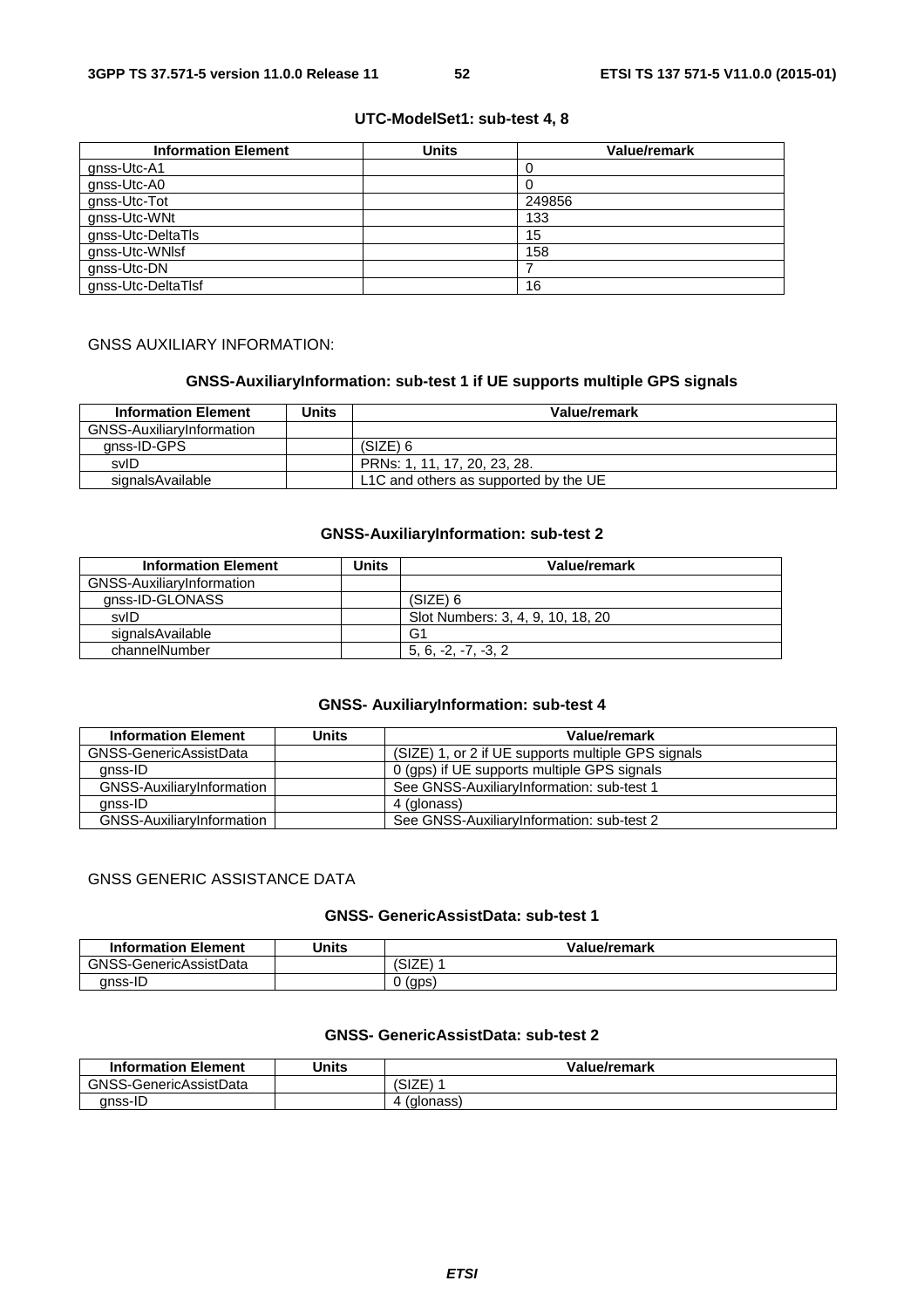#### **GNSS- GenericAssistData: sub-test 3**

| <b>Information Element</b> | Units | Value/remark |
|----------------------------|-------|--------------|
| GNSS-GenericAssistData     |       | 'SIZE        |
| anss-ID                    |       | (galileo)    |

#### **GNSS- GenericAssistData: sub-test 4**

| <b>Information Element</b> | Units | Value/remark |
|----------------------------|-------|--------------|
| GNSS-GenericAssistData     |       | (SIZE) 2     |
| anss-ID                    |       | ີ (gps)      |
| anss-ID                    |       | (glonass)    |

#### **GNSS- GenericAssistData: sub-test 8**

| <b>Information Element</b> | Units | Value/remark     |
|----------------------------|-------|------------------|
| GNSS-GenericAssistData     |       | (SIZE)<br>$\sim$ |
| anss-ID                    |       | (gps)            |
| gnss-ID                    |       | (galileo)<br>ັ   |

# 6.2 GNSS Scenarios and Assistance Data for Assisted GNSS Minimum Performance tests

# 6.2.1 General

This subclause defines the GNSS scenarios and assistance data IEs which shall be available for use as specified in all UTRA and E-UTRA A-GNSS Minimum Performance test cases defined in TS 37.571-1 [6] subclauses 6 and 7.

Subclauses 6.2.2 and 6.2.3 list the assistance data IEs required for minimum performance testing of UE-based mode, and subclauses 6.2.4 and 6.2.5 list the assistance data available for minimum performance testing of UE-assisted mode. Subclause 6.2.7 lists the values of the assistance data IE fields for all minimum performance testing.

In all cases the Assistance Data is given in the two necessary formats, RRC format for TS 37.571-1 [6] subclause 6 and LPP format for TS 37.571-1 [6] subclause 7. Other information is also given separately for TS 37.571-1 [6] subclauses 6 and 7 where it differs between the subclauses.

The A-GNSS minimum performance requirements are defined by assuming that all relevant and valid assistance data is received by the UE in order to perform GNSS measurements and/or position calculation. This subclause does not include nor consider delays occurring in the various signalling interfaces of the network.

The term SV ID used in this subclause is defined as the satellite PRN for GPS and Modernized GPS, as Code Number for Galileo, and as the satellite Slot Number for GLONASS.

# 6.2.1.1 Satellite constellations and assistance data for A-GNSS minimum performance testing

For all Assisted GNSS minimum performance tests defined in TS 37.571-1 [6] subclause 6 and for Assisted GNSS minimum performance Sub-Test Case Numbers 2, 3, 4 and 5 defined in TS 37.571-1 [6] subclause 7, the satellite constellation shall consist of 24 satellites for GLONASS; 27 satellites for GPS, Modernized GPS and Galileo; 3 satellites for QZSS; and 2 satellites for SBAS. Almanac assistance data shall be available for all these satellites. At least 7 of the satellites per GPS, Modernized GPS, Galileo or GLONASS constellation shall be visible to the UE (that is, above 15 degrees elevation with respect to the UE). At least 1 of the satellites for QZSS shall be within 15 degrees of zenith; and at least 1 of the satellites for SBAS shall be visible to the UE. All other satellite specific assistance data shall be available for all visible satellites. In each test, signals are generated for only 6 satellites (or 7 if SBAS is included). The HDOP for the test shall be calculated using these satellites. The simulated satellites for GPS, Modernized GPS, Galileo and GLONASS shall be selected from the visible satellites for each constellation, consistent with achieving the required HDOP for the test.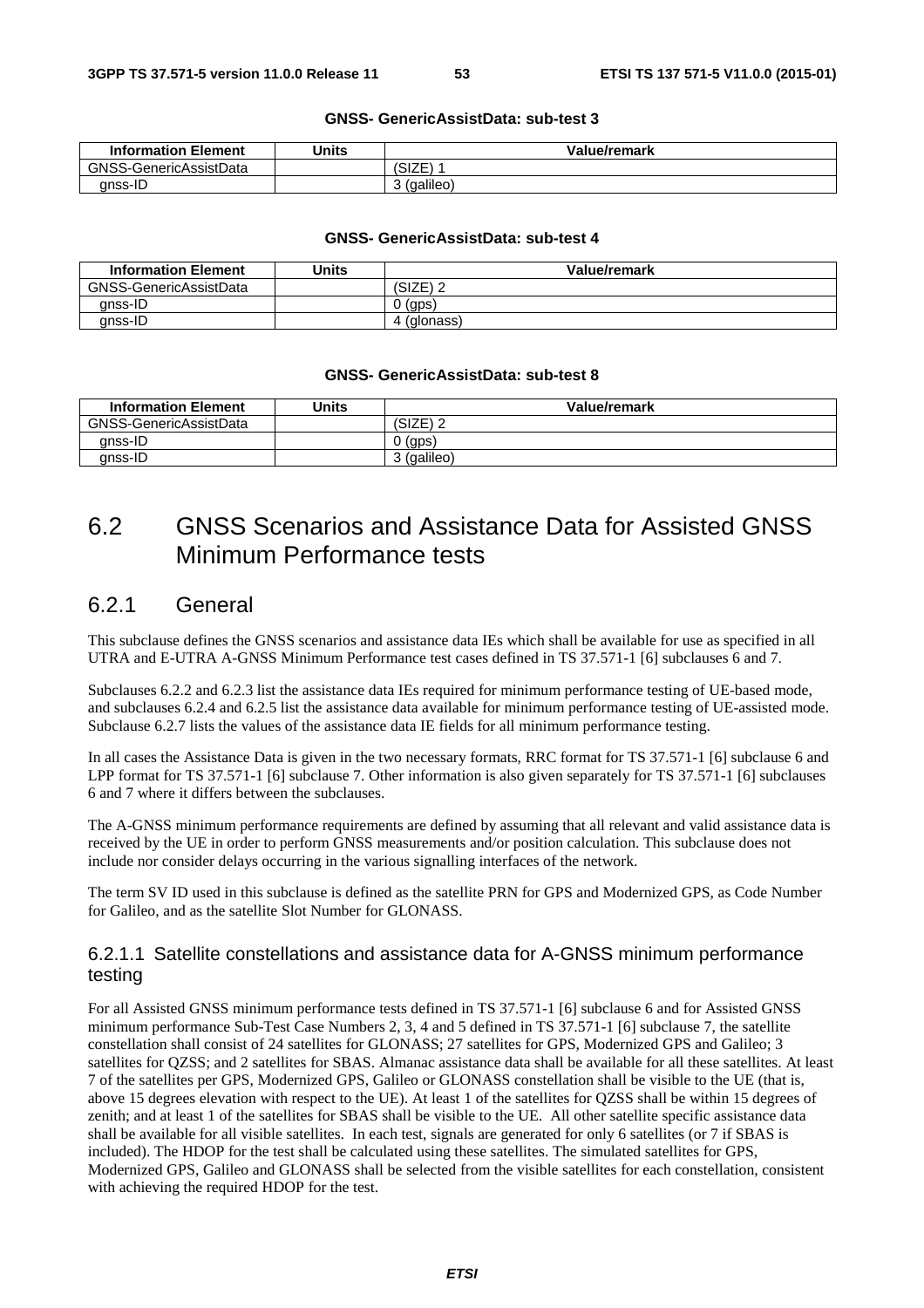For Assisted GNSS minimum performance Sub-Test Case Number 1 defined in TS 37.571-1 [6] subclause 7, the satellite constellations for minimum performance testing shall consist of 24 satellites. Almanac assistance data shall be available for all these 24 satellites. At least 9 of the satellites shall be visible to the UE (that is above 5 degrees elevation with respect to the UE). Other assistance data shall be available for 9 of these visible satellites. In each test, signals are generated for only a sub-set of these satellites for which other assistance data is available. The number of satellites in this sub-set is specified in the test. The satellites in this sub-set shall all be above 15 degrees elevation with respect to the UE. The HDOP for the test shall be calculated using this sub-set of satellites. The selection of satellites for this subset shall be selected consistent with achieving the required HDOP for the test.

# 6.2.1.2 GNSS Scenarios for A-GNSS minimum performance testing

This subclause defines the GNSS scenarios that shall be used for all Assisted GNSS minimum performance tests defined in TS 37.571-1 [6] subclauses 6 and 7.

The GNSS scenarios achieve the required HDOP for the Test Cases and they also satisfy the requirement that for each test instance the reference location shall change sufficiently such that the UE shall have to use the new assistance data.

The viable running time during which the scenario maintains the required HDOP or HDOPs is given. Once this time has been reached the scenario shall be restarted from its nominal start time.

The test cases include sub-test cases dependent on the GNSS supported by the UE. Each sub-test case is identified by a Sub-Test Case Number as defined below. For each GNSS scenario the parameters that vary with the sub-test are given for each sub-test.

| <b>Sub-Test</b><br>Case<br><b>Number</b> | <b>Supported GNSS</b>                       |
|------------------------------------------|---------------------------------------------|
|                                          | UE supporting A-GLONASS only                |
|                                          | UE supporting A-Galileo only                |
|                                          | UE supporting A-GPS and Modernized GPS only |
|                                          | UE supporting A-GPS and A-GLONASS only      |
| 8                                        | UE supporting A-GPS and A-Galileo only      |

**Table 6.2.1.2-1: Sub-Test Case Number Definition for TS 37.571-1 subclause 6** 

|  | Table 6.2.1.2-2: Sub-Test Case Number Definition for TS 37.571-1 subclause 7 |
|--|------------------------------------------------------------------------------|
|--|------------------------------------------------------------------------------|

| <b>Sub-Test</b><br>Case<br><b>Number</b> | <b>Supported GNSS</b>                       |
|------------------------------------------|---------------------------------------------|
|                                          | UE supporting A-GPS L1C/A only              |
|                                          | UE supporting A-GLONASS only                |
|                                          | UE supporting A-Galileo only                |
|                                          | UE supporting A-GPS and Modernized GPS only |
|                                          | UE supporting A-GPS and A-GLONASS only      |
| 8                                        | UE supporting A-GPS and A-Galileo only      |

# 6.2.1.2.1 GNSS Scenario #1

The following GNSS scenario #1 shall be used during the TTFF tests defined in TS 37.571-1 [6] subclauses 6 and 7 with the exception of the Nominal Accuracy test. The assistance data specified in the following subclauses for GNSS scenario #1 is consistent with this GNSS scenario.

Yuma / AGL Almanac data: the required file(s) in the GNSS data perf zip file specified in Annex B are given below.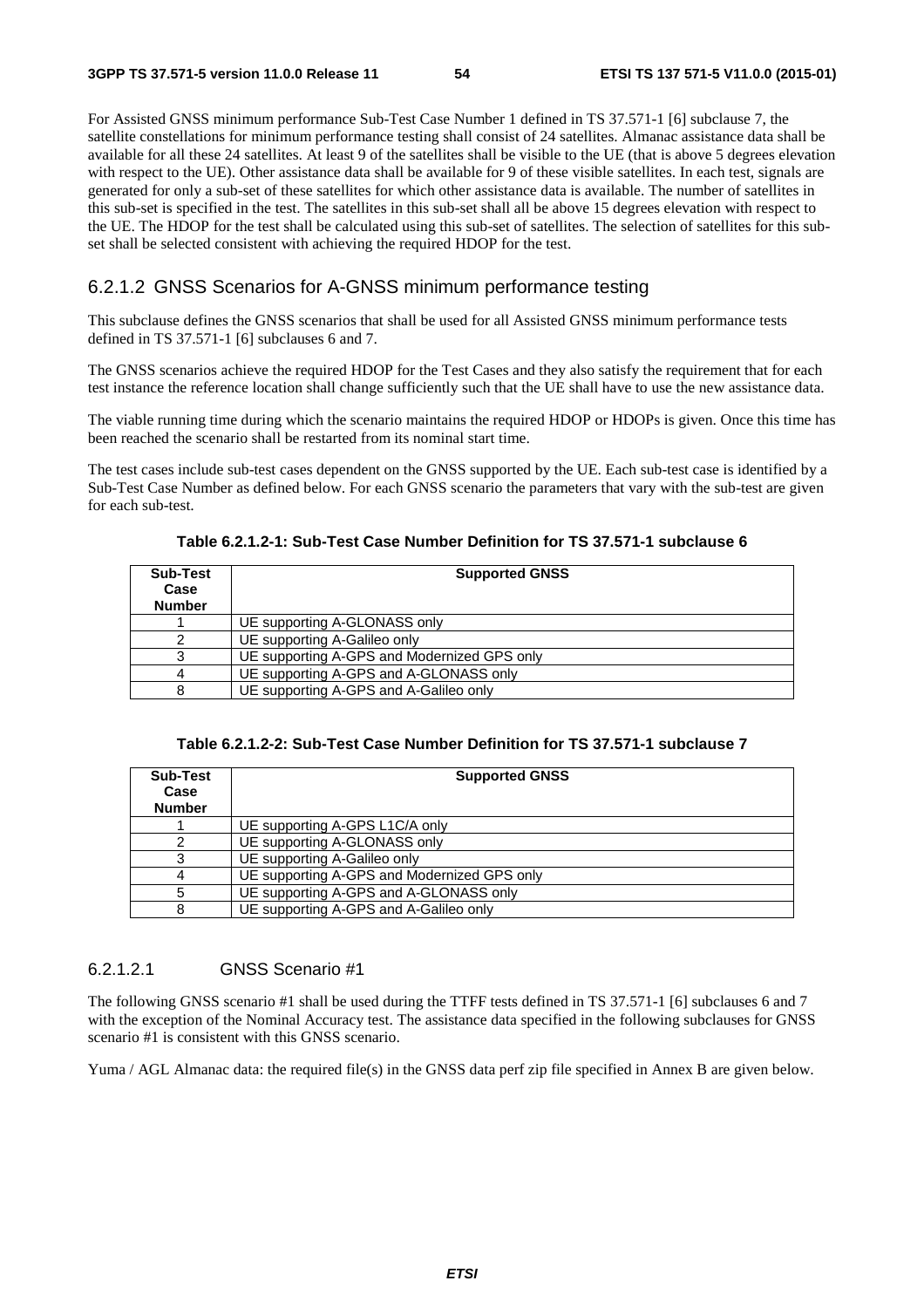| <b>Sub-Test</b><br>Case<br><b>Number</b> | Yuma / AGL file(s)                                |
|------------------------------------------|---------------------------------------------------|
|                                          | Perf GNSS 1-1 AGL.txt                             |
|                                          | Perf GNSS 1-2 Yuma.txt                            |
|                                          | Perf GNSS 1-3 Yuma.txt                            |
|                                          | Perf GNSS 1-3 Yuma.txt and Perf GNSS 1-1 AGL.txt  |
|                                          | Perf GNSS 1-3 Yuma.txt and Perf GNSS 1-2 Yuma.txt |

**Table 6.2.1.2.1-1: Yuma / AGL Almanac data files for TS 37.571-1 subclause 6** 

**Table 6.2.1.2.1-2: Yuma / AGL Almanac data files for TS 37.571-1 subclause 7** 

| Sub-Test<br>Case<br><b>Number</b> | Yuma / AGL file(s)                                |
|-----------------------------------|---------------------------------------------------|
|                                   | Perf GNSS 1-3 Yuma.txt                            |
|                                   | Perf GNSS 1-1 AGL.txt                             |
|                                   | Perf GNSS 1-2 Yuma.txt                            |
|                                   | Perf GNSS 1-3 Yuma.txt                            |
|                                   | Perf GNSS 1-3 Yuma.txt and Perf GNSS 1-1 AGL.txt  |
|                                   | Perf GNSS 1-3 Yuma.txt and Perf GNSS 1-2 Yuma.txt |

UE location: the UE location is calculated as a random offset from the reference location using the method described in subclause 6.2.1.2.6. The reference location is: latitude: 35 degrees 44 minutes 39.432 seconds north, longitude: 139 degrees 40 minutes 48.633 seconds east, (Tokyo Japan 2012), height: = 300m.

Nominal start time: 1st January 2012 00:31:00 (GPS time).

Viable running time to maintain specified HDOP values: 19 minutes.

Visible satellites available for simulation and for which Assistance Data (other than Almanac) shall be generated are given below.

| Table 6.2.1.2.1-3: Visible satellites for TS 37.571-1 subclause 6 |
|-------------------------------------------------------------------|
|-------------------------------------------------------------------|

| Sub-Test<br>Case<br><b>Number</b> | <b>SV IDs of Visible satellites</b>                                           |
|-----------------------------------|-------------------------------------------------------------------------------|
|                                   | 3, 4, 5, 9, 10, 18, 19, 20                                                    |
|                                   | 4, 5, 10, 11, 18, 19, 20, 21                                                  |
|                                   | 1, 4, 11, 17, 19, 20, 23, 28, 32                                              |
|                                   | GPS: 1, 4, 11, 17, 19, 20, 23, 28, 32. GLONASS: 3, 4, 5, 9, 10, 18, 19, 20    |
|                                   | GPS: 1, 4, 11, 17, 19, 20, 23, 28, 32. Galileo: 4, 5, 10, 11, 18, 19, 20, 21. |

|  |  | Table        6.2.1.2.1-4: Visible satellites for TS        37.571-1 subclause 7 |
|--|--|---------------------------------------------------------------------------------|
|--|--|---------------------------------------------------------------------------------|

| Sub-Test<br>Case<br><b>Number</b> | <b>SV IDs of Visible satellites</b>                                           |
|-----------------------------------|-------------------------------------------------------------------------------|
|                                   | 1, 4, 11, 17, 19, 20, 23, 28, 32                                              |
|                                   | 3, 4, 5, 9, 10, 18, 19, 20                                                    |
|                                   | 4, 5, 10, 11, 18, 19, 20, 21                                                  |
|                                   | 1, 4, 11, 17, 19, 20, 23, 28, 32                                              |
|                                   | GPS: 1, 4, 11, 17, 19, 20, 23, 28, 32, GLONASS: 3, 4, 5, 9, 10, 18, 19, 20    |
| 8                                 | GPS: 1, 4, 11, 17, 19, 20, 23, 28, 32. Galileo: 4, 5, 10, 11, 18, 19, 20, 21. |

The satellites to be simulated in each test case have been selected in order to achieve the required HDOP. They are defined below.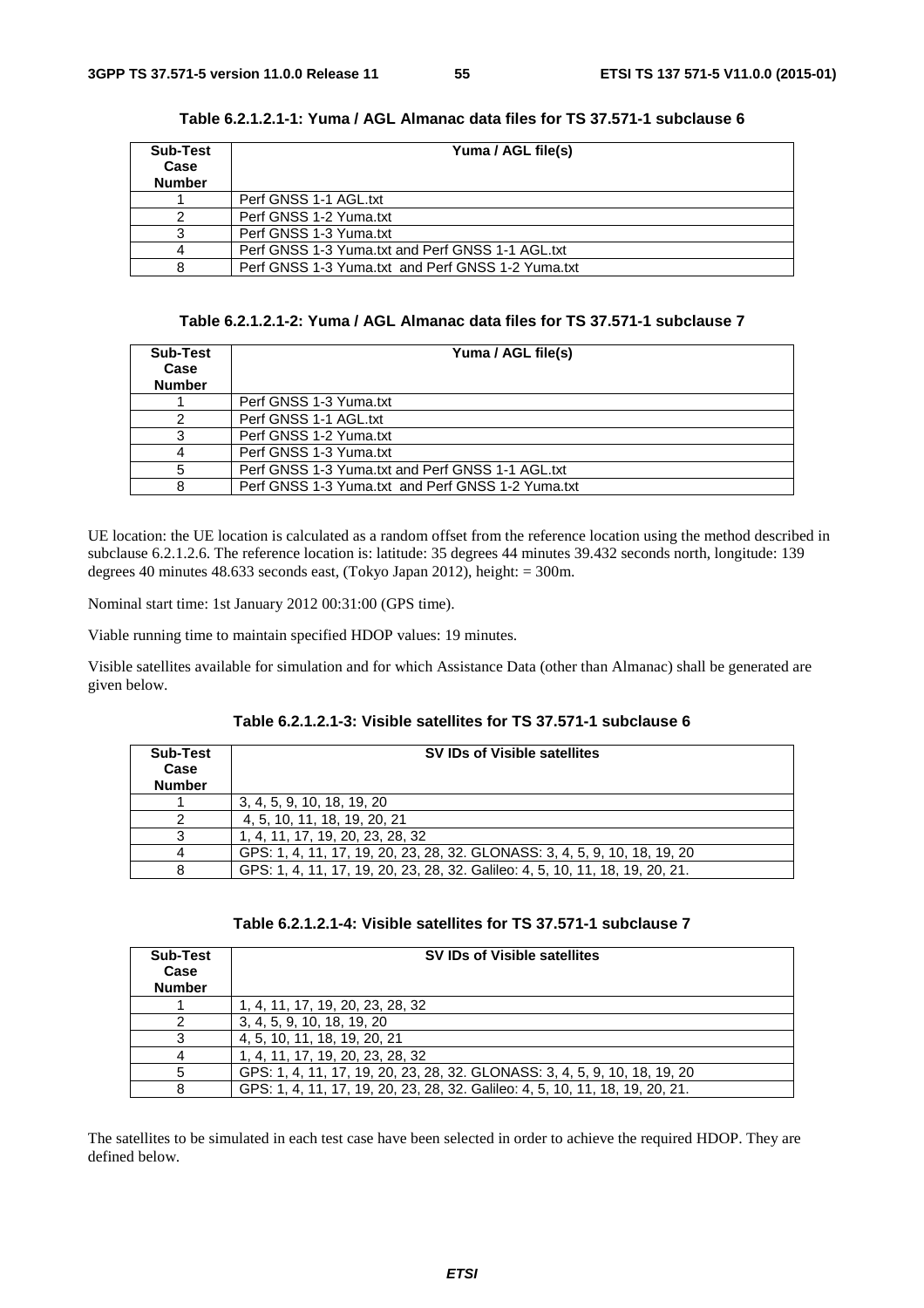| <b>Sub-Test</b><br>Case<br><b>Number</b> | SV IDs of Satellites to be simulated                                                          |  |
|------------------------------------------|-----------------------------------------------------------------------------------------------|--|
|                                          | 3, 4, 9, 10, 18, 20                                                                           |  |
|                                          | 5, 10, 11, 18, 19, 20                                                                         |  |
|                                          | 1, 11, 17, 19, 23, 28 (Note)                                                                  |  |
|                                          | GPS: 20, 28, 32. GLONASS: 5, 10, 20                                                           |  |
| 8                                        | GPS: 20, 28, 32. Galileo: 5, 11, 18.                                                          |  |
| Note:                                    | For this sub-test the satellite simulator shall generate all the GPS signals supported by the |  |
|                                          | UE for all the simulated satellites.                                                          |  |

**Table 6.2.1.2.1-5: Satellites to be simulated for TS 37.571-1 subclause 6** 

| Table 6.2.1.2.1-6: Satellites to be simulated for TS 37.571-1 subclause 7 |  |  |
|---------------------------------------------------------------------------|--|--|
|---------------------------------------------------------------------------|--|--|

| <b>Sub-Test</b><br>Case<br><b>Number</b> | SV IDs of Satellites to be simulated                                                          |
|------------------------------------------|-----------------------------------------------------------------------------------------------|
|                                          | Test case dependant. See Table 6.2.1.2.1-7                                                    |
| $\mathcal{P}$                            | 3, 4, 9, 10, 18, 20                                                                           |
| 3                                        | 5, 10, 11, 18, 19, 20                                                                         |
|                                          | 1, 11, 17, 19, 23, 28 (Note)                                                                  |
| 5                                        | GPS: 20, 28, 32. GLONASS: 5, 10, 20                                                           |
| 8                                        | GPS: 20, 28, 32. Galileo: 5, 11, 18.                                                          |
| Note:                                    | For this sub-test the satellite simulator shall generate all the GPS signals supported by the |
|                                          | UE for all the simulated satellites.                                                          |

# **Table 6.2.1.2.1-7: Satellites to be simulated for TS 37.571-1 subclause 7, sub-test 1**

| Test case                                 | SV IDs of Satellites to be simulated |
|-------------------------------------------|--------------------------------------|
| <b>Sensitivity Coarse Time Assistance</b> | 1, 4, 11, 17, 19, 20, 23, 28         |
| Sensitivity Fine Time Assistance          | 1, 4, 11, 17, 19, 20, 23, 28         |
| <b>Nominal Accuracy</b>                   | 1, 4, 11, 17, 19, 20, 23, 28         |
| Dynamic Range                             | 1. 11. 17. 19. 23. 28                |
| Multi-Path scenario                       | 1. 17. 19. 23. 28                    |

Ionospheric model: see values in subclause 6.2.7.

Tropospheric model: STANAG with SRI equal to 324.8, as defined in STANAG 4294 [17].

# 6.2.1.2.2 GNSS Scenario #2

The following GNSS scenario #2 shall be used during the TTFF tests defined in TS 37.571-1 [6] subclauses 6 and 7 with the exception of the Nominal Accuracy test. The assistance data specified in the following subclauses for GNSS scenario #2 is consistent with this GNSS scenario.

Yuma / AGL Almanac data: the required file(s) in the GNSS data perf zip file specified in Annex B are below.

**Table 6.2.1.2.2-1: Yuma / AGL Almanac data files for TS 37.571-1 subclause 6** 

| <b>Sub-Test</b><br>Case<br><b>Number</b> | Yuma / AGL file(s)                                |  |
|------------------------------------------|---------------------------------------------------|--|
|                                          | Perf GNSS 2-1 AGL.txt                             |  |
|                                          | Perf GNSS 2-2 Yuma.txt                            |  |
|                                          | Perf GNSS 2-3 Yuma.txt                            |  |
|                                          | Perf GNSS 2-3 Yuma.txt and Perf GNSS 2-1 AGL.txt  |  |
| 8                                        | Perf GNSS 2-3 Yuma.txt and Perf GNSS 2-2 Yuma.txt |  |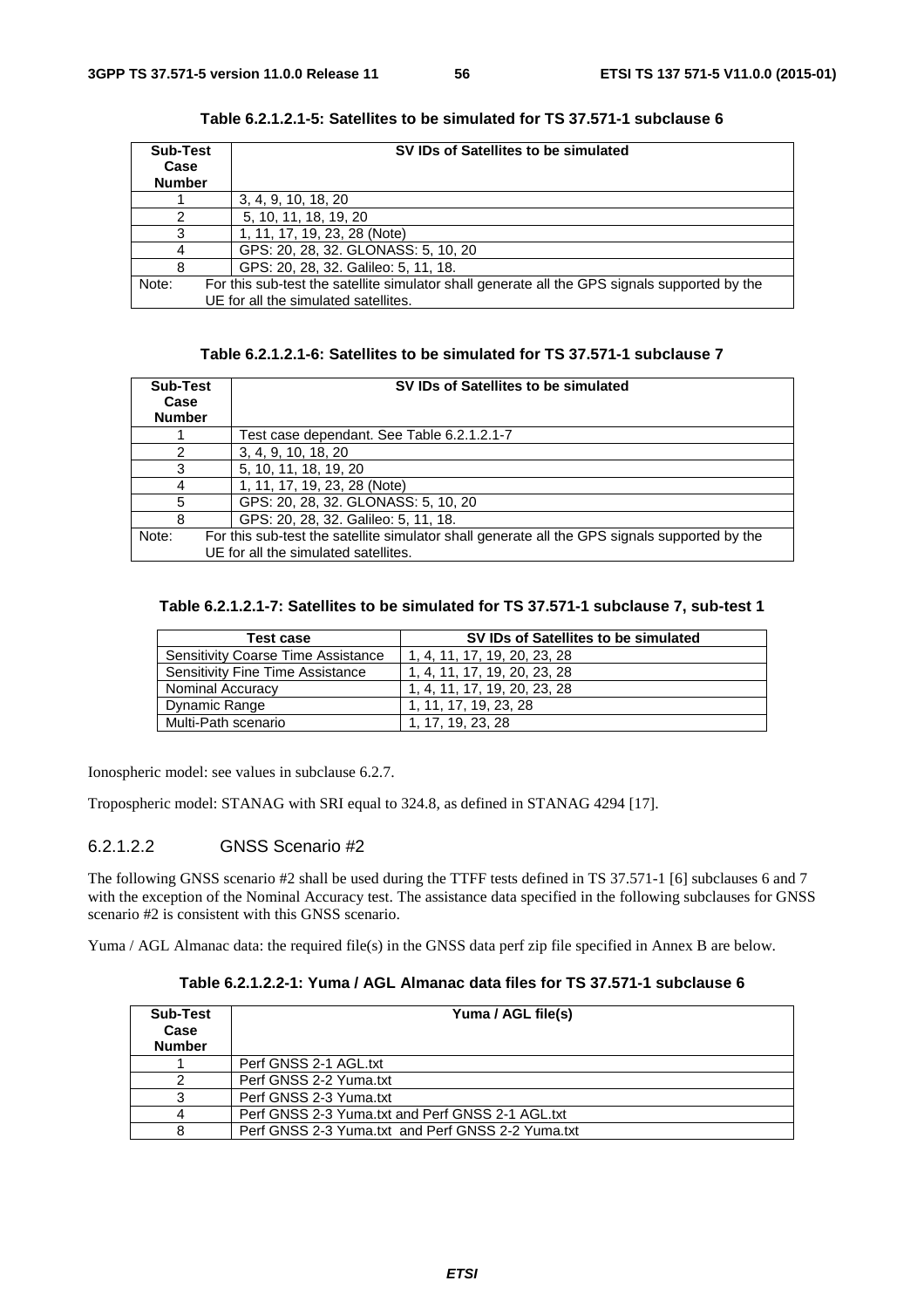| Sub-Test<br>Case | Yuma / AGL file(s)                                |  |
|------------------|---------------------------------------------------|--|
| <b>Number</b>    |                                                   |  |
|                  | Perf GNSS 2-3 Yuma.txt                            |  |
|                  | Perf GNSS 2-1 AGL.txt                             |  |
|                  | Perf GNSS 2-2 Yuma.txt                            |  |
|                  | Perf GNSS 2-3 Yuma.txt                            |  |
|                  | Perf GNSS 2-3 Yuma.txt and Perf GNSS 2-1 AGL.txt  |  |
|                  | Perf GNSS 2-3 Yuma.txt and Perf GNSS 2-2 Yuma.txt |  |

**Table 6.2.1.2.2-2: Yuma / AGL Almanac data files for TS 37.571-1 subclause 7** 

UE location: the UE location is calculated as a random offset from the reference location using the method described in subclause 6.2.1.2.6. The reference location is: latitude: 37 degrees 24 minutes 53.391 seconds north, longitude: 122 degrees 1 minutes 3.722 seconds west, (Sunnyvale, USA), height: = 50m.

Nominal start time: 1st June 2012, 00:01:00 (GPS time).

Viable running time to maintain specified HDOP values: 19 minutes.

Visible satellites available for simulation and for which Assistance Data (other than Almanac) shall be generated are given below.

**Table 6.2.1.2.2-3: Visible satellites for TS 37.571-1 subclause 6** 

| <b>Sub-Test</b><br>Case<br><b>Number</b> | <b>SV IDs of Visible satellites</b>                                          |
|------------------------------------------|------------------------------------------------------------------------------|
|                                          | 1, 8, 9, 10, 16, 19, 20, 21                                                  |
|                                          | 4, 5, 14, 15, 16, 26, 29, 30                                                 |
|                                          | 1, 7, 8, 11, 15, 17, 26, 27, 28                                              |
|                                          | GPS: 1, 7, 8, 11, 15, 17, 26, 27, 28. GLONASS: 1, 8, 9, 10, 16, 19, 20, 21   |
|                                          | GPS: 1, 7, 8, 11, 15, 17, 26, 27, 28. Galileo: 4, 5, 14, 15, 16, 26, 29, 30. |

| Table        6.2.1.2.2-4: Visible satellites for TS        37.571-1 subclause 7 |  |
|---------------------------------------------------------------------------------|--|
|---------------------------------------------------------------------------------|--|

| <b>Sub-Test</b><br>Case<br><b>Number</b> | <b>SV IDs of Visible satellites</b>                                          |  |
|------------------------------------------|------------------------------------------------------------------------------|--|
|                                          | 1, 7, 8, 11, 15, 17, 26, 27, 28                                              |  |
|                                          | 1, 8, 9, 10, 16, 19, 20, 21                                                  |  |
|                                          | 4, 5, 14, 15, 16, 26, 29, 30                                                 |  |
|                                          | 1, 7, 8, 11, 15, 17, 26, 27, 28                                              |  |
|                                          | GPS: 1, 7, 8, 11, 15, 17, 26, 27, 28. GLONASS: 1, 8, 9, 10, 16, 19, 20, 21   |  |
|                                          | GPS: 1, 7, 8, 11, 15, 17, 26, 27, 28. Galileo: 4, 5, 14, 15, 16, 26, 29, 30. |  |

The satellites to be simulated in each test case have been selected in order to achieve the required HDOP. They are defined below.

|  | Table 6.2.1.2.2-5: Satellites to be simulated for TS 37.571-1 subclause 6 |
|--|---------------------------------------------------------------------------|
|--|---------------------------------------------------------------------------|

| <b>Sub-Test</b><br>Case<br><b>Number</b> | SV IDs of Satellites to be simulated                                                                       |
|------------------------------------------|------------------------------------------------------------------------------------------------------------|
|                                          | 1, 8, 9, 10, 19, 20                                                                                        |
|                                          | 4, 15, 16, 26, 29, 30                                                                                      |
|                                          | 1, 7, 8, 17, 27, 28 (Note)                                                                                 |
|                                          | GPS: 1, 8, 26. GLONASS: 8, 10, 20                                                                          |
| 8                                        | GPS: 1, 8, 26. Galileo: 15, 26, 30.                                                                        |
|                                          | Note: For this sub-test the satellite simulator shall generate all the GPS signals supported by the UE for |
|                                          | all the simulated satellites.                                                                              |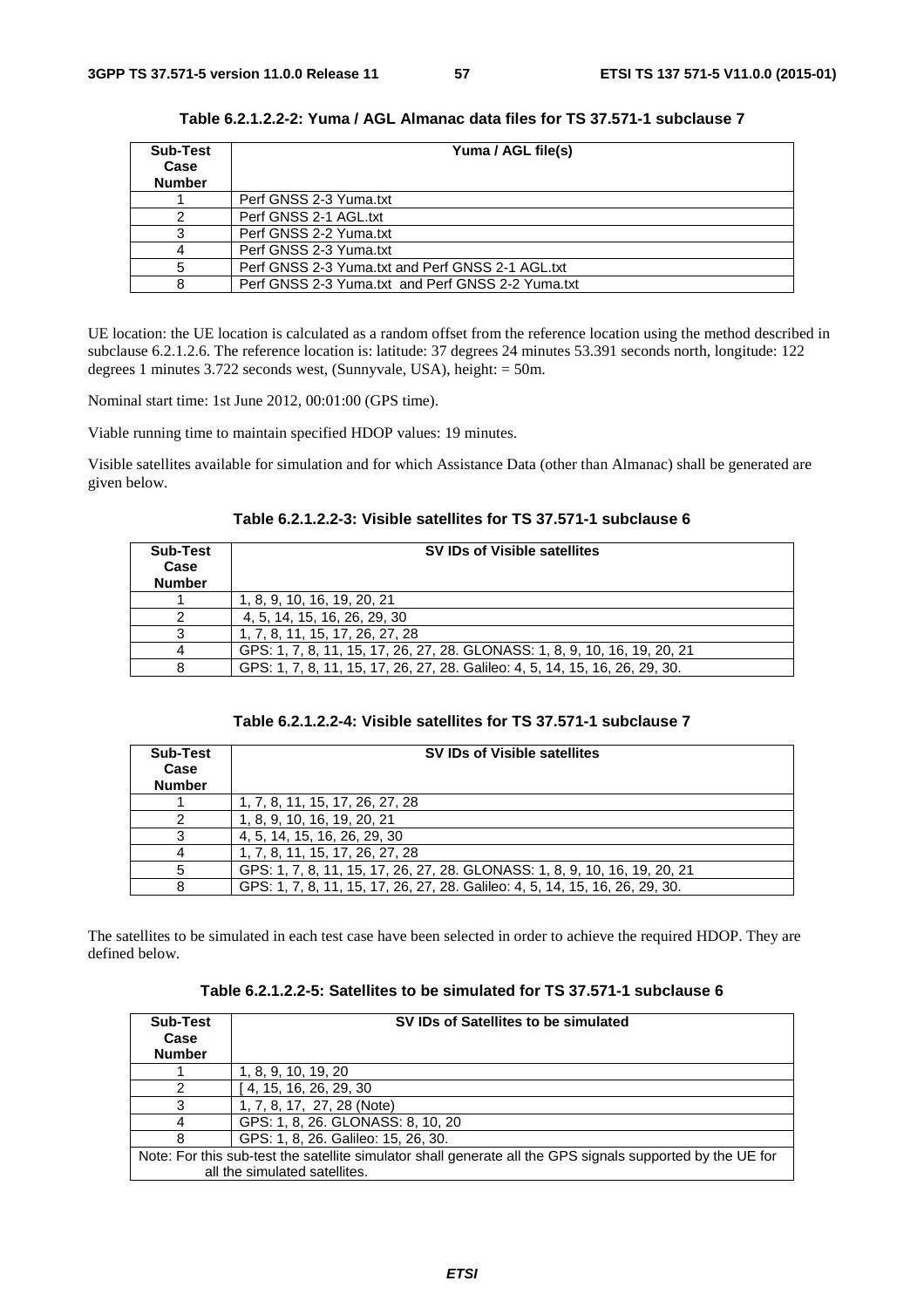| <b>Sub-Test</b><br>Case<br><b>Number</b> | SV IDs of Satellites to be simulated                                                                       |
|------------------------------------------|------------------------------------------------------------------------------------------------------------|
|                                          | Test case dependant. See Table 6.2.1.2.2-7                                                                 |
| 2                                        | 1, 8, 9, 10, 19, 20                                                                                        |
| 3                                        | 4, 15, 16, 26, 29, 30                                                                                      |
|                                          | 1, 7, 8, 17, 27, 28 (Note)                                                                                 |
| 5                                        | GPS: 1, 8, 26. GLONASS: 8, 10, 20                                                                          |
| 8                                        | GPS: 1, 8, 26. Galileo: 15, 26, 30.                                                                        |
|                                          | Note: For this sub-test the satellite simulator shall generate all the GPS signals supported by the UE for |
|                                          | all the simulated satellites.                                                                              |

**Table 6.2.1.2.2-6: Satellites to be simulated for TS 37.571-1 subclause 7** 

| Table 6.2.1.2.2-7: Satellites to be simulated for TS 37.571-1 subclause 7, sub-test 1 |  |
|---------------------------------------------------------------------------------------|--|
|---------------------------------------------------------------------------------------|--|

| Test case                                 | SV IDs of Satellites to be simulated |
|-------------------------------------------|--------------------------------------|
| <b>Sensitivity Coarse Time Assistance</b> | 1, 7, 8, 15, 17, 26, 27, 28          |
| Sensitivity Fine Time Assistance          | 1, 7, 8, 15, 17, 26, 27, 28          |
| <b>Nominal Accuracy</b>                   | 1, 7, 8, 15, 17, 26, 27, 28          |
| Dynamic Range                             | 1.7.8.17.27.28                       |
| Multi-Path scenario                       | 1. 7. 8. 17. 27                      |

Ionospheric model: see values in subclause 6.2.7.

Tropospheric model: STANAG with SRI equal to 324.8, as defined in STANAG 4294 [17].

# 6.2.1.2.3 GNSS Scenario #3

The following GNSS scenario #3 shall be used during the Nominal Accuracy test defined in TS 37.571-1 [6] subclauses 6 and 7. The assistance data specified in the following subclauses for GNSS scenario #3 is consistent with this GNSS scenario.

The scenario used varies dependent on the SBAS supported by the UE and also whether QZSS is supported. The scenario to be used is defined below. Where more than one SBAS is supported use the scenario for MSAS if MSAS and QZSS are supported, otherwise use the scenario for the first supported SBAS in the list.

| <b>SBAS</b>  | <b>Scenarios used</b>                                     |                                     |  |
|--------------|-----------------------------------------------------------|-------------------------------------|--|
| supported    | <b>UE supports QZSS</b>                                   | UE does not support QZSS            |  |
| None         | GNSS Scenario #1 with QZSS Scenario #1                    | GNSS Scenario #1                    |  |
| <b>WAAS</b>  | IFFSI                                                     | GNSS Scenario #2 with WAAS          |  |
| <b>EGNOS</b> | <b>IFFSI</b>                                              | GNSS Scenario #3A with EGNOS        |  |
| <b>MSAS</b>  | GNSS Scenario #1 with QZSS Scenario #1 and<br><b>MSAS</b> | GNSS Scenario #1 with MSAS          |  |
| <b>GAGAN</b> | <b>IFFSI</b>                                              | <b>GNSS Scenario #3B with GAGAN</b> |  |

| Table 6.2.1.2.3-1: Scenarios used for Scenario #3 |  |  |  |
|---------------------------------------------------|--|--|--|
|---------------------------------------------------|--|--|--|

6.2.1.2.3.1 GNSS Scenario #3A

[FFS]

6.2.1.2.3.2 GNSS Scenario #3B

[FFS]

6.2.1.2.3.3 QZSS Scenario #1

Almanac data: see file Perf GNSS 1-3 Yuma\_QZSS.txt in the GNSS data perf zip file specified in Annex B.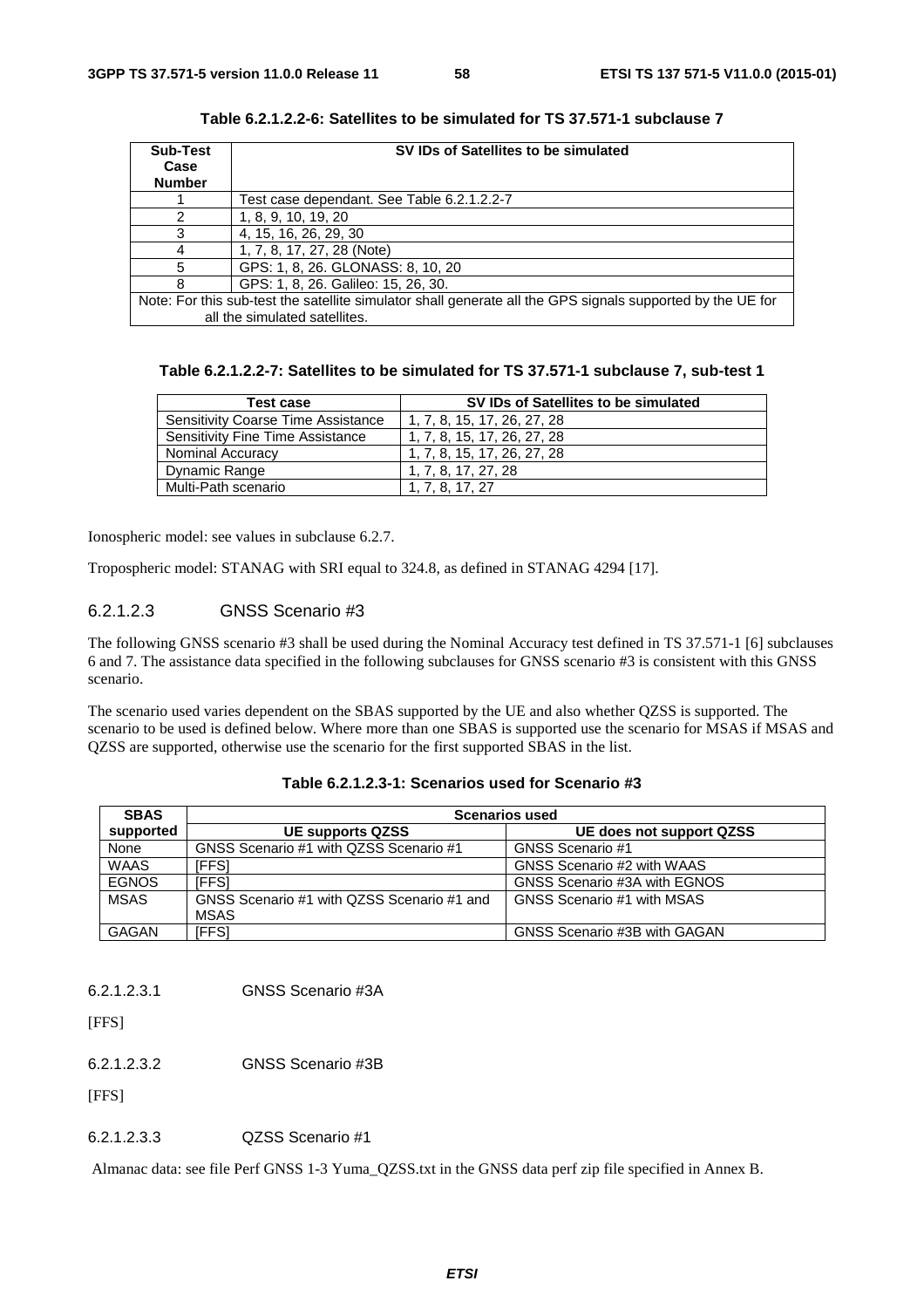Ephemeris data: see file Perf GNSS Navigation Model subtest1 01 QZSS.csv in the GNSS data perf zip file specified in Annex B.

Acquisition Assistance: see file Perf GNSS Acquisition Assistance subtest1 01\_QZSS.csv in the GNSS data perf zip file specified in Annex B.

UE location: as for GNSS scenario #1.

Nominal start time: as for GNSS scenario #1.

Viable running time to maintain specified requirements: as for GNSS scenario #1.

Satellite meeting specified requirements to be used for simulation and for which Assistance Data (other than Almanac) shall be generated: PRN 195.

#### 6.2.1.2.3.4 WAAS Scenario

Satellite positions: (PRN 135)133.0 degrees west, height: 35786037.417m, (PRN 138)107.3 degrees west, height: 35786037.417m.

UE location: as for related GNSS scenario.

Satellite used for simulation: PRN 135.

#### 6.2.1.2.3.5 EGNOS Scenario

Satellite positions: (PRN 120)15.5 degrees west, height: 35786037.417m, (PRN 124) 21.5 degrees west, height: 35786037.417m.

UE location: as for related GNSS scenario.

Satellite used for simulation: PRN 120.

#### 6.2.1.2.3.6 MSAS Scenario

Satellite positions: (PRN 129)140.0 degrees east, height: 35786037.417m, (PRN 137)145 degrees east, height: 35786037.417m

UE location: as for related GNSS scenario.

Satellite used for simulation: PRN 129.

#### 6.2.1.2.3.7 GAGAN Scenario

[FFS]

# 6.2.1.2.4 GNSS Scenario #4

The following GNSS scenario #4 shall be used during the Nominal Accuracy test defined in TS 37.571-1 [6] subclauses 6 and 7. The assistance data specified in the following subclauses for GNSS scenario #4 is consistent with this GNSS scenario.

The scenario used varies dependent on the SBAS supported by the UE and also whether QZSS is supported. The scenario to be used is defined below. Where more than one SBAS is supported use the scenario for MSAS if MSAS and QZSS are supported, otherwise use the scenario for the first supported SBAS in the list.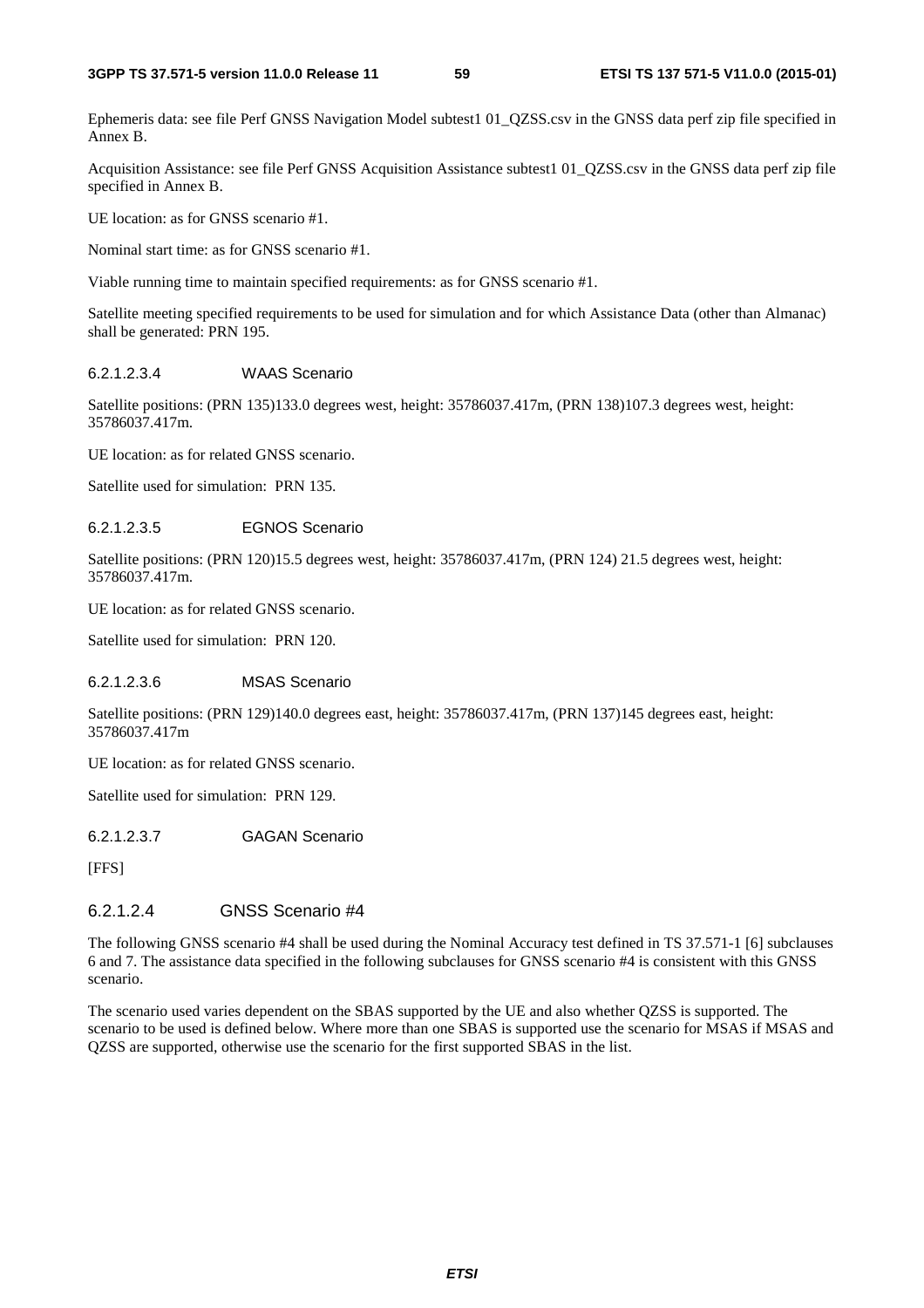| <b>SBAS</b>  | <b>Scenarios used</b>                   |                              |  |
|--------------|-----------------------------------------|------------------------------|--|
| supported    | <b>UE supports QZSS</b>                 | UE does not support QZSS     |  |
| None         | GNSS Scenario #4D with QZSS Scenario #2 | GNSS Scenario #2             |  |
| <b>WAAS</b>  | IFFS1                                   | GNSS Scenario #4C with WAAS  |  |
| <b>EGNOS</b> | <b>IFFS1</b>                            | GNSS Scenario #4A with EGNOS |  |
| <b>MSAS</b>  | GNSS Scenario #4D with QZSS Scenario #2 | GNSS Scenario #4D with MSAS  |  |
|              | and MSAS                                |                              |  |
| <b>GAGAN</b> | [FFS]                                   | GNSS Scenario #4B with GAGAN |  |

| Table 6.2.1.2.4-1: Scenarios used for Scenario #4 |  |
|---------------------------------------------------|--|
|---------------------------------------------------|--|

| 6.2.1.2.4.1 | GNSS Scenario #4A |
|-------------|-------------------|
| [FFS]       |                   |
| 6.2.1.2.4.2 | GNSS Scenario #4B |

[FFS]

| 6.2.1.2.4.3 | GNSS Scenario #4C |
|-------------|-------------------|
|             |                   |

[FFS]

[FFS]

#### 6.2.1.2.4.5 QZSS Scenario #2

Almanac data: see file Perf QZSS 2 Yuma.txt in the GNSS data perf zip file specified in Annex B.

UE location: as for GNSS scenario #4D.

Nominal start time: as for GNSS scenario #4D.

Viable running time to maintain specified requirements: as for GNSS scenario #4D.

Satellite meeting specified requirements to be used for simulation and for which Assistance Data (other than Almanac) shall be generated: PRN [FFS].

#### 6.2.1.2.4.6 WAAS Scenario

Satellite positions: (PRN 135)133.0 degrees west, height: 35786037.417m, (PRN 138)107.3 degrees west, height: 35786037.417m.

UE location: as for related GNSS scenario.

Satellite used for simulation: PRN 138.

# 6.2.1.2.4.7 EGNOS Scenario

Satellite positions: (PRN 120)15.5 degrees west, height: 35786037.417m, (PRN 124) 21.5 degrees west, height: 35786037.417m.

UE location: as for related GNSS scenario.

Satellite used for simulation: PRN 124.

## 6.2.1.2.4.8 MSAS Scenario

Satellite positions: (PRN 129)140.0 degrees east, height: 35786037.417m, (PRN 137)145 degrees east, height: 35786037.417m.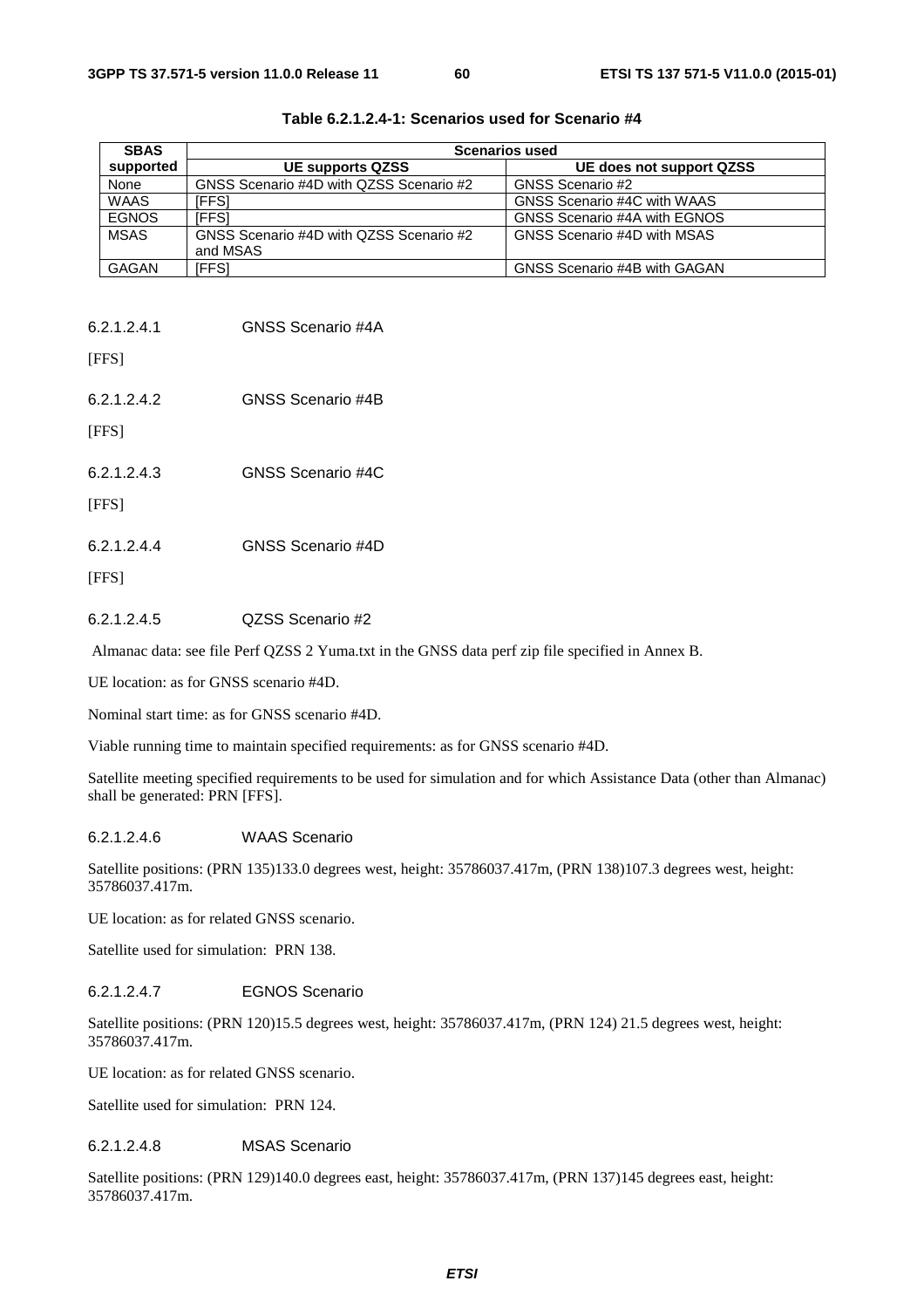UE location: as for related GNSS scenario.

Satellite used for simulation: PRN 137.

6.2.1.2.4.9 GAGAN Scenario

[FFS]

### 6.2.1.2.5 GNSS Scenario #5

The following GNSS scenario #5 shall be used during the Moving Scenario and Periodic Update test cases defined in TS 37.571-1 [6] subclauses 6 and7. The assistance data specified in the following subclauses for GNSS scenario #5 is consistent with this GNSS scenario.

Yuma / AGL Almanac data: the required file(s) in the GNSS data perf zip file specified in Annex B are below.

**Table 6.2.1.2.5-1: Yuma / AGL Almanac data files for TS 37.571-1 subclause 6** 

| <b>Sub-Test</b><br>Case<br><b>Number</b> | Yuma / AGL file(s)                                |
|------------------------------------------|---------------------------------------------------|
|                                          | Perf GNSS 5-1 AGL.txt                             |
|                                          | Perf GNSS 5-2 Yuma.txt                            |
|                                          | Perf GNSS 5-3 Yuma.txt                            |
|                                          | Perf GNSS 5-3 Yuma.txt and Perf GNSS 5-1 AGL.txt  |
|                                          | Perf GNSS 5-3 Yuma.txt and Perf GNSS 5-2 Yuma.txt |

## **Table 6.2.1.2.5-2: Yuma / AGL Almanac data files for TS 37.571-1 subclause 7**

| <b>Sub-Test</b><br>Case<br><b>Number</b> | Yuma / AGL file(s)                                |
|------------------------------------------|---------------------------------------------------|
|                                          | Perf GNSS 5-3 Yuma.txt                            |
|                                          | Perf GNSS 5-1 AGL.txt                             |
|                                          | Perf GNSS 5-2 Yuma.txt                            |
|                                          | Perf GNSS 5-3 Yuma.txt                            |
|                                          | Perf GNSS 5-3 Yuma.txt and Perf GNSS 5-1 AGL.txt  |
|                                          | Perf GNSS 5-3 Yuma.txt and Perf GNSS 5-2 Yuma.txt |

UE location: the UE location is given as a trajectory as shown in Figure 6.6.1 and Figure 7.1 of TS 37.571-1 [6]. The reference location is at the centre of the trajectory and is at: latitude: 37 degrees 24 minutes 53.391 seconds north, longitude: 122 degrees 1 minutes 3.722 seconds west, (Sunnyvale, USA), height: = 50m.

Start location: at the point between  $l_{11}$  and  $l_{12}$  in Figure 6.6.1 and Figure 7.1 of TS 37.571-1 [6], going in a clock-wise direction.

Nominal start time: 1st June 2012, 00:01:00 (GPS time).

Viable running time to maintain specified HDOP values: 20 minutes.

Visible satellites available for simulation and for which Assistance Data (other than Almanac) shall be generated are given below.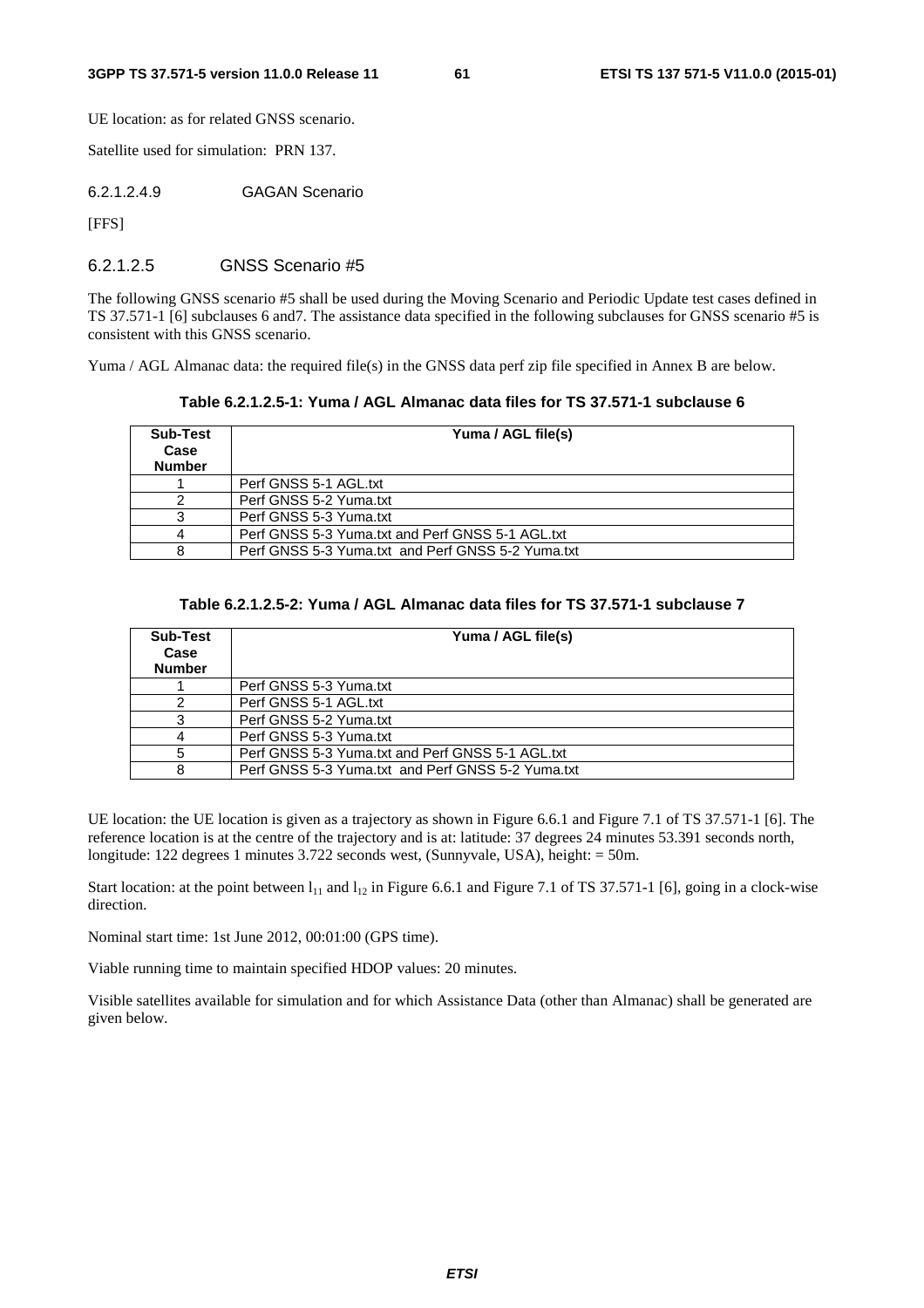| Sub-Test<br>Case<br><b>Number</b> | SV IDs of Visible satellites                                                 |  |  |
|-----------------------------------|------------------------------------------------------------------------------|--|--|
|                                   | 1, 8, 9, 10, 16, 19, 20, 21                                                  |  |  |
|                                   | 4, 5, 14, 15, 16, 26, 29, 30                                                 |  |  |
|                                   | 1, 7, 8, 11, 15, 17, 26, 27, 28                                              |  |  |
|                                   | GPS: 1, 7, 8, 11, 15, 17, 26, 27, 28. GLONASS: 1, 8, 9, 10, 16, 19, 20, 21   |  |  |
|                                   | GPS: 1, 7, 8, 11, 15, 17, 26, 27, 28. Galileo: 4, 5, 14, 15, 16, 26, 29, 30. |  |  |

**Table 6.2.1.2.5-3: Visible satellites for TS 37.571-1 subclause 6** 

| Table 6.2.1.2.5-4: Visible satellites for TS 37.571-1 subclause 7 |  |  |  |
|-------------------------------------------------------------------|--|--|--|
|-------------------------------------------------------------------|--|--|--|

| Sub-Test<br>Case<br><b>Number</b> | SV IDs of Visible satellites                                                 |
|-----------------------------------|------------------------------------------------------------------------------|
|                                   | 1, 7, 8, 11, 15, 17, 26, 27, 28                                              |
|                                   | 1, 8, 9, 10, 16, 19, 20, 21                                                  |
|                                   | 4, 5, 14, 15, 16, 26, 29, 30                                                 |
|                                   | 1, 7, 8, 11, 15, 17, 26, 27, 28                                              |
|                                   | GPS: 1, 7, 8, 11, 15, 17, 26, 27, 28. GLONASS: 1, 8, 9, 10, 16, 19, 20, 21   |
|                                   | GPS: 1, 7, 8, 11, 15, 17, 26, 27, 28. Galileo: 4, 5, 14, 15, 16, 26, 29, 30. |

The satellites to be simulated in each test case have been selected in order to achieve the required HDOP. They are defined below.

| Table 6.2.1.2.5-5: Satellites to be simulated for TS 37.571-1 subclause 6 |  |  |  |
|---------------------------------------------------------------------------|--|--|--|
|---------------------------------------------------------------------------|--|--|--|

| <b>Sub-Test</b><br>Case<br><b>Number</b> | SV IDs of Satellites to be simulated                                                                       |  |
|------------------------------------------|------------------------------------------------------------------------------------------------------------|--|
|                                          | 1, 8, 9, 10, 19, 20                                                                                        |  |
|                                          | 4, 15, 16, 26, 29, 30                                                                                      |  |
| 3                                        | 1, 7, 8, 17, 27, 28 (Note)                                                                                 |  |
|                                          | GPS: 1, 8, 26. GLONASS: 8, 10, 20                                                                          |  |
|                                          | GPS: 1, 8, 26. Galileo: 15, 26, 30.                                                                        |  |
|                                          | Note: For this sub-test the satellite simulator shall generate all the GPS signals supported by the UE for |  |
|                                          | all the simulated satellites.                                                                              |  |

| Table 6.2.1.2.5-6: Satellites to be simulated for TS 37.571-1 subclause 7 |  |  |  |
|---------------------------------------------------------------------------|--|--|--|
|---------------------------------------------------------------------------|--|--|--|

| Sub-Test                                                                                                   | SV IDs of Satellites to be simulated |  |
|------------------------------------------------------------------------------------------------------------|--------------------------------------|--|
| Case                                                                                                       |                                      |  |
| <b>Number</b>                                                                                              |                                      |  |
|                                                                                                            | 7, 8, 17, 27, 28                     |  |
| 2                                                                                                          | 1, 8, 9, 10, 19, 20                  |  |
| 3                                                                                                          | 4, 15, 16, 26, 29, 30                |  |
|                                                                                                            | 1, 7, 8, 17, 27, 28 (Note)           |  |
| 5                                                                                                          | GPS: 1, 8, 26. GLONASS: 8, 10, 20    |  |
| 8                                                                                                          | GPS:1, 8, 26. Galileo: 15, 26, 30.   |  |
| Note: For this sub-test the satellite simulator shall generate all the GPS signals supported by the UE for |                                      |  |
|                                                                                                            | all the simulated satellites.        |  |

Ionospheric model: see values in subclause 6.2.7.

Tropospheric model: STANAG with SRI equal to 324.8, as defined in STANAG 4294 [17].

# 6.2.1.2.6 UE Location for TTFF test cases

This subclause defines the method for generating the random UE locations that are required to be used for the TTFF tests defined in TS 37.571-1 [6] subclauses 6 and 7.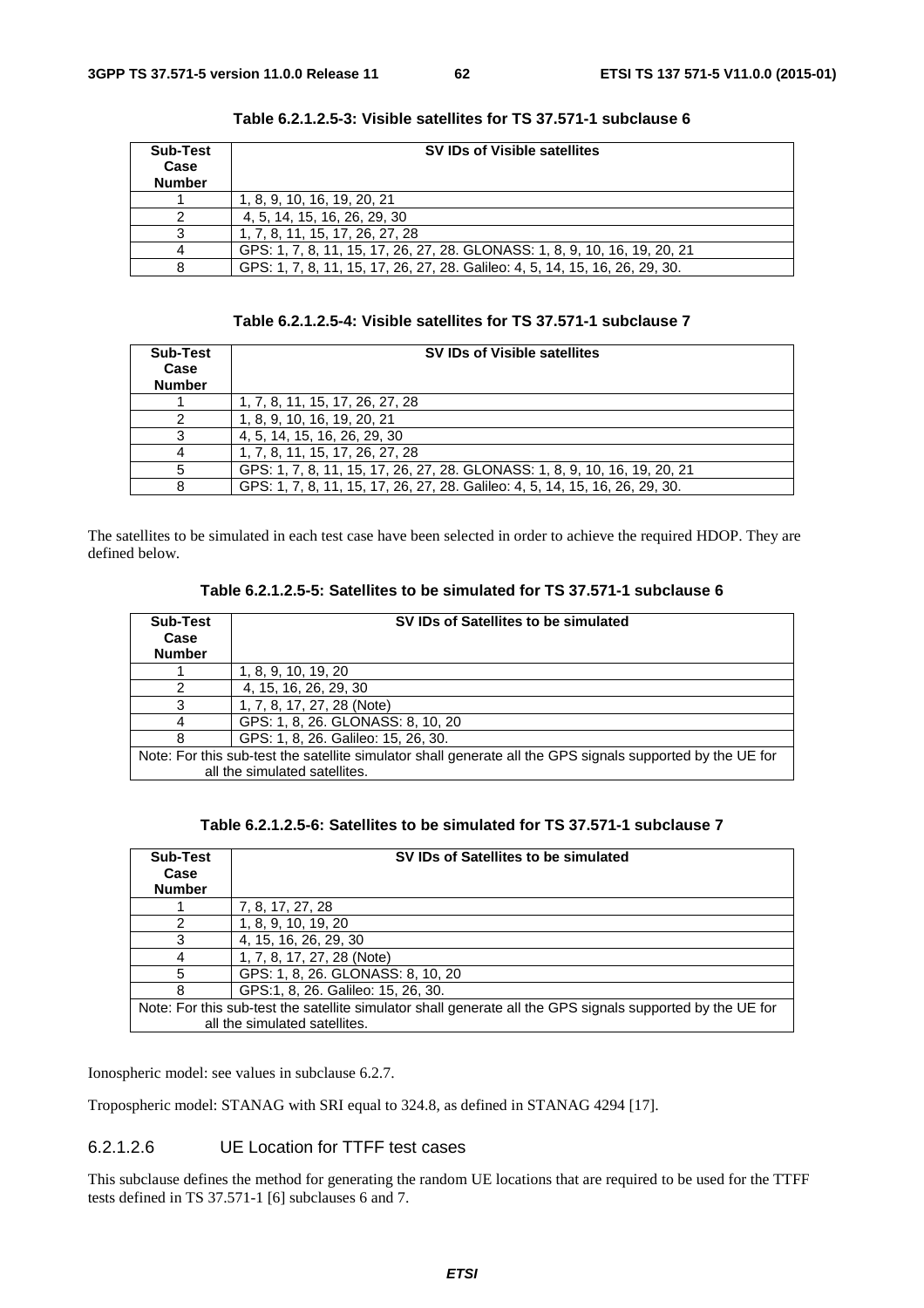For every Test Instance in each TTFF test case, the UE location shall be randomly selected to be within 3 km of the Reference Location. The Altitude of the UE shall be randomly selected between 0 m to 500 m above WGS-84 reference ellipsoid. These values shall have uniform random distributions.

The UE location is calculated as an offset from the Reference Location.

#### 6.2.1.2.6.1 UE Location Offset

The UE location offset shall be calculated by selecting the next pair of random numbers, representing a pair of latitude and longitude offsets in degrees, from a standard uniform random number generator, with the following properties:

 The ranges of the latitude and longitude offsets values shall be such that when translated onto the surface of the earth they shall lie within a 3km radius circle, centred on the Reference location specified for the GNSS scenario under consideration. For the purposes of this calculation make the following assumptions:

- a) Over the 3km radius circle at the Reference location the earth is flat and the meridians and parallels form a rectangular grid
- b) The earth is spherical with a radius of 6371141m (equal to the WGS 84 value at 35 degrees latitude)

 The resolution used for the latitude and longitude offsets values shall be 90/2E23 for the latitude offset values and 360/2E24 for the longitude offset values, representing the coding resolution in degrees specified in 3GPP TS 23.032.

### 6.2.1.2.6.2 UE Altitude

The UE altitude value shall be calculated by selecting the next random number from a standard uniform random number generator, in the range 0 to 500, representing meters. The resolution used for the random number shall be 1, representing 1 meter.

# 6.2.2 Information elements required for normal UE based testing for TS 37.571-1 subclause 6

The following A-GPS and A-GANSS assistance data IEs and fields shall be present for each test as appropriate for the GNSS(s) used during the test. Fields not specified shall not be present. The values of the fields are specified in subclause 6.2.7.

The information elements are given with reference to 3GPP TS 25.331 [34], where the details are defined.

#### **a) GPS Reference Time IE**

| Fields of the IE                        | <b>Release</b> |
|-----------------------------------------|----------------|
| <b>GPS Week</b>                         |                |
| <b>GPS Week Cycle Number</b>            | Rel-10 onwards |
| GPS TOW msec                            |                |
| <b>UE Positioning GPS ReferenceTime</b> |                |
| Uncertainty                             |                |
| <b>GPS TOW Assist</b>                   |                |
| SatID                                   |                |
| <b>TLM Message</b>                      |                |
| <b>TLM Reserved</b>                     |                |
| Alert                                   |                |
| Anti-Spoof                              |                |

### **b) GANSS Reference Time IE**

| <b>Fields of the IE</b>       | Release        |
|-------------------------------|----------------|
| <b>GANSS Day</b>              |                |
| <b>GANSS Day Cycle Number</b> | Rel-10 onwards |
| <b>IGANSS TOD</b>             |                |
| <b>GANSS TOD Uncertainty</b>  |                |
| <b>IGANSS Time ID</b>         |                |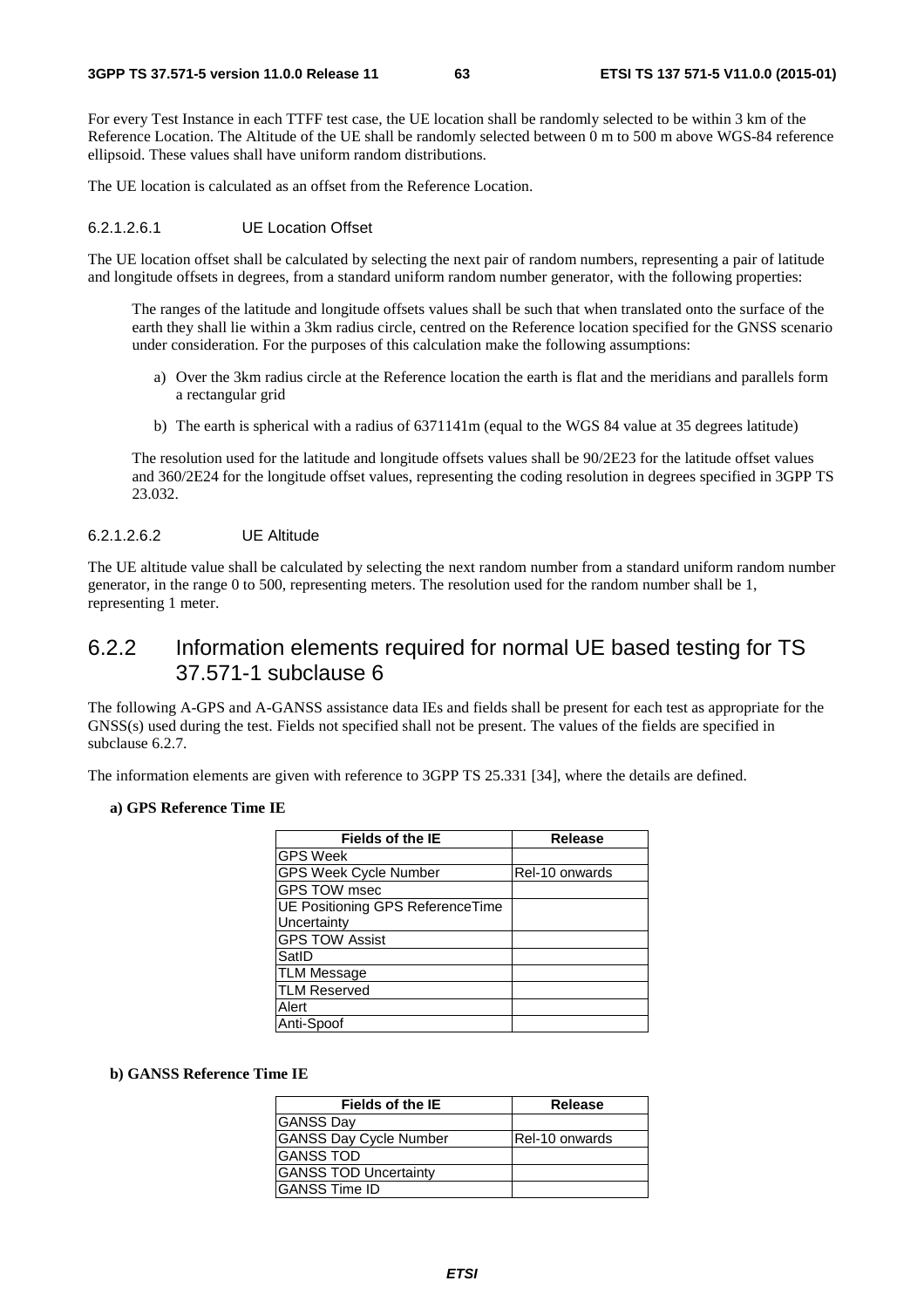**c) GANSS Time Model IE** This information element is only required for multi system tests.

| <b>Fields of the IE</b>              | Release        |
|--------------------------------------|----------------|
| IGANSS Time Model Reference Time     |                |
| T <sub>A0</sub>                      |                |
| <b>GNSS_TOD_ID</b>                   |                |
| IFor each GNSS included in the test. |                |
| Delta T                              | Rel-10 onwards |

**d) GPS Reference UE Position IE**

| Fields of the IE                                        |  |
|---------------------------------------------------------|--|
| Ellipsoid point with Altitude and uncertainty ellipsoid |  |

### **e) GANSS Reference UE Position IE**

| Fields of the IE                                        |  |
|---------------------------------------------------------|--|
| Ellipsoid point with Altitude and uncertainty ellipsoid |  |

#### **f) GPS Navigation Model IE**

**Fields of the IE** All satellite information

## **g) GANSS Navigation Model IE**

| <b>Fields of the IE</b>   |
|---------------------------|
| All satellite information |

| <b>GANSS</b>    | Clock and          |
|-----------------|--------------------|
|                 | <b>Orbit Model</b> |
|                 | <b>Choice</b>      |
| <b>IGalileo</b> | Model-1            |

#### **h) GANSS Additional Navigation Model IE**

| Fields of the IE                 |
|----------------------------------|
| <b>All satellite information</b> |

| <b>GANSS</b>          | <b>Clock and</b><br><b>Orbit Model</b><br><b>Choice</b> |
|-----------------------|---------------------------------------------------------|
| <b>Modernized GPS</b> | Model-3                                                 |
| <b>GLONASS</b>        | Model-4                                                 |
| QZSS QZS-L1           | Model-2                                                 |
| QZSS QZS-L1C/L2C/L5   | Model-3                                                 |
| <b>SBAS</b>           | Model-5                                                 |

## **i) GPS Ionospheric Model IE**

|     | <b>Fields of the IE</b> |  |
|-----|-------------------------|--|
| All |                         |  |

**j) GANSS Ionospheric Model IE**

**Fields of the IE** All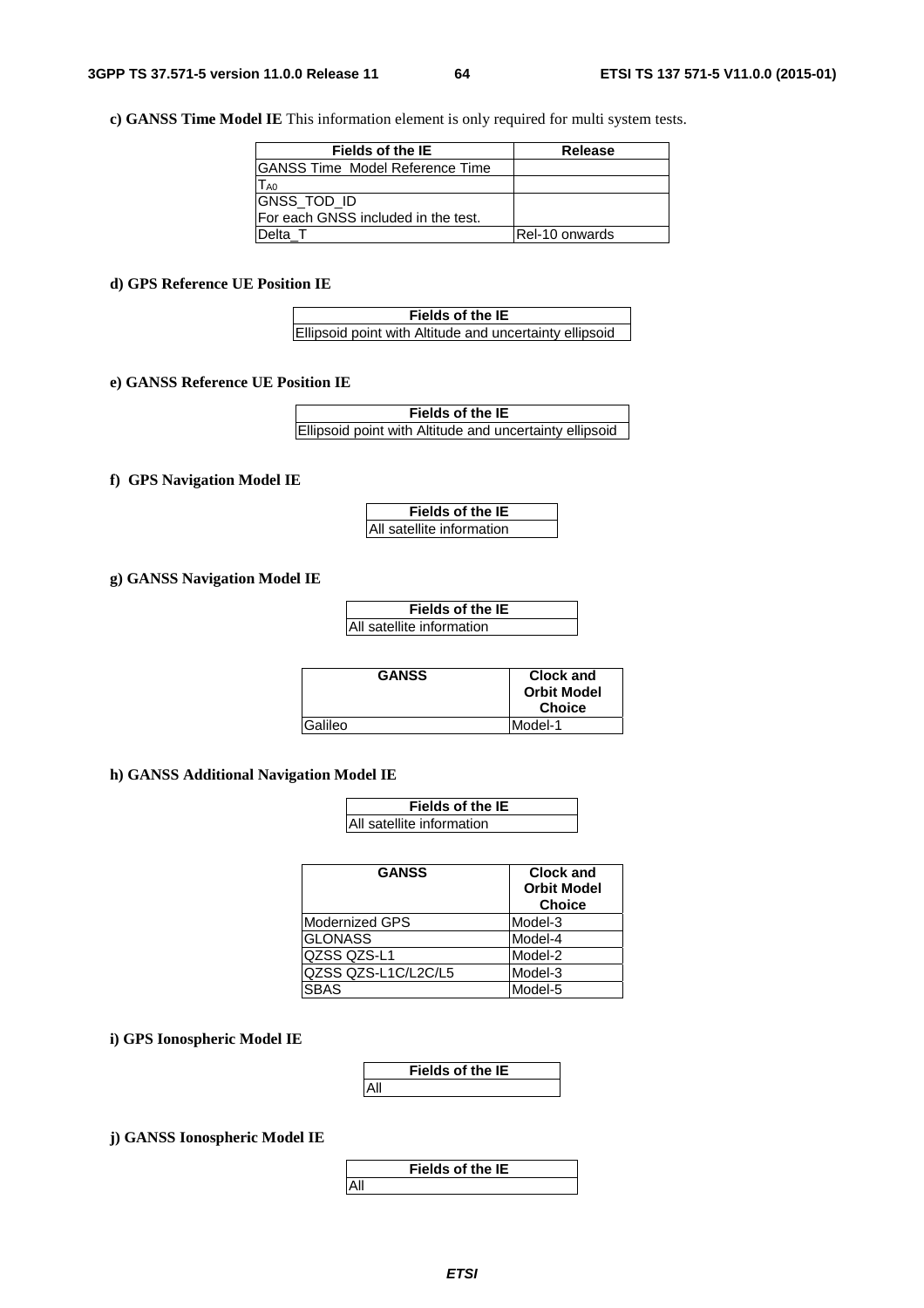**k) GANSS Additional Ionospheric Model IE**



**l) GPS UTC Model IE**



**m) GANSS Auxiliary Information IE**

| Fields of the IE                   |  |
|------------------------------------|--|
| <b>GANSS Auxiliary Information</b> |  |

# 6.2.3 Information elements required for UE based Sensitivity Fine Time Assistance test case for TS 37.571-1 subclause 6

The A-GPS and A-GANSS assistance data IEs and fields that shall be present for the Sensitivity Fine Time Assistance test case shall be those specified in subclause 6.2.2 with the following exception. Fields not specified shall not be present. The values of the fields are specified in subclause 6.2.7.

# **a) GPS Reference Time IE**

| <b>Fields of the IE</b>          | <b>Release</b> |
|----------------------------------|----------------|
| <b>GPS Week</b>                  |                |
| GPS Week Cycle Number            | Rel-10 onwards |
| <b>GPS TOW msec</b>              |                |
| UTRAN GPS reference time         |                |
| UTRAN GPS timing of cell frames  |                |
| <b>CHOICE</b> mode               |                |
| FDD                              |                |
| Primary CPICH Info               |                |
| <b>SFN</b>                       |                |
| UE Positioning GPS ReferenceTime |                |
| Uncertainty                      |                |
| <b>TUTRAN-GPS drift rate</b>     |                |
| <b>GPS TOW Assist</b>            |                |
| SatID                            |                |
| <b>TLM Message</b>               |                |
| <b>TLM Reserved</b>              |                |
| Alert                            |                |
| Anti spoof                       |                |

#### **b) GANSS Reference Time IE**

| <b>Fields of the IE</b>        | <b>Release</b> |
|--------------------------------|----------------|
| <b>GANSS Day</b>               |                |
| <b>GANSS Day Cycle Number</b>  | Rel-10 onwards |
| <b>GANSS TOD</b>               |                |
| <b>GANSS TOD Uncertainty</b>   |                |
| <b>GANSS Time ID</b>           |                |
| UTRAN GANSS reference time     |                |
| UTRAN GANSS timing of cell     |                |
| frames                         |                |
| <b>CHOICE</b> mode             |                |
| <b>FDD</b>                     |                |
| Primary CPICH Info             |                |
| <b>SFN</b>                     |                |
| <b>TUTRAN-GANSS drift rate</b> |                |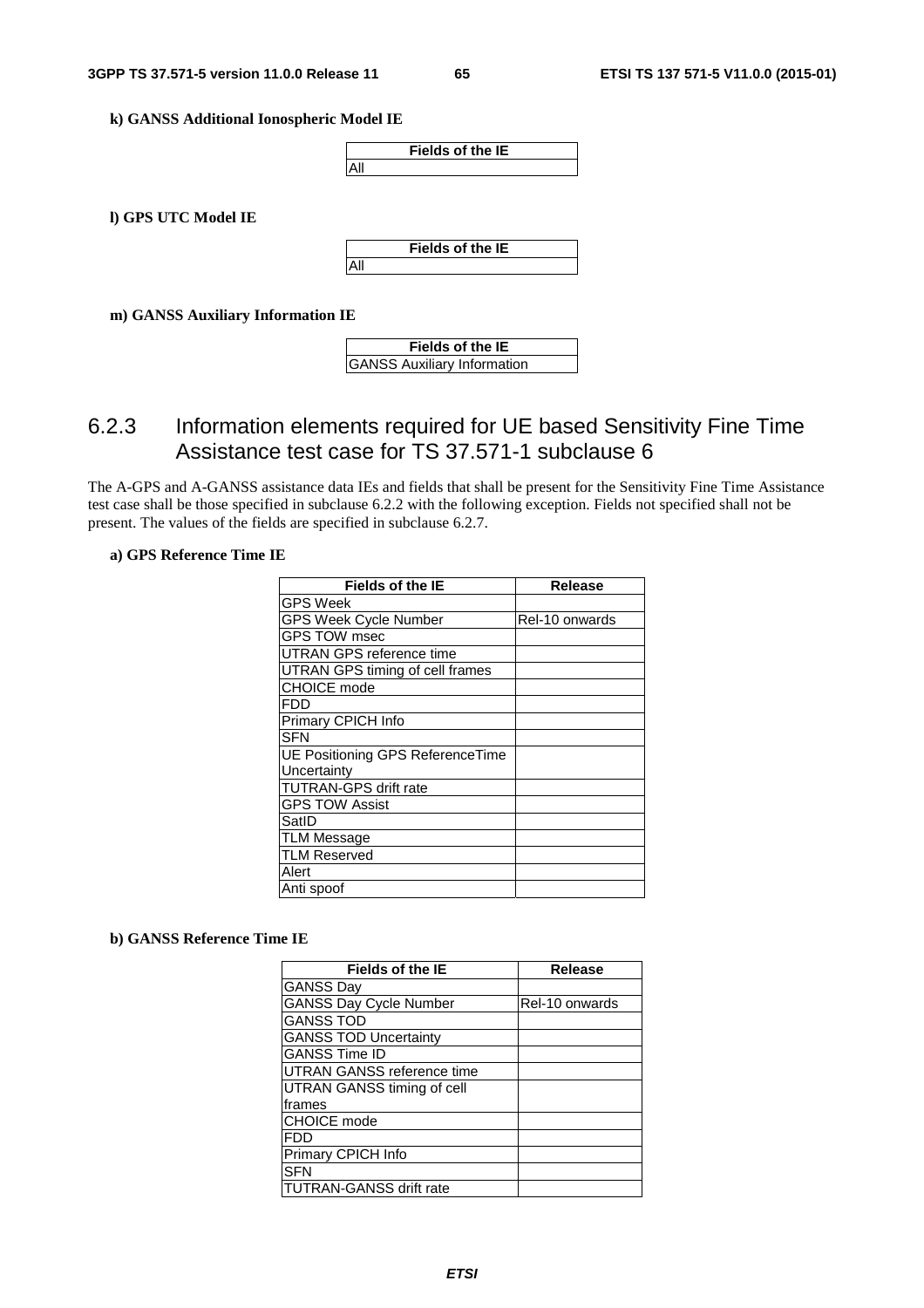# 6.2.4 Information elements available for normal UE assisted testing for TS 37.571-1 subclause 6

The following A-GPS and A-GANSS assistance data IEs and fields shall be present for each test as appropriate for the GNSS(s) used during the test. Fields not specified shall not be present. The values of the fields are specified in subclause 6.2.7.

# **a) GPS Reference Time IE**

| Fields of the IE             | <b>Release</b> |
|------------------------------|----------------|
| GPS Week                     |                |
| <b>GPS Week Cycle Number</b> | Rel-10 onwards |
| <b>GPS TOW msec</b>          |                |
| <b>UE Positioning GPS</b>    |                |
| ReferenceTime Uncertainty    |                |
| <b>GPS TOW Assist</b>        |                |
| SatlD                        |                |
| TLM Message                  |                |
| <b>TLM Reserved</b>          |                |
| Alert                        |                |
| Anti-Spoof                   |                |

### **b) GANSS Reference Time IE**

| Fields of the IE              | Release        |
|-------------------------------|----------------|
| <b>GANSS Day</b>              |                |
| <b>GANSS Day Cycle Number</b> | Rel-10 onwards |
| <b>GANSS TOD</b>              |                |
| <b>GANSS TOD Uncertainty</b>  |                |
| <b>GANSS Time ID</b>          |                |

**c) GANSS Time Model IE** This information element is only required for multi system tests.

| Fields of the IE                     | Release               |
|--------------------------------------|-----------------------|
| IGANSS Time Model Reference Time     |                       |
| l A0                                 |                       |
| GNSS_TOD_ID                          |                       |
| IFor each GNSS included in the test. |                       |
| Delta T                              | <b>Rel-10 onwards</b> |

#### **d) GPS Reference UE Position IE**

| Fields of the IE                                        |  |
|---------------------------------------------------------|--|
| Ellipsoid point with Altitude and uncertainty ellipsoid |  |

### **e) GANSS Reference UE Position IE**

| Fields of the IE                                        |
|---------------------------------------------------------|
| Ellipsoid point with Altitude and uncertainty ellipsoid |

#### **f) GPS Almanac IE**

| Fields of the IE          | Release                |
|---------------------------|------------------------|
| Almanac Reference Week    |                        |
| Complete Almanac Provided | <b>IRel-10 onwards</b> |
| All Satellite information |                        |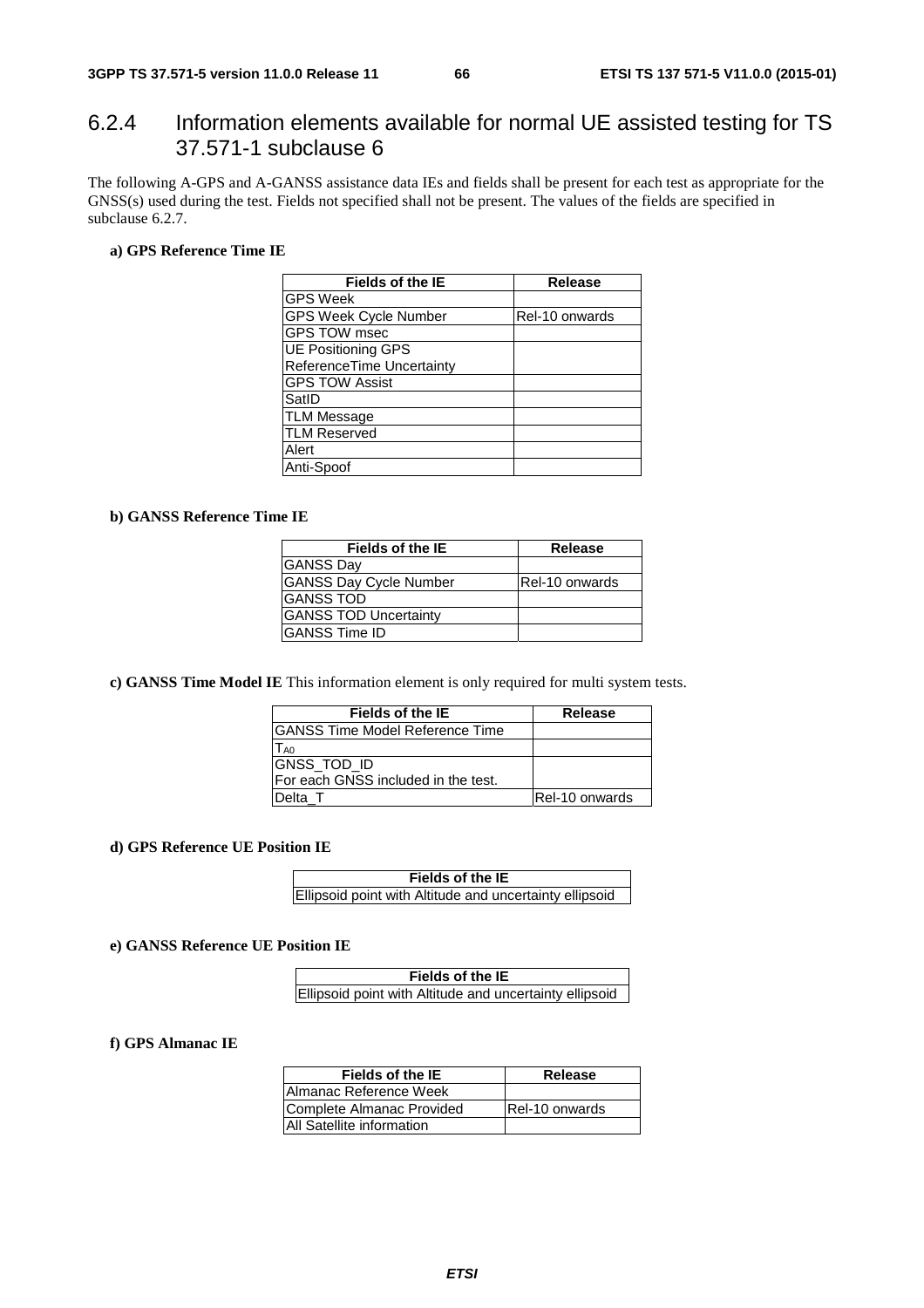## **g) GANSS Almanac IE**

| Fields of the IE            |
|-----------------------------|
| <b>IGANSS Almanac Model</b> |

| <b>GANSS</b>          | <b>Almanac</b><br><b>Model Choice</b> |
|-----------------------|---------------------------------------|
| Galileo               | Model-1                               |
| <b>Modernized GPS</b> | Model-3,4                             |
| <b>GLONASS</b>        | Model-5                               |
| <b>QZSS QZS-L1</b>    | Model-2                               |
| QZSS QZS-L1C/L2C/L5   | Model-3,4                             |
| <b>SBAS</b>           | Model-6                               |

## **h) GPS Navigation Model IE**

| <b>Fields of the IE</b>   |
|---------------------------|
| All satellite information |

## **i) GANSS Navigation Model IE**

| Fields of the IE          |
|---------------------------|
| All satellite information |

| <b>GANSS</b>          | <b>Clock and</b><br><b>Orbit Model</b><br><b>Choice</b> |
|-----------------------|---------------------------------------------------------|
| Galileo               | Model-1                                                 |
| <b>Modernized GPS</b> | Model-3                                                 |
| <b>GLONASS</b>        | Model-4                                                 |
| QZSS QZS-L1           | Model-2                                                 |
| QZSS QZS-L1C/L2C/L5   | Model-3                                                 |
| <b>SBAS</b>           | Model-5                                                 |

# **j) GPS Acquisition Assistance IE**

| <b>Fields of the IE</b>              | <b>Release</b> |
|--------------------------------------|----------------|
| GPS TOW msec                         |                |
| UE Positioning GPS ReferenceTime     |                |
| Uncertainty                          |                |
| Satellite information                |                |
| SatID                                |                |
| Doppler (0 <sup>th</sup> order term) |                |
| <b>Extra Doppler</b>                 |                |
| Doppler (1 <sup>st</sup> order term) |                |
| Doppler Uncertainty                  |                |
| Code Phase                           |                |
| Integer Code Phase                   |                |
| <b>GPS Bit number</b>                |                |
| Code Phase Search Window             |                |
| Azimuth and Elevation                |                |
| Azimuth                              |                |
| Elevation                            |                |
| <b>Azimuth LSB</b>                   | Rel-10 onwards |
| <b>Elevation LSB</b>                 | Rel-10 onwards |

# **k) GANSS Reference Measurement Information IE**

| Fields of the IE      | Release |
|-----------------------|---------|
| Satellite information |         |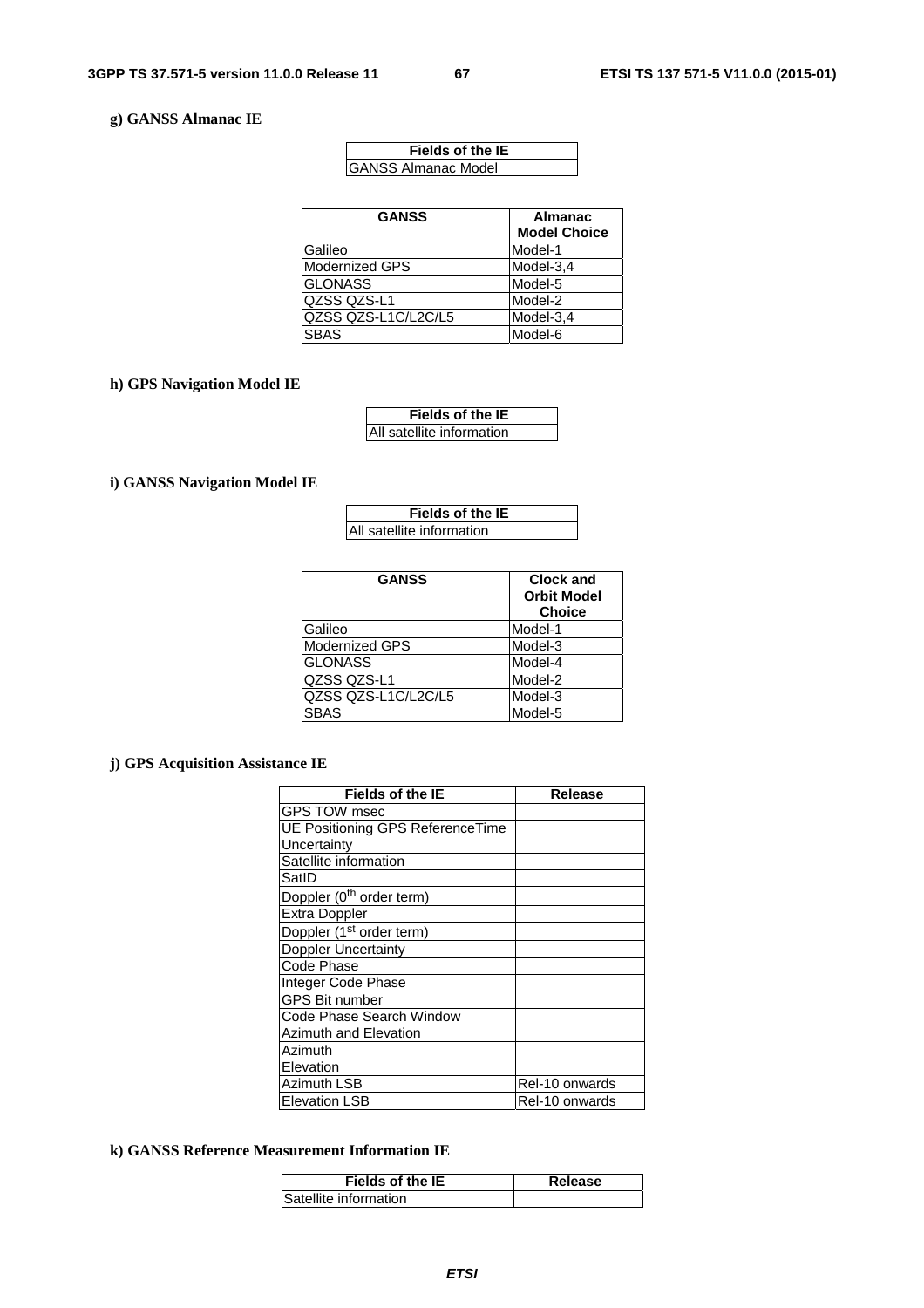| SatID                                |                |
|--------------------------------------|----------------|
| Doppler (0 <sup>th</sup> order term) |                |
| Extra Doppler                        |                |
| Doppler (1 <sup>st</sup> order term) |                |
| Doppler Uncertainty                  |                |
| Code Phase                           |                |
| Integer Code Phase                   |                |
| Code Phase Search Window             |                |
| Azimuth and Elevation                |                |
| Azimuth                              |                |
| Elevation                            |                |
| Azimuth LSB                          | Rel-10 onwards |
| <b>Elevation LSB</b>                 | Rel-10 onwards |

#### **l) GANSS Auxiliary Information IE**

| Fields of the IE                   |  |
|------------------------------------|--|
| <b>GANSS Auxiliary Information</b> |  |

#### **m) GPS UTC Model IE**

| Fields of the IE |
|------------------|
| IGPS UTC Model   |

# 6.2.5 Information elements available for UE assisted Sensitivity Fine Time Assistance test case for TS 37.571-1 subclause 6

The A-GPS and A-GANSS assistance data IEs and fields that shall be available for use for the Sensitivity Fine Time Assistance test case shall be those specified in subclause 6.2.4 with the following exceptions. Fields not specified shall not be present. The values of the fields are specified in subclause 6.2.7.

#### **a) GPS Reference Time IE**

| <b>Fields of the IE</b>          | Release        |
|----------------------------------|----------------|
| <b>GPS Week</b>                  |                |
| GPS Week Cycle Number            | Rel-10 onwards |
| <b>GPS TOW msec</b>              |                |
| UTRAN GPS reference time         |                |
| UTRAN GPS timing of cell frames  |                |
| <b>CHOICE</b> mode               |                |
| FDD                              |                |
| Primary CPICH Info               |                |
| <b>SFN</b>                       |                |
| UE Positioning GPS ReferenceTime |                |
| Uncertainty                      |                |
| <b>TUTRAN-GPS drift rate</b>     |                |
| <b>GPS TOW Assist</b>            |                |
| SatID                            |                |
| <b>TLM Message</b>               |                |
| <b>TLM Reserved</b>              |                |

### **b) GANSS Reference Time IE**

| <b>Fields of the IE</b>       | Release        |
|-------------------------------|----------------|
| <b>GANSS Day</b>              |                |
| <b>GANSS Day Cycle Number</b> | Rel-10 onwards |
| <b>GANSS TOD</b>              |                |
| <b>GANSS TOD Uncertainty</b>  |                |
| <b>GANSS Time ID</b>          |                |
| UTRAN GANSS timing of cell    |                |
| frames                        |                |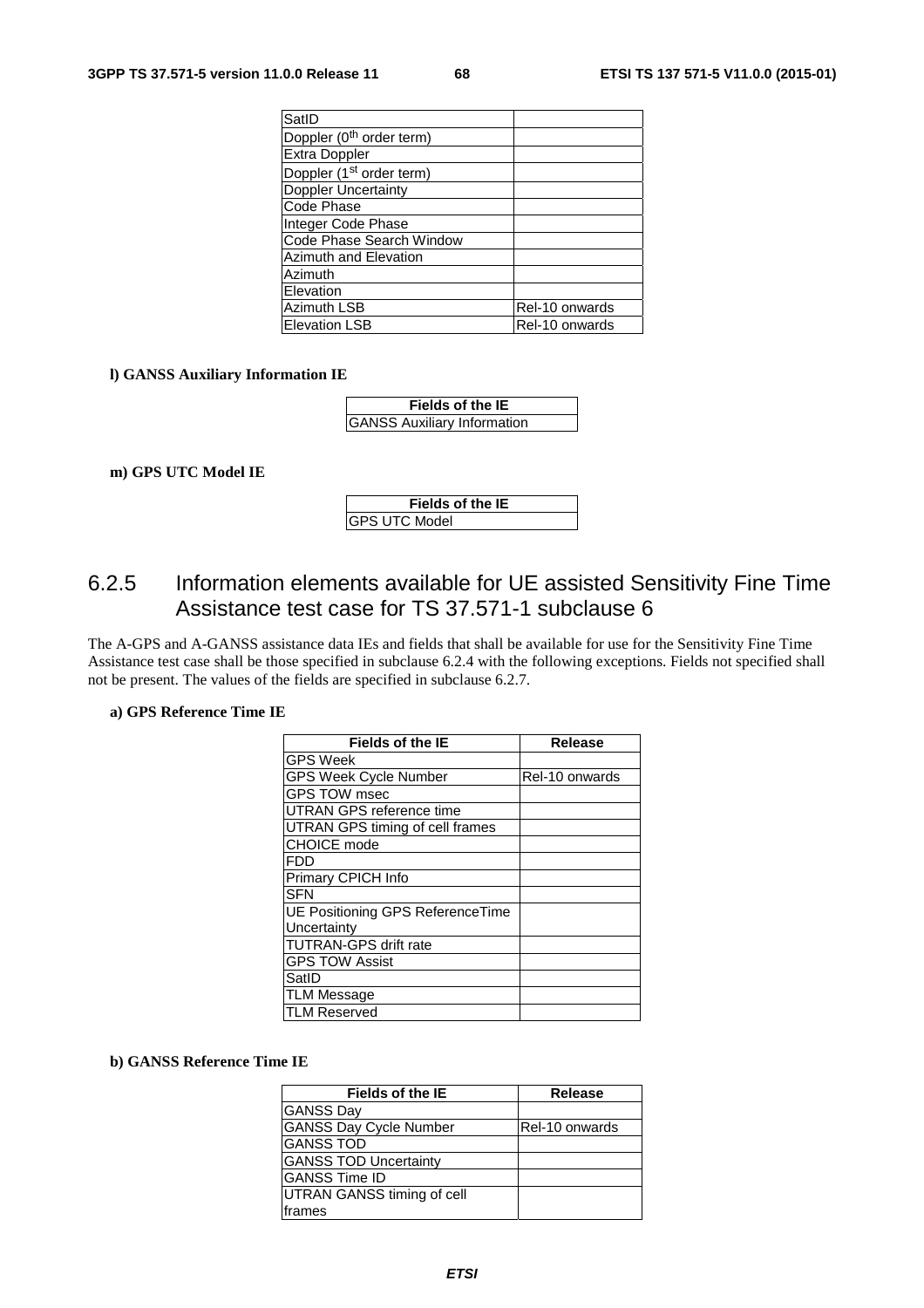| <b>CHOICE</b> mode             |  |
|--------------------------------|--|
| IFDD                           |  |
| Primary CPICH Info             |  |
| <b>SFN</b>                     |  |
| <b>TUTRAN-GANSS drift rate</b> |  |

#### **c) GPS Acquisition Assistance IE**

| <b>Fields of the IE</b>              | <b>Release</b> |
|--------------------------------------|----------------|
| <b>GPS TOW msec</b>                  |                |
| UTRAN GPS reference time             |                |
| UTRAN GPS timing of cell frames      |                |
| <b>CHOICE</b> mode                   |                |
| FDD                                  |                |
| Primary CPICH Info                   |                |
| <b>SFN</b>                           |                |
| UE Positioning GPS ReferenceTime     |                |
| Uncertainty                          |                |
| Satellite information                |                |
| SatID                                |                |
| Doppler (0 <sup>th</sup> order term) |                |
| Extra Doppler                        |                |
| Doppler (1 <sup>st</sup> order term) |                |
| Doppler Uncertainty                  |                |
| Code Phase                           |                |
| Integer Code Phase                   |                |
| <b>GPS Bit number</b>                |                |
| Code Phase Search Window             |                |
| Azimuth and Elevation                |                |
| Azimuth                              |                |
| Elevation                            |                |
| Azimuth LSB                          | Rel-10 onwards |
| <b>Elevation LSB</b>                 | Rel-10 onwards |

# 6.2.6 Information elements available for A-GNSS test cases in TS 37.571- 1 subclause 7

The following A-GNSS assistance data elements shall be provided to the UE in the tests. The assistance data provided depends on the mode being used in the test case, the assistance data supported by the UE and the GNSSs supported by the UE. Assistance data IEs not supported by the UE shall not be sent. Assistance data IEs supported by the UE but not listed below shall not be sent. The values of the fields are specified in subclause 6.2.7.

The information elements are given with reference to 3GPP TS 36.355 [8], where the details are defined.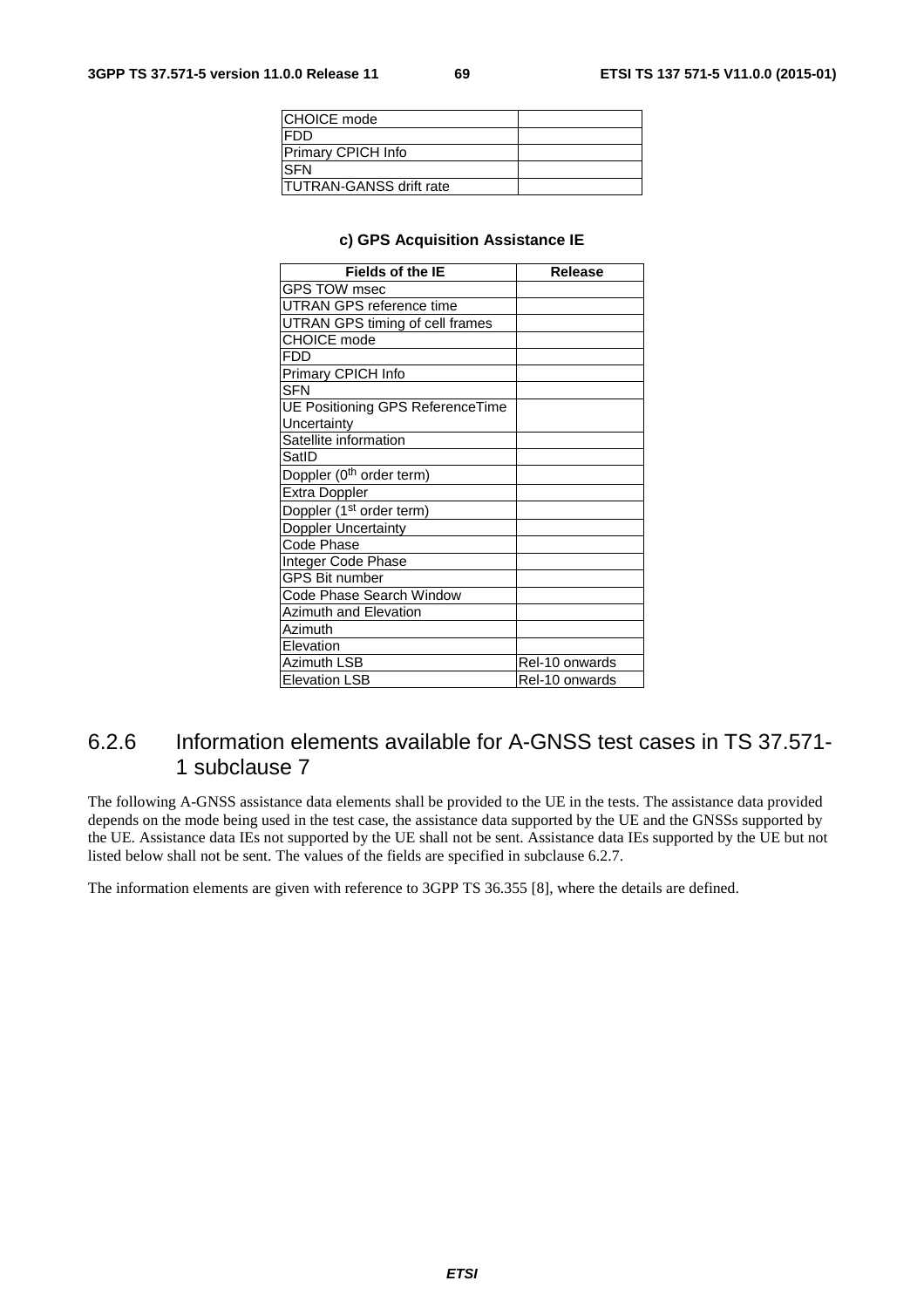| <b>Assistance Data IE supported</b> | Mode used in test case                               |                              |                              |
|-------------------------------------|------------------------------------------------------|------------------------------|------------------------------|
| by UE                               | UE-based                                             | UE-assisted.<br><b>GNSS-</b> | UE-assisted.<br><b>GNSS-</b> |
|                                     |                                                      | <b>AcquisitionAssistance</b> | <b>AcquisitionAssistance</b> |
|                                     |                                                      | supported by UE              | not supported by UE          |
| <b>GNSS-Reference Time</b>          | Yes                                                  | Yes                          | Yes                          |
| <b>GNSS-ReferenceLocation</b>       | Yes                                                  | No.                          | Yes                          |
| GNSS-IonosphericModel               | Yes                                                  | <b>No</b>                    | No.                          |
| <b>GNSS-TimeModelList</b>           | Yes for                                              | <b>No</b>                    | Yes for sub-test 5, 8        |
|                                     | sub-test 5.                                          |                              |                              |
|                                     | 8                                                    |                              |                              |
| GNSS-NavigationModel                | Yes                                                  | No.                          | Yes                          |
| GNSS-AcquisitionAssistance          | No                                                   | Yes                          | No.                          |
| GNSS-Almanac                        | No.                                                  | No.                          | Yes                          |
| GNSS-UTC-Model                      | Yes for                                              | Yes for sub-test 5, 8        | Yes for sub-test 5, 8        |
|                                     | sub-test 5.                                          |                              |                              |
|                                     | 8                                                    |                              |                              |
| GNSS-AuxiliaryInformation           | Yes for                                              | Yes for sub-tests 2, 4, 5.   | Yes for sub-tests 2, 4, 5.   |
|                                     | sub-tests 2.                                         | Note.                        | Note.                        |
|                                     | 4, 5. Note.                                          |                              |                              |
|                                     | Note: Also if UE supports multiple signals per GNSS. |                              |                              |

# **Assistance Data to be provided to the UE for A-GNSS test cases in TS 37.571-1 subclause 7**

# a) **GNSS- Reference Time IE**

# **GNSS- Reference Time IE**

| <b>Information Element</b>               | All tests except<br><b>Sensitivity Fine</b><br><b>Time Assistance</b> | <b>Sensitivity Fine</b><br><b>Time Assistance</b><br>test |
|------------------------------------------|-----------------------------------------------------------------------|-----------------------------------------------------------|
| <b>GNSS-ReferenceTime</b>                |                                                                       |                                                           |
| gnss-SystemTime                          |                                                                       |                                                           |
| gnss-TimeID                              | Yes                                                                   | Yes                                                       |
| gnss-DayNumber                           | Yes                                                                   | Yes                                                       |
| gnss-TimeOfDay                           | Yes                                                                   | Yes                                                       |
| gnss-TimeOfDayFrac-msec                  | Yes                                                                   | Yes                                                       |
| notificationOfLeapSecond                 | Yes if<br>$q$ nss-TimelD =<br>'glonass'                               | Yes if<br>$q$ nss-TimelD =<br>'glonass'                   |
| gps-TOW-Assist                           | Yes if<br>$gnss-TimelD = 'gps'$                                       | Yes if<br>$gnss-TimelD =$<br>'gps'                        |
| referenceTimeUnc                         | Yes                                                                   | No                                                        |
| gnss-ReferenceTimeForOneCell             | <b>No</b>                                                             | Yes                                                       |
| networkTime                              |                                                                       | Yes                                                       |
| secondsFromFrameStructureStart           |                                                                       | Yes                                                       |
| fractionalSecondsFromFrameStructureStart |                                                                       | Yes                                                       |
| frameDrift                               |                                                                       | Yes                                                       |
| cellID                                   |                                                                       | Yes                                                       |
| physCellId                               |                                                                       | Yes                                                       |
| cellGlobalIdEUTRA                        |                                                                       | Yes                                                       |
| earfcn                                   |                                                                       | Yes                                                       |
| referenceTimeUnc                         |                                                                       | Yes                                                       |

### b) **GNSS-ReferenceLocation IE**

# **GNSS-ReferenceLocation IE**

| Name of the IE          | Fields of the IE       |
|-------------------------|------------------------|
| IGNSS-ReferenceLocation | <b>IthreeDlocation</b> |

# c) **GNSS-IonosphericModel IE**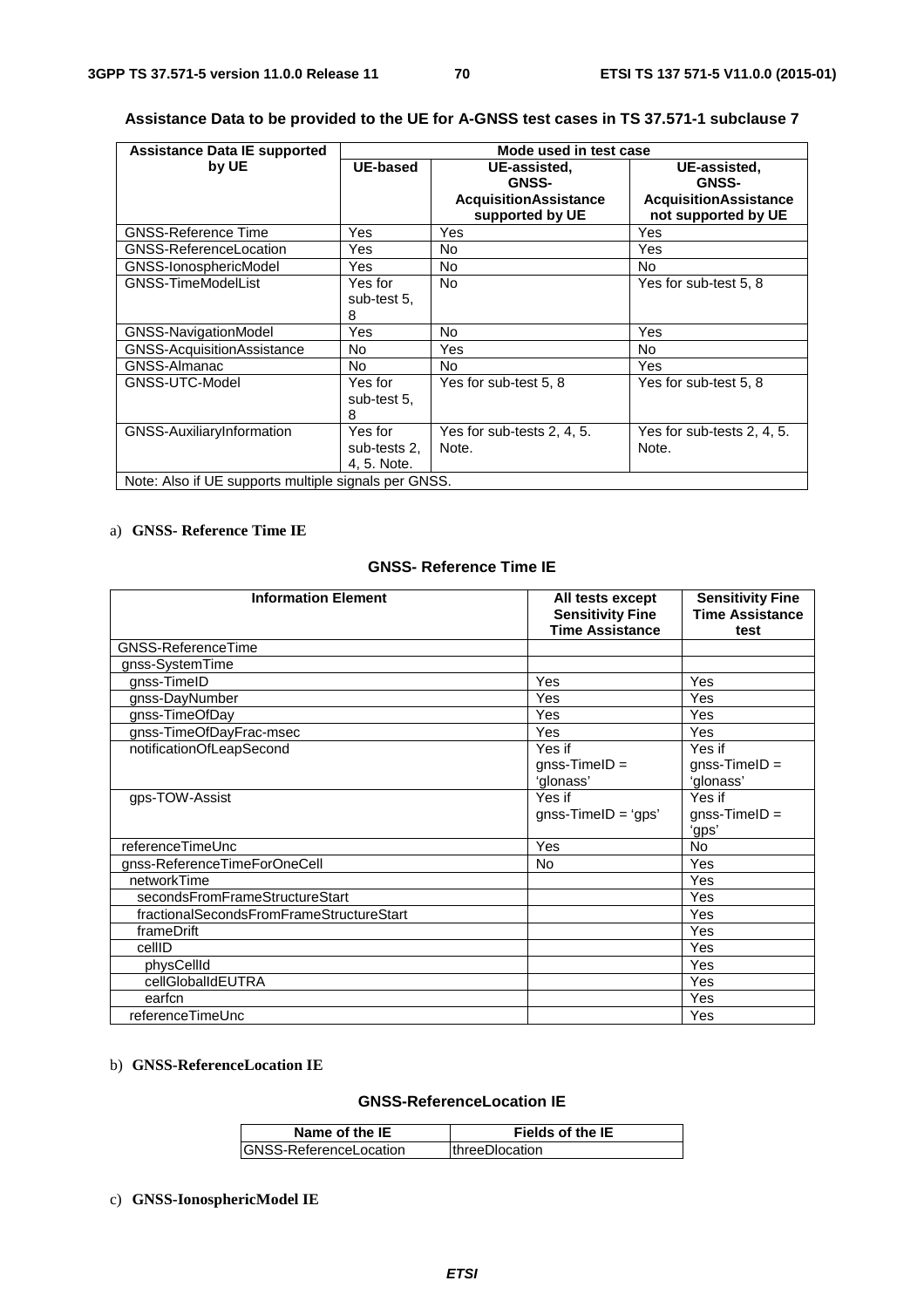## **GNSS-IonosphericModel IE**

| Name of the IE                                            | Fields of the IE         |
|-----------------------------------------------------------|--------------------------|
| <b>IGNSS-IonosphericModel</b>                             | IKlobucharModelParameter |
| NeQuickModelParameter <sup>(1)</sup>                      |                          |
| Note 1: Only required if GNSSs supported include Galileo. |                          |

d) **GNSS-TimeModelList IE** This information element is only required for multi system tests.

# **GNSS-TimeModelList IE**

| Name of the IE      | Fields of the IE                                     |
|---------------------|------------------------------------------------------|
| IGNSS-TimeModelList |                                                      |
|                     | gnss-TO-ID<br>For each GNSS included in the<br>test. |
|                     | deltaT                                               |

# e) **GNSS-NavigationModel IE**

## **GNSS-NavigationModel IE**

| Name of the IE       | <b>Fields of the IE</b> |
|----------------------|-------------------------|
| GNSS-NavigationModel |                         |

# **GNSS Clock and Orbit Model Choices**

| <b>GNSS</b>           | <b>Clock and</b><br><b>Orbit Model</b><br><b>Choice</b> |
|-----------------------|---------------------------------------------------------|
| <b>GPS</b>            | Model-2                                                 |
| <b>Modernized GPS</b> | Model-3                                                 |
| <b>GLONASS</b>        | Model-4                                                 |
| QZSS QZS-L1           | Model-2                                                 |
| QZSS QZS-L1C/L2C/L5   | Model-3                                                 |
| <b>SBAS</b>           | Model-5                                                 |
| Galileo               | Model-1                                                 |

# f) **GNSS-AcquisitionAssistance IE**

### **GNSS-AcquisitionAssistance IE**

| Name of the IE                    | <b>Fields of the IE</b> |
|-----------------------------------|-------------------------|
| <b>GNSS-AcquisitionAssistance</b> |                         |

## g) **GNSS-Almanac IE**

## **GNSS-Almanac IE**

| Name of the IE       | <b>Fields of the IE</b> |
|----------------------|-------------------------|
| <b>IGNSS-Almanac</b> |                         |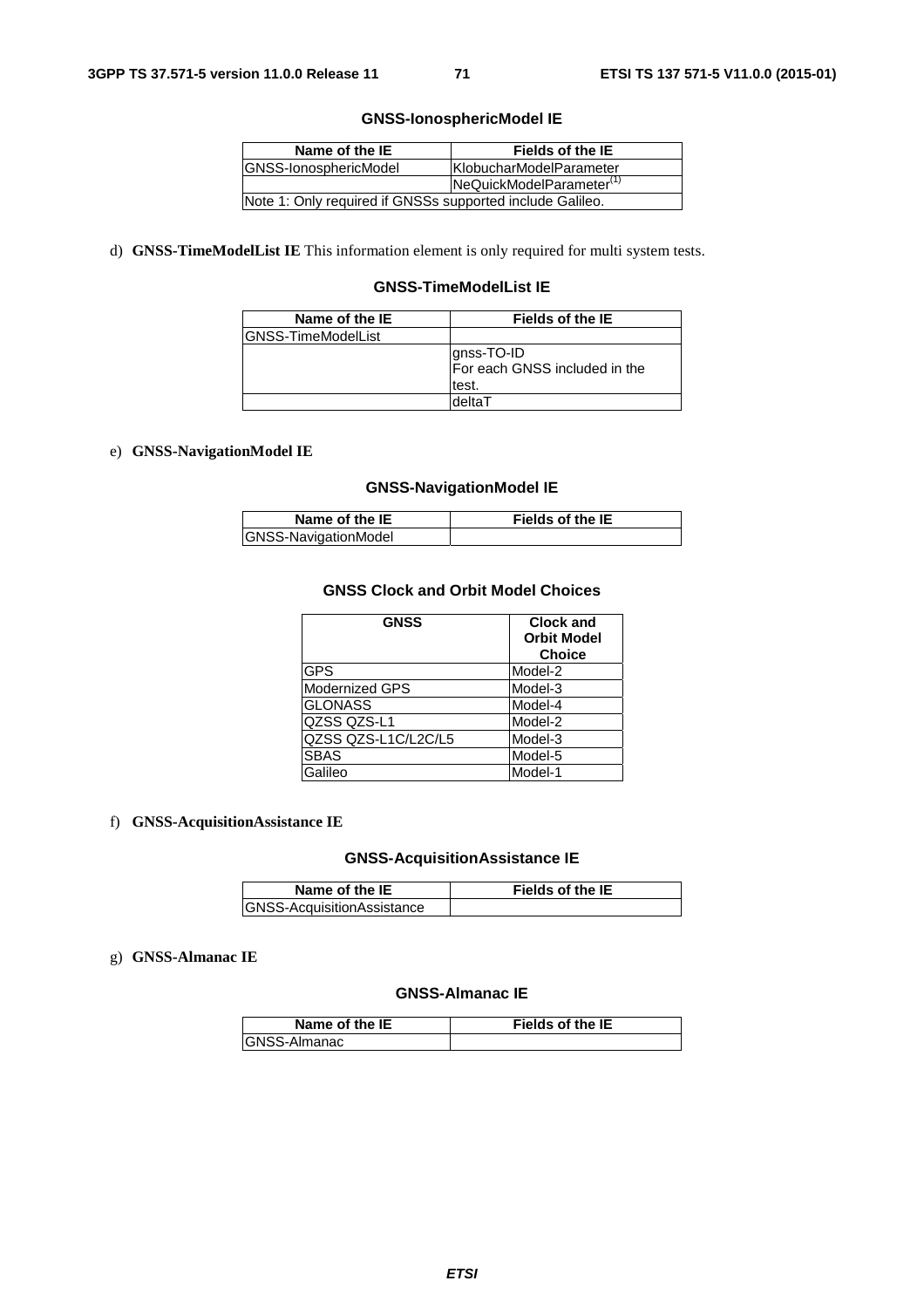#### **GNSS Almanac Choices**

| <b>GNSS</b>         | <b>Almanac</b>      |
|---------------------|---------------------|
|                     | <b>Model Choice</b> |
| <b>IGPS</b>         | Model-2             |
| Modernized GPS      | Model-3,4           |
| <b>GLONASS</b>      | Model-5             |
| lQZSS QZS-L1        | Model-2             |
| QZSS QZS-L1C/L2C/L5 | Model-3.4           |
| <b>SBAS</b>         | Model-6             |
| Galileo             | Model-1             |

## h) **GNSS-UTC-Model IE**

#### **GNSS-UTC-Model IE**

| Name of the IE | <b>Fields of the IE</b> |
|----------------|-------------------------|
| GNSS-UTC-Model |                         |

#### **GNSS UTC Model Choices**

| <b>GNSS</b>         | <b>UTC Model Choice</b> |
|---------------------|-------------------------|
| <b>GPS</b>          | Model-1                 |
| Modernized GPS      | Model-2                 |
| <b>GLONASS</b>      | Model-3                 |
| QZSS QZS-L1         | Model-1                 |
| QZSS QZS-L1C/L2C/L5 | Model-2                 |
| <b>SBAS</b>         | Model-4                 |
| Galileo             | Model-1                 |

i) **GNSS-AuxiliaryInformation IE**

#### **GNSS-AuxiliaryInformation IE**

| Name of the IE                    | <b>Fields of the IE</b> |
|-----------------------------------|-------------------------|
| <b>IGNSS-AuxiliarvInformation</b> |                         |

# 6.2.7 Contents of Information elements for A-GNSS Minimum performance testing

### 6.2.7.1 General

This subclause defines the assistance data values that shall be used for all Assisted GNSS minimum performance tests defined in TS 37.571-1 [6] subclauses 6 and 7. It is given for GNSS scenarios #1, #2, #3, #4 and #5 and QZSS Scenarios #1 and #2, where it is different for each scenario; otherwise it is marked "All" where the same value is used for all scenarios.

Where assistance data is required on a per-satellite basis, or where the values of the data also varies with time it is specified in comma-separated-variable files in the GNSS data perf zip file specified in Annex B. These files specify the values to be used for each satellite, indexed by satellite PRN or SV ID, and, where applicable, the values to be used indexed by both time and satellite PRN or SV ID.

Assistance data that is marked as "time varying" is specified and used in 80ms increments. Interpolation between these values shall not be used.

Assistance data Information Elements and fields that are not specified shall not be used.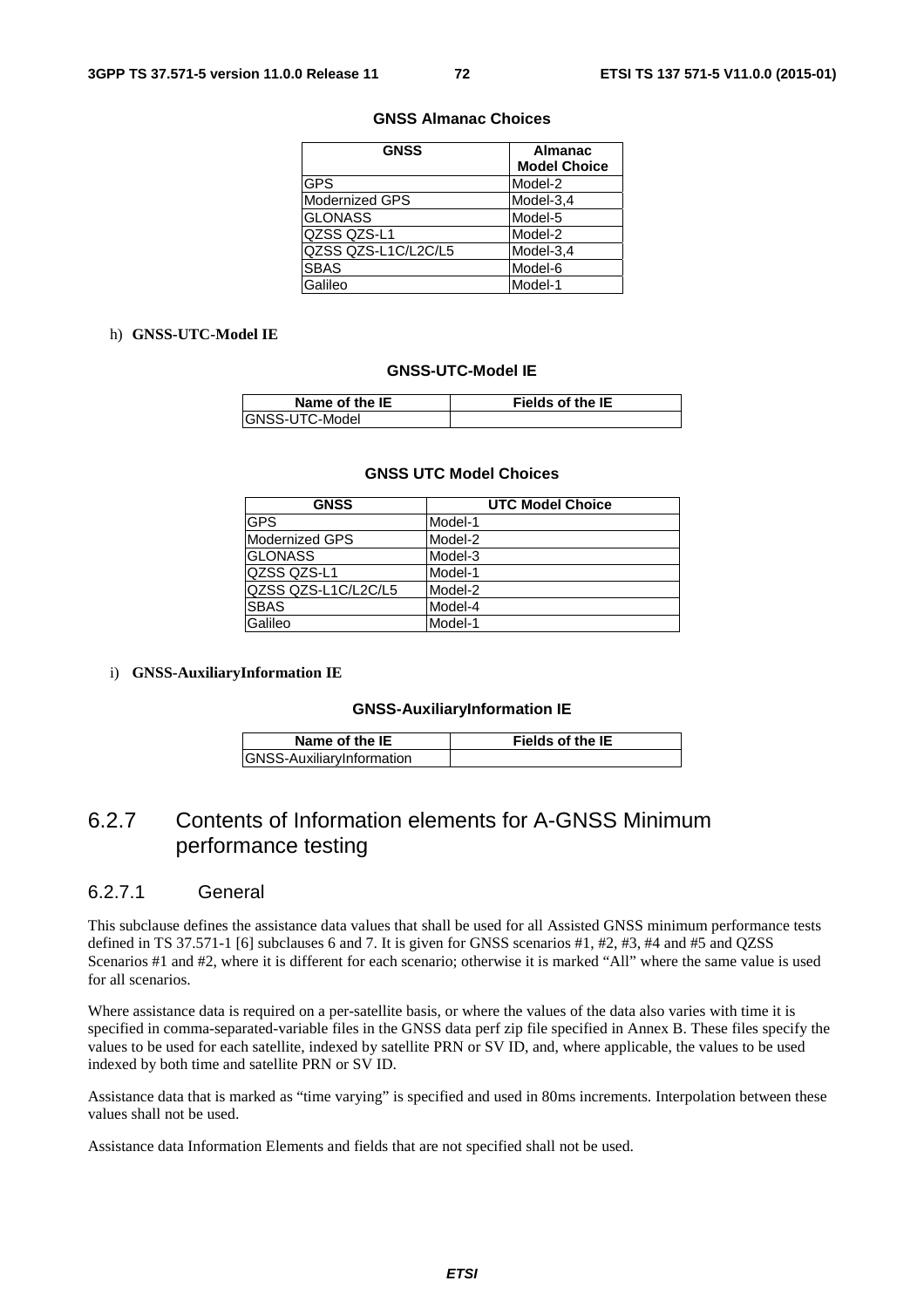# 6.2.7.2 IE Random Offset Values

This subclause defines the methods for generating the random offsets that are required to be applied to some assistance data IEs for certain tests defined in TS 37.571-1 [6] subclauses 6 and 7.

## 6.2.7.2.1 GNSS TOW

For every Test Instance in each TTFF test case, the IE GPS TOW msec or GANSS TOD or gnss-TimeofDay plus gnss-TimeofDayFrac-msec shall have a random offset, relative to GNSS system time, within the allowed error range of Coarse Time Assistance defined in the test case. This offset value shall have a uniform random distribution.

The offset value shall be calculated by selecting the next random number from a standard uniform random number generator, in the range specified for the GNSS Coarse Time assistance error range in the Test Requirements, Test parameters table for the test under consideration. The resolution used for the random number shall be 0.01, representing  $10<sub>ms</sub>$ .

## 6.2.7.2.2 GNSS/cellular time offset

In addition, for every Fine Time Assistance Test Instance the IE UTRAN GPS timing of cell frames or the UTRAN GANSS timing of cell frames or fractionalSecondsFromFrameStructureStart shall have a random offset, relative to the true value of the relationship between the two time references, within the allowed error range of Fine Time Assistance defined in the test case. This offset value shall have a uniform random distribution.

The offset value shall be calculated by selecting the next random number from a standard uniform random number generator with the following properties:

For UTRAN GPS timing of cell frames the range shall be the number of UMTS chips whose duration is less than the range specified for the GNSS Fine Time assistance error range in the Test Requirements, Test parameters table for the test under consideration. For UTRAN GANSS timing of cell frames or fractionalSecondsFromFrameStructureStart the range shall be the range specified for the GNSS Fine Time assistance error range in the Test Requirements, Test parameters table for the test under consideration.

For UTRAN GPS timing of cell frames the resolution used for the random number shall be 1, representing 1 UMTS bit. For UTRAN GANSS timing of cell frames or fractionalSecondsFromFrameStructureStart the resolution used for the random number shall be 1us.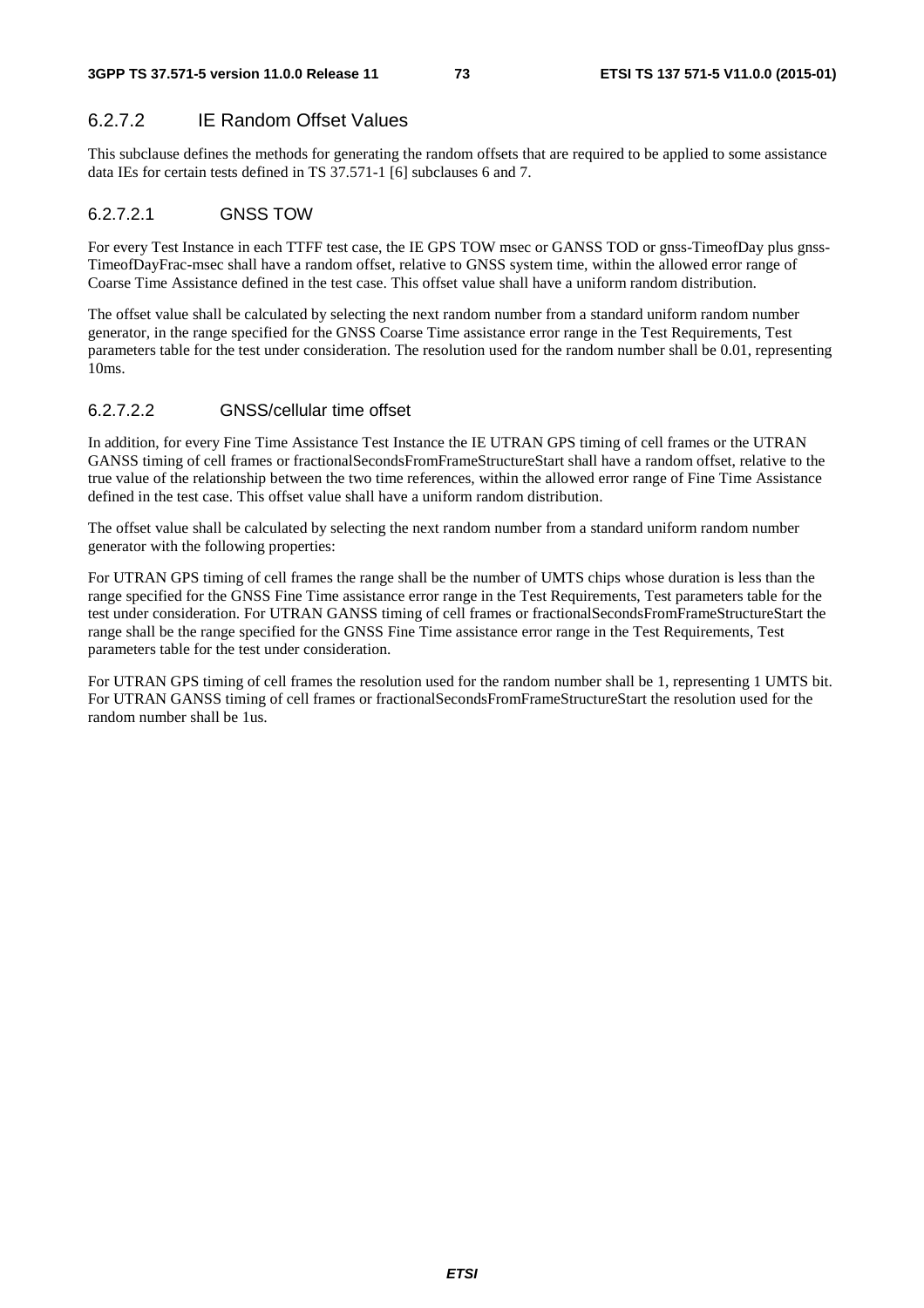## 6.2.7.3 Contents of Information elements for A-GNSS Minimum performance testing in TS 37.571-1 subclause 6

Assistance Data Reference Time

Contents of UE positioning GPS reference time (sub-tests 3 and 4)

### **Reference Time (Fields occurring once per message)**

| <b>Information Element</b>                                                                                                                                                                                                                                                                                                                                                                                                                                                                                                                                                                                                                                                                                                                                                                                                                                                                                                                                                     | <b>Units</b> | <b>Value/remark GNSS</b><br>#1                                                                       | <b>Value/remark GNSS</b><br>#2                                                                              | <b>Value/remark GNSS</b><br>#5                                            |
|--------------------------------------------------------------------------------------------------------------------------------------------------------------------------------------------------------------------------------------------------------------------------------------------------------------------------------------------------------------------------------------------------------------------------------------------------------------------------------------------------------------------------------------------------------------------------------------------------------------------------------------------------------------------------------------------------------------------------------------------------------------------------------------------------------------------------------------------------------------------------------------------------------------------------------------------------------------------------------|--------------|------------------------------------------------------------------------------------------------------|-------------------------------------------------------------------------------------------------------------|---------------------------------------------------------------------------|
| <b>GPS Week</b>                                                                                                                                                                                                                                                                                                                                                                                                                                                                                                                                                                                                                                                                                                                                                                                                                                                                                                                                                                | Weeks        | 1669                                                                                                 | 1690                                                                                                        | 1690                                                                      |
| <b>GPS Week Cycle Number</b><br>(Note 3)                                                                                                                                                                                                                                                                                                                                                                                                                                                                                                                                                                                                                                                                                                                                                                                                                                                                                                                                       |              | 1                                                                                                    | $\mathbf{1}$                                                                                                | $\mathbf{1}$                                                              |
| <b>GPS TOW msec</b>                                                                                                                                                                                                                                                                                                                                                                                                                                                                                                                                                                                                                                                                                                                                                                                                                                                                                                                                                            | msec         | 1860000 ms. Start<br>time. Add number of<br>ms as required. (Note<br>1)                              | 432060000 ms. Start<br>time. Add number of<br>ms as required. (Note<br>1)                                   | 432060000 ms. Start<br>time. Add number of<br>ms as required. (Note<br>1) |
| <b>UTRAN GPS reference time</b>                                                                                                                                                                                                                                                                                                                                                                                                                                                                                                                                                                                                                                                                                                                                                                                                                                                                                                                                                |              | <b>Present for Sensitivity</b><br><b>Fine Time Assistance</b><br>test case. Absent<br>otherwise      | <b>Present for Sensitivity</b><br><b>Fine Time Assistance</b><br>test case. Absent<br>otherwise             | Absent                                                                    |
| UTRAN GPS timing of cell<br>frames                                                                                                                                                                                                                                                                                                                                                                                                                                                                                                                                                                                                                                                                                                                                                                                                                                                                                                                                             |              | Note 2                                                                                               | Note 2                                                                                                      | $\blacksquare$                                                            |
| <b>CHOICE</b> mode                                                                                                                                                                                                                                                                                                                                                                                                                                                                                                                                                                                                                                                                                                                                                                                                                                                                                                                                                             |              | <b>Present for Sensitivity</b><br>Fine Time Assistance<br>test case. Absent<br>otherwise             | <b>Present for Sensitivity</b><br>Fine Time Assistance<br>test case. Absent<br>otherwise                    | $\overline{a}$                                                            |
| <b>FDD</b>                                                                                                                                                                                                                                                                                                                                                                                                                                                                                                                                                                                                                                                                                                                                                                                                                                                                                                                                                                     |              | $\overline{a}$                                                                                       | $\overline{a}$                                                                                              | $\blacksquare$                                                            |
| Primary CPICH Info                                                                                                                                                                                                                                                                                                                                                                                                                                                                                                                                                                                                                                                                                                                                                                                                                                                                                                                                                             |              | 100                                                                                                  | 100                                                                                                         | ÷,                                                                        |
| <b>SFN</b>                                                                                                                                                                                                                                                                                                                                                                                                                                                                                                                                                                                                                                                                                                                                                                                                                                                                                                                                                                     |              | Note 2                                                                                               | Note 2                                                                                                      | ä,                                                                        |
| <b>UE Positioning GPS</b><br><b>ReferenceTime Uncertainty</b>                                                                                                                                                                                                                                                                                                                                                                                                                                                                                                                                                                                                                                                                                                                                                                                                                                                                                                                  |              | For Sensitivity Fine<br>Time Assistance test<br>case: '51' (10.2uS).<br>Otherwise: '125'<br>(2.127s) | <b>For Sensitivity Fine</b><br>Time Assistance test<br>case: '51' (10.2uS).<br>Otherwise: '125'<br>(2.127s) | '125' (2.127s)                                                            |
| <b>TUTRAN-GPS drift rate</b>                                                                                                                                                                                                                                                                                                                                                                                                                                                                                                                                                                                                                                                                                                                                                                                                                                                                                                                                                   |              | 0. Present for<br><b>Sensitivity Fine Time</b><br>Assistance test case.<br>Absent otherwise          | 0. Present for<br><b>Sensitivity Fine Time</b><br>Assistance test case.<br>Absent otherwise                 | Absent                                                                    |
| Note 1: GPS TOW msec                                                                                                                                                                                                                                                                                                                                                                                                                                                                                                                                                                                                                                                                                                                                                                                                                                                                                                                                                           |              |                                                                                                      |                                                                                                             |                                                                           |
| This is the value in ms of GPS TOW msec when the GPS scenario is initially started in the GNSS<br>simulator. For all TTFF test cases, each time a GPS scenario is used, the GPS start time shall be<br>advanced by 120 seconds from the value last used so that, at the time the fix is made, it is at least 2<br>minutes later than the previous fix made with that scenario.<br>The actual value of GPS TOW msec to be used in the Reference Time IE (before the addition of the<br>random offset, if applicable) shall be calculated at the time the IE is required by adding the elapsed time<br>since the time the scenario was started in the GNSS simulator to this value. The accuracy shall be such<br>that the Maximum Test System Uncertainty for Coarse Time Assistance, specified in Table C.1.2 of TS<br>37.571-1 [6], shall be met.<br>For all TTFF test cases a random offset is then added to the value of GPS TOW msec as described in<br>subclause 6.2.7.2. |              |                                                                                                      |                                                                                                             |                                                                           |
| Note 2: UTRAN GPS timing of cell frames and SFN.                                                                                                                                                                                                                                                                                                                                                                                                                                                                                                                                                                                                                                                                                                                                                                                                                                                                                                                               |              |                                                                                                      |                                                                                                             |                                                                           |

The values of UTRAN GPS timing of cell frames (before the addition of the random offset) and SFN shall be calculated at the time the IE is required. The accuracy of the relationship between the two fields shall be such that the Maximum Test System Uncertainty for Fine Time Assistance, specified in Table C.1.2 of TS 37.571-1 [6], shall be met.

A random offset is then added to the value of UTRAN GPS timing of cell frames as described in subclause 6.2.7.2.

Note 3: This IE is only present for Rel-10 onwards.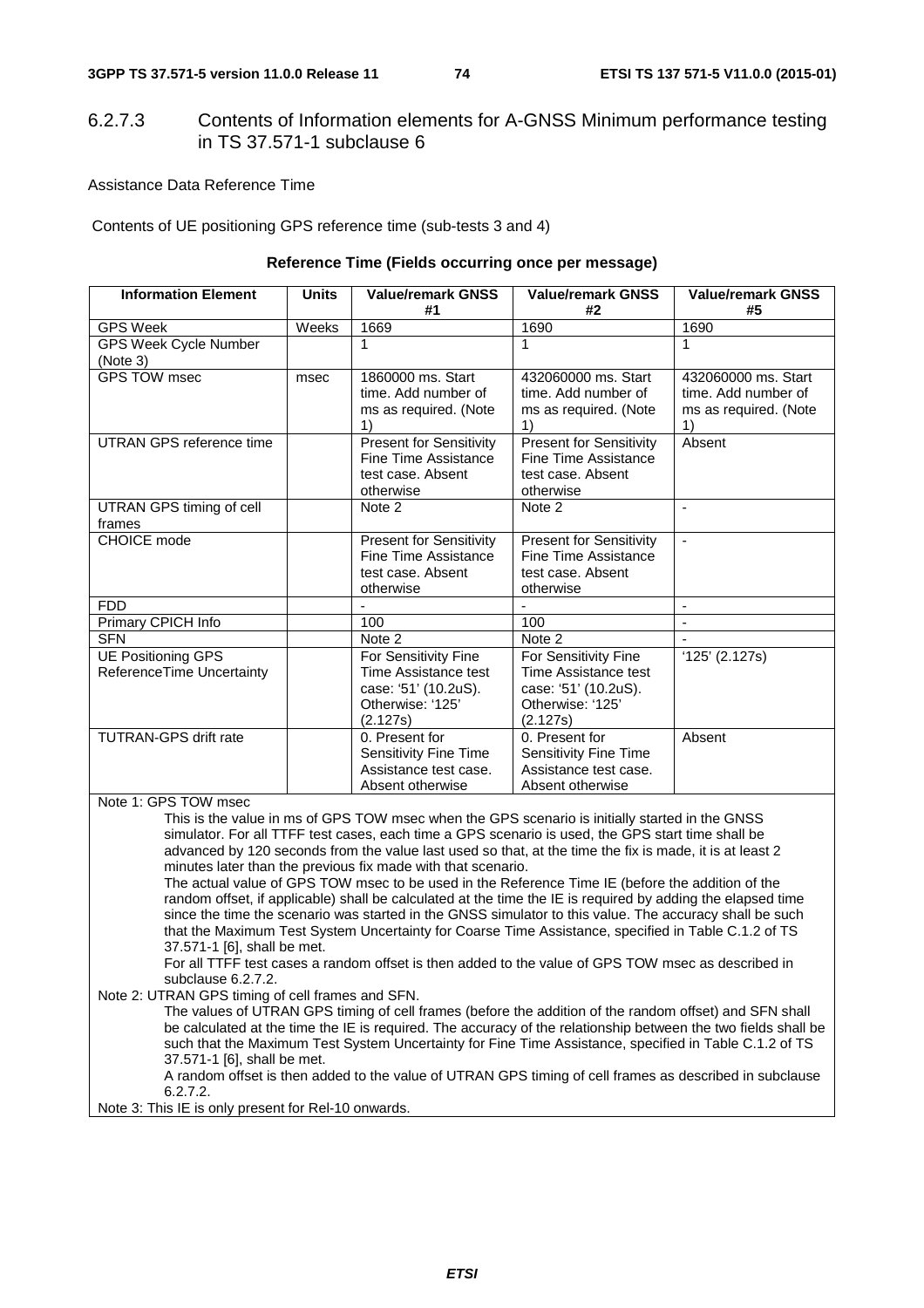### **Satellite Information**

| <b>Information Element</b> | Units | <b>Value/remark GNSS</b> | <b>Value/remark GNSS</b><br>#2 | <b>Value/remark GNSS</b><br>#5 |
|----------------------------|-------|--------------------------|--------------------------------|--------------------------------|
| Number of satellites       |       |                          |                                |                                |

## **Reference Time - GPS TOW Assist (Fields occurring once per satellite)**

| <b>Information</b><br><b>Element</b> | Units | Value/remark GNSS #1                      | Value/remark GNSS #2                     | Value/remark GNSS #5                     |
|--------------------------------------|-------|-------------------------------------------|------------------------------------------|------------------------------------------|
| SatID                                |       | PRNs: 1, 4, 11, 17, 19, 20,<br>23, 28, 32 | PRNs: 1, 7, 8, 11, 15, 17,<br>26, 27, 28 | PRNs: 1, 7, 8, 11, 15, 17,<br>26, 27, 28 |

## **Reference Time - GPS TOW Assist (Fields occurring once per satellite)**

| <b>Information</b><br><b>Element</b> | Units             | <b>Value/remark GNSS All</b> |
|--------------------------------------|-------------------|------------------------------|
| TLM Message                          | Bit string        | 10922                        |
| <b>TLM Reserved</b>                  | <b>Bit string</b> | າ                            |
| Alert                                | <b>Boolean</b>    |                              |
| Anti-Spoof                           | <b>Boolean</b>    |                              |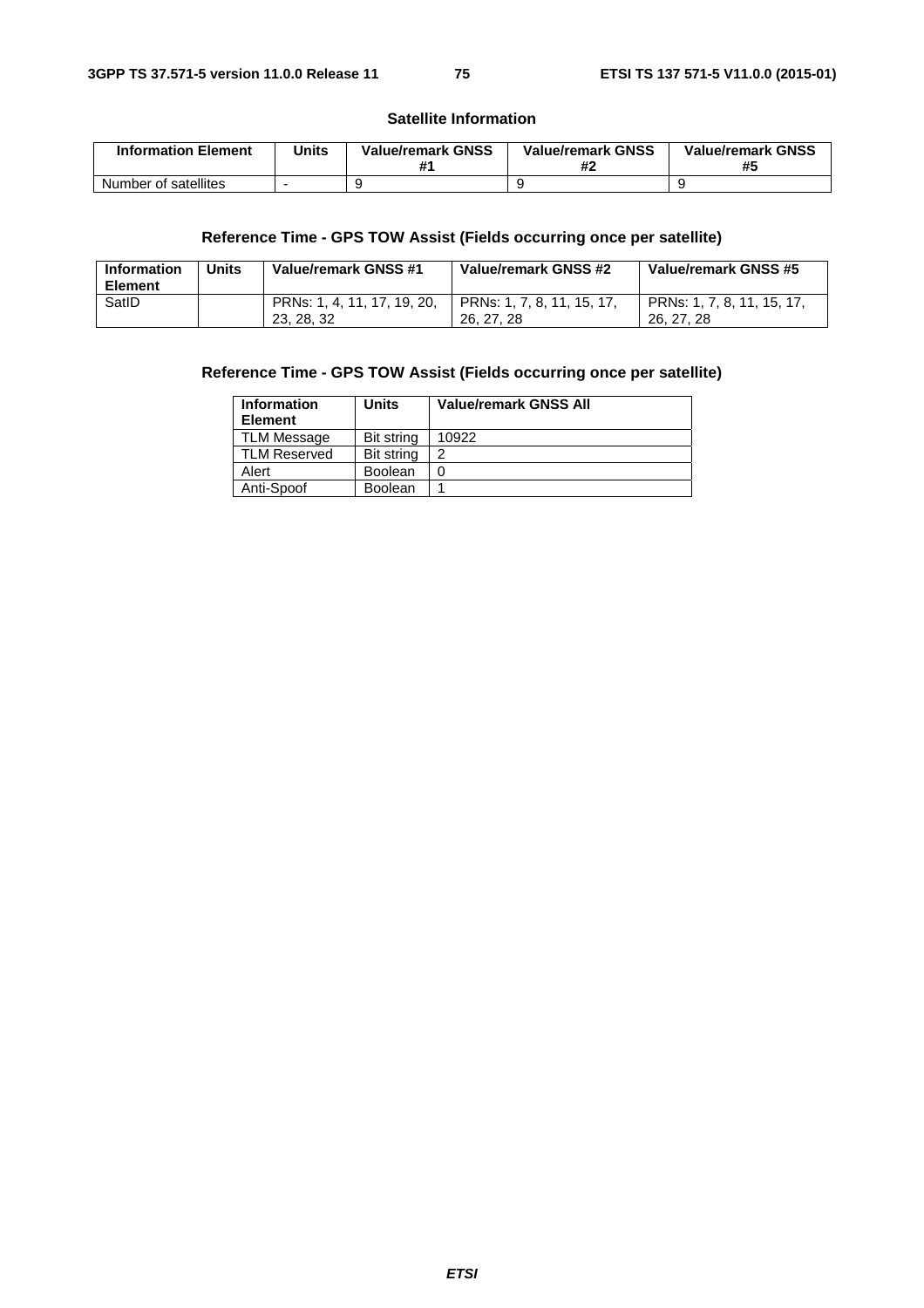Contents of UE positioning GANSS reference time (sub-tests 1 and 2)

| <b>GANSS reference time: sub-test 1</b> |  |
|-----------------------------------------|--|
|-----------------------------------------|--|

| <b>Information Element</b>                                                                                                                                                                       | <b>Units</b>                                                                                                                                                                                                             | <b>Value/remark GNSS</b><br>#1                                                                                                                                                                                                                                                                                                                                                                                                                                                                                                                                                                                                                                                                                                                                                                                                                                                                                                                                                                                                                                                                                                        | <b>Value/remark GNSS</b><br>#2                                                                                                                                                                                                                                                                                           | <b>Value/remark GNSS</b><br>#5                           |  |
|--------------------------------------------------------------------------------------------------------------------------------------------------------------------------------------------------|--------------------------------------------------------------------------------------------------------------------------------------------------------------------------------------------------------------------------|---------------------------------------------------------------------------------------------------------------------------------------------------------------------------------------------------------------------------------------------------------------------------------------------------------------------------------------------------------------------------------------------------------------------------------------------------------------------------------------------------------------------------------------------------------------------------------------------------------------------------------------------------------------------------------------------------------------------------------------------------------------------------------------------------------------------------------------------------------------------------------------------------------------------------------------------------------------------------------------------------------------------------------------------------------------------------------------------------------------------------------------|--------------------------------------------------------------------------------------------------------------------------------------------------------------------------------------------------------------------------------------------------------------------------------------------------------------------------|----------------------------------------------------------|--|
| <b>GANSS Day</b>                                                                                                                                                                                 | days                                                                                                                                                                                                                     | 5844                                                                                                                                                                                                                                                                                                                                                                                                                                                                                                                                                                                                                                                                                                                                                                                                                                                                                                                                                                                                                                                                                                                                  | 5996                                                                                                                                                                                                                                                                                                                     | 5996                                                     |  |
| <b>GANSS Day Cycle Number</b>                                                                                                                                                                    |                                                                                                                                                                                                                          | 0                                                                                                                                                                                                                                                                                                                                                                                                                                                                                                                                                                                                                                                                                                                                                                                                                                                                                                                                                                                                                                                                                                                                     | $\Omega$                                                                                                                                                                                                                                                                                                                 | $\Omega$                                                 |  |
| (Note 3)                                                                                                                                                                                         |                                                                                                                                                                                                                          |                                                                                                                                                                                                                                                                                                                                                                                                                                                                                                                                                                                                                                                                                                                                                                                                                                                                                                                                                                                                                                                                                                                                       |                                                                                                                                                                                                                                                                                                                          |                                                          |  |
| <b>GANSS TOD</b>                                                                                                                                                                                 | seconds                                                                                                                                                                                                                  | 12645 Start time. (Note                                                                                                                                                                                                                                                                                                                                                                                                                                                                                                                                                                                                                                                                                                                                                                                                                                                                                                                                                                                                                                                                                                               | 10845 Start time. (Note                                                                                                                                                                                                                                                                                                  | 10845 Start time. (Note                                  |  |
|                                                                                                                                                                                                  |                                                                                                                                                                                                                          | 1)                                                                                                                                                                                                                                                                                                                                                                                                                                                                                                                                                                                                                                                                                                                                                                                                                                                                                                                                                                                                                                                                                                                                    | 1)                                                                                                                                                                                                                                                                                                                       | 1)                                                       |  |
|                                                                                                                                                                                                  |                                                                                                                                                                                                                          |                                                                                                                                                                                                                                                                                                                                                                                                                                                                                                                                                                                                                                                                                                                                                                                                                                                                                                                                                                                                                                                                                                                                       |                                                                                                                                                                                                                                                                                                                          |                                                          |  |
|                                                                                                                                                                                                  |                                                                                                                                                                                                                          |                                                                                                                                                                                                                                                                                                                                                                                                                                                                                                                                                                                                                                                                                                                                                                                                                                                                                                                                                                                                                                                                                                                                       |                                                                                                                                                                                                                                                                                                                          |                                                          |  |
|                                                                                                                                                                                                  |                                                                                                                                                                                                                          |                                                                                                                                                                                                                                                                                                                                                                                                                                                                                                                                                                                                                                                                                                                                                                                                                                                                                                                                                                                                                                                                                                                                       |                                                                                                                                                                                                                                                                                                                          |                                                          |  |
|                                                                                                                                                                                                  |                                                                                                                                                                                                                          |                                                                                                                                                                                                                                                                                                                                                                                                                                                                                                                                                                                                                                                                                                                                                                                                                                                                                                                                                                                                                                                                                                                                       |                                                                                                                                                                                                                                                                                                                          |                                                          |  |
|                                                                                                                                                                                                  |                                                                                                                                                                                                                          |                                                                                                                                                                                                                                                                                                                                                                                                                                                                                                                                                                                                                                                                                                                                                                                                                                                                                                                                                                                                                                                                                                                                       |                                                                                                                                                                                                                                                                                                                          |                                                          |  |
|                                                                                                                                                                                                  |                                                                                                                                                                                                                          |                                                                                                                                                                                                                                                                                                                                                                                                                                                                                                                                                                                                                                                                                                                                                                                                                                                                                                                                                                                                                                                                                                                                       |                                                                                                                                                                                                                                                                                                                          |                                                          |  |
|                                                                                                                                                                                                  |                                                                                                                                                                                                                          |                                                                                                                                                                                                                                                                                                                                                                                                                                                                                                                                                                                                                                                                                                                                                                                                                                                                                                                                                                                                                                                                                                                                       |                                                                                                                                                                                                                                                                                                                          |                                                          |  |
|                                                                                                                                                                                                  |                                                                                                                                                                                                                          |                                                                                                                                                                                                                                                                                                                                                                                                                                                                                                                                                                                                                                                                                                                                                                                                                                                                                                                                                                                                                                                                                                                                       |                                                                                                                                                                                                                                                                                                                          |                                                          |  |
|                                                                                                                                                                                                  |                                                                                                                                                                                                                          |                                                                                                                                                                                                                                                                                                                                                                                                                                                                                                                                                                                                                                                                                                                                                                                                                                                                                                                                                                                                                                                                                                                                       |                                                                                                                                                                                                                                                                                                                          |                                                          |  |
|                                                                                                                                                                                                  |                                                                                                                                                                                                                          |                                                                                                                                                                                                                                                                                                                                                                                                                                                                                                                                                                                                                                                                                                                                                                                                                                                                                                                                                                                                                                                                                                                                       |                                                                                                                                                                                                                                                                                                                          |                                                          |  |
|                                                                                                                                                                                                  |                                                                                                                                                                                                                          |                                                                                                                                                                                                                                                                                                                                                                                                                                                                                                                                                                                                                                                                                                                                                                                                                                                                                                                                                                                                                                                                                                                                       |                                                                                                                                                                                                                                                                                                                          |                                                          |  |
| <b>FDD</b>                                                                                                                                                                                       |                                                                                                                                                                                                                          | ÷,                                                                                                                                                                                                                                                                                                                                                                                                                                                                                                                                                                                                                                                                                                                                                                                                                                                                                                                                                                                                                                                                                                                                    |                                                                                                                                                                                                                                                                                                                          | ÷,                                                       |  |
| Primary CPICH Info                                                                                                                                                                               |                                                                                                                                                                                                                          | 100                                                                                                                                                                                                                                                                                                                                                                                                                                                                                                                                                                                                                                                                                                                                                                                                                                                                                                                                                                                                                                                                                                                                   | 100                                                                                                                                                                                                                                                                                                                      | $\blacksquare$                                           |  |
| <b>SFN</b>                                                                                                                                                                                       |                                                                                                                                                                                                                          | Note 2                                                                                                                                                                                                                                                                                                                                                                                                                                                                                                                                                                                                                                                                                                                                                                                                                                                                                                                                                                                                                                                                                                                                | Note 2                                                                                                                                                                                                                                                                                                                   |                                                          |  |
| <b>TUTRAN-GANSS drift rate</b>                                                                                                                                                                   |                                                                                                                                                                                                                          | 0. Present for                                                                                                                                                                                                                                                                                                                                                                                                                                                                                                                                                                                                                                                                                                                                                                                                                                                                                                                                                                                                                                                                                                                        | 0. Present for                                                                                                                                                                                                                                                                                                           | Absent                                                   |  |
|                                                                                                                                                                                                  |                                                                                                                                                                                                                          |                                                                                                                                                                                                                                                                                                                                                                                                                                                                                                                                                                                                                                                                                                                                                                                                                                                                                                                                                                                                                                                                                                                                       |                                                                                                                                                                                                                                                                                                                          |                                                          |  |
|                                                                                                                                                                                                  |                                                                                                                                                                                                                          |                                                                                                                                                                                                                                                                                                                                                                                                                                                                                                                                                                                                                                                                                                                                                                                                                                                                                                                                                                                                                                                                                                                                       |                                                                                                                                                                                                                                                                                                                          |                                                          |  |
|                                                                                                                                                                                                  |                                                                                                                                                                                                                          |                                                                                                                                                                                                                                                                                                                                                                                                                                                                                                                                                                                                                                                                                                                                                                                                                                                                                                                                                                                                                                                                                                                                       |                                                                                                                                                                                                                                                                                                                          |                                                          |  |
|                                                                                                                                                                                                  |                                                                                                                                                                                                                          |                                                                                                                                                                                                                                                                                                                                                                                                                                                                                                                                                                                                                                                                                                                                                                                                                                                                                                                                                                                                                                                                                                                                       |                                                                                                                                                                                                                                                                                                                          |                                                          |  |
|                                                                                                                                                                                                  |                                                                                                                                                                                                                          |                                                                                                                                                                                                                                                                                                                                                                                                                                                                                                                                                                                                                                                                                                                                                                                                                                                                                                                                                                                                                                                                                                                                       |                                                                                                                                                                                                                                                                                                                          |                                                          |  |
|                                                                                                                                                                                                  |                                                                                                                                                                                                                          |                                                                                                                                                                                                                                                                                                                                                                                                                                                                                                                                                                                                                                                                                                                                                                                                                                                                                                                                                                                                                                                                                                                                       |                                                                                                                                                                                                                                                                                                                          |                                                          |  |
|                                                                                                                                                                                                  |                                                                                                                                                                                                                          |                                                                                                                                                                                                                                                                                                                                                                                                                                                                                                                                                                                                                                                                                                                                                                                                                                                                                                                                                                                                                                                                                                                                       |                                                                                                                                                                                                                                                                                                                          |                                                          |  |
|                                                                                                                                                                                                  |                                                                                                                                                                                                                          |                                                                                                                                                                                                                                                                                                                                                                                                                                                                                                                                                                                                                                                                                                                                                                                                                                                                                                                                                                                                                                                                                                                                       |                                                                                                                                                                                                                                                                                                                          |                                                          |  |
|                                                                                                                                                                                                  |                                                                                                                                                                                                                          |                                                                                                                                                                                                                                                                                                                                                                                                                                                                                                                                                                                                                                                                                                                                                                                                                                                                                                                                                                                                                                                                                                                                       |                                                                                                                                                                                                                                                                                                                          |                                                          |  |
|                                                                                                                                                                                                  | offset, if applicable) shall be calculated at the time the IE is required by adding the elapsed time since the<br>time the scenario was started in the GNSS simulator to this value. The accuracy shall be such that the |                                                                                                                                                                                                                                                                                                                                                                                                                                                                                                                                                                                                                                                                                                                                                                                                                                                                                                                                                                                                                                                                                                                                       |                                                                                                                                                                                                                                                                                                                          |                                                          |  |
|                                                                                                                                                                                                  |                                                                                                                                                                                                                          |                                                                                                                                                                                                                                                                                                                                                                                                                                                                                                                                                                                                                                                                                                                                                                                                                                                                                                                                                                                                                                                                                                                                       |                                                                                                                                                                                                                                                                                                                          |                                                          |  |
|                                                                                                                                                                                                  |                                                                                                                                                                                                                          |                                                                                                                                                                                                                                                                                                                                                                                                                                                                                                                                                                                                                                                                                                                                                                                                                                                                                                                                                                                                                                                                                                                                       |                                                                                                                                                                                                                                                                                                                          |                                                          |  |
|                                                                                                                                                                                                  |                                                                                                                                                                                                                          | For all TTFF test cases a random offset is then added to the value of GANSS TOD as described in                                                                                                                                                                                                                                                                                                                                                                                                                                                                                                                                                                                                                                                                                                                                                                                                                                                                                                                                                                                                                                       |                                                                                                                                                                                                                                                                                                                          |                                                          |  |
|                                                                                                                                                                                                  | subclause 6.2.7.2.                                                                                                                                                                                                       |                                                                                                                                                                                                                                                                                                                                                                                                                                                                                                                                                                                                                                                                                                                                                                                                                                                                                                                                                                                                                                                                                                                                       |                                                                                                                                                                                                                                                                                                                          |                                                          |  |
| Note 2: UTRAN GANSS timing of cell frames and SFN.                                                                                                                                               |                                                                                                                                                                                                                          |                                                                                                                                                                                                                                                                                                                                                                                                                                                                                                                                                                                                                                                                                                                                                                                                                                                                                                                                                                                                                                                                                                                                       |                                                                                                                                                                                                                                                                                                                          |                                                          |  |
| <b>GANSS TOD Uncertainty</b><br><b>GANSS Time ID</b><br><b>UTRAN GANSS reference</b><br>time<br>UTRAN GANSS timing of<br>cell frames<br><b>CHOICE</b> mode<br>Note 1: GANSS TOD<br>shall be met. |                                                                                                                                                                                                                          | 125 (2.127 seconds)<br>2 (GLONASS)<br><b>Present for Sensitivity</b><br><b>Fine Time Assistance</b><br>test case. Absent<br>otherwise<br>Note 2<br><b>Present for Sensitivity</b><br>Fine Time Assistance<br>test case. Absent<br>otherwise<br>Sensitivity Fine Time<br>Assistance test case.<br>Absent otherwise<br>This is the value in seconds of GANSS TOD when the GNSS scenario is initially started in the GNSS<br>simulator. For all TTFF test cases, each time a GNSS scenario is used, the GNSS start time shall be<br>advanced by 120 seconds from the value last used so that, at the time the fix is made, it is at least 2 minutes<br>later than the previous fix made with that scenario.<br>The actual value of GANSS TOD to be used in the Reference Time IE (before the addition of the random<br>Maximum Test System Uncertainty for Coarse Time Assistance, specified in Table C.1.2 of TS 37.571-1[6],<br>$\mathcal{L}$ . The set of $\mathcal{L}$ and $\mathcal{L}$ and $\mathcal{L}$ is the set of the set of the set of the set of the set of $\mathcal{L}$ and $\mathcal{L}$ $\mathcal{L}$ and $\mathcal{L}$ | 125 (2.127 seconds)<br>2 (GLONASS)<br><b>Present for Sensitivity</b><br><b>Fine Time Assistance</b><br>test case. Absent<br>otherwise<br>Note 2<br><b>Present for Sensitivity</b><br>Fine Time Assistance<br>test case. Absent<br>otherwise<br><b>Sensitivity Fine Time</b><br>Assistance test case.<br>Absent otherwise | 125 (2.127 seconds)<br>2 (GLONASS)<br>Absent<br>÷,<br>÷, |  |

The values of UTRAN GANSS timing of cell frames (before the addition of the random offset) and SFN shall be calculated at the time the IE is required. The accuracy of the relationship between the two fields shall be such that the Maximum Test System Uncertainty for Fine Time Assistance, specified in Table C.1.2 of TS 37.571-1 [6], shall be met.

A random offset is then added to the value of UTRAN GPS timing of cell frames as described in subclause 6.2.7.2.

Note 3: This IE is only present for Rel-10 onwards.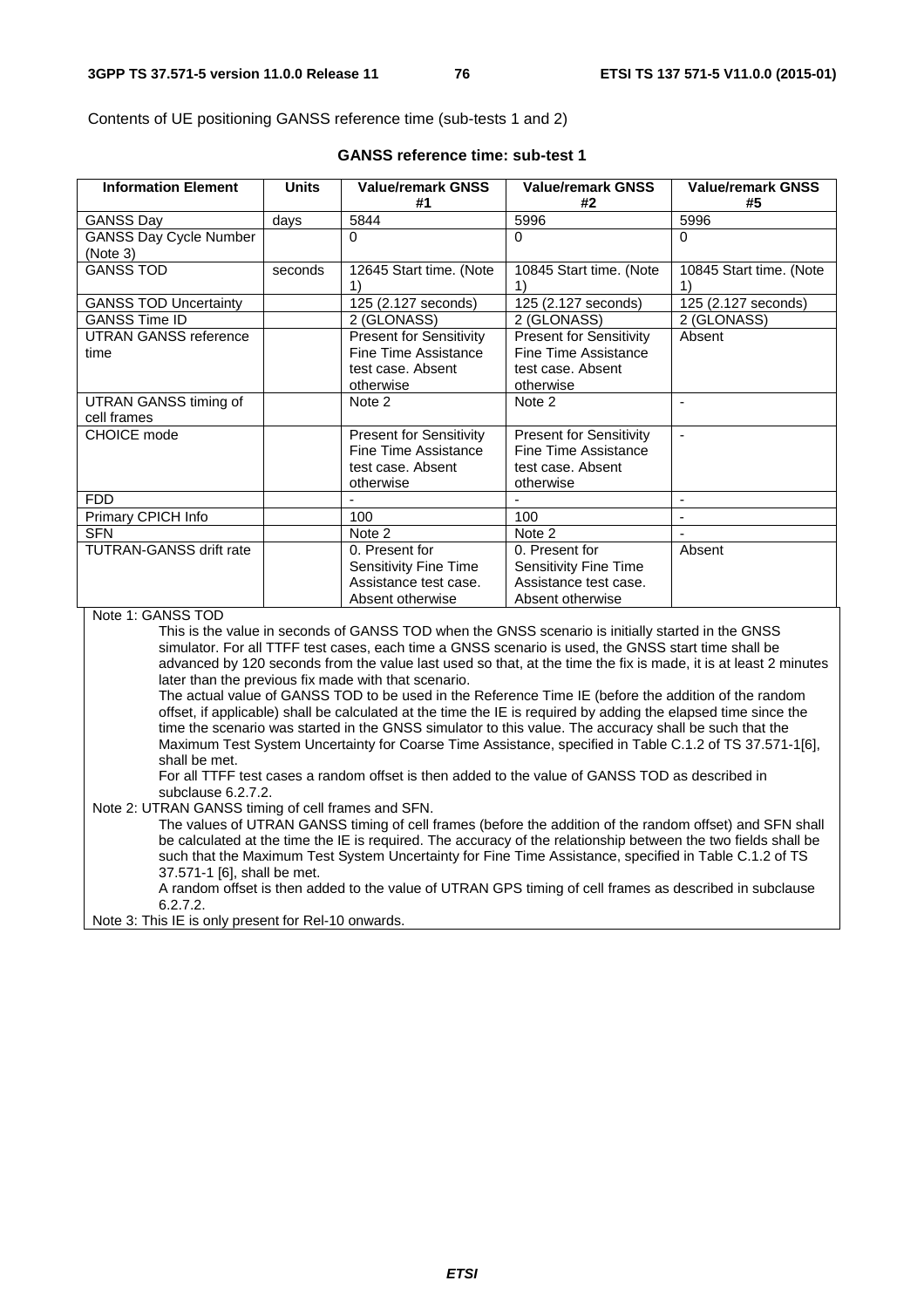| <b>Information Element</b>                                               | <b>Units</b>                                                                                            | <b>Value/remark GNSS</b><br>#1                                                                                                                                          | <b>Value/remark GNSS</b><br>#2 | <b>Value/remark GNSS</b><br>#5 |
|--------------------------------------------------------------------------|---------------------------------------------------------------------------------------------------------|-------------------------------------------------------------------------------------------------------------------------------------------------------------------------|--------------------------------|--------------------------------|
| GANSS Day                                                                | days                                                                                                    | 4536                                                                                                                                                                    | 4688                           | 4688                           |
| <b>GANSS Day Cycle</b>                                                   |                                                                                                         | $\Omega$                                                                                                                                                                | $\Omega$                       | $\Omega$                       |
| Number (Note 3)                                                          |                                                                                                         |                                                                                                                                                                         |                                |                                |
| <b>GANSS TOD</b>                                                         | seconds                                                                                                 | 1860. Start time. (Note<br>1)                                                                                                                                           | 60. Start time. (Note 1)       | 60. Start time. (Note 1)       |
| <b>GANSS TOD Uncertainty</b>                                             |                                                                                                         | 125 (2.127 seconds)                                                                                                                                                     | 125 (2.127 seconds)            | 125 (2.127 seconds)            |
| <b>GANSS Time ID</b>                                                     |                                                                                                         | Not present (Galileo                                                                                                                                                    | Not present (Galileo)          | Not present (Galileo           |
| <b>UTRAN GANSS</b>                                                       |                                                                                                         | <b>Present for Sensitivity</b>                                                                                                                                          | <b>Present for Sensitivity</b> | Absent                         |
| reference time                                                           |                                                                                                         | Fine Time Assistance                                                                                                                                                    | <b>Fine Time Assistance</b>    |                                |
|                                                                          |                                                                                                         | test case. Absent                                                                                                                                                       | test case. Absent              |                                |
|                                                                          |                                                                                                         | otherwise                                                                                                                                                               | otherwise                      |                                |
| UTRAN GANSS timing of<br>cell frames                                     |                                                                                                         | Note 2                                                                                                                                                                  | Note $\overline{2}$            | $\blacksquare$                 |
| <b>CHOICE</b> mode                                                       |                                                                                                         | <b>Present for Sensitivity</b>                                                                                                                                          | <b>Present for Sensitivity</b> | $\blacksquare$                 |
|                                                                          |                                                                                                         | Fine Time Assistance                                                                                                                                                    | <b>Fine Time Assistance</b>    |                                |
|                                                                          |                                                                                                         | test case. Absent<br>otherwise                                                                                                                                          | test case. Absent<br>otherwise |                                |
|                                                                          |                                                                                                         |                                                                                                                                                                         |                                |                                |
| <b>FDD</b>                                                               |                                                                                                         | $\blacksquare$                                                                                                                                                          | ÷.                             | $\blacksquare$                 |
| Primary CPICH Info                                                       |                                                                                                         | 100                                                                                                                                                                     | 100                            |                                |
| <b>SFN</b>                                                               |                                                                                                         | Note 2                                                                                                                                                                  | Note 2                         | $\blacksquare$                 |
| <b>TUTRAN-GANSS drift</b>                                                |                                                                                                         | 0. Present for                                                                                                                                                          | 0. Present for                 | Absent                         |
| rate                                                                     |                                                                                                         | <b>Sensitivity Fine Time</b>                                                                                                                                            | Sensitivity Fine Time          |                                |
|                                                                          |                                                                                                         | Assistance test case.                                                                                                                                                   | Assistance test case.          |                                |
|                                                                          |                                                                                                         | Absent otherwise                                                                                                                                                        | Absent otherwise               |                                |
| Note 1: GANSS TOD                                                        |                                                                                                         |                                                                                                                                                                         |                                |                                |
|                                                                          |                                                                                                         | This is the value in seconds of GANSS TOD when the GNSS scenario is initially started in the GNSS                                                                       |                                |                                |
|                                                                          |                                                                                                         | simulator. For all TTFF test cases, each time a GNSS scenario is used, the GNSS start time shall be                                                                     |                                |                                |
|                                                                          |                                                                                                         | advanced by 120 seconds from the value last used so that, at the time the fix is made, it is at least 2<br>minutes later than the previous fix made with that scenario. |                                |                                |
|                                                                          |                                                                                                         | The actual value of GANSS TOD to be used in the Reference Time IE (before the addition of the random                                                                    |                                |                                |
|                                                                          |                                                                                                         | offset, if applicable) shall be calculated at the time the IE is required by adding the elapsed time since the                                                          |                                |                                |
|                                                                          |                                                                                                         | time the scenario was started in the GNSS simulator to this value. The accuracy shall be such that the                                                                  |                                |                                |
|                                                                          |                                                                                                         | Maximum Test System Uncertainty for Coarse Time Assistance, specified in Table C.1.2 of TS 37.571-1                                                                     |                                |                                |
| [6], shall be met.                                                       |                                                                                                         |                                                                                                                                                                         |                                |                                |
|                                                                          |                                                                                                         | For all TTFF test cases a random offset is then added to the value of GANSS TOD as described in                                                                         |                                |                                |
| subclause 6.2.7.2.<br>Note 2: UTRAN GANSS timing of cell frames and SFN. |                                                                                                         |                                                                                                                                                                         |                                |                                |
|                                                                          |                                                                                                         | The values of UTRAN GANSS timing of cell frames (before the addition of the random offset) and SFN                                                                      |                                |                                |
|                                                                          |                                                                                                         | shall be calculated at the time the IE is required. The accuracy of the relationship between the two fields                                                             |                                |                                |
|                                                                          |                                                                                                         | shall be such that the Maximum Test System Uncertainty for Fine Time Assistance, specified in Table C.1.2                                                               |                                |                                |
| of TS 37.571-1 [6], shall be met.                                        |                                                                                                         |                                                                                                                                                                         |                                |                                |
|                                                                          | A random offset is then added to the value of UTRAN GPS timing of cell frames as described in subclause |                                                                                                                                                                         |                                |                                |
| 6.2.7.2.                                                                 |                                                                                                         |                                                                                                                                                                         |                                |                                |
| Note 3: This IE is only present for Rel-10 onwards.                      |                                                                                                         |                                                                                                                                                                         |                                |                                |

## **GANSS reference time: sub-test 2**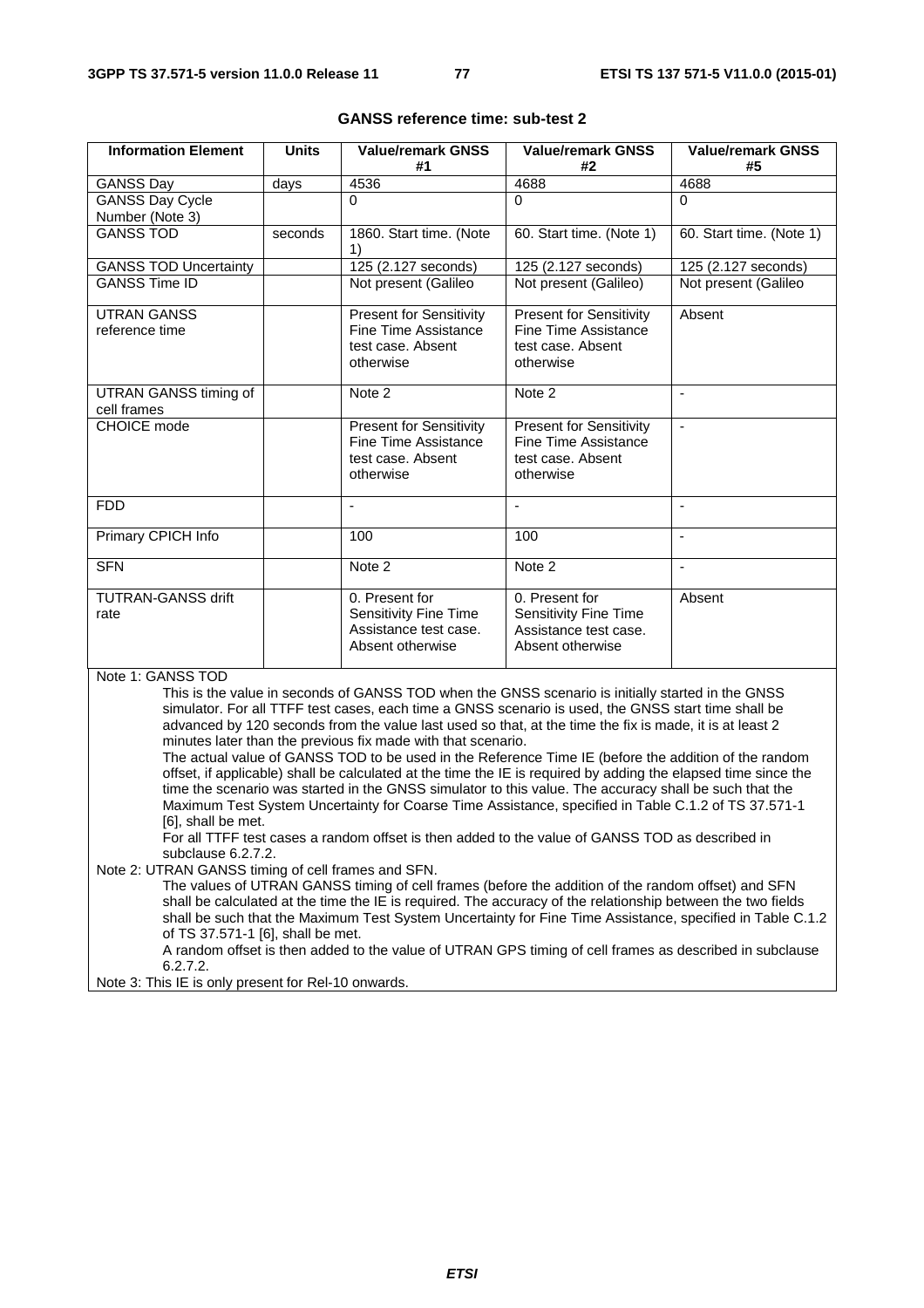### Assistance Data Time Model

Contents of UE positioning GANSS time model (sub-test 4)

| <b>Information Element</b>                          | <b>Units</b> | Value/remark GNSS #1 | Value/remark GNSS #2 | Value/remark GNSS #5 |
|-----------------------------------------------------|--------------|----------------------|----------------------|----------------------|
| <b>GANSS Time Model</b>                             |              | 1860(s)              | 432060 (s)           | 432060 (s)           |
| Reference Time                                      |              |                      |                      |                      |
| $T_{\sf A0}$                                        | seconds      | -0                   |                      |                      |
| GNSS TOD ID                                         |              | $0$ (GPS)            | 0(GPS)               | $0$ (GPS)            |
| Delta T (Note 1)                                    | seconds      | -15                  | 15                   | 15                   |
| Note 1: This IE is only present for Rel-10 onwards. |              |                      |                      |                      |

#### **GANSS time model**

### Assistance Data Reference UE Position

 The uncertainty of the semi-major axis is 3 km. The uncertainty of the semi-minor axis is 3 km. The orientation of the major axis is 0 degrees. The uncertainty of the altitude information is 500 m. The confidence factor is 68%.

Contents of UE positioning GPS reference UE position (sub-tests 3 and 4)

#### **Information Element Units Value/remark GNSS #1 Value/remark GNSS #2 Value/remark GNSS #5** Latitude sign  $\begin{vmatrix} 0 & 0 & 0 \\ 0 & 0 & 0 \\ 0 & 0 & 0 \\ 0 & 0 & 0 \\ 0 & 0 & 0 \\ 0 & 0 & 0 \\ 0 & 0 & 0 \\ 0 & 0 & 0 \\ 0 & 0 & 0 \\ 0 & 0 & 0 \\ 0 & 0 & 0 \\ 0 & 0 & 0 \\ 0 & 0 & 0 \\ 0 & 0 & 0 & 0 \\ 0 & 0 & 0 & 0 \\ 0 & 0 & 0 & 0 \\ 0 & 0 & 0 & 0 \\ 0 & 0 & 0 & 0 & 0 \\ 0 & 0 & 0 & 0 & 0 \\ 0 & 0 &$ Degrees of latitude degrees 35.744287 37.414831 37.414831 Degrees of longitude degrees 139.680176 | -122.017701 | -122.017701 **Altitude** Direction<br>Altitude 0 0 0 0 Altitude | m | 300 50 50 50 50 **Uncertainty** semi-major m | 3000 | 3000 | 3000 | 3000 **Uncertainty** semi-minor m | 3000 | 3000 | 3000 | 3000 Orientation of major axis degrees 0 0 0 0 0 0 **Uncertainty** altitude m | 500 | 500 | 500 | 500 Confidence % 68 68 68

#### **GPS reference UE position**

Contents of UE positioning GANSS reference UE position (sub-tests 1 and 2)

## **GANSS reference UE position**

| <b>Information</b><br><b>Element</b> | <b>Units</b> | Value/remark GNSS #1 | <b>Value/remark GNSS #2</b> | Value/remark GNSS #5 |
|--------------------------------------|--------------|----------------------|-----------------------------|----------------------|
| Latitude sign                        |              | 0                    | 0                           | 0                    |
| Degrees Of<br>Latitude               | degrees      | 35.744287            | 37.414831                   | 37.414831            |
| Degrees Of<br>Longitude              | degrees      | 139.680176           | -122.017701                 | -122.017701          |
| Altitude<br><b>Direction</b>         |              | 0                    | 0                           | $\Omega$             |
| Altitude                             | m            | 300                  | 50                          | 50                   |
| Uncertainty<br>semi-major            | m            | 3000                 | 3000                        | 3000                 |
| Uncertainty<br>semi-minor            | m            | 3000                 | 3000                        | 3000                 |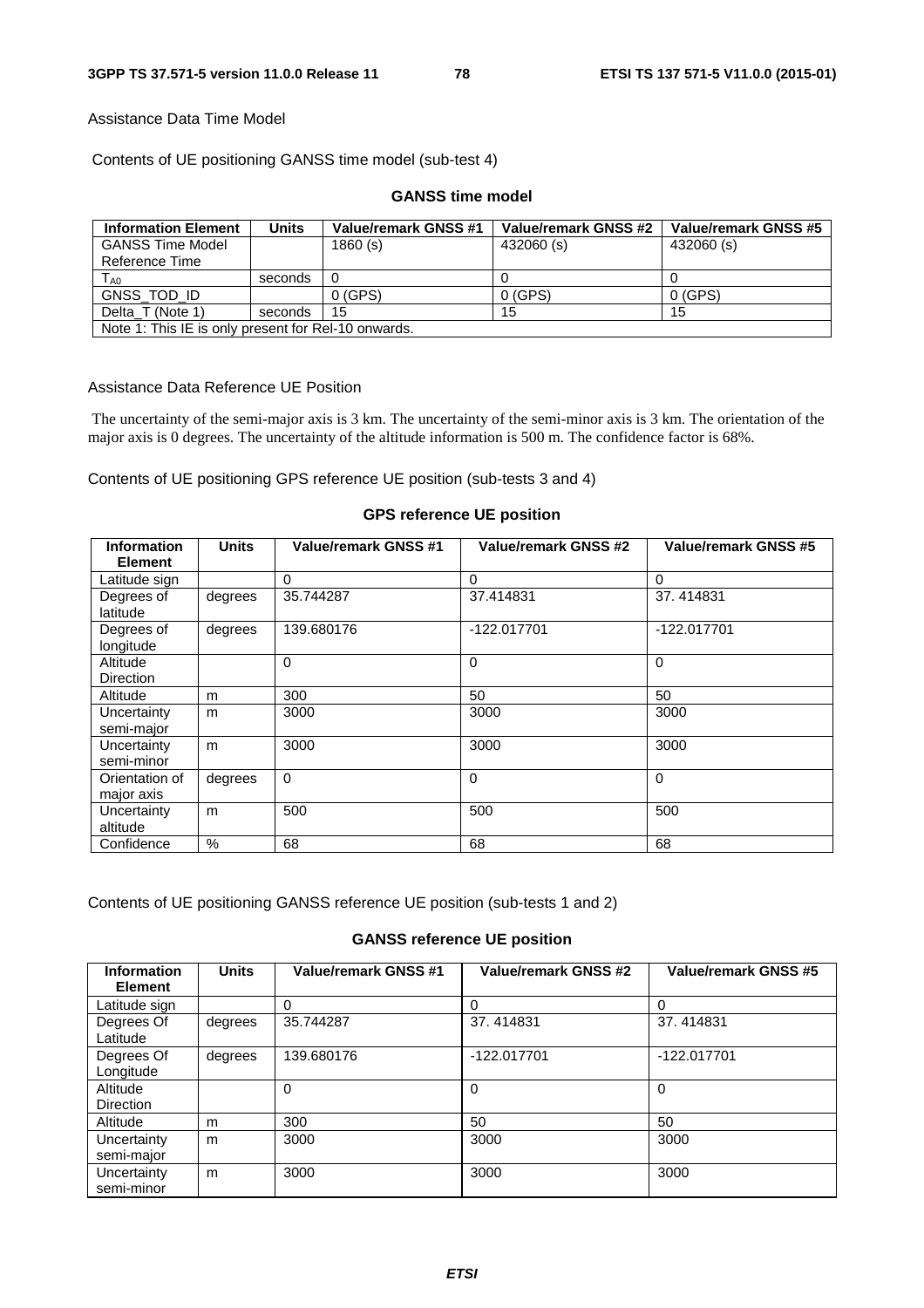| <b>Information</b><br><b>Element</b> | Units   | Value/remark GNSS #1 | Value/remark GNSS #2 | Value/remark GNSS #5 |
|--------------------------------------|---------|----------------------|----------------------|----------------------|
| Orientation of<br>major axis         | degrees | 0                    |                      |                      |
| Uncertainty<br>Altitude              | m       | 500                  | 500                  | 500                  |
| Confidence                           | %       | 68                   | 68                   | 68                   |

### Assistance Data Navigation Model

Contents of UE positioning GPS navigation model (sub-tests 3 and 4)

## **Satellite Information**

| <b>Information Element</b> | Units | <b>Value/remark GNSS</b><br>₩. | <b>Value/remark GNSS</b> | <b>Value/remark GNSS</b><br>#5 |
|----------------------------|-------|--------------------------------|--------------------------|--------------------------------|
| Number of satellites       |       |                                |                          |                                |

# **GPS Navigation Model (Fields occurring once per satellite)**

| <b>Information</b>                                                                             | <b>Units</b> | Value/remark GNSS #1    | Value/remark GNSS #2       | Value/remark GNSS #5       |  |  |
|------------------------------------------------------------------------------------------------|--------------|-------------------------|----------------------------|----------------------------|--|--|
| <b>Element</b>                                                                                 |              |                         |                            |                            |  |  |
| SatID                                                                                          |              | PRNs: 1, 4, 11, 17, 19, | PRNs: 1, 7, 8, 11, 15, 17, | PRNs: 1, 7, 8, 11, 15, 17, |  |  |
|                                                                                                |              | 20, 23, 28, 32          | 26, 27, 28                 | 26, 27, 28                 |  |  |
| <b>Satellite Status</b><br>0 (Note)<br>0 (Note)<br>0 (Note)<br><b>Boolean</b>                  |              |                         |                            |                            |  |  |
| Note: For consistency Satellite Status is also given in file: Perf GPS Navigation model XX.csv |              |                         |                            |                            |  |  |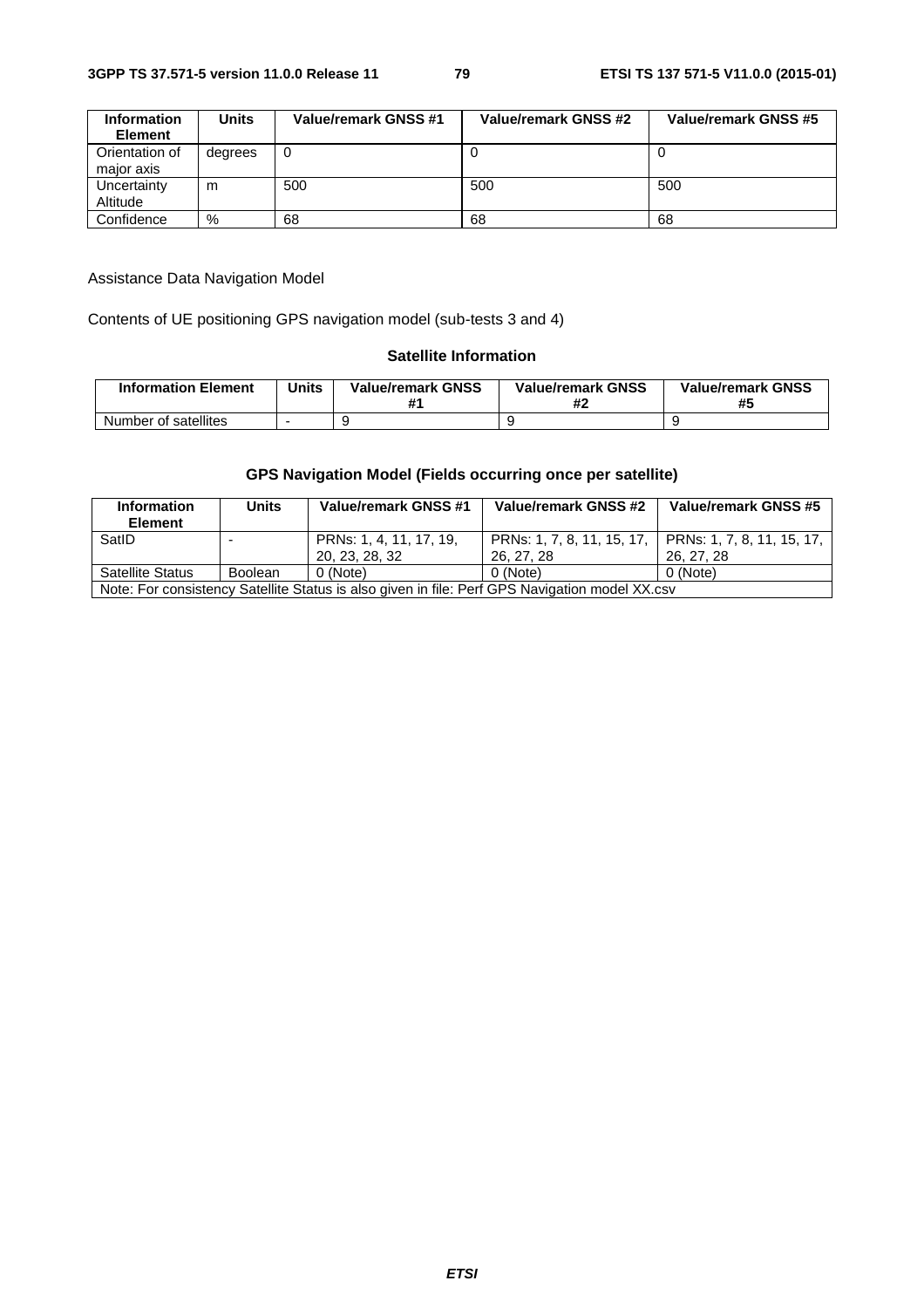| <b>Information Element</b> | <b>Units</b>         | <b>Value/remark GNSS All</b>               |
|----------------------------|----------------------|--------------------------------------------|
| C/A or P on L2             | <b>Boolean</b>       | See file: Perf GPS Navigation model XX.csv |
| <b>URA Index</b>           | <b>Boolean</b>       | See file: Perf GPS Navigation model XX.csv |
| SV Health                  | <b>Boolean</b>       | See file: Perf GPS Navigation model XX.csv |
| <b>IODC</b>                |                      | See file: Perf GPS Navigation model XX.csv |
| L <sub>2</sub> P Data Flag | <b>Boolean</b>       | See file: Perf GPS Navigation model XX.csv |
| SF 1 Reserved              |                      | See file: Perf GPS Navigation model XX.csv |
| SF 2 Reserved              |                      | See file: Perf GPS Navigation model XX.csv |
| SF 3 Reserved              | $\blacksquare$       | See file: Perf GPS Navigation model XX.csv |
| SF 4 Reserved              |                      | See file: Perf GPS Navigation model XX.csv |
| $T_{GD}$                   | Sec                  | See file: Perf GPS Navigation model XX.csv |
| $t_{oc}$                   | Sec                  | See file: Perf GPS Navigation model XX.csv |
| af <sub>2</sub>            | sec/sec <sup>2</sup> | See file: Perf GPS Navigation model XX.csv |
| af <sub>1</sub>            | sec/sec              | See file: Perf GPS Navigation model XX.csv |
| af <sub>0</sub>            | <b>Sec</b>           | See file: Perf GPS Navigation model XX.csv |
| $C_{\rm rs}$               | <b>Meters</b>        | See file: Perf GPS Navigation model XX.csv |
| $\Delta n$                 | semi-circles/sec     | See file: Perf GPS Navigation model XX.csv |
| $M_0$                      | semi-circles         | See file: Perf GPS Navigation model XX.csv |
| $C_{uc}$                   | Radians              | See file: Perf GPS Navigation model XX.csv |
| E                          |                      | See file: Perf GPS Navigation model XX.csv |
| $C_{us}$                   | Radians              | See file: Perf GPS Navigation model XX.csv |
| $(A)^{1/2}$                | meters $^{1/2}$      | See file: Perf GPS Navigation model XX.csv |
| $t_{\rm oe}$               | Sec                  | See file: Perf GPS Navigation model XX.csv |
| Fit Interval Flag          | Boolean              | See file: Perf GPS Navigation model XX.csv |
| <b>AODO</b>                | Sec                  | See file: Perf GPS Navigation model XX.csv |
| $C_{ic}$                   | Radians              | See file: Perf GPS Navigation model XX.csv |
| OMEGA <sub>0</sub>         | semi-circles         | See file: Perf GPS Navigation model XX.csv |
| $C_{is}$                   | Radians              | See file: Perf GPS Navigation model XX.csv |
| $i_0$                      | semi-circles         | See file: Perf GPS Navigation model XX.csv |
| $C_{rc}$                   | <b>Meters</b>        | See file: Perf GPS Navigation model XX.csv |
| $\omega$                   | semi-circles         | See file: Perf GPS Navigation model XX.csv |
| OMEGAdot                   | semi-circles/sec     | See file: Perf GPS Navigation model XX.csv |
| Idot                       | semi-circles/sec     | See file: Perf GPS Navigation model XX.csv |

| GPS Ephemeris and Clock Correction parameters (Fields occurring once per satellite) |
|-------------------------------------------------------------------------------------|
|-------------------------------------------------------------------------------------|

Contents of UE positioning GANSS navigation model (sub-test 2, 8)

# **GANSS navigation model**

| <b>Information Element</b> | Units | <b>Value/remark GNSS All</b> |
|----------------------------|-------|------------------------------|
| Non-Broadcast Indication   | -     | Not present                  |

## **Satellite Information**

| <b>Information Element</b> | Units | <b>Value/remark GNSS</b> | <b>Value/remark GNSS</b><br>Ħ. | <b>Value/remark GNSS</b><br>#5 |
|----------------------------|-------|--------------------------|--------------------------------|--------------------------------|
| Number of satellites       |       |                          |                                |                                |

## **GANSS navigation model (Fields occurring once per satellite)**

| <b>Information Element</b>                                                                           | <b>Units</b> | <b>Value/remark GNSS</b> | <b>Value/remark GNSS</b><br>#2                                | <b>Value/remark GNSS</b><br>#5  |  |
|------------------------------------------------------------------------------------------------------|--------------|--------------------------|---------------------------------------------------------------|---------------------------------|--|
| SatID                                                                                                |              | 21                       | 4, 5, 10, 11, 18, 19, 20,   4, 5, 14, 15, 16, 26, 29,  <br>30 | 4, 5, 14, 15, 16, 26, 29,<br>30 |  |
| SV Health                                                                                            |              | 0 (Note)                 | 0 (Note)                                                      | 0 (Note)                        |  |
| <b>IOD</b>                                                                                           |              | 0 (Note)                 | 0 (Note)                                                      | 0 (Note)                        |  |
| Note: For consistency SV Health and IOD are also given in file: Perf Galileo Navigation model XX.csv |              |                          |                                                               |                                 |  |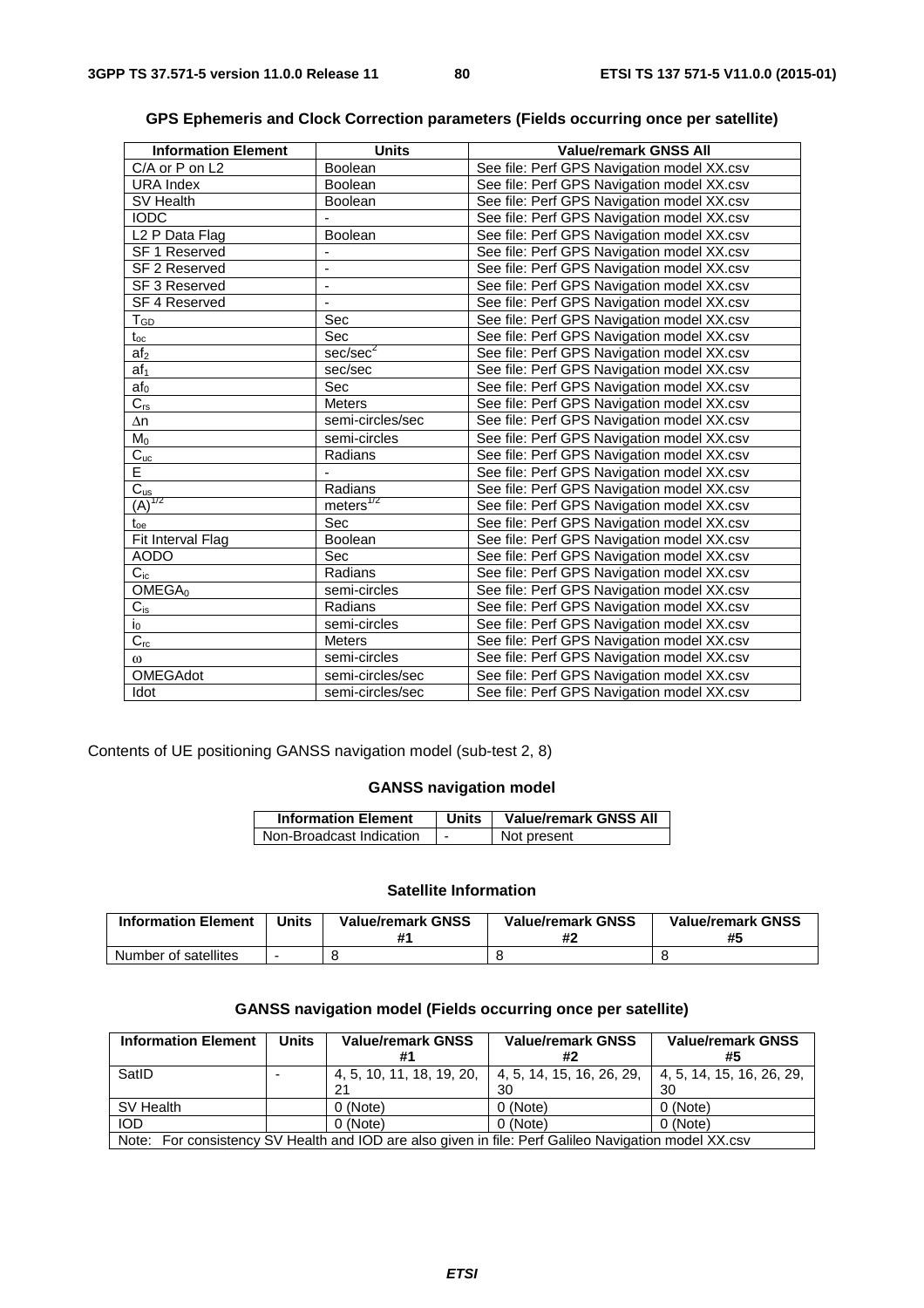### **GANSS Clock Model (Fields occurring once per satellite)**

**Galileo Satellite clock model ("Model 1")** 

| <b>Information Element</b> | Units | <b>Value/remark GNSS All</b>                   |
|----------------------------|-------|------------------------------------------------|
| toc                        |       | See file: Perf Galileo Navigation model XX.csv |
| af <sub>2</sub>            |       | See file: Perf Galileo Navigation model XX.csv |
| af1                        |       | See file: Perf Galileo Navigation model XX.csv |
| af0                        |       | See file: Perf Galileo Navigation model XX.csv |
| TGD                        |       | See file: Perf Galileo Navigation model XX.csv |

## **GANSS Orbit Model (Fields occurring once per satellite)**

| <b>Information Element</b> | <b>Units</b> | <b>Value/remark GNSS All</b>                   |
|----------------------------|--------------|------------------------------------------------|
| toe                        |              | See file: Perf Galileo Navigation model XX.csv |
| $\omega$                   |              | See file: Perf Galileo Navigation model XX.csv |
| Δn                         |              | See file: Perf Galileo Navigation model XX.csv |
| M <sub>0</sub>             |              | See file: Perf Galileo Navigation model XX.csv |
| <b>OMEGAdot</b>            |              | See file: Perf Galileo Navigation model XX.csv |
| e                          |              | See file: Perf Galileo Navigation model XX.csv |
| Idot                       |              | See file: Perf Galileo Navigation model XX.csv |
| sqrtA                      |              | See file: Perf Galileo Navigation model XX.csv |
| i0                         |              | See file: Perf Galileo Navigation model XX.csv |
| OMEGA0                     |              | See file: Perf Galileo Navigation model XX.csv |
| Crs                        |              | See file: Perf Galileo Navigation model XX.csv |
| <b>Cis</b>                 |              | See file: Perf Galileo Navigation model XX.csv |
| Cus                        |              | See file: Perf Galileo Navigation model XX.csv |
| Crc                        |              | See file: Perf Galileo Navigation model XX.csv |
| Cic                        |              | See file: Perf Galileo Navigation model XX.csv |
| Cuc                        |              | See file: Perf Galileo Navigation model XX.csv |

### **Galileo orbit model: Keplerian Parameters ("Model 1")**

Contents of UE positioning GANSS additional navigation models (sub-tests 1 and 4)

### **GANSS additional navigation models**

| <b>Information Element</b> | <b>Units</b> | <b>Value/remark GNSS</b><br>All |
|----------------------------|--------------|---------------------------------|
| Non-Broadcast Indication   | ۰            | Not present                     |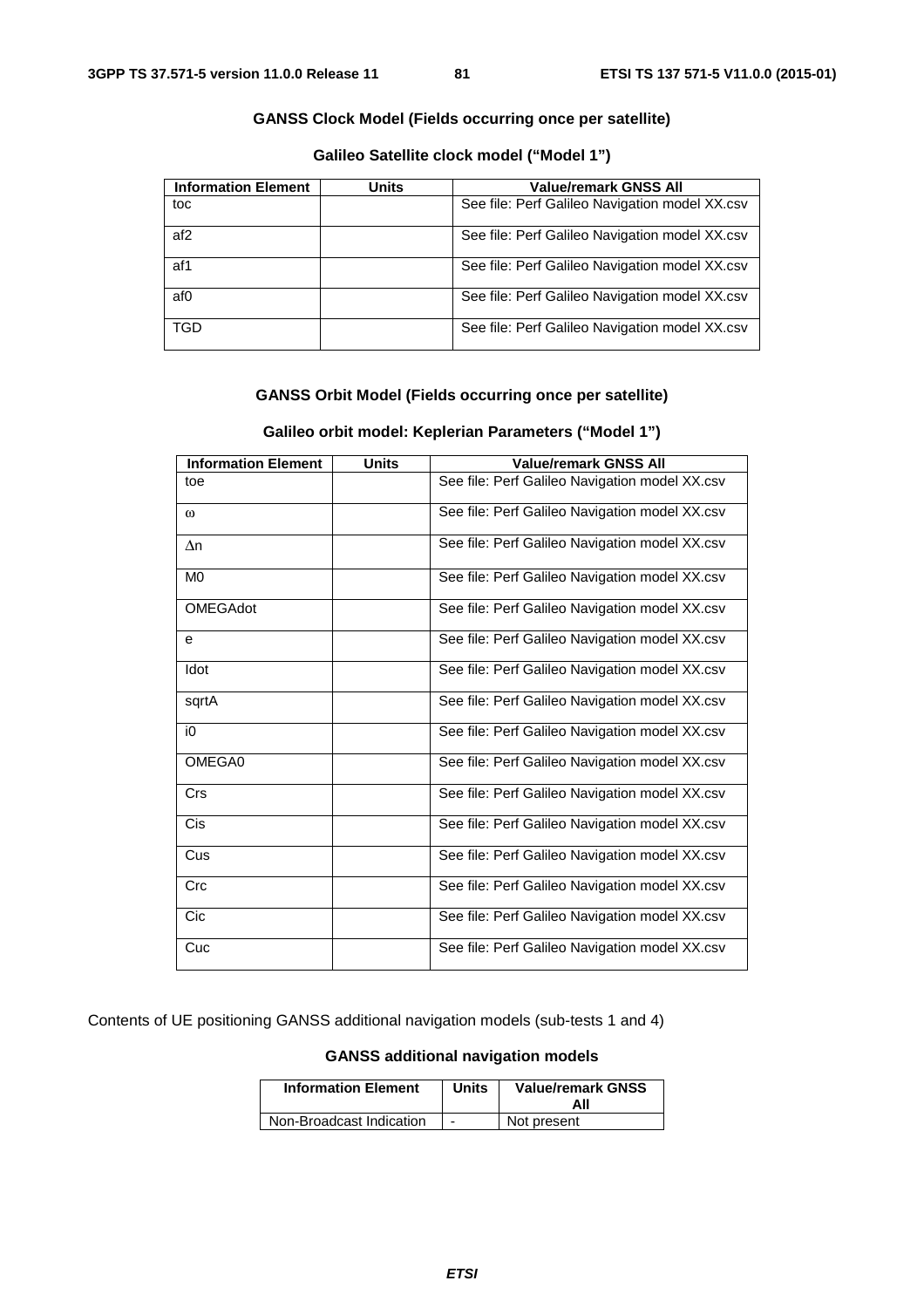### **Satellite Information**

| <b>Information Element</b> | <b>Units</b> | <b>Value/remark GNSS</b> | <b>Value/remark GNSS</b> | <b>Value/remark GNSS</b><br>#5 |
|----------------------------|--------------|--------------------------|--------------------------|--------------------------------|
| Number of satellites       |              |                          |                          |                                |

## **GANSS additional navigation models (Fields occurring once per satellite)**

| <b>Information Element</b>                                                                           | Units                    | Value/remark GNSS #1      | Value/remark GNSS #2       | <b>Value/remark GNSS #5</b> |
|------------------------------------------------------------------------------------------------------|--------------------------|---------------------------|----------------------------|-----------------------------|
| SatID                                                                                                | $\overline{\phantom{0}}$ | Slot Numbers: 3, 4, 5, 9, | Slot Numbers: 1, 8, 9, 10, | Slot Numbers: 1, 8, 9, 10,  |
|                                                                                                      |                          | 10, 18, 19, 20            | 16, 19, 20, 21             | 16. 19. 20. 21              |
| SV Health                                                                                            |                          | 000000 (Note)             | 000000 (Note)              | 000000 (Note)               |
| <b>IOD</b>                                                                                           |                          | 225 (Note)                | 195 (Note)                 | 195 (Note)                  |
| Note: For consistency SV Health and IOD are also given in file: Perf GLONASS Navigation model XX.csv |                          |                           |                            |                             |

### **GANSS additional clock models (Fields occurring once per satellite)**

# **GLONASS Satellite Clock Model ("Model 4")**

| <b>Information Element</b> | <b>Units</b> | <b>Value/remark GNSS All</b>            |
|----------------------------|--------------|-----------------------------------------|
| $\tau_{n}(t_{b})$          | Seconds      | See file: Perf GLONASS Navigation model |
|                            |              | XX.csv                                  |
| $\gamma_n(t_b)$            |              | See file: Perf GLONASS Navigation model |
|                            |              | XX.csv                                  |
| $\Delta\tau_{\rm n}$       | Seconds      | See file: Perf GLONASS Navigation model |
|                            |              | XX.csv                                  |

### **GANSS additional orbit models (Fields occurring once per satellite)**

## **GLONASS Earth-Centered, Earth-fixed Parameters ("Model 4")**

| <b>Information Element</b> | <b>Units</b>        | <b>Value/remark GNSS All</b>            |
|----------------------------|---------------------|-----------------------------------------|
| $E_n$                      | Days                | See file: Perf GLONASS Navigation model |
|                            |                     | XX.csv                                  |
| P <sub>1</sub>             | <b>Minutes</b>      | See file: Perf GLONASS Navigation model |
|                            |                     | XX.csv                                  |
| P <sub>2</sub>             |                     | See file: Perf GLONASS Navigation model |
|                            |                     | XX.csv                                  |
| м                          |                     | See file: Perf GLONASS Navigation model |
|                            |                     | XX.csv                                  |
| $x_n(t_h)$                 | <b>Km</b>           | See file: Perf GLONASS Navigation model |
|                            |                     | XX.csv                                  |
| $\dot{x}_n(t_b)$           | km/sec              | See file: Perf GLONASS Navigation model |
|                            |                     | XX.csv                                  |
| $\ddot{x}_n(t_h)$          | km/sec <sup>2</sup> | See file: Perf GLONASS Navigation model |
|                            |                     | XX.csv                                  |
| $y_n(t_h)$                 | K <sub>m</sub>      | See file: Perf GLONASS Navigation model |
|                            |                     | XX.csv                                  |
| $\dot{y}_n(t_h)$           | km/sec              | See file: Perf GLONASS Navigation model |
|                            |                     | XX.csv                                  |
| $\ddot{y}_n(t_h)$          | km/sec <sup>2</sup> | See file: Perf GLONASS Navigation model |
|                            |                     | XX.csv                                  |
| $z_n(t_h)$                 | Km                  | See file: Perf GLONASS Navigation model |
|                            |                     | XX.csv                                  |
| $\dot{z}_n(t_b)$           | km/sec              | See file: Perf GLONASS Navigation model |
|                            |                     | XX.csv                                  |
| $\ddot{z}_n(t_h)$          | km/sec <sup>2</sup> | See file: Perf GLONASS Navigation model |
|                            |                     | XX.csv                                  |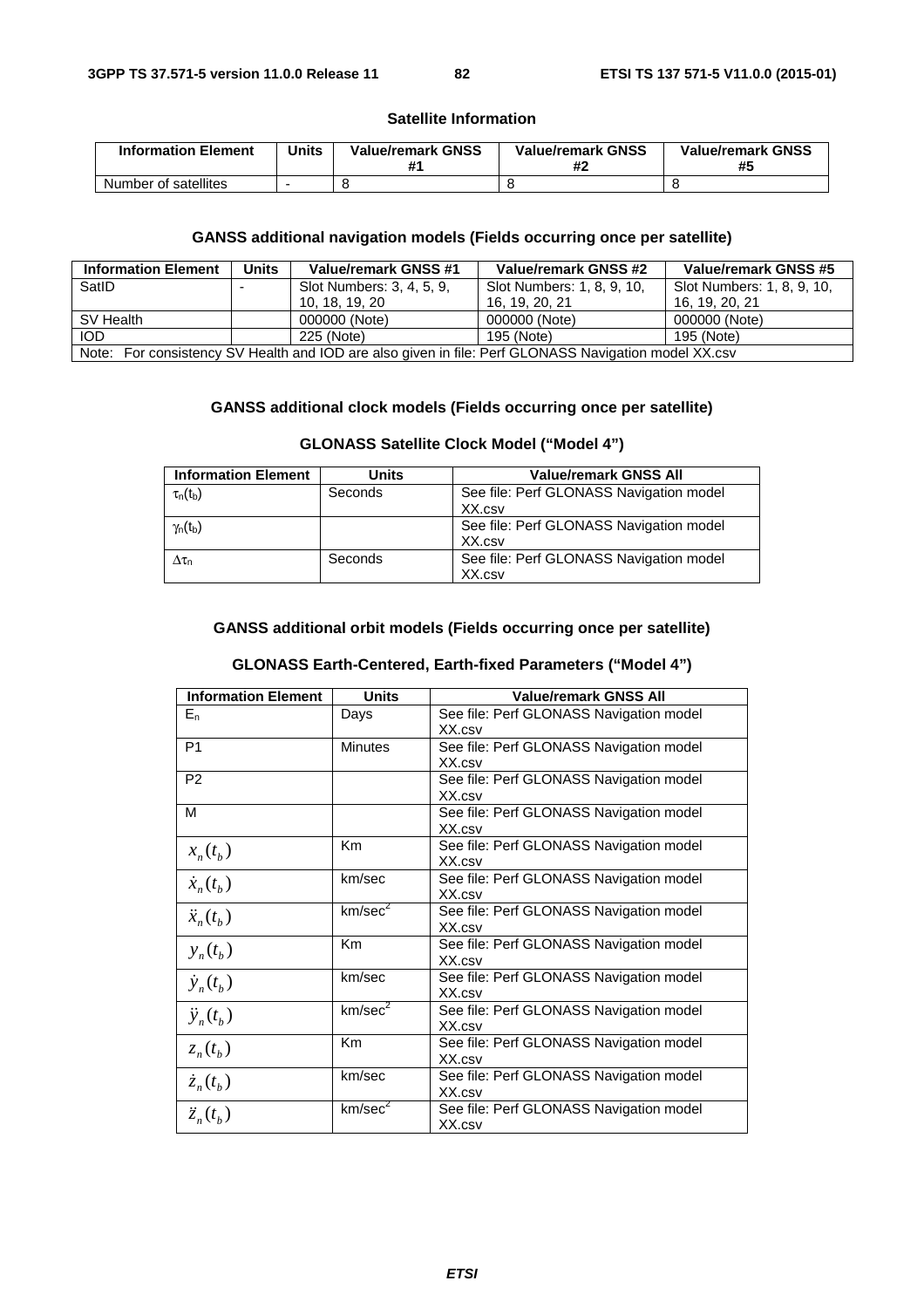Assistance Data Ionospheric Model

## **Contents of UE positioning GPS ionospheric model (sub-tests 3 and 4)**

| <b>GPS</b><br>lonospheric<br><b>Model</b><br><b>Information</b><br><b>Element</b> | <b>Units</b>                   | <b>Value/remark GNSS All</b> |
|-----------------------------------------------------------------------------------|--------------------------------|------------------------------|
| $\alpha_0$                                                                        | Seconds                        | 4.6566129 10E-9              |
| $\alpha_1$                                                                        | sec/semi-circle                | 1.4901161 10E-8              |
| $\alpha_2$                                                                        | sec/(semi-circle) $2^2$        | -5.96046 10E-8               |
| $\alpha_3$                                                                        | sec/(semi-circle) <sup>3</sup> | -5.96046 10E-8               |
| βo                                                                                | Seconds                        | 79872                        |
| ß1                                                                                | sec/semi-circle                | 65536                        |
| ß2                                                                                | sec/(semi-circle) <sup>2</sup> | -65536                       |
| β3                                                                                | sec/(semi-circle) <sup>3</sup> | $-393216$                    |

Contents of UE positioning GANSS ionospheric model (sub-test 2, 8)

## **GANSS ionospheric model**

| <b>Information Element</b>                   | <b>Units</b> | <b>Value/remark GNSS All</b> |
|----------------------------------------------|--------------|------------------------------|
| $a_{i0}$                                     |              | 64.4                         |
| $a_{i1}$                                     |              |                              |
| $a_{i2}$                                     |              |                              |
| <b>GANSS lonosphere Regional Storm Flags</b> |              |                              |
| Storm Flag 1                                 |              |                              |
| Storm Flag 2                                 |              |                              |
| Storm Flag 3                                 |              |                              |
| Storm Flag 4                                 |              |                              |
| Storm Flag 5                                 |              |                              |

Contents of UE positioning GANSS additional ionospheric model (sub-test 1)

## **GANSS additional ionospheric model**

| <b>Information</b><br><b>Element</b> | <b>Units</b>                   | <b>Value/remark GNSS All</b> |
|--------------------------------------|--------------------------------|------------------------------|
| Data Id                              |                                | 00                           |
| $\alpha_0$                           | Seconds                        | 4.6566129 10E-9              |
| $\alpha_1$                           | sec/semi-circle                | 1.4901161 10E-8              |
| $\alpha_2$                           | $sec/(semi-circle)^2$          | -5.96046 10E-8               |
| $\alpha_3$                           | sec/(semi-circle) <sup>3</sup> | -5.96046 10E-8               |
| $\beta_0$                            | Seconds                        | 79872                        |
| $\beta_1$                            | sec/semi-circle                | 65536                        |
| $\beta_2$                            | sec/(semi-circle) <sup>2</sup> | -65536                       |
| $\beta_3$                            | sec/(semi-circle) <sup>3</sup> | -393216                      |

Assistance Data Almanac

Contents of UE positioning GPS almanac (sub-tests 3 and 4)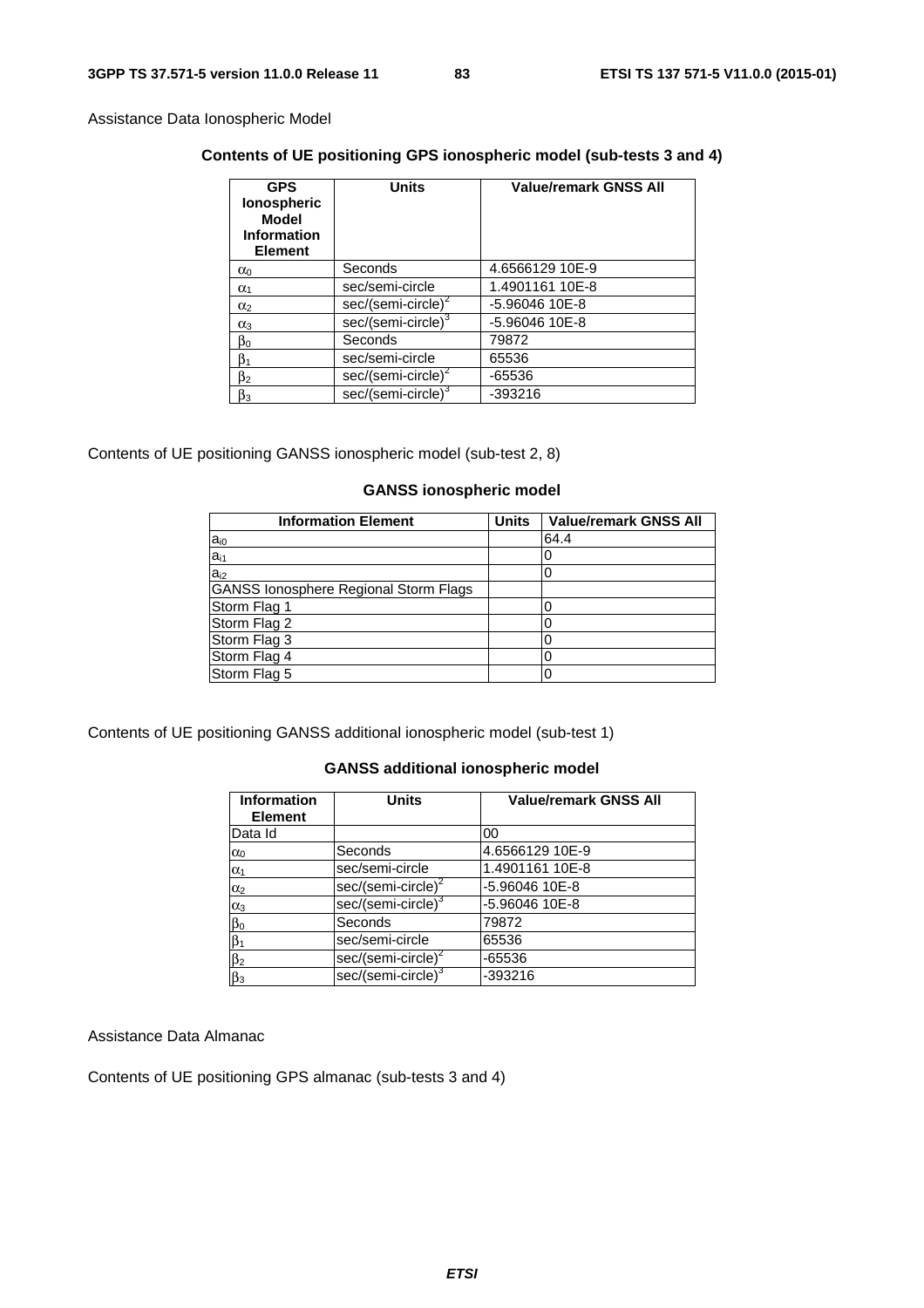| <b>Informatio</b><br>n Element                      | Units | Value/remark GNSS #1 | Value/remark GNSS #2 | Value/remark GNSS #5 |
|-----------------------------------------------------|-------|----------------------|----------------------|----------------------|
| WN <sub>a</sub>                                     | Weeks | 1669                 | 1691                 | 1691                 |
| Complete<br>Almanac<br>Provided<br>(Note 1)         |       | TRUE                 | <b>TRUE</b>          | <b>TRUE</b>          |
| Note 1: This IE is only present for Rel-10 onwards. |       |                      |                      |                      |

### **GPS Almanac (Field occurring once per message)**

### **Satellite Information**

| <b>Information Element</b> | Jnits | <b>Value/remark GNSS All</b> |
|----------------------------|-------|------------------------------|
| Number of satellites       |       |                              |

## **GPS Almanac (Fields occurring once per satellite)**

| <b>Information Element</b> | Jnits | <b>Value/remark GNSS All</b>      |
|----------------------------|-------|-----------------------------------|
| DataID                     | -     | See file: Perf GPS Almanac XX.csv |

## **GPS Almanac (Fields occurring once per satellite)**

| <b>Information</b><br><b>Element</b> | Units | Value/remark GNSS #1                                                                                                | Value/remark GNSS #2                                                                                                 | Value/remark GNSS #5                                                                                                 |
|--------------------------------------|-------|---------------------------------------------------------------------------------------------------------------------|----------------------------------------------------------------------------------------------------------------------|----------------------------------------------------------------------------------------------------------------------|
| SatID                                |       | PRNs: 1, 2, 4, 5, 6, 7, 8,<br>9, 10, 11, 14, 15, 16,<br>17, 18, 19, 20, 21, 22,<br>23, 25, 26, 27, 28, 29,<br>30.32 | PRNs: 1, 2, 3, 5, 6, 7, 8,<br>9, 10, 11, 12, 13, 14, 15,<br>16, 17, 18, 19, 20, 21,<br>22, 23, 25, 26, 27, 28,<br>30 | PRNs: 1, 2, 3, 5, 6, 7, 8,<br>9, 10, 11, 12, 13, 14, 15,<br>16, 17, 18, 19, 20, 21,<br>22, 23, 25, 26, 27, 28,<br>30 |

## **GPS Almanac (Fields occurring once per satellite)**

| <b>Information</b><br><b>Element</b> | <b>Units</b>           | <b>Value/remark GNSS All</b>         |
|--------------------------------------|------------------------|--------------------------------------|
| e                                    | Dimensionless          | See file: Perf GPS Almanac<br>XX.csv |
| $t_{oa}$                             | Sec                    | See file: Perf GPS Almanac<br>XX.csv |
| δi                                   | semi-circles           | See file: Perf GPS Almanac<br>XX.csv |
| <b>OMEGADOT</b>                      | semi-circles/sec       | See file: Perf GPS Almanac<br>XX.csv |
| SV Health                            | Boolean                | See file: Perf GPS Almanac<br>XX.csv |
| $A^{\frac{7}{2}}$                    | meters $\sqrt[7/2]{ }$ | See file: Perf GPS Almanac<br>XX.csv |
| OMEGA <sub>0</sub>                   | semi-circles           | See file: Perf GPS Almanac<br>XX.csv |
| $M_0$                                | semi-circles           | See file: Perf GPS Almanac<br>XX.csv |
| $\omega$                             | semi-circles           | See file: Perf GPS Almanac<br>XX.csv |
| $af_0$                               | Seconds                | See file: Perf GPS Almanac<br>XX.csv |
| af <sub>1</sub>                      | sec/sec                | See file: Perf GPS Almanac<br>XX.csv |

Contents of UE positioning GANSS almanac (sub-tests 1, 2 and 4)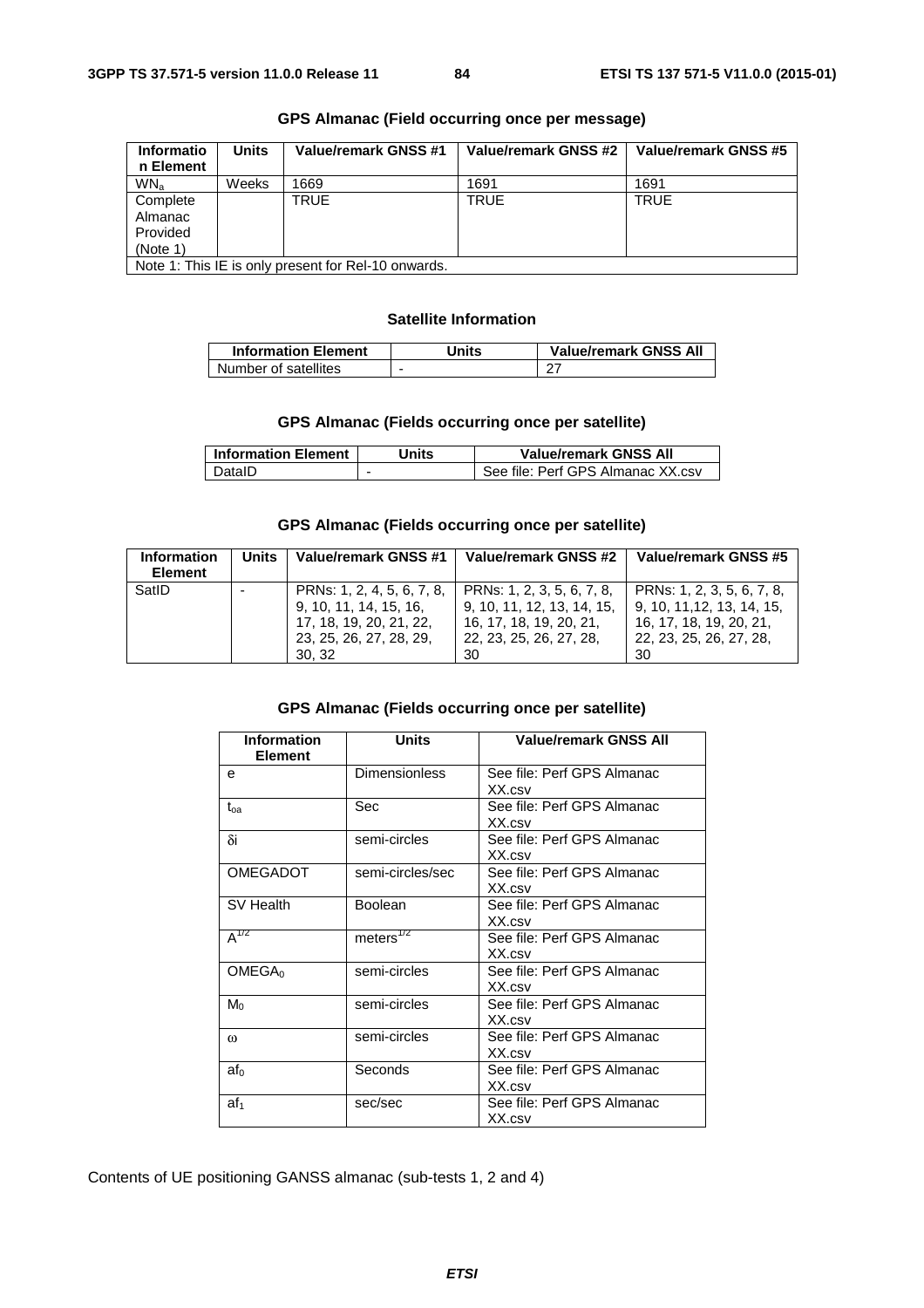| <b>Information</b><br><b>Element</b>                | <b>Units</b> | Value/remark<br><b>GNSS #1</b> | Value/remark<br><b>GNSS#2</b> | <b>Value/remark</b><br><b>GNSS #5</b> |
|-----------------------------------------------------|--------------|--------------------------------|-------------------------------|---------------------------------------|
| Week Number                                         | Weeks        | N/A                            | N/A                           | N/A                                   |
| Complete                                            |              | <b>TRUE</b>                    | <b>TRUE</b>                   | <b>TRUE</b>                           |
| Almanac                                             |              |                                |                               |                                       |
| Provided (Note 1)                                   |              |                                |                               |                                       |
| Note 1: This IE is only present for Rel-10 onwards. |              |                                |                               |                                       |

### **GANSS almanac: sub-tests 1, 4 (Field occurring once per message)**

## **Satellite Information GLO-KP: sub-tests 1, 4**

| <b>Information Element</b> | Units | Value/remark<br><b>GNSS All</b> |
|----------------------------|-------|---------------------------------|
| Number of satellites       |       |                                 |

### **GANSS almanac: sub-tests 1, 4 (Fields occurring once per satellite)**

| <b>Information</b>         | <b>Units</b>     | <b>Value/remark GNSS All</b>     |
|----------------------------|------------------|----------------------------------|
| <b>Element</b>             |                  |                                  |
| $N^A$                      | Days             | See file: Perf GLONASS Almanac   |
|                            |                  | XX.csv                           |
| $n^A$                      | ٠                | Slot Numbers: 1, 2, 3 22, 23, 24 |
| $H_n^A$                    |                  | See file: Perf GLONASS Almanac   |
|                            |                  | XX.csv                           |
| $\lambda_n^A$              | semi-circles     | See file: Perf GLONASS Almanac   |
|                            |                  | XX.csv                           |
| $t_{\lambda n}^{\text{A}}$ | Seconds          | See file: Perf GLONASS Almanac   |
|                            |                  | XX.csv                           |
| $\Delta i_n^A$             | semi-circles     | See file: Perf GLONASS Almanac   |
|                            |                  | XX.csv                           |
| $\Delta T_n^A$             | sec/orbit-period | See file: Perf GLONASS Almanac   |
|                            |                  | XX.csv                           |
| $\Delta T\_DOT_n^A$        | sec/orbit-period | See file: Perf GLONASS Almanac   |
|                            |                  | XX.csv                           |
| $\epsilon_n^A$             | dimensionless    | See file: Perf GLONASS Almanac   |
|                            |                  | XX.csv                           |
| $\omega_n^A$               | semi-circles     | See file: Perf GLONASS Almanac   |
|                            |                  | XX.csv                           |
| $\tau_n^A$                 | Seconds          | See file: Perf GLONASS Almanac   |
|                            |                  | XX.csv                           |
| $C_n^A$                    | dimensionless    | See file: Perf GLONASS Almanac   |
|                            |                  | XX.csv                           |
| $M_n^A$                    | dimensionless    | See file: Perf GLONASS Almanac   |
|                            |                  | XX.csv                           |

## **GLONASS Keplerian Parameters ("Model 5")**

## **GANSS almanac: sub-test 2, 8 (Field occurring once per message)**

| <b>Information</b><br><b>Element</b>                | <b>Units</b> | Value/remark<br><b>GNSS #1</b> | <b>Value/remark</b><br><b>GNSS #2</b> | Value/remark<br><b>GNSS #5</b> |
|-----------------------------------------------------|--------------|--------------------------------|---------------------------------------|--------------------------------|
| Week Number                                         | Weeks        | 645                            | 666                                   | 666                            |
| Complete                                            |              | <b>TRUE</b>                    | <b>TRUE</b>                           | <b>TRUE</b>                    |
| Almanac                                             |              |                                |                                       |                                |
| Provided (Note 1)                                   |              |                                |                                       |                                |
| Note 1: This IE is only present for Rel-10 onwards. |              |                                |                                       |                                |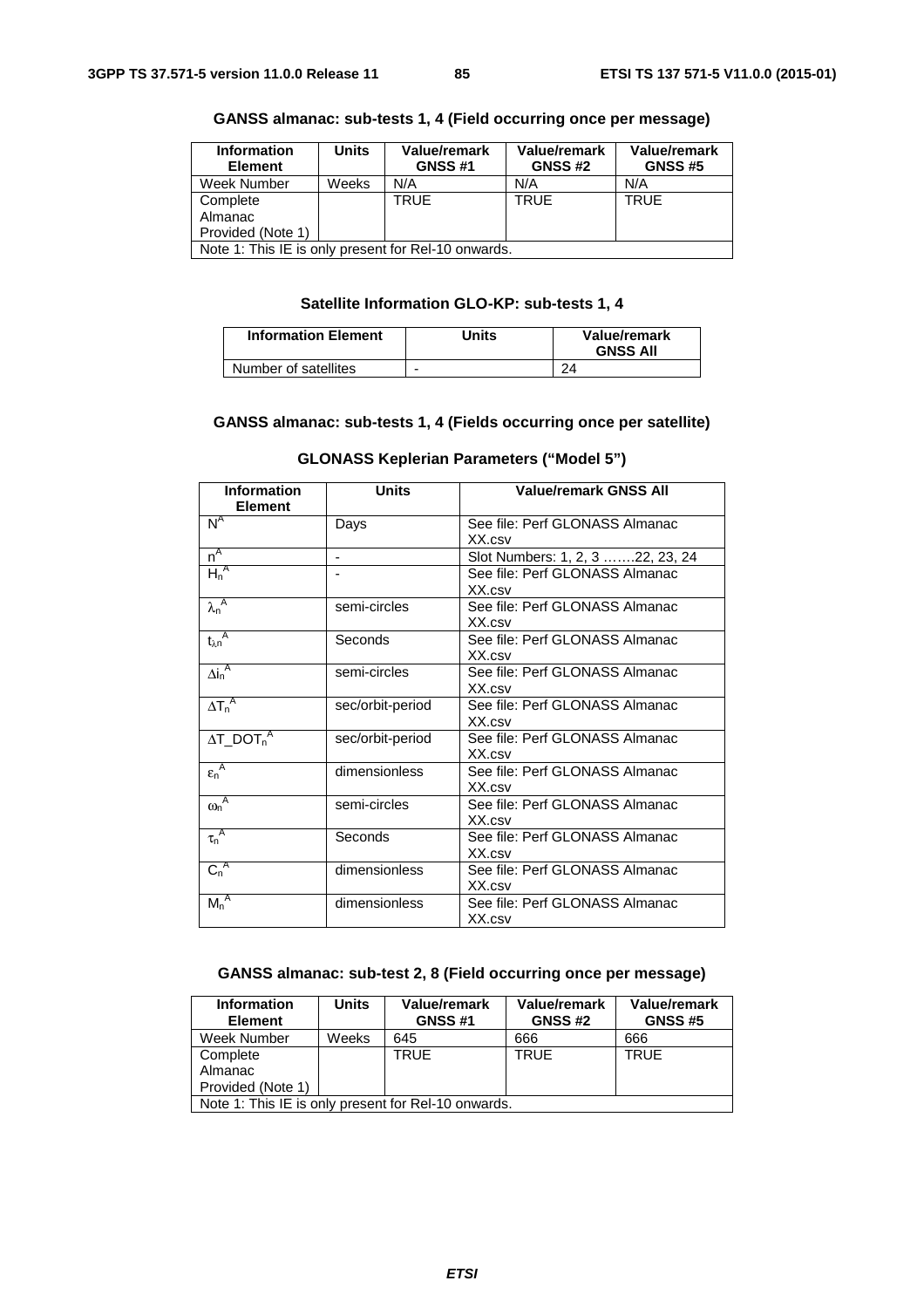### **GANSS almanac: sub-test 2, 8 (Field occurring once per message)**

| <b>Information</b><br><b>Element</b> | Units | Value/remark<br><b>GNSS #1</b> | Value/remark<br><b>GNSS #2</b> | Value/remark<br><b>GNSS #5</b> |
|--------------------------------------|-------|--------------------------------|--------------------------------|--------------------------------|
| 0 <sub>a</sub>                       |       | 147000                         | 147000                         | 147000                         |
| IOD <sub>a</sub>                     |       |                                |                                |                                |

## **Galileo Keplerian Parameters ("Model 1")**

#### **Satellite Information KP: sub-test 2, 8**

| <b>Information Element</b> | Jnits | <b>Value/remark GNSS All</b> |
|----------------------------|-------|------------------------------|
| Number of satellites       |       | 30                           |

### **GANSS almanac: sub-test 2, 8 (Fields occurring once per satellite)**

### **Galileo Keplerian Parameters ("Model 1")**

| Informatio<br>∣n Element | <b>Units</b> | Value/remark GNSS #1   | Value/remark GNSS #2   | Value/remark GNSS #5   |
|--------------------------|--------------|------------------------|------------------------|------------------------|
| I SV ID                  |              | PRN: 1, 2, 3, , 29, 30 | PRN: 1, 2, 3, , 29, 30 | PRN: 1, 2, 3, , 29, 30 |

# **GANSS almanac: sub-test 2, 8 (Fields occurring once per satellite)**

### **Galileo Keplerian Parameters ("Model 1")**

| <b>Information</b><br><b>Element</b> | <b>Units</b>     | <b>Value/remark GNSS All</b>          |
|--------------------------------------|------------------|---------------------------------------|
| F                                    |                  | See file: Perf Galileo Almanac XX.csv |
| δi                                   | semi-circles     | See file: Perf Galileo Almanac XX.csv |
| <b>OMEGADOT</b>                      | semi-circles/sec | See file: Perf Galileo Almanac XX.csv |
| SV Health KP                         |                  | See file: Perf Galileo Almanac XX.csv |
| delta $A^{1/2}$                      | $(meters)^{1/2}$ | See file: Perf Galileo Almanac XX.csv |
| OMEGA <sub>0</sub>                   | semi-circles     | See file: Perf Galileo Almanac XX.csv |
| Mo                                   | semi-circles     | See file: Perf Galileo Almanac XX.csv |
| $\omega$                             | semi-circles     | See file: Perf Galileo Almanac XX.csv |
| af <sub>0</sub>                      | Seconds          | See file: Perf Galileo Almanac XX.csv |
| af <sub>1</sub>                      | sec/sec          | See file: Perf Galileo Almanac XX.csv |

Assistance Data UTC Model

Contents of UE positioning GPS UTC model (sub-test 4)

## **GPS UTC model**

| <b>Information</b><br><b>Element</b> | <b>Units</b> | <b>Value/remark GNSS</b><br>#1 | <b>Value/remark GNSS</b><br>#2 | <b>Value/remark GNSS</b><br>#5 |
|--------------------------------------|--------------|--------------------------------|--------------------------------|--------------------------------|
| $A_1$                                | sec/sec      |                                |                                |                                |
| $A_0$                                | Seconds      |                                |                                |                                |
| $t_{\rm ot}$                         | Seconds      | 249856                         | 77824                          | 77824                          |
| WN <sub>t</sub>                      | Weeks        | 133                            | 155                            | 155                            |
| $\Delta t_{LS}$                      | Seconds      | 15                             | 15                             | 15                             |
| <b>WNLSF</b>                         | Weeks        | 158                            | 158                            | 158                            |
| <b>DN</b>                            | Days         |                                |                                |                                |
| $\Delta t_{\text{LSF}}$              | Seconds      | 16                             | 16                             | 16                             |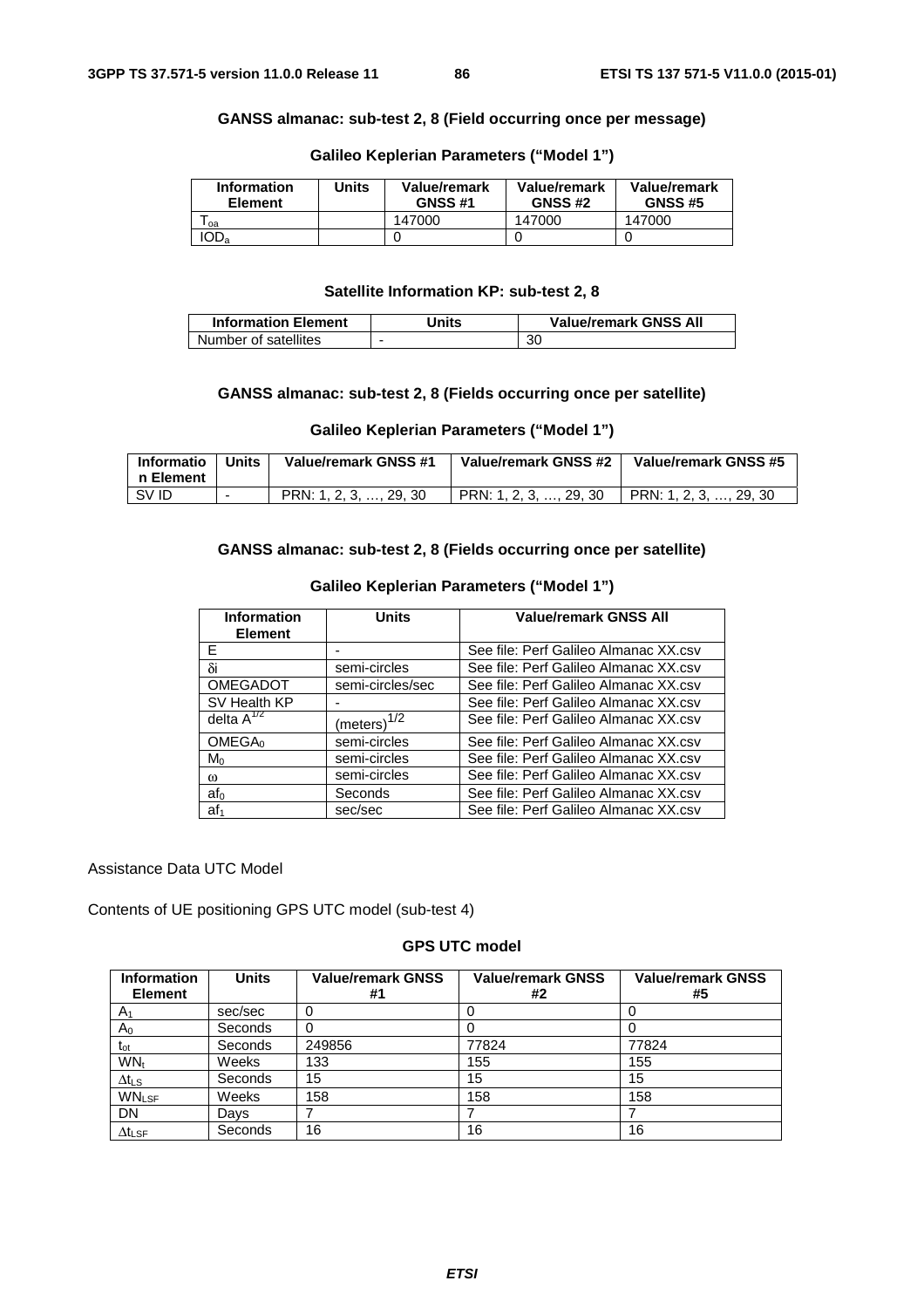Assistance Data Acquisition Assistance and Reference Measurement Information

Contents of UE positioning GPS acquisition assistance (sub-tests 3 and 4)

| GPS Acquisition Assistance (Fields occurring once per message) |  |  |  |
|----------------------------------------------------------------|--|--|--|
|                                                                |  |  |  |

| <b>Information Element</b>                                                                             | <b>Units</b> | <b>Value/remark GNSS</b>                                                                                    | <b>Value/remark GNSS</b>                               | <b>Value/remark GNSS</b> |  |
|--------------------------------------------------------------------------------------------------------|--------------|-------------------------------------------------------------------------------------------------------------|--------------------------------------------------------|--------------------------|--|
|                                                                                                        |              | #1                                                                                                          | #2                                                     | #5                       |  |
| <b>GPS TOW msec</b>                                                                                    | msec         | 1860000 ms. Start                                                                                           | 432060000 ms. Start                                    | 432060000ms. Start       |  |
|                                                                                                        |              | time. Add number of                                                                                         | time. Add number of                                    | time. Add number of      |  |
|                                                                                                        |              | ms as required. (Note                                                                                       | ms as required. (Note                                  | ms as required. (Note    |  |
| <b>UTRAN GPS reference time</b>                                                                        |              | 1)                                                                                                          | 1)                                                     | 1)<br>Absent             |  |
|                                                                                                        |              | <b>Present for Sensitivity</b>                                                                              | <b>Present for Sensitivity</b><br>Fine Time Assistance |                          |  |
|                                                                                                        |              | Fine Time Assistance<br>test case. Absent                                                                   | test case. Absent                                      |                          |  |
|                                                                                                        |              | otherwise                                                                                                   | otherwise                                              |                          |  |
| UTRAN GPS timing of cell                                                                               |              | Note 2                                                                                                      | Note 2                                                 | $\sim$                   |  |
| frames                                                                                                 |              |                                                                                                             |                                                        |                          |  |
| CHOICE mode                                                                                            |              | Present for Sensitivity                                                                                     | <b>Present for Sensitivity</b>                         | $\blacksquare$           |  |
|                                                                                                        |              | <b>Fine Time Assistance</b>                                                                                 | Fine Time Assistance                                   |                          |  |
|                                                                                                        |              | test case. Absent                                                                                           | test case. Absent                                      |                          |  |
|                                                                                                        |              | otherwise                                                                                                   | otherwise                                              |                          |  |
| <b>FDD</b>                                                                                             |              | ÷.                                                                                                          | $\overline{a}$                                         | $\mathbf{r}$             |  |
| Primary CPICH Info                                                                                     |              | 100                                                                                                         | 100                                                    |                          |  |
| <b>SFN</b>                                                                                             |              | Note 2                                                                                                      | Note 2                                                 | $\sim$                   |  |
| <b>UE Positioning GPS</b>                                                                              |              | For Sensitivity Fine                                                                                        | For Sensitivity Fine                                   | $'125'$ (2.127s)         |  |
| ReferenceTime Uncertainty                                                                              |              | Time Assistance test                                                                                        | Time Assistance test                                   |                          |  |
|                                                                                                        |              | case: '51' (10.2uS).<br>Otherwise: '125'                                                                    | case: '51' (10.2uS).<br>Otherwise: '125'               |                          |  |
|                                                                                                        |              | (2.127s)                                                                                                    | (2.127s)                                               |                          |  |
| Note 1: GPS TOW msec                                                                                   |              |                                                                                                             |                                                        |                          |  |
|                                                                                                        |              | This is the value in ms of GPS TOW msec when the GPS scenario is initially started in the GNSS              |                                                        |                          |  |
|                                                                                                        |              | simulator. For all TTFF test cases, each time a GPS scenario is used, the GPS start time shall be           |                                                        |                          |  |
|                                                                                                        |              | advanced by 120 seconds from the value last used so that, at the time the fix is made, it is at least 2     |                                                        |                          |  |
|                                                                                                        |              | minutes later than the previous fix made with that scenario.                                                |                                                        |                          |  |
|                                                                                                        |              | The actual value of GPS TOW msec to be used in the Acquisition Assistance IE (before the addition of the    |                                                        |                          |  |
|                                                                                                        |              | random offset, if applicable) shall be calculated at the time the IE is required by adding the elapsed time |                                                        |                          |  |
|                                                                                                        |              | since the time the scenario was started in the GNSS simulator to this value. The accuracy shall be such     |                                                        |                          |  |
|                                                                                                        |              | that the Maximum Test System Uncertainty for Coarse Time Assistance, specified in Table C.1.2 of TS         |                                                        |                          |  |
| 37.571-1 [6], shall be met.                                                                            |              | For all TTFF test cases a random offset is then added to the value of GPS TOW msec as described in          |                                                        |                          |  |
| subclause 6.2.7.2.                                                                                     |              |                                                                                                             |                                                        |                          |  |
| This "final GPS TOW msec" value is then also used to determine the value of the Acquisition Assistance |              |                                                                                                             |                                                        |                          |  |
| Information Elements marked as "Time varying".                                                         |              |                                                                                                             |                                                        |                          |  |
| Note 2: UTRAN GPS timing of cell frames and SFN                                                        |              |                                                                                                             |                                                        |                          |  |
|                                                                                                        |              | The values of UTRAN GPS timing of cell frames (before the addition of the random offset) and SFN shall      |                                                        |                          |  |
|                                                                                                        |              | be calculated at the time the IE is required. The accuracy of the relationship between the two fields shall |                                                        |                          |  |
|                                                                                                        |              | be such that the Maximum Test System Uncertainty for Fine Time Assistance, specified in Table C.1.2 of      |                                                        |                          |  |
| TS 37.571-1 [6], shall be met.                                                                         |              |                                                                                                             |                                                        |                          |  |
|                                                                                                        |              | A random offset is then added to the value of UTRAN GPS timing of cell frames as described in subclause     |                                                        |                          |  |
| 6.2.7.2                                                                                                |              |                                                                                                             |                                                        |                          |  |

## **Satellite Information**

| <b>Information Element</b> | Units | <b>Value/remark GNSS</b> | <b>Value/remark GNSS</b> | <b>Value/remark GNSS</b><br>#5 |
|----------------------------|-------|--------------------------|--------------------------|--------------------------------|
| Number of satellites       |       |                          |                          |                                |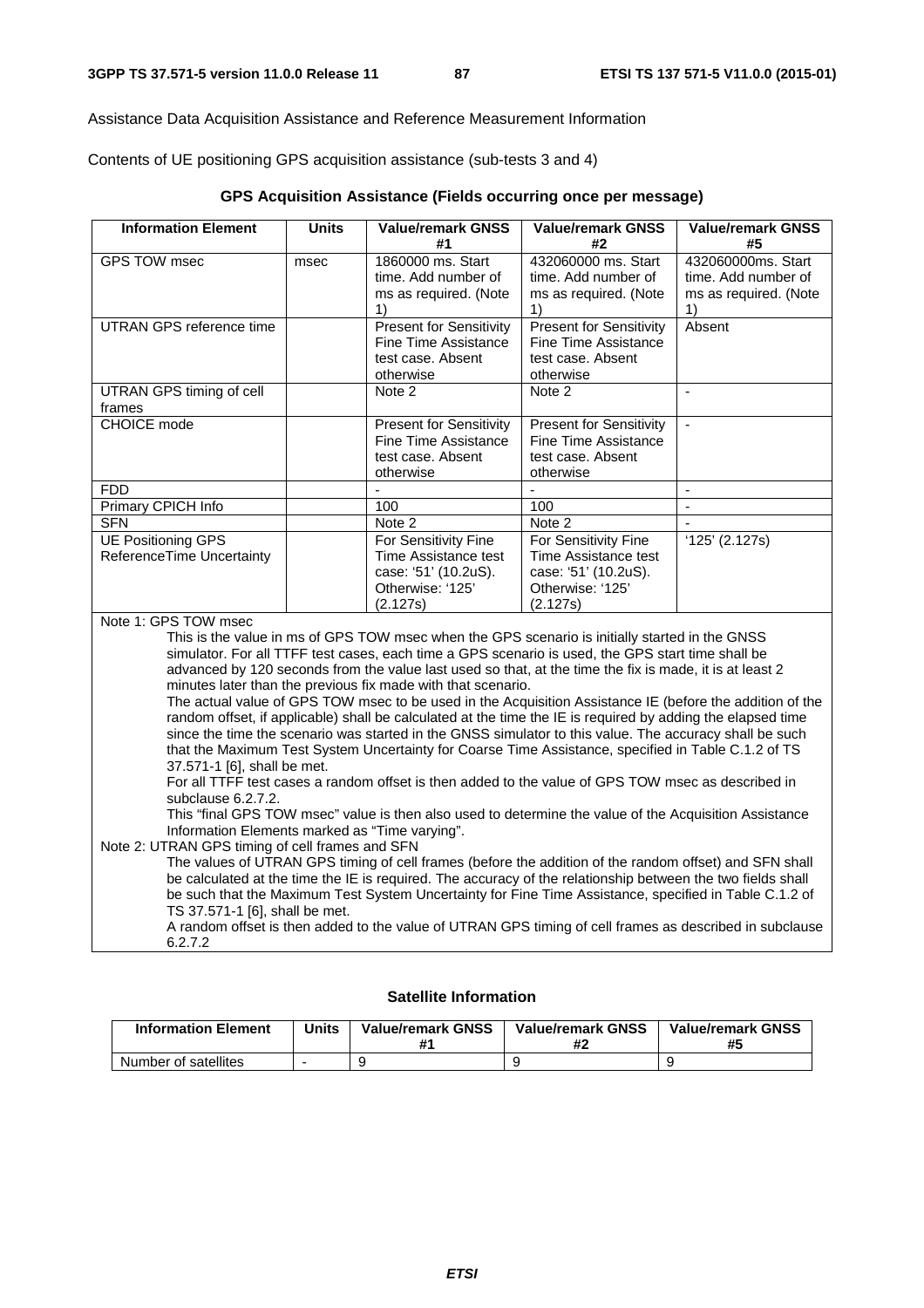| <b>Information</b><br>Element | Units | Value/remark GNSS #1                      | Value/remark GNSS #2                     | Value/remark GNSS #5                     |
|-------------------------------|-------|-------------------------------------------|------------------------------------------|------------------------------------------|
| SatID                         | -     | PRNs: 1, 4, 11, 17, 19, 20,<br>23, 28, 32 | PRNs: 1, 7, 8, 11, 15, 17,<br>26, 27, 28 | PRNs: 1, 7, 8, 11, 15, 17,<br>26, 27, 28 |

### **GPS Acquisition Assistance (Fields occurring once per satellite)**

## **GPS Acquisition Assistance (Fields occurring once per satellite)**

| <b>Information Element</b>                                                        | <b>Units</b>             | <b>Value/remark GNSS All</b>                                                     | <b>Release</b> |  |  |  |  |
|-----------------------------------------------------------------------------------|--------------------------|----------------------------------------------------------------------------------|----------------|--|--|--|--|
| Doppler (0 <sup>th</sup> order term)                                              | Hz                       | Time varying. See file: Perf GPS Acquisition                                     |                |  |  |  |  |
|                                                                                   |                          | assist XX.csv (Note)                                                             |                |  |  |  |  |
| Doppler (1 <sup>st</sup> order term)                                              | Hz/sec                   | Time varying. See file: Perf GPS Acquisition                                     |                |  |  |  |  |
|                                                                                   |                          | assist XX.csv (Note)                                                             |                |  |  |  |  |
| Doppler Uncertainty                                                               | Hz                       | Time varying. See file: Perf GPS Acquisition                                     |                |  |  |  |  |
|                                                                                   |                          | assist XX.csv (Note)                                                             |                |  |  |  |  |
| Code Phase                                                                        | Chips                    | Time varying. See file: Perf GPS Acquisition                                     |                |  |  |  |  |
|                                                                                   |                          | assist XX.csv (Note)                                                             |                |  |  |  |  |
| Integer Code Phase                                                                | $\overline{\phantom{a}}$ | Time varying. See file: Perf GPS Acquisition                                     |                |  |  |  |  |
|                                                                                   |                          | assist XX.csv (Note)                                                             |                |  |  |  |  |
| <b>GPS Bit number</b>                                                             | ä,                       | Time varying. See file: Perf GPS Acquisition                                     |                |  |  |  |  |
|                                                                                   |                          | assist XX.csv (Note)                                                             |                |  |  |  |  |
| Code Phase Search Window                                                          | Chips                    | Time varying. See file: Perf GPS Acquisition                                     |                |  |  |  |  |
|                                                                                   |                          | assist XX.csv (Note)                                                             |                |  |  |  |  |
| Azimuth                                                                           | Deg                      | Time varying. See file: Perf GPS Acquisition                                     |                |  |  |  |  |
|                                                                                   |                          | assist XX.csv (Note)                                                             |                |  |  |  |  |
| Elevation                                                                         | Deg                      | Time varying. See file: Perf GPS Acquisition                                     |                |  |  |  |  |
|                                                                                   |                          | assist XX.csv (Note)                                                             |                |  |  |  |  |
| Azimuth LSB                                                                       | Deg                      | Time varying. See file: Perf GPS Acquisition                                     | Rel-10 onwards |  |  |  |  |
|                                                                                   |                          | assist XX.csv (Note)                                                             |                |  |  |  |  |
| <b>Elevation LSB</b>                                                              | Deg                      | Time varying. See file: Perf GPS Acquisition                                     | Rel-10 onwards |  |  |  |  |
|                                                                                   |                          | assist XX.csv (Note)                                                             |                |  |  |  |  |
| Note: Acquisition Assistance Information Elements                                 |                          |                                                                                  |                |  |  |  |  |
| This field is "Time varying" and its value depends on the "final GPS TOW msec" as |                          |                                                                                  |                |  |  |  |  |
| described above. The value of this field to be used shall be determined by taking |                          |                                                                                  |                |  |  |  |  |
|                                                                                   |                          | the "final GPS TOW msec" value and selecting the nearest field value in the Perf |                |  |  |  |  |
|                                                                                   |                          | GPS Acquisition assist.csv file corresponding to the value of "final current GPS |                |  |  |  |  |
| TOW msec".                                                                        |                          |                                                                                  |                |  |  |  |  |

Contents of UE positioning GANSS reference measurement information (sub-tests 1, 2 and 4)

### **GANSS reference measurement information: sub-test 1, 4 (Fields occurring once per message)**

| <b>Information Element</b> | Jnits | <b>Value/remark GNSS All</b> |
|----------------------------|-------|------------------------------|
| <b>GANSS Signal ID</b>     |       | Not present                  |

## **Satellite Information: sub-test 1, 4**

| <b>Information Element</b> | Units | Value/remark<br><b>GNSS #1</b> | Value/remark<br><b>GNSS #2</b> | Value/remark<br><b>GNSS #5</b> |
|----------------------------|-------|--------------------------------|--------------------------------|--------------------------------|
| Number of satellites       |       |                                |                                |                                |

## **GANSS reference measurement information: sub-test 1, 4 (Fields occurring once per satellite)**

| <b>Information</b><br>Element | Units | Value/remark GNSS #1                      | Value/remark GNSS #2                         | Value/remark GNSS #5                         |
|-------------------------------|-------|-------------------------------------------|----------------------------------------------|----------------------------------------------|
| SatID                         |       | Slot Numbers: 3, 4, 5, 9, 10,<br>18.19.20 | Slot Numbers: 1, 8, 9, 10,<br>16, 19, 20, 21 | Slot Numbers: 1, 8, 9, 10,<br>16, 19, 20, 21 |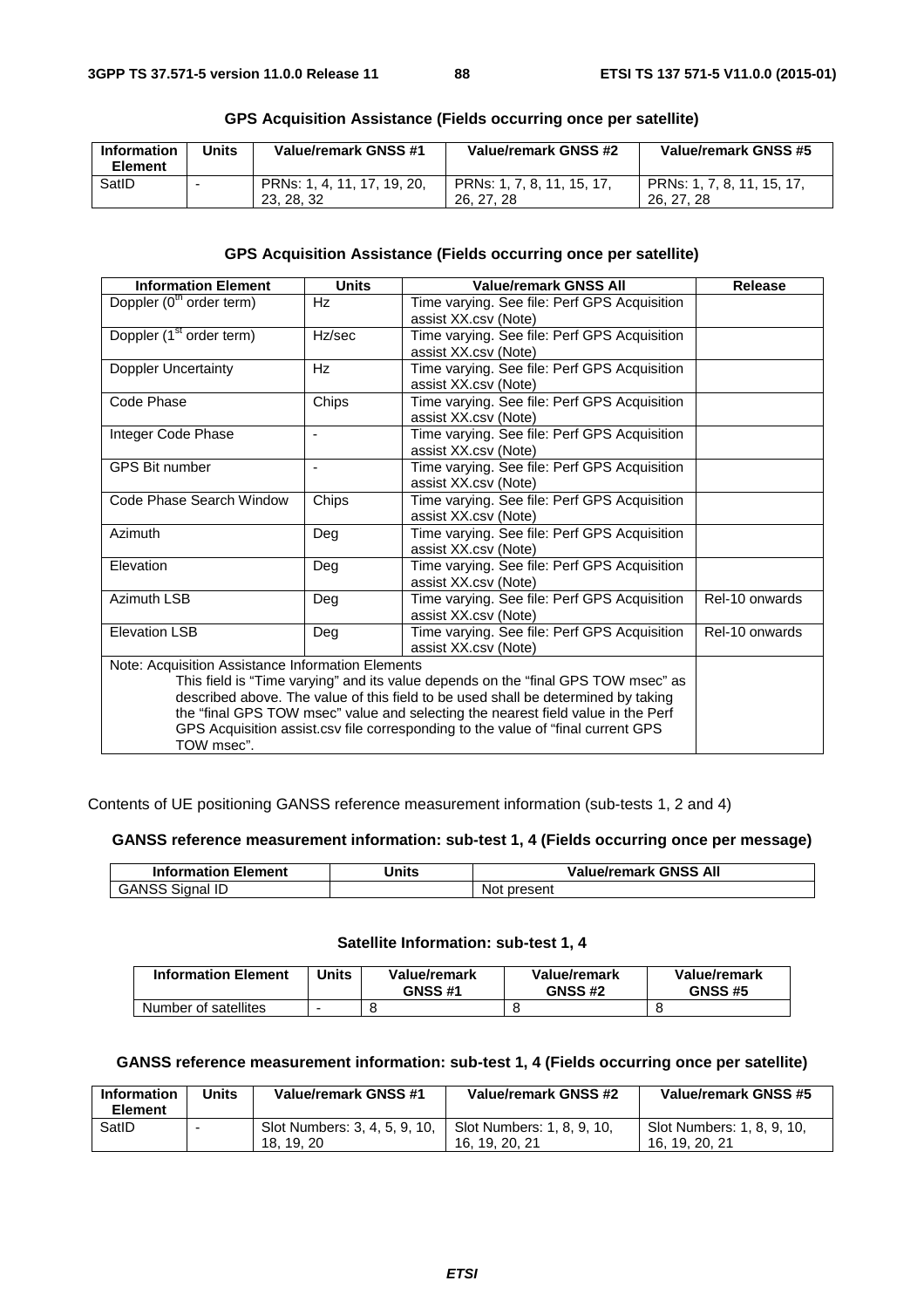| GANSS reference measurement information: sub-test 1, 4 (Fields occurring once per satellite) |  |  |  |
|----------------------------------------------------------------------------------------------|--|--|--|
|----------------------------------------------------------------------------------------------|--|--|--|

| <b>Information Element</b>           | <b>Units</b>                                                                                                      | Value/remark GNSS All                             | Release        |  |  |
|--------------------------------------|-------------------------------------------------------------------------------------------------------------------|---------------------------------------------------|----------------|--|--|
| Doppler $(0th order term)$           | m/s                                                                                                               | Time varying. See file: Perf GANSS reference      |                |  |  |
|                                      |                                                                                                                   | measurement information subtest1_4. XX.csv (Note) |                |  |  |
| Doppler (1 <sup>st</sup> order term) | m/s <sup>2</sup>                                                                                                  | Time varying. See file: Perf GANSS reference      |                |  |  |
|                                      |                                                                                                                   | measurement information subtest1_4. XX.csv (Note) |                |  |  |
| Doppler Uncertainty                  | m/s                                                                                                               | Time varying. See file: Perf GANSS reference      |                |  |  |
|                                      |                                                                                                                   | measurement information subtest1_4. XX.csv (Note) |                |  |  |
| Code Phase                           | ms                                                                                                                | Time varying. See file: Perf GANSS reference      |                |  |  |
|                                      |                                                                                                                   | measurement information subtest1 4. XX.csv (Note) |                |  |  |
| Integer Code Phase                   | ms                                                                                                                | Time varying. See file: Perf GANSS reference      |                |  |  |
|                                      |                                                                                                                   | measurement information subtest1_4. XX.csv (Note) |                |  |  |
| Code Phase Search                    |                                                                                                                   | Time varying. See file: Perf GANSS reference      |                |  |  |
| Window                               |                                                                                                                   | measurement information subtest1_4. XX.csv (Note) |                |  |  |
| <b>Azimuth</b>                       | Degrees                                                                                                           | Time varying. See file: Perf GANSS reference      |                |  |  |
|                                      |                                                                                                                   | measurement information subtest1_4. XX.csv (Note) |                |  |  |
| Elevation                            | Degrees                                                                                                           | Time varying. See file: Perf GANSS reference      |                |  |  |
|                                      |                                                                                                                   | measurement information subtest1 4. XX.csv (Note) |                |  |  |
| <b>Azimuth LSB</b>                   | Degrees                                                                                                           | Time varying. See file: Perf GANSS reference      | Rel-10 onwards |  |  |
|                                      |                                                                                                                   | measurement information subtest1_4. XX.csv (Note) |                |  |  |
| <b>Elevation LSB</b>                 | Degrees                                                                                                           | Time varying. See file: Perf GANSS reference      | Rel-10 onwards |  |  |
|                                      |                                                                                                                   | measurement information subtest1_4. XX.csv (Note) |                |  |  |
|                                      | Note: For sub-test 1: this field is "Time varying" and its value depends on the "current GANSS TOD". The value of |                                                   |                |  |  |

this field to be used shall be determined by taking the "current GANSS TOD" value and selecting the field value in the Perf GANSS reference measurement information subtest1\_4.csv file corresponding to the value of "current GANSS TOD".

For sub-test 4: this field is "Time varying" and its value depends on the "current GPS TOW msec". The value of this field to be used shall be determined by taking the "current GPS TOW msec" value and selecting the field value in the Perf GANSS reference measurement information subtest1\_4.csv file corresponding to the value of "current GPS TOW msec".

### **GANSS reference measurement information: sub-test 2, 8 (Fields occurring once per message)**

| Information<br>Element             | <b>Inits</b> | 3 All<br><b>GNSS</b><br>Value/remark |
|------------------------------------|--------------|--------------------------------------|
| - 11<br>ANS.<br>sianal<br>ᄔ<br>כטע |              | present<br>NO                        |

#### **Satellite Information: sub-test 2, 8**

| <b>Information Element</b> | Jnits | Value/remark<br><b>GNSS #1</b> | Value/remark<br><b>GNSS #2</b> | Value/remark<br><b>GNSS #5</b> |
|----------------------------|-------|--------------------------------|--------------------------------|--------------------------------|
| Number of satellites       |       |                                |                                |                                |

#### **GANSS reference measurement information: sub-test 2, 8 (Fields occurring once per satellite)**

| Information<br>Element | Units | Value/remark GNSS #1       | Value/remark GNSS #2         | Value/remark GNSS #5              |
|------------------------|-------|----------------------------|------------------------------|-----------------------------------|
| SatID                  |       | . 18. 19. 20. 21<br>10.11. | 4, 5, 14, 15, 16, 26, 29, 30 | . 16. 26. 29. 30<br>4, 5, 14, 15, |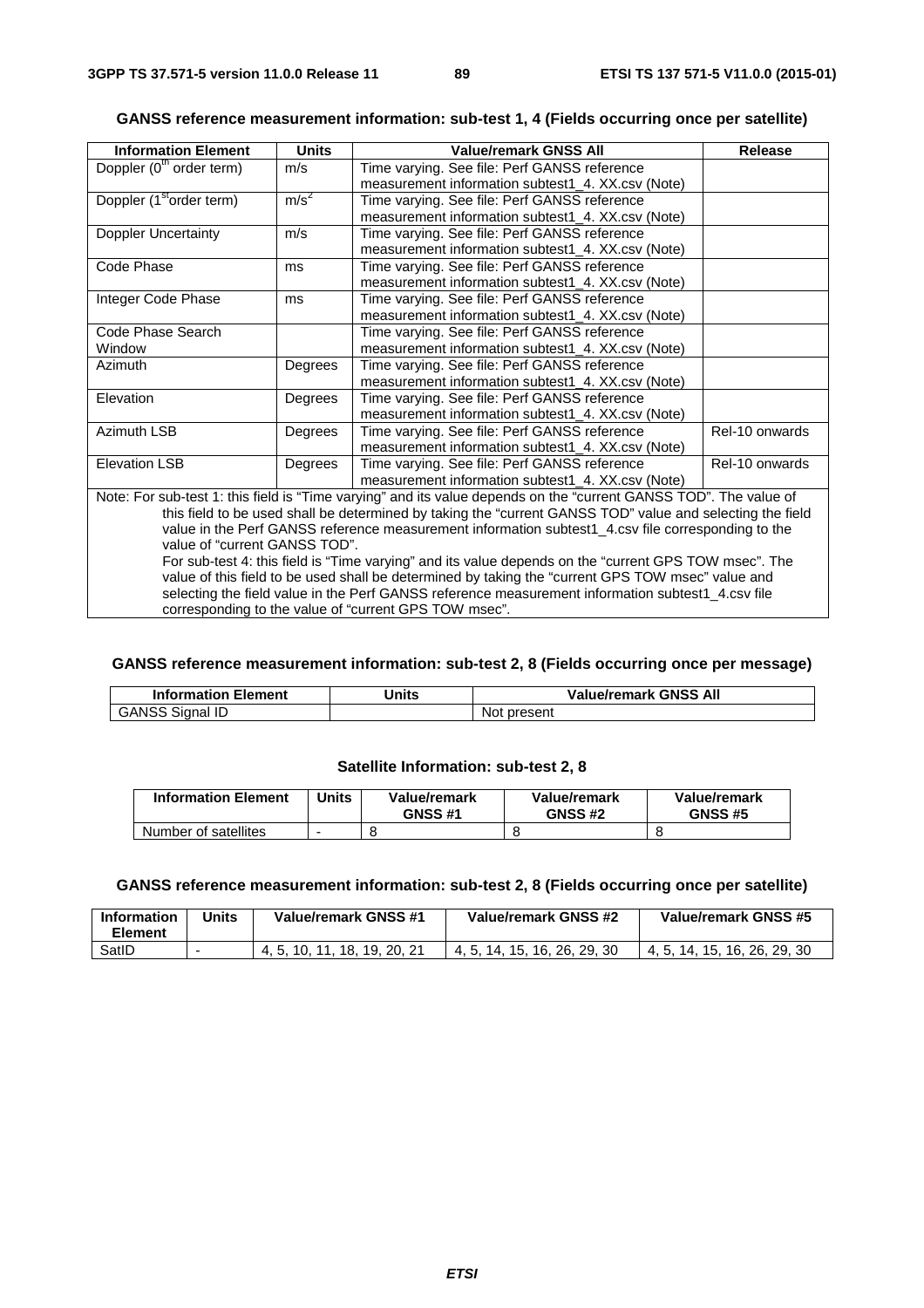| <b>Information Element</b>                                                                                         | <b>Units</b>     | <b>Value/remark GNSS All</b>                   | <b>Release</b> |  |
|--------------------------------------------------------------------------------------------------------------------|------------------|------------------------------------------------|----------------|--|
| Doppler (0 <sup>th</sup> order term)                                                                               | m/s              | Time varying. See file: Perf GANSS reference   |                |  |
|                                                                                                                    |                  | measurement information subtest2 XX.csv (Note) |                |  |
| Doppler (1 <sup>st</sup> order term)                                                                               | m/s <sup>2</sup> | Time varying. See file: Perf GANSS reference   |                |  |
|                                                                                                                    |                  | measurement information subtest2 XX.csv (Note) |                |  |
| Doppler Uncertainty                                                                                                | m/s              | Time varying. See file: Perf GANSS reference   |                |  |
|                                                                                                                    |                  | measurement information subtest2 XX.csv (Note) |                |  |
| Code Phase                                                                                                         | ms               | Time varying. See file: Perf GANSS reference   |                |  |
|                                                                                                                    |                  | measurement information subtest2 XX.csv (Note) |                |  |
| Integer Code Phase                                                                                                 | ms               | Time varying. See file: Perf GANSS reference   |                |  |
|                                                                                                                    |                  | measurement information subtest2 XX.csv (Note) |                |  |
| Code Phase Search                                                                                                  |                  | Time varying. See file: Perf GANSS reference   |                |  |
| Window                                                                                                             |                  | measurement information subtest2 XX.csv (Note) |                |  |
| <b>Azimuth</b>                                                                                                     | Degrees          | Time varying. See file: Perf GANSS reference   |                |  |
|                                                                                                                    |                  | measurement information subtest2 XX.csv (Note) |                |  |
| Elevation                                                                                                          | Degrees          | Time varying. See file: Perf GANSS reference   |                |  |
|                                                                                                                    |                  | measurement information subtest2 XX.csv (Note) |                |  |
| <b>Azimuth LSB</b>                                                                                                 | Degrees          | Time varying. See file: Perf GANSS reference   | Rel-10 onwards |  |
|                                                                                                                    |                  | measurement information subtest2 XX.csv (Note) |                |  |
| <b>Elevation LSB</b>                                                                                               | Degrees          | Time varying. See file: Perf GANSS reference   | Rel-10 onwards |  |
|                                                                                                                    |                  | measurement information subtest2 XX.csv (Note) |                |  |
| Note: This field is "Time varying" and its value depends on the "current GANSS TOD". The value of this field to be |                  |                                                |                |  |
| used shall be determined by taking the "current GANSS TOD" value and selecting the field value in the              |                  |                                                |                |  |
| Perf GANSS reference measurement information subtest2.csv file corresponding to the value of "current"             |                  |                                                |                |  |

#### **GANSS reference measurement information: sub-test 2, 8 (Fields occurring once per satellite)**

Assistance Data Auxiliary Information

GANSS TOD".

Contents of UE positioning GANSS auxiliary information (sub-tests 1, 3 and 4)

### **GANSS auxiliary information: sub-test 1, 4 (Fields occurring once per message)**

| <b>Information Element</b> | Jnits | <b>Value/remark GNSS All</b> |
|----------------------------|-------|------------------------------|
| GANSS-ID-3                 |       | Present (GLONASS)            |

#### **Aux Info List: sub-test 1, 4**

| <b>Information Element</b> | Units | <b>Value/remark GNSS</b> | <b>Value/remark GNSS</b><br>#2 | <b>Value/remark GNSS</b><br>#5 |
|----------------------------|-------|--------------------------|--------------------------------|--------------------------------|
| Number of satellites       |       |                          |                                |                                |

# **GANSS auxiliary information: sub-test 1, 4 (Fields occurring once per satellite)**

| <b>Information</b><br><b>Element</b> | Units                    | Value/remark GNSS #1        | Value/remark GNSS #2        | Value/remark GNSS #5        |
|--------------------------------------|--------------------------|-----------------------------|-----------------------------|-----------------------------|
| SatID                                |                          | Slot Numbers: 3, 4, 5, 9,   | Slot Numbers: 1, 8, 9, 10,  | Slot Numbers: 1, 8, 9, 10,  |
|                                      |                          | 10, 18, 19, 20              | 16, 19, 20, 21              | 16, 19, 20, 21              |
| Signals Available                    |                          | 10000000 (G1)               | 10000000 (G1)               | 10000000 (G1)               |
| Channel number                       | $\overline{\phantom{a}}$ | $5, 6, 1, -2, -7, -3, 3, 2$ | $1, 6, -2, -7, -1, 3, 2, 4$ | $1, 6, -2, -7, -1, 3, 2, 4$ |

## **GANSS auxiliary information: sub-test 3 (Fields occurring once per message)**

| <b>Information Element</b> | Jnits | <b>Value/remark GNSS All</b> |
|----------------------------|-------|------------------------------|
| GANSS-ID-1                 |       | Present (Modernized GPS)     |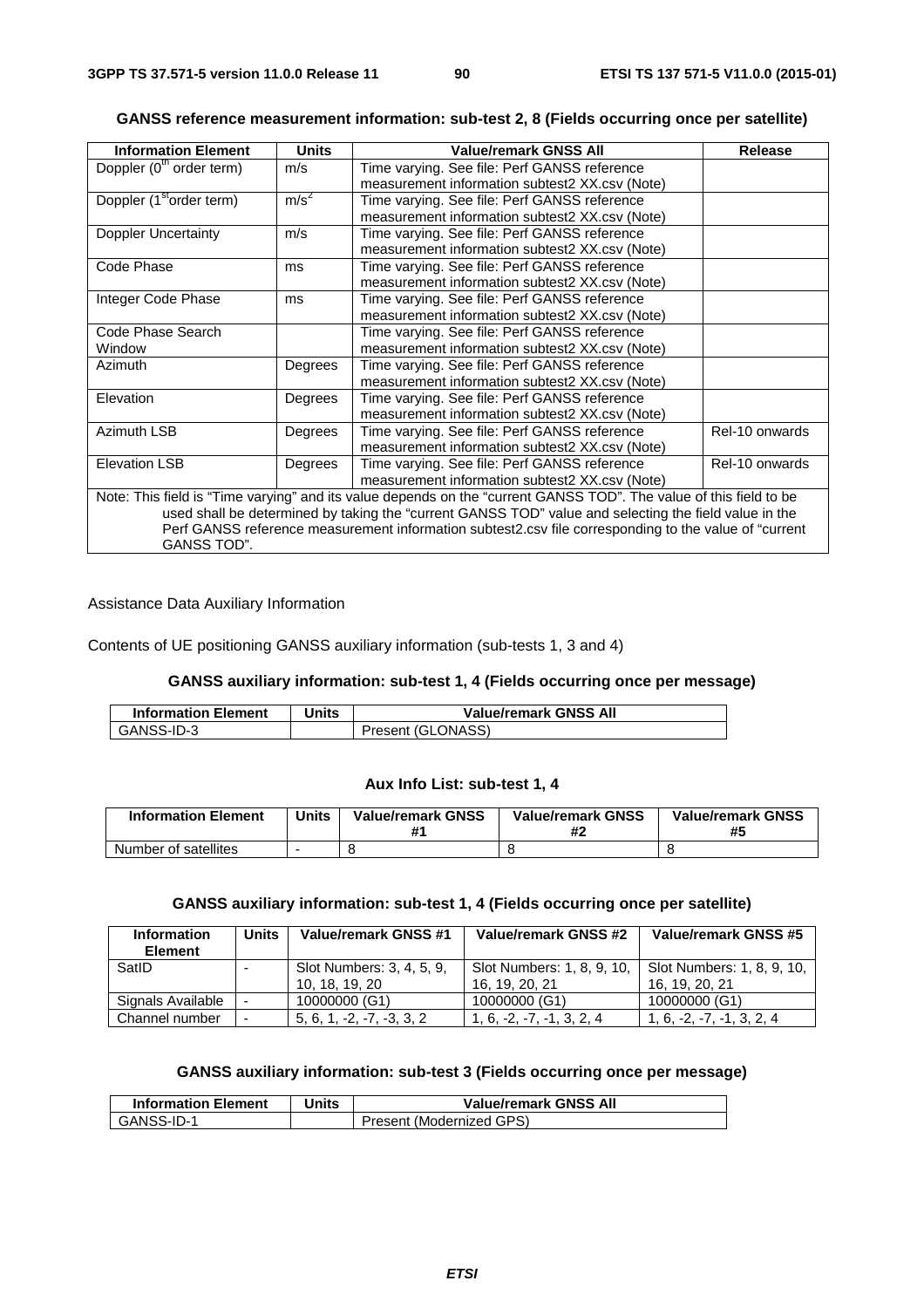### **Aux Info List: sub-test 3**

| <b>Information Element</b> | Units | Value/remark<br><b>GNSS #1</b> | Value/remark<br><b>GNSS #2</b> | Value/remark<br><b>GNSS #5</b> |
|----------------------------|-------|--------------------------------|--------------------------------|--------------------------------|
| Number of satellites       |       |                                |                                |                                |

## **GANSS auxiliary information: sub-test 3 (Fields occurring once per satellite)**

| Informatio<br>n Element | Units | Value/remark GNSS #1                                             | Value/remark GNSS #2                     | Value/remark GNSS #5                     |
|-------------------------|-------|------------------------------------------------------------------|------------------------------------------|------------------------------------------|
| SatID                   |       | PRNs: 1, 4, 11, 17, 19, 20, PRNs: 1, 7, 8, 11, 15,<br>23, 28, 32 | 17, 26, 27, 28                           | PRNs: 1, 7, 8, 11, 15, 17,<br>26, 27, 28 |
| Signals<br>Available    |       | L1C and others as<br>supported by the UE                         | L1C and others as<br>supported by the UE | L1C and others as<br>supported by the UE |

#### Assistance Data GANSS ID

Contents of GANSS ID

# **GANSS ID: sub-test 1, 4**

| <b>Information Element</b> | Jnits | <b>Value/remark GNSS All</b> |
|----------------------------|-------|------------------------------|
| GANSS ID                   |       | 3 (GLONASS)                  |

### **GANSS ID: sub-test 2, 8**

| <b>Information Element</b> | Units | <b>Value/remark GNSS All</b> |
|----------------------------|-------|------------------------------|
| GANSS ID                   |       | Not present (Galileo)        |

### **GANSS ID: sub-test 3**

| <b>Information Element</b> | Units | <b>Value/remark GNSS All</b> |
|----------------------------|-------|------------------------------|
| <b>GANSS ID</b>            |       | (Modernized GPS)             |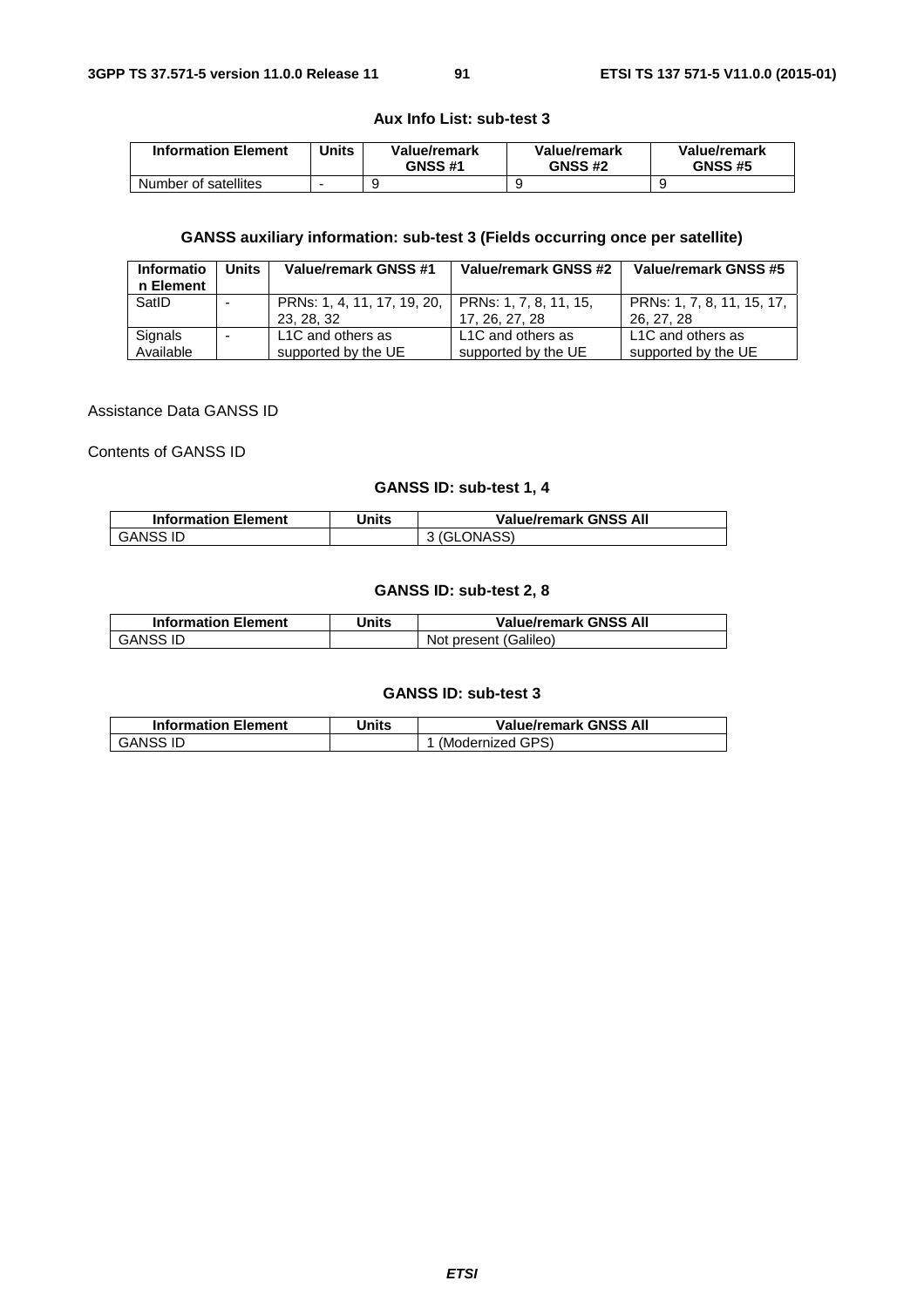# 6.2.7.4 Contents of Information elements for A-GNSS Minimum performance testing in TS 37.571-1 subclause 7

### GNSS REFERENCE TIME:

| <b>Information Element</b> | <b>Units</b>      | Value/remark GNSS              | <b>Value/remark GNSS</b>       | <b>Value/remark GNSS</b>      |
|----------------------------|-------------------|--------------------------------|--------------------------------|-------------------------------|
|                            |                   | #1                             | #2                             | #5                            |
| gnss-SystemTime            |                   |                                |                                |                               |
| gnss-TimeID                |                   | $0$ (gps)                      | $0$ (gps)                      | $0$ (gps)                     |
| gnss-DayNumber             | days              | 11683                          | 11835                          | 11835                         |
| gnss-TimeOfDay             | s                 | 1860s. Start time. (Note       | 60s. Start time. (Note         | 60s. Start time. (Note 1)     |
|                            |                   | 1)                             | 1)                             |                               |
| gnss-TimeOfDayFrac-msec    | ms                | $0$ (Note 1)                   | $0$ (Note 1)                   | $0$ (Note 1)                  |
| notificationOfLeapSecond   |                   | Not present                    | Not present                    | Not present                   |
| gps-TOW-Assist             |                   |                                |                                |                               |
| satelliteID                |                   | PRNs: 1, 4, 11, 17, 19,        | PRNs: 1, 7, 8, 11, 15,         | PRNs: 1, 7, 8, 11, 15,        |
|                            |                   | 20, 23, 28, 32                 | 17, 26, 27, 28                 | 17, 26, 27, 28                |
| tlmWord                    |                   | 10922 (for all PRNs)           | 10922 (for all PRNs)           | 10922 (for all PRNs)          |
| antiSpoof                  |                   | 1 (for all PRNs)               | $\overline{1}$ (for all PRNs)  | $\overline{1}$ (for all PRNs) |
| alert                      |                   | 0 (for all PRNs)               | 0 (for all PRNs)               | 0 (for all PRNs)              |
| tlmRsvdBits                |                   | 2 (for all PRNs)               | 2 (for all PRNs)               | 2 (for all PRNs)              |
| referenceTimeUnc           |                   | 117' (2.274 seconds)           | '117' (2.274 seconds)          | 117' (2.274 seconds)          |
|                            |                   | <b>Absent for Sensitivity</b>  | <b>Absent for Sensitivity</b>  |                               |
|                            |                   | Fine Time Assistance           | Fine Time Assistance           |                               |
|                            |                   | test case. Present             | test case. Present             |                               |
|                            |                   | otherwise                      | otherwise                      |                               |
| gnss-ReferenceTimeForCells |                   | <b>Present for Sensitivity</b> | <b>Present for Sensitivity</b> | Absent                        |
|                            |                   | Fine Time Assistance           | Fine Time Assistance           |                               |
|                            |                   | test case. Absent              | test case. Absent              |                               |
|                            |                   | otherwise                      | otherwise                      |                               |
| GNSS-                      |                   |                                |                                |                               |
| ReferenceTimeForOneCell    |                   |                                |                                |                               |
| networkTime                |                   |                                |                                |                               |
|                            | S                 | Note 2                         | Note 2                         |                               |
| secondsFromFrameStructure  |                   |                                |                                |                               |
| <b>Start</b>               |                   |                                |                                |                               |
|                            | 250 <sub>ns</sub> | Note 2                         | Note 2                         |                               |
| fractionalSecondsFromFrame |                   |                                |                                |                               |
| <b>StructureStart</b>      |                   |                                |                                |                               |
| frameDrift                 |                   | $\Omega$                       | $\mathbf 0$                    |                               |
| cellID                     |                   |                                |                                |                               |
| <b>CHOICE eUTRA</b>        |                   |                                |                                |                               |
| physCellId                 |                   | $\Omega$                       | $\Omega$                       |                               |
| cellGlobalIdEUTRA          |                   | '0000 0000'B                   | '0000 0000'B                   |                               |
| earfcn                     |                   | Note 3                         | Note 3                         |                               |
| referenceTimeUnc           |                   | 24' (11.11us)                  | '24' (11.11us)                 |                               |

### **GNSS-ReferenceTime: sub-tests 1, 5, 8**

Note 1: gnss-TimeOfDay and gnss-TimeOfDayFrac-msec.

This is the value of gnss-TimeOfDay and gnss-TimeOfDayFrac-msec when the GNSS scenario is initially started in the GNSS simulator. For all TTFF test cases, each time a GNSS scenario is used, the GNSS start time shall be advanced by 120 seconds from the value last used so that, at the time the fix is made, it is at least 2 minutes later than the previous fix made with that scenario.

The actual value of gnss-TimeOfDay and gnss-TimeOfDayFrac-msec to be used in the Reference Time IE (before the addition of the random offset, if applicable) shall be calculated at the time the IE is required by adding the elapsed time since the time the scenario was started in the GNSS simulator to this value. The accuracy shall be such that the Maximum Test System Uncertainty for Coarse Time Assistance, specified in Table C.1.2 of TS 37.571-1 [6], shall be met.

For all TTFF test cases a random offset is then added to the value of gnss-TimeOfDay and gnss-TimeOfDayFrac-msec as described in subclause 6.2.7.2.

Note 2: secondsFromFrameStructureStart and fractionalSecondsFromFrameStructureStart.

The values of secondsFromFrameStructureStart and fractionalSecondsFromFrameStructureStart (before the addition of the random offset) shall be calculated at the time the IE is required. The accuracy of the values used shall be such that the Maximum Test System Uncertainty for Fine Time Assistance, specified in Table C.1.2 of 37.571-1 [6], shall be met.

A random offset is then added to the value of secondsFromFrameStructureStart and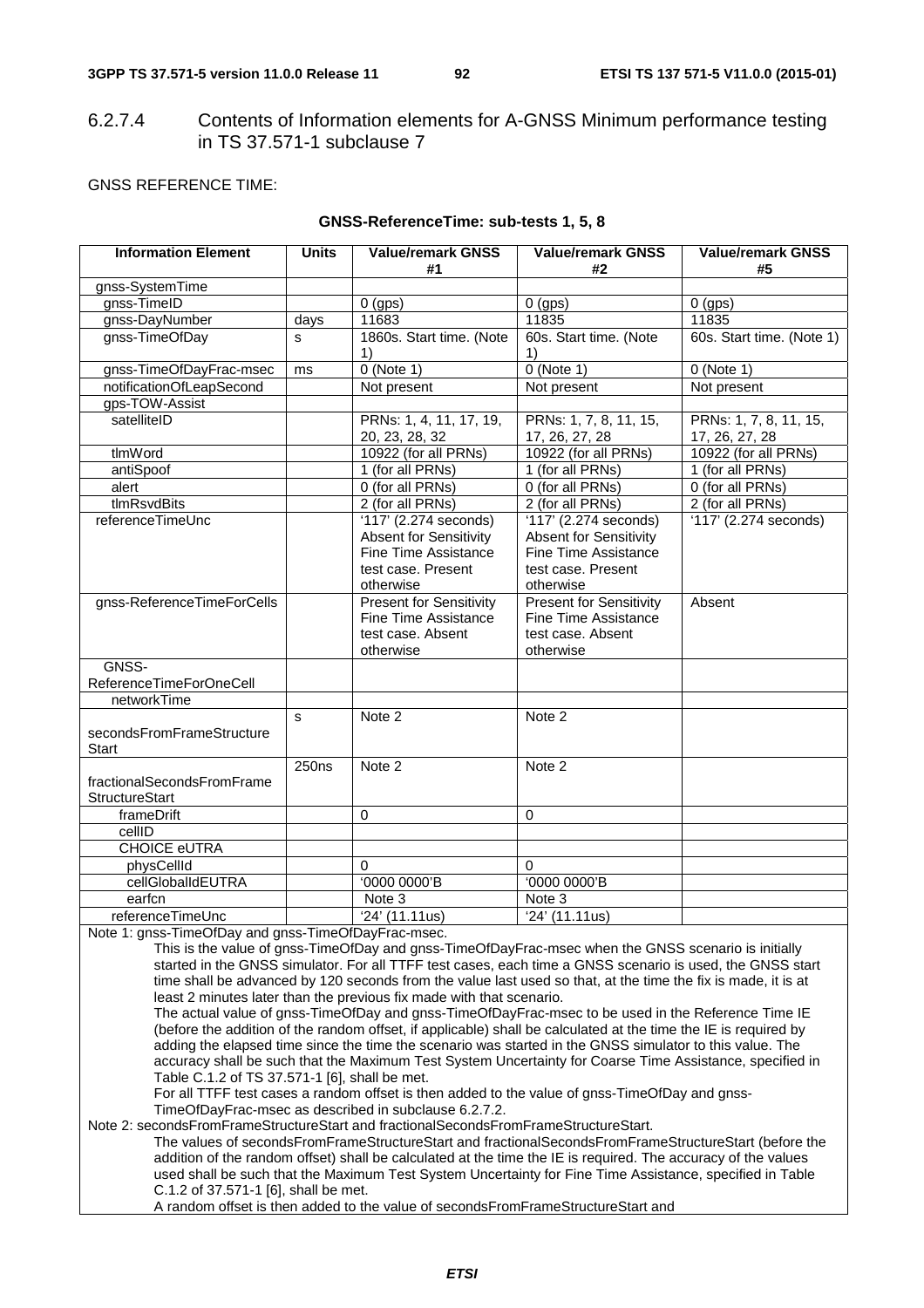fractionalSecondsFromFrameStructureStart as described in subclause 6.2.7.2. Note 3: earfcn is defined in TS 36.508 [20] subclause 4.3.1 for the frequency band under test (see TS 37.571-1 [6] subclause 4.1.1)

| <b>GNSS-ReferenceTime: sub-test 2</b> |  |
|---------------------------------------|--|
|---------------------------------------|--|

| <b>Information Element</b>                         | <b>Units</b>      | <b>Value/remark GNSS</b><br>#1 | <b>Value/remark GNSS</b><br>#2 | <b>Value/remark GNSS</b><br>#5 |  |  |  |
|----------------------------------------------------|-------------------|--------------------------------|--------------------------------|--------------------------------|--|--|--|
| gnss-SystemTime                                    |                   |                                |                                |                                |  |  |  |
| gnss-TimeID                                        |                   | 4 (glonass)                    | 4 (glonass)                    | 4 (glonass)                    |  |  |  |
|                                                    |                   | 5844                           | 5996                           | 5996                           |  |  |  |
| gnss-DayNumber                                     | days              | 12645 s. Start time.           | 10845 s. Start time.           | 10845 s. Start time.           |  |  |  |
| gnss-TimeOfDay                                     | s                 |                                |                                |                                |  |  |  |
|                                                    |                   | (Note 1)                       | (Note 1)                       | (Note 1)                       |  |  |  |
| gnss-TimeOfDayFrac-msec                            | ms                | $0$ (Note 1)                   | $0$ (Note 1)                   | $0$ (Note 1)                   |  |  |  |
| notificationOfLeapSecond                           |                   | 00                             | 00                             | $00\,$                         |  |  |  |
| gps-TOW-Assist                                     |                   | Not present                    | Not present                    | Not present                    |  |  |  |
| referenceTimeUnc                                   |                   | '117' (2.274 seconds)          | '117' (2.274 seconds)          | $'117'$ (2.274 seconds)        |  |  |  |
|                                                    |                   | <b>Absent for Sensitivity</b>  | <b>Absent for Sensitivity</b>  |                                |  |  |  |
|                                                    |                   | Fine Time Assistance           | Fine Time Assistance           |                                |  |  |  |
|                                                    |                   | test case. Present             | test case. Present             |                                |  |  |  |
|                                                    |                   | otherwise                      | otherwise                      |                                |  |  |  |
| gnss-ReferenceTimeForCells                         |                   | <b>Present for Sensitivity</b> | <b>Present for Sensitivity</b> | Absent                         |  |  |  |
|                                                    |                   | Fine Time Assistance           | <b>Fine Time Assistance</b>    |                                |  |  |  |
|                                                    |                   | test case. Absent              | test case. Absent              |                                |  |  |  |
|                                                    |                   | otherwise                      | otherwise                      |                                |  |  |  |
| GNSS-                                              |                   |                                |                                |                                |  |  |  |
| ReferenceTimeForOneCell                            |                   |                                |                                |                                |  |  |  |
| networkTime                                        |                   |                                |                                |                                |  |  |  |
|                                                    | s.                | Note 2                         | Note 2                         |                                |  |  |  |
| secondsFromFrameStructure                          |                   |                                |                                |                                |  |  |  |
| Start                                              |                   |                                |                                |                                |  |  |  |
|                                                    | 250 <sub>ns</sub> | Note 2                         | Note 2                         |                                |  |  |  |
| fractionalSecondsFromFrame                         |                   |                                |                                |                                |  |  |  |
| <b>StructureStart</b>                              |                   |                                |                                |                                |  |  |  |
| frameDrift                                         |                   | $\Omega$                       | $\Omega$                       |                                |  |  |  |
| cellID                                             |                   |                                |                                |                                |  |  |  |
| <b>CHOICE eUTRA</b>                                |                   |                                |                                |                                |  |  |  |
| physCellId                                         |                   | $\Omega$                       | $\Omega$                       |                                |  |  |  |
| cellGlobalIdEUTRA                                  |                   | '0000 0000'B                   | '0000 0000'B                   |                                |  |  |  |
| earfcn                                             |                   | Note 3                         | Note 3                         |                                |  |  |  |
| referenceTimeUnc                                   |                   | '24' (11.11us)                 | $\sqrt{24'}$ (11.11us)         |                                |  |  |  |
| Note 1: gnss-TimeOfDay and gnss-TimeOfDayFrac-msec |                   |                                |                                |                                |  |  |  |

This is the value of gnss-TimeOfDay and gnss-TimeOfDayFrac-msec when the GNSS scenario is initially started in the GNSS simulator. For all TTFF test cases, each time a GNSS scenario is used, the GNSS start time shall be advanced by 120 seconds from the value last used so that, at the time the fix is made, it is at least 2 minutes later than the previous fix made with that scenario.

The actual value of gnss-TimeOfDay and gnss-TimeOfDayFrac-msec to be used in the Reference Time IE (before the addition of the random offset, if applicable) shall be calculated at the time the IE is required by adding the elapsed time since the time the scenario was started in the GNSS simulator to this value. The accuracy shall be such that the Maximum Test System Uncertainty for Coarse Time Assistance, specified in Table C.1.2 of TS 37.571-1 [6], shall be met.

For all TTFF test cases a random offset is then added to the value of gnss-TimeOfDay and gnss-

TimeOfDayFrac-msec as described in subclause 6.2.7.2.

Note 2: secondsFromFrameStructureStart and fractionalSecondsFromFrameStructureStart.

The values of secondsFromFrameStructureStart and fractionalSecondsFromFrameStructureStart (before the addition of the random offset) shall be calculated at the time the IE is required. The accuracy of the values used shall be such that the Maximum Test System Uncertainty for Fine Time Assistance, specified in Table C.1.2 of 37.571-1 [6], shall be met.

A random offset is then added to the value of secondsFromFrameStructureStart and

fractionalSecondsFromFrameStructureStart as described in subclause 6.2.7.2.

Note 3: earfcn is defined in TS 36.508 [20] subclause 4.3.1 for the frequency band under test (see TS 37.571-1 [6] subclause 4.1.1)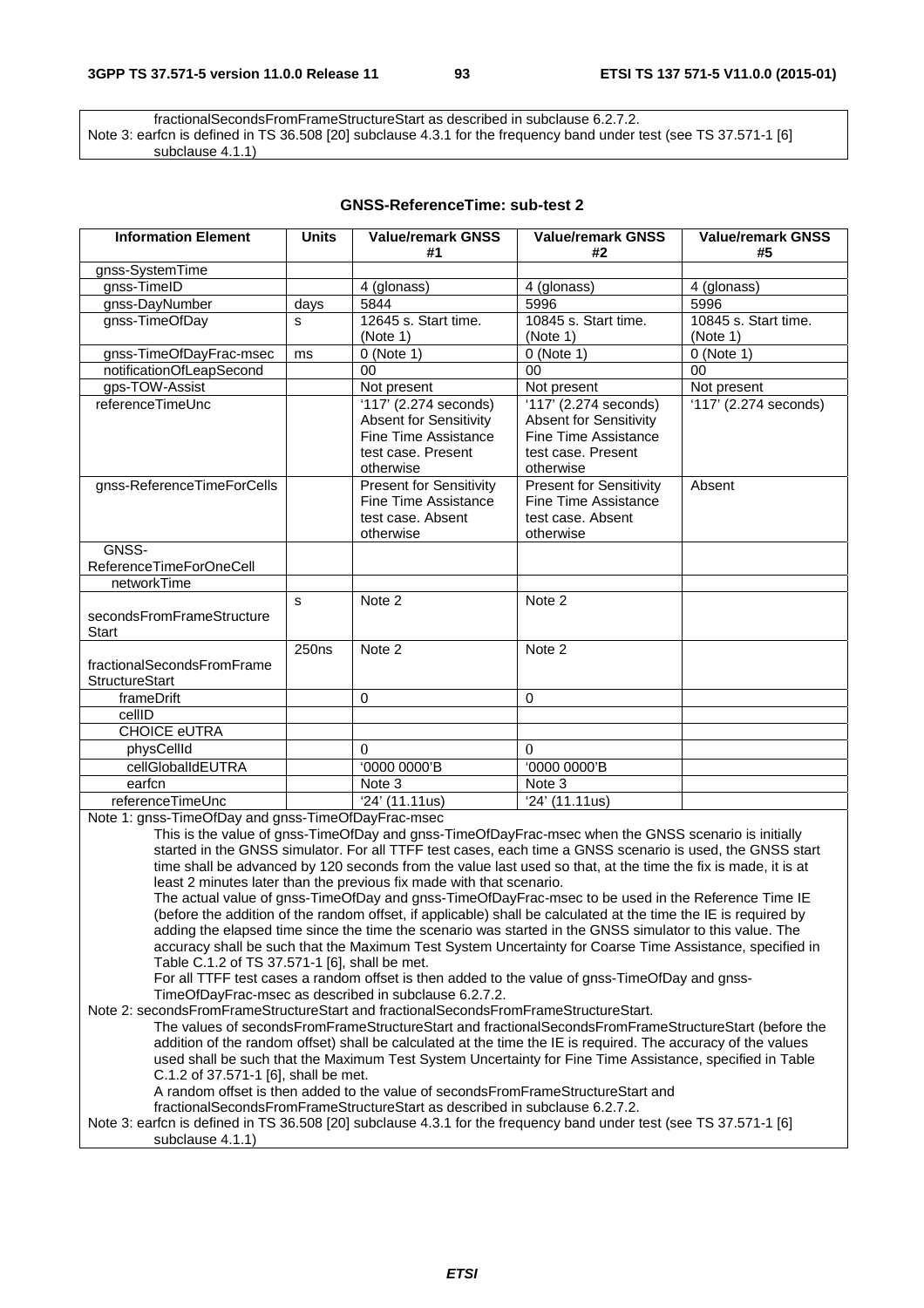| <b>Information Element</b>                                                                                                                                                                                                                                                                                                                                                                                                                                                                                                                                                                                                                                                                                                                                                                                                                                                                                                                                                                                                                                          | <b>Units</b>      | <b>Value/remark GNSS</b><br>#1                                                                                             | <b>Value/remark GNSS</b><br>#2                                                                                          | <b>Value/remark GNSS</b><br>#5 |  |
|---------------------------------------------------------------------------------------------------------------------------------------------------------------------------------------------------------------------------------------------------------------------------------------------------------------------------------------------------------------------------------------------------------------------------------------------------------------------------------------------------------------------------------------------------------------------------------------------------------------------------------------------------------------------------------------------------------------------------------------------------------------------------------------------------------------------------------------------------------------------------------------------------------------------------------------------------------------------------------------------------------------------------------------------------------------------|-------------------|----------------------------------------------------------------------------------------------------------------------------|-------------------------------------------------------------------------------------------------------------------------|--------------------------------|--|
| gnss-SystemTime                                                                                                                                                                                                                                                                                                                                                                                                                                                                                                                                                                                                                                                                                                                                                                                                                                                                                                                                                                                                                                                     |                   |                                                                                                                            |                                                                                                                         |                                |  |
| gnss-TimeID                                                                                                                                                                                                                                                                                                                                                                                                                                                                                                                                                                                                                                                                                                                                                                                                                                                                                                                                                                                                                                                         |                   | 3 (galileo)                                                                                                                | 3 (galileo)                                                                                                             | 3 (galileo)                    |  |
| gnss-DayNumber                                                                                                                                                                                                                                                                                                                                                                                                                                                                                                                                                                                                                                                                                                                                                                                                                                                                                                                                                                                                                                                      |                   | 4536                                                                                                                       | 4688                                                                                                                    | 4688                           |  |
| gnss-TimeOfDay                                                                                                                                                                                                                                                                                                                                                                                                                                                                                                                                                                                                                                                                                                                                                                                                                                                                                                                                                                                                                                                      |                   | 1860 s. Start time.<br>(Note 1)                                                                                            | 60 s. Start time. (Note<br>1)                                                                                           | 60 s. Start time. (Note<br>1)  |  |
| gnss-TimeOfDayFrac-msec                                                                                                                                                                                                                                                                                                                                                                                                                                                                                                                                                                                                                                                                                                                                                                                                                                                                                                                                                                                                                                             |                   | $0$ (Note 1)                                                                                                               | $0$ (Note 1)                                                                                                            | $0$ (Note 1)                   |  |
| notificationOfLeapSecond                                                                                                                                                                                                                                                                                                                                                                                                                                                                                                                                                                                                                                                                                                                                                                                                                                                                                                                                                                                                                                            |                   | Not present                                                                                                                | Not present                                                                                                             | Not present                    |  |
| gps-TOW-Assist                                                                                                                                                                                                                                                                                                                                                                                                                                                                                                                                                                                                                                                                                                                                                                                                                                                                                                                                                                                                                                                      |                   | Not present                                                                                                                | Not present                                                                                                             | Not present                    |  |
| referenceTimeUnc                                                                                                                                                                                                                                                                                                                                                                                                                                                                                                                                                                                                                                                                                                                                                                                                                                                                                                                                                                                                                                                    |                   | $'117'$ (2.274 seconds)<br><b>Absent for Sensitivity</b><br><b>Fine Time Assistance</b><br>test case. Present<br>otherwise | 117' (2.274 seconds)<br><b>Absent for Sensitivity</b><br><b>Fine Time Assistance</b><br>test case. Present<br>otherwise | '117' (2.274 seconds)          |  |
| gnss-ReferenceTimeForCells                                                                                                                                                                                                                                                                                                                                                                                                                                                                                                                                                                                                                                                                                                                                                                                                                                                                                                                                                                                                                                          |                   | <b>Present for Sensitivity</b><br>Fine Time Assistance<br>test case. Absent<br>otherwise                                   | <b>Present for Sensitivity</b><br>Fine Time Assistance<br>test case. Absent<br>otherwise                                | Absent                         |  |
| GNSS-                                                                                                                                                                                                                                                                                                                                                                                                                                                                                                                                                                                                                                                                                                                                                                                                                                                                                                                                                                                                                                                               |                   |                                                                                                                            |                                                                                                                         |                                |  |
| ReferenceTimeForOneCell                                                                                                                                                                                                                                                                                                                                                                                                                                                                                                                                                                                                                                                                                                                                                                                                                                                                                                                                                                                                                                             |                   |                                                                                                                            |                                                                                                                         |                                |  |
| networkTime                                                                                                                                                                                                                                                                                                                                                                                                                                                                                                                                                                                                                                                                                                                                                                                                                                                                                                                                                                                                                                                         |                   |                                                                                                                            |                                                                                                                         |                                |  |
| secondsFromFrameStructure<br>Start                                                                                                                                                                                                                                                                                                                                                                                                                                                                                                                                                                                                                                                                                                                                                                                                                                                                                                                                                                                                                                  | s                 | Note 2                                                                                                                     | Note 2                                                                                                                  |                                |  |
| fractionalSecondsFromFrame<br><b>StructureStart</b>                                                                                                                                                                                                                                                                                                                                                                                                                                                                                                                                                                                                                                                                                                                                                                                                                                                                                                                                                                                                                 | 250 <sub>ns</sub> | Note 2                                                                                                                     | Note 2                                                                                                                  |                                |  |
| frameDrift                                                                                                                                                                                                                                                                                                                                                                                                                                                                                                                                                                                                                                                                                                                                                                                                                                                                                                                                                                                                                                                          |                   | $\Omega$                                                                                                                   | $\Omega$                                                                                                                |                                |  |
| cellID                                                                                                                                                                                                                                                                                                                                                                                                                                                                                                                                                                                                                                                                                                                                                                                                                                                                                                                                                                                                                                                              |                   |                                                                                                                            |                                                                                                                         |                                |  |
| <b>CHOICE eUTRA</b>                                                                                                                                                                                                                                                                                                                                                                                                                                                                                                                                                                                                                                                                                                                                                                                                                                                                                                                                                                                                                                                 |                   |                                                                                                                            |                                                                                                                         |                                |  |
| physCellId                                                                                                                                                                                                                                                                                                                                                                                                                                                                                                                                                                                                                                                                                                                                                                                                                                                                                                                                                                                                                                                          |                   | $\Omega$                                                                                                                   | 0                                                                                                                       |                                |  |
| cellGlobalIdEUTRA                                                                                                                                                                                                                                                                                                                                                                                                                                                                                                                                                                                                                                                                                                                                                                                                                                                                                                                                                                                                                                                   |                   | '0000 0000'B                                                                                                               | '0000 0000'B                                                                                                            |                                |  |
| earfcn                                                                                                                                                                                                                                                                                                                                                                                                                                                                                                                                                                                                                                                                                                                                                                                                                                                                                                                                                                                                                                                              |                   | Note 3                                                                                                                     | Note 3                                                                                                                  |                                |  |
| referenceTimeUnc                                                                                                                                                                                                                                                                                                                                                                                                                                                                                                                                                                                                                                                                                                                                                                                                                                                                                                                                                                                                                                                    |                   | $\sqrt{24'}$ (11.11us)                                                                                                     | $\sqrt{24'}$ (11.11us)                                                                                                  |                                |  |
| Note 1: gnss-TimeOfDay and gnss-TimeOfDayFrac-msec<br>This is the value of gnss-TimeOfDay and gnss-TimeOfDayFrac-msec when the GNSS scenario is initially<br>started in the GNSS simulator. For all TTFF test cases, each time a GNSS scenario is used, the GNSS start<br>time shall be advanced by 120 seconds from the value last used so that, at the time the fix is made, it is at<br>least 2 minutes later than the previous fix made with that scenario.<br>The actual value of gnss-TimeOfDay and gnss-TimeOfDayFrac-msec to be used in the Reference Time IE<br>(before the addition of the random offset, if applicable) shall be calculated at the time the IE is required by<br>adding the elapsed time since the time the scenario was started in the GNSS simulator to this value. The<br>accuracy shall be such that the Maximum Test System Uncertainty for Coarse Time Assistance, specified in<br>Table C.1.2 of TS 37.571-1 [6], shall be met.<br>For all TTFF test cases a random offset is then added to the value of gnss-TimeOfDay and gnss- |                   |                                                                                                                            |                                                                                                                         |                                |  |
| TimeOfDayFrac-msec as described in subclause 6.2.7.2.<br>Note 2: secondsFromFrameStructureStart and fractionalSecondsFromFrameStructureStart.<br>The values of secondsFromFrameStructureStart and fractionalSecondsFromFrameStructureStart (before the<br>addition of the random offset) shall be calculated at the time the IE is required. The accuracy of the values<br>used shall be such that the Maximum Test System Uncertainty for Fine Time Assistance, specified in Table<br>C.1.2 of 37.571-1 [6], shall be met.<br>A random offset is then added to the value of secondsFromFrameStructureStart and                                                                                                                                                                                                                                                                                                                                                                                                                                                     |                   |                                                                                                                            |                                                                                                                         |                                |  |

## **GNSS-ReferenceTime: sub-test 3**

fractionalSecondsFromFrameStructureStart as described in subclause 6.2.7.2.

Note 3: earfcn is defined in TS 36.508 [20] subclause 4.3.1 for the frequency band under test (see TS 37.571-1 [6] subclause 4.1.1)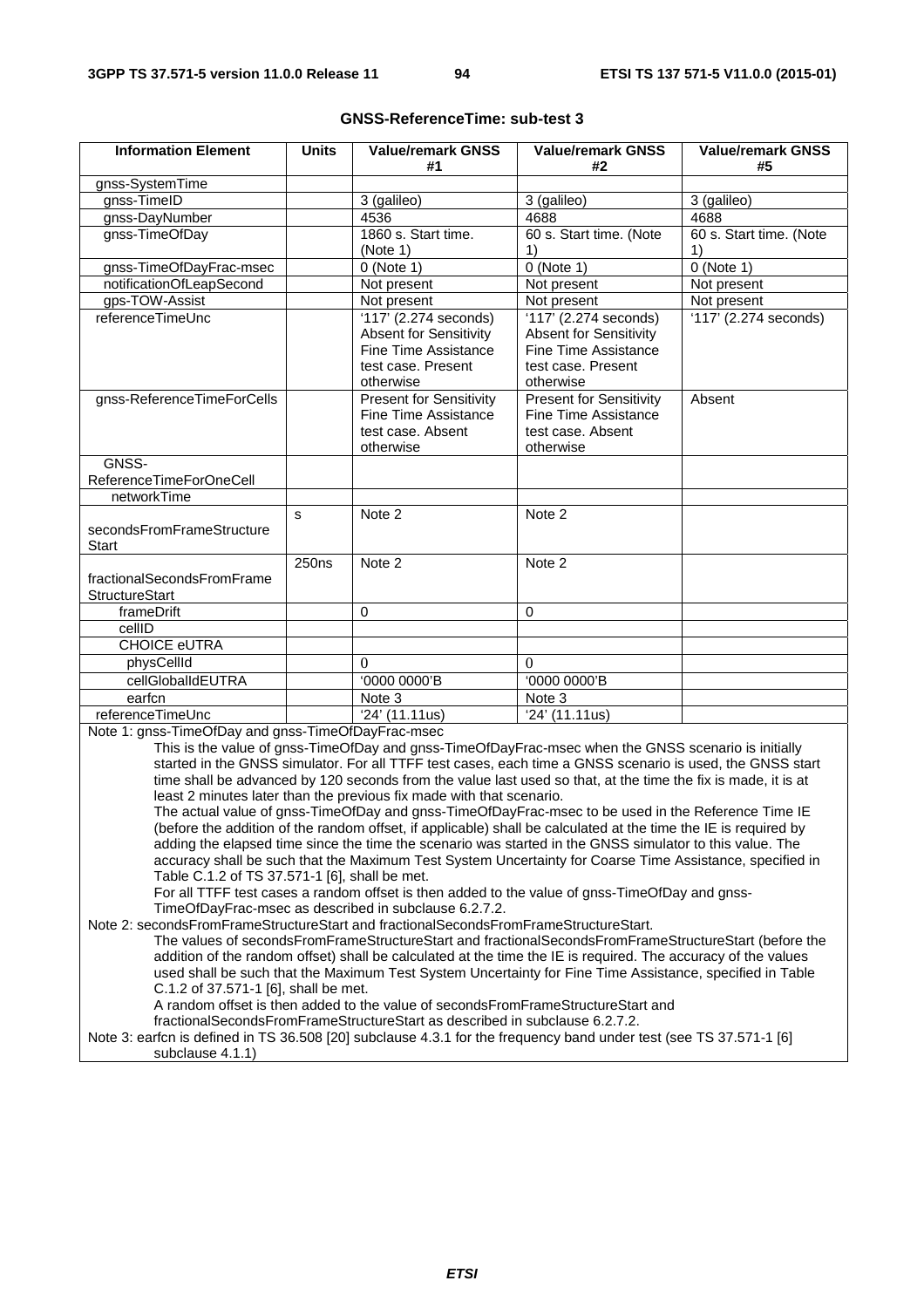## GNSS REFERENCE LOCATION:

## **GNSS-ReferenceLocation**

| <b>Information Element</b> | <b>Units</b> | <b>Value/remark GNSS #1</b> | <b>Value/remark GNSS #2</b> | Value/remark GNSS #5 |
|----------------------------|--------------|-----------------------------|-----------------------------|----------------------|
| threeDlocation             |              |                             |                             |                      |
| latitudeSign               |              |                             |                             |                      |
| degreesLatitude            | degrees      | 35.744287                   | 37.414831                   | 37.414831            |
| degreesLongitude           | degrees      | 139.680176                  | $-122.017701$               | -122.017701          |
| altitudeDirection          |              |                             | 0                           | $\mathbf{0}$         |
| altitude                   | m            | 300                         | 50                          | 50                   |
| uncertaintySemiMajor       | m            | 3000                        | 3000                        | 3000                 |
| uncertaintySemiMinor       | m            | 3000                        | 3000                        | 3000                 |
| orientationMajorAxis       | degrees      | 0                           | 0                           |                      |
| uncertaintyAltitude        | m            | 500                         | 500                         | 500                  |
| confidence                 | $\%$         | 68                          | 68                          | 68                   |

### GNSS IONOSPHERIC MODEL:

## **GNSS-IonosphericModel: sub-tests 1, 2, 4, 5**

| <b>Information Element</b> | <b>Units</b>                   | <b>Value/remark GNSS All</b> |
|----------------------------|--------------------------------|------------------------------|
| klobucharModel             |                                |                              |
| dataID                     |                                | 00                           |
| alfa0                      | Seconds                        | 4.6566129 10E-9              |
| alfa1                      | sec/semi-circle                | 1.4901161 10E-8              |
| alfa2                      | sec/(semi-circle) <sup>*</sup> | $-5.96046$ 10E-8             |
| alfa3                      | sec/(semi-circle) <sup>3</sup> | $-5.96046$ 10E-8             |
| beta0                      | Seconds                        | 79872                        |
| beta1                      | sec/semi-circle                | 65536                        |
| beta2                      | sec/(semi-circle) <sup>2</sup> | $-65536$                     |
| beta3                      | sec/(semi-circle) <sup>3</sup> | $-393216$                    |
| neQuickModel               |                                | Not present                  |

### **GNSS-IonosphericModel: sub-test 3, 8**

| <b>Information Element</b> | Units | Value/remark GNSS All |
|----------------------------|-------|-----------------------|
| GNSS-IonospericModel       |       |                       |
| klobucharModel             |       | Not present           |
| neQuickModel               |       |                       |
| ai0                        |       | 64.4                  |
| ai1                        |       |                       |
| ai2                        |       |                       |
| ionoStormFlag1             |       | $\theta$              |
| ionoStormFlag2             |       |                       |
| ionoStormFlag3             |       |                       |
| ionoStormFlag4             |       |                       |
| ionoStormFlag5             |       | $\Omega$              |

## GNSS TIME MODEL LIST:

### **GNSS-TimeModelList: sub-test 5**

| <b>Information Element</b> | Units | Value/remark GNSS #1 | Value/remark GNSS #2 | Value/remark GNSS #5 |
|----------------------------|-------|----------------------|----------------------|----------------------|
| anss-TimeModelRefTime      |       | 1860(s)              | 432060(s)            | 432060 (s)           |
| tA0                        |       |                      |                      |                      |
| anss-TO-ID                 |       | (GPS)                | (GPS)                | (GPS)                |
| weekNumber                 |       | 1669                 | 1690                 | 1690                 |
| deltaT                     |       | 15                   | 15                   | 15                   |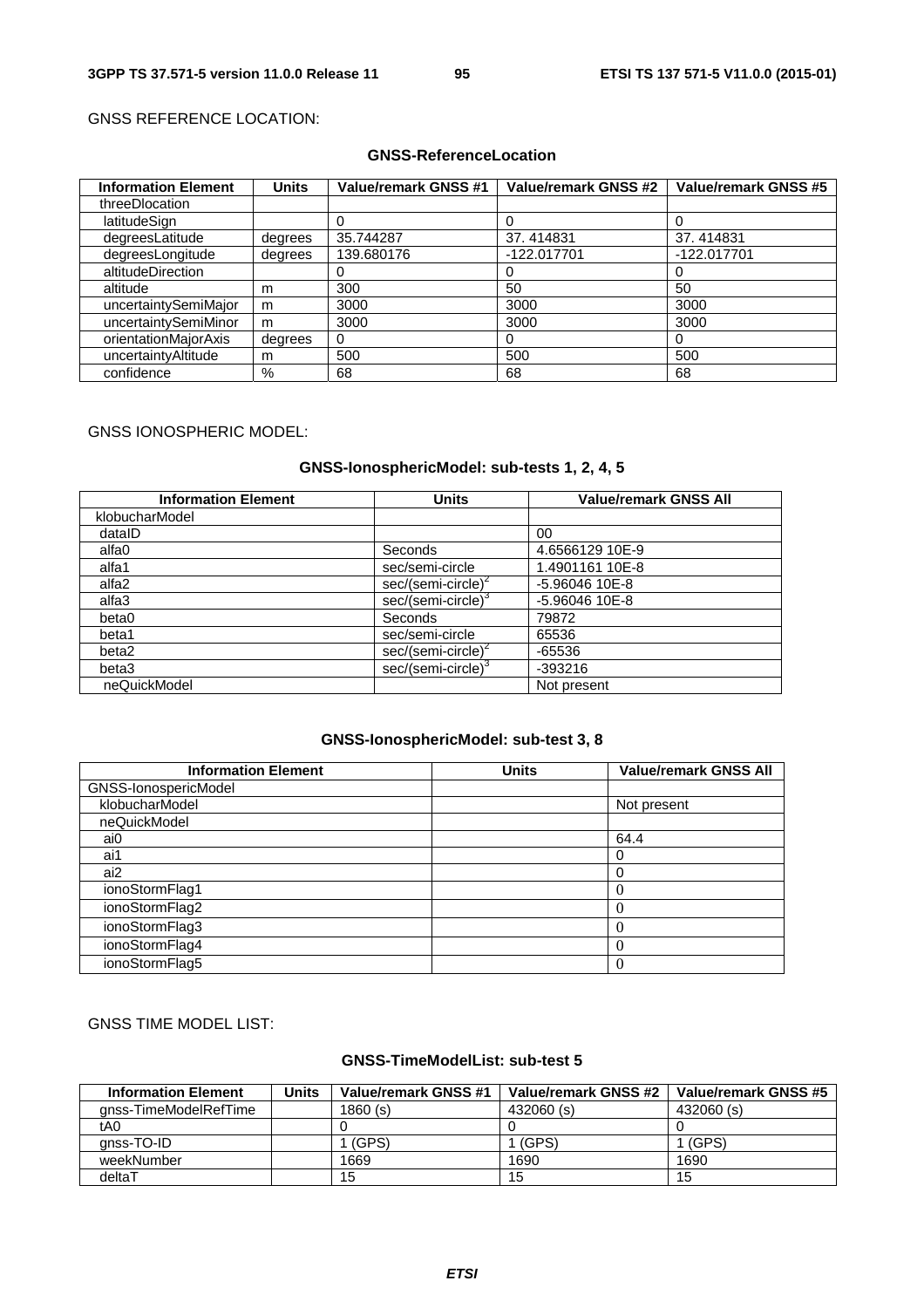### **GNSS-TimeModelList: sub-test 8**

| <b>Information Element</b> | Units | Value/remark GNSS #1 | Value/remark GNSS #2 | Value/remark GNSS #5 |
|----------------------------|-------|----------------------|----------------------|----------------------|
| anss-TimeModelRefTime      |       | 1860 (s)             | 432060 (s)           | 432060 (s)           |
| tA0                        |       |                      |                      |                      |
| anss-TO-ID                 |       | (GPS)                | (GPS)                | (GPS) ،              |
| weekNumber                 |       | 1669                 | 1690                 | 1690                 |
| deltaT                     |       |                      |                      |                      |

#### GNSS NAVIGATION MODEL:

## **GNSS-NavigationModel: sub-test 1**

| <b>Information Element</b> | Units | Value/remark GNSS #1 | Value/remark GNSS #2 | Value/remark GNSS #5 |
|----------------------------|-------|----------------------|----------------------|----------------------|
| nonBroadcastFlag           |       |                      |                      |                      |
| anss-SatelliteList         |       | (SIZE)               | (SIZE)               | ১৷∠চ                 |

### **GNSS-NavModelSatelliteElement: sub-test 1**

| <b>Information Element</b> | Units | Value/remark GNSS #1    | Value/remark GNSS #2   | Value/remark GNSS #5   |
|----------------------------|-------|-------------------------|------------------------|------------------------|
| svID                       |       | PRNs: 1, 4, 11, 17, 19, | PRNs: 1, 7, 8, 11, 15, | PRNs: 1, 7, 8, 11, 15, |
|                            |       | 20, 23, 28, 32          | 17, 26, 27, 28         | 17, 26, 27, 28         |
| svHealth                   |       |                         |                        |                        |
| iod                        |       |                         |                        |                        |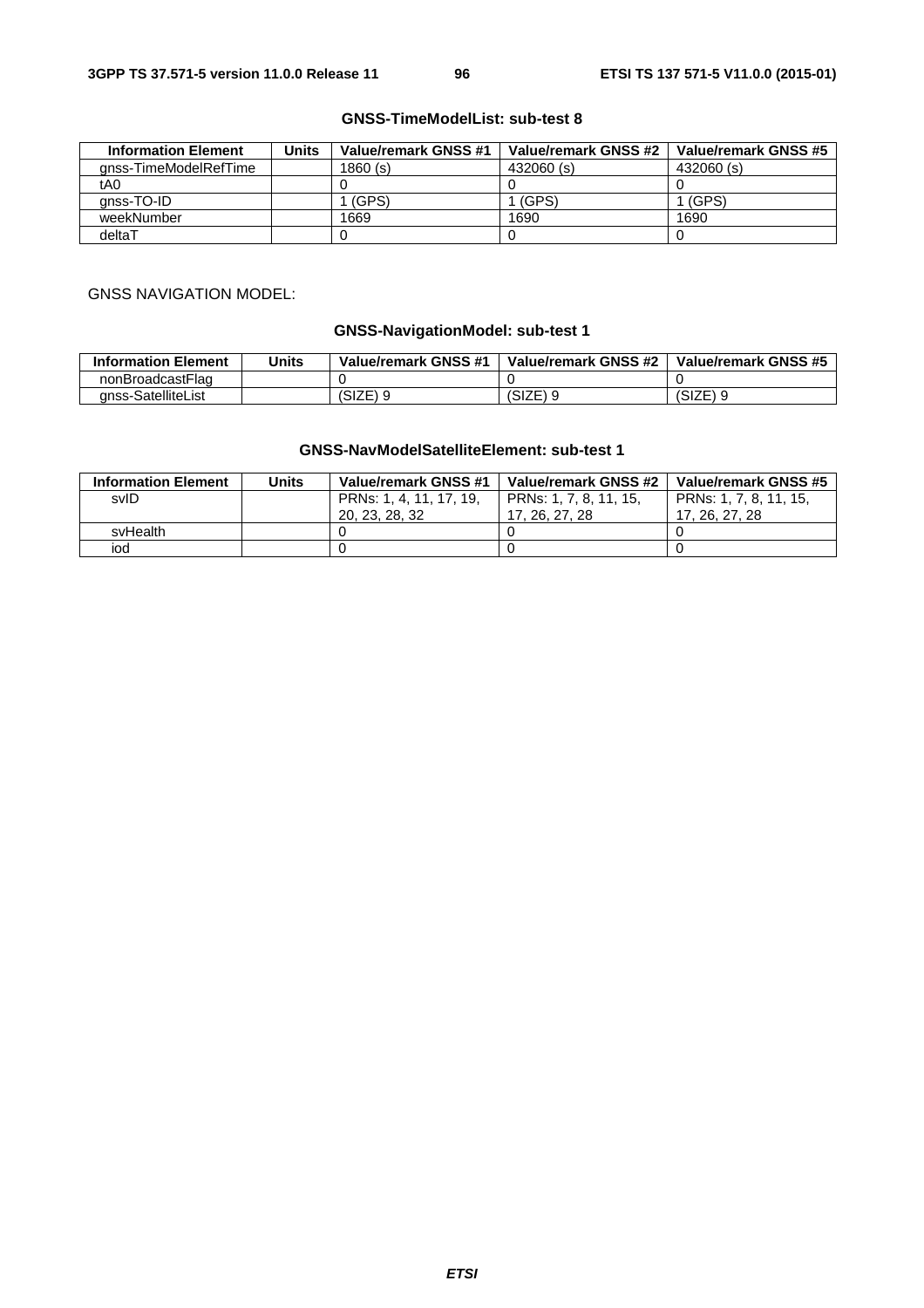| <b>Information Element</b> | <b>Units</b> | <b>Value/remark GNSS All</b>                         |
|----------------------------|--------------|------------------------------------------------------|
| gnss-ClockModel            |              |                                                      |
| nav-ClockModel             |              |                                                      |
| navToc                     |              | See file: Perf GNSS Navigation Model subtest1 XX.csv |
| navaf <sub>2</sub>         |              | See file: Perf GNSS Navigation Model subtest1 XX.csv |
| navaf1                     |              | See file: Perf GNSS Navigation Model subtest1 XX.csv |
| navaf0                     |              | See file: Perf GNSS Navigation Model subtest1 XX.csv |
| navTgd                     |              | See file: Perf GNSS Navigation Model subtest1 XX.csv |
| gnss-OrbitModel            |              |                                                      |
| nav-KeplerianSet           |              |                                                      |
| navURA                     |              | See file: Perf GNSS Navigation Model subtest1 XX.csv |
| navFitFlag                 |              | See file: Perf GNSS Navigation Model subtest1 XX.csv |
| navToe                     |              | See file: Perf GNSS Navigation Model subtest1 XX.csv |
| navOmega                   |              | See file: Perf GNSS Navigation Model subtest1 XX.csv |
| navDeltaN                  |              | See file: Perf GNSS Navigation Model subtest1 XX.csv |
| navM0                      |              | See file: Perf GNSS Navigation Model subtest1 XX.csv |
| navOmegaADot               |              | See file: Perf GNSS Navigation Model subtest1 XX.csv |
| navE                       |              | See file: Perf GNSS Navigation Model subtest1 XX.csv |
| navIDot                    |              | See file: Perf GNSS Navigation Model subtest1 XX.csv |
| navAPowerHalf              |              | See file: Perf GNSS Navigation Model subtest1 XX.csv |
| navl0                      |              | See file: Perf GNSS Navigation Model subtest1 XX.csv |
| navOmegaA0                 |              | See file: Perf GNSS Navigation Model subtest1 XX.csv |
| navCrs                     |              | See file: Perf GNSS Navigation Model subtest1 XX.csv |
| navCis                     |              | See file: Perf GNSS Navigation Model subtest1 XX.csv |
| navCus                     |              | See file: Perf GNSS Navigation Model subtest1 XX.csv |
| navCrc                     |              | See file: Perf GNSS Navigation Model subtest1 XX.csv |
| navCic                     |              | See file: Perf GNSS Navigation Model subtest1 XX.csv |
| navCuc                     |              | See file: Perf GNSS Navigation Model subtest1 XX.csv |
| addNAVparam                |              |                                                      |
| ephemCodeOnL2              |              | See file: Perf GNSS Navigation Model subtest1 XX.csv |
| ephemL2Pflag               |              | See file: Perf GNSS Navigation Model subtest1 XX.csv |
| reserved1                  |              | See file: Perf GNSS Navigation Model subtest1 XX.csv |
| reserved2                  |              | See file: Perf GNSS Navigation Model subtest1 XX.csv |
| reserved3                  |              | See file: Perf GNSS Navigation Model subtest1 XX.csv |
| reserved4                  |              | See file: Perf GNSS Navigation Model subtest1 XX.csv |
| ephemAODA                  |              | See file: Perf GNSS Navigation Model subtest1 XX.csv |

## **GNSS-NavigationModel: sub-test 2**

| <b>Information Element</b> | Units | Value/remark GNSS #1 | Value/remark GNSS #2 | Value/remark GNSS #5 |
|----------------------------|-------|----------------------|----------------------|----------------------|
| nonBroadcastFlag           |       |                      |                      |                      |
| anss-SatelliteList         |       | (SIZE)               | (SIZE)               | $(SIZE)$ 8           |

## **GNSS-NavModelSatelliteElement: sub-test 2**

| <b>Information Element</b> | Units | Value/remark GNSS #1      | Value/remark GNSS #2   | Value/remark GNSS #5   |
|----------------------------|-------|---------------------------|------------------------|------------------------|
| svID                       |       | Slot Numbers: 3, 4, 5, 9, | Slot Numbers: 1, 8, 9. | Slot Numbers: 1, 8, 9, |
|                            |       | 10, 18, 19, 20            | 10, 16, 19, 20, 21     | 10, 16, 19, 20, 21     |
| svHealth                   |       | 00000000                  | 00000000               | 00000000               |
| iod                        |       | 225                       | 195                    | 195                    |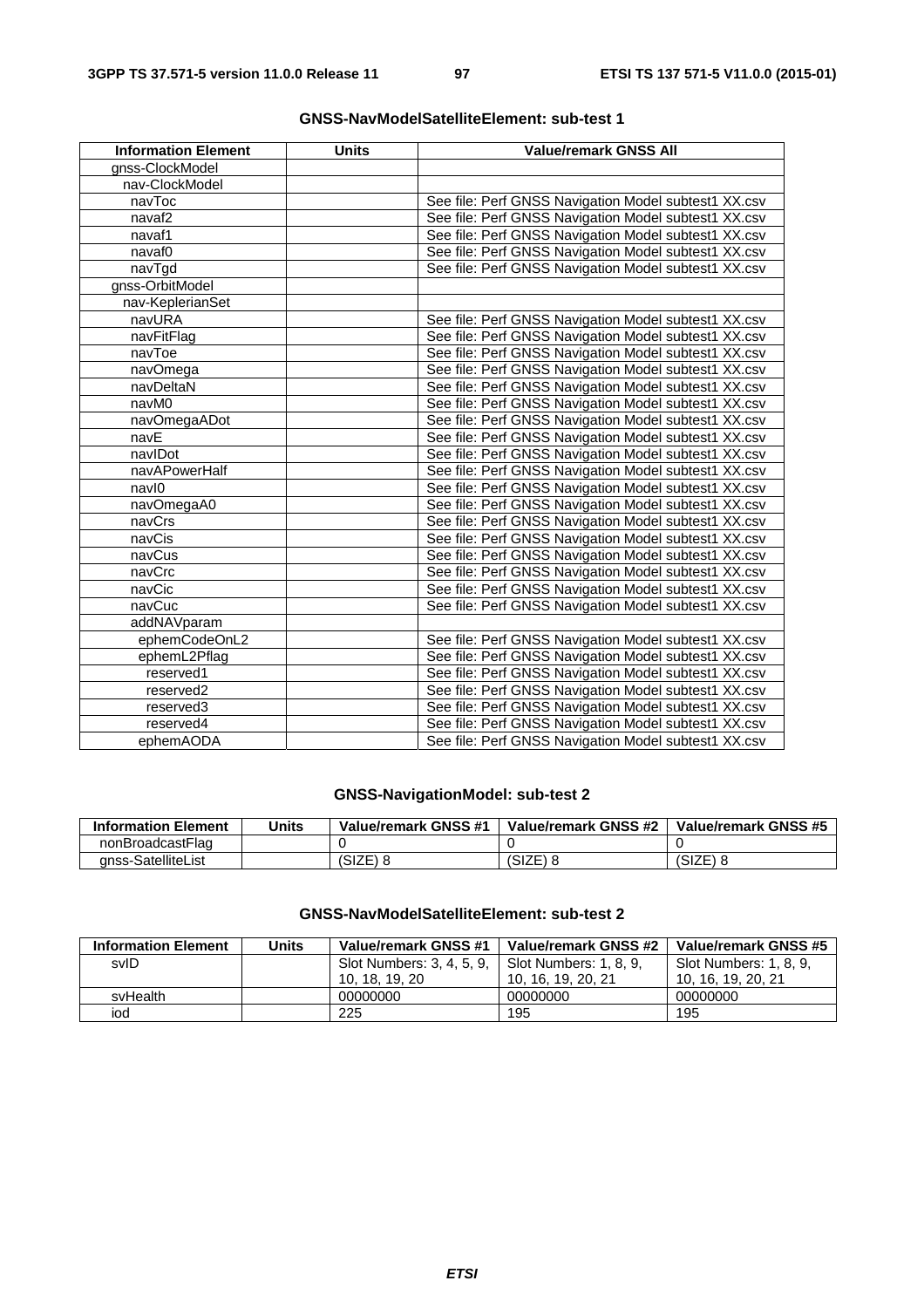| <b>Information Element</b> | Units | <b>Value/remark GNSS All</b>                         |
|----------------------------|-------|------------------------------------------------------|
| gnss-ClockModel            |       |                                                      |
| glonass-ClockModel         |       |                                                      |
| gloTau                     |       | See file: Perf GNSS Navigation Model subtest2 XX.csv |
| gloGamma                   |       | See file: Perf GNSS Navigation Model subtest2 XX.csv |
| gloDeltaTau                |       | See file: Perf GNSS Navigation Model subtest2 XX.csv |
| gnss-OrbitModel            |       |                                                      |
| glonass-ECEF               |       |                                                      |
| gloEn                      |       | See file: Perf GNSS Navigation Model subtest2 XX.csv |
| gloP1                      |       | See file: Perf GNSS Navigation Model subtest2 XX.csv |
| gloP <sub>2</sub>          |       | See file: Perf GNSS Navigation Model subtest2 XX.csv |
| glom                       |       | See file: Perf GNSS Navigation Model subtest2 XX.csv |
| qloX                       |       | See file: Perf GNSS Navigation Model subtest2 XX.csv |
| gloXdot                    |       | See file: Perf GNSS Navigation Model subtest2 XX.csv |
| gloXdotdot                 |       | See file: Perf GNSS Navigation Model subtest2 XX.csv |
| qloY                       |       | See file: Perf GNSS Navigation Model subtest2 XX.csv |
| gloYdot                    |       | See file: Perf GNSS Navigation Model subtest2 XX.csv |
| gloYdotdot                 |       | See file: Perf GNSS Navigation Model subtest2 XX.csv |
| gloZ                       |       | See file: Perf GNSS Navigation Model subtest2 XX.csv |
| gloZdot                    |       | See file: Perf GNSS Navigation Model subtest2 XX.csv |
| gloZdotdot                 |       | See file: Perf GNSS Navigation Model subtest2 XX.csv |

## **GNSS-NavigationModel: sub-test 3, 8**

| <b>Information Element</b> | Units | Value/remark GNSS #1 | Value/remark GNSS #2 | Value/remark GNSS #5 |
|----------------------------|-------|----------------------|----------------------|----------------------|
| nonBroadcastFlag           |       |                      |                      |                      |
| anss-SatelliteList         |       | (SIZE)               | (SIZE) 8             | (SIZE)               |

## **GNSS-NavModelSatelliteElement: sub-test 3, 8**

| <b>Information Element</b> | Units | Value/remark GNSS #1 | Value/remark GNSS #2      | Value/remark GNSS #5 |
|----------------------------|-------|----------------------|---------------------------|----------------------|
| svID                       |       | 4.5.10.11.18.19.20.  | 4. 5. 14. 15. 16. 26. 29. | 4.5.14.15.16.26.29.  |
|                            |       | - 21                 | 30                        | 30                   |
| svHealth                   |       |                      |                           |                      |
| iod                        |       |                      |                           |                      |

## *ETSI*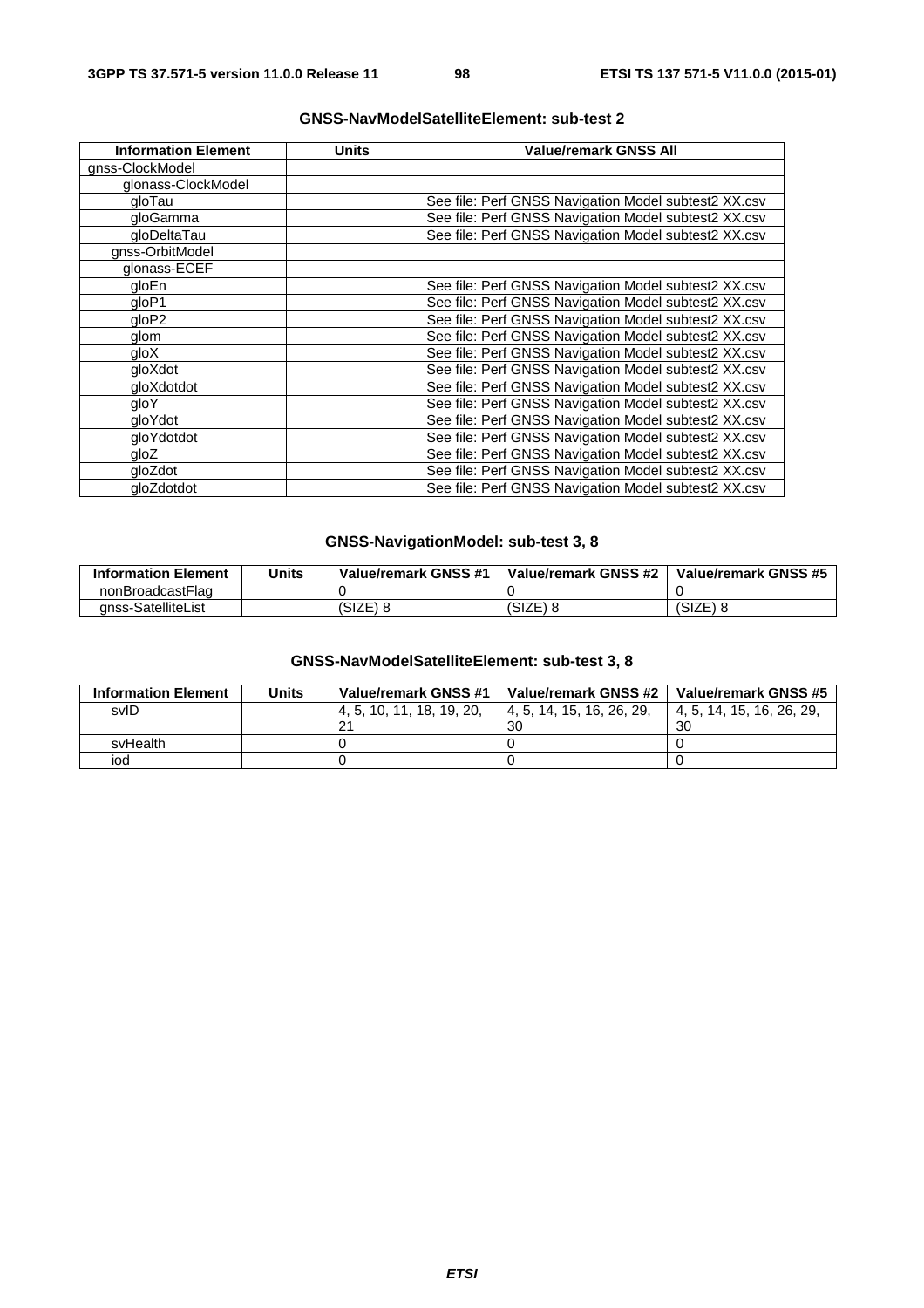| <b>Information Element</b> | <b>Units</b> | <b>Value/remark GNSS All</b>                         |
|----------------------------|--------------|------------------------------------------------------|
| gnss-ClockModel            |              |                                                      |
| standardClockModelList     |              | $(SIZE)$ 1                                           |
| stanClockToc               |              | See file: Perf GNSS Navigation Model subtest3 XX.csv |
| stanClockAF2               |              | See file: Perf GNSS Navigation Model subtest3 XX.csv |
| stanClockAF1               |              | See file: Perf GNSS Navigation Model subtest3 XX.csv |
| stanClockAF0               |              | See file: Perf GNSS Navigation Model subtest3 XX.csv |
| stanClockTqd               |              | See file: Perf GNSS Navigation Model subtest3 XX.csv |
| gnss-OrbitModel            |              |                                                      |
| keplerianSet               |              |                                                      |
| keplerToe                  |              | See file: Perf GNSS Navigation Model subtest3 XX.csv |
| keplerW                    |              | See file: Perf GNSS Navigation Model subtest3 XX.csv |
| keplerDeltaN               |              | See file: Perf GNSS Navigation Model subtest3 XX.csv |
| keplerM0                   |              | See file: Perf GNSS Navigation Model subtest3 XX.csv |
| keplerOmegaDot             |              | See file: Perf GNSS Navigation Model subtest3 XX.csv |
| keplerE                    |              | See file: Perf GNSS Navigation Model subtest3 XX.csv |
| keplerIDot                 |              | See file: Perf GNSS Navigation Model subtest3 XX.csv |
| keplerAPowerHalf           |              | See file: Perf GNSS Navigation Model subtest3 XX.csv |
| keplerI0                   |              | See file: Perf GNSS Navigation Model subtest3 XX.csv |
| keplerOmega0               |              | See file: Perf GNSS Navigation Model subtest3 XX.csv |
| keplerCrs                  |              | See file: Perf GNSS Navigation Model subtest3 XX.csv |
| keplerCis                  |              | See file: Perf GNSS Navigation Model subtest3 XX.csv |
| keplerCus                  |              | See file: Perf GNSS Navigation Model subtest3 XX.csv |
| keplerCrc                  |              | See file: Perf GNSS Navigation Model subtest3 XX.csv |
| keplerCic                  |              | See file: Perf GNSS Navigation Model subtest3 XX.csv |
| keplerCuc                  |              | See file: Perf GNSS Navigation Model subtest3 XX.csv |

## **GNSS-NavigationModel: sub-test 5**

| <b>Information Element</b>  | <b>Units</b> | <b>Value/remark GNSS All</b>         |
|-----------------------------|--------------|--------------------------------------|
| GNSS-GenericAssistData      |              | $(SIZE)$ 2                           |
| anss-ID                     |              | $0$ (aps)                            |
| <b>GNSS-NavigationModel</b> |              | See GNSS-NavigationModel: sub-test 5 |
| anss-ID                     |              | 4 (glonass)                          |
| <b>GNSS-NavigationModel</b> |              | See GNSS-NavigationModel: sub-test 2 |

## **GNSS-NavigationModel: sub-test 5**

| <b>Information Element</b> | <b>Units</b> | Value/remark GNSS #1 | Value/remark GNSS #2 | Value/remark GNSS #5 |
|----------------------------|--------------|----------------------|----------------------|----------------------|
| nonBroadcastFlag           |              |                      |                      |                      |
| anss-SatelliteList         |              | SIZE)                | (SIZE)               | $(SIZE)$ or          |

## **GNSS-NavModelSatelliteElement: sub-test 5**

| <b>Information Element</b> | Units | Value/remark GNSS #1    | Value/remark GNSS #2   | Value/remark GNSS #5   |
|----------------------------|-------|-------------------------|------------------------|------------------------|
| svID                       |       | PRNs: 1, 4, 11, 17, 19, | PRNs: 1, 7, 8, 11, 15, | PRNs: 1, 7, 8, 11, 15, |
|                            |       | 20, 23, 28, 32          | 17, 26, 27, 28         | 17, 26, 27, 28         |
| svHealth                   |       |                         |                        |                        |
| iod                        |       |                         |                        |                        |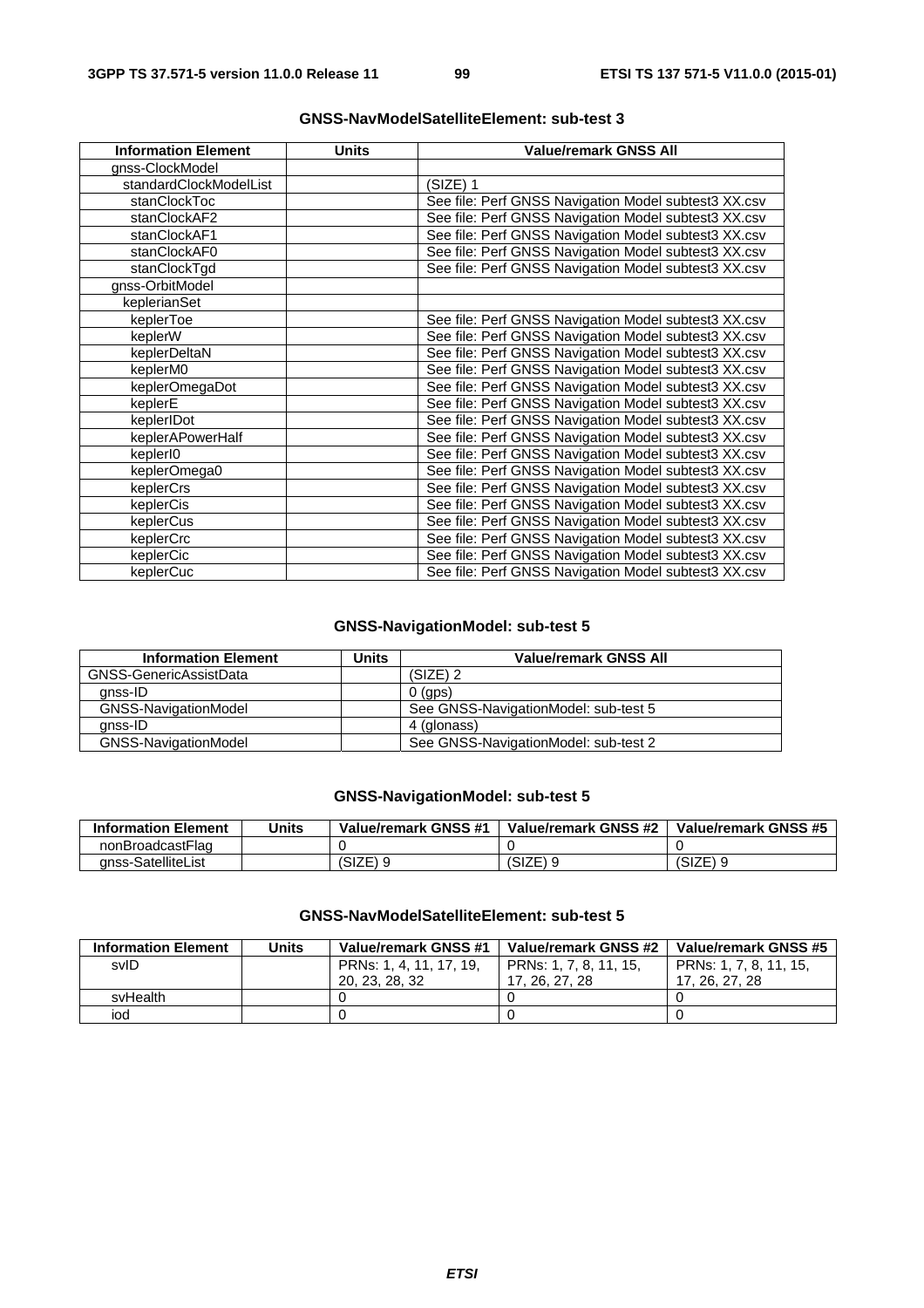| <b>Information Element</b> | <b>Units</b> | <b>Value/remark GNSS All</b>                         |
|----------------------------|--------------|------------------------------------------------------|
| gnss-ClockModel            |              |                                                      |
| nav-ClockModel             |              |                                                      |
| navToc                     |              | See file: Perf GNSS Navigation Model subtest5 XX.csv |
| navaf <sub>2</sub>         |              | See file: Perf GNSS Navigation Model subtest5 XX.csv |
| navaf1                     |              | See file: Perf GNSS Navigation Model subtest5 XX.csv |
| navaf <sub>0</sub>         |              | See file: Perf GNSS Navigation Model subtest5 XX.csv |
| navTgd                     |              | See file: Perf GNSS Navigation Model subtest5 XX.csv |
| gnss-OrbitModel            |              |                                                      |
| nav-KeplerianSet           |              |                                                      |
| navURA                     |              | See file: Perf GNSS Navigation Model subtest5 XX.csv |
| navFitFlag                 |              | See file: Perf GNSS Navigation Model subtest5 XX.csv |
| navToe                     |              | See file: Perf GNSS Navigation Model subtest5 XX.csv |
| navOmega                   |              | See file: Perf GNSS Navigation Model subtest5 XX.csv |
| navDeltaN                  |              | See file: Perf GNSS Navigation Model subtest5 XX.csv |
| navM0                      |              | See file: Perf GNSS Navigation Model subtest5 XX.csv |
| navOmegaADot               |              | See file: Perf GNSS Navigation Model subtest5 XX.csv |
| navE                       |              | See file: Perf GNSS Navigation Model subtest5 XX.csv |
| navIDot                    |              | See file: Perf GNSS Navigation Model subtest5 XX.csv |
| navAPowerHalf              |              | See file: Perf GNSS Navigation Model subtest5 XX.csv |
| navl0                      |              | See file: Perf GNSS Navigation Model subtest5 XX.csv |
| navOmegaA0                 |              | See file: Perf GNSS Navigation Model subtest5 XX.csv |
| navCrs                     |              | See file: Perf GNSS Navigation Model subtest5 XX.csv |
| navCis                     |              | See file: Perf GNSS Navigation Model subtest5 XX.csv |
| navCus                     |              | See file: Perf GNSS Navigation Model subtest5 XX.csv |
| navCrc                     |              | See file: Perf GNSS Navigation Model subtest5 XX.csv |
| navCic                     |              | See file: Perf GNSS Navigation Model subtest5 XX.csv |
| navCuc                     |              | See file: Perf GNSS Navigation Model subtest5 XX.csv |
| addNAVparam                |              |                                                      |
| ephemCodeOnL2              |              | See file: Perf GNSS Navigation Model subtest5 XX.csv |
| ephemL2Pflag               |              | See file: Perf GNSS Navigation Model subtest5 XX.csv |
| reserved1                  |              | See file: Perf GNSS Navigation Model subtest5 XX.csv |
| reserved2                  |              | See file: Perf GNSS Navigation Model subtest5 XX.csv |
| reserved3                  |              | See file: Perf GNSS Navigation Model subtest5 XX.csv |
| reserved4                  |              | See file: Perf GNSS Navigation Model subtest5 XX.csv |
| ephemAODA                  |              | See file: Perf GNSS Navigation Model subtest5 XX.csv |

# GNSS ACQUISITION ASSISTANCE:

## **GNSS-AcquisitionAssistance: sub-test 1**

| <b>Information Element</b>        | Units | Value/remark GNSS #1 | Value/remark GNSS #2 | Value/remark GNSS #5 |
|-----------------------------------|-------|----------------------|----------------------|----------------------|
| <b>GNSS-AcquisitionAssistance</b> |       |                      |                      |                      |
| anss-SignallD                     |       | $0$ (GPS L1 C/A)     | 0 (GPS L1 C/A        | 0 (GPS L1 C/A)       |
| anss-AcquisitionAssistList        |       | $(SIZE)$ 9           | (SIZE) 9             | (SIZE) 9             |
| confidence-r10                    | $\%$  | 98                   | 98                   | 98                   |

## **GNSS-AcquisitionAssistElement: sub-test 1**

| <b>Information Element</b> | Units | Value/remark GNSS #1    | Value/remark GNSS #2   | Value/remark GNSS #5   |
|----------------------------|-------|-------------------------|------------------------|------------------------|
| svID                       |       | PRNs: 1, 4, 11, 17, 19, | PRNs: 1, 7, 8, 11, 15, | PRNs: 1, 7, 8, 11, 15, |
|                            |       | 20, 23, 28, 32          | 17, 26, 27, 28         | 17. 26. 27. 28         |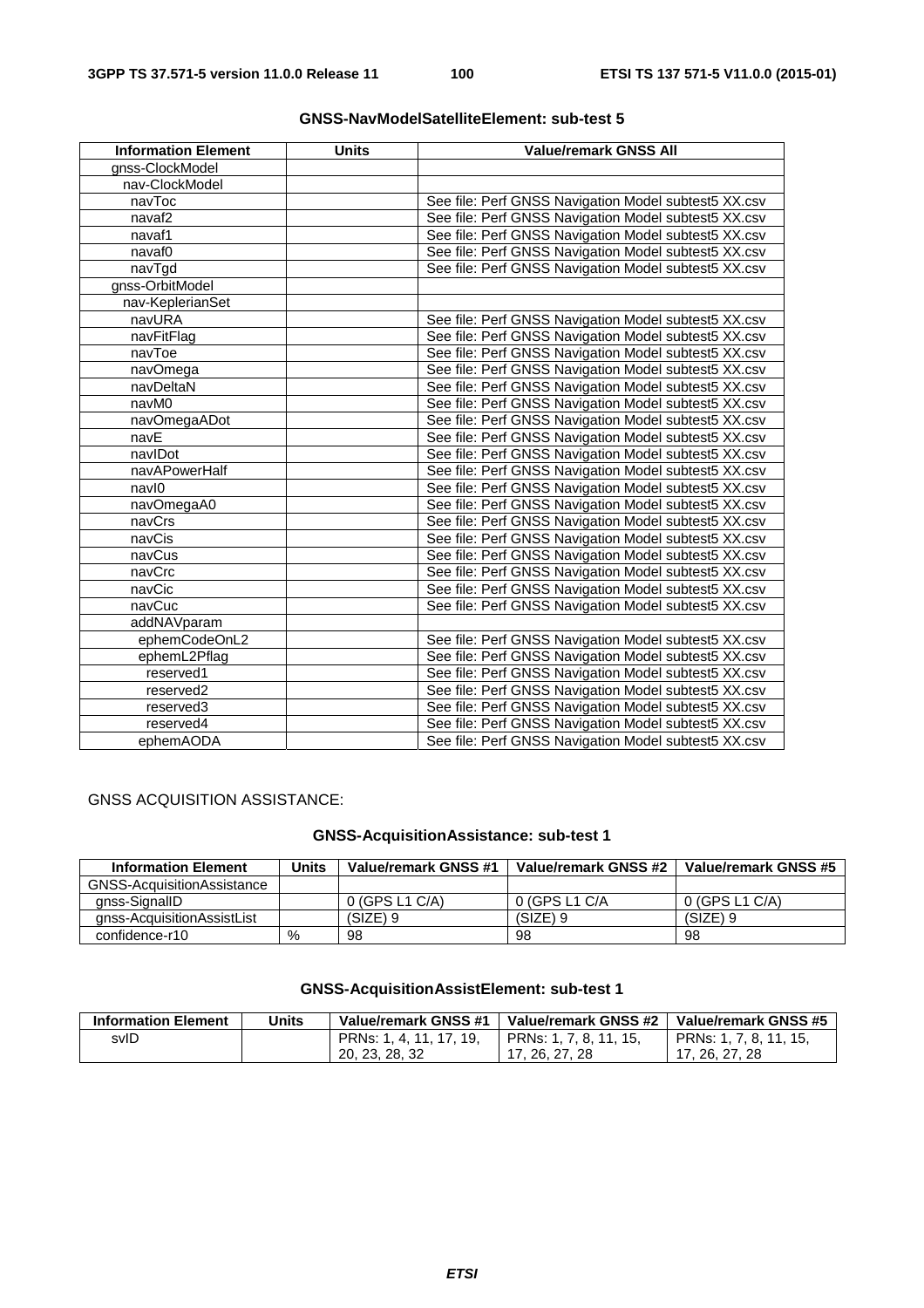| <b>Information Element</b>                                                                                              | <b>Units</b> | <b>Value/remark GNSS All</b>                                                                               |  |  |
|-------------------------------------------------------------------------------------------------------------------------|--------------|------------------------------------------------------------------------------------------------------------|--|--|
| doppler <sub>0</sub>                                                                                                    |              | Time varying. See file: Perf GNSS Acquisition Assistance subtest1 XX.csv<br>(Note)                         |  |  |
| doppler1                                                                                                                |              | Time varying. See file: Perf GNSS Acquisition Assistance subtest1 XX.csv<br>(Note)                         |  |  |
| dopplerUncertainty                                                                                                      |              | Time varying. See file: Perf GNSS Acquisition Assistance subtest1 XX.csv<br>(Note)                         |  |  |
| codePhase                                                                                                               |              | Time varying. See file: Perf GNSS Acquisition Assistance subtest1 XX.csv<br>(Note)                         |  |  |
| intCodePhase                                                                                                            |              | Time varying. See file: Perf GNSS Acquisition Assistance subtest1 XX.csv<br>(Note)                         |  |  |
| codePhaseSearchWindow                                                                                                   |              | Time varying. See file: Perf GNSS Acquisition Assistance subtest1 XX.csv<br>(Note)                         |  |  |
| azimuth                                                                                                                 |              | Time varying. See file: Perf GNSS Acquisition Assistance subtest1 XX.csv<br>(Note)                         |  |  |
| elevation                                                                                                               |              | Time varying. See file: Perf GNSS Acquisition Assistance subtest1 XX.csv<br>(Note)                         |  |  |
| codePhase1023                                                                                                           |              | Time varying. Calculated from "codePhase", see file: GNSS Acquisition<br>Assistance subtest1 XX.csv (Note) |  |  |
| dopplerUncertaintyExt-r10                                                                                               |              | Not present                                                                                                |  |  |
| Note: This field is "Time varying" and its value depends on the "current gnss-TimeOfDay". The value of this field to be |              |                                                                                                            |  |  |
| used shall be determined by taking the "current gnss-TimeOfDay" value and selecting the field value in the              |              |                                                                                                            |  |  |
|                                                                                                                         |              | Perf GNSS Acquisition Assistance subtestX.csv file corresponding to the value of "current gnss-TimeOfDay". |  |  |

## **GNSS-AcquisitionAssistElement: sub-test 1**

### **GNSS-AcquisitionAssistance: sub-test 2**

| <b>Information Element</b> | Units | Value/remark GNSS #1 | Value/remark GNSS #2 | Value/remark GNSS #5 |
|----------------------------|-------|----------------------|----------------------|----------------------|
| GNSS-AcquisitionAssistance |       |                      |                      |                      |
| anss-SignallD              |       | 0 (GLONASS G1)       | 0 (GLONASS G1)       | 0 (GLONASS G1)       |
| gnss-AcquisitionAssistList |       | $(SIZE)$ 8           | (SIZE) 8             | $(SIZE)$ 8           |
| confidence-r10             | $\%$  | 98                   | 98                   | 98                   |

## **GNSS-AcquisitionAssistElement: sub-test 2**

| <b>Information Element</b> | Units | Value/remark GNSS #1                             | Value/remark GNSS #2 | Value/remark GNSS #5   |
|----------------------------|-------|--------------------------------------------------|----------------------|------------------------|
| svID                       |       | Slot Numbers: 3, 4, 5, 9, Slot Numbers: 1, 8, 9, |                      | Slot Numbers: 1, 8, 9, |
|                            |       | 10, 18, 19, 20                                   | 10, 16, 19, 20, 21   | 10, 16, 19, 20, 21     |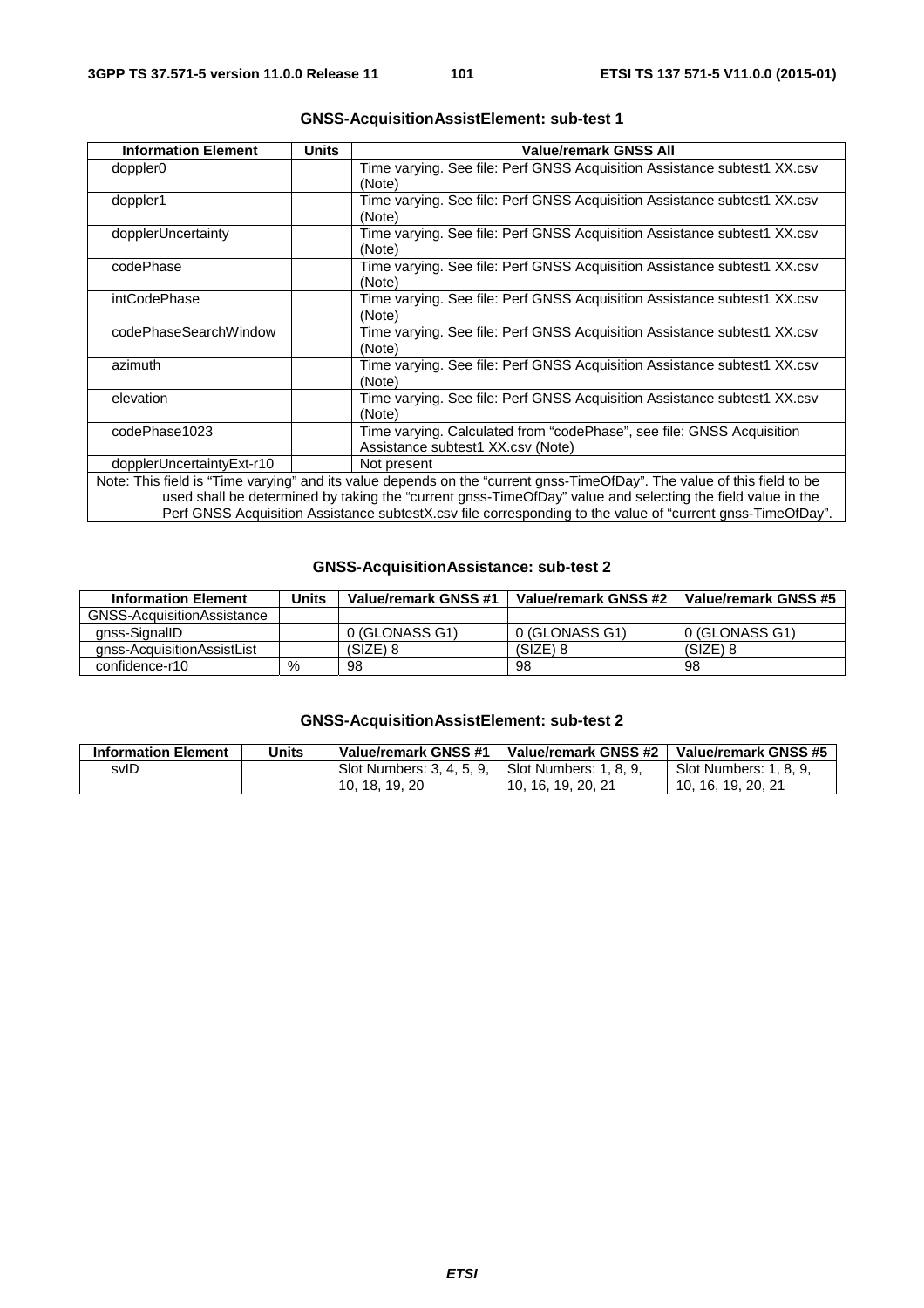| <b>Information Element</b>                                                                                 | <b>Units</b>                                                                                               | <b>Value/remark GNSS All</b>                                                                                            |  |  |
|------------------------------------------------------------------------------------------------------------|------------------------------------------------------------------------------------------------------------|-------------------------------------------------------------------------------------------------------------------------|--|--|
| doppler <sub>0</sub>                                                                                       |                                                                                                            | Time varying. See file: Perf GNSS Acquisition Assistance subtest2 XX.csv<br>(Note)                                      |  |  |
| doppler1                                                                                                   |                                                                                                            | Time varying. See file: Perf GNSS Acquisition Assistance subtest2 XX.csv<br>(Note)                                      |  |  |
| dopplerUncertainty                                                                                         |                                                                                                            | Time varying. See file: Perf GNSS Acquisition Assistance subtest2 XX.csv<br>(Note)                                      |  |  |
| codePhase                                                                                                  |                                                                                                            | Time varying. See file: Perf GNSS Acquisition Assistance subtest2 XX.csv<br>(Note)                                      |  |  |
| intCodePhase                                                                                               |                                                                                                            | Time varying. See file: Perf GNSS Acquisition Assistance subtest2 XX.csv<br>(Note)                                      |  |  |
| codePhaseSearchWindow                                                                                      |                                                                                                            | Time varying. See file: Perf GNSS Acquisition Assistance subtest2 XX.csv<br>(Note)                                      |  |  |
| azimuth                                                                                                    |                                                                                                            | Time varying. See file: Perf GNSS Acquisition Assistance subtest2 XX.csv<br>(Note)                                      |  |  |
| elevation                                                                                                  |                                                                                                            | Time varying. See file: Perf GNSS Acquisition Assistance subtest2 XX.csv<br>(Note)                                      |  |  |
| codePhase1023                                                                                              |                                                                                                            | Time varying. Calculated from "codePhase", see file: GNSS Acquisition<br>Assistance subtest1 XX.csv (Note)              |  |  |
| dopplerUncertaintyExt-r10                                                                                  |                                                                                                            | Not present                                                                                                             |  |  |
|                                                                                                            |                                                                                                            | Note: This field is "Time varying" and its value depends on the "current gnss-TimeOfDay". The value of this field to be |  |  |
| used shall be determined by taking the "current gnss-TimeOfDay" value and selecting the field value in the |                                                                                                            |                                                                                                                         |  |  |
|                                                                                                            | Perf GNSS Acquisition Assistance subtestX.csv file corresponding to the value of "current gnss-TimeOfDay". |                                                                                                                         |  |  |

## **GNSS-AcquisitionAssistElement: sub-test 2**

### **GNSS-AcquisitionAssistance: sub-test 3, 8**

| <b>Information Element</b> | Units | Value/remark GNSS #1 | Value/remark GNSS #2 | Value/remark GNSS #5 |
|----------------------------|-------|----------------------|----------------------|----------------------|
| GNSS-AcquisitionAssistance |       |                      |                      |                      |
| anss-SignallD              |       | 0 (Galileo E1)       | 0 (Galileo E1)       | 0 (Galileo E1)       |
| anss-AcquisitionAssistList |       | (SIZE) 8             | $(SIZE)$ 8           | $(SIZE)$ 8           |
| confidence-r10             | %     | 98                   | 98                   | 98                   |

## **GNSS-AcquisitionAssistElement: sub-test 3, 8**

| <b>Information Element</b> | Units | Value/remark GNSS #1                                | Value/remark GNSS #2 | Value/remark GNSS #5      |
|----------------------------|-------|-----------------------------------------------------|----------------------|---------------------------|
| svID                       |       | SV IDs: 4, 5, 10, 11, 18, SV IDs: 4, 5, 14, 15, 16, |                      | SV IDs: 4, 5, 14, 15, 16, |
|                            |       | 19, 20, 21                                          | 26, 29, 30           | 26, 29, 30                |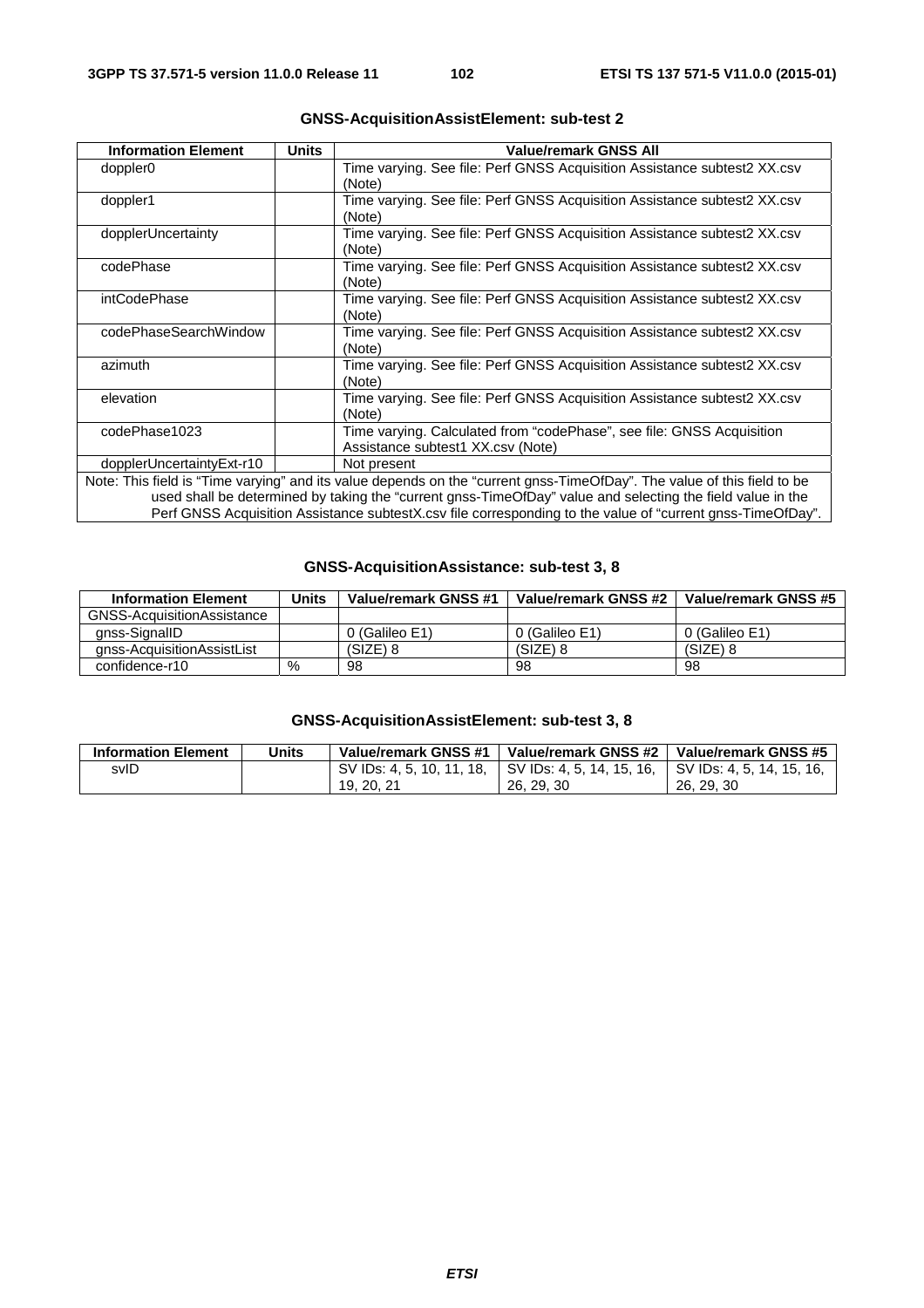| <b>Information Element</b> | <b>Units</b> | Value/remark GNSS All                                                                                                   |
|----------------------------|--------------|-------------------------------------------------------------------------------------------------------------------------|
| doppler <sub>0</sub>       |              | Time varying. See file: Perf GNSS Acquisition Assistance subtest3 XX.csv<br>(Note)                                      |
| doppler1                   |              | Time varying. See file: Perf GNSS Acquisition Assistance subtest3 XX.csv<br>(Note)                                      |
| dopplerUncertainty         |              | Time varying. See file: Perf GNSS Acquisition Assistance subtest3 XX.csv<br>(Note)                                      |
| codePhase                  |              | Time varying. See file: Perf GNSS Acquisition Assistance subtest3 XX.csv<br>(Note)                                      |
| intCodePhase               |              | Time varying. See file: Perf GNSS Acquisition Assistance subtest3 XX.csv<br>(Note)                                      |
| codePhaseSearchWindow      |              | Time varying. See file: Perf GNSS Acquisition Assistance subtest3 XX.csv<br>(Note)                                      |
| azimuth                    |              | Time varying. See file: Perf GNSS Acquisition Assistance subtest3 XX.csv<br>(Note)                                      |
| elevation                  |              | Time varying. See file: Perf GNSS Acquisition Assistance subtest3 XX.csv<br>(Note)                                      |
| codePhase1023              |              | Time varying. Calculated from "codePhase", see file: GNSS Acquisition<br>Assistance subtest1 XX.csv (Note)              |
| dopplerUncertaintyExt-r10  |              | Not present                                                                                                             |
|                            |              | Note: This field is "Time varying" and its value depends on the "current gnss-TimeOfDay". The value of this field to be |
|                            |              | used shall be determined by taking the "current gnss-TimeOfDay" value and selecting the field value in the              |

### **GNSS-AcquisitionAssistElement: sub-test 3, 8**

used shall be determined by taking the "current gnss-TimeOfDay" value and selecting the field value in the Perf GNSS Acquisition Assistance subtestX.csv file corresponding to the value of "current gnss-TimeOfDay".

### **GNSS-AcquisitionAssistance: sub-test 5**

| <b>Information Element</b>        | Units | <b>Value/remark GNSS All</b>                |
|-----------------------------------|-------|---------------------------------------------|
| GNSS-GenericAssistData            |       | $(SIZE)$ 2                                  |
| anss-ID                           |       | $0$ (aps)                                   |
| <b>GNSS-AcquisitionAssistance</b> |       | See GNSS-Acquisition Assistance: sub-test 5 |
| anss-ID                           |       | 4 (glonass)                                 |
| <b>GNSS-AcquisitionAssistance</b> |       | See GNSS-AcquisitionAssistance: sub-test 2  |

### **GNSS-AcquisitionAssistance: sub-test 5**

| <b>Information Element</b> | Units | Value/remark GNSS #1 | Value/remark GNSS #2 | Value/remark GNSS #5 |
|----------------------------|-------|----------------------|----------------------|----------------------|
| GNSS-AcquisitionAssistance |       |                      |                      |                      |
| qnss-SignallD              |       | 0 (GPS L1 C/A)       | 0 (GPS L1 C/A        | 0 (GPS L1 C/A)       |
| anss-AcquisitionAssistList |       | $(SIZE)$ 9           | $(SIZE)$ 9           | $(SIZE)$ 9           |
| confidence-r10             | $\%$  | 98                   | 98                   | 98                   |

### **GNSS-AcquisitionAssistElement: sub-test 5**

| <b>Information Element</b> | Units | Value/remark GNSS #1    | Value/remark GNSS #2   | Value/remark GNSS #5   |
|----------------------------|-------|-------------------------|------------------------|------------------------|
| svID                       |       | PRNs: 1, 4, 11, 17, 19, | PRNs: 1, 7, 8, 11, 15, | PRNs: 1, 7, 8, 11, 15, |
|                            |       | 20, 23, 28, 32          | 17, 26, 27, 28         | 17. 26. 27. 28         |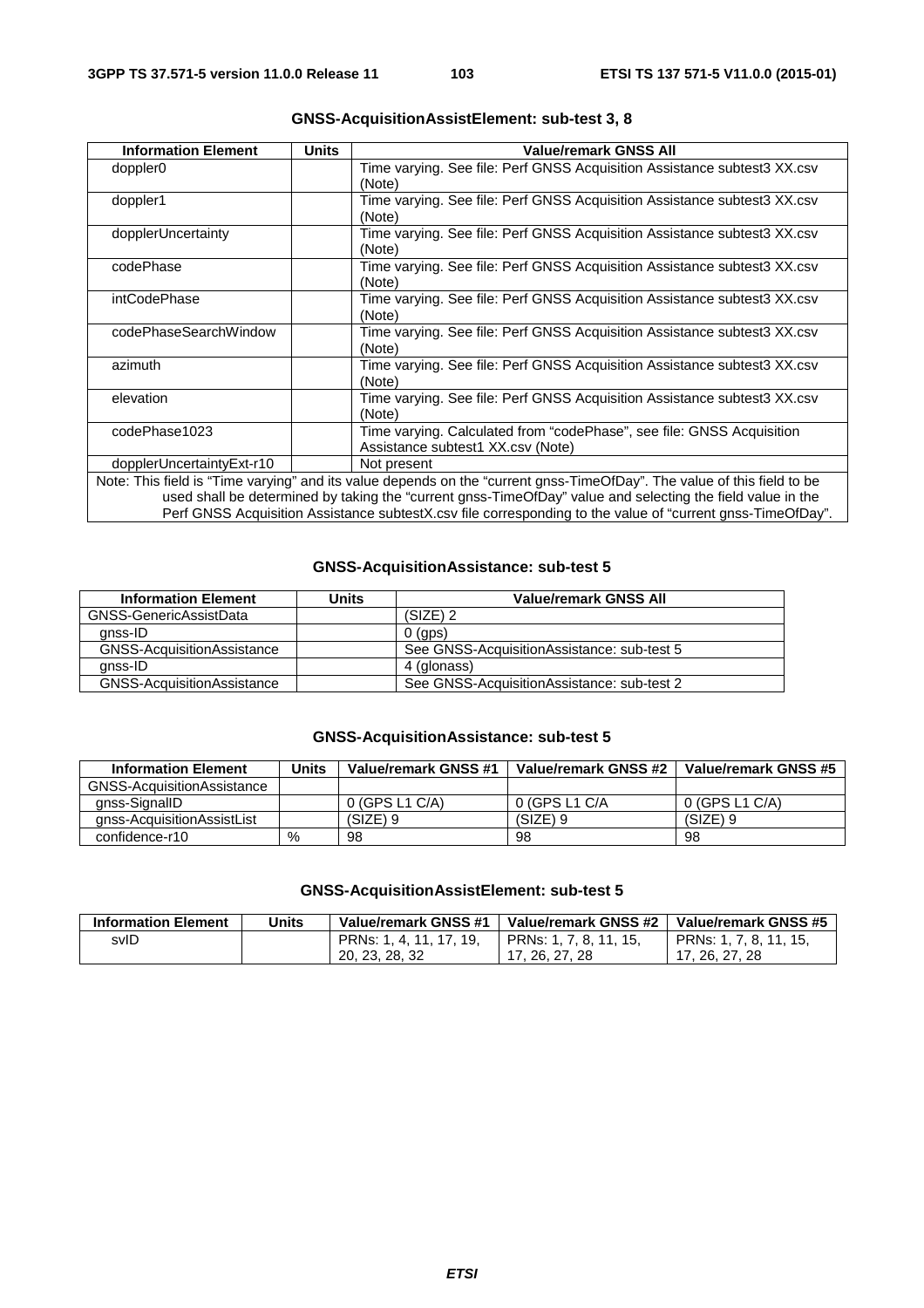| <b>Information Element</b> | <b>Units</b> | <b>Value/remark GNSS All</b>                                                                                            |
|----------------------------|--------------|-------------------------------------------------------------------------------------------------------------------------|
| doppler <sub>0</sub>       |              | Time varying. See file: Perf GNSS Acquisition Assistance subtest5 XX.csv<br>(Note)                                      |
| doppler1                   |              | Time varying. See file: Perf GNSS Acquisition Assistance subtest5 XX.csv<br>(Note)                                      |
| dopplerUncertainty         |              | Time varying. See file: Perf GNSS Acquisition Assistance subtest5 XX.csv<br>(Note)                                      |
| codePhase                  |              | Time varying. See file: Perf GNSS Acquisition Assistance subtest5 XX.csv<br>(Note)                                      |
| intCodePhase               |              | Time varying. See file: Perf GNSS Acquisition Assistance subtest5 XX.csv<br>(Note)                                      |
| codePhaseSearchWindow      |              | Time varying. See file: Perf GNSS Acquisition Assistance subtest5 XX.csv<br>(Note)                                      |
| azimuth                    |              | Time varying. See file: Perf GNSS Acquisition Assistance subtest5 XX.csv<br>(Note)                                      |
| elevation                  |              | Time varying. See file: Perf GNSS Acquisition Assistance subtest5 XX.csv<br>(Note)                                      |
| codePhase1023              |              | Time varying. Calculated from "codePhase", see file: GNSS Acquisition<br>Assistance subtest1 XX.csv (Note)              |
| dopplerUncertaintyExt-r10  |              | Not present                                                                                                             |
|                            |              | Note: This field is "Time varying" and its value depends on the "current gnss-TimeOfDay". The value of this field to be |
|                            |              | $\mu$ nead shall ha datarminad by taking tha "currant anss. Time OfDay" yalua and salacting tha field valua in tha      |

### **GNSS-AcquisitionAssistElement: sub-test 5**

used shall be determined by taking the "current gnss-TimeOfDay" value and selecting the field value in the Perf GNSS Acquisition Assistance subtestX.csv file corresponding to the value of "current gnss-TimeOfDay".

## GNSS ALMANAC:

### **GNSS-Almanac: sub-test 1**

| <b>Information Element</b> | Units | Value/remark GNSS #1 | Value/remark GNSS #2 | Value/remark GNSS #5 |
|----------------------------|-------|----------------------|----------------------|----------------------|
| GNSS-Almanac               |       |                      |                      |                      |
| weekNumber                 |       | 1669                 | 1691                 | 1691                 |
| toa                        |       | 249856               | 77824                | 77824                |
| ioda                       |       | Not present          | Not present          | Not present          |
| completeAlmanacProvided    |       | (TRUE)               | (TRUE)               | (TRUE)               |
| anss-AlmanacList           |       | $(SIZE)$ 24          | $(SIZE)$ 24          | $(SIZE)$ 24          |

## **GNSS-AlmanacElement: sub-test 1**

| <b>Information Element</b> | Units | Value/remark GNSS #1       | Value/remark GNSS #2       | Value/remark GNSS #5       |
|----------------------------|-------|----------------------------|----------------------------|----------------------------|
| keplerianNAV-Almanac       |       |                            |                            |                            |
| svID                       |       | PRNs: 1, 4, 5, 6, 7, 8, 9, | PRNs: 1, 2, 3, 5, 6, 7, 8, | PRNs: 1, 2, 3, 5, 6, 7, 8, |
|                            |       | 10, 11, 14, 16, 17, 18,    | 10. 11. 13. 14. 15. 16.    | 10. 11. 13. 14. 15. 16.    |
|                            |       | 19, 20, 21, 22, 23, 25,    | 17. 18. 19. 20. 21. 22.    | l 17. 18. 19. 20. 21. 22.  |
|                            |       | 26, 27, 28, 29, 32         | 25, 26, 27, 28, 30         | 25, 26, 27, 28, 30         |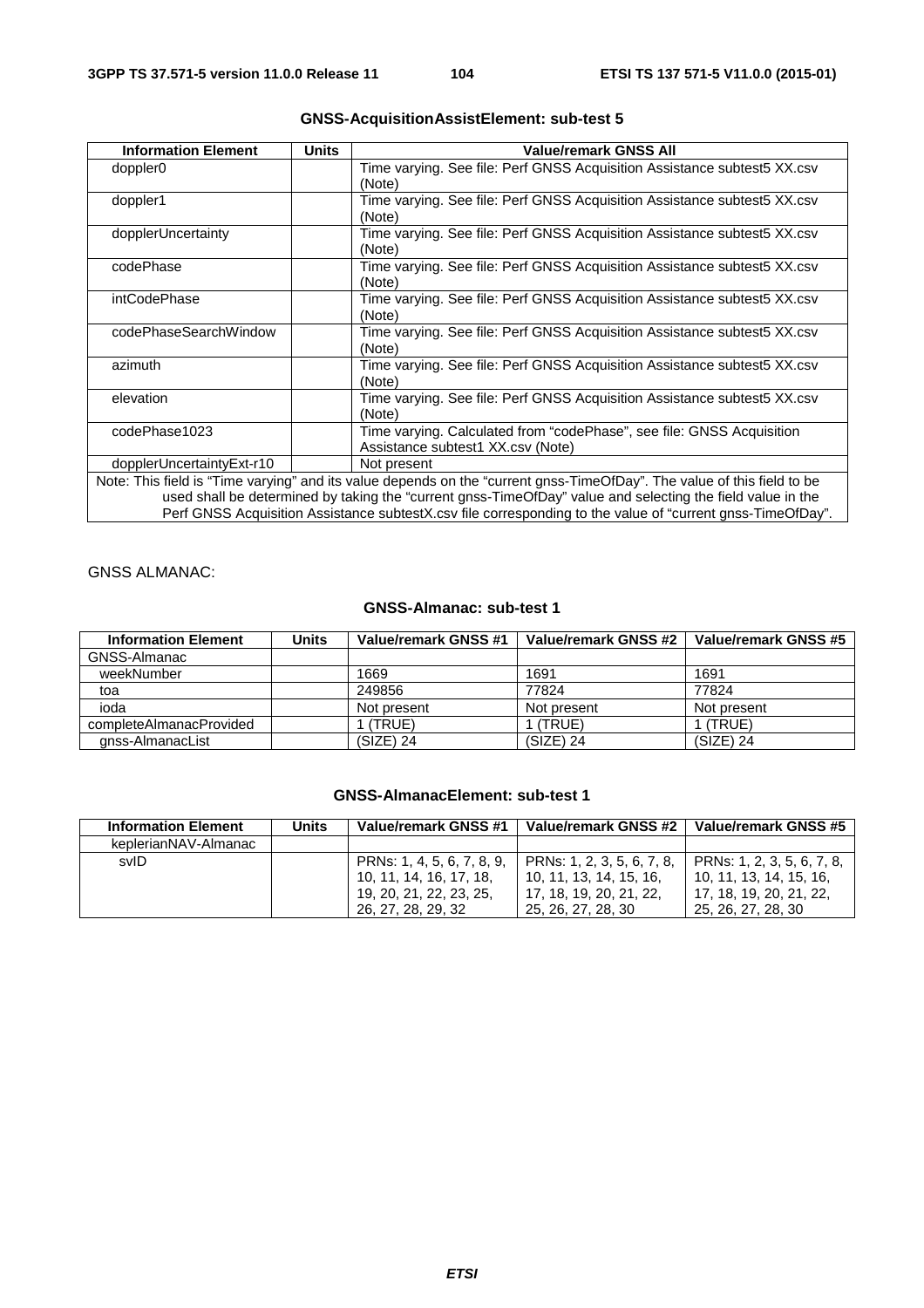#### **Information Element Units Value/remark GNSS All** navAlmE See file: Perf GNSS Almanac subtest1 XX.csv navAlmDeltaI See file: Perf GNSS Almanac subtest1 XX.csv navAlmOMEGADOT See file: Perf GNSS Almanac subtest1 XX.csv navAlmSVHealth See file: Perf GNSS Almanac subtest1 XX.csv navAlmSqrtA See file: Perf GNSS Almanac subtest1 XX.csv navAlmOMEGAo See file: Perf GNSS Almanac subtest1 XX.csv navAlmOmega See file: Perf GNSS Almanac subtest1 XX.csv navAlmMo **See file: Perf GNSS Almanac subtest1** XX.csv navAlmaf0 See file: Perf GNSS Almanac subtest1 XX.csv navAlmaf1 See file: Perf GNSS Almanac subtest1 XX.csv

### **GNSS-AlmanacElement: sub-test 1**

#### **GNSS-Almanac: sub-test 2**

| <b>Information Element</b> | Units | Value/remark GNSS #1 | Value/remark GNSS #2 | Value/remark GNSS #5 |
|----------------------------|-------|----------------------|----------------------|----------------------|
| GNSS-Almanac               |       |                      |                      |                      |
| completeAlmanacProvided    |       | (TRUE)               | 'TRUE)               | (TRUE)               |
| anss-AlmanacList           |       | (SIZE) 24            | $(SIZE)$ 24          | $(SIZE)$ 24          |

### **GNSS-AlmanacElement: sub-test 2**

| <b>Information Element</b> | <b>Units</b> | <b>Value/remark GNSS All</b>         |
|----------------------------|--------------|--------------------------------------|
| keplerianGLONASS           |              |                                      |
| gloAlm-NA                  |              | See file: Perf GNSS Almanac subtest2 |
|                            |              | XX.csv                               |
| gloAlmnA                   |              | Slot Numbers: 1, 2, 3 22, 23, 24     |
| qloAlmHA                   |              | See file: Perf GNSS Almanac subtest2 |
|                            |              | XX.csv                               |
| gloAlmLambdaA              |              | See file: Perf GNSS Almanac subtest2 |
|                            |              | XX.csv                               |
| gloAlmtlambdaA             |              | See file: Perf GNSS Almanac subtest2 |
|                            |              | XX.csv                               |
| gloAlmDeltala              |              | See file: Perf GNSS Almanac subtest2 |
|                            |              | XX.csv                               |
| gloAlmDeltaTA              |              | See file: Perf GNSS Almanac subtest2 |
|                            |              | XX.csv                               |
| gloAlmDeltaTdotA           |              | See file: Perf GNSS Almanac subtest2 |
|                            |              | XX.csv                               |
| gloAlmEpsilonA             |              | See file: Perf GNSS Almanac subtest2 |
|                            |              | XX.csv                               |
| gloAlmOmegaA               |              | See file: Perf GNSS Almanac subtest2 |
|                            |              | XX.csv                               |
| gloAlmTauA                 |              | See file: Perf GNSS Almanac subtest2 |
|                            |              | XX.csv                               |
| gloAlmCA                   |              | See file: Perf GNSS Almanac subtest2 |
|                            |              | XX.csv                               |
| qloAlmMA                   |              | See file: Perf GNSS Almanac subtest2 |
|                            |              | XX.csv                               |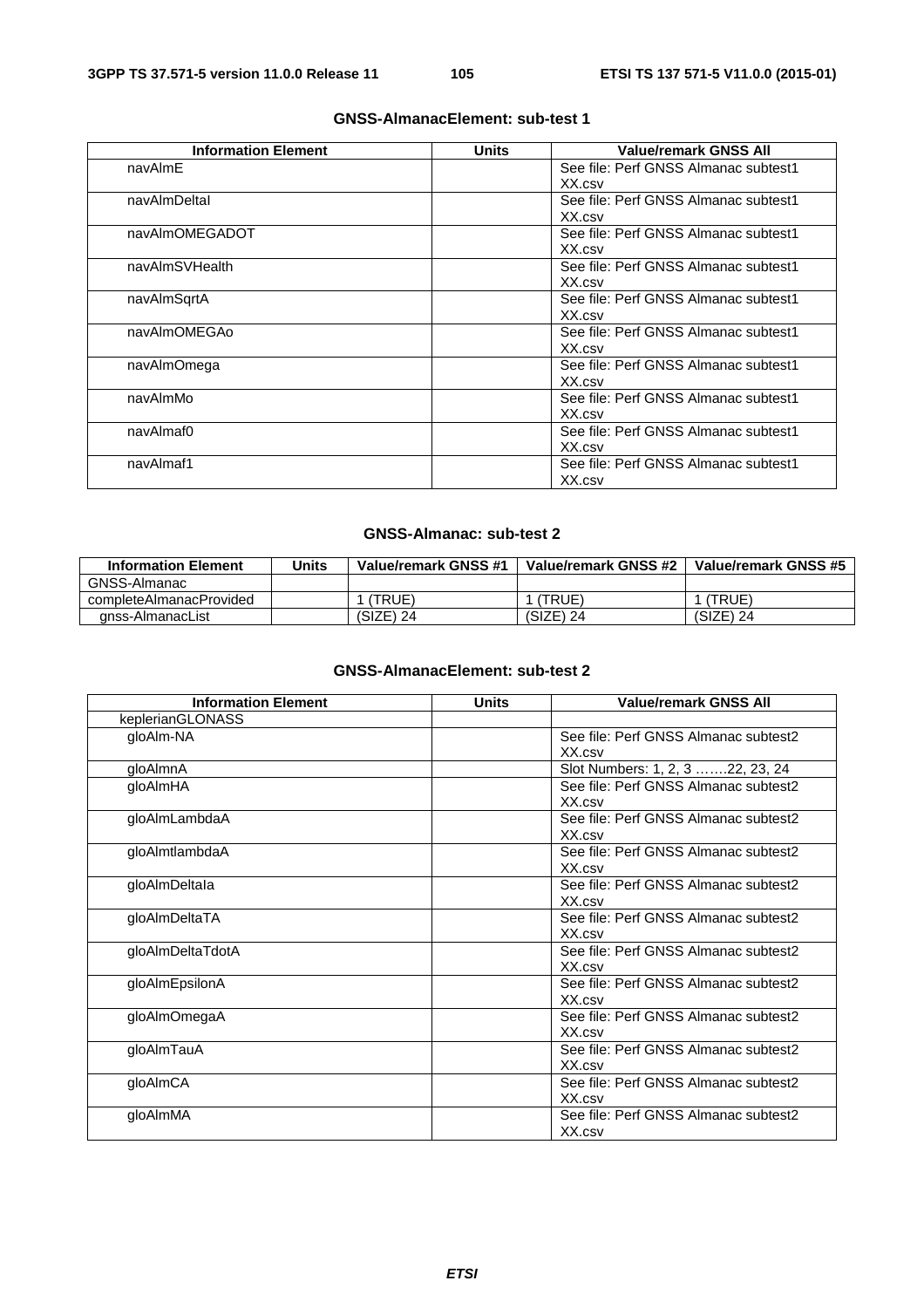### **GNSS-Almanac: sub-test 3, 8**

| <b>Information Element</b> | <b>Units</b> | Value/remark GNSS #1 | Value/remark GNSS #2 | Value/remark GNSS #5 |
|----------------------------|--------------|----------------------|----------------------|----------------------|
| GNSS-Almanac               |              |                      |                      |                      |
| weekNumber                 |              | 645                  | 666                  | 666                  |
| toa                        |              | 147000               | 147000               | 147000               |
| ioda                       |              | Not present          | Not present          | Not present          |
| completeAlmanacProvided    |              | (TRUE)               | (TRUE)               | 1 (TRUE)             |
| gnss-AlmanacList           |              | $(SIZE)$ 30          | $(SIZE)$ 30          | $(SIZE)$ 30          |

## **GNSS-Almanac: sub-test 3, 8**

| <b>Information Element</b> | Jnits | Value/remark GNSS #1   | Value/remark GNSS #2   | Value/remark GNSS #5   |
|----------------------------|-------|------------------------|------------------------|------------------------|
| keplerianAlmanacSet        |       |                        |                        |                        |
| svID                       |       | SV IDs: 1, 2, 3, , 29, | SV IDs: 1, 2, 3, , 29, | SV IDs: 1, 2, 3, , 29, |
|                            |       | 30                     | 30                     | 30                     |

## **GNSS-AlmanacElement: sub-test 3, 8**

| <b>Information Element</b> | <b>Units</b> | <b>Value/remark GNSS All</b>         |
|----------------------------|--------------|--------------------------------------|
| kepAlmanacE                |              | See file: Perf GNSS Almanac subtest3 |
|                            |              | XX.csv                               |
| kepAlmanacDeltal           |              | See file: Perf GNSS Almanac subtest3 |
|                            |              | XX.csv                               |
| kepAlmanacOmegaDot         |              | See file: Perf GNSS Almanac subtest3 |
|                            |              | XX.csv                               |
| kepSVHealth                |              | See file: Perf GNSS Almanac subtest3 |
|                            |              | XX.csv                               |
| kepAlmanacAPowerHalf       |              | See file: Perf GNSS Almanac subtest3 |
|                            |              | XX.csv                               |
| kepAlmanacOmega0           |              | See file: Perf GNSS Almanac subtest3 |
|                            |              | XX.csv                               |
| kepAlmanacW                |              | See file: Perf GNSS Almanac subtest3 |
|                            |              | XX.csv                               |
| kepAlmanacM0               |              | See file: Perf GNSS Almanac subtest3 |
|                            |              | XX.csv                               |
| kepAlmanacAF0              |              | See file: Perf GNSS Almanac subtest3 |
|                            |              | XX.csv                               |
| kepAlmanacAF1              |              | See file: Perf GNSS Almanac subtest3 |
|                            |              | XX.csv                               |

## **GNSS-Almanac: sub-test 5**

| <b>Information Element</b> | Units | Value/remark GNSS All        |
|----------------------------|-------|------------------------------|
| GNSS-GenericAssistData     |       | $(SIZE)$ 2                   |
| anss-ID                    |       | $0$ (gps)                    |
| GNSS-Almanac               |       | See GNSS-Almanac: sub-test 5 |
| anss-ID                    |       | 4 (glonass)                  |
| GNSS-Almanac               |       | See GNSS-Almanac: sub-test 2 |

## **GNSS-Almanac: sub-test 5**

| <b>Information Element</b> | <b>Units</b> | Value/remark GNSS #1 | Value/remark GNSS #2 | Value/remark GNSS #5 |
|----------------------------|--------------|----------------------|----------------------|----------------------|
| GNSS-Almanac               |              |                      |                      |                      |
| weekNumber                 |              | 1669                 | 1691                 | 1691                 |
| toa                        |              | 249856               | 77824                | 77824                |
| ioda                       |              | Not present          | Not present          | Not present          |
| completeAlmanacProvided    |              | (TRUE)               | (TRUE)               | (TRUE)               |
| gnss-AlmanacList           |              | $(SIZE)$ 27          | $(SIZE)$ 27          | $(SIZE)$ 27          |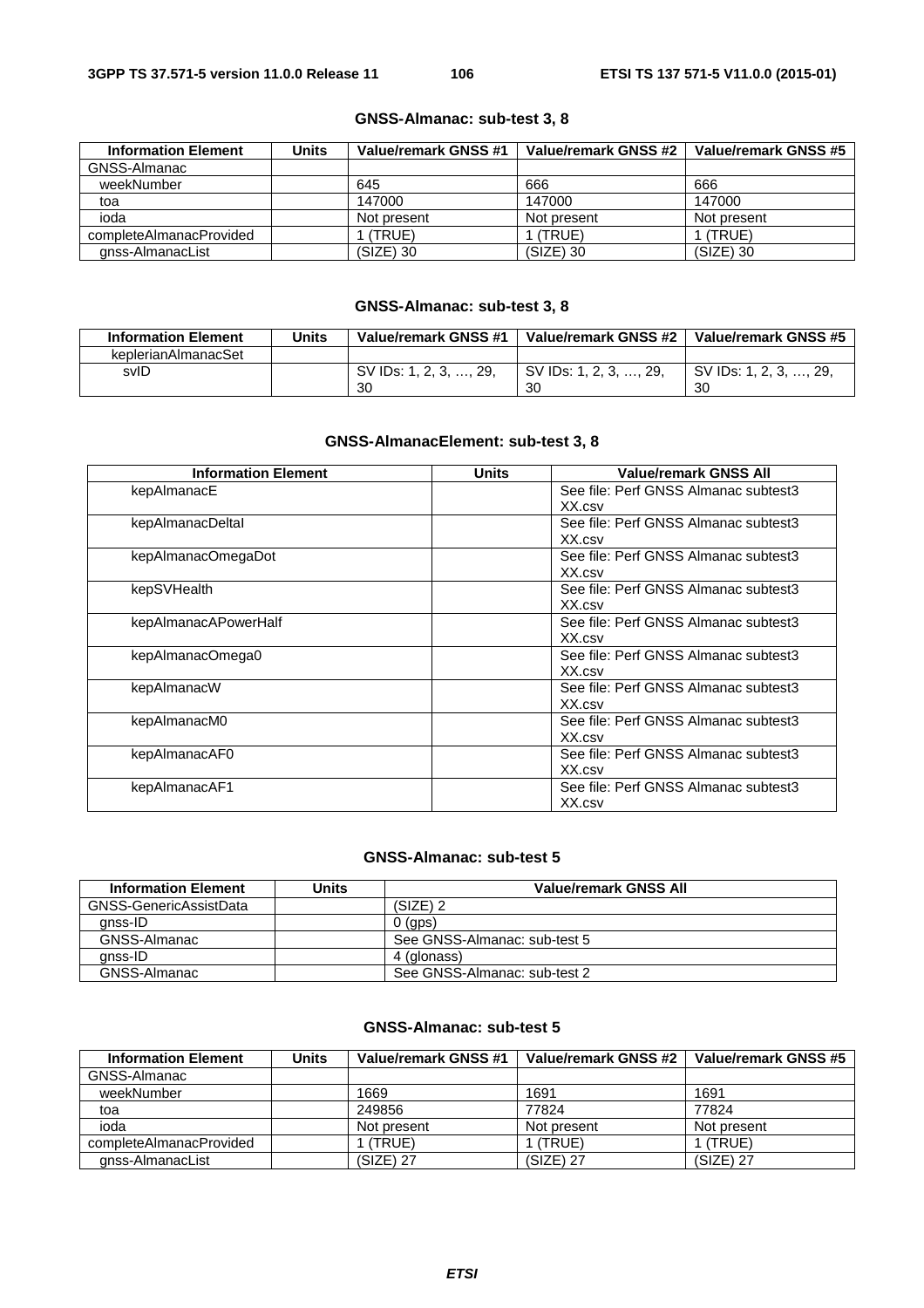| <b>Information Element</b> | Units | Value/remark GNSS #1                                                                                                 | Value/remark GNSS #2                                                                                                 | Value/remark GNSS #5                                                                                                     |
|----------------------------|-------|----------------------------------------------------------------------------------------------------------------------|----------------------------------------------------------------------------------------------------------------------|--------------------------------------------------------------------------------------------------------------------------|
| keplerianNAV-Almanac       |       |                                                                                                                      |                                                                                                                      |                                                                                                                          |
| svID                       |       | PRNs: 1, 2, 4, 5, 6, 7, 8,<br>9, 10, 11, 14, 15, 16, 17,<br>18, 19, 20, 21, 22, 23,<br>25, 26, 27, 28, 29, 30,<br>32 | PRNs: 1, 2, 3, 5, 6, 7, 8,<br>9, 10, 11, 12, 13, 14, 15,<br>16, 17, 18, 19, 20, 21,<br>22, 23, 25, 26, 27, 28,<br>30 | $\vert$ PRNs: 1, 2, 3, 5, 6, 7, 8,<br>  9.10.11.12.13.14.15.<br>16, 17, 18, 19, 20, 21,<br>22, 23, 25, 26, 27, 28,<br>30 |

### **GNSS-AlmanacElement: sub-test 5**

## **GNSS-AlmanacElement: sub-test 5**

| <b>Information Element</b> | <b>Units</b> | <b>Value/remark GNSS All</b>         |
|----------------------------|--------------|--------------------------------------|
| navAlmE                    |              | See file: Perf GNSS Almanac subtest5 |
|                            |              | XX.csv                               |
| navAlmDeltal               |              | See file: Perf GNSS Almanac subtest5 |
|                            |              | XX.csv                               |
| navAlmOMEGADOT             |              | See file: Perf GNSS Almanac subtest5 |
|                            |              | XX.csv                               |
| navAlmSVHealth             |              | See file: Perf GNSS Almanac subtest5 |
|                            |              | XX.csv                               |
| navAlmSqrtA                |              | See file: Perf GNSS Almanac subtest5 |
|                            |              | XX.csv                               |
| navAlmOMEGAo               |              | See file: Perf GNSS Almanac subtest5 |
|                            |              | XX.csv                               |
| navAlmOmega                |              | See file: Perf GNSS Almanac subtest5 |
|                            |              | XX.csv                               |
| navAlmMo                   |              | See file: Perf GNSS Almanac subtest5 |
|                            |              | XX.csv                               |
| navAlmaf0                  |              | See file: Perf GNSS Almanac subtest5 |
|                            |              | XX.csv                               |
| navAlmaf1                  |              | See file: Perf GNSS Almanac subtest5 |
|                            |              | XX.csv                               |

## GNSS UTC MODEL:

## **GNSS-UTC-Model: sub-test 5, 8**

| <b>Information Element</b> | Units | <b>Value/remark GNSS All</b> |
|----------------------------|-------|------------------------------|
| GNSS-UTC-Model             |       |                              |
| utcModel1                  |       |                              |

## **UTC-ModelSet1: sub-test 5, 8**

| <b>Information</b> | <b>Units</b> | Value/remark GNSS #1 | Value/remark GNSS #2 | Value/remark GNSS #5 |
|--------------------|--------------|----------------------|----------------------|----------------------|
| <b>Element</b>     |              |                      |                      |                      |
| gnss-Utc-A1        |              |                      |                      |                      |
| gnss-Utc-A0        |              |                      |                      |                      |
| gnss-Utc-Tot       |              | 249856               | 77824                | 77824                |
| gnss-Utc-WNt       |              | 133                  | 155                  | 155                  |
| gnss-Utc-DeltaTls  |              | 15                   | 15                   | 15                   |
| gnss-Utc-WNIsf     |              | 158                  | 158                  | 158                  |
| gnss-Utc-DN        |              |                      |                      |                      |
| gnss-Utc-DeltaTIsf |              | 16                   | 16                   | 16                   |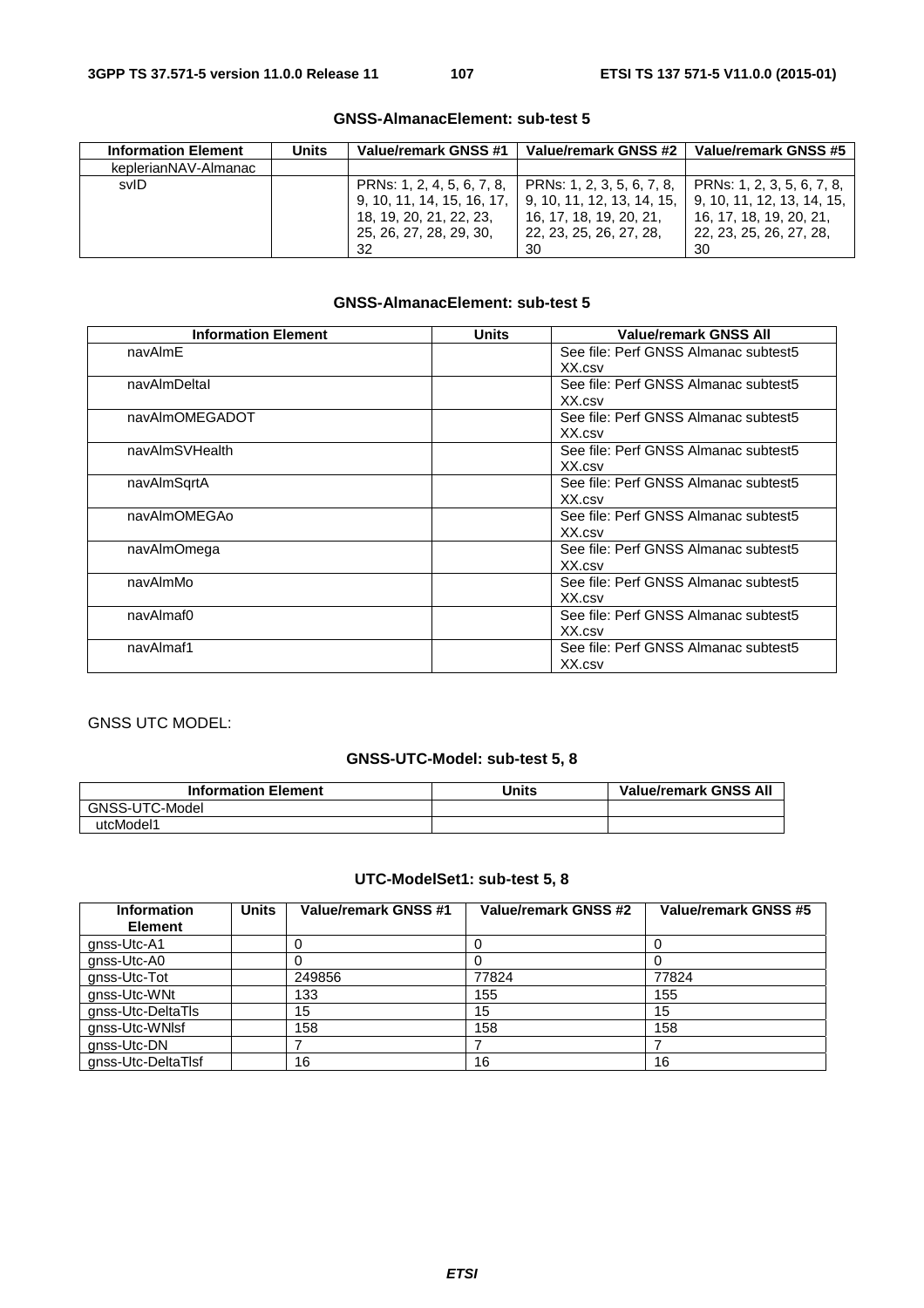GNSS AUXILIARY INFORMATION:

### **GNSS-AuxiliaryInformation: sub-test 2**

| <b>Information Element</b>       | Units | Value/remark GNSS #1 | Value/remark GNSS #2 | Value/remark GNSS #5 |
|----------------------------------|-------|----------------------|----------------------|----------------------|
| <b>GNSS-AuxiliarvInformation</b> |       |                      |                      |                      |
| anss-ID-GLONASS                  |       | (SIZE) 8             | (SIZE) 8             | $(SIZE)$ 8           |

#### **GNSS-ID-GLONASS-SatElement: sub-test 2**

| <b>Information Element</b> | Units | Value/remark GNSS #1      | Value/remark GNSS #2   | Value/remark GNSS #5    |
|----------------------------|-------|---------------------------|------------------------|-------------------------|
| svID                       |       | Slot Numbers: 3, 4, 5, 9, | Slot Numbers: 1, 8, 9. | Slot Numbers: 1, 8, 9.  |
|                            |       | 10, 18, 19, 20            | 10, 16, 19, 20, 21     | 10, 16, 19, 20, 21      |
| signalsAvailable           |       | G1                        | G1                     | G1                      |
| channelNumber              |       | $-2$<br>-3.3.2<br>5.6.    | .6.<br>$-2$            | -1.3.2.4<br>$1, 6, -2.$ |

### **GNSS-AuxiliaryInformation: sub-test 4**

| <b>Information Element</b>       | <b>Units</b> | Value/remark GNSS #1 | Value/remark GNSS #2 | Value/remark GNSS #5 |
|----------------------------------|--------------|----------------------|----------------------|----------------------|
| <b>GNSS-AuxiliarvInformation</b> |              |                      |                      |                      |
| anss-ID-GPS                      |              | 'SIZE) 9             | (SIZE)               | (SIZE) 9             |

### **GNSS-ID-GPS-SatElement: sub-test 4**

| <b>Information Element</b> | Units | Value/remark GNSS #1           | Value/remark GNSS #2   | Value/remark GNSS #5   |
|----------------------------|-------|--------------------------------|------------------------|------------------------|
| svID                       |       | PRNs: 1, 4, 11, 17, 19,        | PRNs: 1, 7, 8, 11, 15, | PRNs: 1, 7, 8, 11, 15, |
|                            |       | 20, 23, 28, 32                 | 17, 26, 27, 28         | 17, 26, 27, 28         |
| signalsAvailable           |       | L <sub>1</sub> C and others as | L1C and others as      | L1C and others as      |
|                            |       | supported by the UE            | supported by the UE    | supported by the UE    |

### **GNSS- AuxiliaryInformation: sub-test 5**

| <b>Information Element</b> | Units | <b>Value/remark GNSS All</b>                       |  |
|----------------------------|-------|----------------------------------------------------|--|
| GNSS-GenericAssistData     |       | (SIZE) 1, or 2 if UE supports multiple GPS signals |  |
| gnss-ID                    |       | 0 (gps) if UE supports multiple GPS signals        |  |
| GNSS-AuxiliaryInformation  |       | See GNSS-AuxiliaryInformation: sub-test 4          |  |
| anss-ID                    |       | 4 (glonass)                                        |  |
| GNSS-AuxiliaryInformation  |       | See GNSS-AuxiliaryInformation: sub-test 2          |  |

#### GNSS GENERIC ASSISTANCE DATA

### **GNSS- GenericAssistData: sub-test 1**

| <b>Information Element</b> | <b>Units</b> | <b>Value/remark GNSS All</b> |
|----------------------------|--------------|------------------------------|
| GNSS-GenericAssistData     |              | 기7다.<br>(SIZE                |
| anss-ID                    |              | (gps)                        |

### **GNSS- GenericAssistData: sub-test 2**

| <b>Information Element</b> | Units | <b>Value/remark GNSS All</b> |  |
|----------------------------|-------|------------------------------|--|
| GNSS-GenericAssistData     |       | :17다<br>ا علا                |  |
| anss-ID                    |       | (glonass)                    |  |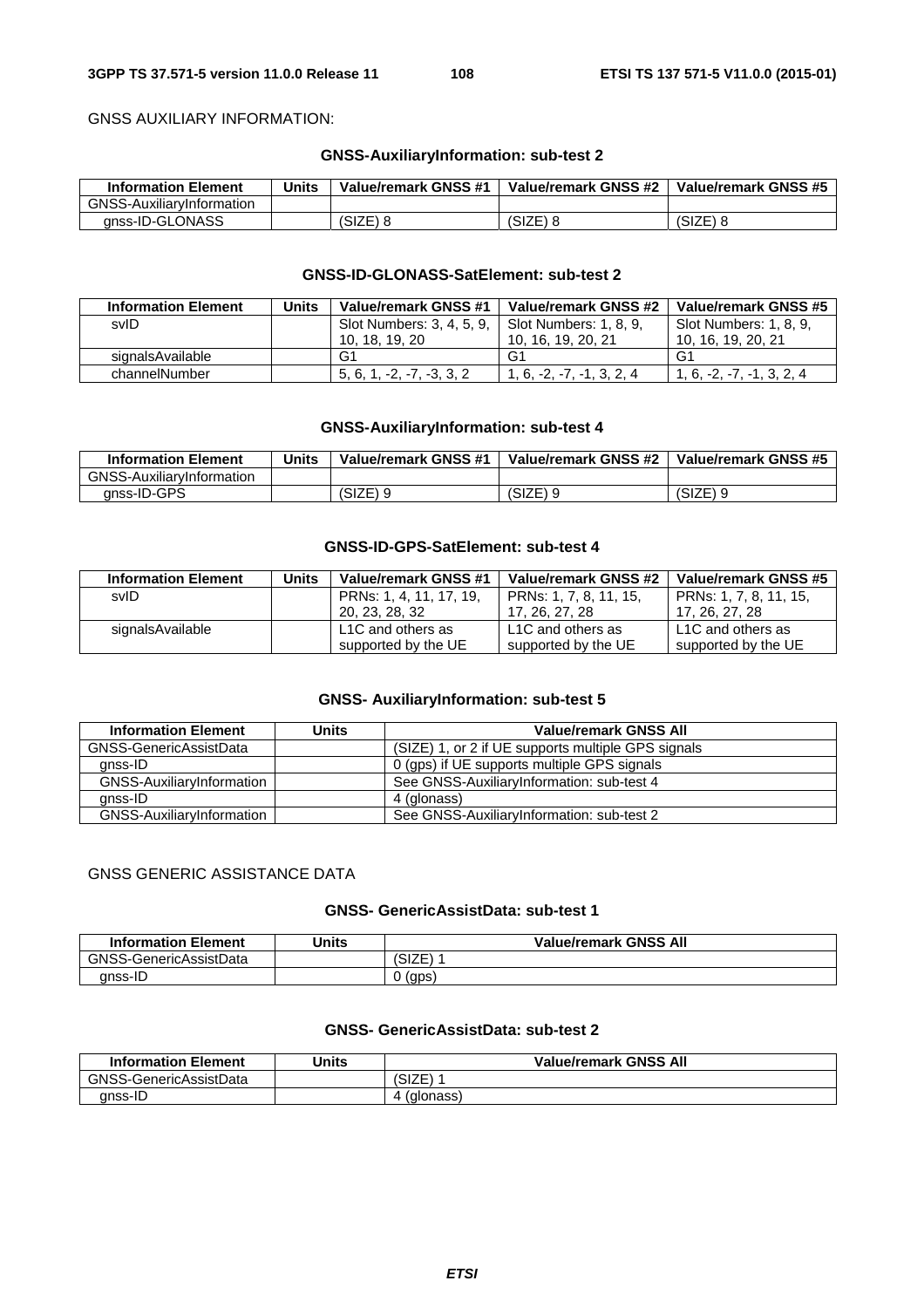### **GNSS- GenericAssistData: sub-test 3**

| <b>Information Element</b> | Jnits | <b>Value/remark GNSS All</b> |
|----------------------------|-------|------------------------------|
| GNSS-GenericAssistData     |       | (SIZE)                       |
| anss-ID                    |       | (galileo)                    |

#### **GNSS- GenericAssistData: sub-test 5**

| <b>Information Element</b> | Units | <b>Value/remark GNSS All</b> |
|----------------------------|-------|------------------------------|
| GNSS-GenericAssistData     |       | (SIZE) 2                     |
| anss-ID                    |       | 0(qps)                       |
| gnss-ID                    |       | 4 (glonass)                  |

#### **GNSS- GenericAssistData: sub-test 8**

| <b>Information Element</b> | Units | <b>Value/remark GNSS All</b> |
|----------------------------|-------|------------------------------|
| GNSS-GenericAssistData     |       | (SIZE) 2                     |
| anss-ID                    |       | າ (gps)                      |
| anss-ID                    |       | 3 (galileo)                  |

# 7 OTDOA

### 7.1 OTDOA Assistance data for OTDOA signalling tests

### 7.1.1 General

The OTDOA assistance data that shall be used for the OTDOA signalling tests is defined in TS 37.571-2 [7].

### 7.2 OTDOA Assistance data for OTDOA measurement tests

### 7.2.1 General

This subclause defines the OTDOA assistance data that shall be used for the OTDOA measurement tests defined in TS 37.571-1 [6].

### 7.2.2 OTDOA Assistance Data

This subclause defines the OTDOA assistance data elements which shall be provided to the UE in the OTDOA measurement tests defined in TS 37.571-1 [6].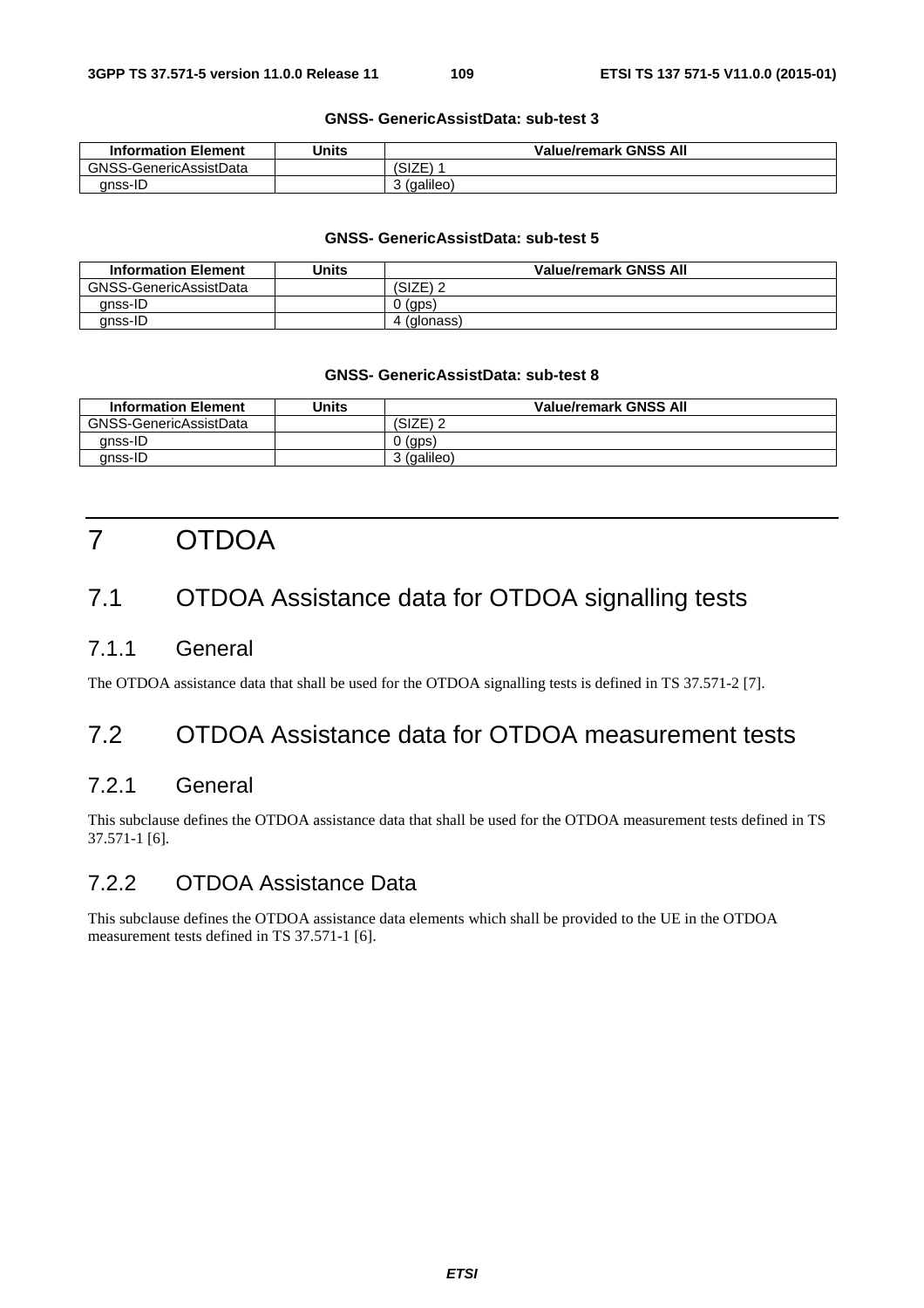### OTDOA REFERENCE CELL INFO:

### **OTDOA-ReferenceCellInfo for test cases 9.1.1, 9.1.2, 9.2.1 and 9.2.2**

| <b>Information Element</b> | Value/remark                                                                                                            | <b>Comment</b>                                                                                                                                      |
|----------------------------|-------------------------------------------------------------------------------------------------------------------------|-----------------------------------------------------------------------------------------------------------------------------------------------------|
| OTDOA-ReferenceCellInfo    |                                                                                                                         | Cell 1                                                                                                                                              |
| physCellId                 | $\Omega$                                                                                                                | Set according to sub-clause<br>4.7.1 and Table 9.1.1.4.1-1,<br>Table 9.1.2.4.1-1, Table<br>9.2.1.4.1-1 and Table 9.2.2.4.1-<br>1 in TS 37.571-1 [6] |
| cellGloballd               | cellidentity (E-UTRAN<br>Cell Identity):<br>eNB ID: '0000 0000 0000<br>0000 0001'B<br>Cell Identity: '0000<br>$0000'$ B |                                                                                                                                                     |
| earfcnRef                  | Not present                                                                                                             | Same as the serving cell                                                                                                                            |
| antennaPortConfig          | Not present                                                                                                             | Same as the serving cell                                                                                                                            |
| cpLength                   | Normal                                                                                                                  |                                                                                                                                                     |
| prsInfo SEQUENCE           |                                                                                                                         |                                                                                                                                                     |
| prs-Bandwidth              | n <sub>50</sub>                                                                                                         |                                                                                                                                                     |
| prs-ConfigurationIndex     | Test case 9.1.1: 171<br>Test case 9.1.2: 174<br>Test case 9.2.1: 181<br>Test case 9.2.2: 184                            |                                                                                                                                                     |
| numDL-Frames               | $sf-1$                                                                                                                  |                                                                                                                                                     |
| prs-MutingInfo-r9 CHOICE   |                                                                                                                         |                                                                                                                                                     |
| po8-r9                     | Test cases 9.1.1 and<br>9.1.2: '1111 0000'                                                                              |                                                                                                                                                     |
| po16-r9                    | Test cases 9.2.1 and<br>9.2.2: '111111111<br>00000000'                                                                  |                                                                                                                                                     |

### **OTDOA-ReferenceCellInfo for test cases 9.1.3 and 9.1.4**

| <b>Information Element</b> | <b>Value/remark</b>                                                                                                  | <b>Comment</b>                                                                                             |
|----------------------------|----------------------------------------------------------------------------------------------------------------------|------------------------------------------------------------------------------------------------------------|
| OTDOA-ReferenceCellInfo    |                                                                                                                      | Cell 1                                                                                                     |
| physCellId                 | $\Omega$                                                                                                             | Set according to sub-clause<br>4.7.1 and Table 9.1.3.4.1-1 and<br>Table 9.1.4.4.1-1 in TS 37.571-<br>1 [6] |
| cellGloballd               | cellidentity (E-UTRAN<br>Cell Identity):<br>eNB ID: '0000 0000 0000<br>0000 0001'B<br>Cell Identity: '0000<br>0000'B |                                                                                                            |
| earfcnRef                  | Not present                                                                                                          | Same as the serving cell                                                                                   |
| antennaPortConfig          | Not present                                                                                                          | Same as the serving cell                                                                                   |
| cpLength                   | Normal                                                                                                               |                                                                                                            |
| prsInfo SEQUENCE           |                                                                                                                      |                                                                                                            |
| prs-Bandwidth              | Test 1, 2: n6<br>Test 3, 4: n50                                                                                      |                                                                                                            |
| prs-ConfigurationIndex     | Test case 9.1.3: Test 1,<br>2: 12, Test 3, 4: 2<br>Test case 9.1.4: Test 1,<br>2: 9, Test 3, 4: 14                   |                                                                                                            |
| numDL-Frames               | Test1, 2: sf-6<br>Test 3, 4: sf-1                                                                                    |                                                                                                            |
| prs-MutingInfo-r9 CHOICE   |                                                                                                                      |                                                                                                            |
| po8-r9                     | '1111 0000'                                                                                                          |                                                                                                            |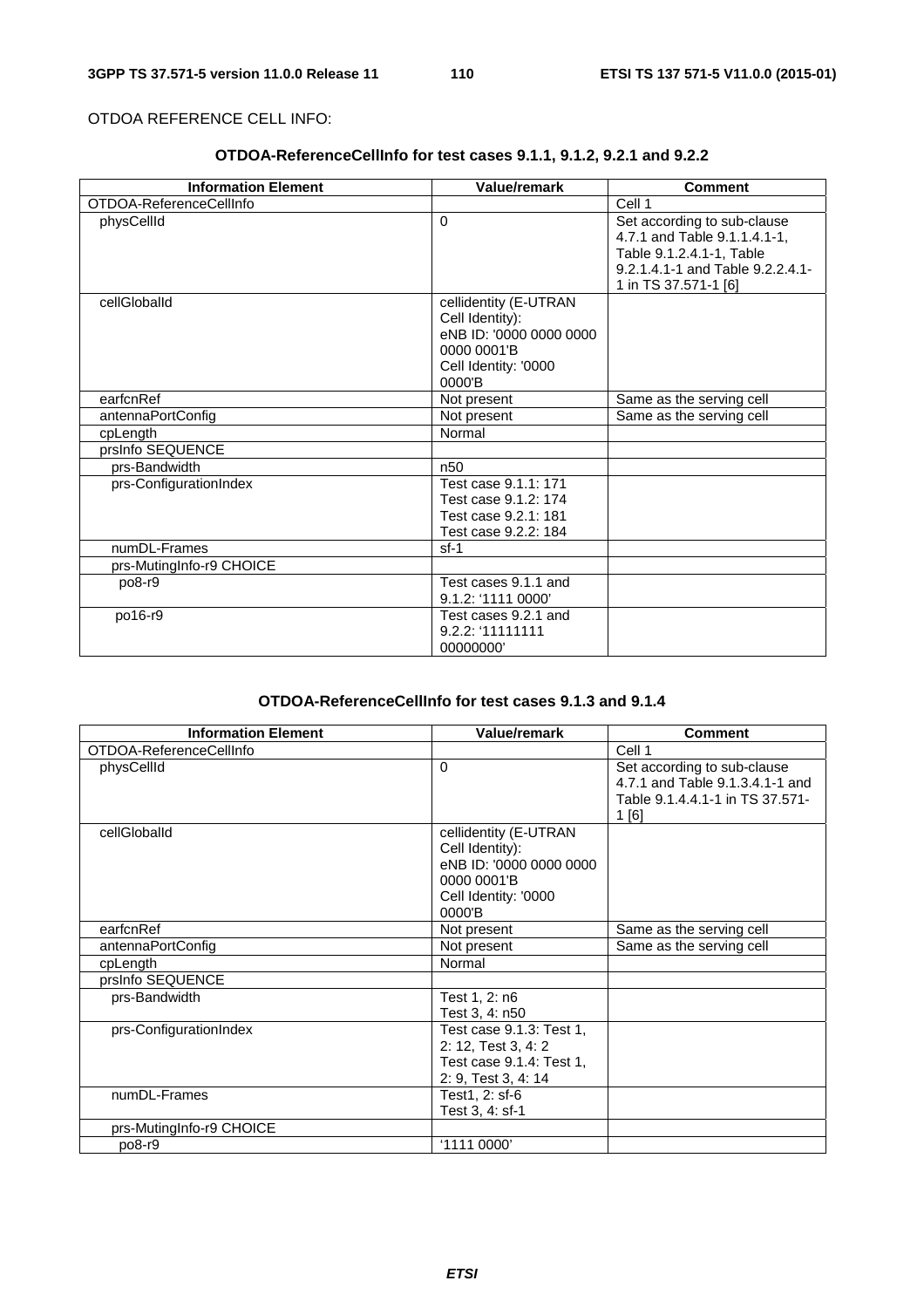| <b>Information Element</b> | <b>Value/remark</b>                                                                                                     | <b>Comment</b>                                                                                            |
|----------------------------|-------------------------------------------------------------------------------------------------------------------------|-----------------------------------------------------------------------------------------------------------|
| OTDOA-ReferenceCellInfo    |                                                                                                                         | Cell 1                                                                                                    |
| physCellId                 | $\Omega$                                                                                                                | Set according to sub-clause<br>4.7.1 and Table 9.2.4.4.1-1 and<br>Table 9.2.5.4.1-1 in TS 37.571-<br>1[6] |
| cellGloballd               | cellidentity (E-UTRAN<br>Cell Identity):<br>eNB ID: '0000 0000 0000<br>0000 0001 B<br>Cell Identity: '0000<br>$0000'$ B |                                                                                                           |
| earfcnRef                  | Not present                                                                                                             | Same as the serving cell                                                                                  |
| antennaPortConfig          | Not present                                                                                                             | Same as the serving cell                                                                                  |
| cpLength                   | Normal                                                                                                                  |                                                                                                           |
| prsInfo SEQUENCE           |                                                                                                                         |                                                                                                           |
| prs-Bandwidth              | Test $1: n6$<br>Test 2: n50                                                                                             |                                                                                                           |
| prs-ConfigurationIndex     | Test case 9.2.4: Test 1:<br>12, Test 2: 2<br>Test case 9.2.5: Test 1:<br>15, Test 2: 4                                  |                                                                                                           |
| numDL-Frames               | Test1: $sf-6$<br>Test 2: sf-1                                                                                           |                                                                                                           |
| prs-MutingInfo-r9 CHOICE   |                                                                                                                         |                                                                                                           |
| po8-r9                     | '1111 0000'                                                                                                             |                                                                                                           |

### **OTDOA-ReferenceCellInfo for test cases 9.2.4 and 9.2.5**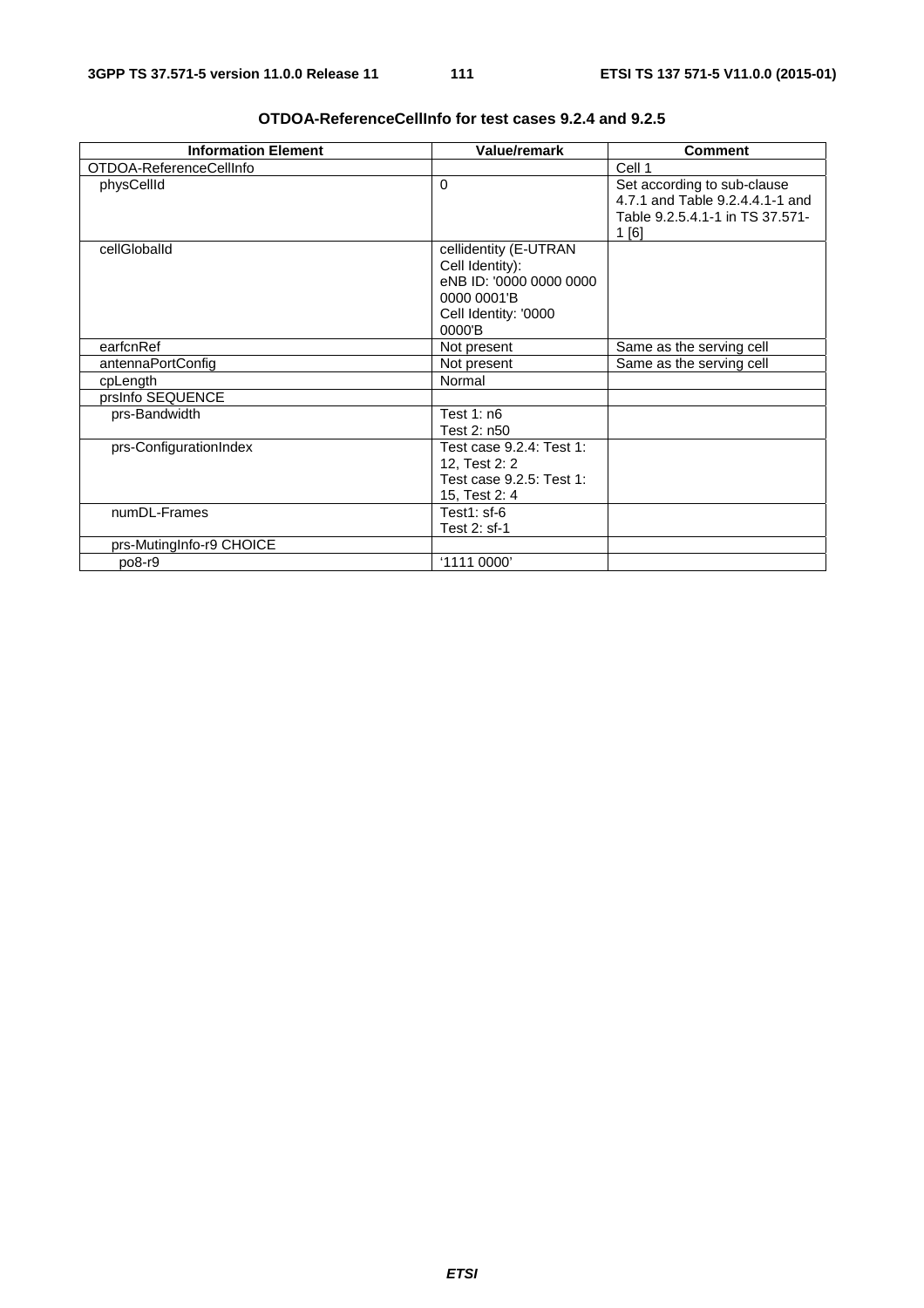OTDOA NEIGHBOUR CELL INFO LIST:

### **OTDOA-NeighbourCellInfoList for test cases 9.1.1, 9.1.2, 9.2.1 and 9.2.2**

| <b>Information Element</b>      | Value/remark                   | <b>Comment</b>                   |
|---------------------------------|--------------------------------|----------------------------------|
| OTDOA-NeighbourCellInfoList ::= |                                |                                  |
| SEQUENCE (SIZE(1)) OF SEQUENCE  |                                |                                  |
| SEQUENCE (SIZE(15)) OF SEQUENCE | Sequence contains 15 instances |                                  |
|                                 | of the following data.         |                                  |
| physCellId                      | See tables of Sequence data    |                                  |
|                                 | values below                   |                                  |
| cellGloballd                    | For values of cellidentity see |                                  |
|                                 | tables of Sequence data values |                                  |
|                                 | below                          |                                  |
| earfcn                          | Test case 9.1.1: Not present   | Test cases 9.1.1 and 9.1.2:      |
|                                 | Test case 9.1.2: Not present   | same as for the reference cell   |
|                                 | Test case 9.2.1: 2             |                                  |
|                                 | Test case 9.2.2: 2             |                                  |
| cpLength                        | Not present                    | Same as for the reference cell   |
| prsinfo                         |                                |                                  |
| prs-Bandwidth                   | n <sub>50</sub>                |                                  |
| prs-ConfigurationIndex          | Test case 9.1.1: 171           |                                  |
|                                 | Test case 9.1.2: 174           |                                  |
|                                 | Test case 9.2.1: 171           |                                  |
|                                 | Test case 9.2.2: 174           |                                  |
| numDL-Frames                    | $sf-1$                         |                                  |
| prs-MutingInfo-r9 CHOICE        |                                |                                  |
| po8-r9                          | See tables of Sequence data    |                                  |
|                                 | values below                   |                                  |
| po16-r9                         | See tables of Sequence data    |                                  |
|                                 | values below                   |                                  |
| antennaPortConfig               | Not present                    | Same as for the reference cell   |
| slotNumberOffset                | Test case 9.1.1: Not present   | Test cases 9.1.1 and 9.1.2: slot |
|                                 | Test case 9.1.2: Not present   | timing is the same as for        |
|                                 | Test case 9.2.1: 0             | reference cell                   |
|                                 | Test case 9.2.2: 0             |                                  |
| prs-SubframeOffset              | Test case 9.1.1: Not present   |                                  |
|                                 | Test case 9.1.2: Not present   |                                  |
|                                 | Test case 9.2.1: 310           |                                  |
|                                 | Test case 9.2.2: 310           |                                  |
| expectedRSTD                    | See tables of Sequence data    |                                  |
|                                 | values below                   |                                  |
| expectedRSTD-Uncertainty        | 51                             | About 5 us                       |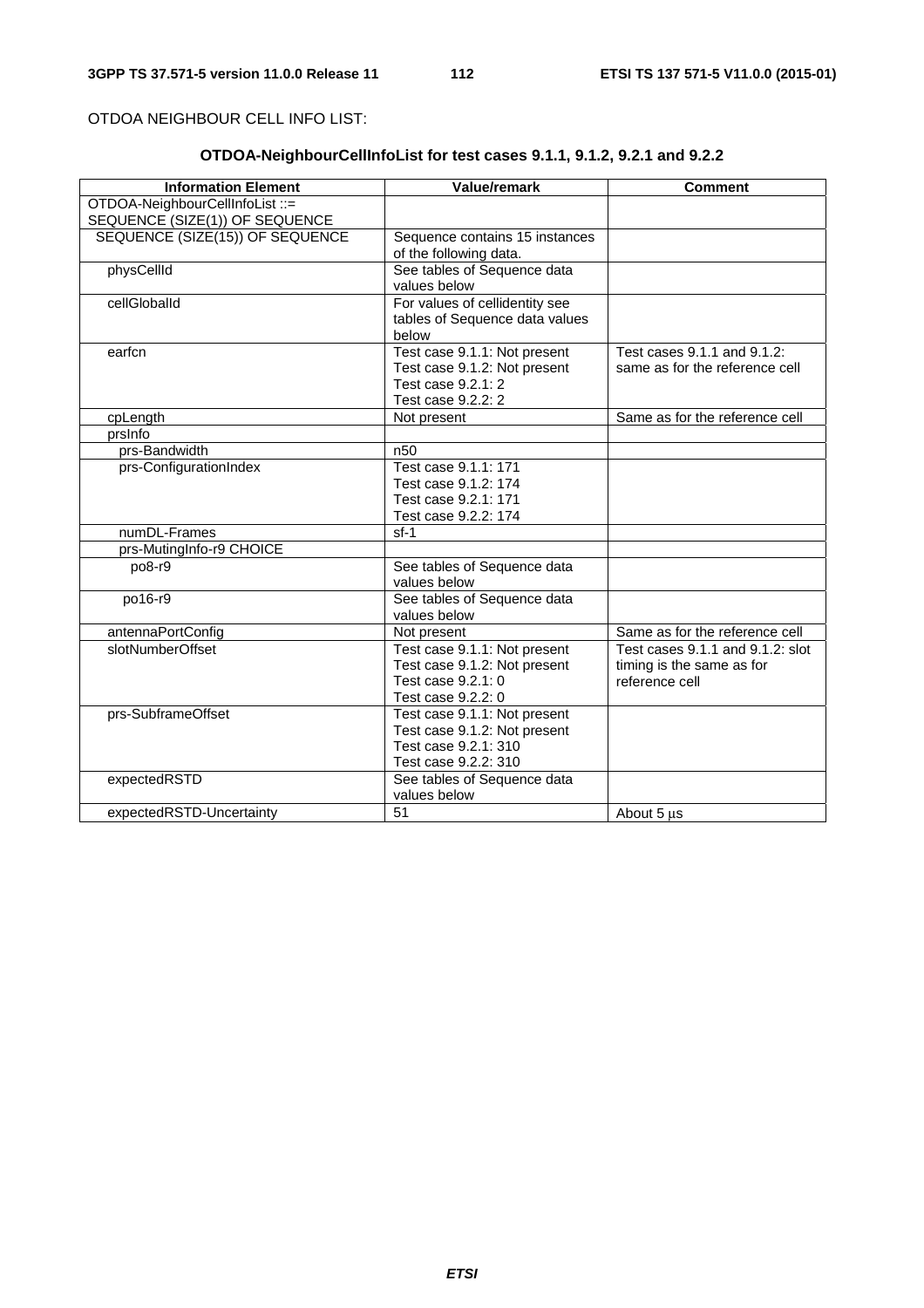| Cell              | Value<br>physCellId | <b>Value cellidentity (E-UTRAN Cell</b><br>Identity) |                                                                                                          | Value po8-r9 | Value<br>expecte | <b>Comment</b> |  |
|-------------------|---------------------|------------------------------------------------------|----------------------------------------------------------------------------------------------------------|--------------|------------------|----------------|--|
|                   |                     | Value eNB ID                                         | <b>Value Cell Identity</b>                                                                               |              | dRSTD            |                |  |
| Cell <sub>2</sub> | $6$ (Note 1)        | '0000 0000                                           | '0000 0110'B                                                                                             | '00001111'   | 8222             | Note 2         |  |
|                   |                     | 0000 0000                                            |                                                                                                          |              |                  |                |  |
|                   |                     | 0100'B                                               |                                                                                                          |              |                  |                |  |
| Cell <sub>3</sub> | $12$ (Note 1)       | '0000 0000                                           | '0000 1100'B                                                                                             | '1111 0000'  | 8222             | Note 3         |  |
|                   |                     | 0000 0000                                            |                                                                                                          |              |                  |                |  |
| Dummy cell        | $\mathbf{1}$        | 0010'B<br>'0000 0000                                 | '0000 0001'B                                                                                             | '00001111'   | 8253             | Note 4         |  |
|                   |                     | 0000 0000                                            |                                                                                                          |              |                  |                |  |
|                   |                     | 0001'B                                               |                                                                                                          |              |                  |                |  |
| Dummy cell        | $\overline{2}$      | '0000 0000                                           | '0000 0010'B                                                                                             | '1111 0000'  | 8221             | Note 4         |  |
|                   |                     | 0000 0000                                            |                                                                                                          |              |                  |                |  |
|                   |                     | 0001'B                                               |                                                                                                          |              |                  |                |  |
| Dummy cell        | 3                   | '0000 0000                                           | '0000 0011'B                                                                                             | '00001111'   | 8211             | Note 4         |  |
|                   |                     | 0000 0000                                            |                                                                                                          |              |                  |                |  |
|                   |                     | 0010'B                                               |                                                                                                          |              |                  |                |  |
| Dummy cell        | $\overline{8}$      | '0000 0000<br>0000 0000                              | '0000 1000'B                                                                                             | '1111 0000'  | 8233             | Note 4         |  |
|                   |                     | 0010'B                                               |                                                                                                          |              |                  |                |  |
| Dummy cell        | 10                  | '0000 0000                                           | '0000 1010'B                                                                                             | '1111 0000'  | 8226             | Note 4         |  |
|                   |                     | 0000 0000                                            |                                                                                                          |              |                  |                |  |
|                   |                     | 0101'B                                               |                                                                                                          |              |                  |                |  |
| Dummy cell        | 11                  | '0000 0000                                           | '0000 1011'B                                                                                             | '00001111'   | 8232             | Note 4         |  |
|                   |                     | 0000 0000                                            |                                                                                                          |              |                  |                |  |
|                   |                     | 0110'B                                               |                                                                                                          |              |                  |                |  |
| Dummy cell        | 16                  | '0000 0000<br>0000 0000                              | '0001 0000'B                                                                                             | '1111 0000'  | 8223             | Note 4         |  |
|                   |                     | 0010'B                                               |                                                                                                          |              |                  |                |  |
| Dummy cell        | 111                 | '0000 0000                                           | '0110 1111'B                                                                                             | '0000 1111'  | 8236             | Note 4         |  |
|                   |                     | 0000 0000                                            |                                                                                                          |              |                  |                |  |
|                   |                     | 1100'B                                               |                                                                                                          |              |                  |                |  |
| Dummy cell        | $\overline{118}$    | '0000 0000                                           | '0111 0110'B                                                                                             | '00001111'   | 8223             | Note 4         |  |
|                   |                     | 0000 0000                                            |                                                                                                          |              |                  |                |  |
|                   |                     | 1111'B                                               |                                                                                                          |              |                  |                |  |
| Dummy cell        | 119                 | '0000 0000<br>0000 0000                              | '0111 0111'B                                                                                             | '1111 0000'  | 8221             | Note 4         |  |
|                   |                     | 1110'B                                               |                                                                                                          |              |                  |                |  |
| Dummy cell        | 120                 | '0000 0000                                           | '0111 1000'B                                                                                             | '0000 1111'  | 8223             | Note 4         |  |
|                   |                     | 0000 0000                                            |                                                                                                          |              |                  |                |  |
|                   |                     | 1111'B                                               |                                                                                                          |              |                  |                |  |
| Dummy cell        | 122                 | '0000 0000                                           | '0111 1010'B                                                                                             | 11110000'    | 8243             | Note 4         |  |
|                   |                     | 0000 0000                                            |                                                                                                          |              |                  |                |  |
|                   |                     | 1010'B                                               |                                                                                                          |              |                  |                |  |
| Dummy cell        | 125                 | '0000 0000                                           | '0111 1101'B                                                                                             | '00001111'   | 8253             | Note 4         |  |
|                   |                     | 0000 0000<br>1011'B                                  |                                                                                                          |              |                  |                |  |
|                   |                     |                                                      | Note 1: Set according to sub-clause 4.7.1 and Table 9.1.1.4.1-1 and Table 9.1.2.4.1-1 in TS 37.571-1 [6] |              |                  |                |  |
|                   |                     |                                                      | Note 2: Data for cell 2 is used at a random position in the first 7 instances of the sequence            |              |                  |                |  |
|                   |                     |                                                      | Note 3: Data for cell 3 is used at a random position in the final 8 instances of the sequence            |              |                  |                |  |

**Sequence data values for 15 instances of sequence for test cases 9.1.1 and 9.1.2** 

Note 4: Data for this cell is used at any position in the 15 instances of the sequence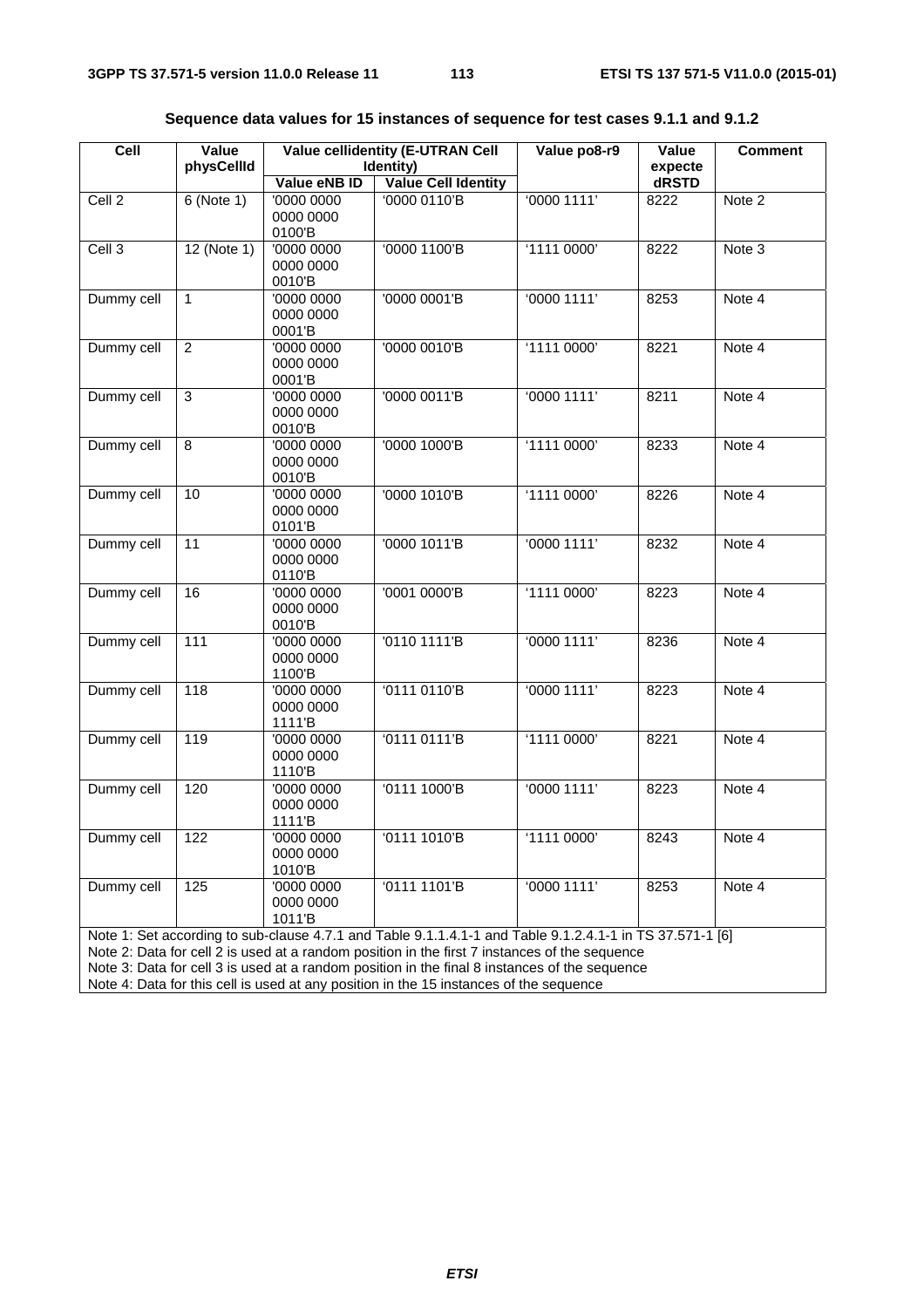| Cell                   | Value<br>physCellId                                                                                                                                                                     | <b>Value cellidentity (E-UTRAN Cell</b><br>Identity) |                                                                                                          | Value po16-r9 | Value<br>expectedR | <b>Comment</b> |  |  |  |
|------------------------|-----------------------------------------------------------------------------------------------------------------------------------------------------------------------------------------|------------------------------------------------------|----------------------------------------------------------------------------------------------------------|---------------|--------------------|----------------|--|--|--|
|                        |                                                                                                                                                                                         | Value eNB ID                                         | <b>Value Cell Identity</b>                                                                               |               | <b>STD</b>         |                |  |  |  |
| Cell <sub>2</sub>      | $6$ (Note 1)                                                                                                                                                                            | '0000 0000                                           | '0000 0110'B                                                                                             | '00000000     | 8222               | Note 2         |  |  |  |
|                        |                                                                                                                                                                                         | 0000 0000                                            |                                                                                                          | 11111111'     |                    |                |  |  |  |
|                        |                                                                                                                                                                                         | 0100'B                                               |                                                                                                          |               |                    |                |  |  |  |
| Cell <sub>3</sub>      | $12$ (Note 1)                                                                                                                                                                           | '0000 0000                                           | '0000 1100'B                                                                                             | 11111111      | 8222               | Note 3         |  |  |  |
|                        |                                                                                                                                                                                         | 0000 0000                                            |                                                                                                          | 00000000'     |                    |                |  |  |  |
| Dummy cell             | $\mathbf{1}$                                                                                                                                                                            | 0010'B<br>'0000 0000                                 | '0000 0001'B                                                                                             | '00000000     | 8253               | Note 4         |  |  |  |
|                        |                                                                                                                                                                                         | 0000 0000                                            |                                                                                                          | 11111111'     |                    |                |  |  |  |
|                        |                                                                                                                                                                                         | 0001'B                                               |                                                                                                          |               |                    |                |  |  |  |
| Dummy cell             | $\overline{2}$                                                                                                                                                                          | '0000 0000                                           | '0000 0010'B                                                                                             | 11111111      | 8221               | Note 4         |  |  |  |
|                        |                                                                                                                                                                                         | 0000 0000                                            |                                                                                                          | 00000000'     |                    |                |  |  |  |
|                        |                                                                                                                                                                                         | 0001'B                                               |                                                                                                          |               |                    |                |  |  |  |
| Dummy cell             | 3                                                                                                                                                                                       | '0000 0000                                           | '0000 0011'B                                                                                             | '00000000     | 8211               | Note 4         |  |  |  |
|                        |                                                                                                                                                                                         | 0000 0000                                            |                                                                                                          | 11111111'     |                    |                |  |  |  |
|                        |                                                                                                                                                                                         | 0010'B                                               |                                                                                                          |               |                    |                |  |  |  |
| Dummy cell             | $\overline{8}$                                                                                                                                                                          | '0000 0000                                           | '0000 1000'B                                                                                             | 11111111      | 8233               | Note 4         |  |  |  |
|                        |                                                                                                                                                                                         | 0000 0000<br>0010'B                                  |                                                                                                          | 00000000'     |                    |                |  |  |  |
| Dummy cell             | 10                                                                                                                                                                                      | '0000 0000                                           | '0000 1010'B                                                                                             | '00000000     | 8226               | Note 4         |  |  |  |
|                        |                                                                                                                                                                                         | 0000 0000                                            |                                                                                                          | 11111111'     |                    |                |  |  |  |
|                        |                                                                                                                                                                                         | 0101'B                                               |                                                                                                          |               |                    |                |  |  |  |
| Dummy cell             | 11                                                                                                                                                                                      | '0000 0000                                           | '0000 1011'B                                                                                             | 11111111      | 8232               | Note 4         |  |  |  |
|                        |                                                                                                                                                                                         | 0000 0000                                            |                                                                                                          | 00000000'     |                    |                |  |  |  |
|                        |                                                                                                                                                                                         | 0110'B                                               |                                                                                                          |               |                    |                |  |  |  |
| Dummy cell             | 16                                                                                                                                                                                      | '0000 0000                                           | '0001 0000'B                                                                                             | '00000000     | 8223               | Note 4         |  |  |  |
|                        |                                                                                                                                                                                         | 0000 0000<br>0010'B                                  |                                                                                                          | 11111111'     |                    |                |  |  |  |
| Dummy cell             | 111                                                                                                                                                                                     | '0000 0000                                           | '0110 1111'B                                                                                             | 11111111      | 8236               | Note 4         |  |  |  |
|                        |                                                                                                                                                                                         | 0000 0000                                            |                                                                                                          | 00000000'     |                    |                |  |  |  |
|                        |                                                                                                                                                                                         | 1100'B                                               |                                                                                                          |               |                    |                |  |  |  |
| Dummy cell             | 118                                                                                                                                                                                     | '0000 0000                                           | '0111 0110'B                                                                                             | '00000000     | 8223               | Note 4         |  |  |  |
|                        |                                                                                                                                                                                         | 0000 0000                                            |                                                                                                          | 11111111'     |                    |                |  |  |  |
|                        |                                                                                                                                                                                         | 1111'B                                               |                                                                                                          |               |                    |                |  |  |  |
| Dummy cell             | 119                                                                                                                                                                                     | '0000 0000                                           | '0111 0111'B                                                                                             | 11111111      | 8221               | Note 4         |  |  |  |
|                        |                                                                                                                                                                                         | 0000 0000<br>1110'B                                  |                                                                                                          | 00000000'     |                    |                |  |  |  |
| Dummy cell             | 120                                                                                                                                                                                     | '0000 0000                                           | '0111 1000'B                                                                                             | '00000000     | 8223               | Note 4         |  |  |  |
|                        |                                                                                                                                                                                         | 0000 0000                                            |                                                                                                          | 11111111'     |                    |                |  |  |  |
|                        |                                                                                                                                                                                         | 1111'B                                               |                                                                                                          |               |                    |                |  |  |  |
| Dummy cell             | 122                                                                                                                                                                                     | '0000 0000                                           | '0111 1010'B                                                                                             | '11111111     | 8243               | Note 4         |  |  |  |
|                        |                                                                                                                                                                                         | 0000 0000                                            |                                                                                                          | 00000000'     |                    |                |  |  |  |
|                        |                                                                                                                                                                                         | 1010'B                                               |                                                                                                          |               |                    |                |  |  |  |
| Dummy cell             | 125                                                                                                                                                                                     | '0000 0000                                           | '0111 1101'B                                                                                             | '00000000     | 8253               | Note 4         |  |  |  |
| 0000 0000<br>11111111' |                                                                                                                                                                                         |                                                      |                                                                                                          |               |                    |                |  |  |  |
|                        |                                                                                                                                                                                         | 1011'B                                               | Note 1: Set according to sub-clause 4.7.1 and Table 9.2.1.4.1-1 and Table 9.2.2.4.1-1 in TS 37.571-1 [6] |               |                    |                |  |  |  |
|                        |                                                                                                                                                                                         |                                                      | Note 2: Data for cell 2 is used at a random position in the first 7 instances of the sequence            |               |                    |                |  |  |  |
|                        |                                                                                                                                                                                         |                                                      |                                                                                                          |               |                    |                |  |  |  |
|                        | Note 3: Data for cell 3 is used at a random position in the final 8 instances of the sequence<br>Note 4: Data for this cell is used at any position in the 15 instances of the sequence |                                                      |                                                                                                          |               |                    |                |  |  |  |

| Sequence data values for 15 instances of sequence for test cases 9.2.1 and 9.2.2 |  |  |  |
|----------------------------------------------------------------------------------|--|--|--|
|----------------------------------------------------------------------------------|--|--|--|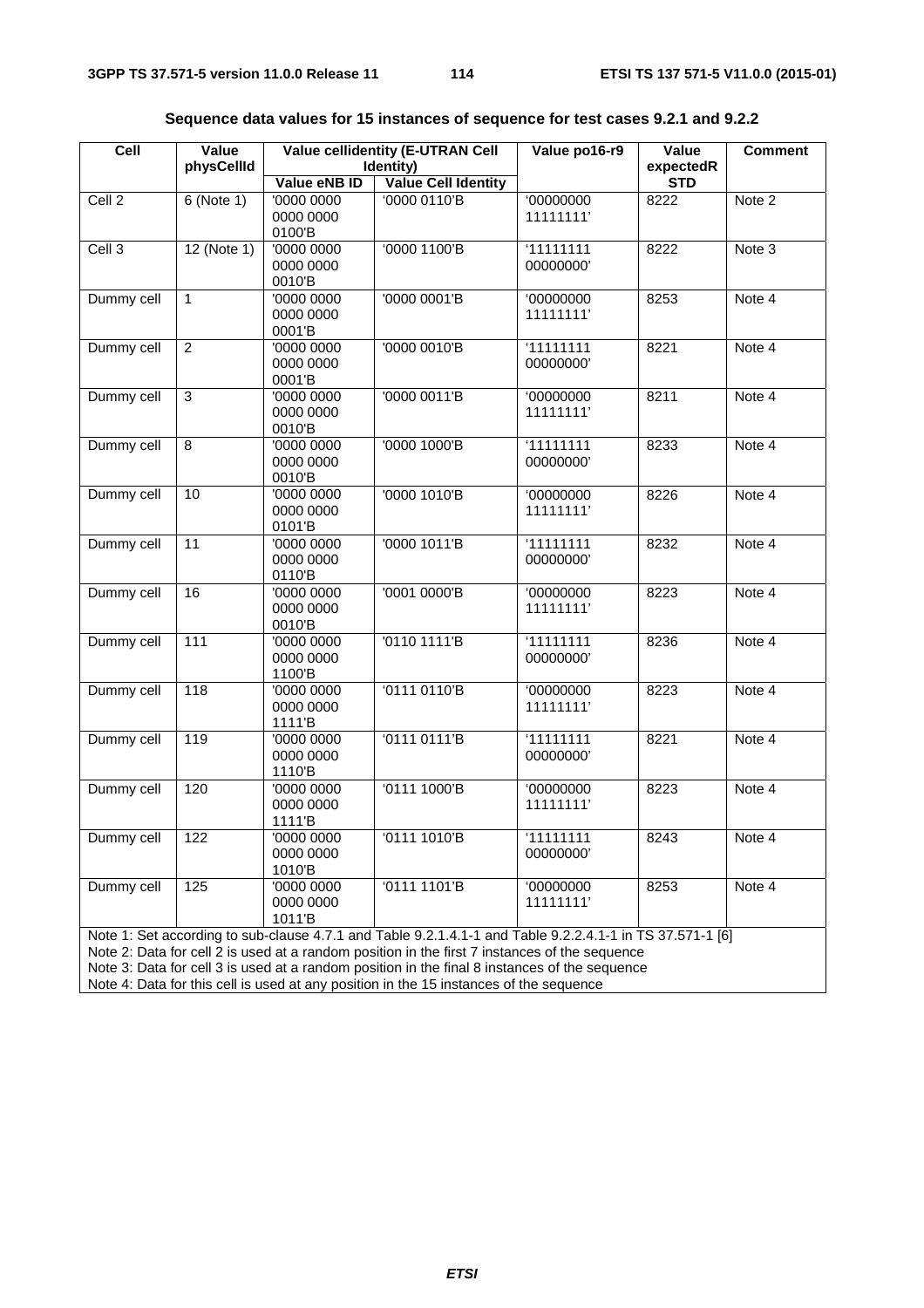| <b>Information Element</b>                                        | Value/remark                                                             | <b>Comment</b>                                   |
|-------------------------------------------------------------------|--------------------------------------------------------------------------|--------------------------------------------------|
| OTDOA-NeighbourCellInfoList ::=<br>SEQUENCE (SIZE(1)) OF SEQUENCE |                                                                          |                                                  |
| SEQUENCE (SIZE(15)) OF SEQUENCE                                   | Sequence contains 15 instances<br>of the following data.                 |                                                  |
| physCellId                                                        | See table of Sequence data<br>values below                               |                                                  |
| cellGloballd                                                      | For values of cellidentity see<br>table of Sequence data values<br>below |                                                  |
| earfcn                                                            | Not present                                                              | Same as for the reference cell                   |
| cpLength                                                          | Not present                                                              | Same as for the reference cell                   |
| prsinfo                                                           |                                                                          |                                                  |
| prs-Bandwidth                                                     | Test 1, 2: n6<br>Test 3, 4: n50                                          |                                                  |
| prs-ConfigurationIndex                                            | Test case 9.1.3: 2<br>Test case 9.1.4: Test 1, 2: 9,<br>Test 3, 4: 14    |                                                  |
| numDL-Frames                                                      | Test 1, 2: sf-6<br>Test 3, 4: sf-1                                       |                                                  |
| prs-MutingInfo-r9 CHOICE                                          |                                                                          |                                                  |
| po8-r9                                                            | See table of Sequence data<br>values below                               |                                                  |
| antennaPortConfig                                                 | Not present                                                              | Same as for the reference cell                   |
| slotNumberOffset                                                  | Not present                                                              | Slot timing is the same as for<br>reference cell |
| prs-SubframeOffset                                                | Not present                                                              |                                                  |
| expectedRSTD                                                      | See table of Sequence data<br>values below                               |                                                  |
| expectedRSTD-Uncertainty                                          | 51                                                                       | About 5 us                                       |

| OTDOA-NeighbourCellInfoList for test cases 9.1.3 and 9.1.4 |  |
|------------------------------------------------------------|--|
|                                                            |  |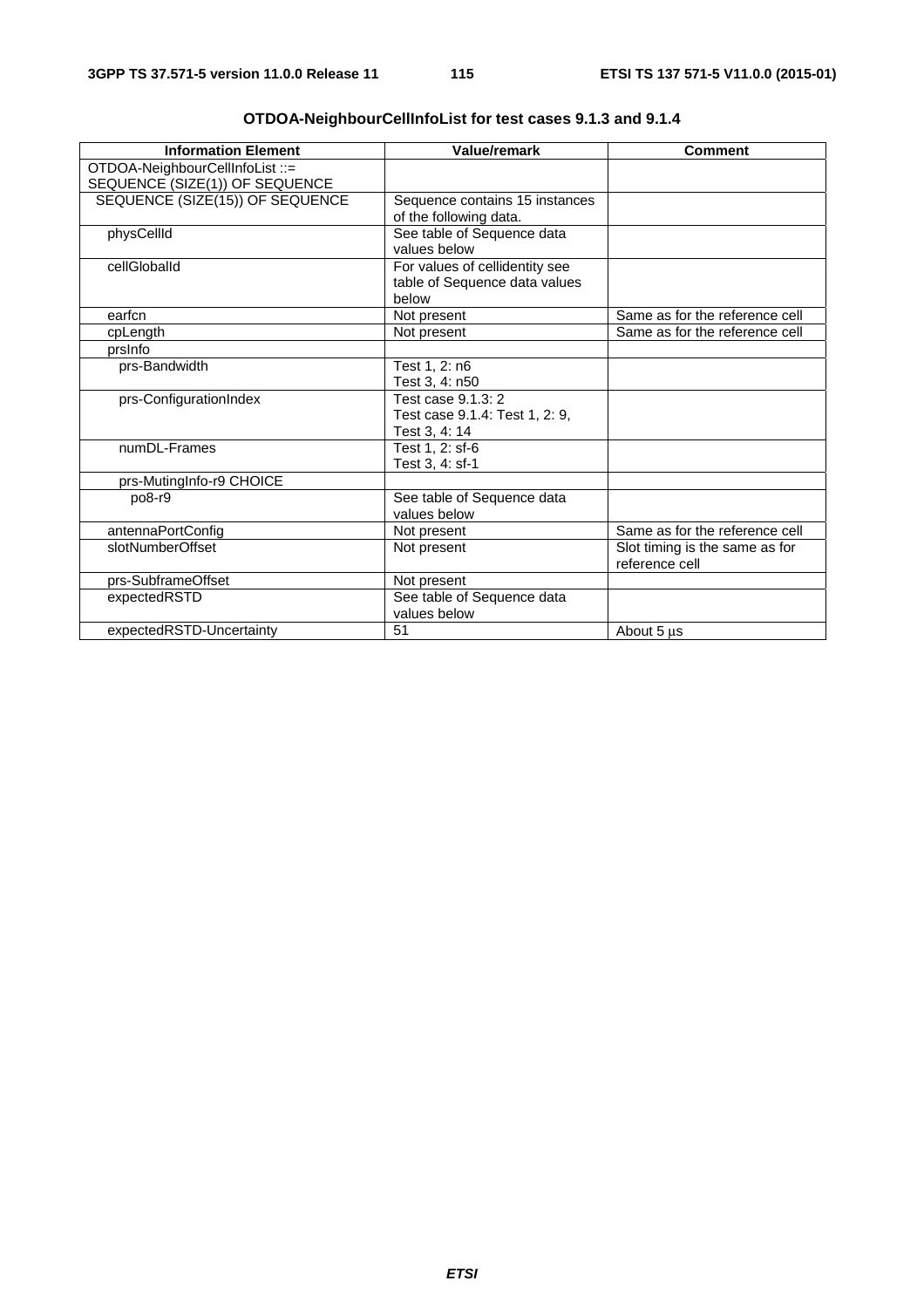| <b>Information Element</b>      | Value/remark                        | <b>Comment</b>                 |
|---------------------------------|-------------------------------------|--------------------------------|
| OTDOA-NeighbourCellInfoList ::= |                                     |                                |
| SEQUENCE (SIZE(1)) OF SEQUENCE  |                                     |                                |
| SEQUENCE (SIZE(15)) OF SEQUENCE | Sequence contains 15 instances      |                                |
|                                 | of the following data.              |                                |
| physCellId                      | See table of Sequence data          |                                |
|                                 | values below                        |                                |
| cellGloballd                    | For values of cellidentity see      |                                |
|                                 | table of Sequence data values       |                                |
|                                 | below                               |                                |
| earfcn                          | $\mathcal{P}$                       |                                |
| cpLength                        | Not present                         | Same as for the reference cell |
| prsinfo                         |                                     |                                |
| prs-Bandwidth                   | Test 1: n6                          |                                |
|                                 | Test 2: n50                         |                                |
| prs-ConfigurationIndex          | Test case 9.2.4: Test1: 19, Test    |                                |
|                                 | 2:12                                |                                |
|                                 | Test case 9.2.5: Test 1: 35, Test   |                                |
|                                 | 2:14                                |                                |
| numDL-Frames                    | Test 1: sf-6                        |                                |
|                                 | Test 2: sf-1                        |                                |
| prs-MutingInfo-r9 CHOICE        |                                     |                                |
| po8-r9                          | See table of Sequence data          |                                |
|                                 | values below                        |                                |
| antennaPortConfig               | Not present                         | Same as for the reference cell |
| slotNumberOffset                | Not present                         | Slot timing is the same as for |
|                                 |                                     | reference cell                 |
| prs-SubframeOffset              | Test case 9.2.4: Test 1: 7, Test 2: |                                |
|                                 | 10 <sup>1</sup>                     |                                |
|                                 | Test case 9.2.5: Test 1: 20, Test   |                                |
|                                 | 2:10                                |                                |
| expectedRSTD                    | See table of Sequence data          |                                |
|                                 | values below                        |                                |
| expectedRSTD-Uncertainty        | 51                                  | About 5 us                     |

| OTDOA-NeighbourCellInfoList for test cases 9.2.4 and 9.2.5 |  |  |  |  |  |
|------------------------------------------------------------|--|--|--|--|--|
|------------------------------------------------------------|--|--|--|--|--|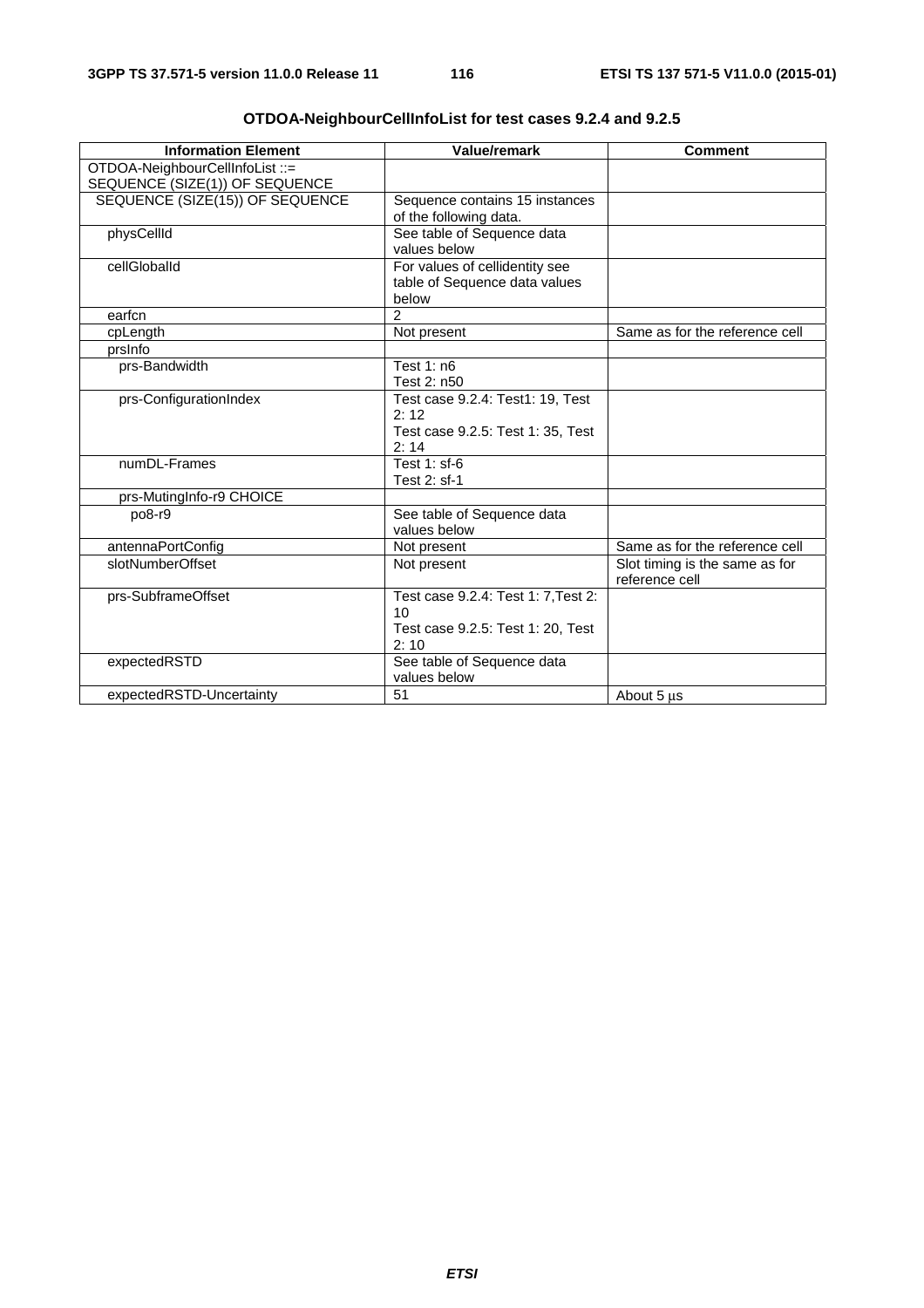| Cell               | Value                    | <b>Value cellidentity (E-UTRAN Cell</b> |                                                                                                        | Value po8-r9            | Value              | <b>Comment</b> |  |
|--------------------|--------------------------|-----------------------------------------|--------------------------------------------------------------------------------------------------------|-------------------------|--------------------|----------------|--|
|                    | physCellId               |                                         | Identity)                                                                                              |                         | expectedR          |                |  |
| Cell 2 (Test       | 6                        | Value eNB ID<br>'0000 0000              | <b>Value Cell Identity</b><br>'0000 0110'B                                                             | '1111 0000'             | <b>STD</b><br>8222 |                |  |
| 1)                 | (Note)                   | 0000 0000<br>0100'B                     |                                                                                                        |                         |                    |                |  |
| Cell 2 (Test<br>2) | $\overline{7}$<br>(Note) | '0000 0000<br>0000 0000<br>0110'B       | '0000 0111'B                                                                                           | '1111 0000'             | 8192               |                |  |
| Cell 2 (Test<br>3) | 6<br>(Note)              | '0000 0000<br>0000 0000<br>0100'B       | '0000 0110'B                                                                                           | '1111 0000'             | 8192               |                |  |
| Cell 2 (Test<br>4) | 9<br>(Note)              | '0000 0000<br>0000 0000<br>0100'B       | '0000 1001'B                                                                                           | '1111 0000'             | 8161               |                |  |
| Dummy cell         | $\mathbf{1}$             | '0000 0000<br>0000 0000<br>0001'B       | '0000 0001'B                                                                                           | '0000 1111'             | 8253               |                |  |
| Dummy cell         | $\overline{2}$           | '0000 0000<br>0000 0000<br>0001'B       | '0000 0010'B                                                                                           | '1111 0000'             | 8221               |                |  |
| Dummy cell         | $\overline{3}$           | '0000 0000<br>0000 0000<br>0010'B       | '0000 0011'B                                                                                           | '00001111'              | 8211               |                |  |
| Dummy cell         | 8                        | '0000 0000<br>0000 0000<br>0010'B       | '0000 1000'B                                                                                           | '11110000'              | 8233               |                |  |
| Dummy cell         | 10                       | '0000 0000<br>0000 0000<br>0101'B       | '0000 1010'B                                                                                           | '1111 0000'             | 8226               |                |  |
| Dummy cell         | 11                       | '0000 0000<br>0000 0000<br>0110'B       | '0000 1011'B                                                                                           | $\overline{0000}$ 1111' | 8232               |                |  |
| Dummy cell         | 16                       | '0000 0000<br>0000 0000<br>0010'B       | '0001 0000'B                                                                                           | '1111 0000'             | 8223               |                |  |
| Dummy cell         | 111                      | '0000 0000<br>0000 0000<br>1100'B       | '0110 1111'B                                                                                           | '00001111'              | 8236               |                |  |
| Dummy cell         | 118                      | '0000 0000<br>0000 0000<br>1111'B       | '0111 0110'B                                                                                           | '0000 1111'             | 8223               |                |  |
| Dummy cell         | 119                      | '0000 0000<br>0000 0000<br>1110'B       | '0111 0111'B                                                                                           | '1111 0000'             | 8221               |                |  |
| Dummy cell         | 120                      | '0000 0000<br>0000 0000<br>1111'B       | '0111 1000'B                                                                                           | '00001111'              | 8223               |                |  |
| Dummy cell         | 122                      | '0000 0000<br>0000 0000<br>1010'B       | '0111 1010'B                                                                                           | '1111 0000'             | 8243               |                |  |
| Dummy cell         | 125                      | '0000 0000<br>0000 0000<br>1011'B       | '0111 1101'B                                                                                           | '0000 1111'             | 8253               |                |  |
| Dummy cell         | 126                      | '0000 0000<br>0000 0000<br>1100'B       | '01111110'B                                                                                            | '1111 0000'             | 8257               |                |  |
|                    |                          |                                         | Note: Set according to sub-clause 4.7.1 and Table 9.1.3.4.1-1 and Table 9.1.4.4.1-1 in TS 37.571-1 [6] |                         |                    |                |  |

|  |  | Sequence data values for 15 instances of sequence for test cases 9.1.3 and 9.1.4 |  |  |  |  |
|--|--|----------------------------------------------------------------------------------|--|--|--|--|
|  |  |                                                                                  |  |  |  |  |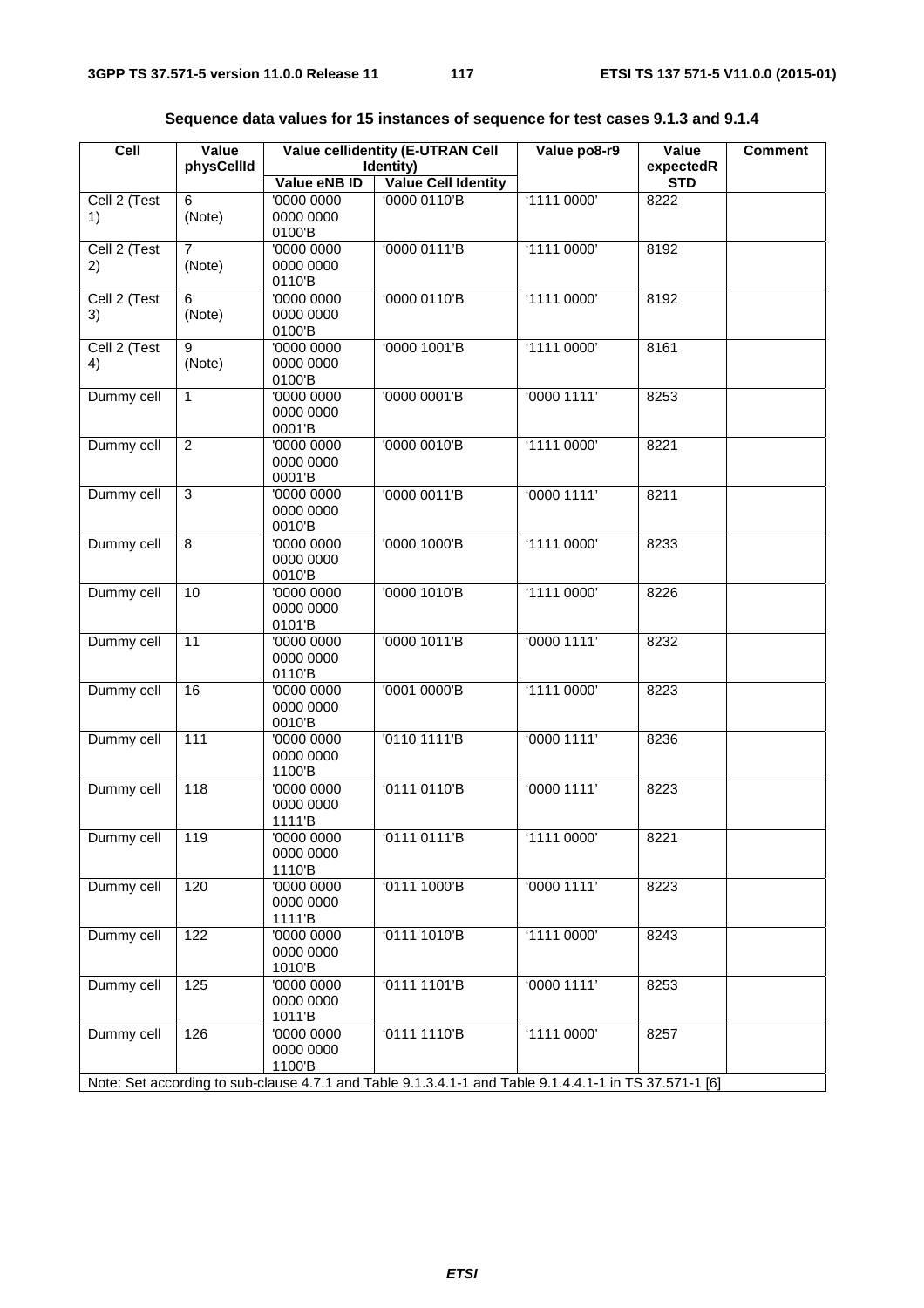| Cell<br>Value<br>physCellId |                  |                                               | <b>Value cellidentity (E-UTRAN Cell</b><br>Identity)                                                   | Value po8-r9 | Value<br>expecte | <b>Comment</b> |
|-----------------------------|------------------|-----------------------------------------------|--------------------------------------------------------------------------------------------------------|--------------|------------------|----------------|
|                             |                  | Value eNB ID                                  | Value Cell Identity                                                                                    |              | dRSTD            |                |
| Cell <sub>2</sub>           | $1$ (Note)       | '0000 0000<br>0000 0000<br>0001'B             | '0000 0001'B                                                                                           | '11110000'   | 8222             |                |
| Dummy cell                  | 6                | '0000 0000<br>0000 0000<br>0100'B             | '0000 0110'B                                                                                           | '00001111'   | 8253             |                |
| Dummy cell                  | $\overline{2}$   | '0000 0000<br>0000 0000<br>0001'B             | '0000 0010'B                                                                                           | 11110000'    | 8221             |                |
| Dummy cell                  | $\overline{3}$   | '0000 0000<br>0000 0000<br>0010'B             | '0000 0011'B                                                                                           | '00001111'   | 8211             |                |
| Dummy cell                  | 8                | '0000 0000<br>0000 0000<br>0010'B             | '0000 1000'B                                                                                           | '1111 0000'  | 8233             |                |
| Dummy cell                  | 10               | '0000 0000<br>0000 0000<br>0101'B             | '0000 1010'B                                                                                           | '1111 0000'  | 8226             |                |
| Dummy cell                  | 11               | '0000 0000<br>0000 0000<br>0110'B             | '0000 1011'B                                                                                           | '00001111'   | 8232             |                |
| Dummy cell                  | 16               | '0000 0000<br>0000 0000<br>0010'B             | '0001 0000'B                                                                                           | '11110000'   | 8223             |                |
| Dummy cell                  | $\frac{111}{11}$ | 00000000<br>0000 0000<br>1100'B               | '0110 1111'B                                                                                           | '00001111'   | 8236             |                |
| Dummy cell                  | 118              | '0000 0000<br>0000 0000<br>1111 <sup>'B</sup> | '0111 0110'B                                                                                           | '00001111'   | 8223             |                |
| Dummy cell                  | 119              | '0000 0000<br>0000 0000<br>1110'B             | '01110111'B                                                                                            | '11110000'   | 8221             |                |
| Dummy cell                  | 120              | '0000 0000<br>0000 0000<br>1111 <sup>'B</sup> | '0111 1000'B                                                                                           | '00001111'   | 8223             |                |
| Dummy cell                  | 122              | '0000 0000<br>0000 0000<br>1010'B             | '0111 1010'B                                                                                           | '1111 0000'  | 8243             |                |
| Dummy cell                  | $\frac{1}{25}$   | '0000 0000<br>0000 0000<br>1011'B             | '0111 1101'B                                                                                           | '0000 1111'  | 8253             |                |
| Dummy cell                  | 126              | '0000 0000<br>0000 0000<br>1100'B             | '0111 1110'B                                                                                           | '1111 0000'  | 8257             |                |
|                             |                  |                                               | Note: Set according to sub-clause 4.7.1 and Table 9.2.4.4.1-1 and Table 9.2.5.4.1-1 in TS 37.571-1 [6] |              |                  |                |

### 7.3 OTDOA Assistance data for OTDOA measurement tests for Carrier Aggregation

### 7.3.1 General

This subclause defines the OTDOA assistance data that shall be used for the OTDOA measurement tests for Carrier aggregation defined in TS 37.571-1 [6].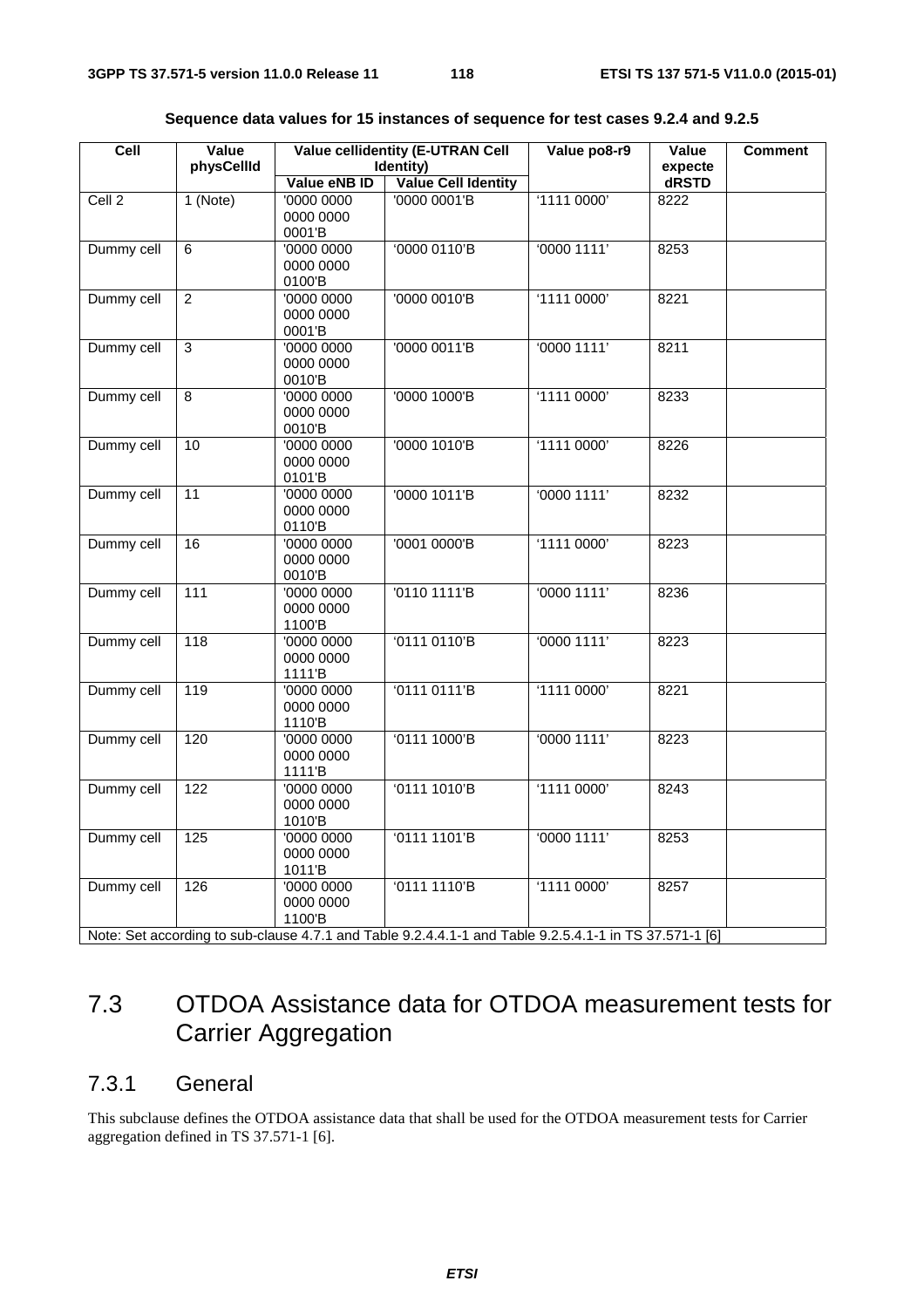### 7.3.2 OTDOA Assistance Data

This subclause defines the OTDOA assistance data elements which shall be provided to the UE in the OTDOA measurement tests for Carrier Aggregation defined in TS 37.571-1 [6].

### OTDOA REFERENCE CELL INFO:

### **OTDOA-ReferenceCellInfo for test cases 10.1, 10.1A, 10.2 and 10.2A**

| <b>Information Element</b> | Value/remark                  | <b>Comment</b>                  |
|----------------------------|-------------------------------|---------------------------------|
| OTDOA-ReferenceCellInfo    |                               | Cell <sub>2</sub>               |
| physCellId                 | 6                             | Set according to sub-clause     |
|                            |                               | 4.7.1 and Table 10.1.4.1-1 and  |
|                            |                               | Table 10.2.4.1-1 in TS 37.571-1 |
|                            |                               | [6]                             |
| cellGloballd               | cellidentity (E-UTRAN Cell    |                                 |
|                            | Identity):                    |                                 |
|                            | eNB ID: '0000 0000 0000 0000  |                                 |
|                            | 0100'B                        |                                 |
|                            | Cell Identity: '0000 0110'B   |                                 |
| earfcnRef                  | 2                             | <b>SCC</b>                      |
| antennaPortConfig          | Not present                   | Same as the serving cell        |
| cpLength                   | Normal                        |                                 |
| prsInfo SEQUENCE           |                               |                                 |
| prs-Bandwidth              | Test cases 10.1, 10.2: n50    |                                 |
|                            | Test cases 10.1A, 10.2A: n100 |                                 |
| prs-ConfigurationIndex     | Test cases 10.1, 10.1A: 181   |                                 |
|                            | Test cases 10.2, 10.2A: 184   |                                 |
| numDL-Frames               | $sf-1$                        |                                 |
| prs-MutingInfo-r9 CHOICE   |                               |                                 |
| po8-r9                     | Test 1: '00001111'            |                                 |
| po16-r9                    | Test 2: '0000000011111111'    |                                 |

### **OTDOA-ReferenceCellInfo for test cases 10.3, 10.3A, 10.4 and 10.4A**

| <b>Information Element</b> | <b>Value/remark</b>           | <b>Comment</b>                  |
|----------------------------|-------------------------------|---------------------------------|
|                            |                               |                                 |
| OTDOA-ReferenceCellInfo    |                               | Cell 2                          |
| physCellId                 | 7                             | Set according to sub-clause     |
|                            |                               | 4.7.1 and Table 10.3.4.1-1 and  |
|                            |                               | Table 10.4.4.1-1 in TS 37.571-1 |
|                            |                               | [6]                             |
| cellGloballd               | cellidentity (E-UTRAN Cell    |                                 |
|                            | Identity):                    |                                 |
|                            | eNB ID: '0000 0000 0000 0000  |                                 |
|                            | 0110'B                        |                                 |
|                            | Cell Identity: '0000 0111'B   |                                 |
| earfcnRef                  | $\mathfrak{p}$                |                                 |
| antennaPortConfig          | Not present                   | Same as the serving cell        |
| cpLength                   | Normal                        |                                 |
| prsInfo SEQUENCE           |                               |                                 |
| prs-Bandwidth              | Test cases 10.3, 10.4: n50    |                                 |
|                            | Test cases 10.3A, 10.4A: n100 |                                 |
| prs-ConfigurationIndex     | Test cases 10.3, 10.3A: 2     |                                 |
|                            | Test cases 10.4, 10.4A: 14    |                                 |
| numDL-Frames               | sf-1                          |                                 |
| prs-MutingInfo-r9 CHOICE   |                               |                                 |
| $po8-r9$                   | '1111 0000'                   |                                 |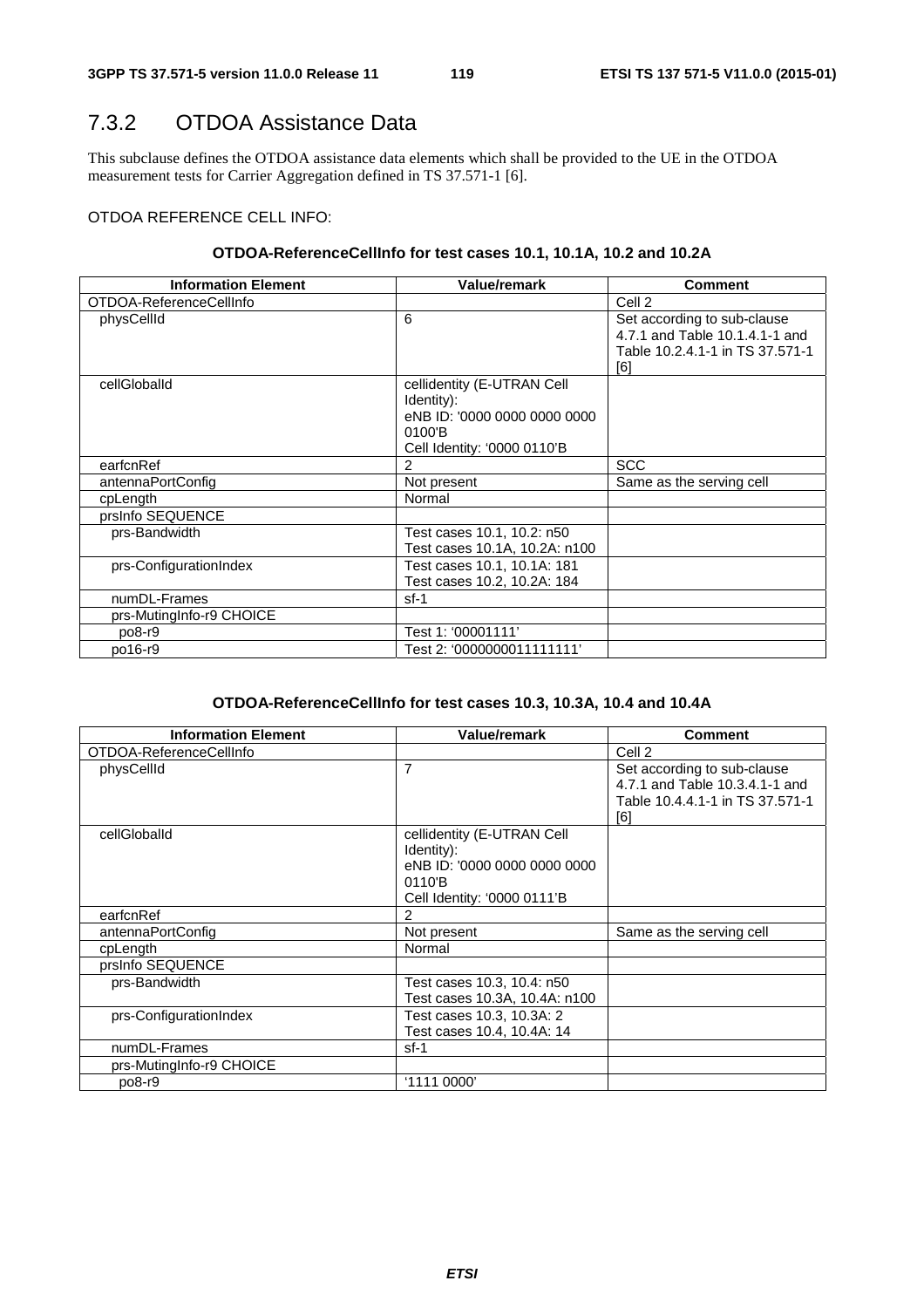OTDOA NEIGHBOUR CELL INFO LIST:

### **OTDOA-NeighbourCellInfoList for test cases 10.1, 10.1A, 10.2 and 10.2A, Test 1**

| <b>Information Element</b>      | Value/remark                   | <b>Comment</b>                 |
|---------------------------------|--------------------------------|--------------------------------|
| OTDOA-NeighbourCellInfoList ::= |                                |                                |
| SEQUENCE (SIZE(1)) OF SEQUENCE  |                                |                                |
| SEQUENCE (SIZE(15)) OF SEQUENCE | Sequence contains 15 instances |                                |
|                                 | of the following data.         |                                |
| physCellId                      | See table of Sequence data     |                                |
|                                 | values below                   |                                |
| cellGloballd                    | For values of cellidentity see |                                |
|                                 | table of Sequence data values  |                                |
|                                 | below                          |                                |
| earfcn                          | Not present                    | Same as for the reference cell |
|                                 |                                | (SCC)                          |
| cpLength                        | Not present                    | Same as for the reference cell |
| prsinfo                         |                                |                                |
| prs-Bandwidth                   | Test cases 10.1, 10.2: n50     |                                |
|                                 | Test cases 10.1A, 10.2A: n100  |                                |
| prs-ConfigurationIndex          | Test cases 10.1, 10.1A: 181    |                                |
|                                 | Test cases 10.2, 10.2A: 184    |                                |
| numDL-Frames                    | $sf-1$                         |                                |
| prs-MutingInfo-r9 CHOICE        |                                |                                |
| po8-r9                          | See table of Sequence data     |                                |
|                                 | values below                   |                                |
| antennaPortConfig               | Not present                    | Same as for the reference cell |
| slotNumberOffset                | 0                              |                                |
| prs-SubframeOffset              | $\Omega$                       |                                |
| expectedRSTD                    | See table of Sequence data     |                                |
|                                 | values below                   |                                |
| expectedRSTD-Uncertainty        | 51                             | About 5 µs                     |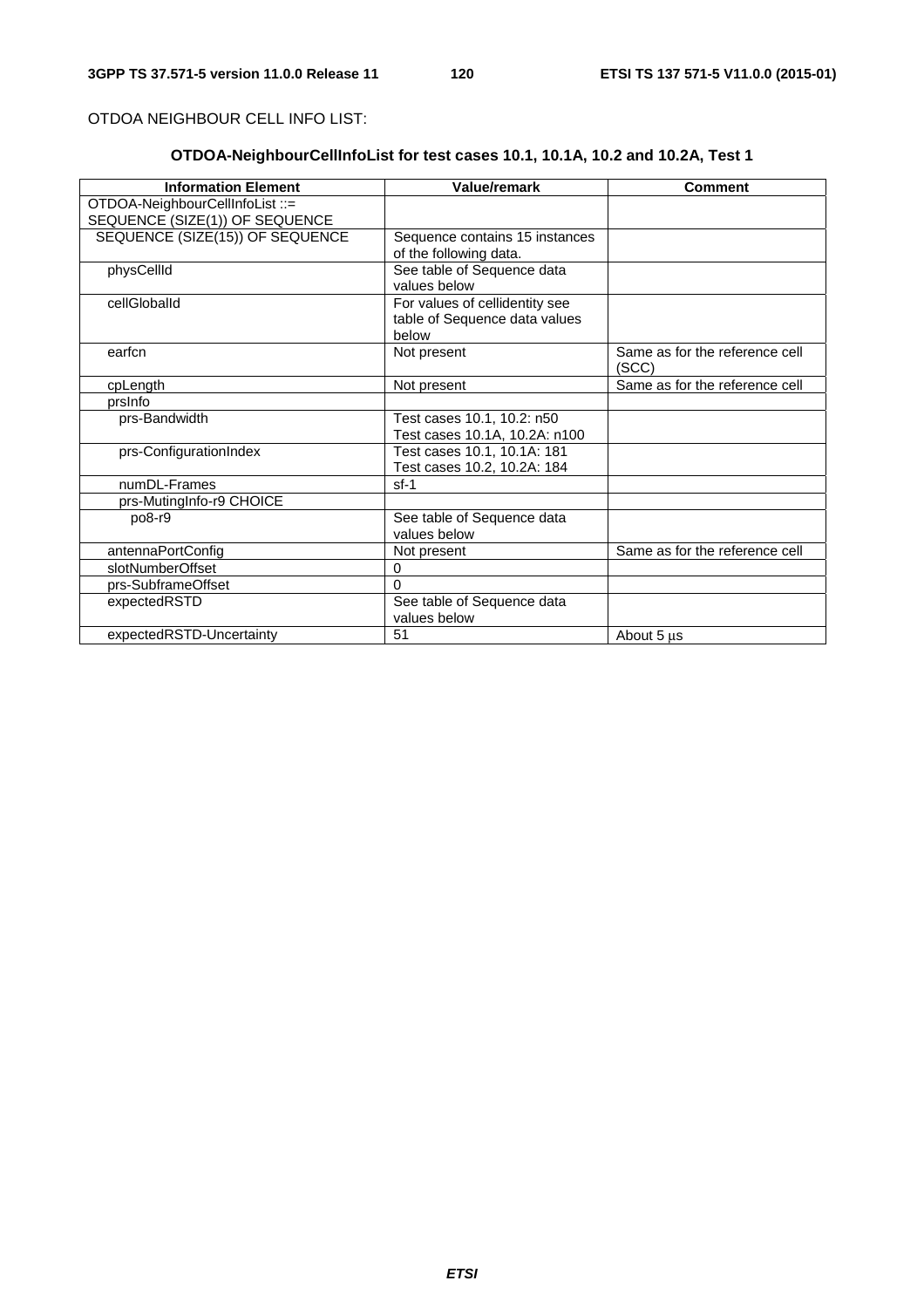| Cell       | Value<br><b>Value cellidentity (E-UTRAN Cell</b> |                                   |                                                                                                                                                                                        | Value po8-r9 | Value            | <b>Comment</b> |
|------------|--------------------------------------------------|-----------------------------------|----------------------------------------------------------------------------------------------------------------------------------------------------------------------------------------|--------------|------------------|----------------|
|            | physCellId                                       | Value eNB ID                      | Identity)<br><b>Value Cell Identity</b>                                                                                                                                                |              | expecte<br>dRSTD |                |
| Cell 3     | $12$ (Note 1)                                    | '0000 0000<br>0000 0000<br>0010'B | '0000 1100'B                                                                                                                                                                           | '1111 0000'  | 8222             | Note 2         |
| Dummy cell | 1                                                | '0000 0000<br>0000 0000<br>0001'B | '0000 0001'B                                                                                                                                                                           | '0000 1111'  | 8253             | Note 3         |
| Dummy cell | $\overline{c}$                                   | '0000 0000<br>0000 0000<br>0001'B | '0000 0010'B                                                                                                                                                                           | '1111 0000'  | 8221             | Note 3         |
| Dummy cell | 3                                                | '0000 0000<br>0000 0000<br>0010'B | '0000 0011'B                                                                                                                                                                           | '0000 1111'  | 8211             | Note 3         |
| Dummy cell | $\overline{8}$                                   | '0000 0000<br>0000 0000<br>0010'B | '0000 1000'B                                                                                                                                                                           | '1111 0000'  | 8233             | Note 3         |
| Dummy cell | 10                                               | '0000 0000<br>0000 0000<br>0101'B | '0000 1010'B                                                                                                                                                                           | '1111 0000'  | 8226             | Note 3         |
| Dummy cell | 11                                               | '0000 0000<br>0000 0000<br>0110'B | '0000 1011'B                                                                                                                                                                           | '0000 1111'  | 8232             | Note 3         |
| Dummy cell | 16                                               | '0000 0000<br>0000 0000<br>0010'B | '0001 0000'B                                                                                                                                                                           | '1111 0000'  | 8223             | Note 3         |
| Dummy cell | 111                                              | '0000 0000<br>0000 0000<br>1100'B | '0110 1111'B                                                                                                                                                                           | '0000 1111'  | 8236             | Note 3         |
| Dummy cell | 118                                              | '0000 0000<br>0000 0000<br>1111'B | '0111 0110'B                                                                                                                                                                           | '0000 1111'  | 8223             | Note 3         |
| Dummy cell | 119                                              | '0000 0000<br>0000 0000<br>1110'B | '0111 0111'B                                                                                                                                                                           | '1111 0000'  | 8221             | Note 3         |
| Dummy cell | 120                                              | '0000 0000<br>0000 0000<br>1111'B | '0111 1000'B                                                                                                                                                                           | '0000 1111'  | 8223             | Note 3         |
| Dummy cell | 122                                              | '0000 0000<br>0000 0000<br>1010'B | '0111 1010'B                                                                                                                                                                           | '1111 0000'  | 8243             | Note 3         |
| Dummy cell | 125                                              | '0000 0000<br>0000 0000<br>1011'B | '0111 1101'B                                                                                                                                                                           | '00001111'   | 8253             | Note 3         |
| Dummy cell | 127                                              | '0000 0000<br>0000 0000<br>1100'B | '0111 1111'B                                                                                                                                                                           | '1111 0000'  | 8243             | Note 3         |
|            |                                                  |                                   | Note 1: Set according to sub-clause 4.7.1 and Table 10.1.4.1-1 and Table 10.2.4.1-1 in TS 37.571-1 [6]                                                                                 |              |                  |                |
|            |                                                  |                                   | Note 2: Data for cell 3 is used at a random position in the last 8 instances of the sequence<br>Note 3: Data for this cell is used at any position in the 15 instances of the sequence |              |                  |                |
|            |                                                  |                                   |                                                                                                                                                                                        |              |                  |                |

### **Sequence data values for 15 instances of sequence for test cases 10.1, 10.1A, 10.2 and 10.2A, Test 1**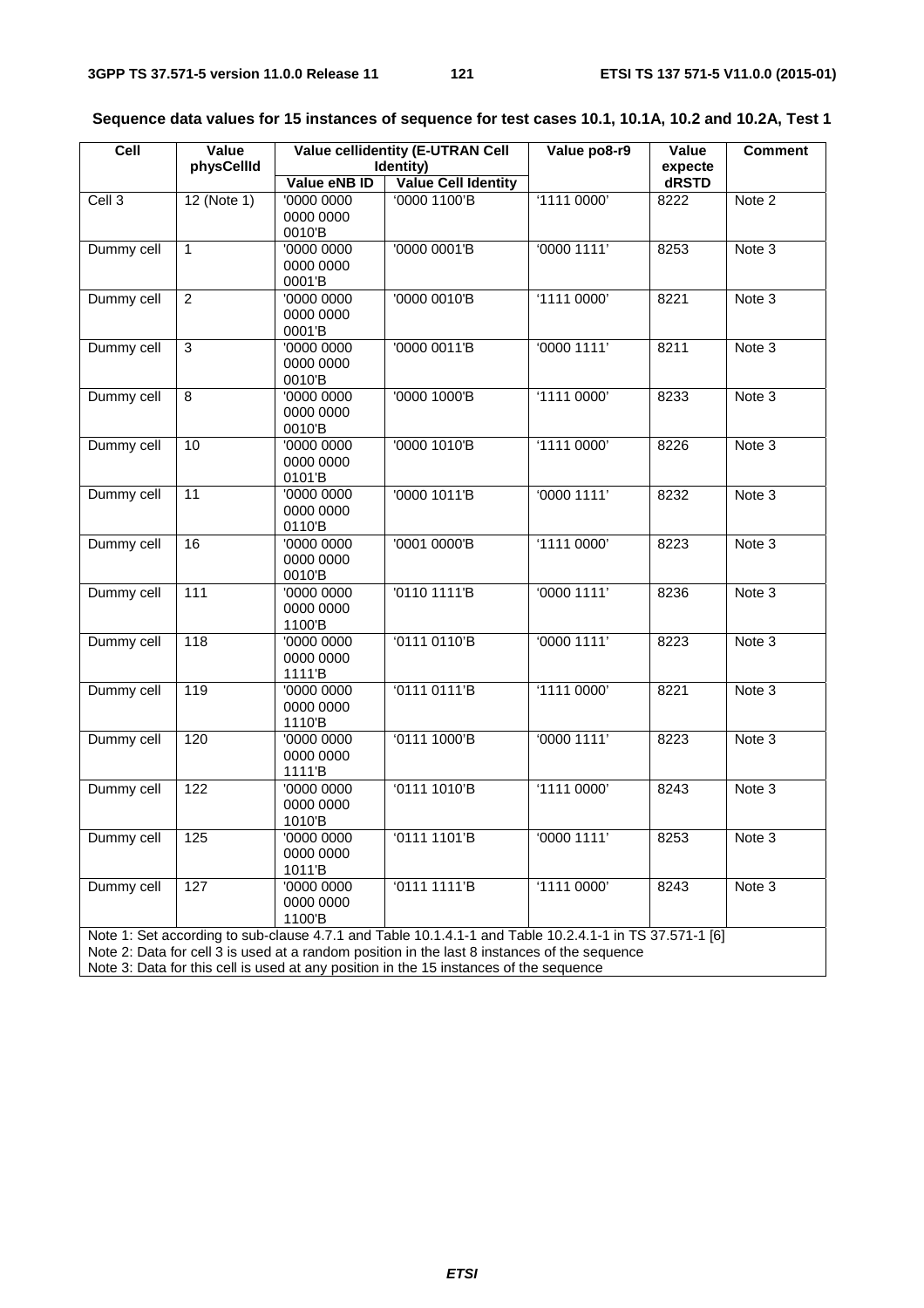| <b>Information Element</b>                                        | Value/remark                                         | <b>Comment</b>                 |
|-------------------------------------------------------------------|------------------------------------------------------|--------------------------------|
| OTDOA-NeighbourCellInfoList ::=<br>SEQUENCE (SIZE(2)) OF SEQUENCE |                                                      |                                |
| SEQUENCE (SIZE(8)) OF SEQUENCE                                    | Sequence contains 8 instances                        |                                |
|                                                                   | of the following data.                               |                                |
| physCellId                                                        | See table of Sequence data                           |                                |
|                                                                   | values for sequence 1 below                          |                                |
| cellGloballd                                                      | For values of cellidentity see                       |                                |
|                                                                   | table of Sequence data values                        |                                |
|                                                                   | for sequence 1 below                                 |                                |
| earfcn                                                            |                                                      | earfcn 1 is PCC                |
| cpLength                                                          | Not present                                          | Same as for the reference cell |
| prsinfo                                                           |                                                      |                                |
| prs-Bandwidth                                                     | Test cases 10.1, 10.2: n50                           |                                |
|                                                                   | Test cases 10.1A, 10.2A: n100                        |                                |
| prs-ConfigurationIndex                                            | See table of Sequence data                           |                                |
|                                                                   | values for sequence 1 below                          |                                |
| numDL-Frames                                                      | $sf-1$                                               |                                |
| prs-MutingInfo-r9 CHOICE                                          |                                                      |                                |
| po16-r9                                                           | See table of Sequence data                           |                                |
|                                                                   | values for sequence 1 below                          |                                |
| antennaPortConfig                                                 | Not present                                          | Same as for the reference cell |
| slotNumberOffset                                                  | $\Omega$                                             |                                |
| prs-SubframeOffset                                                | See table of Sequence data                           |                                |
|                                                                   | values for sequence 1 below                          |                                |
| expectedRSTD                                                      | See table of Sequence data                           |                                |
|                                                                   | values for sequence 1 below                          |                                |
| expectedRSTD-Uncertainty                                          | 51                                                   | About 5 µs                     |
| SEQUENCE (SIZE(7)) OF SEQUENCE                                    | Sequence contains 7 instances                        |                                |
|                                                                   | of the following data.<br>See table of Sequence data |                                |
| physCellId                                                        | values for sequence 2 below                          |                                |
| cellGloballd                                                      | For values of cellidentity see                       |                                |
|                                                                   | table of Sequence data values                        |                                |
|                                                                   | for sequence 2 below                                 |                                |
| earfcn                                                            | Not present                                          | Same as for the reference cell |
|                                                                   |                                                      | (SCC)                          |
| cpLength                                                          | Not present                                          | Same as for the reference cell |
| prsinfo                                                           |                                                      |                                |
| prs-Bandwidth                                                     | Test cases 10.1, 10.2: n50                           |                                |
|                                                                   | Test cases 10.1A, 10.2A: n100                        |                                |
| prs-ConfigurationIndex                                            | See table of Sequence data                           |                                |
|                                                                   | values for sequence 2 below                          |                                |
| numDL-Frames                                                      | sf-1                                                 |                                |
| prs-MutingInfo-r9 CHOICE                                          |                                                      |                                |
| po16-r9                                                           | See table of Sequence data                           |                                |
|                                                                   | values for sequence 2 below                          |                                |
| antennaPortConfig                                                 | Not present                                          | Same as for the reference cell |
| slotNumberOffset                                                  | 0                                                    |                                |
| prs-SubframeOffset                                                | See table of Sequence data                           |                                |
|                                                                   | values for sequence 2 below                          |                                |
| expectedRSTD                                                      | See table of Sequence data                           |                                |
|                                                                   | values for sequence 2 below                          |                                |
| expectedRSTD-Uncertainty                                          | 51                                                   | About 5 µs                     |

### **OTDOA-NeighbourCellInfoList for test cases 10.1, 10.1A, 10.2 and 10.2A, Test 2**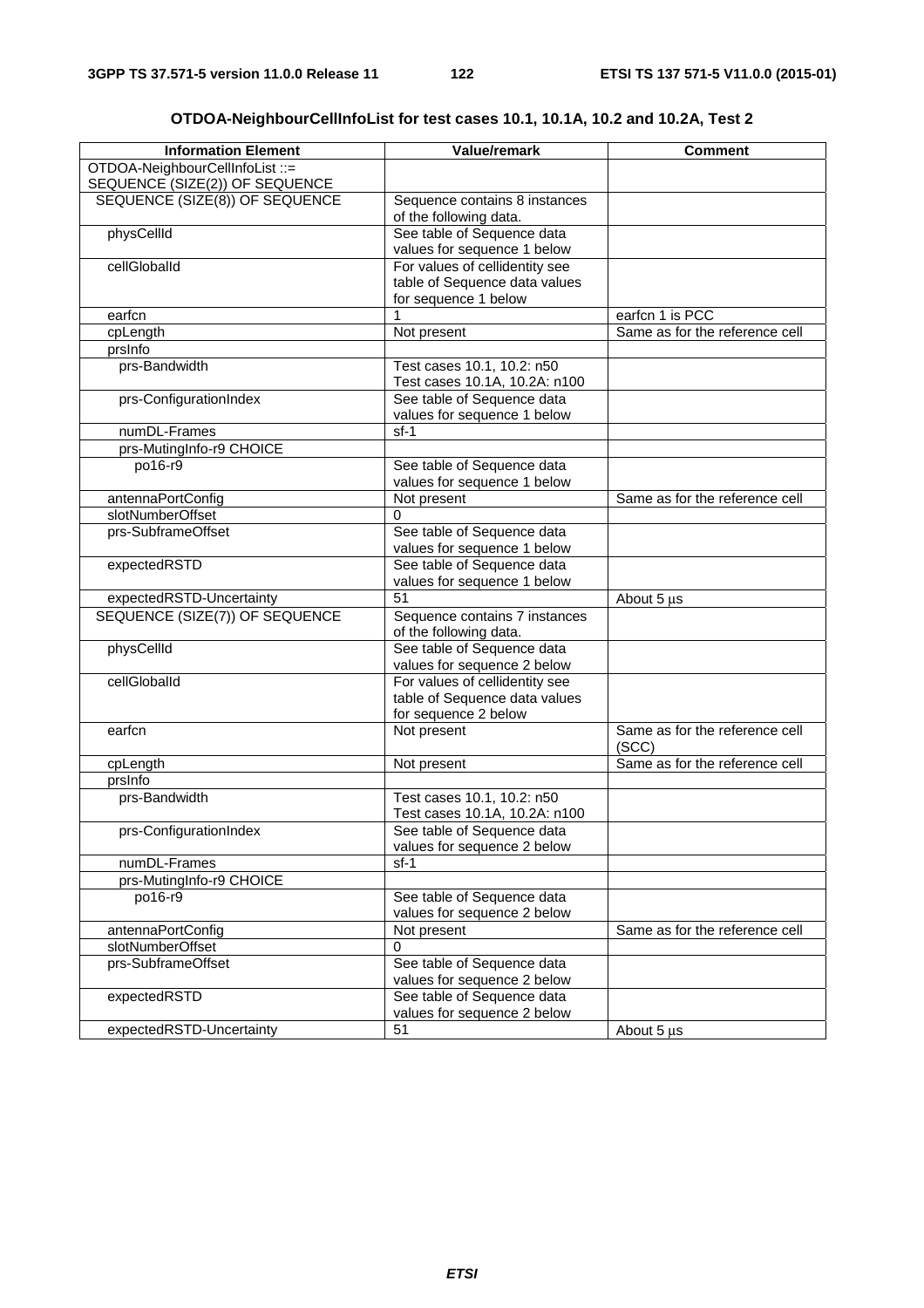| ceil          | Value<br>phys           |                                   | Value cellidentity (E-<br><b>UTRAN Cell Identity)</b> | Value prs-<br>ConfigurationInde                                                                                                                                                                         | Value<br>po16-r9                      | Value<br>prs-             | Value<br>expecte | Com<br>ment                   |
|---------------|-------------------------|-----------------------------------|-------------------------------------------------------|---------------------------------------------------------------------------------------------------------------------------------------------------------------------------------------------------------|---------------------------------------|---------------------------|------------------|-------------------------------|
|               | <b>CellId</b>           | Value eNB<br>ID                   | <b>Value Cell</b><br><b>Identity</b>                  | $\mathbf{x}$                                                                                                                                                                                            |                                       | <b>Subfram</b><br>eOffset | dRSTD            |                               |
| Cell 1        | $\Omega$<br>(Note<br>1) | '0000 0000<br>0000 0000<br>0001'B | '0000 0000'B                                          | Test cases 10.1,<br>10.1A: 171<br>Test cases 10.2.<br>10.2A: 174                                                                                                                                        | 1111111<br>1<br>0000000<br>0'         | 310                       | 8192             | <b>Note</b><br>$\overline{c}$ |
| Dummy<br>cell | $\mathbf{1}$            | '0000 0000<br>0000 0000<br>0001'B | '0000 0001'B                                          | Test cases 10.1,<br>10.1A: 171<br>Test cases 10.2.<br>10.2A: 174                                                                                                                                        | '0000000<br>$\Omega$<br>1111111<br>1' | $\overline{310}$          | 8253             | <b>Note</b><br>$\overline{4}$ |
| Dummy<br>cell | 3                       | '0000 0000<br>0000 0000<br>0010'B | '0000 0011'B                                          | Test cases 10.1,<br>10.1A: 171<br>Test cases 10.2,<br>10.2A: 174                                                                                                                                        | '0000000<br>0<br>1111111<br>1'        | $\overline{310}$          | 8211             | Note<br>4                     |
| Dummy<br>cell | 10                      | '0000 0000<br>0000 0000<br>0101'B | '0000 1010'B                                          | Test cases 10.1,<br>10.1A: 171<br>Test cases 10.2,<br>10.2A: 174                                                                                                                                        | '0000000<br>0<br>1111111<br>1'        | 310                       | 8226             | Note<br>4                     |
| Dummy<br>cell | 16                      | '0000 0000<br>0000 0000<br>0010'B | '0001 0000'B                                          | Test cases 10.1,<br>10.1A: 171<br>Test cases 10.2.<br>10.2A: 174                                                                                                                                        | '0000000<br>$\Omega$<br>1111111<br>1' | $\overline{310}$          | 8223             | <b>Note</b><br>$\overline{4}$ |
| Dummy<br>cell | 118                     | '0000 0000<br>0000 0000<br>1111'B | '0111 0110'B                                          | Test cases 10.1,<br>10.1A: 171<br>Test cases 10.2,<br>10.2A: 174                                                                                                                                        | '0000000<br>0<br>1111111<br>1'        | $\overline{310}$          | 8223             | Note<br>4                     |
| Dummy<br>cell | 120                     | '0000 0000<br>0000 0000<br>1111'B | '0111 1000'B                                          | Test cases 10.1,<br>10.1A: 171<br>Test cases 10.2,<br>10.2A: 174                                                                                                                                        | 0000000<br>$\Omega$<br>1111111<br>1'  | $\overline{310}$          | 8223             | <b>Note</b><br>4              |
| Dummy<br>cell | 125                     | '0000 0000<br>0000 0000<br>1011'B | '0111 1101'B                                          | Test cases 10.1,<br>10.1A: 171<br>Test cases 10.2,<br>10.2A: 174                                                                                                                                        | '0000000<br>0<br>1111111<br>1'        | 310                       | 8253             | <b>Note</b><br>4              |
| Note 3: Void  |                         |                                   |                                                       | Note 1: Set according to sub-clause 4.7.1 and Table 10.1.4.1-1 and Table 10.2.4.1-1 in TS 37.571-1 [6]<br>Note 2: Data for cell 1 is used at a random position in the first 7 instances of the sequence |                                       |                           |                  |                               |

#### **Sequence data values for 8 instances of sequence for sequence 1 for test cases 10.1, 10.1A, 10.2 and 10.2A, Test 2**

Note 4: Data for this cell is used at any position in the 8 instances of the sequence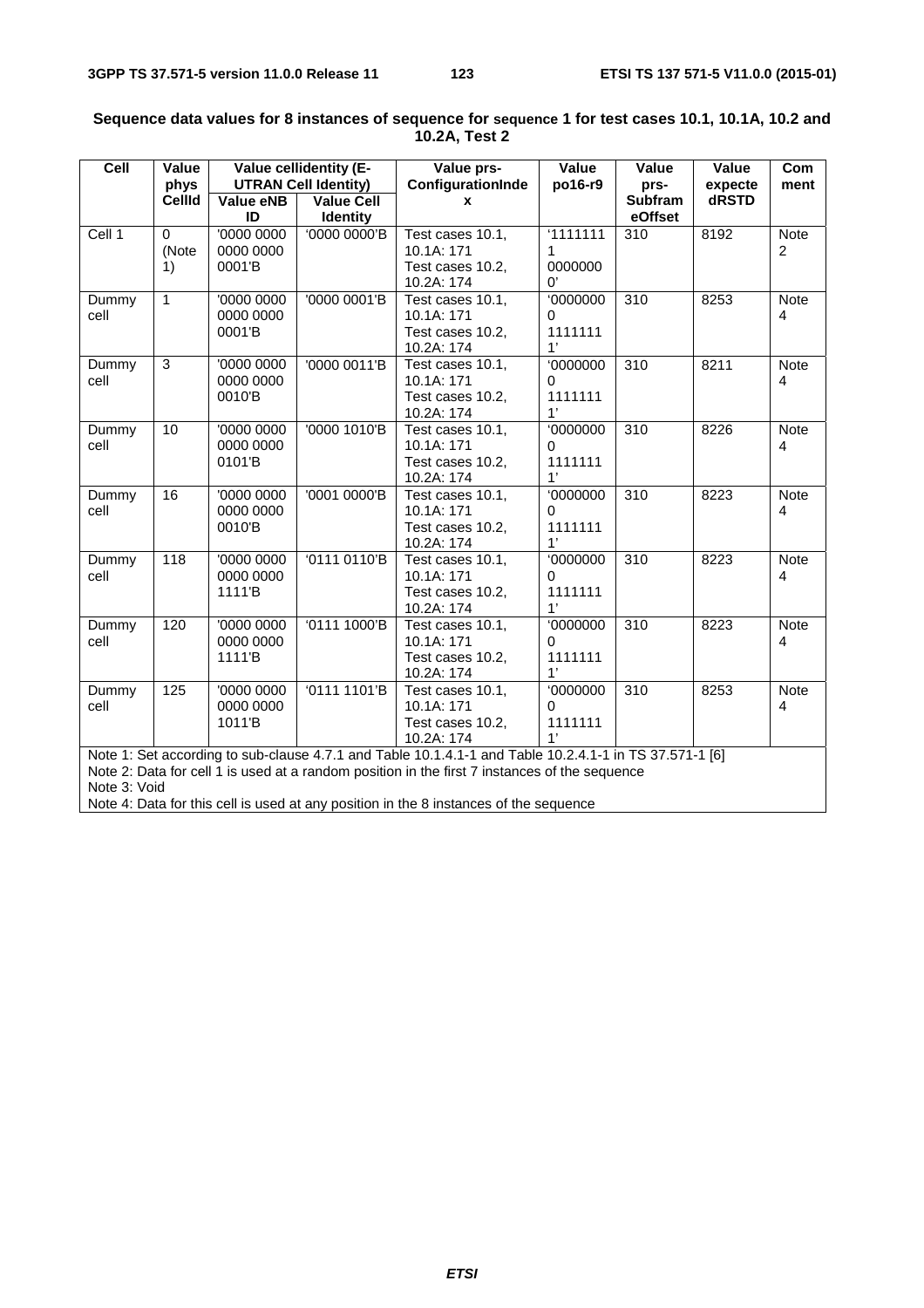| Cell                    | Value          |                             | Value cellidentity (E- | Value prs-                                                                                             | Value                 | Value          | Value   | Com         |
|-------------------------|----------------|-----------------------------|------------------------|--------------------------------------------------------------------------------------------------------|-----------------------|----------------|---------|-------------|
|                         | phys           | <b>UTRAN Cell Identity)</b> |                        | ConfigurationInde                                                                                      | po16-r9               | prs-           | expecte | ment        |
|                         | <b>CellId</b>  | Value eNB                   | <b>Value Cell</b>      | x                                                                                                      |                       | <b>Subfram</b> | dRSTD   |             |
|                         |                | ID                          | <b>Identity</b>        |                                                                                                        |                       | eOffset        |         |             |
| Cell <sub>3</sub>       | 12             | '0000 0000                  | '0000 1100'B           | Test cases 10.1,                                                                                       | 11111111              | $\Omega$       | 8222    | <b>Note</b> |
|                         | (Note          | 0000 0000                   |                        | 10.1A: 181                                                                                             | 1                     |                |         | 3           |
|                         | 1)             | 0010'B                      |                        | Test cases 10.2,                                                                                       | 0000000               |                |         |             |
|                         |                |                             |                        | 10.2A: 184                                                                                             | 0'                    |                |         |             |
| Dummy                   | $\overline{2}$ | '0000 0000                  | '0000 0010'B           | Test cases 10.1,                                                                                       | 1111111               | $\Omega$       | 8221    | <b>Note</b> |
| cell                    |                | 0000 0000                   |                        | 10.1A: 181                                                                                             | 1                     |                |         | 4           |
|                         |                | 0001'B                      |                        | Test cases 10.2,                                                                                       | 0000000               |                |         |             |
|                         |                |                             |                        | 10.2A: 184                                                                                             | $\Omega'$             |                |         |             |
| Dummy                   | 8              | '0000 0000                  | '0000 1000'B           | Test cases 10.1.                                                                                       | 1111111               | $\Omega$       | 8233    | <b>Note</b> |
| cell                    |                | 0000 0000                   |                        | 10.1A: 181                                                                                             | 1                     |                |         | 4           |
|                         |                | 0010'B                      |                        | Test cases 10.2.                                                                                       | 0000000               |                |         |             |
|                         |                |                             |                        | 10.2A: 184                                                                                             | $\Omega'$             |                |         |             |
| Dummy                   | 11             | '0000 0000                  | '0000 1011'B           | Test cases 10.1.                                                                                       | 11111111              | $\Omega$       | 8232    | <b>Note</b> |
| cell                    |                | 0000 0000                   |                        | 10.1A: 181                                                                                             | 1                     |                |         | 4           |
|                         |                | 0110'B                      |                        | Test cases 10.2.                                                                                       | 0000000               |                |         |             |
|                         |                |                             |                        | 10.2A: 184                                                                                             | 0'                    |                |         |             |
| Dummy                   | 111            | '0000 0000                  | '0110 1111'B           | Test cases 10.1,                                                                                       | 1111111               | $\Omega$       | 8236    | <b>Note</b> |
| cell                    |                | 0000 0000                   |                        | 10.1A: 181                                                                                             | 1                     |                |         | 4           |
|                         |                | 1100'B                      |                        | Test cases 10.2,                                                                                       | 0000000               |                |         |             |
|                         |                |                             |                        | 10.2A: 184                                                                                             | $\mathbf{0}^{\prime}$ |                |         |             |
| Dummy                   | 119            | '0000 0000                  | '0111 0111'B           | Test cases 10.1,                                                                                       | 1111111               | $\Omega$       | 8221    | <b>Note</b> |
| cell                    |                | 0000 0000                   |                        | 10.1A: 181                                                                                             | 1                     |                |         | 4           |
|                         |                | 1110'B                      |                        | Test cases 10.2.                                                                                       | 0000000               |                |         |             |
|                         |                |                             |                        | 10.2A: 184                                                                                             | $^{\prime}$           |                |         |             |
| Dummy                   | 122            | '0000 0000                  | '0111 1010'B           | Test cases 10.1,                                                                                       | 1111111               | $\Omega$       | 8243    | <b>Note</b> |
| cell                    |                | 0000 0000                   |                        | 10.1A: 181                                                                                             | 1                     |                |         | 4           |
|                         |                | 1010'B                      |                        | Test cases 10.2.                                                                                       | 0000000               |                |         |             |
| 10.2A: 184<br>$\Omega'$ |                |                             |                        |                                                                                                        |                       |                |         |             |
|                         |                |                             |                        | Note 1: Set according to sub-clause 4.7.1 and Table 10.1.4.1-1 and Table 10.2.4.1-1 in TS 37.571-1 [6] |                       |                |         |             |
| Note 2: Void            |                |                             |                        |                                                                                                        |                       |                |         |             |
|                         |                |                             |                        | Note 3: Data for cell 3 is used at a random position in the 7 instances of the sequence                |                       |                |         |             |
|                         |                |                             |                        | Note 4: Data for this cell is used at any position in the 7 instances of the sequence                  |                       |                |         |             |

#### **Sequence data values for 7 instances of sequence for sequence 2 for test cases 10.1, 10.1A, 10.2 and 10.2A, Test 2**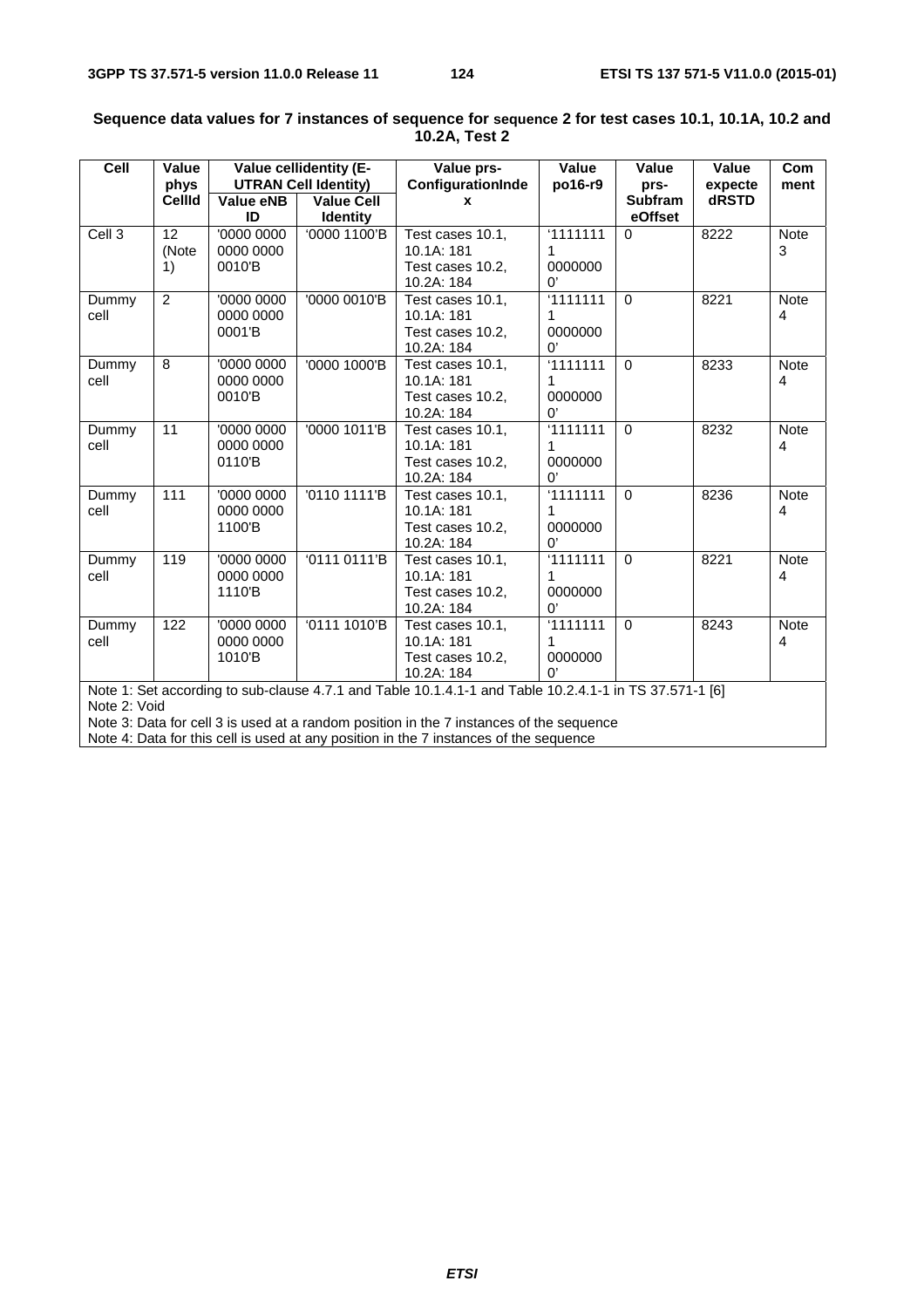| <b>Information Element</b>                                        | Value/remark                                                             | <b>Comment</b>                                   |
|-------------------------------------------------------------------|--------------------------------------------------------------------------|--------------------------------------------------|
| OTDOA-NeighbourCellInfoList ::=<br>SEQUENCE (SIZE(1)) OF SEQUENCE |                                                                          |                                                  |
| SEQUENCE (SIZE(15)) OF SEQUENCE                                   | Sequence contains 15 instances<br>of the following data.                 |                                                  |
| physCellId                                                        | See table of Sequence data<br>values below                               |                                                  |
| cellGloballd                                                      | For values of cellidentity see<br>table of Sequence data values<br>below |                                                  |
| earfcn                                                            | Not present                                                              | Same as for the reference cell                   |
| cpLength                                                          | Not present                                                              | Same as for the reference cell                   |
| prsinfo                                                           |                                                                          |                                                  |
| Prs-Bandwidth                                                     | Test cases 10.3, 10.4: n50<br>Test cases 10.3A, 10.4A: n100              |                                                  |
| prs-ConfigurationIndex                                            | Test cases 10.3, 10.3A: 2<br>Test cases 10.4, 10.4A: 14                  |                                                  |
| numDL-Frames                                                      | $sf-1$                                                                   |                                                  |
| prs-MutingInfo-r9 CHOICE                                          |                                                                          |                                                  |
| po8-r9                                                            | See table of Sequence data<br>values below                               |                                                  |
| antennaPortConfig                                                 | Not present                                                              | Same as for the reference cell                   |
| slotNumberOffset                                                  | Not present                                                              | Slot timing is the same as for<br>reference cell |
| prs-SubframeOffset                                                | Not present                                                              |                                                  |
| expectedRSTD                                                      | See table of Sequence data<br>values below                               |                                                  |
| expectedRSTD-Uncertainty                                          | 51                                                                       | About 5 us                                       |

|  |  |  | OTDOA-NeighbourCellInfoList for test cases 10.3, 10.3A, 10.4 and 10.4A |
|--|--|--|------------------------------------------------------------------------|
|--|--|--|------------------------------------------------------------------------|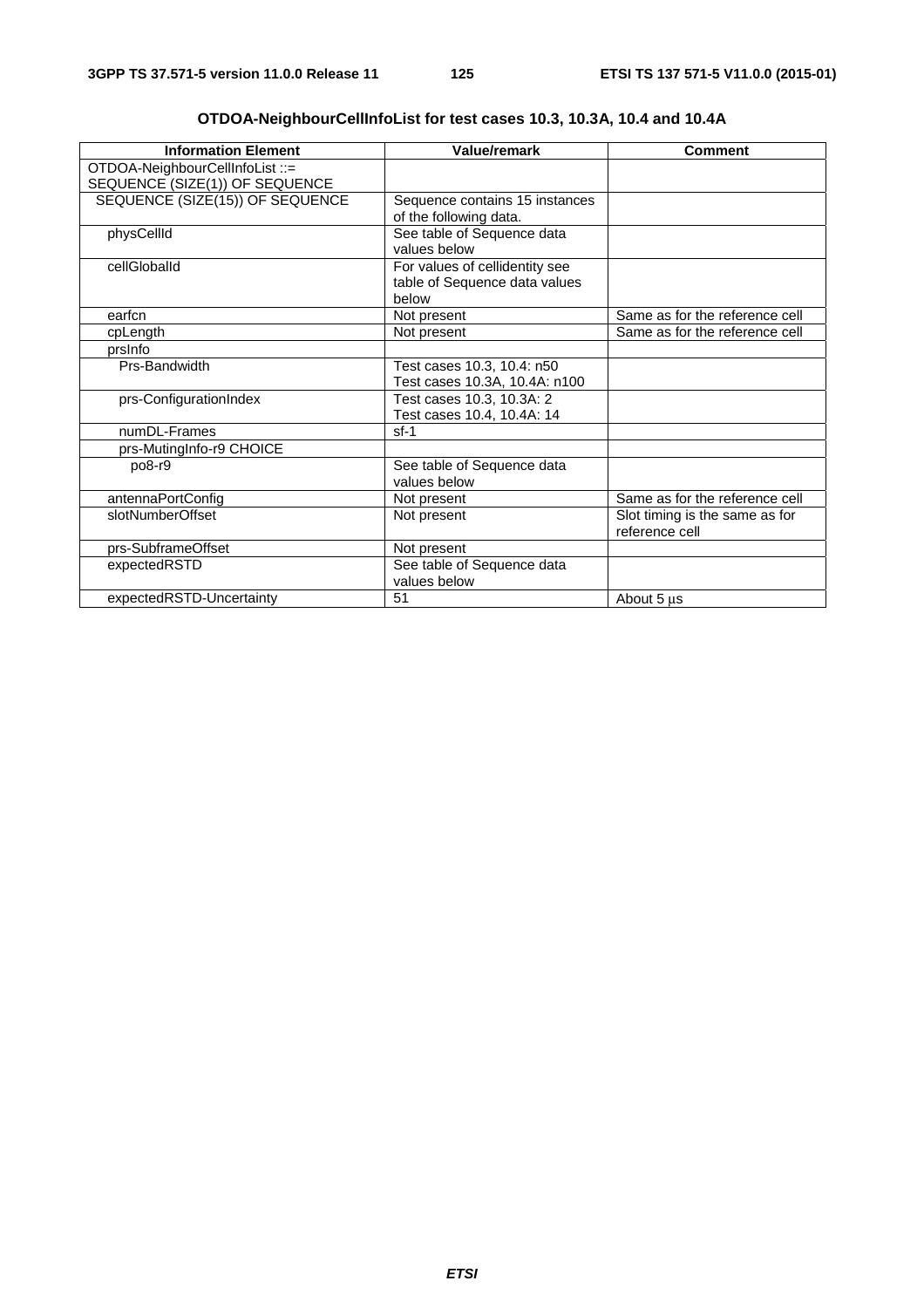| Cell       | Value<br>physCellId | <b>Value cellidentity (E-UTRAN Cell</b><br>Identity) |                                                                                                      | Value po8-r9 | Value<br>expecte | <b>Comment</b> |
|------------|---------------------|------------------------------------------------------|------------------------------------------------------------------------------------------------------|--------------|------------------|----------------|
|            |                     | Value eNB ID                                         | Value Cell Identity                                                                                  |              | dRSTD            |                |
| Cell 3     | $10$ (Note)         | '0000 0000                                           | '0000 1010'B                                                                                         | '1111 0000'  | 8222             |                |
|            |                     | 0000 0000                                            |                                                                                                      |              |                  |                |
|            |                     | 0101'B                                               |                                                                                                      |              |                  |                |
| Dummy cell | $\mathbf{1}$        | '0000 0000                                           | '0000 0001'B                                                                                         | '00001111'   | 8253             |                |
|            |                     | 0000 0000                                            |                                                                                                      |              |                  |                |
|            |                     | 0001'B                                               |                                                                                                      |              |                  |                |
| Dummy cell | $\overline{2}$      | 00000000                                             | '0000 0010'B                                                                                         | '11110000'   | 8221             |                |
|            |                     | 0000 0000                                            |                                                                                                      |              |                  |                |
| Dummy cell | 3                   | 0001'B<br>'0000 0000                                 | '0000 0011'B                                                                                         | '00001111'   | 8211             |                |
|            |                     | 0000 0000                                            |                                                                                                      |              |                  |                |
|            |                     | 0010'B                                               |                                                                                                      |              |                  |                |
| Dummy cell | 8                   | '0000 0000                                           | '0000 1000'B                                                                                         | '1111 0000'  | 8233             |                |
|            |                     | 0000 0000                                            |                                                                                                      |              |                  |                |
|            |                     | 0010'B                                               |                                                                                                      |              |                  |                |
| Dummy cell | 9                   | '0000 0000                                           | '0000 1001'B                                                                                         | '1111 0000'  | 8226             |                |
|            |                     | 0000 0000                                            |                                                                                                      |              |                  |                |
|            |                     | 0100'B                                               |                                                                                                      |              |                  |                |
| Dummy cell | 11                  | '0000 0000                                           | '0000 1011'B                                                                                         | '0000 1111'  | 8232             |                |
|            |                     | 0000 0000<br>0110'B                                  |                                                                                                      |              |                  |                |
| Dummy cell | 16                  | '0000 0000                                           | '0001 0000'B                                                                                         | '1111 0000'  | 8223             |                |
|            |                     | 0000 0000                                            |                                                                                                      |              |                  |                |
|            |                     | 0010'B                                               |                                                                                                      |              |                  |                |
| Dummy cell | 111                 | '0000 0000                                           | '0110 1111'B                                                                                         | '00001111'   | 8236             |                |
|            |                     | 0000 0000                                            |                                                                                                      |              |                  |                |
|            |                     | 1100'B                                               |                                                                                                      |              |                  |                |
| Dummy cell | $\overline{118}$    | '0000 0000                                           | '0111 0110'B                                                                                         | '00001111'   | 8223             |                |
|            |                     | 0000 0000                                            |                                                                                                      |              |                  |                |
|            |                     | 1111'B                                               |                                                                                                      |              |                  |                |
| Dummy cell | 119                 | '0000 0000<br>0000 0000                              | '0111 0111'B                                                                                         | '1111 0000'  | 8221             |                |
|            |                     | 1110'B                                               |                                                                                                      |              |                  |                |
| Dummy cell | 120                 | '0000 0000                                           | '0111 1000'B                                                                                         | '00001111'   | 8223             |                |
|            |                     | 0000 0000                                            |                                                                                                      |              |                  |                |
|            |                     | 1111 <sup>'</sup> B                                  |                                                                                                      |              |                  |                |
| Dummy cell | 122                 | '0000 0000                                           | '0111 1010'B                                                                                         | '1111 0000'  | 8243             |                |
|            |                     | 0000 0000                                            |                                                                                                      |              |                  |                |
|            |                     | 1010'B                                               |                                                                                                      |              |                  |                |
| Dummy cell | $\frac{1}{25}$      | '0000 0000                                           | '0111 1101'B                                                                                         | '00001111'   | 8253             |                |
|            |                     | 0000 0000                                            |                                                                                                      |              |                  |                |
|            |                     | 1011'B                                               |                                                                                                      |              |                  |                |
| Dummy cell | 126                 | '0000 0000                                           | '0111 1110'B                                                                                         | '1111 0000'  | 8257             |                |
|            |                     | 0000 0000<br>1100'B                                  |                                                                                                      |              |                  |                |
|            |                     |                                                      | Note: Set according to sub-clause 4.7.1 and Table 10.3.4.1-1 and Table 10.4.4.1-1 in TS 37.571-1 [6] |              |                  |                |
|            |                     |                                                      |                                                                                                      |              |                  |                |

| Sequence data values for 15 instances of sequence for test cases 10.3, 10.3A, 10.4 and 10.4A |  |  |  |
|----------------------------------------------------------------------------------------------|--|--|--|
|----------------------------------------------------------------------------------------------|--|--|--|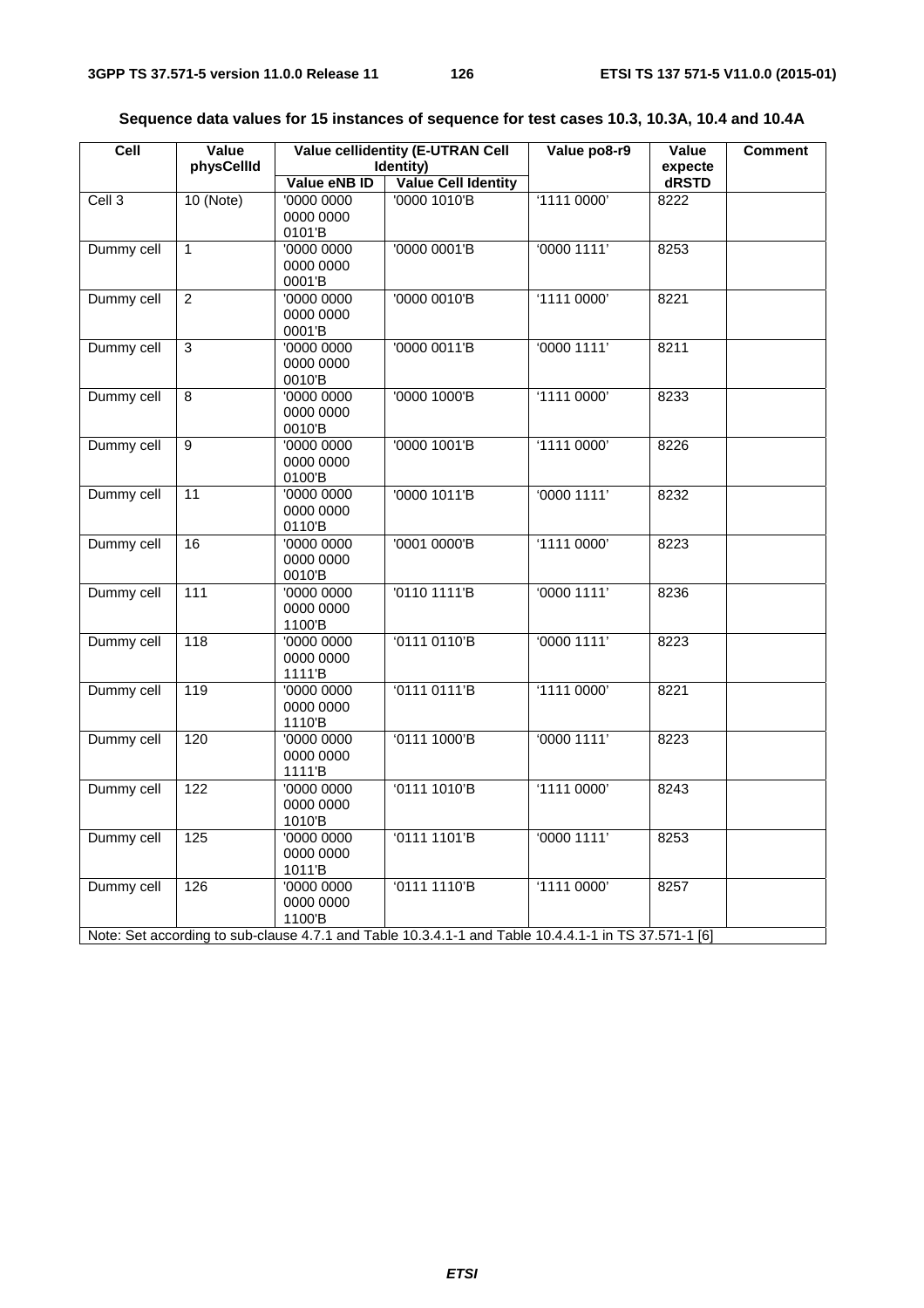## Annex A (normative): GPS data files

### A.1 GPS data files for signalling tests

The GPS data files for use in GPS signalling tests defined in TS 37.571-2 [7] subclauses 6.1.1 to 6.1.3 are contained in archive GPS\_Data\_Sig\_V5.zip which accompanies this document.

The acquisition assistance data files contained in the archive are recommended but not mandatory.

### A.2 GPS data files for Minimum Performance tests

The GPS data files for use in GPS Minimum Performance tests defined in TS 37.571-1 [6] subclause 5 are contained in archive GPS\_Data\_Perf\_V8.zip which accompanies this document. The different scenarios are designated with suffixes XX in the zip file, where XX is 01, 02, 03 etc. for scenarios #1, #2, #3 etc.

The acquisition assistance data files contained in the archive are recommended but not mandatory.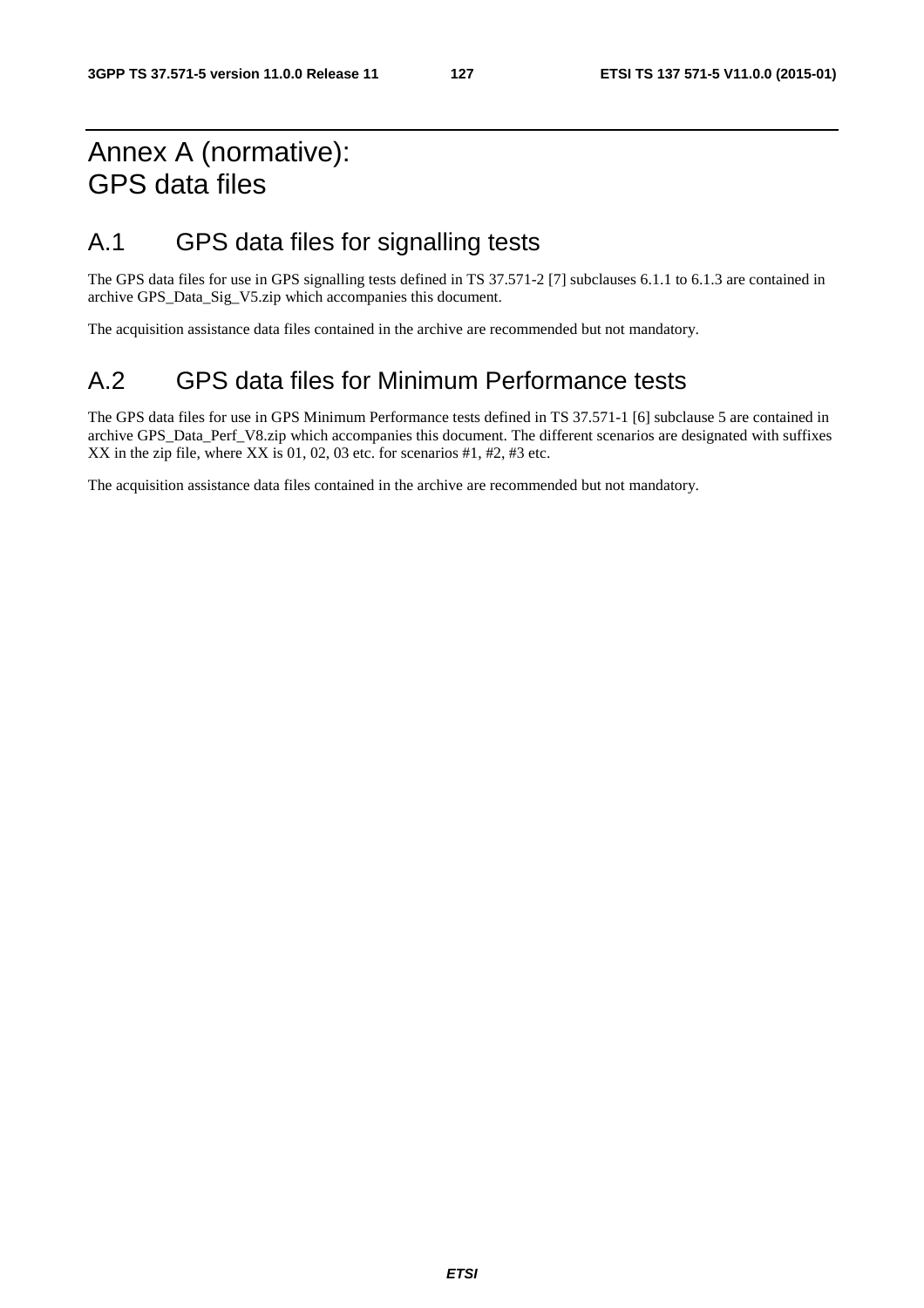## Annex B (normative): GNSS data files

### B.1 GNSS data files for signalling tests

The GNSS data files for use in GNSS signalling tests defined in TS 37.571-2 [7] subclauses 6.2.1 to 6.2.3 and subclause 7 are contained in archive GNSS\_Data\_Sig\_V10.zip which accompanies the present document.

The acquisition assistance and reference measurement information data files contained in the archive are recommended but not mandatory.

Moreover there are currently two sets of the file Sig GANSS reference measurement information subtest1\_4.csv supplied in the archive designated \_set1 and \_set2. Either set can be used for testing.

### B.2 GNSS data files for Minimum Performance tests

The GNSS data files for use in GNSS Minimum Performance tests defined in TS 37.571-1 [6] subclauses 6 and 7 are contained in archive GNSS\_Data\_Perf\_V10.zip which accompanies the present document. The different scenarios are designated with suffixes XX in the zip file, where XX is 01, 02, 03 etc. for scenarios #1, #2, #3 etc. The acquisition assistance and reference measurement information data files contained in the archive are recommended but not mandatory.

Moreover there are currently two sets of the files Perf GANSS reference measurement information subtest1\_4 01.csv and Perf GANSS reference measurement information subtest1 4 02.csv supplied in the archive, designated set1 and set2. Either set can be used for testing.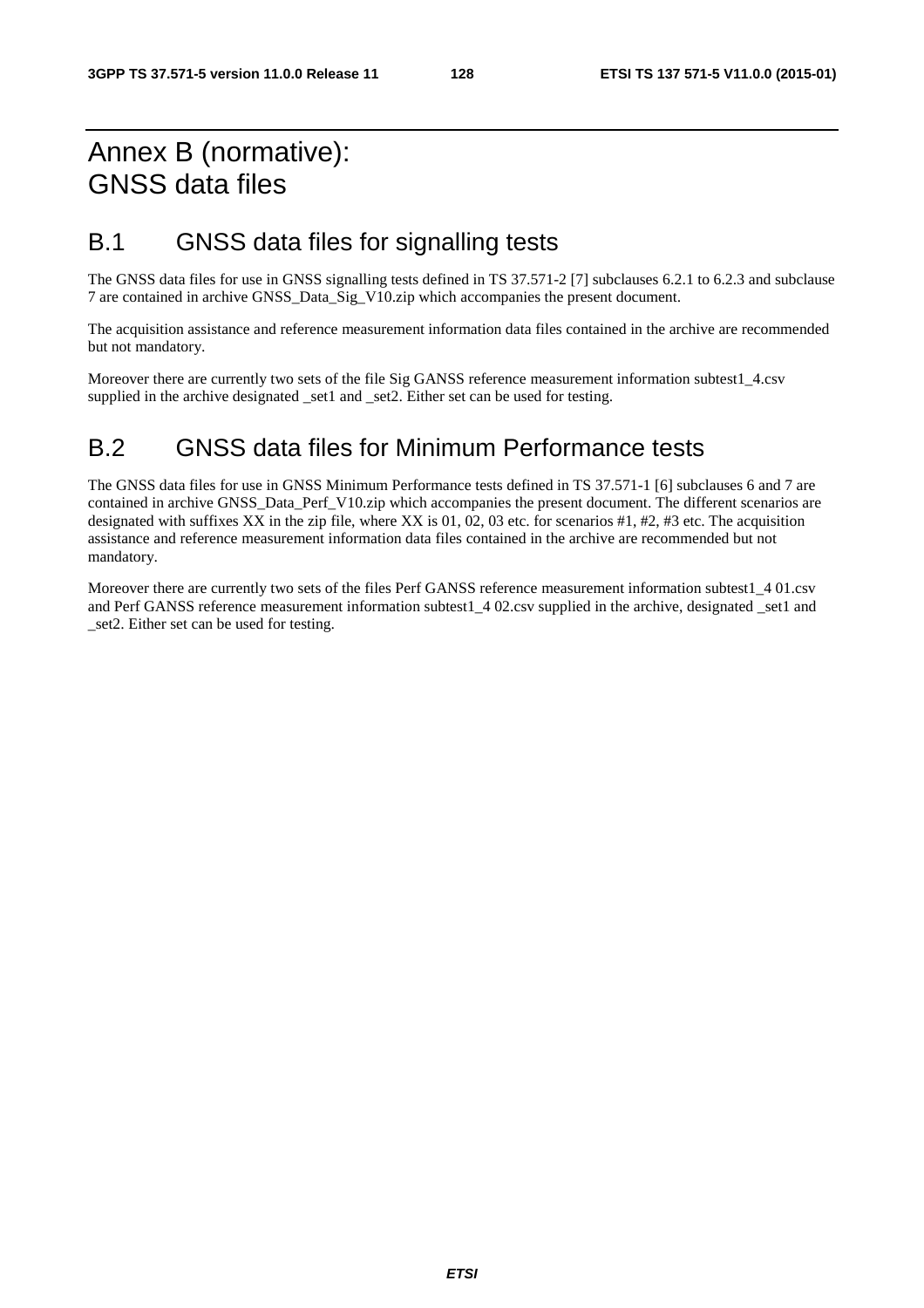# Annex C (informative): Change history

| <b>Date</b> | TSG#          | <b>TSG Doc.</b>               | <b>CR</b> | <b>Rev Subject/Comment</b>                                       | Old                | <b>New</b> |
|-------------|---------------|-------------------------------|-----------|------------------------------------------------------------------|--------------------|------------|
| $2010 - 08$ |               | RAN5#48 R5-104318             |           | Initial draft created as TS 36.571-5                             |                    | 0.0.0      |
| 2010-11     |               | RAN5#49 R5-106146             |           | Initial draft created from TS 36.571-5 with minor updates        | 0.0.0              | 0.1.0      |
| 2010-11     |               | RAN5#49 R5-106615             |           | Editor's notes added                                             | 0.1.0              | 0.1.1      |
| 2010-11     |               | RAN5#49 R5-106614             |           | Version 1.0.0 prepared for presentation to RAN Plenary           | 0.1.1              | 1.0.0      |
| 2011-05     |               | RAN5#51 R5-112807             |           | Version 1.1.0 with additional values and editorial changes       | 1.0.0              | 1.1.0      |
| 2011-08     |               | RAN5#52 R5-113136             |           | Additional values and editorial changes                          | 1.1.0              |            |
| 2011-08     |               | RAN5#52 R5-113137             |           | Version 2.0.0 prepared for presentation to RAN Plenary           | 1.1.0              | 2.0.0      |
| 2011-09     | <b>RAN#53</b> | RP-111127                     |           | v2.0.0 approved at RAN#53 and raised to v9.0.0 with no change    | 2.0.0              | 9.0.0      |
| 2011-12     |               | RAN5#53 R5-115203 0001        |           | Removal of editor's notes on OTDOA values                        | 9.0.0              | 9.1.0      |
| 2011-12     |               | RAN5#53 R5-115204 0002        |           | Correction of references                                         | 9.0.0              | 9.1.0      |
| 2012-03     |               | RAN5#54 R5-120085 0003        |           | OTDOA reference corrections                                      | 9.1.0              | 9.2.0      |
| 2012-03     |               | RAN5#54 R5-120086 0004        |           | Update references                                                | $\overline{9}.1.0$ | 9.2.0      |
| 2012-03     |               | RAN5#54 R5-120092 0005        |           | OTDOA parameter corrections                                      | 9.1.0              | 9.2.0      |
| 2012-06     |               | RAN5#55 R5-121136 0006        |           | Corrections to GPS Almanac data file                             | 9.2.0              | 9.3.0      |
| 2012-06     |               | RAN5#55   R5-121137   0007    |           | Removal of OTDOA data for signalling test cases                  | 9.2.0              | 9.3.0      |
| 2012-06     |               | RAN5#55 R5-121249 0008        |           | LBS: Corrections to gnss-SystemTime message                      | 9.2.0              | 9.3.0      |
| 2012-06     |               | RAN5#55 R5-121853 0009        |           | Additions and corrections to GNSS data                           | 9.2.0              | 9.3.0      |
| 2012-06     |               | RAN5#55 R5-121910 0010        |           | Additions and corrections to GNSS data                           | 9.2.0              | 9.3.0      |
| 2012-06     |               | RAN5#55 R5-121911 0011        |           | Reduction in size of GPS data file                               | 9.2.0              | 9.3.0      |
| 2012-06     | RAN5#55 -     |                               |           | Upgraded to v10.0.0 with no change.                              | 9.3.0              | 10.0.0     |
| 2012-09     |               | RAN5#56   R5-123097   0012    |           | Addition of missing Assistance Data                              | 10.0.0 10.1.0      |            |
| 2012-09     |               | RAN5#56 R5-123699 0013        |           | Addition of Rel-10 Information Elements                          | 10.0.0 10.1.0      |            |
| 2012-09     |               | RAN5#56   R5-123914   0014    |           | Addition of missing Assistance Data                              | 10.0.0 10.1.0      |            |
| 2012-12     |               | RAN5#57 R5-125577 0015        |           | Correction to Reference UE Position value                        | 10.1.0 10.2.0      |            |
| 2012-12     |               | RAN5#57   R5-125779   0017    |           | LBS Sig: Corrections to GLONASS acquisition assistance data      | 10.1.0 10.2.0      |            |
| 2012-12     |               | RAN5#57   R5-125780   0018    |           | LBS Sig: Corrections to GNSS assistance data                     | 10.1.0 10.2.0      |            |
| 2012-12     |               | RAN5#57 R5-125849 0019 -      |           | LBS Perf: Correction of coordinates for GNSS Scenario #2 and     | 10.1.0 10.2.0      |            |
|             |               |                               |           | #5                                                               |                    |            |
| 2012-12     |               | RAN5#57 R5-125850 0020        |           | LBS Perf: Corrections to GNSS assistance data                    | 10.1.0 10.2.0      |            |
| 2012-12     |               | RAN5#57   R5-125917   0021    |           | LBS Perf: Corrections to GLONASS acquisition assistance data     | 10.1.0 10.2.0      |            |
| 2012-12     | bis           | RAN5#56 R5-124122 0022        |           | OTDOA data for new test cases 10.1 - 10.4 for RSTD for Carrier   | 10.1.0 10.2.0      |            |
| 2013-03     |               | RAN5#58   R5-130118   0023    |           | Aggregation<br>Addition of Rel-10 IEs                            | 10.2.0 10.3.0      |            |
| 2013-03     |               | RAN5#58   R5-130119   0024    |           | Addition of Rel-10 IEs                                           | 10.2.0 10.3.0      |            |
| 2013-03     |               | RAN5#58   R5-130122   0025    |           | Change of file names for assistance data                         | 10.2.0 10.3.0      |            |
| 2013-03     |               | RAN5#58   R5-130123   0026    |           | Change of file names for assistance data                         | 10.2.0 10.3.0      |            |
| 2013-03     |               | RAN5#58   R5-130529   0027    |           | Correction to GPS assistance data                                | 10.2.0 10.3.0      |            |
| 2013-03     |               | RAN5#58 R5-130689 0028        |           | Correction to GLONASS assistance data                            | 10.2.0 10.3.0      |            |
| 2013-03     |               | RAN5#58 R5-130690 0029        |           | Correction to GPS assistance data                                | 10.2.0 10.3.0      |            |
| 2013-03     |               | RAN5#58   R5-130960   0030    |           | Correction to GLONASS assistance data                            | 10.2.0 10.3.0      |            |
| 2013-06     |               | RAN5#59 R5-131103 0031        |           | Additional OTDOA assistance data for new inter-frequency tests   | 10.3.0 10.4.0      |            |
| 2013-06     |               | RAN5#59 R5-131108 0032        |           | Correction to GLONASS ToD                                        | 10.3.0 10.4.0      |            |
| 2013-06     |               | RAN5#59 R5-131329             | 0033      | Correction to available GNSS assistance data elements for        | 10.3.0 10.4.0      |            |
|             |               |                               |           | signalling tests                                                 |                    |            |
| 2013-06     |               | RAN5#59 R5-131330 0034 -      |           | Addition of missing Rel-10 IE                                    | 10.3.0 10.4.0      |            |
| 2013-06     |               | RAN5#59 R5-131509 0035        |           | Corrections to UTC Model assistance data values                  | 10.3.0 10.4.0      |            |
| 2013-06     |               | RAN5#59 R5-131511 0036        |           | Corrections and clarifications to use of UTC Model and Auxiliary | 10.3.0 10.4.0      |            |
|             |               |                               |           | Information                                                      |                    |            |
| 2013-06     |               | RAN5#59 R5-131948 0037        |           | OTDOA assistance data alignment with RAN 4                       | 10.3.0 10.4.0      |            |
| 2013-06     |               | RAN5#59   R5-131949   0038    |           | Corrections to UTC Model assistance data values                  | 10.3.0 10.4.0      |            |
| 2013-06     |               | RAN5#59   R5-131997           | 0039      | LBS Perf: Introduction of GLONASS acquisition assistance data    | 10.3.0 10.4.0      |            |
| 2013-06     |               | RAN5#59 R5-131998 0040        |           | Addition of GLONASS Acquisition Assistance data                  | 10.3.0 10.4.0      |            |
| 2013-06     |               | RAN5#59 R5-132060 0041        |           | Addition of GLONASS Acquisition Assistance data                  | 10.3.0 10.4.0      |            |
| 2013-06     |               | RAN5#59 R5-132061 0042        |           | LBS Sig: Introduction of GLONASS acquisition assistance data     | 10.3.0 10.4.0      |            |
| 2013-06     |               | RAN5#59   R5-132100   0043  - |           | Corrections and clarifications to use of UTC Model and Auxiliary | 10.3.0 10.4.0      |            |
|             |               |                               |           | Information                                                      |                    |            |
| 2013-06     |               | RAN5#59   R5-132101   0044    |           | Correction to GLONASS SV Health value in data file               | 10.3.0 10.4.0      |            |
| 2013-09     |               | RAN5#60 R5-133177 0045        |           | Removal of old Assistance Data files                             | $10.4.0$ 10.5.0    |            |
| 2013-09     |               | RAN5#60 R5-133179 0046        |           | Addition of missing Assistance Data files                        | 10.4.0 10.5.0      |            |
| 2013-09     |               | RAN5#60   R5-133180   0047    |           | Correction of Doppler 1 values for RRC                           | 10.4.0 10.5.0      |            |
| 2013-09     |               | RAN5#60 R5-133341 0048        |           | Change of SV for GNSS Scenario #2 for Multi-path test            | 10.4.0 10.5.0      |            |
| 2013-09     |               | RAN5#60 R5-133487 0050        |           | Correction of Doppler 1 values for RRC                           | 10.4.0 10.5.0      |            |
| 2013-09     |               | RAN5#60   R5-133488   0051    |           | Correction of Doppler values for LPP                             | 10.4.0 10.5.0      |            |
| 2013-09     |               | RAN5#60 R5-133726 0052        |           | Correction of Doppler values for LPP                             | 10.4.0 10.5.0      |            |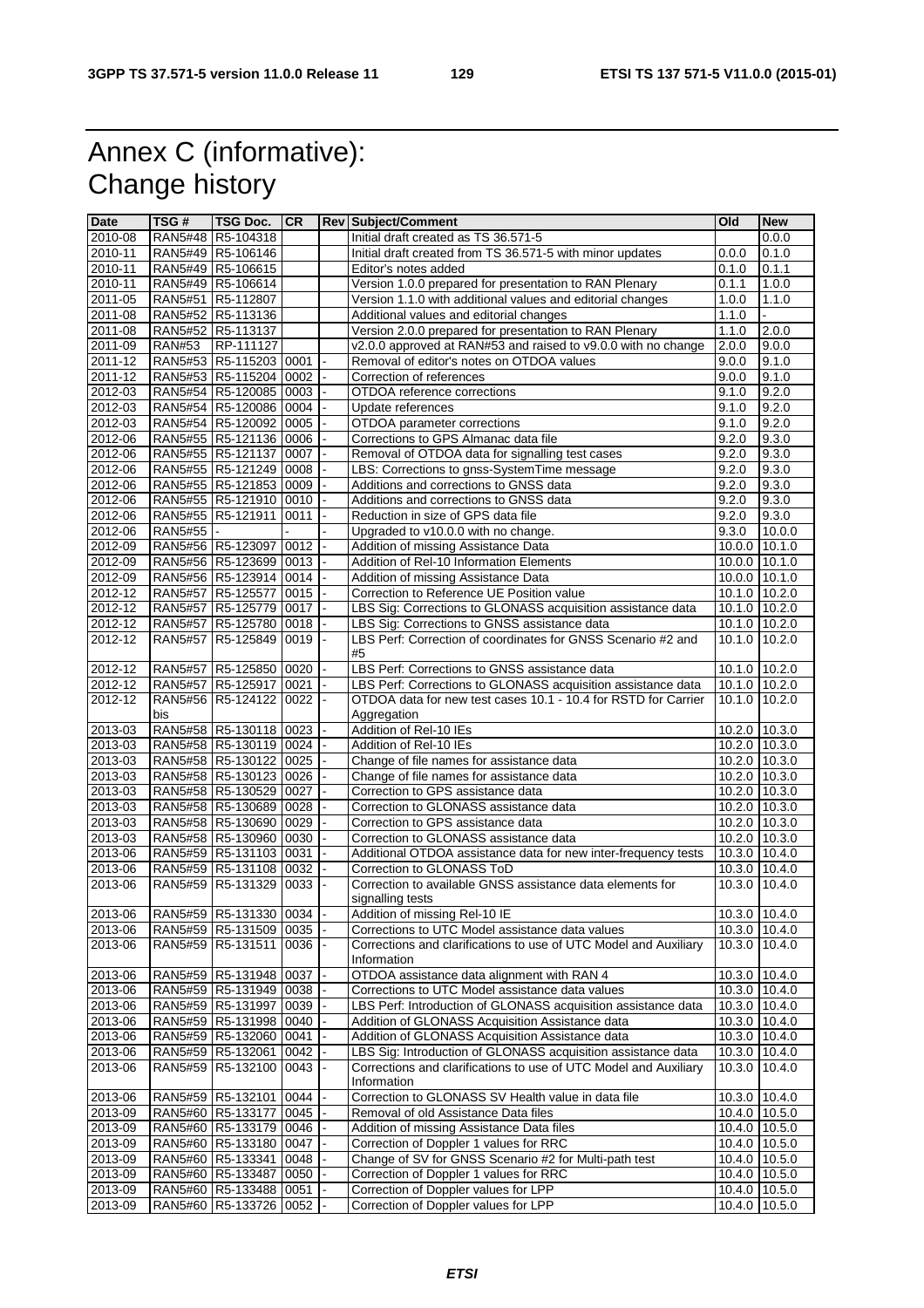| 2013-12 |                | RAN5#61 R5-134206 0053         |           | Correction to GPS Almanac WNa value for scenarios #2 and #5                                   | 10.5.0 10.6.0 |                |
|---------|----------------|--------------------------------|-----------|-----------------------------------------------------------------------------------------------|---------------|----------------|
| 2013-12 |                | RAN5#61   R5-134251   0054     |           | Correction of OmegaA0 value for SV1 in scenario #1                                            | 10.5.0        | 10.6.0         |
| 2013-12 |                | RAN5#61   R5-134257   0055     |           | Deletion of FFS and Editor's note in clause 6.2.7                                             | 10.5.0        | 10.6.0         |
| 2013-12 |                | RAN5#61   R5-134357   0057   - |           | Correction to GLONASS Navigation Model for scenario #2 and                                    | 10.5.0 10.6.0 |                |
|         |                |                                |           | #5                                                                                            |               |                |
| 2013-12 |                | RAN5#61 R5-134443 0058         |           | LBS Perf: Corrections to the headers of GPS acquisition<br>assistance data files              | 10.5.0        | 10.6.0         |
| 2013-12 |                | RAN5#61   R5-134444            | 0059      | LBS Sig: Corrections to the headers of GPS acquisition<br>assistance data files               | 10.5.0        | 10.6.0         |
| 2013-12 |                | RAN5#61 R5-134851 0060         |           | Addition of OTDOA Assistance Data for new 20MHz CA test<br>cases                              | 10.5.0        | 10.6.0         |
| 2013-12 |                | RAN5#61   R5-134912   0061     |           | Correction of OmegaA0 value for SV1                                                           | 10.5.0        | 10.6.0         |
| 2013-12 |                | RAN5#61 R5-134913 0062         |           | Correction to GNSS Navigation Model (sub-test 1)                                              | 10.5.0        | 10.6.0         |
| 2013-12 |                | RAN5#61   R5-135064   0063     |           | LBS Perf: Corrections to the GNSS acquisition assistance data -                               | 10.5.0        | 10.6.0         |
|         |                |                                |           | CR 1                                                                                          |               |                |
| 2013-12 |                | RAN5#61   R5-135065   0064     |           | LBS Perf: Corrections to the GNSS acquisition assistance data -<br>CR 2                       | 10.5.0        | 10.6.0         |
| 2013-12 |                | RAN5#61   R5-135072   0065     |           | LBS Sig: Corrections to the GNSS acquisition assistance data                                  | 10.5.0        | 10.6.0         |
| 2014-03 |                | RAN5#62 R5-140198 0066         |           | Adjustment of SV IDs of Satellites to be simulated                                            | 10.6.0 10.7.0 |                |
| 2014-03 |                | RAN5#62   R5-140377   0067     |           | LBS Perf: Update of headers of some GNSS acquisition<br>assistance data files                 | 10.6.0        | 10.7.0         |
| 2014-03 |                | RAN5#62 R5-140378 0068         |           | LBS Sig: Removal of redundant inappropriate files from<br>GNSS_Data_Sig_V7.zip file           | 10.6.0        | 10.7.0         |
| 2014-03 |                | RAN5#62 R5-140383 0069         |           | LBS Perf: Introducing Ephemeris files in Rinex format                                         | 10.6.0        | 10.7.0         |
| 2014-03 |                | RAN5#62 R5-140384 0070         |           | LBS Sig: Introducing Ephemeris files in Rinex format                                          | 10.6.0 10.7.0 |                |
| 2014-03 |                | RAN5#62 R5-140794 0071         |           | LBS Sig: Clarification on usage of acquisition assistance files                               | 10.6.0 10.7.0 |                |
| 2014-03 |                | RAN5#62 R5-140795 0072         |           | LBS Sig: Changing the name of Almanac files not in Yuma format 10.6.0 10.7.0                  |               |                |
| 2014-03 |                | RAN5#62 R5-140873 0073         |           | LBS Perf: Clarification on usage of acquisition assistance files                              | 10.6.0 10.7.0 |                |
| 2014-03 |                | RAN5#62 R5-140874 0074         |           | LBS Perf: Changing the name of Almanac files not in Yuma                                      | 10.6.0        | 10.7.0         |
|         |                |                                |           | format                                                                                        |               |                |
| 2014-03 |                | RAN5#62 R5-140879 0075         |           | Corrections to GLONASS GANSS Day and gnss-DayNumber<br>values                                 | 10.6.0        | 10.7.0         |
| 2014-03 |                | RAN5#62 R5-140900 0076         |           | Corrections to GLONASS GANSS Day and gnss-DayNumber<br>values                                 | 10.6.0        | 10.7.0         |
| 2014-03 |                | RAN5#62 R5-141034 0077         |           | RSTD value updates                                                                            | 10.6.0 10.7.0 |                |
| 2014-06 |                | RAN5#63   R5-142097   0078     |           | Corrections to prs-MutingInfo                                                                 | 10.7.0 10.8.0 |                |
| 2014-06 |                | RAN5#63   R5-142249   0079     |           | Correction to T_lamda_n_A values for scenario #1                                              | 10.7.0 10.8.0 |                |
| 2014-06 |                | RAN5#63 R5-142250 0080         |           | Correction to T_lamda_n_A values                                                              | 10.7.0 10.8.0 |                |
| 2014-06 |                | RAN5#63   R5-142252            | 0081      | Clarification of use of satellite simulator                                                   | 10.7.0        | 10.8.0         |
| 2014-06 |                | RAN5#63 R5-142884 0082         |           | LBS Sig: Correction of FT values in GLONASS scenarios and<br>RINEX file update                | 10.7.0        | 10.8.0         |
| 2014-06 |                | RAN5#63   R5-142885   0083     |           | LBS Sig: Moving some .rnx files to the right .zip file                                        | 10.7.0        | 10.8.0         |
| 2014-06 |                | RAN5#63 R5-143110 0084         |           | LBS Perf: Moving some .rnx files to the right .zip file                                       | 10.7.0        | 10.8.0         |
| 2014-06 |                | RAN5#63 R5-143128 0085         |           | LBS Perf: Correction of FT values in GLONASS scenarios and<br>RINEX file update               | 10.7.0        | 10.8.0         |
| 2014-09 |                | RAN5#64 R5-144133 0086 -       |           | LBS Perf: Adding missing information for QZSS                                                 | 10.8.0 10.9.0 |                |
| 2014-09 |                | RAN5#64 R5-144135 0087  -      |           | LBS Perf: Adding missing files for QZSS                                                       | 10.8.0 10.9.0 |                |
| 2014-09 |                | RAN5#64   R5-144136   0088     |           | LBS Sig: Adding missing files for QZSS                                                        | 10.8.0        | 10.9.0         |
| 2014-09 |                | RAN5#64   R5-144139   0091     |           | LBS Perf: Adding missing files for Galileo                                                    | 10.8.0 10.9.0 |                |
| 2014-09 |                | RAN5#64 R5-144140 0092         |           | LBS Sig: Adding missing files for Galileo                                                     | 10.8.0        | 10.9.0         |
|         |                | RAN5#64 R5-144793 0089         |           | LBS Perf: Adding missing information for Galileo and introduction                             |               |                |
| 2014-09 |                |                                |           | of Galileo hybrid-subtest                                                                     | 10.8.0        | 10.9.0         |
| 2014-09 |                | RAN5#64   R5-144795            | $0090$  - | LBS Sig: Adding missing information for Galileo and introduction<br>of Galileo hybrid-subtest | 10.8.0        | 10.9.0         |
| 2014-09 |                | RAN5#64 R5-144872 0097         |           | Updates OTDOA Neighbour Cell Info List                                                        | 10.8.0        | 10.9.0         |
| 2014-12 |                | RAN5#65 R5-145101 0102         |           | LBS Perf: Adding missing information for Galileo                                              | 10.9.0        | 10.10.0        |
| 2014-12 |                | RAN5#65   R5-145102   0103     |           | LBS Sig: Adding missing information for Galileo                                               |               | 10.9.0 10.10.0 |
| 2014-12 |                | RAN5#65   R5-145135   0104     |           | Clarification to OTDOA Assistance Data                                                        |               | 10.9.0 10.10.0 |
| 2014-12 |                | RAN5#65   R5-145136   0105     |           | Update Galileo ICD reference                                                                  | 10.9.0        | 10.10.0        |
| 2014-12 | <b>RAN5#65</b> |                                |           | Raised to v11.0.0 with no change                                                              | 10.10.        | 11.0.0         |
|         |                |                                |           |                                                                                               | 0             |                |